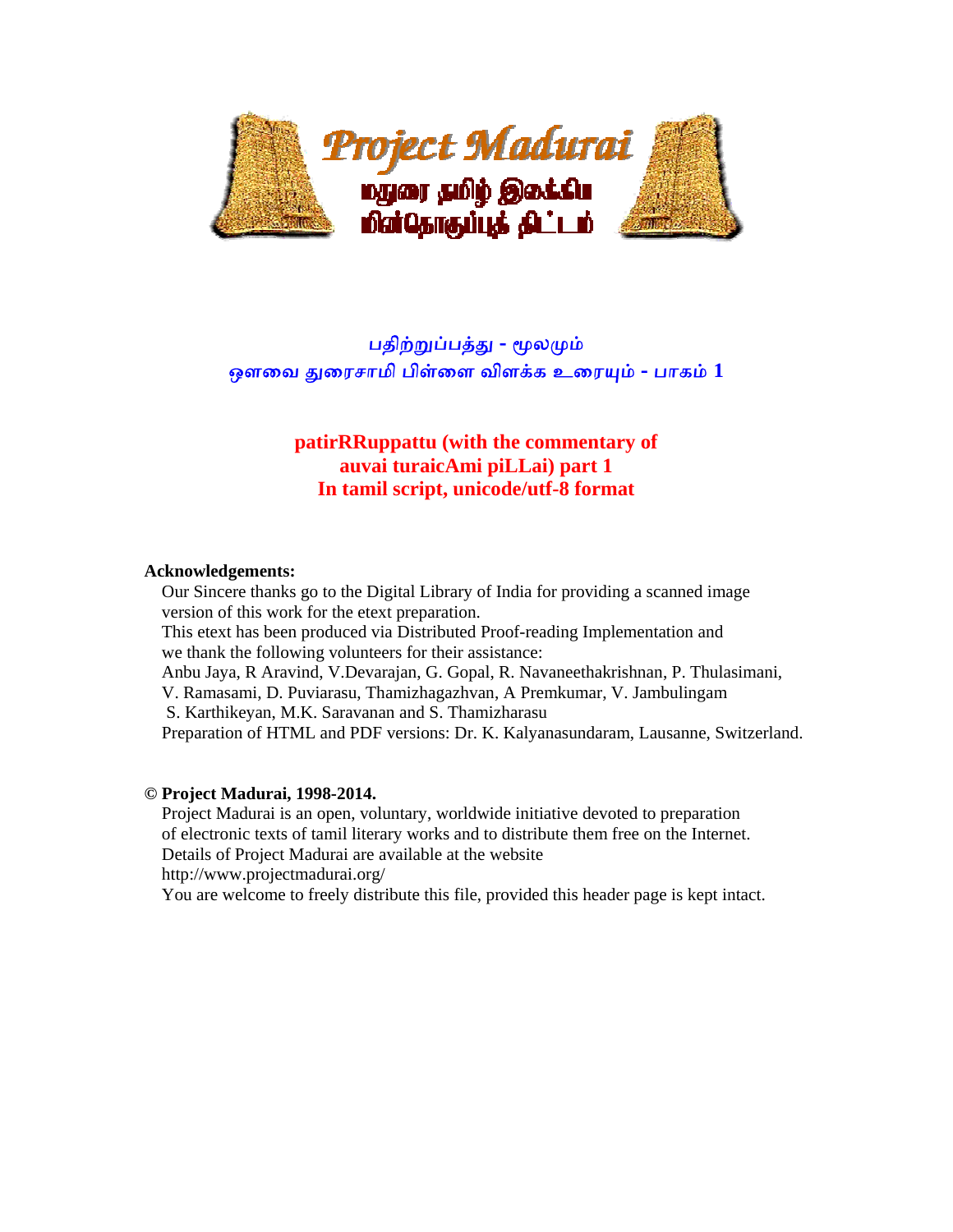# பதிற்றுப்பத்து - மூலமும் ஒளவை துரைசாமி பிள்ளை விளக்க உரையும் - பாகம்  $1$

 $\Omega$ 

 Source: "பதிற்றுப்பத்து : மூலமும் விளக்க உரையும்" உைரயாசிாியர்: சித்தாந்த கலாநிதி, வித்துவான், திரு. ஔவை. சு. துரைசாமிப் பிள்ளை அவர்கள் தமிழ் ஆராய்ச்சி விரிவுரையாளர். அண்ணாமலைப் பல்கலைக் கழகம். திருநெல்வேலி, தென்னிந்திய சைவசித்தாந்த நூற்பதிப்புக் கழகம், லிமிடெட், திருநெல்வேலி  $::$  சென்னை  $1$ . ᾙதற் பதிப்ᾗ: சனவாி, 1950 கழக ெவளியீᾌ: 523 ஸ்ரீ பாரதி பிரஸ், சூளை, சென்னை. (All Rights Reserved)

 Published by THE SOUTH INDIA SAIVA SIDDHANTA WORKS PUBLISHING SOCIETY, TINNEVELLY, LTD., 1/140, BROADWAY -- MADRAS 1. Head Office: 24, EAST CAR STREET, TINNEVELLI.

---------------

### **PATIRRUPPATTU**

### **1. Introduction By Prof. T. P. Meenakshisundaran, Avl.**

 Tiru Avvai Duraiswami Pillai of the Annamalai University is well known as the modern commentator on Sangam works. He now gives the world of Scholars his commentary on Patirruppattu.

 Patirrupattu is the only available source book of ancient Cera history. Among all the Sangam works this is unique in being a collection of the poems on Ceras. Ten great poets had sung the greatness of ten great Cera kings. Unfortunately of the hundred verses, the first ten and the last ten, probably singing the glories of Utiyan and Yanaikkan Mantaram Ceral Irumporai respectively, are missing. There were two ruling Cera families that of Utiyan and that of Antuvan, the former being the senior and the main Cera line of Vanchi: the latter being the Irumpoprai line of Tondi. The second Ten and the third Ten belong to the two sons of Uthiyan viz. Imaya Varampan Netun Ceral Athan and Palyanaic-celkezhu Kuttuvan. The foruth, the fifth and the sixth Tens relate respectively to the sons of Netun Ceral Athan viz. Kalamkay-k-kanni Nar Muti-c-ceral, Katal Pirakkottiya Cemkuttuvan, and Atukot-Pattu-cceral Athan. The rest of the book relate to the Irumporai family: the VII Ten belongs to Selvakkatunko Vazhi Athan, the VIII Ten to Perum Ceral Irumporai the conqueror of Thakatur and the IX Ten to Ilam Ceral Irumporai, the son, the grandson and the great grandson respectively of Antuvan Ceral.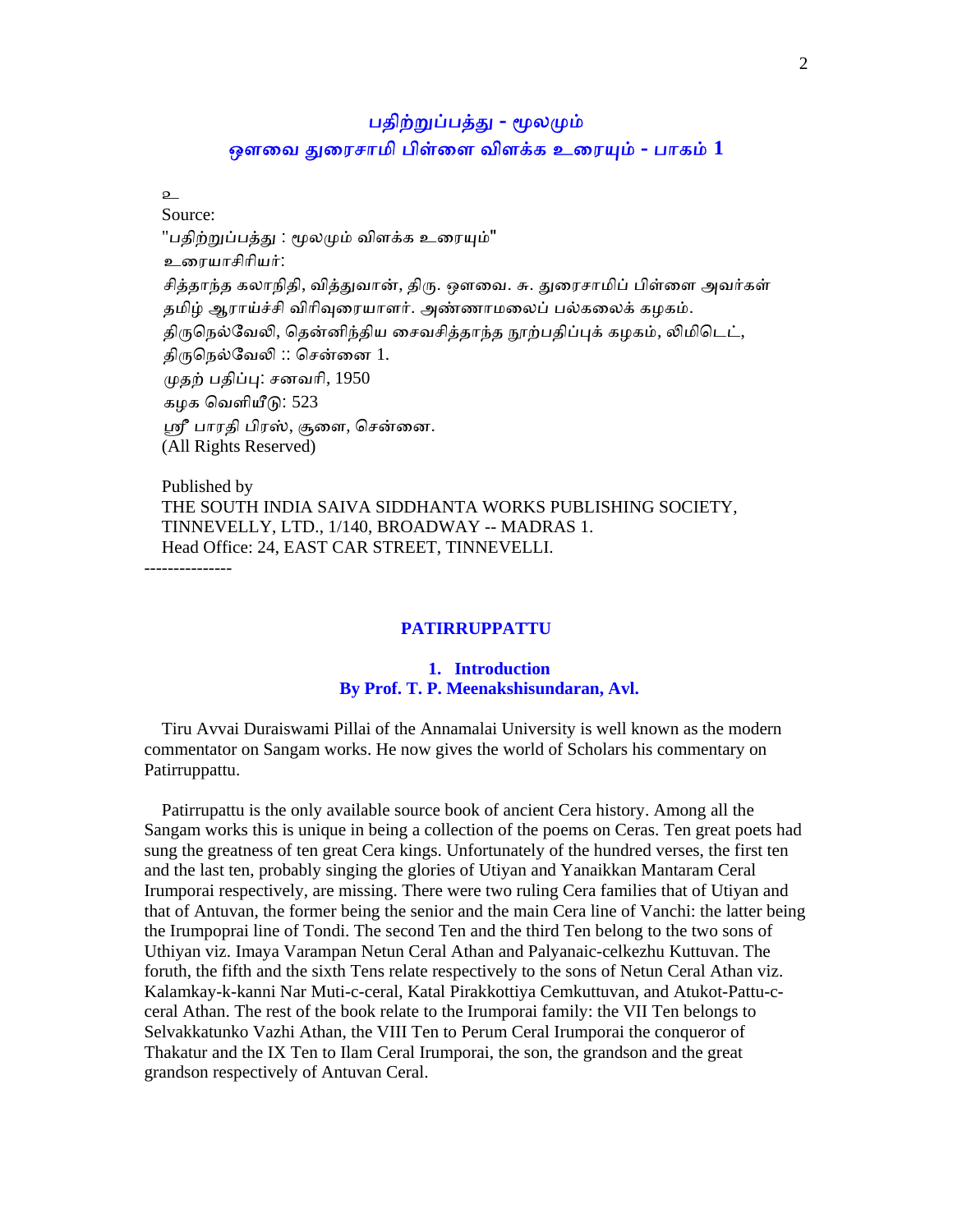Various places of importance, the great chiefs and chieftains, the foreigners like Yavanas, the warfare and important battle field, the fivefold classification of the country and other geographical details are all alluded to in this anthology. The poets of this anthology and the literary patronage of the Ceras are not myths. Paranan Kannam Kannan Katu, Vezhakkadu (Umbarkadu) and Kakkaiyur, still existing in Malayalam country, bear testimony to the conferment of Jaghirs on the poets Paranar, Kumattoor Kannanar and Kakkai-p-Padiniyar by the Chera kings, Cenkuttuvan, Imayavaramban Netumceralathan, and Atukotpattu-c-Ceral Athan repectively.

 This book is important as revealing the culture, the custom and practice, the political and military life of the Tamil land, of the first few centuries of the Christian era. It is interesting to note that the conception of the fundamental unity of India, from the Himalayas to Cape Comorin, goes back, to the poems of the Sangam Age (Verse1 and 43 of this anthology). Politics had become, by that time, an all India science and the Yagas, varying according to the graduation of sovereignity, were believed to have a magical influence in establishing an ever expanding empire. This inspired the ambitious kings of Tamil land to perform the Royal sacrifices; and the study of their scred texts and related literature became very popular. Further, the political unrest in the North drove the Sanskrit, Pali and Prakrit scholars to South India. Manimekalai, the Tamil epic reveals the Tamil land as a centre of all- India learning, with its intellectual capital at Kancipuram. The beginning of this development is seen in Patirrupattu itself.

 The Yagas are mentioned in many places. The Rajasuya was not unknown; there was a Cola of the name Rajasuya Vetta Peru Nar' Killi ie, Nal Killi the great who had performed the Rajasuya Yaga There was the great Pandya of many Yagas viz. Palyakacalai Muthu Kutimip-Peru Vazhuthi. The Ceras, as seen from this book, were no exceptions. The Putra Kameshti yaga is, it may be suggested, men- tioned in poem No. 74 by Arisilkizhar, a Non-Brahmin poet. There we learn that the queen donned on her beautiful shoulders a circular skin of the stag, well cut out and decked with pearls and precious stones. Was the skin made thus into a valuable amulet? In the Atharva Veda are two charms for obtaining a son ( III, 23 & VI.11). The second of these mantras is relevant to the study of this Putrakameshti. This consists of three parts and when the third part,which runs thus "May Prajapati elsewhere afford the birth of a female but here shall bestow a man" was recited, acoording to the sutras (Kans.35-9) which explain the procedure, "The fire is surrounded with the wool of a male animal and the wool is tied upon the woman" (probably as an amulet). Instead of the wool we find the skin of the stag, the male animal, being used in the sacrifice performed by the Cera king.

 This reference to this Putra-kameshti is very important. The question is very often raised whether the Ceras who ruled over a country where the Marumakkal Tayam or matriarchal succession now reigns supreme, were following the law of Makkal Tayam or patriarchial succession, as their colleagues the Colas anmd the Pandyas did, or were following the law of Marumakkal Tayam, as followed by the kings of Malayalam today. The wife of the king under the Marumakkal Tayam is never called the Queen. In Pattirrupattu, every Cera king is praised as the husband of the chaste consort,. But this does not help us to decide the issue raised. The Putra kameshti poem, however, conclusively pro- ves, it was the son of the consort that becomes the king, thus establish- ing beyond doubt the patriarchal succession of these kings. There is one other difficulty, for the Padikam speaks of the mothers of these kings as " Velavikoman Pathuman Devi " etc. It is this kind of expression that has really created the confusion. Devi ordinarily means a wife; this phrase will then denote a wife of a Velir chief Pathuman etc. How can the wife of a chief be also wife of the Cera king? This lead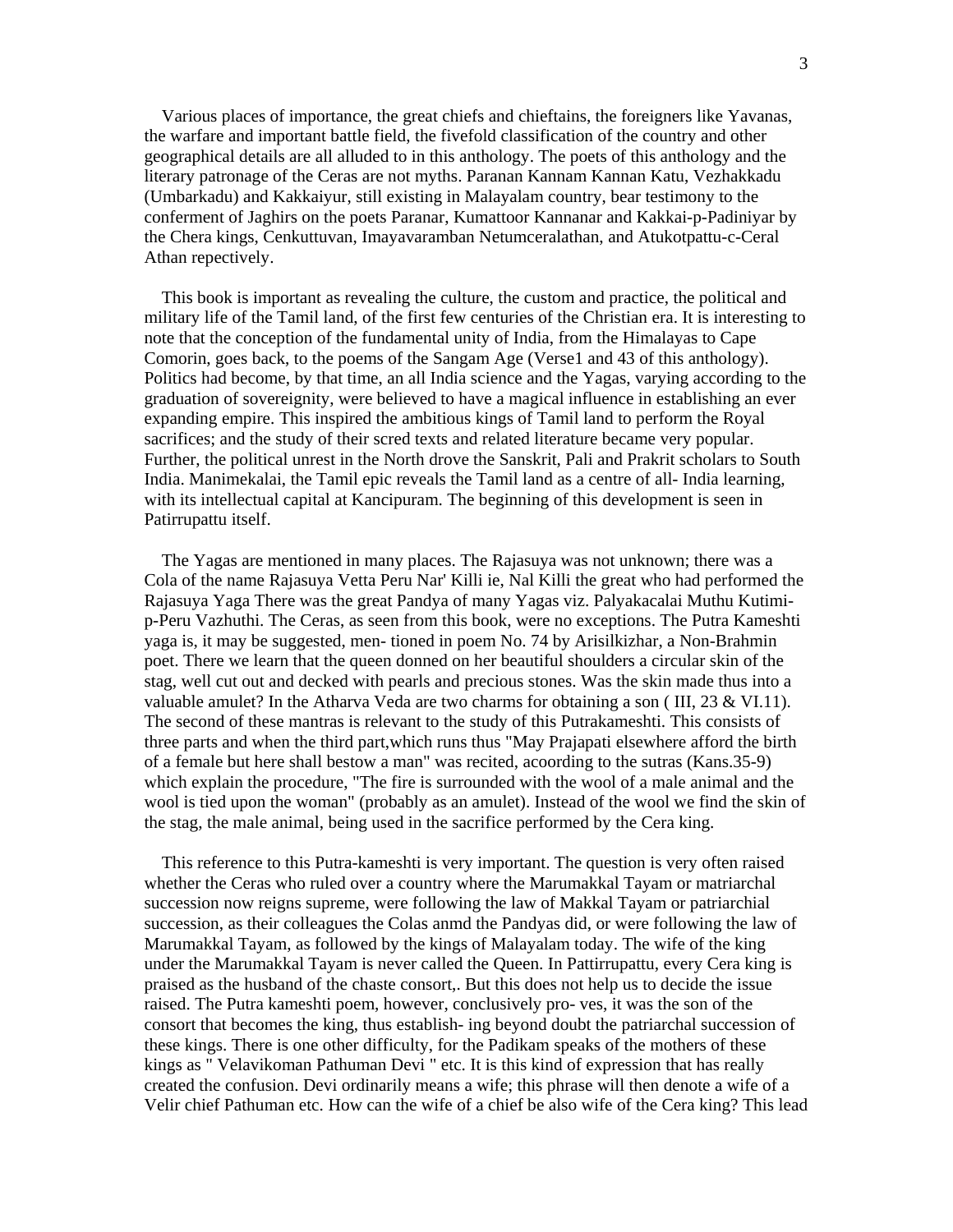some scholars to assume that the succession was matriarchal, where the mother of the ruling prince is never the wife of the king. But as this theory runs counter to the explicit statement of the Putra kameshti poem, one has to explain the word according to Tiru T.V Sadasiva Pandarathar as meaning "daughter", a usage made clear by such phrases as Ceran ma Devi, Pancavan ma Devi, all wives of Colas and not of Ceras or Pandyas. Or Ceran ma devi etc. may be an elliptical short hand expression for "The great Cola queen the daughter of the Pandya or Cera". Nam,es like Sentan korran or Kiran Korran etc. mean Korran son of Centan or Kiran . Therefore Patuman Madevi may mean the Queen, the daughter of Pathuman. One is justified in referring to the usage of the Imperial Cola inscriptions in view of the close kinship that exists between the Meykkirtis of the later Colas and the Patikams of Patirrupattu, as explained by tiru T.V. Sadasiva Pandaratar in his short introduction to the present commentary.

 In other places also, the Cera kings are praised in Pattirupattu, for bringing forth children. The theory of three debts or duties to the Devas, the ancestors, and the learned, to be discharged respec- tively, by every man, by performing sacrifices, by bringing forth child- ren, and by learning the ancient texts, is, as seen by this very poem and poem No. 70 as old as the Sangam age. Therefore, when Parimel- azahgar speaks of this in his commentary on the chapter on children in Tirukkural, he is not going against any Tamil tradition. There is an old commentary on Patirruppattu, whose importance cannot be easily exaggerated; but to the modern reader it is but a series of algebraical formula. The present commentary explains all that is necessary for elucidating the text for the man in the street-the defied abstraction of modern democracy; and serves, therefore, as a valuable key for unlocking the closely preserved treasure-chest of the old commentary.

 The Sangam poets caught the spirit of the poetic moment and enshrined it in the most appropriate and correct poetic phrase, afraid of spoiling its effect by any elaboration. Brevity is the life of their poetry. This explains why the anthologies of the Sangam verses are arranged according to the length of verses, as Kurum Tokai, Nedum Tokai, Aim Kuru Nuru etc. In every poem there is the heart or life centre-a beautiful phrase which is the very quint essence of the poem and this phrase by common acceptance and appreciation, becomes according to Sangam usage, the very name of the verse. This is seen in every one of the verses in the present work. The new commentary has brought out the poetic significance of all these poetic phrases, thus helping us to understand the poetic theory of the Sangam age.

 On an occasion like this, one cannot but think with reverential gratitude, of the late lamented Dr.Swaminatha Aiyar, but of whose untiring zeal and toil we could not be boasting either of Patirruppattu or its ancient commentary. What has been thus made available is now made more and more popular by the present commentator. My friend Tiru Vellaivaranan has brought out the importance of the new commentary. Whether one agrees with all the points or not, one has to agree that this commentary is very valuable for a close study of the ancient work by the modern man. I deem it, therefore a great privilege, as desired by my friend Tiru Avvai Duraiswami Pillai, to introduce, with heartfelt thanks, this work, to the over grateful public of Tamil land.

 Madras 26-10-49 T.P. Meenakshisundaram. -------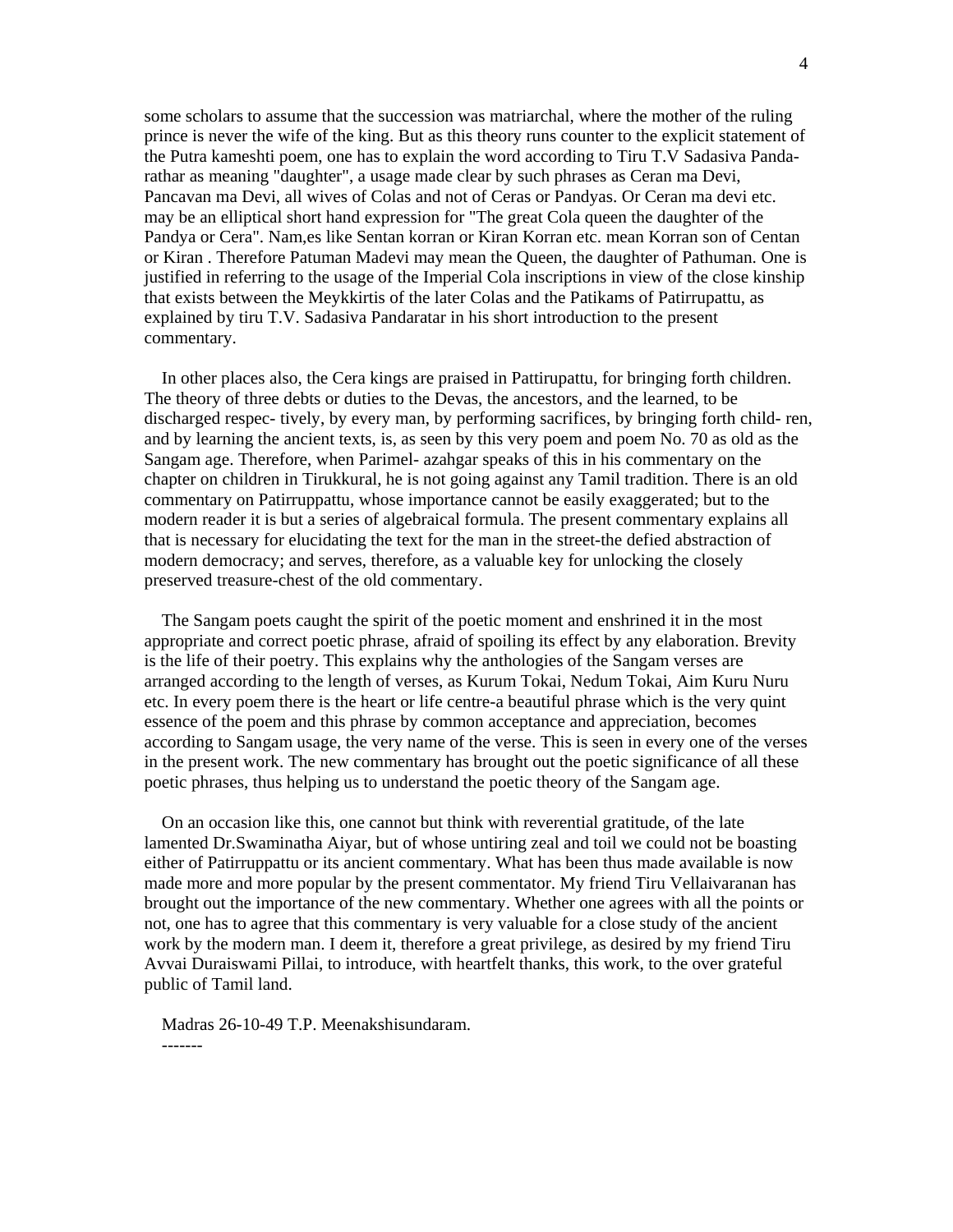### பதிப்புரை

செந்தமிழ்நாட்டுக் கருவூலமாகத் திகழ்வன எட்டுத்தொகை நூல்களும் பிறவுமாம். எட்டுத்தொகையின் வைப்புமுறை ஒரு சிறந்த குறிக்கோளுடன் அமைக்கப்பெற்றதென அதன் காப்புத் திருப்பாட்டை வைத்து ஒருபுடை யாக வுணரலாம். அது, "மாயோன் மேய காடுறை யுலகமும்" என்னும் தொல்காப்பியத்தைப் பின்பற்றியதாகும்.

அவற்றுள் 'பதிற்றுப்பத்து' நான்காம் எண்முறைக்கண் அமையப் பெற்றது. முதன் மூன்றும் அகப்பொருளையும் இது புறப்பொருளையும் உணர்த்துவன. இவற்றின் குறிப்பு அகப்பொருள் கைக்கிளை, ஐந்திணை பெருந்திணை எனும் பாகுபாடெனலாம்.

பதிற்றுப்பத்து புறப்பொருளை யுணர்த்துவதுமட்டுமன்றிப் பண் டைச் சேரமன்னர் வரலாற்றுக் குறிப்புக்களைத் தொகுத்துணரப் பெரும் பான்மையும் துணைசெய்யும் சிறந்த கருவிநூலாகும். இந்நூற்குப் பழைய உரையொன்றுள்ளது. அது, புலவர்களுக்குமட்டும் விளங்கும் தன்மையது.

இந்நூற்குச் சொற்பொருள், கருத்து, விளக்கம், இலக்கணக் குறிப்பு, ஒப்பு முதலிய இன்றியமையா வுறுப்புக்கள் பலவமைந்த அகலவுரை யொன்று இல்லாதிருந்தமை பெருங்குறை. அக்குறை அகன்று கற்பார்க்கு எழுச்சியும் இன்பமும் தருமாறு ஓர் உரை இயற்றித்தர, அண்ணாமலைப் பல்கலைக் கழகத் தமிழ் ஆராய்ச்சி விரிவுரையாளர் சித்தாந்த கலாநிதி, வித்துவான் திரு. ஔவை சு. துரைசாமிப் பிள்ளையவர்களைக் கேட்டுக் கொண்டோம். அவர்களும் எங்கள் வேண்டுகோளுக்கிணங்கி, அவ் வண்ணேம இயற்றித் தந்தனர்.

இவர்கள் சங்கத் தண்டமிழ் நூல்களில் தோய்ந்து உண்மைப் பொருள் கண்ட ஒண்மையர். 'புறநானூறு' முதலியவற்றிற்குச் சிறந்த உரை இயற்றியுள்ளவர்கள். இவ்வுரை எளிமை இனிமை திட்பநுட்பம் தெளிவு விளக்கம் முதலிய உரைப் பண்புகள் சிறந்துள்ளது. உரையாசிரியர் அவர்கட்கு எங்கள் நன்றி உரித்தாகுக.

நூலைப்பற்றியும் உரையாசிரியர் உரைநயம் முதலியவற்றைப் பற்றியும் தக்கவாறாய்ந்து பன்மொழிப்புலவர், திரு தெ. பொ. மீனாட்சிசுந்தரம் பிள்ளையவர்கள் ஓர் அணிந்துரை ஆங்கிலத்தில் உதவியுள்ளார்கள். இவ் வரைநலத்தைப் பாராட்டி அண்ணாமலைப் பல்கலைக் கழகத் தமிழாராய்சித் துறை விரிவுரையாளர், திரு. க. வெள்ளைவாரணனார் அவர்களும் பதிற்றுப்பத்தின் பதிகங்களின் கருத்து விளங்க அண்ணாமலைப் பல்கலைக் கழக ஆராய்ச்சி விரிவுரையாளர் திரு. தி. வி. சதாசிவப் பண்டாரத்தாரவர் களும் சிறந்த ஆய்வுரைகள் எழுதி உதவியுள்ளார்கள். இம்மூவருக்கும் எங்கள் நன்றி உரித்தாகுக.

இந்நூலைப் பழந்தமிழுண்மைகண்டுவக்கும் பெருமக்களும் மாணாக் கரும் ஆசிரியர்களும் வாங்கிப் பயன்பெறுவார்களாக.

ைசவசித்தாந்த ᾓற்பதிப்ᾗக் கழகத்தார்.

-------------------------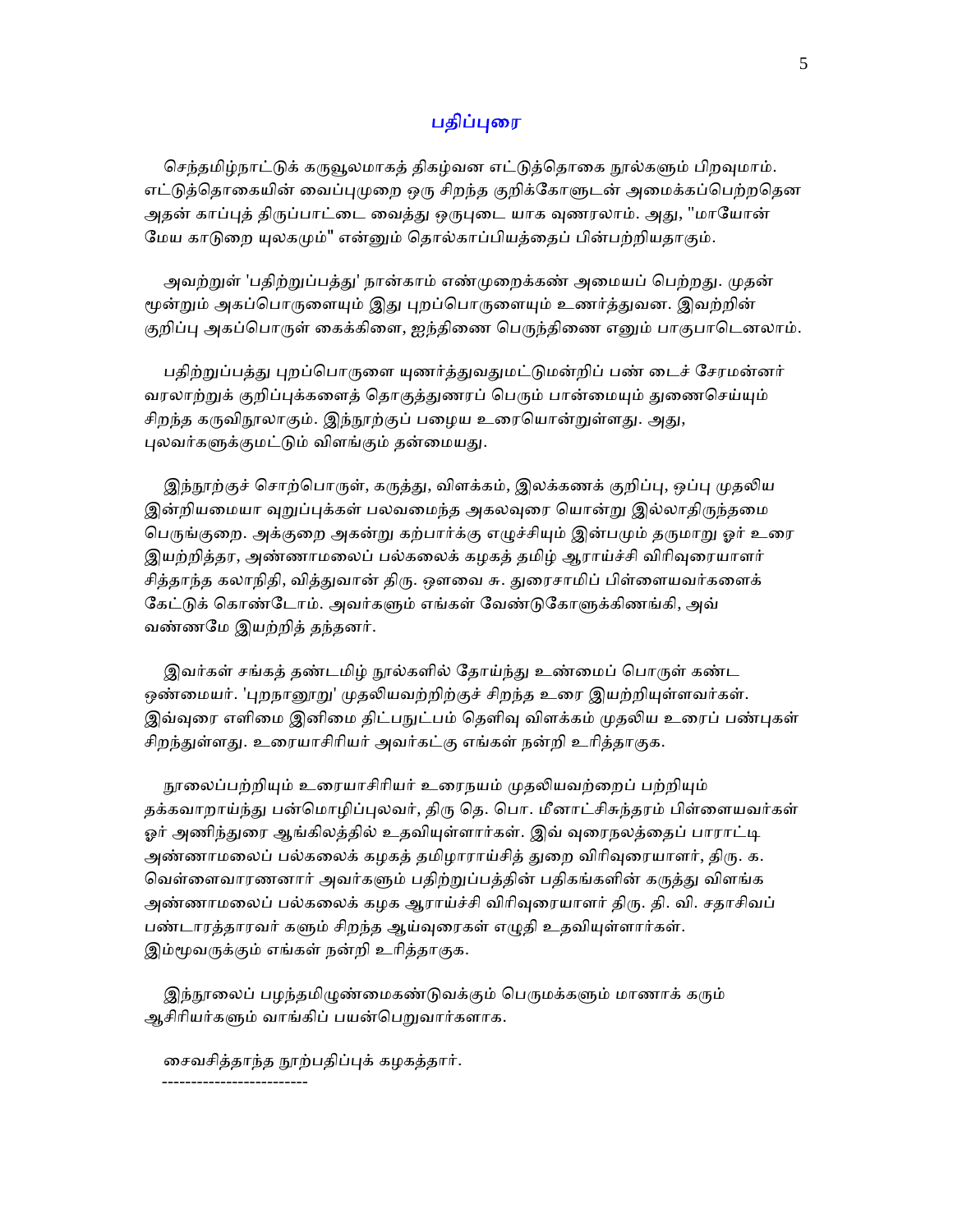### ெபாᾞளடக்கம்

- 1. Introduction (Prof.T.P. Meenakshisundaranar )
- 2. முன்னுரை ...
- 3. உரையில் எடுத்தாண்ட நூல்கள் ...
- 4. உரைநலம் (திரு.க. வெள்ளைவாரணனார் ) ...
- 5. பாடிய சான்றோர் வரலாறு
- 6. பதிற்றுப்பத்தும் பதிகங்களும் (திரு.T.V. சதாசிவப் பண்டாரததார்)
- 7. சேரர் மரபு முறை
- 8. கடவுள் வாழ்த்து .
- 9. இரண்டாம் பத்து .
- $10.$  மூன்றாம் பத்து.
- 11. நான்காம் பத்து
- 12. ஐந்தாம் பத்து
- 13. ஆறாம் பத்து
- 14. ஏழாம் பத்து
- 15. எட்டாம் பத்ᾐ
- 16. ஒன்பதாம் பத்து
- 17. பதிகங்களின் பழைய உரைக்குறிப்பு

----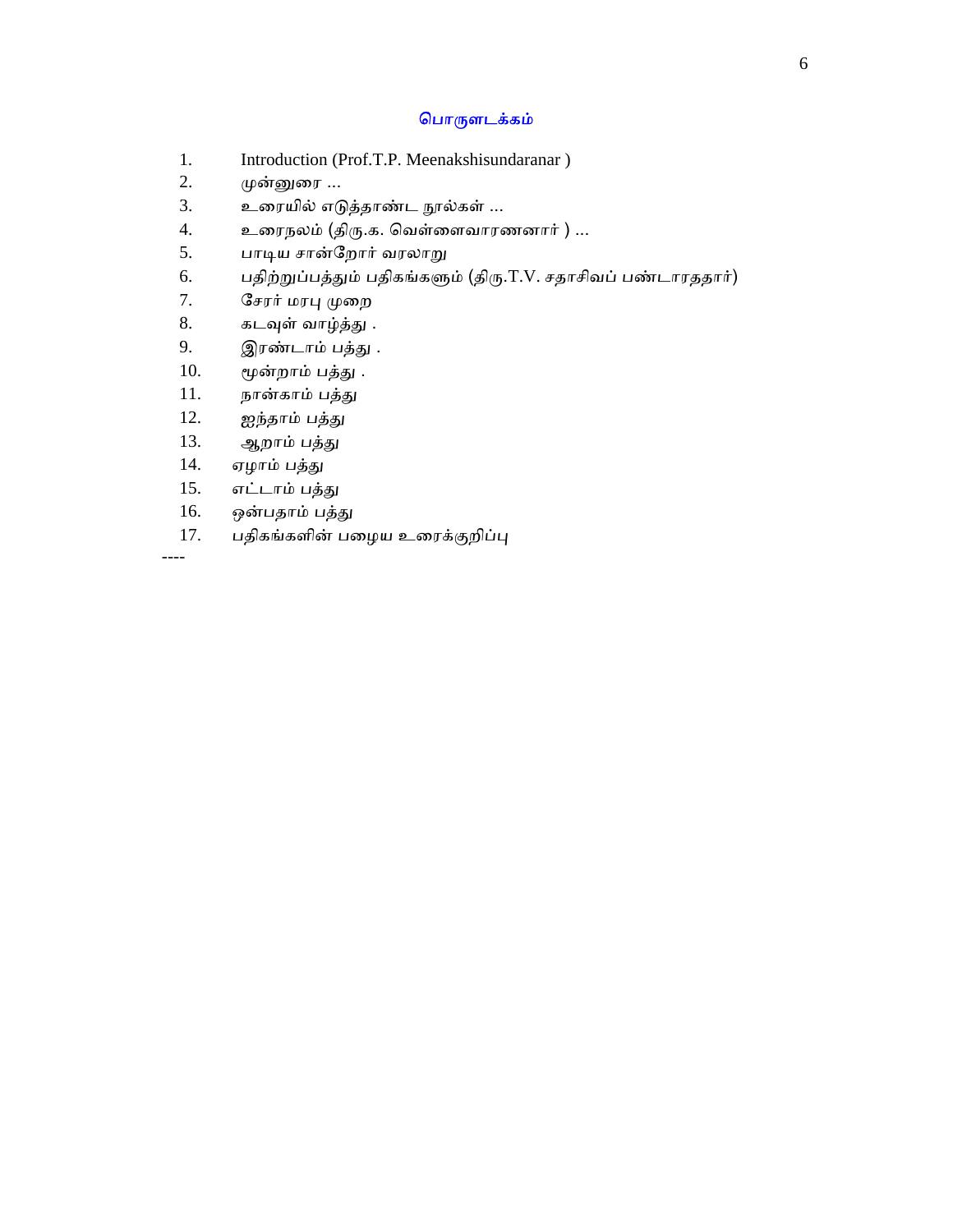பதிற்றுப் பத்துக் காட்டும் சேரநாடு வைரபடம்.....



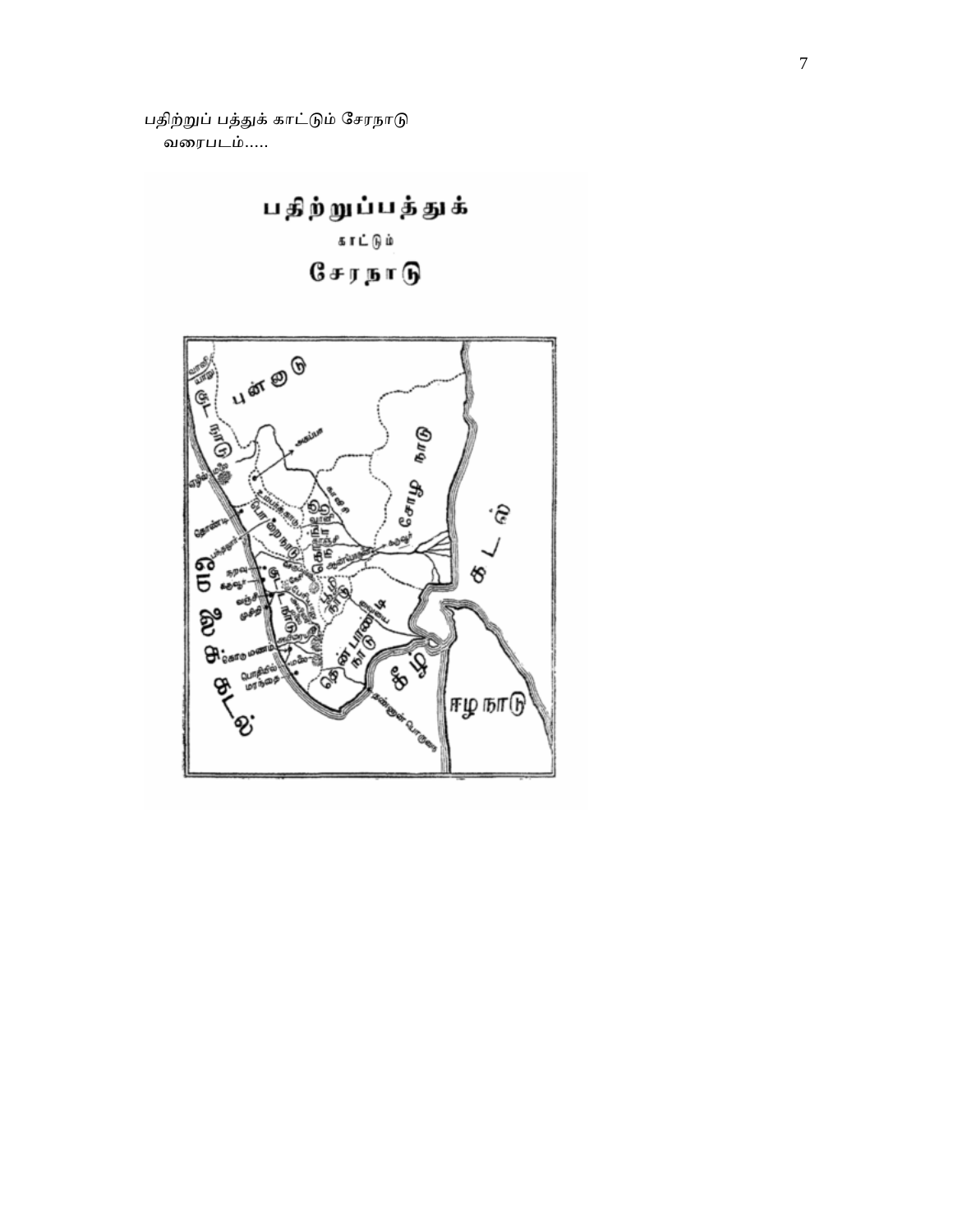# பதிற்றுப்பத்து மூலமும் - உரையும் 2. முன்னுரை

 கற்றதனா லாய பயெனன்ெகால் வாலறிவன் நற்றாள் ெதாழாஅர் எனின்.

சங்கத் தொகை நூல்கள் எட்டுத் தொகையும் பத்துப் பாட்டுமென வகையால் இரண்டாகியும் விரியால் பதினெட்டாகியும் நிலவுவனவாகும். இவற்றுள் பதிற்றுப்பத்தென்பது எட்டுத் தொகையுள் ஒன்றாகும். இது பப்பத்தாக அமைந்த பத்துக்கள் பத்துகொண்டதென்றும், நூறு பாட்டுக்கள் கொண்டதென்றும் பதிற்றுப்பத்து எனப்படும் பெயராலே அறியலாம். இதன் ஒவ்வொரு பத்தும் ஒவ்வொரு சேரவேந்தனைப் பற்றி வேறு வேறு ஆசிரியன்மார்களால் பாடப்பட்டுள்ளது. இந்த ஆசிரியன்மார்களும் சேரவேந்தர்களும் ஒருகாலத்தவராகவும் வேறு வேறு காலத்தவராகவும் கருதப்படுகின்றனர். பதிற்றுப்பத்தென்னும் பெயர் இப்பாட்டுக்களைப் பப்பத்தாக எடுத்துத் தொகுத்தோரால் இடப்பெற்ற பெயராதல் வேண்டும்.

எட்டுத் தொகையுள் காணப்படும் நற்றிணை, குறுந்தொகை, ஐங்குறுநூறு, பதிற்றுப்பத்து, பரிபாடல், கலித்தொகை, அகநானூறு, புறநானூறு என்ற எட்டனுள், புறப்பொருள் வகையில் அமைந்தவை பதிற்றுப்பத்தும், புறநானூறும் என்ற இரண்டுமாகும். இவையிரண்டும், ஏனையவற்றுள் நற்றிணை கலித்தொகையென்ற இரண்டு மொழிந்த பிற யாவும் காலஞ்சென்ற பெரும் புலவர் டாக்டர் . திரு.உ.வே. சாமிநாதையரவர்களால் பல ஆண்டுகட்கு முன்பே பல ஏடுகளின் துணைகொண்டு ஆராய்ந்து செவ்விய முறையில் வெளியிடப்பெற்றுள்ளன. அவற்றுள் பதிற்றுப்பத்து 1904-ஆம் ஆண்டில் முதன்முதலாக அச்சிடப்பெற்று வெளியாயிற்று. இவ்வாறு தமிழகத்துத் தமிழரது இலக்கியப் பழஞ் செல்வமாய், பல நூற்றாண்டுகட்கு முன் வாழ்ந்த தமிழ் நன்மக்களது நாகரிகப் பண்பாடுகளை யுணர்த்தும் நல்விளக்கமாய்த் திகழும் இந்தத் தொகை நூல்களைச் செம்மையுற ஆராய்ந்து இன்றும் என்றும் தமிழ் பயில்வோர் அனைவரும் ஒருமுகமாகப் பாரட்டிப் பரவத்தக்க வகையில் வெளியிடுவதாகிய அரிய தமிழ்ப்பணி புரிந்த டாக்டர்.திரு.அய்யரவர்கட்குத் தமிழுலகு பெரிதும் கடமைப்பட்டுளது.

திரு. அய்யரவர்கள் முதன்முதலாக வெளியிட்டபோதே இதற்குப் பண்டைச் சான்றோர் ஒருவர் எழுதிய உரையும் அவர்க்கு உடன் கிடைத்தமையின், முதன் வெளியீட்டிலே பதிற்றுப்பத்து மூலமும் பழைய உரையும் என வெளியிட்டு, இதனை அறிஞர் கண்டு பொருளறிந்து இன்புறும் வாயிலையும் உத வியது பெரிதும் போற்றத்தக்கதாகும். "இவ்வுரை இல்லையாயின், இந்நூற்பொருளை இக்காலத்தில் அறிந்துகொள்ளுதல் மிக அரிது" என அவர்களே உரைத்திருப்பது காண்க. ஏடுகளில் உரைகாரர் பெயர் குறிக்கப்படாமையின் அவர் இன்னாரென்று அறிவது இயலாதாயிற்று. ஆயினும் அவர் நேமிநாதம் செய்த குணவீர பண்டிதர் காலத்துக்குப் பிற்பட்டவ ரென்பது ஒருதலை. பதிற் றுப்பத்தின் உரையில், சில்லேராள ரென்றவிடத்துச் "சின்மை யைச் சின்னூல் என்றதுபோல ஈண்டுச் சிறுமையாகக்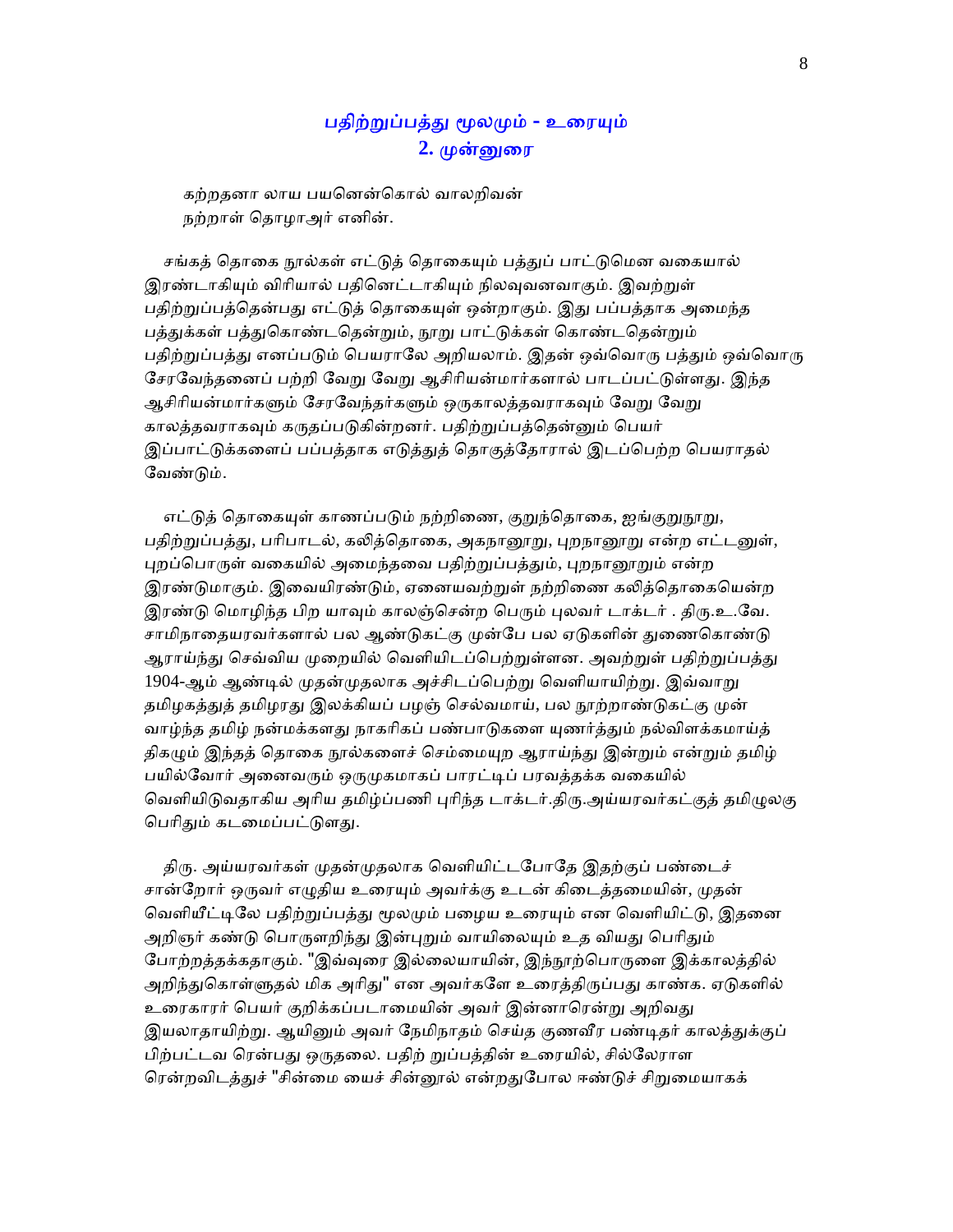கொள்க" (பதிற். 76; 11) என்றவிடத்து உரைகாரரால் சின்னூல் எனப் படுவது குணவீர பண்டிதர் எழுதிய நேமிநாத மென்னும் இலக்கண நூலுக்குப் பெயர்.

இவ்வண்ணம் பாட்டும் உரையுமாகக் கிடைக்கும் இப்பதிற் றுப்பத்து, முதற் பத்தும் பத்தாம் பத்தும் இன்றி இடைநின்ற எட்டுப் பத்துக்களே கொண்டுள்ளது. கிடைக்கும் ஏடுகள் பலவற்றினும் முதற் பத்தும் இறுதிப்பத்தும் காணப்படவில்லை. பாட்டும் உரையும் கொண்ட ஏடொன்றில், ஒன்பதாம் பத்தின் இறுதியில், "பதிற்றுப்பத்து மூலமும் உரையும் முடிந்தது; சுப மஸ்து" என்று காணப்படுகிறது. மூலமேயுள்ள ஏடுகளும் ஒன் பதாம் பத்தோடே முடிகின்றன. இவ்வாறே தொடக்கமும் இரண்டாம் பத்தையே கொண்டு பல ஏடுகளும் உள்ளன. இதனால் நெடுநாட்களுக்குமுன்பே, இதன் முதற் பத்தும் பத்தாம் பத்தும் மறைந்தன எனக் கொள்ளவேண்டியிருக்கிறது.

இனி, கிடைத்துள்ள ஒவ்வொரு பத்துக்கும் பதிகம் ஒன்று காணப்படுகிறது. அது, பாடப்பட்ட சேரவேந்தனுடைய மெய்க் கீர்த்திபோல் நின்று பாடினோர், பாடப்பட்டோர், பாடிய பாட்டு, பாடிப்பெற்ற பரிசில், பாடப்பட்ட வேந்தனுடைய ஆட்சிக் காலம் என்ற இவற்றைக் கூறுகிறது. அப்பதிகங்கள், தாம் உட் கொண்டுநிற்கும் பாட்டுக்கள் ஒவ்வொன்றுக்கும் அவ்வப் பாட்டி னுட் காணப்படும் சொற்றொட ரொன்ராற் பெயர் குறித்துள்ளன. ஒவ்வொரு பாட்டின் இறுதியிலும், அப்பாட்டிற்குத் துறை, வண் ணம், தூக்கு, பெயர் என்ற யிவை வகுக்கப் பெற்றுள்ளன. இப்பெயர்களே பதிகத்திலும் தொகுத்துக் காட்டப்படுகின்றன. மேலும் இப்பதிகங்கள் உரையுள்ள ஏடுகளிற்றான் காணப்படு கின்றன. பழையவுரை இப்பதிகங்கட்கும் உரை குறித்துள்ளது.

ஆனால், இப்பதிகங்கள் உரையில்லாத மூலப்பகுதியே யுள்ள ஏடுகளில் இல்லை. மூலமேயுள்ள ஏடுகளில் ஒவ்வொரு பாட்டின் இறுதியிலும் துறை, வண்ணம், தூக்கு, பெயர் முதலியன குறிக்கப் பெற்றும், ஒவ்வொரு பத்தியின் இறுதியிலும் பாடினோர் பெயரும் பாடப்பட்டோர் பெயரும், ''இமய வரம்பன் நெடுஞ் சேரலாதனைக் குமட்டூர்க் கண்ணனார் பாடினார் பத்துப்பாட்டு முற்றும்" என்றாற்போலக் குறிக்கப் பெற்றும் உள்ளன. இக் குறிப்புகளை நோக்குமிடத்து, பதிற்றுப்பத்துப் பாட்டுகளைத் தொகுத்தோரால் வண்ணம், தூக்கு, துறை, பெயர் முதலியன வகுக்கப் பெற்றிருக்கலாமென்றும், அவர்க்குப்பின் வந்த சான் றோர் ஒருவரால் பதிகங்கள் பாடிச் சேர்க்கப்பெற்றிருக்கலா மென்றும் கருதுதற்கு இடமுண்டாகிறது. டாக்டர் திரு அய்ய ரவர்களும், "ஒவ்வொரு செய்யுளின் பின்னும் அமைந்துள்ள துறை, வண்ணம், தூக்கு, பெயரென்பவைகள் உரையில்லாத மூலப் பிரதிகளிலெல்லாம் இருத்தலின், அவை உைரயாசிாியரால் எᾨதப்பட்டன வல்ல ெவன்ᾠம் பதிகங்கள் உைரப் பிரதி களில் மட்டும் காணப்படுகின்றமையால் அவற்றை இயற்றினோர் நூலாசிரிய ரல்லரென்றும் தெரிகின்றன. ஆசிரியர் நச்சினார்க் கினியராலும் அடியார்க்கு நல்லாராலும் தத்தம் உரைகளில் எடுத் தாளப் பெற்றிருத்தலின், இப்பதிகங்கள் அவர்கள் காலத்திற்கு முந்தியவை யென்று தோற்றுகிறன்து" என்று கூறுவது நோக் கத்தக்கது.

சுமார் பதினைந்து ஆண்டுகட்குமுன் சென்னைப் பல்கலைக் கழக வித்துவான் தேர்வுக்குச் செல்வோர் சிலருக்கு இப்பதிற் றுப்பத்தினைக் கற்பிக்க வேண்டிய கடமை எனக்கு உண்டா யிற்று. அக்காலத்தே அவர்கட்கு இதனைக் கற்பித்து வருகையில்,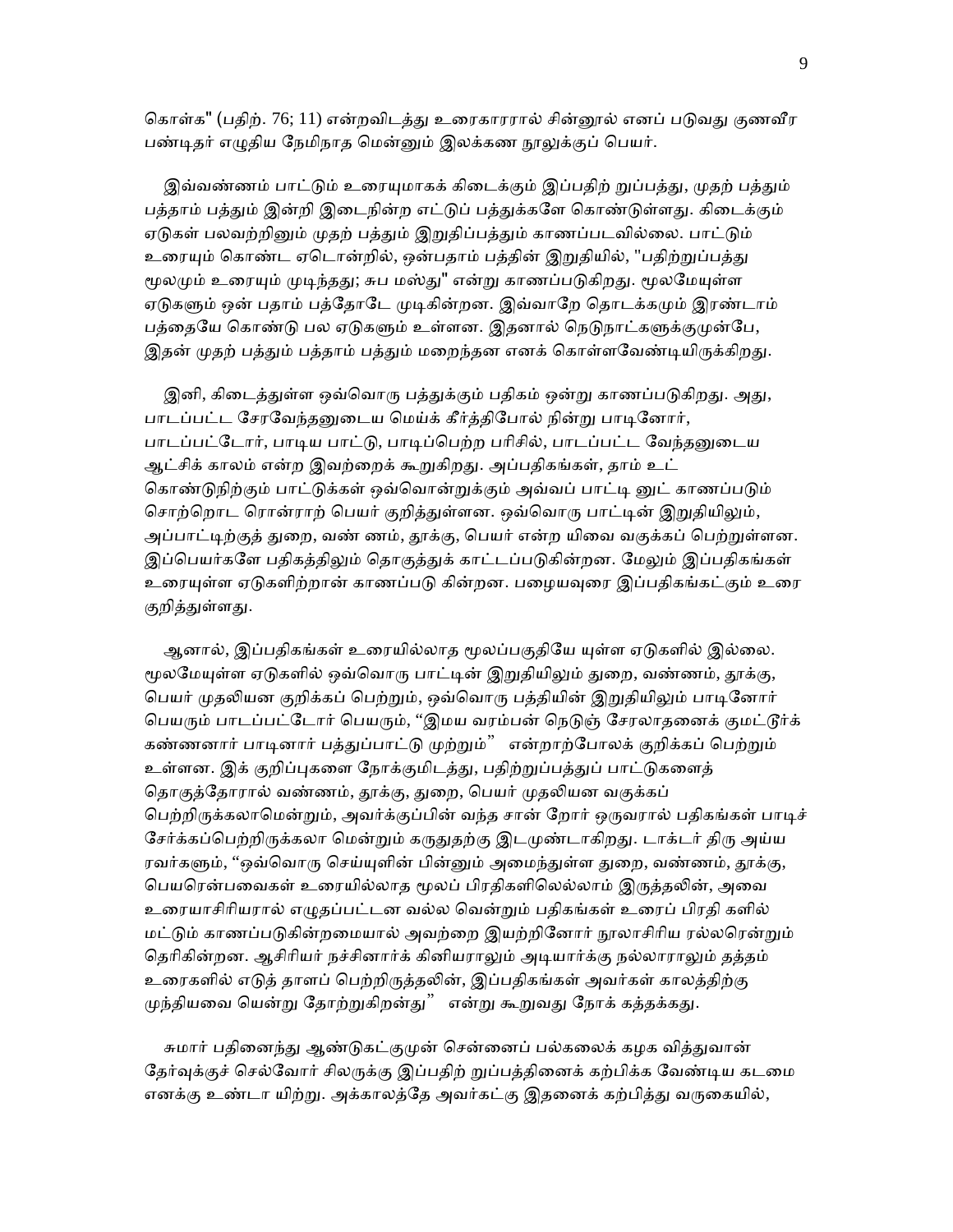இதற்கொரு விரிவுரை யிருப்பின் நலமாகுமெனும் எண்ணமுண் டாக, என் நண்பர் சிலர் வாயிலாகப் பதிற்றுப்பத்தின் ஏடுகள் இரண்டு பெற்று அச்சுப்படியையும் அவற்றையும் ஒப்பு நோக்கு வது முதற்கண் செயற்பாலதென உணர்ந்து செய்ததில் சில பாட வேறுபாடுகளும், சில பாடங்களிற் கானப்பட்ட ஐயங்கட்குத் தெளிவும் கிடைத்தன. பின்னர் இவ்வுரைப்பணியை மேற் கொண்டு செய்து வருங்கால், திருவையாற்று அரசர் கல்லூரிப் பேராசிரியரும் என் வணக்கத்திற்குரிய ஆசிரியருமாகிய கரந்தைக் கவியரசு திரு. R. வேங்கடாசலம் பிள்ளை யவர்கள் தாம் எழுதி வைத்திருந்த உரையினையும் தந்து உதவினார்கள். யான் எழுதி வைத்திருந்த உரையை நாவலர் திரு. ந.மு.வேங்கடசாமி நாட்டாரவர்கள் பார்வையிட்டு இப்போது வெளியாகி யிருக்கும் இந்த முறையைக் காட்டி இவ்வகையில் இவ்வுரையை யமைக்குமாறு தெரிவித்தார்கள்.

இவ்வுரையின் அமைதியை நேரிற் கண்டு ஊக்கியதோடு விரைய அச்சிடுவது நலமென்று தெருட்டிய எங்கள் அரும்பெறல் ஆசிரியர் திரு. ந. மு.வேங்கடசாமி நாட்டாரவர்கள், இதன் பதி கங்கள் ஆராய்ச்சிக்கு இடமாக வுள்ளனவாதலால், அவற்றிற்கு உரை வேண்டாவெனப் பணித்தமையின், இந்நூற்கண் பதிகங் கட்கு உரை யெழுதப்படவில்லை. மேலும், இதன் முதற் பத்து கிடைக்காமையின், இதற்கு முன்னணியில் கடவுள் வாழ்த்துச் செய்யுள் ஒன்று இருந்திருக்கு மென்றும், "எரியெள்ளுவன்ன நிறத்தன்" எனத் தொடங்குவதும், தொல்காப்பியப் பொருளதி கார வுரையில் உரைகாரராற் காட்டப்படுவதுமாகிய பாட்டை இப்பதிகத்தின் கடவுள் வாழ்த்துச் செய்யுளாகக் கோத்து உரை யெழுதுமாறும் அவர்கள் உரைத்தார்கள். உரை முழுதும் அச்சாகி வெளிவரும் இந்நாளில் அவர்கள் இல்லாமை என் மனத்தை வருத்துகிறது.

இனி, இந்நூலின் பதிகங்களுக்கு உரை யெழுதப்படாமை யால், இவற்றின் கருத்து விளங்க ஒரு கோவைப்படுத்தி வரலாற்று முறையில் ஒரு கட்டுரை யெழுதிச் சேர்ப்பது நலமென இவ்வுரை யைக் கண்ட அறிஞர் கூறினர். இவ் வரலாற்றுத் துறையில் யான் அறிந்த நாண்முதல் உழைத்துப் பெரும்பயன் தமிழுலகிற் களித்து வருபவர் என் அரும்பெறல் நண்பர் திரு. T. V. சதாசிவப் பண்டாரத்தா ரவர்களாதலால், அவர்களை இதனைச் செய்யுமாறு வேண்டிக்கொண்டேன். அவர்களும் தமக்குள்ள அலுவல்கட் கிடையே உடல் வலியின்மையும் பொருட் படுத்தாது பதிகப் பகுதிபற்றிய சிறந்த ஆராய்ச்சி யுரையினை வழங்கி யுள்ளனர். அவர்கட்கு என் மனங்கெழுமிய நன்றி யுரியதாகின்றது.

இனி, யான் எழுதிய உரையை யானே ஆராய்ந்து நலந் தீங்கு காண்பதென்பது சிறிது அருமையாக இருந்தமையின், உரை கண்ட என்னைப்போலவே பல ஆண்டுகள் வித்துவான் தேர்வுக்குச் செல்வோர்க்கு இதனைக் கற்பிக்கும் பணி மேற்கொண்டு கூர்த்த புலமையால் சிறந்து நிற்கும் என் அரிய நண்பர் திரு. க. வெள்ளை வாரண ரவர்களை உரை பற்றியதொரு கட்டுரை தருமாறு கேட் டுக்கொண்டேன். அதனை மறாᾐ ஏற்ᾠ அழகிய கட்ᾌைர தந்த அவர்கட்கும் என் மானமார்ந்த நன்றி யுரியதாகின<u>்றத</u>ு.

பல்லவர், சோழர், பாண்டியர் என்ற இவ் வேந்தர்களைப் பற்றிய வரலாறுகளேனும் ஓரளவில் மக்கள் அறிந்து கோடற் கேற்ற வகையில் நூல்வடிவில் வெளியாகி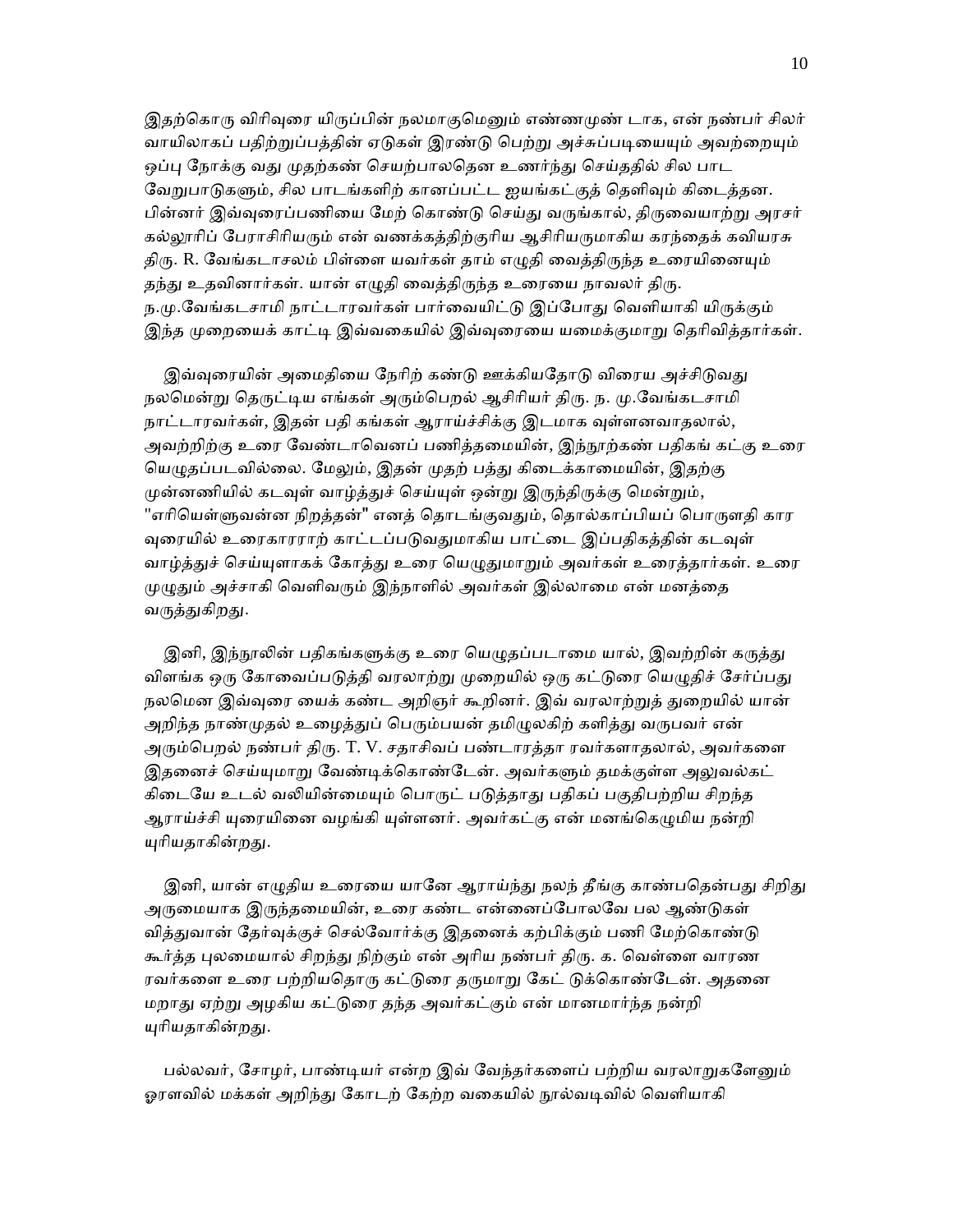இருக்கின்றன; பண்டைநாளைச் சேர மன்னர்களைப்பற்றிய வரலாற்றினைச் செவ்வே அறிந்து கோடற்கு வேண்டும் கருவிகளாகச் சங்கத் தொகை நூல்கட்கு வேறாக யாதும் கிடைத்திலது. இடைக் காலக் கல் வெட்டுக்கள் பண்டைச் சங்க காலத்துச் சேரர் வரலாற் றுக்குத் துணை செய்வனவாக இல்லை. சேரநாட்டு மொழியும் நடையும் ஒழுகலாறும் பலவேறு மக்கள் கூட்டுறவால் வேறுபட் டொழிந்தமை இதற்குக் காரணமாம்; ஆயினும், இன்றைய கேரள நாட்டின் பண்டைய வரலாற்றினை ஆராய்ந்தறிதற்கு வேண்டும் கருவிகளும் கிடைத்தில; கிடைக்கச் செய்தாருமில்லை. அதனால் இவ்வுரைக்கண் தெளிவிக்கப்படும் வரலாற்றுக் குறிப்புக் கள் முடிந்த முடிபாகக் கோடற்கு இடமில்லை யென்பது தெளி வாம். வேறு ஆராய்ச்சிகளால் விளக்கமாகுங்காறும், இவற்றை மேற்கோடல் தக்கது. இம்முயற்சிக்குத் துணைசெய்த நண்பரும், 1941-ல் வடவார்க்காட்டில் ஜில்லாக் கல்வித் தலைவராக இருந்தவரு மான திரு. இராமன் மேனன் அவர்கட்கு என் நன்றி யுரியதாகும்.

இவ்வரை யெமுதி முடிக்கப்பெற்றது சில பல ஆண்டுகட்கு முன்பேயெனினும், இரண்டாவது உலகப்போர் காரணமாக, அச்சேற்றி வெளியிடுவதென்பது அரிய செயலாயிற்று. அந் நெருக்கடி இப்போதும் தீர்ந்து பண்டுபோல் ஒழிந்திலதாயினும், இத்தகைய சீரிய செந்தமிழ்நூல் வெளியீடுகளில் சலியாது உழைத்துத் தமிழகத்துக்கும் தமிழ் மொழிக்கும் பெருந்தொண்டு புரிந்து சிறக்கும் தென்னிந்திய சைவ சித்தாந்த நூற்பதிப்புக் கழகம். இவ்வுரையினை வெளியிடச் சமைந்தது குறித்துப் பொது வாக, அதற்கும், சிறப்பாக அதனைப் பலவகை உயர் பணிகளில் ஈடுபடுத்தி அவ்வாற்றால் அஃது உலவாப் பெரும்புகழ் உண்மைத் தமிழ் நிலையமாகத் திகழச்செய்து மேம்படும் கழகச் செயல் முறைத் தலைவர், திரு. வ. சுப்பையாப்பிள்ளை யவர்கட்கும் தமி ழகத்தின் சார்பில் என் உளம் நிறைந்தெழும் நன்றியினைத் தெரிவித்துக் கொள்ளுகின்றேன்.

இங்கே குறித்த திருவாளர்களே யன்றி, வேறு வகையில் துணைசெய்த பலர்க்கும் என் நன்றியைச் செலுத்தும் கடமை யுடையேன்.

பல்வகையிலும் குறைபாடுடையனாகிய என்னை, என் அரு மைத் தமிழன்னைக்குத் தொண்டனாக்கி ஆட்கொண்டருளும் எந்தை, தில்லை மன்றில் நின்று திருவருட் கூத்தியற்றும் ஆடலரசன் திருவடிப் போதுகளை மனமொழி மெய்களாற் பரவி யமைகின்றேன்.

 அண்ணாமைல நகர் 31-3-1949 ஔைவ. சு. ᾐைரசாமி. ---------------------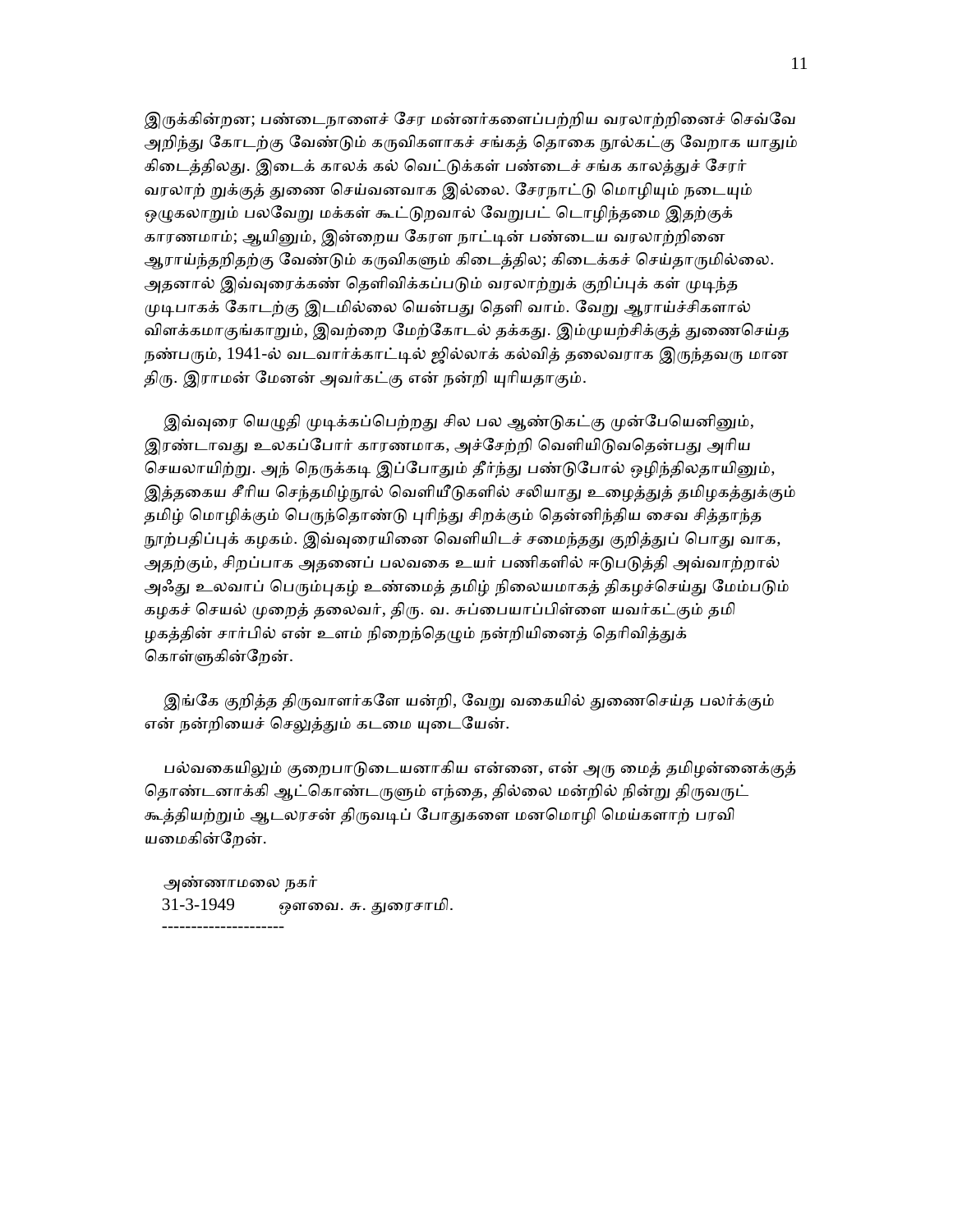## 3.பதிற்றுப்பத்து உரையில் எடுத்தாண்ட நூல்கள்

தொல்காப்பியம் சொல்லதிகாரம் (தொல். சொல்.) தொல்காப்பியம் சொல்லதிகாரம் வேற்றுமை மயங்கியல் (ெதால்.ெசால். ேவற்.மயங்.) தொல்காப்பியம் சொல்லதிகாரம் இடையியல் (தொல்.சொல். இடை) தொல்காப்பியம் சொல்லதிகாரம் எச்சவியல்(தொல். சொல். எச்ச) தொல்காப்பியம் பொருளதிகாரம் (தொல். பொ.) தொல்காப்பியம் புறத்திணையியல் (தொல். புறத்.) ெதால்காப்பியம் களவியல் (ெதால். கள.) ெதால்காப்பியம் கற்பியல் (ெதால். கற்.) தொல்காப்பியம் மெய்ப்பாட்டியல் (தொல். மெய்.) ெதால்காப்பியம் உவமவியல் (ெதால்.உவம.) தொல்காப்பியம் செய்யுளியல் (தொல். செய்.) தொல்காப்பியம் மரபியல்(தொல். மரபு.) நற்றிைண (நற்.) குறுந்தொகை (குறுந்.) ஐங்குறு நூறு (ஐங்.) பதிற்றுப்பத்து (பதிற்.) பாிபாடல் (பாி.) கலித்தொகை (கலி.) அகநானூறு (அகம்.) புறநானூறு (புறம்.) திருமுருகாற்றுப்படை (முருகு.) பொருநராற்றுப்படை (பொருந.) சிறு பாணாற்றுப்படை (சிறுபாண்.) பெரும் பாணாற்றுப்படை (பெரும் பாண்.) நெடுநல் வாடை (நெடுநல்.) பட்டினப்பாலை (பட்டி.) மலைபடு கடாம் (மலைபடு.) முல்லைப்பாட்டு (முல்லை.) மதுரைக் காஞ்சி (மதுரை.) சிலப்பதிகாரம் (சிலப்.) மணிேமகைல (மணி.) உதயணன் பெருங்கதை (பெருங்.) சீவக சிந்தாமணி (சீவக.) திருக்குறள் (குறள்.) திருஞானசம்பந்தர் தேவாரம் (ஞானசம்.) திருக்கமுமல மும்மணிக்கோவை (திருக்கழு. மும்.) ெபான்வண்ணத்தந்தாதி (ெபான்.) களவழி நாற்பᾐ (கள.) இனியவை நாற்பது (இனி.40) பழமொழி நானூறு (பழ.)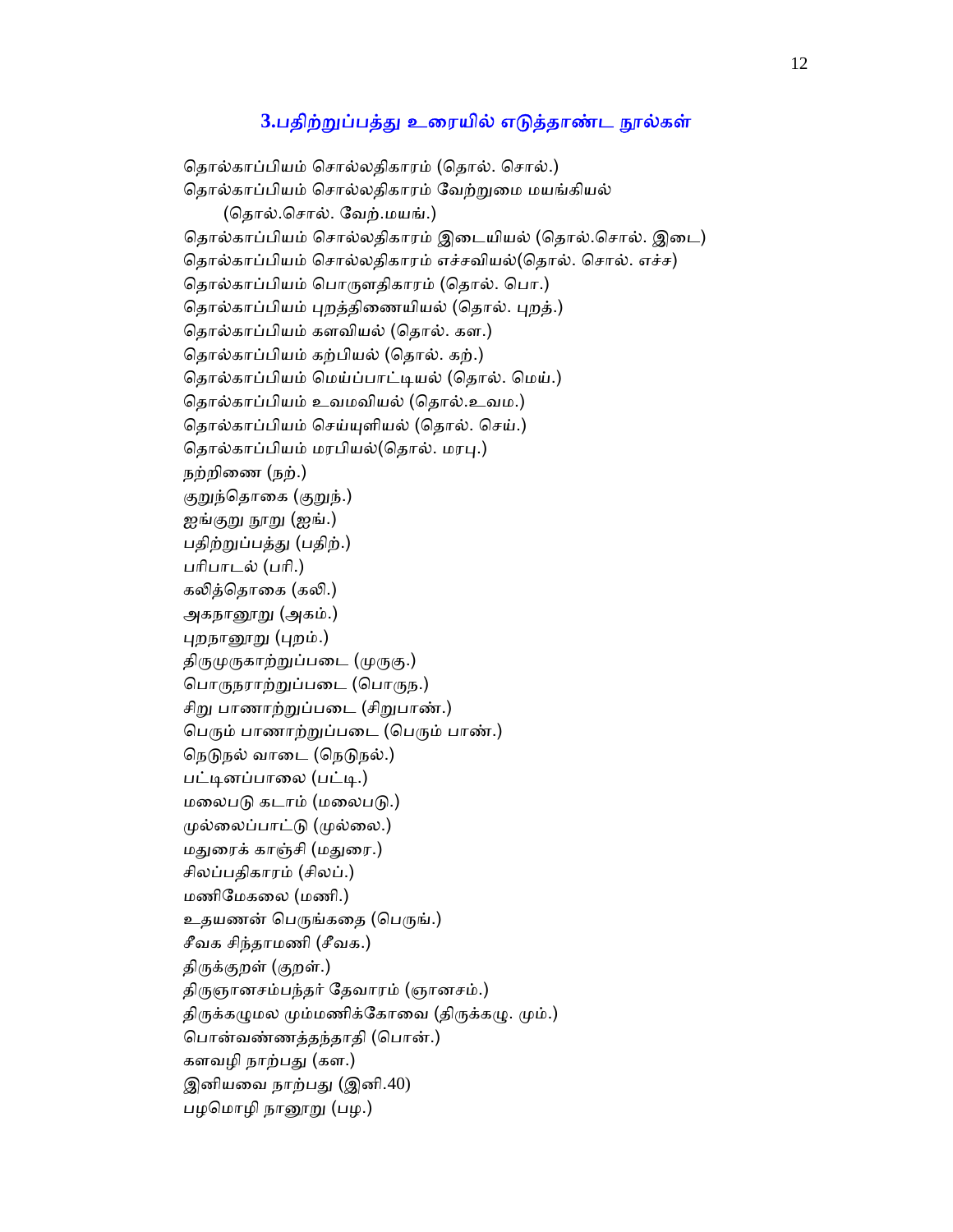புறப்பொருள் வெண்பாமாலை (பு. வெ. மா.) அம்சதேவர் - மிருகபக்ஷி சாத்திரம்.

 South Indian Inscriptions Volumes (S.I.I. Vol.) Annual Report on the South Indian Inscriptions, Madras. (A.R.) Proceedings and transactions of the third Oriental Conference, Madras. 1924. ---------------

## **4.** பதிற்ᾠப்பத்ᾐ : உைர நலம். **[**திᾞ. க. ெவள்ைளவாரணார்**,**  தமிழாராய்ச்சித்ᾐைற விாிᾫைரயாளர்**,** அண்ணாமைலப் பல்கைலக்கழகம்.]

செந்தமிழ் மொழியின் தீஞ்சுவையினை இனிது விளக்குவன வாகிய சங்க இலக்கியங்களுள் ஒன்றாய்த் திகழ்வது பதிற் றுப்பத்து என்னும் இத் தொகை நூல். ஆயிரத்தெண்ணூறு ஆண்டுகளுக்குமுன் சேரநாட்டை ஆட்சிபுரிந்த சேரமன்னர் பதின் மரையும் புலவர் பதின்மர் பத்துப்பத்தாகப் பாடிய பாடல்களின் தொகுதி யாதலின் இது பதிற்றுப்பத்து எனப் பெயர்பெறுவ தாயிற்று. இத்தொகையிலுள்ள எல்லாப் பாடல்களும் சேரவேந் தர்களின் கல்வித்திறம், மனத்திண்மை, புகழ்நோக்கு, ஈகைத் திறம் ஆகிய பெருமிதப்பண்புகளையும், படைவன்மை, போர்த் திறம், பொருள்செயல்வகை, குடியோம்பல் முறை ஆகிய ஆட்சித் திறத்தினையும் நயம்பெற விளக்கும் நற்பனுவல்களாம். இவை யாவும் புறநானூற்றுப் பாடல்களைப் போன்று புறத்திணையைப் பொருளாகக்கொண்டு பாடப்பெற்றனவாகும்.

சங்ககாலத் தமிழ்ப்புலவர்கள் தாம் பெறுதற்குரிய பரிசிற் பொருளையே பெரிதென நம்பித் தகுதியில்லாதாரைப் பாடும் இயல்பினரல்லர். தமக்கு இயல்பா யமைந்த புலமைத்திறத்தி னையோ, அன்றித் தாம் பரிசில்பெற விரும்பிய தலைவனையோ அவனால் அளிக்கப்படும் பரிசிற்பொருளையோ கருதாமல், தம்மாற் பாடுதற்குரிய நல்லியல்பாக அத்தலைவன்பால் அமைந்துள்ள ஒழுக லாறு ஒன்றையே தம் பாடலுக்குரிய நற்பொருளாகக் கொண் டிருந்தார்கள். அக்காலத் தலைமக்களும் இத்தகைய புலவர்களால் நன்கு மதிக்கப்பெறும் சிறப்பினையே வாழ்க்கையில் தாம் பெறு தற்குரிய நற்பேறாகப் பெரிதும் விரும்பினார்கள். ஆகவே இங்ங னம் புலவராற் பாடப்பெறும் நற்பண்புகளை ஆளுதற்றன்மை யாகிய தகுதி சங்ககாலத் தலைமக்கள்பால் நன்கு அமைவதாயிற்று.

குடும்பவாழ்விலே மேற்கொள்ளுதற்கு உரிய அன்புரிமைச் செயலாகிய அகவொழுக்கமும் அரசியல் வாழ்விலே மேற்கொள்ளு தற்கு உரிய வெட்சி, வஞ்சி, உழிஞை, தும்பை, வாகை, காஞ்சி என்னும் அறுவகை யொழுகலாறாகிய புறவொழுக்கங்களும் ஆகிய இவற்றை, அடிப்படையாகக் கொண்டல்லது ஒருவர் ஒருவரைப் பாடுதல் என்பது இயலாத செயலாகும். புறத்திணை ஏழனுள் வெட்சிமுதல் காஞ்சி யீறாகச் சொல்லப்பட்ட அறுவகை யொழுக லாறுகளும், தலைமகனுடைய அன்பின் வழிப்பட்ட பெருமிதப் பண்புகளை யடிப்படையாகக் கொண்டு அவன்பால் தோற்றும் வினைநிகழ்ச்சிகளைக் குறிப்பனவாகும். புறத்திணையுள் ஏழாவ தாகச் சொல்லப்படும் பாடாண் என்பது புலவரது பாடுதல்வினை யையோ அவராற்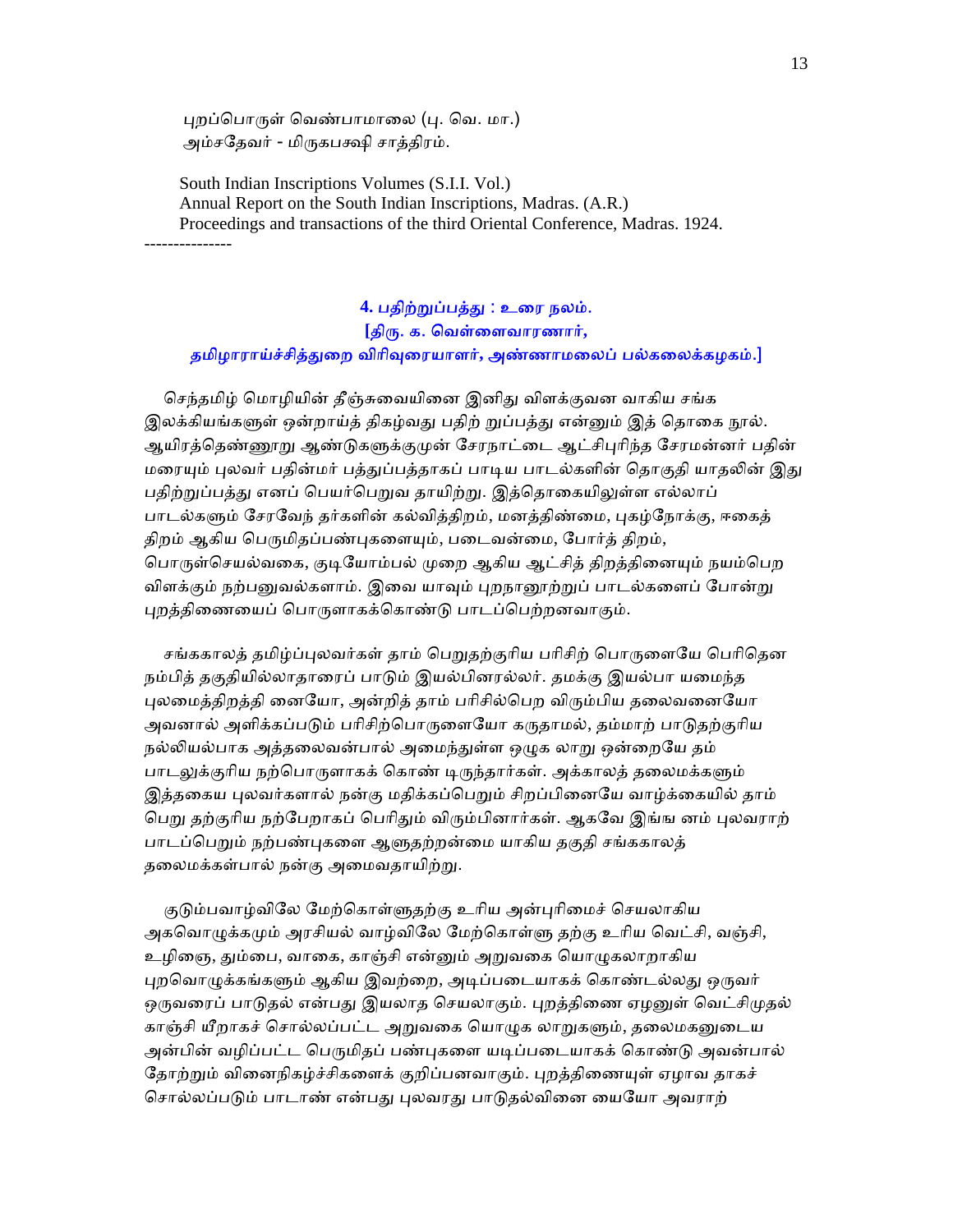பாடப்பெறும் ஆண்மகனையோ குறிப்பதன்று. புலவர் பலரும் பாடிப் போற்றுதலை விரும்பிய தலைமகனொருவன் தன்னுடைய அறிவு திரு ஆற்றல் ஈகை என்பவற்றை ஆளுதற் றன்மையாகிய ஒழுகலாற்றினைக் குறித்து வழங்குவதே பாடாண் என்னும் சொல்லாகும். இச்சொல் வினைத்தொகைப்புறத்துப் பிறந்த அன்மொழித்தொகையாய்ப் புலவராற் பாடப்பெறும் தலை மகனது ஒழுகலாறாகிய பண்புடைமையினை யுணர்த்திற் றென்பது ஆசிரியர் நச்சினார்க்கினியர் கருத்தாகும்.

வெட்சி முதல் காஞ்சி யீறாகிய அறுவகை யொழுகலாறுகளும் அவற்றிற்குக் காரணமாகிய உள்ளத்துணர்வுகளும் பாட்டுடைத் தலைவன்பால் நிகழ்வனவாகும். பாடாண்திணையிலோ பாடுதல் வினை புலவர்பாலும் அவ்வினைக்குக் காரணமாகிய குணஞ்செயல் கள் பாட்டுடைத் தலைவன்பாலும் நிகழ்வனவாம். வெட்சி முதலிய அறுவகை யொழுகலாறுகளும் தலைமகனுக்குரிய பண்புகளை நிலைக் களனாகக் ெகாண்ᾌ அவன்பால் ேதாற்ᾠம் தனிநிைலத் திைணகளாம். பாடாண் திைணேயா, தலைமகன்பால் நிகமும் மேற்கூறிய திணை நிகழ்ச்சிகளைத் தனக்குப் பிறப்பிடங்களாகக் கொண்டு தோற்றும் சார்பு நிலைத்திணையாகும். எனவே போர்மறவர்பால் அமைவன வாகிய வெட்சி முதலிய அறுவகைப் புறத்திணைகளினும், குற்றமற்ற மனைவாழ்க்கையாகிய அகத்திணையிலும் அமைந்த செயல்களாய்த், தலைமகனுடைய கல்வி, தறுகண், இசைமை, கொடை யெனச் சொல்லப்பட்ட பெருமிதப் பண்புகளாய்ப் புலவராற் பாடுதற் கமைந்த ஒழுகலாறு பாடாண்திணை யென்பது நன்கு புலனாம். பாடாண் திணை யல்லாத பிற திணைகளும் புலவராற் பாடப்படு வனவே யெனினும், புலவராற் பாடப் பெறுதல் வேண்டும் என் னும் மனக்குறிப்பின்றி, ஒருவன்பால் தன்னியல்பில் நிகழும் போர்ச்செயல் முதலியவற்றைத் தெரிவிக்கும் வகையால் வெட்சி முதலிய திணைகளின் பாற்படுவன என்றும், அச்செயல்களைக் கரு வாகக்கொண்டு புலவன் பாடும்போது அவற்றால் உளவாம் புகழை விரும்புங் கருத்துடன் பாட்டுடைத் தலைவன்பால் தோற்றும் உயர்ந்த உள்ளக்குறிப்பு பாடாண்திணை யென்றும் வேறு பிரித் தறிதல் வேண்டும். நல்லறிவுடைய புலமைச் செல்வர் பலரும், உரையினாலும் பாட்டினாலும் உயர்த்துப் புகழும் நிலையில், ஆற்றல்மிக்க போர்த்துறையிலும் அன்பின் வழிப்பட்ட மனைவாழ்க்கை யிலும் புகழுடன் வாழும் நன்மக்களது பண்புடைமையினையே பாடாண்திணை என ஆசிரியர் தொல்காப்பியனார் தம் நூலில் இனிது விளக்கியுள்ளார்.

சேரவேந்தர்களின் ஆற்றல் மிக்க ஒழுகலாறுகளைப் புலவர்கள் தம் பாடற்குரிய பொருளாகக் கொண்டு பாராட்டும் முறையில் இப்பதிற்றுப்பத்துப் பாடல்கள் யாவும் அமைந்துள்ளன. ஆகவே இத்தொகையின்கண் அமைந்த நூறு பாடல்களும் பாடாண்திணை என்ற ஒரு திணையையே பொருளாகக்கொண்டு பாடப்பெற்றன எனக் கொள்ளலாம். "பதிற்றுப்பத்து நூறும் இவ்வாறே வருதலிற் பாடாண் திணையே ஆயிற்று" (தொல்.புறம்.25, உரை) எனவரும் நச்சினார்க்கினியர் உரைக்குறிப்பு இவ்வுண்மையினை வலி யுறுத்தல் காணலாம். இப்பாடல்களைத் தொகுத்தோர் ஒவ்வொரு பாடலுக்கும் திணையமைதி கூறாது, துறை, வண்ணம், தூக்கு, பெயர் என்பவற்றை மட்டுமே குறித்துச்செல்லுதற்கு இதுவே காரணமாதல் வேண்டும்.

இத்தொகையிற் சேரமன்னர்களைப் பற்றிய பாடல்களே தொகுக்கப்பெற்றுள்ளன. ஒரு குடியிற் பிறந்த வேந்தர் பலரைக் குறித்துத் தொடர்ச்சியாகப் புலவர்பலர் பாடிய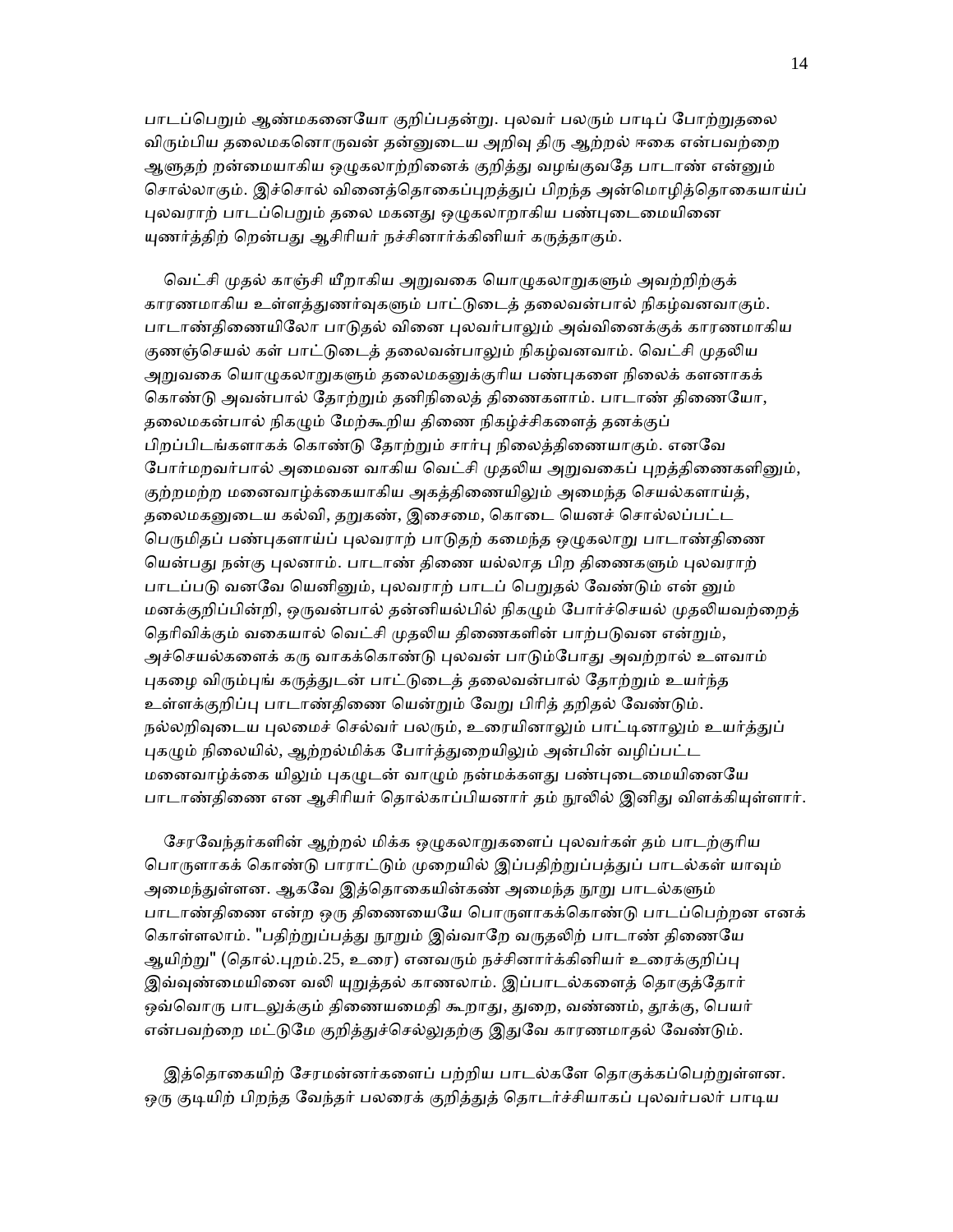செய்யுட்கள் கால முறை தவறாது இத் தொகையொன்றிலேதான் காணப்படுகின் றன. இந்நூல் சங்ககாலச் சேரவேந்தர் வரலாற்றைத் தொடர்ந்து எழுதுதற்குப் பெரிதுந் துணைபுரிவதாகும். இத்தொகையினைப் போன்று சோழர் பாண்டியர் என்பவர்களைப்பற்றிய பாடல்களைத் தொகுத்த வேறு தொகைநூல்களும் இருந்திருத்தல் கூடும் என எண்ண வேண்டியுளது. அத்தகைய தொகைநூல் எதுவும் இக் காலத்திற் கிடைக்கவில்லை. சேர சோழ பாண்டியர்களாகிய தமிழ் வேந்தர் மூவரையும் பாராட்டுங் கருத்துடன் மூவேந்தருள் ஒவ் வொரு குடியினர்க்கும் தொள்ளாயிரம் தொள்ளாயிரம் புகழ்ப் பாடல்க ளமைய இடைக்காலத்தே அமைந்த நூல் முத்தொள்ளா யிரம் என்பதாகும். இதிலிருந்து மேற்கோள்களாக எடுத்தாளப் பெற்ற ஒருசில செய்யுட்களைத் தவிர ஏனைய இக்காலத்திற் கிடைத் தில. தமிழ்நாட்டு மூவேந்தர்க்கும் பொதுவாக அமைந்த முத் தொள்ளாயிரத்தைப் போலாது சேரமரபினர்க்கே சிறப்புரிமை யுடையதா யமைந்த பதிற்றுப்பத்து என்னுந் தொகைநூல் சேர மன்னர்களின் ஆட்சிமுறை வரலாற்றுச்செய்திகளை நன்குணர்ந்த சேரநாட் டறிஞ ரொருவரால் தொகுக்கப்பெற் றிருத்தல்கூடும்.

பதிற்றுப்பத்துக்குப் பழைய தோர் உரை யுளது. அப் பழையவுரை இல்லாவிட்டால் இத் தொகையிலுள்ள பாடல்களுக்குப் பொருள் காணுதல் என்பது எளிதின் இயலாத தொன்றாம். பழையவுரையினை இயற்றிய ஆசிரியர் பெயரும் காலமுந் தெரிந்து கொள்ள இயலவில்லை. அவ்வுரையில் சின்னூல் என்னும் ஒரு நூற் பெயர் காணப்படுவது கொண்டு அப்பெயரால் வழங்கப்படும் நேமிநாத நூலை இயற்றிய குணவீரபண்டிதர்க்குப் பின்னர் இவ் வுரையாசிரியர் இருந்திருத்தல் வேண்டும் என இந்நூலை முதன்முதற் பதிப்பித்த மகாமகோபாத்தியாய ஐயரவர்கள் கருதுகின்றார்கள். இவ்வுரையாசிரியர் இந்நூலிலுள்ள அருஞ்சொற்களுக்கும் தொடர் களுக்கும் பொருள் கூறியும் சொன்முடிபு பொருண்முடிபு காட்டி யும், ஒவ்வொரு பாடலுக்கு முரிய துறை, வண்ணம், தூக்கு, பெயர் என்பவற்றின் அமைதியைப் புலப்படுத்தியும் இடை யிடையே பாட்டின் சுவைநலங்களைச் சுருக்கமாக விளக்கியும் இலக்கணக் குறிப்புக்கள் தந்தும் இறுதியில் கருத்துரைத்தும் பாடல்களிலுள்ள வரலாற்றுக் குறிப்புகளைச் சிறிது புலப்படுத்தியும் இந்நூற் பொருளைத் தெளிவுபடுத்துகின்றார். அன்றியும் ஒவ் வொரு பத்தின் இறுதியிலும் அதனாற் பாடப்பெற்ற சேரமன்ன ரது செயல்முறைகளையும் அவரைப் பாடிய புலவர் பெற்ற வரிசை யினையும் குறித்துப் பாடப்பெற்ற பதிகத்தை அமைத்து அப்பதி கங்களுக்கும் விளக்கந் தருகின்றார். இவ்வுரை, புறநானூற்றுரை யினைப் போன்று பொழிப்புரையாகவோ, சிலப்பதிகார அரும்பத வுரை போன்று சுருக்கமாகவோ அமையாது, இடைப்பட்டதாக வுளது. அரும்பதங்களுக்கு உரை கூறுவதுடன் இன்றியமையாத இடங்களுக்குப் பொருள்விளக்கமும் தந்து செய்யுளில் அமைந்த தொடர்களை முடித்துக்காட்டும் நிலையில் இப்பழையவுரை யமைந் துளது. போதிய அளவு தமிழ்நூற் பயிர்ச்சி யுடையார்க்கு அரிய சொற்பொருள்களையும் சொன்முடிபு பொருண்முடிபுகளையும் சுருக்கமாகத் தெளிவிக்கும் நிலையில் அமைந்ததே இப்பழையவுரை யாகும். சுருங்கக் கூறுவோமானால் பதிற்றுப்பத்தினைப் பாடஞ் சொல்லும் ஆசிரியர்களுக்குப் பொருளுணர்ச்சிக்கு வேண்டும் வழி துறைகளை நன்றாக வகுத்துக் கொடுப்பது இப்பழையவுரை யென லாம். பதிற்றுப்பத்து மூலத்தைக் கருத்தூன்றி யுணர்தற்கு வேண் டும் நூற்பயிற்சியடையவர்களே இப்பழையவுரையின் நுட்பத்தினை யுணர்ந்துரைக்கும் திட்பமுடையோ ராவர்.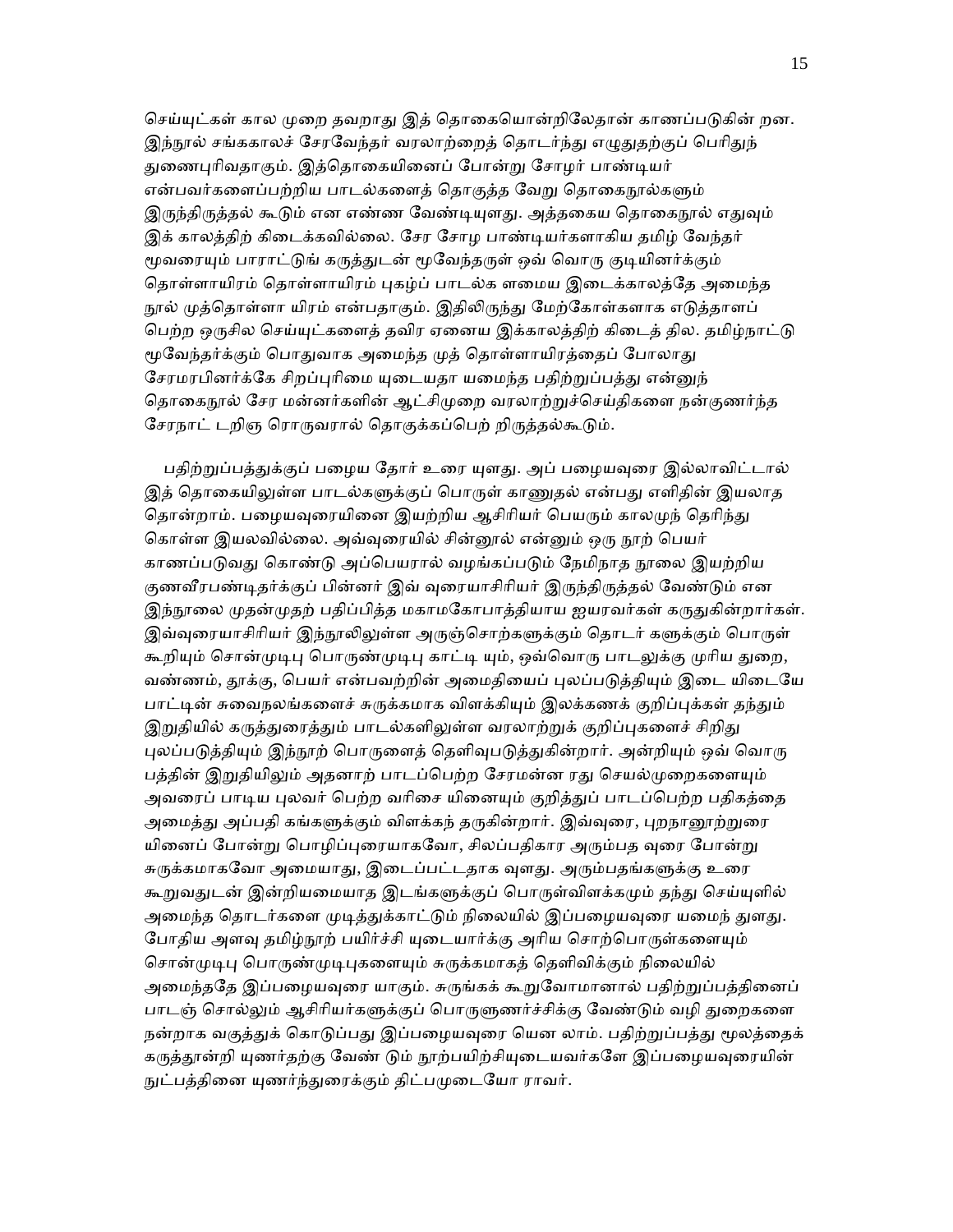இப் பழையவுரையின் துணைகொண்டு பதிற்றுப்பத்தினைப் படித்துணரும் வன்மையில்லாதார் சிலர் இந்நூற்பொருளை யாரா யத் தொடங்கித் தம் மனம்போனவாறு எழுதிய பிழையுரைகள், பலவாம். எடுத்துக்காட்டாக ஒன்றிரண்டு காட்டுதும்: 'சேரர் வஞ்சி' என்னும் நூலுடையார் ஐந்தாம்பத்தின் முதற்பாடலில் "தெவ்வர் மிளகெறி யுலக்கையின் இருந்தலை யிடித்து" என வருந்தொடர்க்குப் பகைவேந்தர் தலைகளை உலக்கையினாற் குற்றப்பட்ட மிளகினைப் போலச் சிதறும்படி செய்து" எனப் பொருள்கொள்ள அறியாது மிளகைக் குற்றும் உலக்கையினையே படையாகக் கொண்டு பகைவேந்தர் தலைகளைக் தாக்கி எனப் பொருந்தாவுரை கூறினர். ஆடுகோட்பாட்டுச் சேரலாதனைக் காக்கைபாடினியார் நச்செள்ளையார் என்னும் நல்லிசைப்புலமை மெல்லியலார் ஆறாம் பத்தினாற் பாடிய பொழுது அவர்தம் புலமைத்திறத்தை நன் குணர்ந்த அவ்வேந்தன் அவ்வம்மையார்க்கு அணிகலன்களுக்காக ஒன்பது காப் பொன்னும் நூறாயிரங் காணமும் பரிசிலாகக் கந்து அப் புலவர்பெருமாட்டியாரைத் தன்னருகே அவைக்களப் புலவ ராக அமர்த்திக்கொண்டான் என்னும் செய்தியை ஆறாம்பத்தின் பதிகம் கூறுகின்றது. "பாடிப் பெற்ற பரிசில் கலனணிக வென்று ஒன்பது காப் பொன்னும் நூறாயிரங் காணமுங் கொடுத்துப் பக்கத்துக் கொண்டான் அக்கோ" எனவரும் பதிகத்தொடரால் இவ்வுண்மை புலனாம். இதனைத் தெளிவாக வுணரும் வாய்ப்பில் லாத அவ்வரலாற்றாசிரியர் இங்குக் காட்டிய 'பக்கத்துக் கொண் டான்' என்பதற்குச் சேரமன்னன் காக்கைபாடினியார் என்னும் புலவரைத் தனக்குரிய மனைவியாகத் தன் பக்கத்தில் அமர்த்திக் கொண்டான் எனப் பொருந்தாத செய்தியினை ஏற்றி யுரைக் கின்றார். சங்ககாலப் பெண்பாற்புலவர்களின் தூய வுள்ளத்திறனை யும் அவர்களை நன்குமதித்துப் போற்றிய செந்தமிழ் வள்ளல்களின் மனத்தூய்மையினையும் தெளிவாக அறிந்துகொள்ளும் நூற்பயிற்சி யின்றி வரம்பற்ற தம் காலஇயல்புகளை எண்ணித் தம் மனம்போன வாறு பொருள்காண முயலுதல் நேரிதன்று. இத்தகைய பிழை பாடுகளுக் கெல்லாம் காரணம், சங்கஇலக்கியங்களின் பொருள் நலங்களை இக்காலத்தில் சாதாரண நூற்பயிற்சி யுடையாரும் தெளிந்துகொள்ளும் முறையில் அமைந்த விிவுரை யில்லாக குறையே யாகும்.

பதிற்றுப்பத்துப் பாடல்கள் யாவும், சேரவேந்தர்கள் அவ் வப்பொழுது நிகழ்த்திய கடற்போர் முதலிய வரலாற்றுச் செய்தி களையும், அவற்றைச் சிறப்பித்துப் பாடக் கருதிய புலவர்கள் தம் உள்ளத்திற் கருதிய எண்ணங்களையும், அவ்வெண்ணங்களைத் தேனினு மினிய செந்தமிழ்ப்பாடல்களால் அரசனுக்குணர்த்துந் திறங்களையும் தம் அகத்துக்கொண்டு விளங்குகின்றன. இப்பாடல் களின் சுவைநலங்களைத் தமிழ்மாணவர் யாவரும் தெளிவாக உணர்ந்து மகிழும் நிலையில் இந்நூலுக்கு விளக்கமும் விரிவு முடைய தாகப் புதியவுரை யொன்று எழுதப்பெறல் வேண்டும் என்னும் நினைவு திருவாளர் ஔவை. துரைசாமி பிள்ளை யவர்கள் உள் ளத்திற் கருக்கொண்டு திகழ்வதாயிற்று. எண்ணிய எண்ணி யாங்குத் திருத்தமாகச் செய்து முடிக்கவல்ல திரு. பிள்ளை யவர்கள் தமிழ்தழீஇய தம் புலமைத்திறத்தால் பதிற்றுப்பத்து என்னும் பழந்தமிழ்ப் பனுவலுக்கு அமிழ்தென விளங்கும் அழகிய இவ்விரிவுரையினை இயுற்றி யுதவியுள்ளார்கள். இவ்வுரை இக் காலத்திற் சங்கஇலக்கியங்களைப் பயில விரும்பும் யாவர்க்கும் வழி காட்டியாய் விளங்கும் நற்றிறம் வாய்ந்ததாகும். இவ்வுரையின் இயல்பினை ஒருசிறிது உற்று நோக்குவோ மானால் திரு. பிள்ளை யவர்கள் இத்துறையில் மேற்கொண்ட பேருழைப்பும்,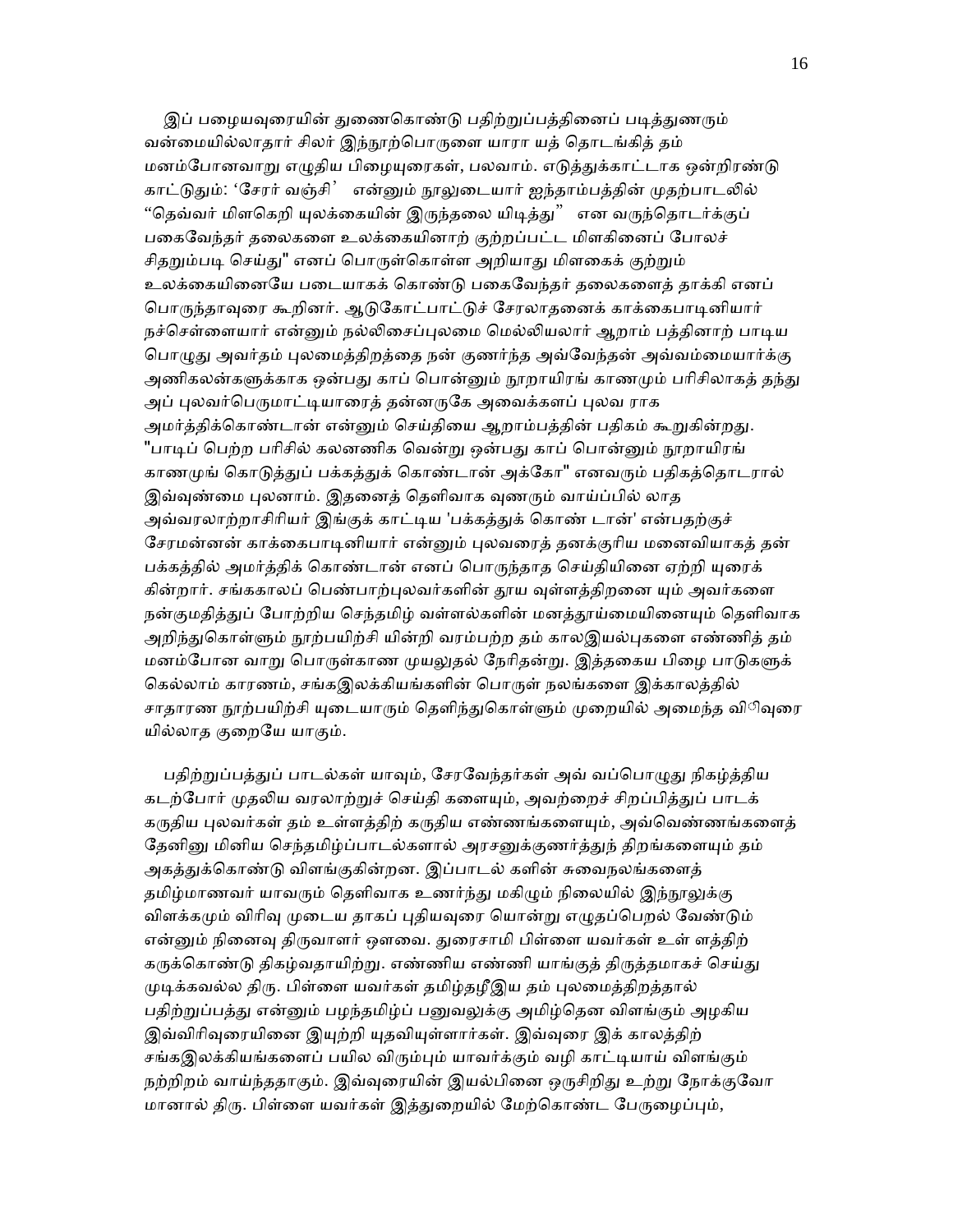அவ்வுழைப் பின் பயனாக அவர்களால் விளக்கப்பெற்ற அரிய கருத்துக்களும் நன்கு புலனாம். இவ்வுரை பதிற்றுப்பத்துப் பாடல்களின் பொருள்நயங்களை விரிவாக விளக்குவதுடன் அப்பாடல்களுக்குப் பழைய வுரையாசிரியர் எழுதியுள்ள நுட்பங்களையும் இனிது விளக் கிச்செல்லுகின்றது. அம்முறையினால் இது பழையவுரையின் விளக்கமாகவும் விளங்குகின்றது. எனினும் பழைய வுரையாசிரியர் கருத்துக்களை அப்படியே பின்பற்றிச் செல்லாமல் பதிற்றுப் பத்துப் பாடல்களைத் தனிமுறையிற் சிந்தித்துணர்ந்து வரலாற்று முறைக் கேற்ப இவ்வுரையாசிரியர் தரும் புதியவிளக்கங்கள் பெரி தும் பாராட்டத்தகுவனவாம்.

இரண்டாம்பத்தின் முதற்பாடலில் உள்ள ''கவிர்ததை சிலம்பிற் றுஞ்சுக் கவரி, பரந்திலங் கருவியொடு நரந்தங் கனவும், ஆரியர் துவன்றிய பேரிசை யிமயம்" என்னும் தொடர்க்குப் பழைய உரையாசிரியர் கூறிய நயம் அப்பாடலைப் பாடிய குமட்  $\mathfrak{G}$ ர்க் கண்ணனார் கருத்துக்கு ஒத்தது தானா என ஐயுறவேண்டி யுளது. ''முருக்கமரங்கள் செறிந்த மலையிடத்தே இரவில் உறங்கும் கவரிமான்கள் பகற்பொழுதில் தாம் மேய்ந்த நரத்தம்புற்களையும் அவை வளர்தற்குக் காரணமாகப் பரந்து விளங்கும் அருவிகளையும் கனவிற் கண்டு மகிழ்தற்கு இடனாய் விளங்கும் ஆரியர் நிறைந்து வாழும் இமயம் என்றது, இமயமலையின் இயற்கை வளங்களை விளக் குவதல்லது அவ்வளங்களைத் துய்த்து இனிதுறையும் கவரிமான் களுக்கும் அங்கு வாழும் ஆரியர்களுக்கும் தொடர்பு கற்பிப்ப தன்றாம். இவ்வுண்மையினை நன்குணர்ந்த திரு. பிள்ளையவர்கள் இத் தொடரை இமயமலையின் தன்மை நவிற்சியாகக் கொண்டு உரைகூறிய திறம் (பக்கம் 10-11) நோக்கத்தகுவதாம். இத் தொகையிலுள்ள பாடல்களை இயற்றிய சங்கப்புலவர்களுக்கும் அவர்களுக்கு ஆயிரம் ஆண்டுகள் பிற்பட்டுத் தோன்றிய பழைய வுரையாசிரியர்க்கும் இடையே பிற நாட்டார் நுழைவினாலும் அவர்தம் மொழி வழக்கு முதலிய வேற்றுமைகளாலும் தமிழகம் அடைந்த அரசியல் சமுதாய நினைவு மாற்றங்கள் பலவாகும். இவ்வாறு காலவேறுபாடுகளால் தோன்றும் மாற்றங்களுக்குக் கட்டுப்படாதவர் யாரு மிருக்கமுடியாது. தொல்காப்பியம், பத் துப்பாட்டு, எட்டுத்தொகை, திருக்குறள் என்பவற்றுக்கு உரை யெழுதிப் போந்த ஆசிரியப்பெருமக்கள் யாவரும் இக்காலவேறு பாடுகளில் ஓரளவு சிக்குண்டவர்களே என்னும் உண்மையை யுளத்துட் கொண்டு பதிற்றுப்பத்தின் பழையவுரையினை நன் காராய்ந்து திரு. பிள்ளையவர்கள் இப்புதிய விரிவுரையினை இயற்றி யுள்ள திறம் இவ்வுரை முழுதையும் கருத்தூன்றிப் படிப்பார்க்கு இனிது விளங்கும்.

இனி, இப்பழையவுரையினை அடிப்படையாகக் கொண்டு இக் காலத்தார் எழுதிய குறிப்புக்கள் சில பதிற்றிப்பத்துப் பாடல் களுக்கும் பழையவுரைக்கும் மாறாக நூல்பயிலும் மாணவர் உள் ளத்தை மருட்டும் நிலையில் உள்ளன.

தம்முடன் போர்செய்வார் தோல்வியுற்று நிலத்தே விழும்படி வாளாற் பொருது அவர்தம் நாட்டைக் கவர்ந்து கொள்ளும் பேராற்றல் படைத்த வீரர்களை யுடைய பகைவேந்தர் தலைநடுங்கி வணங்க அவர்தம் காவல்மரமாகிய கடம்பினை வேந்தர் பெருமா னாகிய நெடுஞ்சேரலாதன் அடியோடு வெட்டி வீழ்த்துகின்றான். அம்மன்னனது போர்த்திறத்தை நேரிற்கண்டு மகிழ்ந்த குமட்டூர்க் கண்ணனார் என்னும் புலவர் "வயவர் வீழ வாளரின் மயக்கி, இடங்கவர் கடும்பின் அரசுதலை பனிப்பக்,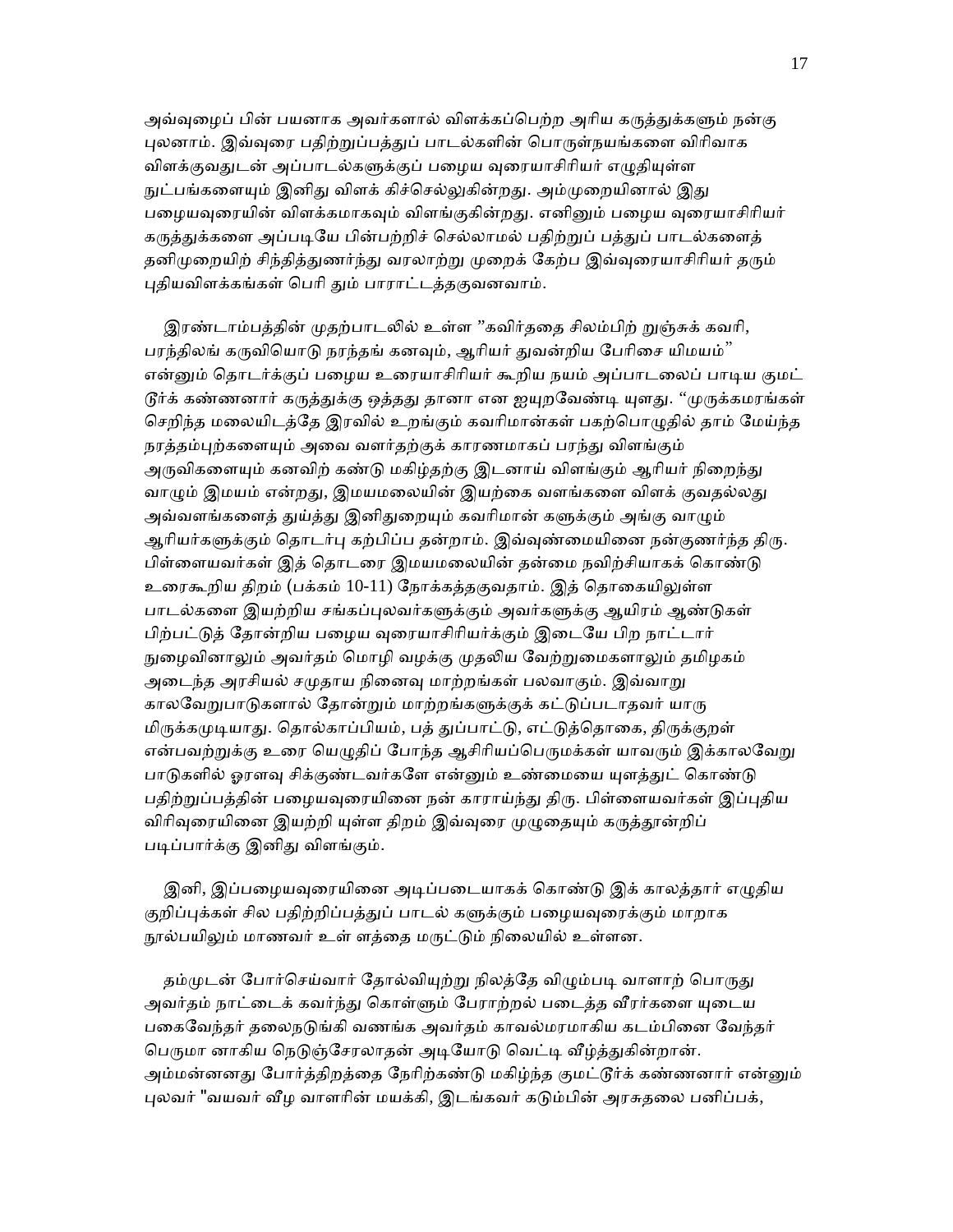கடம்புமுதல் தடிந்த கடுஞ்சின வேந்தே" எனச் சேரலாதனைப் பாராட்டிப் போற்று கின்றார். இங்கே சேரலாதனுக்குப் பகைவராகிய கடம்பரது பேராற்றலை மிகுத்துக் கூறும் வாயிலாக அக்கடம்பரை வென் றடக்கிய சேரலாதனது பேராற்றலைப் புலப்படுத்துதல் புலவர் கருத்தாகலின் 'வயவர் வீழ வாளரில் மயக்கி இடங்கவர் கடும்பின் அரசு' என அக்கடம்பரை சிறப்பித்தார். இங்ஙனம் பகைவரை மாட்சிமைப்படுத்திக் கூறுமுகத்தால் அவர்களை வென்றடக்கிய தம் வேந்தனது வெற்றியை விளக்கும் முறை

"நெய்த்தோர் தொட்ட செங்கை மறவர்" (49)

எனᾫம்,

"நிலந்தப விடூஉம் ஏணிப்புலம் படர்ந்து படுகண் முரசம் நடுவட் சிலைப்பத் ேதாமர வலத்தர் நாமம் ெசய்ம்மார் ஏவல் வியங்கொண்டு இளையரொ டெழுதரும் ஒவ்வார்" (54)

எனவும் வரும் தொடர்களால் நன்கு விளங்கும். இம்மரபினை யுளத்துட்கொண்டு 'இடங்கவர் கடும்பின் அரசு' என்ற தொடர்க்கு "மாற்றாரது இடத்தைக் கவர்ந்துகொள்ள வல்ல ஆற்றல் மிக்க வீரத்தினை யுடைய பகை வேந்தர் எனப் பொருள் கூறுவதே நேரியமுறையாகும். இதற்குமாறாக இத்தொடர்க்கு " தனக்குரிய இடத்தைக் கவர்ந்த மந்திரி முதலிய சுற்றத்தை யுடைய பகையரசர்" எனப் பொருள் கூறிய இக்காலத்தார் குறிப்புரை, நெடுஞ்சேரலாதனது நாட்டைக் கடம்பர் முதன்முதல் படையெடுத்துப் பிடித்தன ரெனவும் அதன்பின்னரே சேரலாதன் அவரொடு போர்செய்து வென்றனன் எனவும் பொருள் கொள் ளும் நிலையில் அமைந்துள்ளது. இமைய மளவும் படை யெடுத்துச் சென்று, ஆரியரை வணக்கிய பெரும்புகழ் படைத்த வேந்தர் பெருமானாகிய சேரலாதன், கடம்பர் என்பார் தந் நாட்டிற் படை யெடுத்து இடங்களைக் கவர்ந்து கொள்ளும்படிக் கருத்தின்றி யிருந்தான் எனத் தவறான பொருள் படும்படி எழுதப்பட்ட இக் காலக் குறிப்புரையின் பொருந்தாமையினை யுணர்ந்த திரு. பிள்ளை யவர்கள் வரலாற்றுமுறைக்கு மாறுபடாதவகையில் இத்தொ டர்க்ரு உரைகூறியதிறம் (பக்.12-13) வியக்கத்தக்கதாம்.

திரு பிள்ளையவர்கள் தமது விரிவுரையில் பாடல்தோறும் பதசாரம் கூறும் முறை பரிமேலழகர், நச்சினார்க்கினியர் என்னும் பழைய வுரையாசிரியர்களின் உரை நயங்களை யெல்லாம் நினைவு கூரச் செய்கின்றது. பாட்டின் பெயர்க் காரணம் கூறுங்கால் பழையவுரையாசிரியர் கருத்தைப் பின்பற்றி இவர்கள் கூறும் விளக்கம் மிகᾫம் ெதளிᾫைடயதாகும்.

16-ஆம், பாடல் துயிலின்பாயல் என்னும் பெயருடைய தாகும். இப்பாடலில் நெடுஞ்சேரலாதனது மார்பினை அவனை விரும்பிய மகளிர்க்குப் பாய லெனச் சிறப்பித்தமையால் இதற்குத் துயிலின் பாய லென்று பெயராயிற்று எனப் பழையவுரையாசி ரியர் கூறினர். 'திருஞெம ரகலத்துத் துயிலின் பாயல்' என்ப தற்குத் திரு, பிள்ளையவர்கள் கூறிய மற்றொரு நயம் பெரிதும் சுவைதருவ தொன்றாம். நெடுஞ்சேரலாதனது மார்பு திருமகள் வீற்றிருக்கும் சிறப்புடைய தென்பது,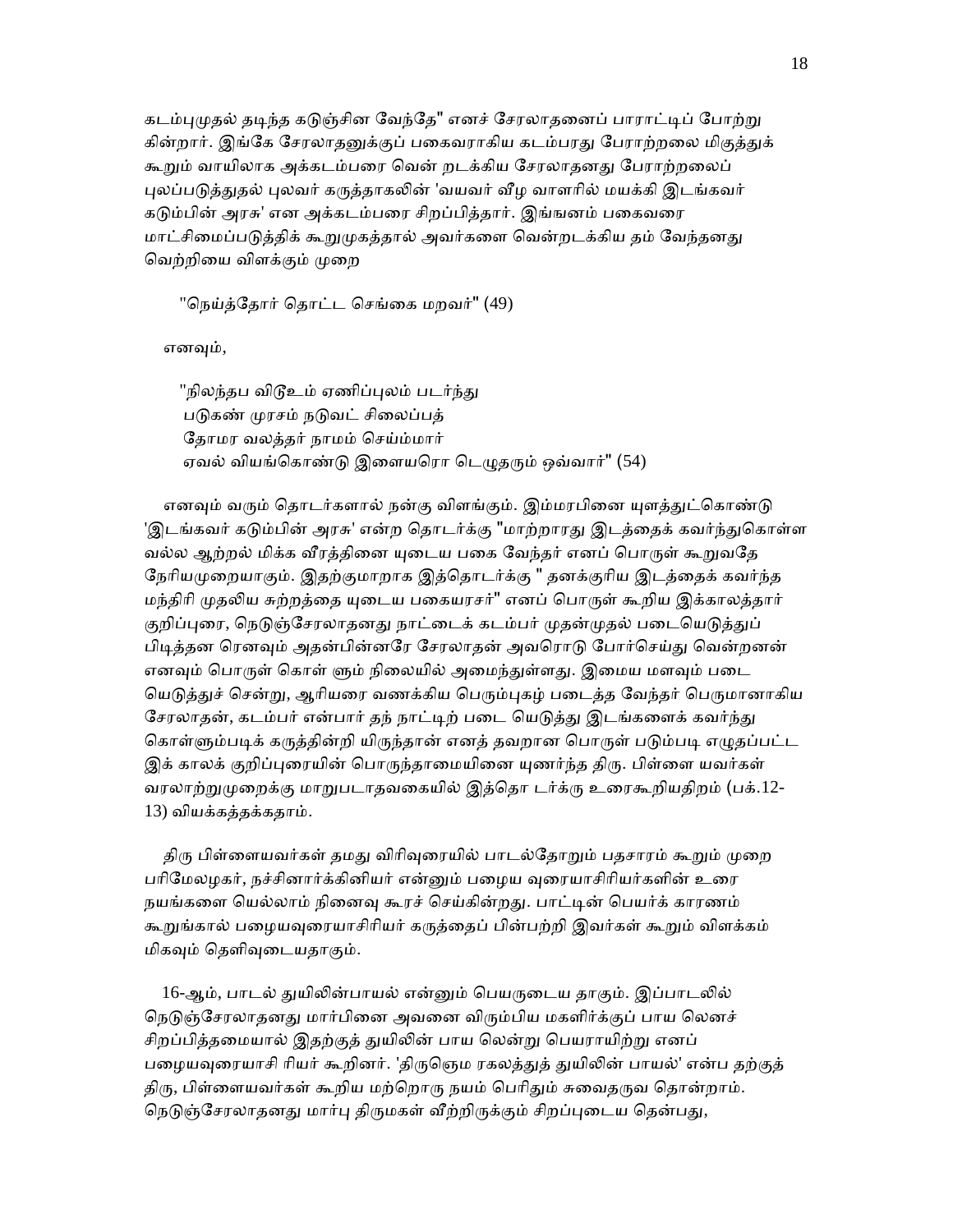'திருஞெமரகலம்' என்ப தனால் விளக்கப்பெற்றது. அங்ஙனம் திருமகள் விரும்பி வீற்றி ருக்கும் செரலாதனது மார்பினை அவன் காதன்மகளிர்க்குப் பாயல் எனப் புலவர் சிறப்பிக்கின்றார். பிறளொருத்தி தன் கணவன் மார்பினைத் தோய்ந்தவழி அதனை வெறுத்துப் புலந்து போதலே குலமகளிர் இயல்பு. சேரலாதனை விரும்பிய மகளிர், அவன் மார்பில் திருமகள் என்னும் மற்றொருத்தி பிரியா துறை தலைக் கண்டும் அவனுடன் புலவரது அத்திருமகளின் இருப்பு ஆள் வினையிற் சிறந்த தம் தணவனாகிய சேரலாதனுக்கு அழகென்று தெளிந்து தம்முடைய சால்பினால் திரு வீற்றிருக்கும் அவன் மார்பிற் சார்ந்து பெறும் துயிலினையே மேன்மேலும் விரும்புகின் றார்கள். அவர்தம் காதற்சிறப்பினைக் கூறுதல்பற்றி இப்பாடல் துயிலின்பாயல் எனப் பெயர்பெறுவதாயிற்று என இவ்வாசிரியர் கூறும் மற்றொருநயம் (பக். 43) அறிஞர்கள் படித்து இன்புறுதற் குரியதாகும்.

பாட்டுடைத் தலைவனுடைய பண்புகளுடன் அவனைப் பாடிய புலவரது உள்ளத்துணர்ச்சிகளையும் விரித்துரைக்கும் முறையில் இவ்வரை அமைந்துளது. 19-ஆம் பாடல் பைகேமற் ெசன்ற ேசரலாதைன ேநாக்கி அவைன இன்றியைமயாப் பெருங்காதல ளாகிய கோப்பெருந்தேவியின் பிரிவாற்றாமையை எடுத்துரைத்து அவனுள்ளத்தில் அன்புடைமையைக் கிளர்ந்தெழச் செய்த இயல் பினையும் சேரலாதனது போரினால் பகைவர் நாடழிந்த துன்ப நிலையை எடுத்துரைக்கு முகத்தால் அவன் மனத்தில் பகைவர்கள்பால் அருளுணர்வினைத் தோற்றுவிக்கும் இயல்பினையும் இனிது புலப் படுத்துவதாம். இப்பாடலுக்கு அமைந்த விரிவுரை ஆசிரியர் குமட்டூர்க்கண்ணனாரின் உள்ளத்திற் பொங்கி யெமுந்த அருளுணர் வினை நன்கு தெருட்டுவதாகும். (பக்கம் 51-59)

20-ஆம் பாடலில் சேரலாதனைப் பெற்ற தாய் வயிறு விளங்கு வாளாக எனப் புலவர் வாழ்த்தியதன் நுட்பம் நன்கு விளக்கப் பட்டுள்ளது. (பக்கம் 65-66) இப்பாட்டில் 'வயிறு பசிகூர ஈயலன்' எனவருந் தொடர்க்குத் "தன்னைச் சார்ந்தார் வயிறு பசி மிகும்படி ஈயாமல் இரான்" எனக் குறிப்புரை வரைந்தாரும் உளர். ஈயலன் என்னும் சொல் ஈதலைச் செய்யான் எனப் பொருள்தருவ தன்றி ஈயாமல் இரான் எனப் பொருள் தருதல் கூடாது. வயிறு பசிகூர ஈயலன் என்பதற்கு வயிற்றிற் பசித்தீ மிக்கெழும்படி ஈதலைச் செய்யான் என்பதே நேர்பொருளாகும். வயிற்றிற் பசி மிக்கு எழுமாறு ஈதல் என்றது இரவலர்க்குக் குறையக் கொடுத்தலை; குறையக் கொடுத்தலைச் செய்யான் என எதிர்மறைமுகத்தாற் கூறவே இரவலர் பசி தணிய நிறையக் கொடுப்பன் என வற்புறுத்தவாறாயிற்று. "நிறையக் கொடுக்கு மாறு தோன்ற 'வயிறு பசிகூர ஈயலன்' என்றான்" என இவ் விரிவுரையாசிரியர் கூறும் விளக்கம் இத்தொடரின் பொருளைத் தெளிவுபடுத்தல் காணலாம்.

22-ஆம் பாடலில் கயிறு குறுமுகவை என்பதற்கு இவ்விரி வுரையாசிரியர் கூறும் விளக்கம் (பக். 83-84) இதுகாறும் பிறராற் சொல்லப்படாத புதுமையும் தெளிவும் உைடயதாகும்.

நான்காம் பத்தினாற் பாடப் பெற்ற அரசன் களங்காய்க் கண்ணி நார்முடிச்சேரல் ஆவான். அவன் அப்ெபயᾞைடயனாய் விளங்குதற்குத் தன் பைகவனாகிய நன்னன் கவர்ந்து கொண்ட நிலப்பகுதியை வென்று கோடல் கருதி அவன் அக்காலத்துச் செய்த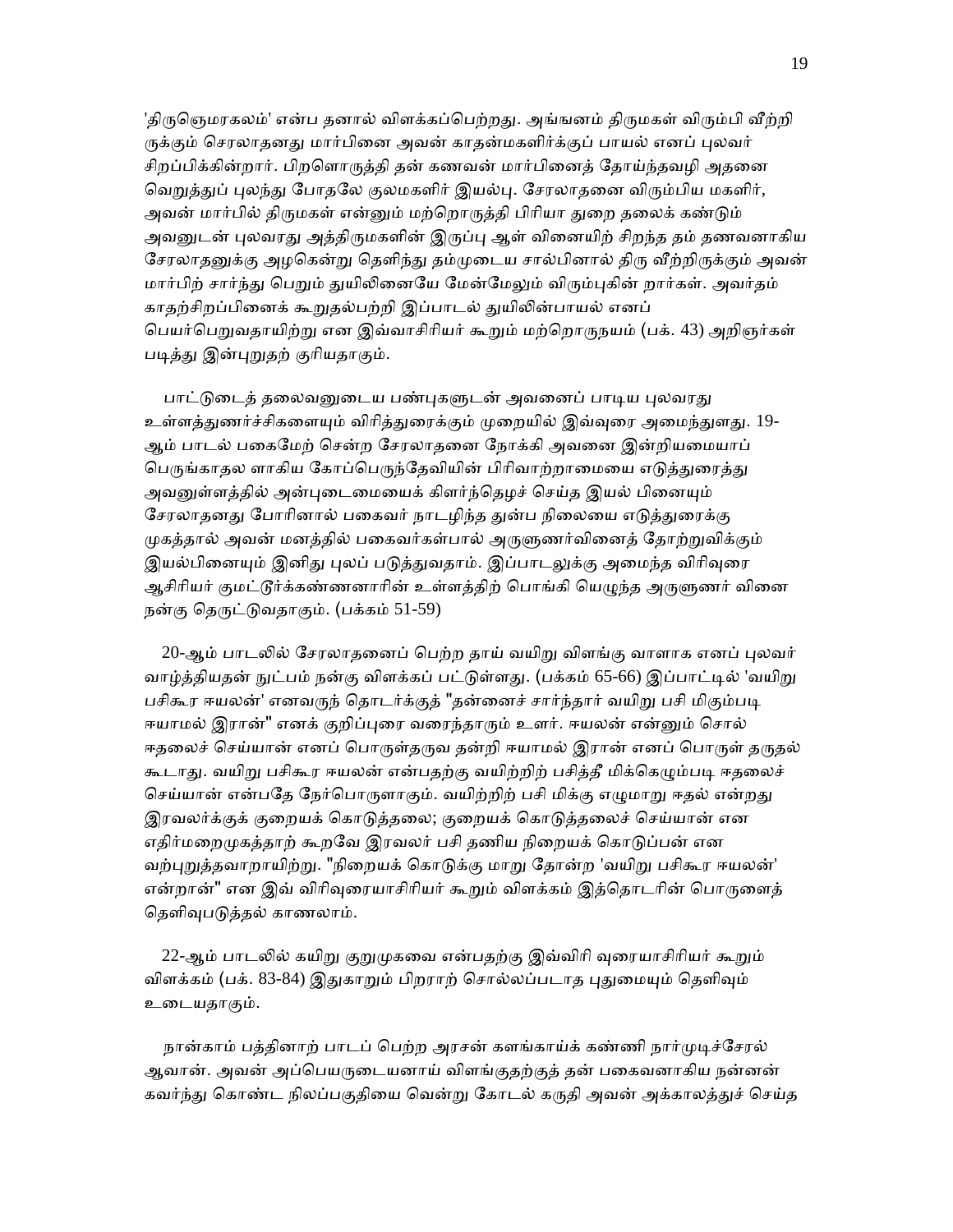சூளுறவின்படி களங்காயாற் கண்ணியும் நாரால் முடியும் புனைந்து கொண்டமையே காரணம் என இவர்கள் கூறிய பெயர்க்காரணம் வரலாற்று நிகழ்ச்சிக்குப் பெரிதும் ெபாᾞத்த ᾙைடயதாகும். (பக்கம் 67)

43-ஆம் பாடலில் "கல்லோங்கு நெடுவரை யாகிய இமயம் தென்னங் குமரியொடு வடதிசை யெல்லையாக வென மாறிக் கூட்டுக" எனவரும் பமையவரைப்பகுதி ஏடெழுதுவோரது கருத்தின்மையால் பிழைபடப் பிறழ்ந்துளது. அப்பகுதி " கல் லோங்கு நெடுவரையாகிய வடதிசை இமயம் தென்னங்குமரியொடு எல்லையாக என மாறிக் கூட்டுக" என்றிருத்தல் வேண்டும். இமயமும் தென்னங்குமரியும் வடதிசைக் கெல்லையாதல் ஒருவாற் றானும் பொருந்தா தென்பதும் இமயம் வடதிசை யெல்லையாகவும் குமரி தென்னெல்லை யாகவும் கொள்ளுதலே பொருத்தமுடையத் தென்பதும் கருதிய இவ்விரிவுரை யாசிரியர் அக்கருத்திற்கேற்பத் தம் புதியவுரையை அமைத்துக்கொண்டமை இவண் குறிப்பிடத் தருவதாம்.

இப்பாட்டில் 'கண்டி துண்கோல்' என்பது 'கண்டிர ணுண் கோல் ' என்றிருத்தல் வேண்டும். 'கண்திரன் வேய்' ( பெருங் கதை 1-46-168) எனவருந் தொடர் இப்பாடத்தின் இயல்பினைப் புலப்படுத்துவதாகும். இப்பாட்டில்வந்த ஏறாஏணியாகிய கோக் காலியின் இயல்பினை நன்கு புலப்படுத்துகின்றது இவ்விரிவுரையாசிரியராகிய திரு பிள்ளையவர்கள் பழைய யுரையாசிரியர் உரையுடன் தம் கருத்திற்பட்ட புதியவுரையினையும் ஒப்புநோக்கத் தருவது, நூல் நயங்காணும் இவர்தம் நுட்பத்தினை இனிᾐ விளக்குவதாம். (பக். 215-216)

45ஆம் பாடலில் 'கடல்மறுத்திசினோர்' என்பதனை விளக்க வந்த பழைய வுரையாசிரியர் " கடல் மறுத்தல் என்றது, கடலிற் புக்கு ஒருவினை செய்தற்கு அரி தென்பதனை மறுத்தலை" எனத் தம் மதிநுட்பத்தாற் சிறப்புடைய பொருள் கூறினார். இப் பொருள் 'அரியவென் றாகாத இல்லை' (குறள்-527) எனவருந் திருவள்ளுவர் வாய்ெமாழிைய நிைனவிற்ெகாண்ᾌ எᾨதப்ெபற்ற தாகும். ' கடல் மᾠத்திகிேனார்' என்பதற்குக் ' கடலிற் புக்கு ஒரு தொழிலைச் செய்தற்கு மறுத்தோராகிய மன்னர்' எனப் பொருள் கூறினாரும் உளர். கடலிற் புக்கு ஒருதொழிலைச் செய்தற்கு மறுத்தோராகிய மன்னர் நின்னைத் தவிர வேறு யார் இருக்கிறார்கள் எனச் செங்குட்டுவனைப் பழிக்கும் நிலையில் பரணர் என்னும் புலவர் பெருமான் அவ்வேந்தனைப் பாடியிருக்க மாட் டார் என்பதனை இப்பாடலைப் படிப்போர் நன்குணர்வர்.'கடல் மறுத்திசினோர்' என்பதற்குக் 'கடலிடத்தே எதிர்ந்த பகைவரை எதிர்த்துப் பொருதழித்த வேந்தர்' என யாவரும் எளிதின் உண ரும்படி இவ்வாசிரியர் கூறிய உரைவேறுபாடு எற்றுக்கொள்ளத் தகுவதேயாகும். இவ்வாறே "கரைவாய்ப்பகுதி" (பக்.223) 'வடுவடு நுண்ணுயிர்' (பக். 246) என்பவற்றுக்குக் கூறிய விளக் கங்கள் அறிந்துகொள்ளுதற் குாியனவாம்.

இவ்விரிவுரை பாடற் பொருளை விளக்குவதுடன் அதன் பழைய வுரைக்குறிப்பினை விளக்குதற் குரிய சிறந்ததோர் விளக்க வுரை யாகவுந் திகழ்கின்றது என்பதனை முன்பே கூறினேன். ஒவ்வொரு பாட்டின் உரைப்பகுதியிலும் பழைய வுரையாசிரியர் கூறிய வுரைக்குறிப்புக்களை எடுத்துக்காட்டி விளக்கிச் சொல்லும் முறை இவ்வுண்மையினை வலியுறுத்துவதாம்.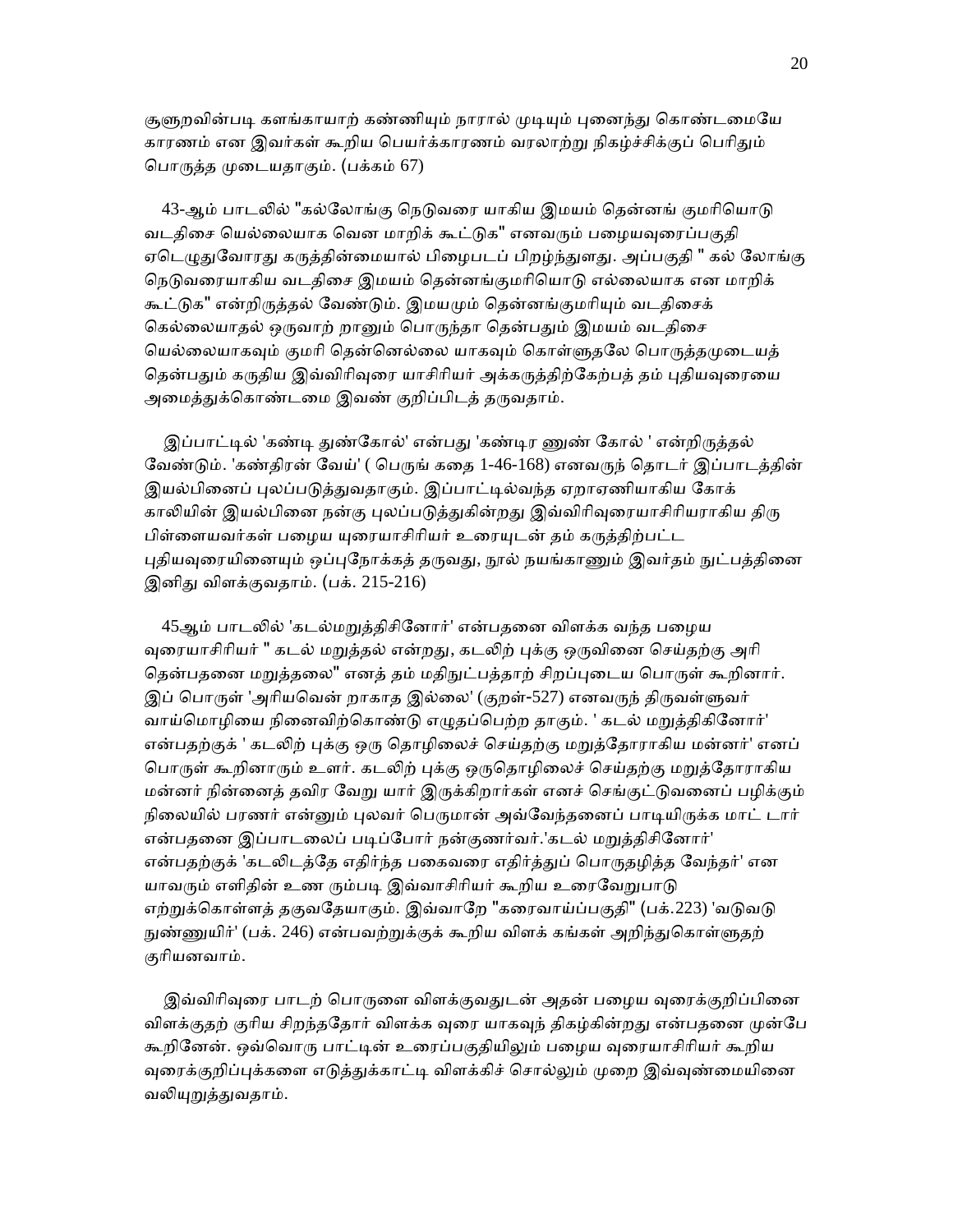சங்கத் தொகைநூல்களுக்கு விரிவுரை யெழுதுவோர் பதிப் புக்களிற் காணப்படும் பிழைகளை யுணர்ந்து அந்நூல்களின் உண்மையான பாடத்தைத் தெரிந்துகொள்ளுங் கடமையுடைய ராவர். இக்கடமையினை நன்குணர்ந்த இவ்விரிவுரையாசிரியர் பதிற்றுப்பத்தின் ஏட்டுச் சுவடிகளையும் அச்சிடப் பெற்ற சுவடி யையும் ஒப்புநோக்கிச் சில பாடவேறுபாடுகளைத் தெரிந்துகொண் டுர்கள்.

55-ஆம் பாடலில், "பெய்து புறந்தந்து பொங்கலாடி, விண்டுச் சேர்ந்த வெண்மழை போலச் சென்றா லியரோ பெரும" என்ற தொடர் அமைந்துள்ளது. இத்தொடர்க்கு "பெருமையை யுடை யாய், மழையைப் பெய்து உலகத்தைக் காப்பாற்றிப் பின்பு பன்னின பஞ்சைப் போலப் பொங்கி யெமுகலைச் செய்து மலையைச் சேர்ந்த வெளுக்க மேகத்தைப் போலச் செல்லாதொழியாதாக" என இக்காலத்தில் எழுதப்பெற்ற குறிப்புரை காணப்படுகின்றது. இக்குறிப்புரையில் உள்ளவாறு "நின் வாழ்நாள் வெளுத்த மேகத்தைப்போலச் செல்லா தொழியாதாக" என இருமுறை எதிர்மறுத் துரைத்தால் "நின் வாழ்நாள் வெண்மழை போலச் சென்று ஒழிக" என்னும் வைதற்பொருள் தோன்றுவதன்றி வாழ்த்துதற் பொருள் தோன்றுமா றில்லை. இப்பகுதிக்குப் பொருள் கூற வந்த பழைய வுரையாசிரியர் "வெண்மழை போலச் சென்றா லியர் என்றது, அம்மழை பெய்து புறந்தருங் கூற்றை யொத்து, அது பெய்து வெண்மழையாகக் கழியுங் கூற்றை ஒவ்வாது ஒழிக என்றவாறு" என விளக்கந் தருகின்றார். எனவே மழையின் இயல்பாகிய புரத்தல் தொழிலும் அம்மழை பெய்தபின் வெண்மேக மாகிக் கழிதல் தொழிலும் ஆகிய இரண்டினுள் மழை இவ்வுலக வுயிர்களைப் புறந்தருதல் போன்று நீ இவ்வுலகமக்களைப் பாதுகாத்தல் வேண்டும் என ஒன்றினை ஒத்தும், அம்மழை வெண் மேக மாகிக் கழிவது போன்று நின் வாழ்நாள் கழிதலாகாது என ஒன்றை ஒவ்வாமலும் சேரலாதனுக்கு உவமைகூறி வாழ்த்தினமை இப்பழைய வுரைக்குறிப்பால் உய்த்துணர்ந்து கொள்ளலாம். ஆனால் 'சென்றாலியரோ' என்னும் பாடம் இப்பொருட்கு நேர் முரணாகக் காணப்படுகின்றது. இப்பாடத்தின் பொருந்தாமை யினை யுணர்ந்த இவ்விரிவுரையாசிரியர் ஏடுகளை ஒப்பு நோக்கிச் 'சென்றறா லியரோ' எனத் திருத்தமான பாடத்தினை உணர்ந்து வெளியிட்டமை பெரிதும் பாராட்டத் தகுவதொன்றாம். சென் றறாலியர் என்னுந் தொடரினைச் சென்று அறாலியர் என இரண்டு சொல்லாகப் பிரித்து, சென்று என்பதனை "வேண்டுவ அளவை யுள் யாண்டு பல கழிய மழைபோலப் பெய்து புறந்தந்து சென்று" எனவும்,அறாலியர் என்பதனைப் "பொங்கலாடி விண்டுச் சேர்ந்த வெண்மழை போல அறாலியர்" எனவுந் தனித்தனி இயைத்து உரைக்கும்வழிப் பழைய உரையாசிரியர் கருத்து இனிது புலனாதல் காண்க.

56-ஆம் பாடலில் "வலம்படு முரசந் துவைப்ப வாளுயர்த்து இலங்கும் பூணன், பொலங்குடி யுழிஞையன்" என்னுந் தொடரி லுள்ள வினைக்குறிப்பு முற்றுக்களை எச்சப் பொருளவாகக்கொண்டு இவ்வாசிரியர் கூறும் உரை நுட்பம் நச்சினார்க்கினியர் உரைகளில் இடைவிடாது பயின்ற தெளிவினைப் புலப்படுத்துகின்றது.

56-ஆம் பாடல் 'வேந்து மெய்ம்மறந்த வாழ்ச்சி' என்னும் பெயருடையதாகும். வேந்து மெய்ம்மறந்த வாழ்ச்சி யென்றது, பகைவேந்தர் தங்கள் மெய்யை ( உடம்பை) மறந்து சேரலாத னோடு எதிர்த்து நின்று பொருது மடிந்தமை காரணமாக அதன் காரியத்தால் சேரலாதனுக்கு வந்து எய்திய வெற்றி வாழ்வாகும் எனவும், மறந்த வாழ்வு என்னும்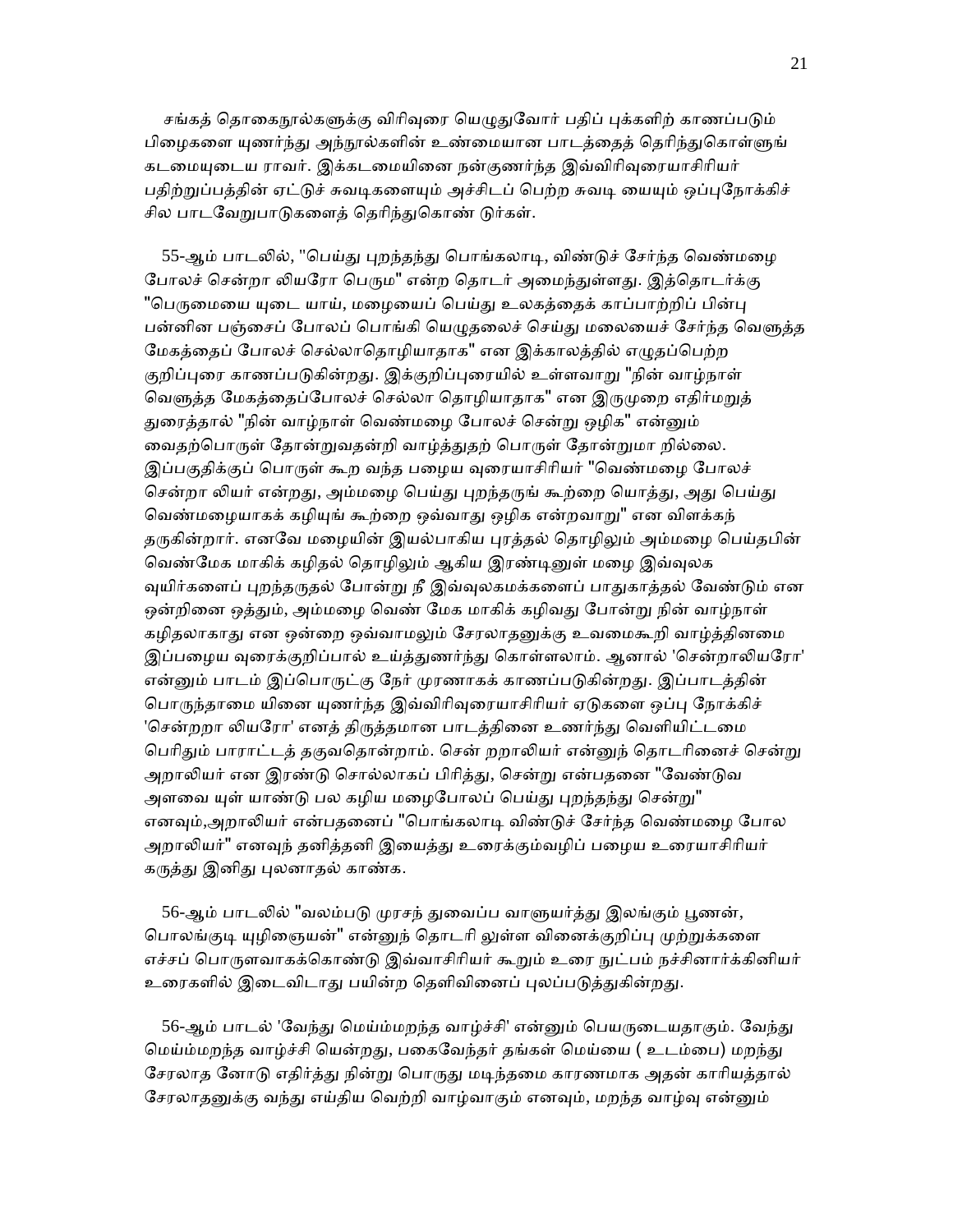தொடரில் காரணப் பொருட் டாகிய 'மறந்த' என்னும் பெயரெச்சம் வாழ்வு என்னும் காரியப் பெயர்கொண்டு முடிந்ததெனவும் பழைய வுரையாசிரியர் பாட் டின் பெயர்க்காரணங் கூறினார். இவ்வுரையாசிரியர் "வேந்து மெய்ம்மறந்த வாழ்ச்சி" என்பதற்குப் "பகைமையாற் போர் மேற்கொண்டு வந்து பொருத வேந்தர் தம்முடம்பைத் துறந்து சென்று துறக்கத்தே பெறும் வாழ்வு" எனப் பொருள்கூறிப், பகைவேந்தர் யாக்கை நிலையாமையை நன்குணர்ந்து தம் உடம்பை மறந்து என்றும் நிலைத்த புகழை விரும்பி இறக்க அதனால் அவர்க் குளதாகும் துறக்க வாழ்வினைச் சிறப்பித்துரைத்தலால் இப்பாடல் வேந்து மெய்ம்மறந்த வாழ்ச்சி என்னும் பெயருடையதாயிற்று எனப் பெயர்க்காரணமுங் கூறினார். பகை வேந்தர் தமக்குரிய பருவுடம்பை மறந்து போர் செய்தலால் அவர் பெறுந் துறக்க வாழ்வினைமெய்ம் மறந்த வாழ்ச்சி என்றார் என்னும் இவ்வுரை "நத்தம்போற் கேடும் உளதாகும் சாக்காடும், வித்தகர்க் கல்லால் அரிது" எனவருந் திருக்குறட்குப் பரிமேழலகர் எழுதிய உரைப் பொருளை யுளங்கொண்டு எழுதிய அருமை யுடையதாகும். மக்கள் தம் புகழுடம்பு செல்வமெய்தப் பூதவுடம்புக்கு உண்டா கும் வறுமையை "ஆக்கமாகுங் கேடு" எனவும் புகழுடம்பு நிலை பெறப் பூதவுடம்பு இறத்தலை "உளதாகுஞ் சாக்காடு" எனவும், கூறி இவ்வாறு நிலையாதவற்றால் நிலையுடையன எய்துவார் சதுரப் பாடுடைய ராகலின் அன்னோரை "வித்தகர்" என மேற்காட்டிய குறளில் தெயவப்புலவர் அறிவுறுத்தின ரெனவும் உரையாசிரியர் பரிமேழலகர் நன்கு விளக்கியுள்ளார். இந்நுட்ப மனைத்தும் 'வேந்து மெய்ம்மறந்த வாழ்ச்ச்சி' என்னும் ஒரு தொடரிற் புல னாதல்கொண்டு இப்பாடல் இதனாற் பெயர்பெற்றது என இவ்வுரை யாசிரியர் கூறும் காரணம் அறிஞர்களாற் பாராட்டத்தகும் சிறப் புடையதாம்.

70-ஆம் பாடலில் 'உடை நிலை நல்லமர்' என்ற தொடர்க்குப் பகையரசருடைய நிலையாகிய நல்ல போர்' என்ற பொருள் பிற் காலக் குறிப்புரையிற் காணப்படுகின்றது. இத்தொடர்க்கு 'என் றும் தமக்கே யுடைமாகப்பெற்ற நல்ல போர்' எனப் பொருள் கூறி, "போருடற்றுதலும் அதன்கண் வெற்றி பெறுதலும் தமக்கு நிலையாகக் கொண்டு சிறக்கும் வேந்தரென்பார் பகைவேந்தரைக் கடுஞ்சினவேந்தரென்றும் உடைநிலை நல்லமர் என்றும் கூறினார்" என விரிவுரையாசிரியர் தரும் விளக்கம் பொருத்தமுடையதாக அமைந்துள்ளது.

71-ஆம் பாடலில் 'அருவியாம்பல்' என்பதற்கு நிறைந்த பூக்களாகிய ஆம்பல்' எனப் பொருள் கூறினர். இப்பொருளுக்கு ஆர்வீ என்பது, அருவீ எனத் திரிந்து பின் அருவி எனக் குறு கிற்று எனக் கூறிக் கலித்தொகை 22-ஆம் பாடலில் ஆர்ந்து என்னுஞ்சொல் அருந்து எனத் திரிந்து நின்றதனை மேற்கோளாகக் காட்டி யுள்ளமை இவர்தம் பழைய உரைநூற் பயிற்சியினைத் தெளிவு படுத்துகின்றது.

73-ஆம் பாடலில் "உரவோர் எண்ணினும் மடவோ ரெண் ணினும்" என்னுந் தொடர்க்குப் பிறர் கூறுமாறு இரண்டாம் உருபு விரித்து உரைகூறிய இவ்வாசிரியர் " இனி உரவோர்தாம் எண்ணினும் மடவோர்தாம் எண்ணினும் இரு திறத்தோரும் நின் னையே உவமமாகக்கொண்டுரைப்பர் என்றுமாம்" என மற்றோ ருரையினையும் குறித்துள்ளமை இவண் கருதத்தகுவதொன்றாம்.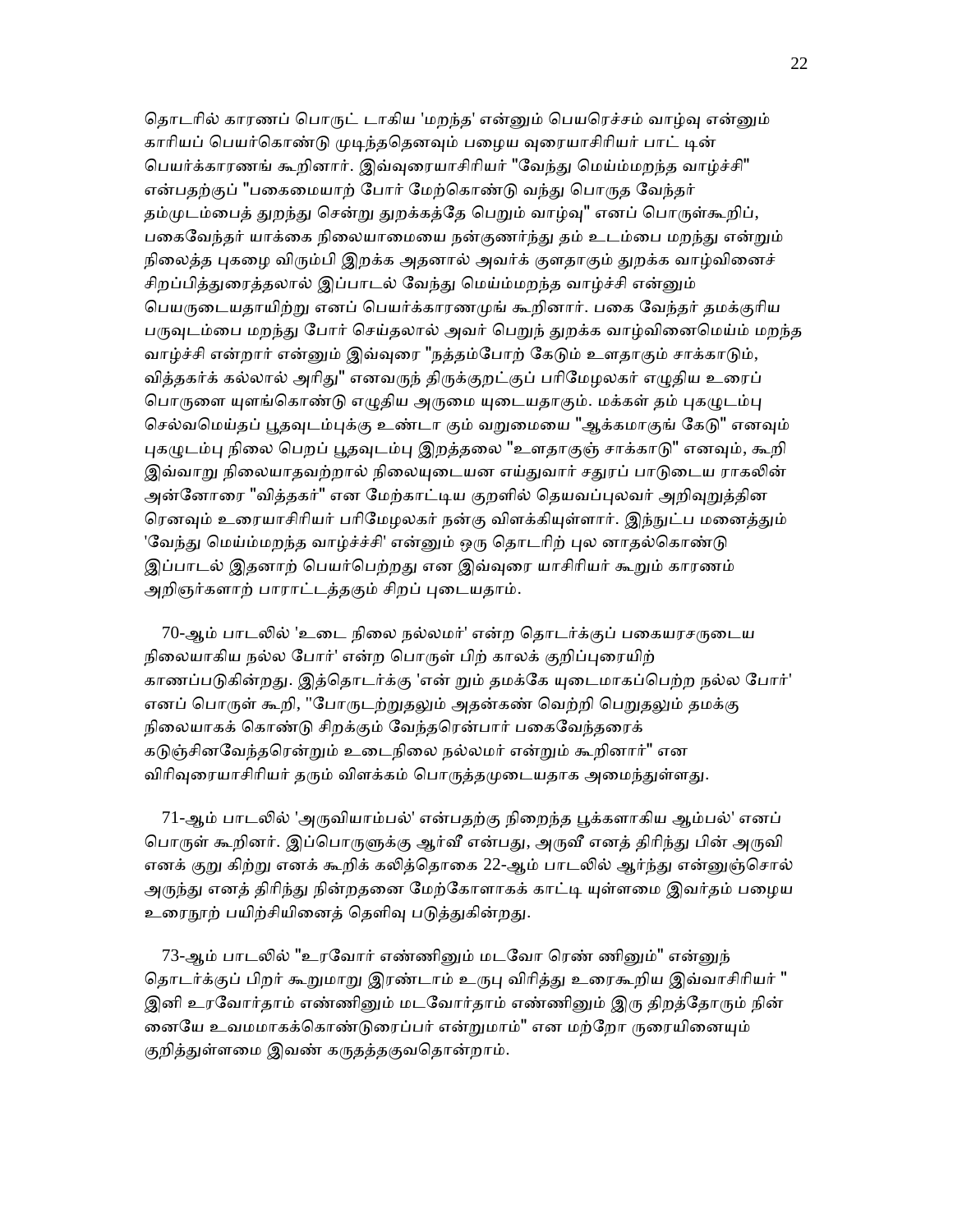சேரமான் பெருஞ்சேரலிரும்பொறையின் உயர்வற வுயர்ந்த தலைமைப் பண்பினை எடுத்துரைக்க விரும்பிய அரிசில்கிழார், அவ் வேந்தர் பெருமான் அறிவிற்சிறந்த சான்றோராலும் நிரம்பிய கல்வி யில்லாத ஏனை மக்களாலும் நன்கறியப்பட்ட பெருமையுடையான் என விளக்குவார்,

"உரவோர் எண்ணினும் மடவோர் எண்ணினும் பிறர்க்கு நீ வாயி னல்லது பிறர் உவமமாகா ஒரு பெரு வேந்தே"

என அம்மன்னனை முன்னிலையாக்கிப் போற்றினார். உண்மை யாகவே ஒருவன் யாவராலும் பாராட்டத்தகும் சிறப்புடையவனாக விளங்குவா னானால் அவனது பெருமை உலகிலுள்ள கற்றார் கல்லா தார் ஆகிய எல்லா மக்களுக்கும் நன்கு புலனாதல் வேண்டும். ஞாயிற்றால் மக்களுக்கு விளையும் நன்மை அதன் இயல்பினை நன்கு ஆராய்ந்துணரும் அறிவியல் நூலோருக்கும் நிரம்பிய கல்வியில் லாத ஏனை மக்களுக்கும் ஒப்ப விளங்குதலைக் காணுகின்றோம். அதுபோலவே உலகில் அறிவாற்றல் முதலியவற்றால் சிறந்து விளங்கும் பெரியோனொருவனது பெருமை யாவருள்ளத்திலும் நிலைபெற்றிருக்கு மென்பது பெறுதும். "ஆற்றலுடையார்க்கு எடுத்துக் காட்டுதற்குரிய உவமையினைப் பேரறிஞர் ஆராய்ந்து தேடினாலும் ஏனை மக்கள் ஆராய்ந்து தேடினாலும் நின்னையே உவமையாக எடுத்துக் கூறுவதல்லது நினக்குப் பிறரை உவமை யாக எடுத்துக்காட்ட இயலாதபடி உயர்வற விளங்கும் பெரு மானே" என அரிசில்கிழார் பெருஞ்சேரலிரும்பொறையின் தனக்குவமையில்லாத தகைமையை நன்கு விளக்கினார். இங்ஙனம் பொருள் கூறுங்கால் ' உரவோர் எண்ணினும் மடவோர் எண்ணி னும்' என்பதன்கண் எண்ணுதற்கு வினைமுதல் உரவோரும் மட வோரும் எனக் கொள்ளுதல் வேண்டும்.

இங்ஙனமே விரிவரையிற் காணப்படும் பொருட்சிறப்பினை யெல்லாம் விரித் தெழுதப்புகின் பெருகுமென்றஞ்சி இவ்வளவில் அமைகின்றேன். கற்றோர் உள்ளத்தைக் கவரவல்ல பதிற்றுப் பத்து என்னும் விழுமிய நூலுக்கு இங்ஙனம் சுவைநலங் கெவும் விரிவுரையெழுதி யுதவிய திரு. ஔவை. துரைசாமிப்பிள்ளை யவர் களைத் தமிழகம் நன்குணரும். ஆங்கிலப் பயிற்சியுடன் நிரம்பிய தமிழ்நூற் புலமையும் பண்டைத் தமிழிலக்கியச்சுவை நலன்களை உரைவாயிலாகவும் சொற்பொழிவு வாயிலாகவும் யாவரும் உணரச் செய்தல் வேண்டுமென்னும் பேரார்வத்தால் இடைவிடா துழைக் கும் நன்முயற்சியும் இனிது வாய்க்கப்பெற்ற திரு.பிள்ளையவர்கள் தம் புலமைத்திறத்தால் தமிழகத்திற்குப் பெருந்தொண்டு செய்து வருகின்றார்கள். இவர்கள் பண்டைத் தமிழ்நூல்களுக்கு உரை காணும் முறையிற் பெருந்தொண்டு புரிந்த உரையாசிரியர்களாகிய இளம்பூரணர், சேனாவரையர், நச்சினார்க்கினியர், பரிமேலழகர் முதலிய செந்தமிழ்ச் சான்றோர்களின் உரைத்திறங்களை யெல்லாம் நன்குணர்ந்து செறிவும் தெளிவும் அமைந்த இனிய செந்தமிழ் நடையில் பழந்தமிழ் நூல்களுக்கு விரிவுரை காணும் மேதக வுடையராய் விளங்குதல் இவர்களால் இயற்றப்பெற்ற இப்பதிற்றுப் பத்தின் விரிவுரையினால் நன்கு புலனாகின்றது. எட்டுத்தொகை நூல்களுள் ஒன்றாகிய ஐங்குறு நூற்றுக்கு இன்சுவை கெழும இவர்களியற்றிய விரிவுரை தமிழறிஞர்களாற் பெரிதும் பாராட்டப் பெறும் சிறப்புடையதாகும். மணிமேகலைக்கு நாவலர் ந.மு. வேங்கடசாமி நாட்டாரவர்கள்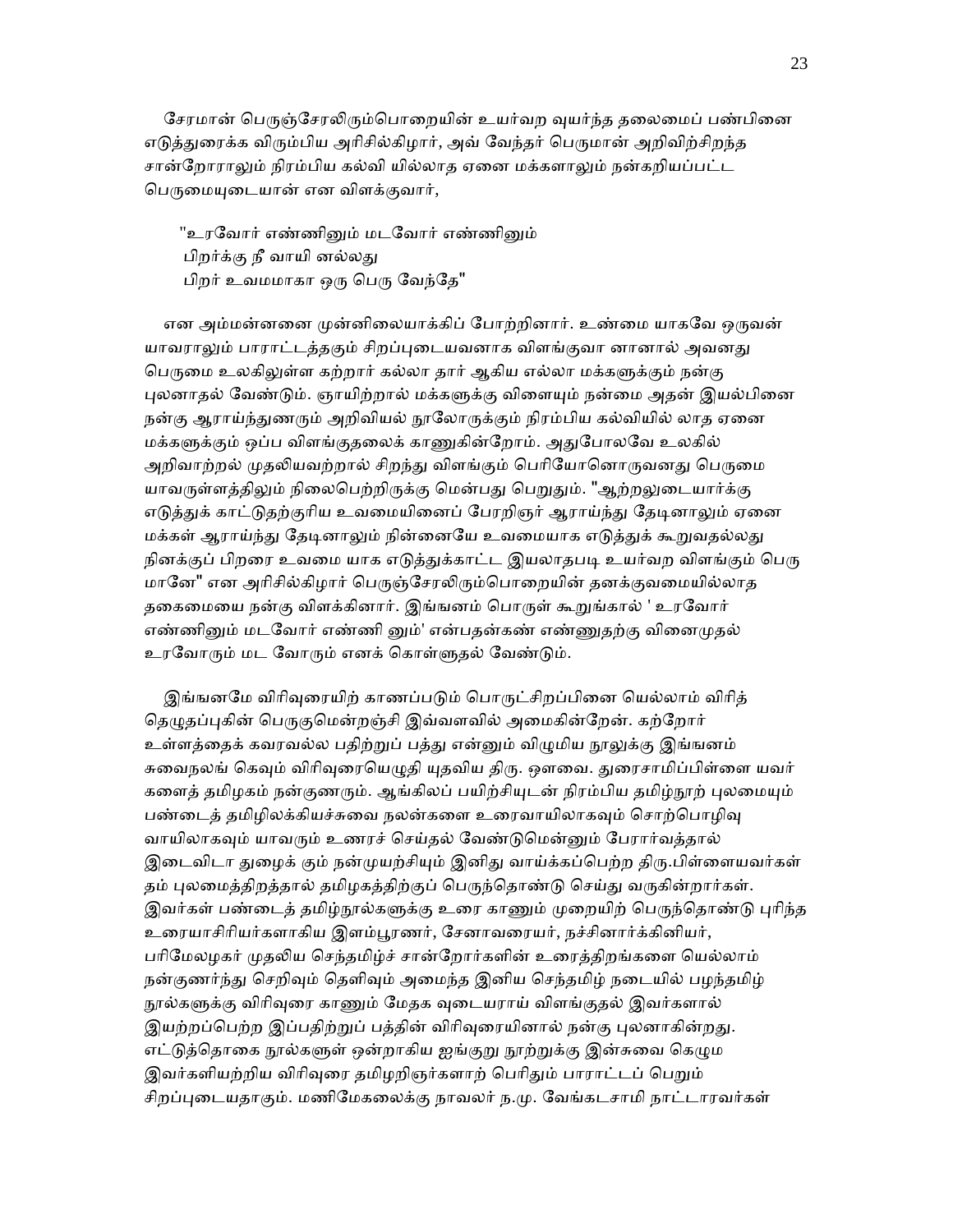எழுதிய விரிவுரைப் பகுதியில் எஞ்சிய காதைகளுக்கு இவர்கள் இயற்றிய உரைப்பகுதி இவர்களது பரந்த நூற்பயிற்சிக்குச் சிறந்த எடுத்துக்காட்டாகத் திகழ்கின்றது. கேட்டார்ப் பிணிக்குந் தகையவாய்க் கேளாரும் வேட்ப மொழி யுஞ் சொல்வன்மையும், செய்யுட்களின் திறனாய்ந்து தெளியும் இலக்கிய ஆராய்ச்சி முறையும் தொன்னூற் புலமையும் நன்கு நிரம்பப்பெற்ற திரு. ஔவை. துரைசாமிப்பிள்ளை யவர்கள் பதிற்றுப்பத்துக்குச் சிறந்ததொரு விரிவுரையினை இயற்றி யுதவி யது காலத்திற்கேற்ற தமிழ்த்தொண்டாகும். பண்டைத் தமிழ் நூற்பொருளை யெல்லாம் இக்காலத் தமிழ்மக்கள் நன்குணர்ந்து சிறந்த புலமைபெற்று விளங்குதல் வேண்டுமென்னும் பேரார்வத் துடன் அவற்றை அரிதின்முயன்று தேடி நன்முறையில் ஆராய்ந்து விளக்கந் தந்து அச்சிட்டுதவிய புலமைப்பெரியார், தென்கலைச் செல்வர், பெரும்பேராசிரியர் உ.வே.சாமிநாத ஐயரவர்களாவர். அவர்கள் முதன்முதலாக இப் பதிற்றுப்பத்தினைப் பழையவுரை யுடன் வெளியிடாதிருந்தால் இத்தகைய புலமைச் செல்வத்தை நம்மனோர் எளிதிற்பெற்று மகிழ்த லியலாது. பதிற்றுப்பத்துக் குச் சிறந்ததொரு விரிவுரையினைப் பெற்று மகிழும் இந்நிலையில் பெரும் பேராசிரியராகிய ஐயரவர்களின் செந்தமிழ்த் தொண்டினை நினைந்து உளமாரப் போற்றுதல் நம் கடனாகும். வாழ்க செந் தமிழ். வாழியர் தமிழ்த் ெதாண்டர்கள்.

----------------------

## 5. பதிற்றுப்பத்தைப் பாடிய சான்றோர் வரலாறு.

பதிற்றுப்பத்தைப் பாடிய சான்றோர்களுள் முதற் பத்தையும் பத்தாம் பத்தையும் பாடினோர் ஒழிய, ஏனை இடைநின்ற எட்டுப் பத்துக்கட்கும் உரிய சான்றோர் எண்மர் பெயர்களும் கிடைத்துள்ளன. அவர்கள், முறையே குமட்டூர்க்கண்ணனார், பாலைக்கோதமனார், காப்பியாற்றுக்காப்பியனார், பரணர், காக்கை பாடினியார், நச்செள்ளையார், கபிலர், அரிசில்கிழார், பெருங் குன்றூர்கிழார் என்போராவர். இவர்கள் வரலாறு வருமாறு.

#### குமட்ᾍர்க்கண்ணனார்:

இவர் பெயரிலுள்ள குமட்டூர் என் பது இவரது ஊர்: கண்ணனார் என்பது இவரது இயற் பெயர். இவர் இந்நூலின் இராண்டாம்பத்தின்கண் இமயவரம்பன் நெடுஞ் சேரலாதனைப் பாடியுள்ளார். இமயவரம்பனைப் பாடி, உம்பற் காடு என்ற பகுதியில் ஐஞ்ஞூறு ஊர்களைப் பிரமதாயமாகவும், அவனது தென்னாட்டு வருவாயுள்பாகமும் பெற்றாரென இரண் டாம்பத்தின் பதிகம் கூறுகிறது.

குமட்டூர் என்னும் பெயரையுடைய வூர்கள் நம் நாட்டில் இப் போது காணப்படவில்லை.கல்வெட்டுக் காலங்களில் இருந்து பின் மறைந்துபோன வூர்கள் பல உண்டு. ஆதலால், அவற்றை நோக்கு மிடத்துக் குமட்டூரெனப் பெயரிய வூர்கள் இரண்டு கல்வெட்டுக் களிற் காணப்படுகின்றன. அவற்றில் ஒன்று, குண்டூர் சில்லா வின், தைலநகரான குண்ᾍர். அங்குள்ள கல்ெவட்ெடான்ᾠ (A.R.No 83 of 1917) அதனை, ஓங்கேரு மார்க்கத்திலுள்ள குமட்டூரு என்று குறிக்கிறது. அது சகம் 1080-ஆம் ஆண்டில் (கி.பி.1158) தோன்றியதாகும். மற்றொன்று புதுக்கோட்டை யைச் சேர்ந்த சிக்கன்னவாசல் என்றையிடக்கிற் காணப்படும் கல்வெட்டு. இச் சிக்கன்னவாசல் கல்வெட்டின் காலம் கி.மு. இரண்டாம் நூற்றாண்டாகவோ, மூன்றாம்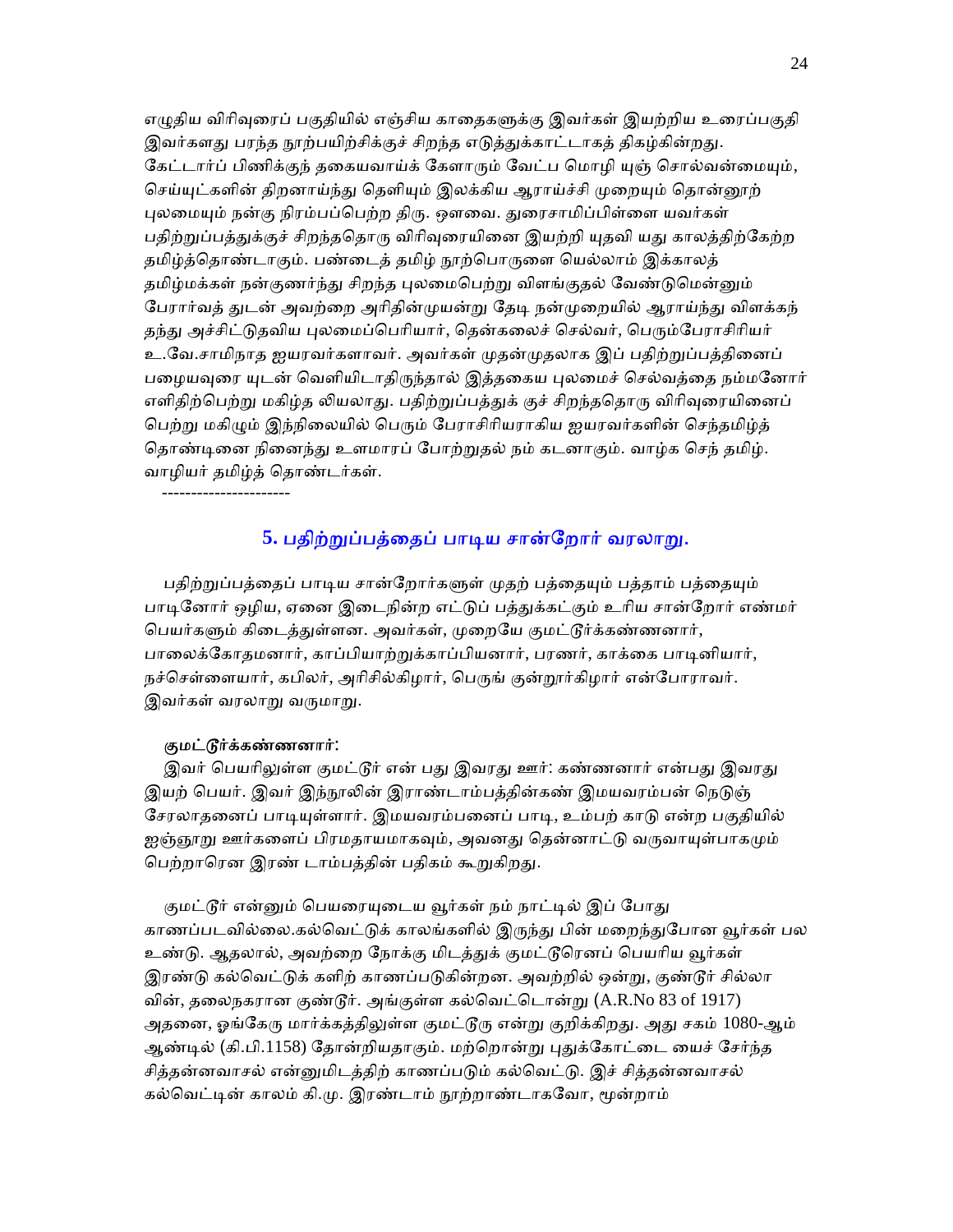நூற்றாண்டாகவோ கல்வெட்டராய்ச்சியாளர் கருதுகின்றனர். (P.S.Ins.No. 1) இஃது அசோகபிராமி யெழுத்தாக எண்ணப்படுகிறது.தமிழ்த் தொடரொன்று அசோகபிராமி யெழுத்தில் எழுதப்பட்டுளதென வும், இவ்வழக்காறு மதுரை திருநெல்வேலி சில்லாக்களில் வழங் கியதெனவும் எடுத்தோதி, இதனை அரிதின் முயன்று படித்துப் பொருள் உண்மைகண்ட கல்வெட்டுத்துறைத் தலைவர் திரு. K.V.சுப்பிரமணிய அய்யரவர்கள், இக்கல்வெட்டு, "யோமி நாட்டுக் குமட்டூர்ப் பிறந்தான் காவுதி யிதனுக்குச் சித்துப் போச்சில் இளையார் செய்த அதிட்டானம்" என நிற்கிறதெனவும் \*\*கூறி யுள்ளார். யோமிநாடு என்பது ஒய்மாநாடென்பதன் திரிபெனக் காணப்படவே, இக்கல்வெட்டு, ஒய்மாநாட்டுக் குமட்டூர்ப் பிறந் தான் காவுதி யிதனுக்குச் சித்துப்போச்சில் இளையார் செய்த அதிட்டானம்" எனப் படிக்கப்படுவதாயிற்று. குண்டூர்க் கல் வெட்டையும் சித்தன்னவாசற் கல்வெட்டையும் நோக்குமிடத்துக் கண்ணனாரது குமட்டூர் ஒய்மாநாட்டுக் குமட்டூ ராமெனக் கருதுதற் கேற்ற வாய்ப்புடைத்தாகிறது. ஈதனுக்கு என்பது யாதனுக்கு என்பதன் பிராமியெழுத்தா லுண்டாகும் திரிபெனக் கொள்வ தாயின், ஒய்மாநாட்டுக் குமட்டூர்ப் பிறந்தானான காவிதியாத னுக்கு, இமயவரம்பன் நெடுஞ்சேரலாதனுக்கோ, அவன் தந்தை உதியன் சேரலாதனுக்கோ, தானைத்தலைமை வகையிலோ வேறு வகையிலோ தொடர்பிருந்திருக்குமெனக் கோடற்கு இடமுண் டாகிறது. இவ்வகையில் ஒய்மாநாட்டுக் குமட்டூர் இரண்டாயிர மாண்டுகட்கு முன்பே விளங்கியிருந்த தொன்மைநல முடைய கென்று தெளியலாம்.

 \*\* Proceedings and Transactions of the Third Oriental Conference, Madras. Dec. 22nd to 24th 1924. Page 296 and following pages and 280.

-------

இனி, ஒய்மாநாடென்பது தென்னார்க்காடு சில்லாவில் திண்டி வனம் தாலூகாவையும் செங்கற்பட்டுச் சில்லாவின் மதுராந்தகந் தாலுகாவின் தென்பகுதியையும் தன்கண் கொண்டு விளங்கிய தொன்மை நாடாகும். இந்த ஒய்மாநாடு இடைக்காலப் பல்லவ சோழ பாண்டியர் காலத்தேயுமன்றிச் சங்ககாலத்திலும் சிறப்புற் றிருந்த தென்பது, ஒய்மாநாட்டு நல்லியக்கோடனை இடைக்கழி நாட்டு நல்லூர் நத்தத்தனார் சிறுபாணாற்றுப்படை பாடிச் சிறப் பித்தலால் தெளிவாகிறது. இந்நாட்டிற் காணப்படும் ஊர்களுள் குமட்டூர் என்று பெயரியதோர் ஊர் காணப்படவில்லை. ஆயினும் திண்டிவனத்துக்கு மேற்கில் முட்டூரென்றோர் ஊருளது. பண் டைய குமட்டூரே இப்போது முட்டூரெனச் சிதைந்து வழங்குவ தாயிற்றெனக் கொள்ளின், இரண்டாம்பத்தைப் பாடிய குமட்டூர்க் கண்ணனார் தொண்டைநாட்டு ஒய்மாநாட்டைச் சேர்ந்த சான்றோர் என்பது தேற்றம். இவர்க்கு இமயவரம்பன் நல்கிய ஊர்களைப் பிரமதாயமெனப் பதிகம் கூறுதலால், அவற்றைப்பெற்ற கண்ண னார் பார்ப்பனரென்பது விளங்குகின்றது.

இரண்டாம் பத்துக்குரிய நெடுஞ்சேரலாதன், இமயவரம்ப னாய் விளங்கிய திறத்தை, "பேரிசை இமயம் தென்னங்குமரியொ டாயிடை, மன்மீக் கூறுநர் மறம்தபக் கடந்து" (பதிற்.11) என்று கூறி வற்புறுத்துகின்றார். கடற்றீவு ஒன்றிலிருந்து போந்து குறும்புசெய்து வாழ்ந்த கடம்பர் என்பவர்களை, நெடுஞ் சேரலாதன் கலஞ் செலுத்திச்சென்று பொருது அவர்களை வென்று மேம்பட்ட நலத்தை முருகன் கடலகம் புகுந்து சூரனைவென்று வாகைசூடி விளங்கிய விளக்கத்தோடு உவமித்துக் கூறுவது படிப் போர்க்கு மிக்க இன்பம் தருவதாகும். இமயவரம்பன் மனைவியின் கற்பு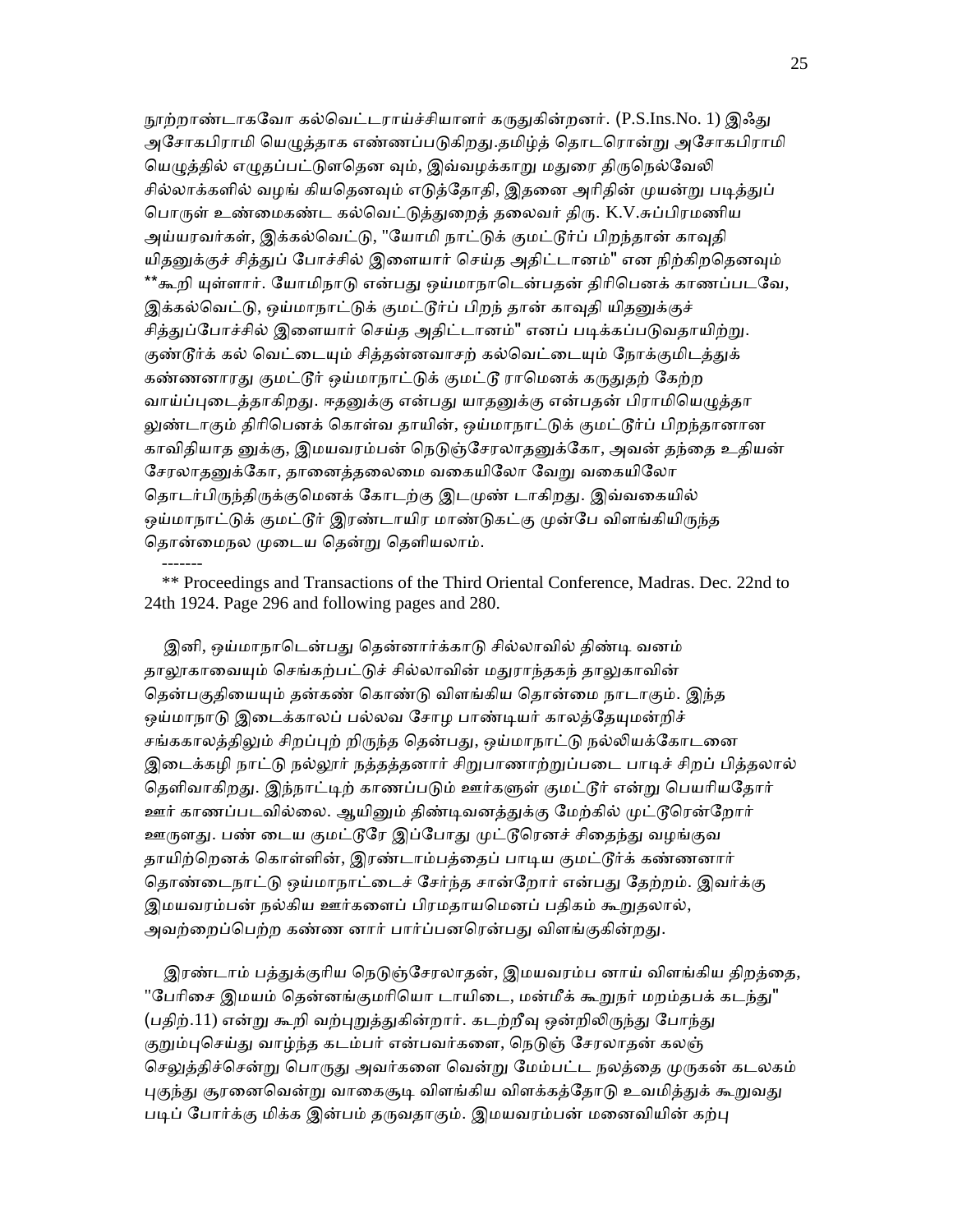நலத்தைப் புகழ்ந்து, "ஆறிய கற்பின் அடங்கிய சாயல், ஊடினும் இனிய கூறும் இன்னகை, அமிர்துபொதி துவர்வாய் அமர்த்த நோக்கின், சுடர் நுதல் அசை நடை" எனவும், "பெருஞ் சால் பொடுங்கிய, நாணுமலி யாக்கை வாணுத லரிவை" யென்வும் பாராட்டுவர். சேரலாதன் கொடையை, "மாரி பொய்க்குவ தாயினும், சேரலாதன் பொய்யலன்" எனவும், "எமர்க்கும் பிறர்க் கும் யாவராயினும், பரிசின் மாக்கள் வல்லாராயினும், கொடைக் கட னமர்ந்த கோடா நெஞ்சினன்" எனவும், "எழிலிதலையா தா யினும், வயிறு பசிகூர ஈயல" னெனவும் போற்றிப் புகழ்வர். இவையும் இவைபோல்வன பிறவும் இவருடைய புலமை நலத்தைப் புலப்படுத்திக் கற்போர்க்கு அறிவின்பம் நல்கும் அமைதி யுடை யனவாகும். இவ்விரண்டாம் பத்தின் வேறாக இவர் பாடின வாக வேறே பாட்டுக்கள் கிடைத்தில.

#### பாலைக்கோதமனார்:

கோதமனார் என்னும் பெயரையுடைய இச் சான்றோர் பாலைத்திணையைச் சிறப்பித்துப் பாடும் செந்தமிழ்ச் சிறப்புடையராவர். ஆதலால் இவர் பாலைக்கோதமனார் எனச் சான்றோராற் குறிக்கப்படுகின்றார். இவர் இமயவரம்பன் தம்பி யான பல்யானைச் செல்கெழு குட்டுவனை இந்நூலில் மூன்றாம் பத்தைப் பாடிச் சிறப்பித்திருக்கின்றார். இவ்வாறு சிறப்பித்தத னால் வேந்தன் மகிழ்ந்து அவர் வேண்டியதனை வழங்கச் சமைந் திருந்தான். அப்போழ்து, அவர் வேந்தனை வேண்டி, "யானும் என் சுற்றமும் துறக்கம் புகும்படி பொருந்திய அறங்களை முடித் துத் துறக்கத்தைத் தருக" என்றார். சேரவேந்தன் அவர் விரும் பிய வண்ணமே வேள்வி பல செய்து, "நீ விழையும் துறக்கத்தின் கண் நீடுவாழ்க" என வுதவினான். இச்செய்தியைப் பழமொழி பாடிய முன்றுறையரையனார் குறிப்பாக "தொடுத்த பெரும்புல வன் சொற்குறை தீர, அடுத்துத்தா என்றாற்கு வாழியரோ" (பழ. 316) என்றாராக, அதன் பழையவுரைகாரர் இக் கோதம னார் வரலாறு காட்டி விளக்கியுள்ளார். கோதமனார் ஒரு பார்ப் பனர் என்பது, அவர் யானும் என\* பார்ப்பனியும் துறக்கம் புக வேண்டும் எனக் கூறினாரெனப்படுவதால் தெளிவாகிறது.இவர் பாடியதாகப் புறத்தில் ஒரு பாட்டுக் காணப்படுகிறது. ஆதன் கண் தருமபுத்திரனை அவர் பாடினாரெனக் குறிக்கப்பெற்றுளது. பல்யானைச் செல்கெழு குட்டுவனை அவர் புறப்பாட்டில் அறவோன் மகனே எனப் பாராட்டினாராக, பிற்காலத்தோர் அதனைத் தரும புத்திரன் என வடமொழிப்படுத்திப் பாண்டவனான தருமபுத்திர னைப் பாடியதெனப் பிறழக் கொண்டுவிட்டனரெனக் கோடல் வேண்டும். இப்புறப்பாட்டு இறுதியில் பாலைக்கோதமனார் பாடியதென்றே ஏட்டிற் காணப்படுகிறது. ஆதலால் மூன்றாம் பத்தைப் பாடிய பாலைக்கோதமனாரே இப்புறப்பாட்டையும் பாடி யவராதல் தேற்றமாம். இவர் பெயர் சில ஏடுகளில் கோதமனா ரெனக் காணப்படுவது கொண்டு திᾞ. ரா. இராகைவயங்காரவர் கள், "இவ்வாசிாியன் ேவறாதல் காட்டேவ பாலையென்னும் அடை யடுத்துப் பாலைக்கௌதமனாரென இவர் பெயரே புனைந்து விளங்கிய பெரியாரும் இத்தமிழ்நாட்டில் உண்டு; இப் பாலைக்கௌதமனார் இறப்பப் பிந்தியவராவர்" (தமிழ் வர. பக்.245) என்ᾠ கூᾠகின் றார். ஆனால் டாக்டர் உ. ேவ. சாமிநாதையரவர்கள், பாலைக் கோதமனாரே கோதமனாரெனச் சில ஏடுகளில் குறிக்கப்பெற்றன ரெனவும், பதிற்றுப்பத்து மூன்றாம்பத்துப் பாடியவரும் "விழுக் கடிப் பறைந்த" (புறம் 366) எனத் தொடங்கும் புறப்பாட்டைப் பாடியவரும் ஒருவரேயெனவும் கருதுகின்றார்.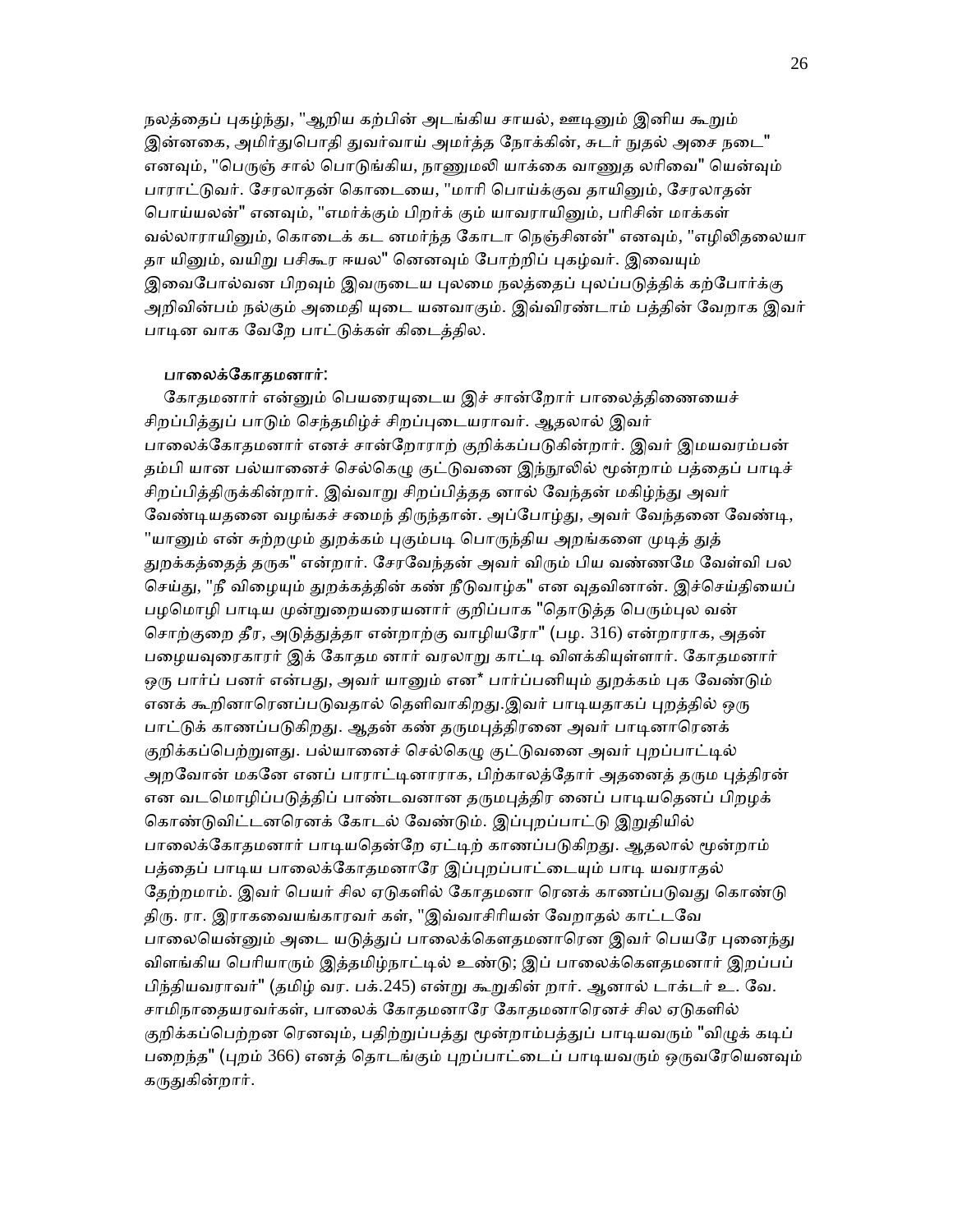இப்பாலைக்கோதமனார், பெருங்காஞ்சி பாடுவதில் சிறந்த நாநலம் வாய்ந்தவ-ரென்பதை அவர் பாடிய புறப்பாட்டு இனிது விளக்குகிறது. பல்யானைச் செல்கெழுகுட்டுவனைப் பாராட்டுங்கால் அவன் குடிவரவினை, "பிறர் பிறர் நலியாது வேற்றுப்பொருள் வெஃகாது மையில் அறிவினர் செவ்விதின் நடந்து தம் அமர்துணைப் பிரியாது பாத்துண்டு மாக்கள், மூத்த யாக்கையொடு பிணியின்று கழிய, ஊழியுய்த்த வுரவோரும்பல்" எனப் பாராட்டி யிருப் பதும், அவனை வாழ்த்துமிடத்து, அவன் மனைவியின் பெருமாண் பினை விதந்தோதி, "வேயுறழ் பணைத்தோள் இவளோடு, ஆயிர வெள்ளம் வாழிய பலவே" என வாழ்த்துவதும், "சொற்பெயர் நாட்டம் கேள்விநெஞ்சமென், றைந்துடன் போற்றி" யெனவும், "சினனே காமங் கழிகண் ணோட்டம், அச்சம் பொய்ச்சொல் அன்பு மிகவுடைமை, தெறல் கடுமையொடு பிறவும் இவ்வுலகத்து, அறந்தெரி திகிரிக்கு வழியடையாகும் தீது" எனவும், "ஓதல் வேட்டல் அவைபிறர்ச் செய்தல், ஈதலேற்றலென் றாறுபுரிந் தொழுகும், அறம்புரி யந்தணர் வழிமொழிந் தொழுகி' யெனவும் தொகுத்துக் கூறும் சிறப்பும் பாலைக்-கோதமனாருடைய பரந்த கேளவிச் சிறந்த புலமையைப் பாரித்துரைக்கும் பண்பினவாகும்.

### காப்பியாற்ᾠக்காப்பியனார்:

இவர் காப்பியாறு என்னும் ஊரினர்; காப்பியன் என்னும் பெயரினர். பண்டைக்காலத்தும் இடைக்காலத்தும் நம் தமிழகத்தில் காப்பியன் என்ற பெயருடையார் பலர் இருந்துள்ளனர். காப்பியஞ் சேந்தனார், தொல்காப் பியனார், எனப் பண்டும், காப்பியன் ஆதித்தன் கண்டத்தடிகள் (S.I.I. Vol. V No.660) என இடைக்காலத்தும் காணப்படுவது காண்க. காப்பியன் என்போர் பலர் இருந்தமைபற்றி, அவரின் வேறுபடுத்தவே இவர் ஊரோடு சேர்த்துக் காப்பியாற்றுக்காப்பி யனார் எனச் சான்றோர் வழங்கினர். இக்காப்பியாறு என்னும் ஊர் இன்னநாட்டில் உள்ளதெனக் காண முடியவில்லை. காப்பியன் என்னும் பெயருடையார் மழநாட்டைச்சார்ந்த பகுதிகளில் காணப் படுதலால்,இக்காப்பியாறென்னும் ஊர் மழநாட்டிலோ கொங்கு நாட்டிலோ இருந்திருக்கலாம்; தென்னார்க்காடு வட்டத்து விழுப் புரப் பகுதியில் காப்பியாமூர் என்னுமோர் ஊருளது; அஃது இப்போது கப்பியாமூர் என வழங்குகிறது. தஞ்சை வட்டத்து மாயவரப் பகுதியில் காப்பியக்குடி யென்றோர் ஊருளது. காப் பியஞ் சேந்தனார் எனப்படும் சான்றோரொருவர் நற்றிணைபாடிய ஆசிரியரிடையே காணப்படுகின்றார். அவர் இக்காப்பியனா ருடைய மகனாராவர்: ஆனதுபற்றி அவர் காப்பியஞ் சேத்தனார் எனப்படுகின்றார். காப்பியாற்றுக்காப்பியனார் களங்காய்க்கண்ணி நார்முடிச்சேரல் என்னும் சேரவேந்தனை, இந்நூல் நான்காம் பத்தைப் பாடிச் சிறப்பித்திருக்கின்றார். களங்காய்க்கண்ணி நார் முடிச்சேரல் காலத்தில் அவனோடு மாறுபட்டு நின்றவர் நெடுமிட லஞ்சி, நன்னன் முதலியோராவர். அவருள் நன்னன், நார்முடிச் சேரல் இளையனாய் இருந்தபோதோ, அவனுடைய முன்னோர் காலத்தோ சேரநாட்டின் ஒருபகுதியைத் தான் கவர்ந்துகொண் டானாக, நார்முடிச்சேரல் அரசுகட்டி லேறியதும் கடம்பின் பெருவாயில் என்னுமிடத்தே நன்னனோடு பொருது வென்றி கொண்டு விளங்கினான். அதனைக்கண்ட காப்பியனார் 'பொன்னங் கண்ணிப் பொலந்தேர் நன்னன், சுடர்வீவாகைக் கடிமுதல் தடிந்த தார்மிகு மைந்தின் நார்முடிச்சேரல்" என்று பாராட்டியுள்ளார். நெடுமிட லஞ்சியின் வலிகெடப் பொருதழித்து, அவனது ''பிழையாவிளையுள் நாடகப்படுத்து'' விளங்கினன் எனச் சிறப்பித் துள்ளார். நார்முடிச்சேரலின் நார்முடிநலத்தை, ''அலந்தலை வேலத் துலவை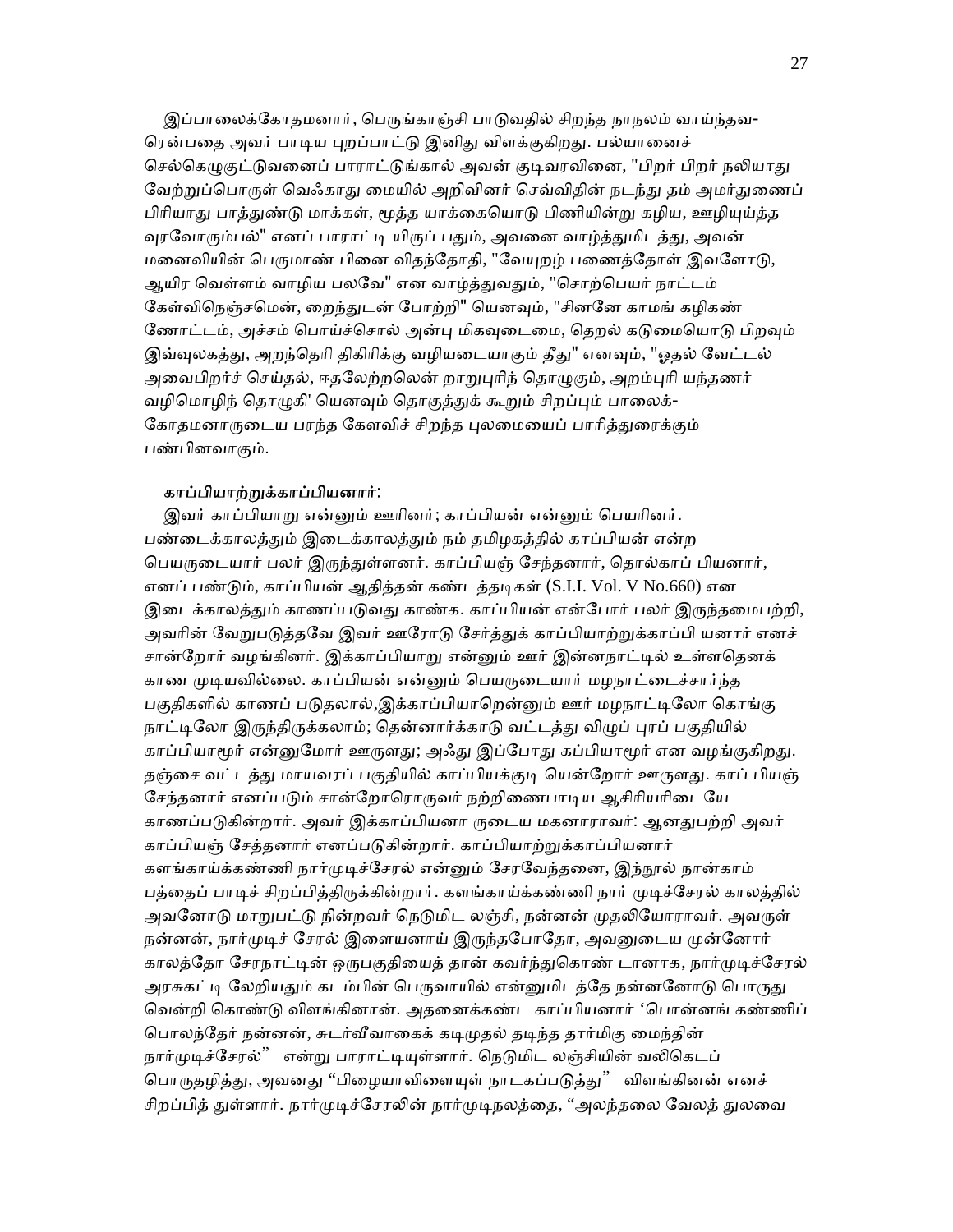யஞ்சினைச், சிலம்பி கோலிய வலங்கற் போர்வை யின், இலங்குமணி மிடைந்த பசும்பொற்படலத், தவிரிழை தைஇ மின்னுமிழ் பிலங்க சீர்மிகு முத்தந் தைஇய நார்முடி" யெனச் சொல்லோவியஞ் செய்துகாட்டுகின்றார். அச்சேரலின் குணநலம் கூறுவாராய், ''ஆன்றவிந்தடங்கிய செயிர்தீர் செம்மால்'' எனவும், ''துளங்குகுடி திருத்திய வலம்படு வென்றியும்,'' ''தொன்னிலைச் சிறப்பின் நின்னிலை வாழ்நர்க்குக், கோடற வைத்த கோடாக் கொள்கையும்" உடையனெனவும், ''தாவி னெஞ்சத்துப் பாக்தூண் கொகுக்க ஆண்மை" யுடையனெனவும் பலவகையாற் பாராட்டி, அவன் மனைவியின் மாண்பினை, " விசும்பு வழங்கு மகளி ருள்ளும் சிறந்த, செம்மீன் அனையள்" என எடுத்தோதி, அவனு டைய வென்றிச்சிறப்பும் கொடைச்சிறப்பும் நவில்தொறும் இன் பஞ் சுரக்கப்பாடி, "உலகத்தோரே பலர்மன் செல்வர். எல்லா ருள்ளும் நின்நல்லிசை மிகுமே" என்றும், அவன் தனக்கென வாழாப் பெருந்தகையாதலை மிக வியந்து, "தாவில் நெஞ்சத்துப், பகுத்தூண் தொகுத்த ஆண்மைப், பிறர்க்கென வாழ்திநீ" யென வும் "நன்று பெரிதுடையையால் நீயே, வெந்திறல் வேந்தே யிவ் வுலகத்தோர்க்கே" யெனவும் பாராட்டிக் கூறுவன பன்முறையும் படித்து இன்புறத் தகுவனவாகும். சேரநாட்டவர் திருமாலை வழி படுந் திறம் இவரால் மிக்க விளக்கமாகக் குறிக்கப்படுகிறது.

### பரணர்:

ஆசிரியர் பரணர் சங்ககாலச் சான்றோர் கூட்டத் துட் சிறப்புடையோருள் ஒருவர். இவர் பாடிய பாட்டுக்கள் மிகப் பல சங்க இலக்கியங்களுள் தொகுக்கப்பட்டுள்ளன. ஆசிரியர் மாமூலனார் முதலிய சான்றோர்போலத் தம் காலத்தும் தம் முடைய முன்னோர் காலத்தும் நிகழ்ந்த நிகழ்ச்சிகளை ஆங்காங்கு எடுத்துக்காட்டிப் பண்டைத் தமிழ்நாட்டு வரலாற்றறிவு வழங்கும் பெருந்தகை இப்பரணராவர். இவருடைய புலமை நலமும் வள மும் ஈண்டுக் கூறலுறின், அதுவே ஒரு செவ்விய நூலாகும் பெருமை யுடையதாகும். இந்நூலின்கண் இவர் கடல்பிறக் கோட்டிய செங்குட்டுவனை ஐந்தாம்பத்தாற் பாடிச் சிறப்பித் துள்ளார். இதன் பதிகம், இச் செங்குட்டுவனே வடவரை வென்று கண்ணகியாருக்குக் கற்கொணர்ந்த சேரன் செங்குட்டு வன் என்று கூறுகிறது; இப்பத்தின்கண் அச்செய்தியொன்றும் குறிக்கப்படாமைகொண்டு, திரு.கா.சு.பிள்ளை முதலியோர், இக்கடல்பிறக் கோட்டிய செங்குட்டுவன் சிலப்பதிகாரச் செங் குட்டுவனுக்கு முன்னோனாவன் என்பர். இவன் காலத்தே மேனாட்டவரான யவனரும் பிறரும் கடல் வழியாகக் கலஞ் செலுத்திப் போந்து கடற்குறும்பு செய்து வந்தாராக, இச் செங்குட்டுவன் வேலேந்திய வீரர் பலருடன் கடற்படைகொண்டு கலத்திற்சென்று, கடற்குறும்பு செய்த பகைவ ரனைவரையும் வேரோடு கெடுத்து வென்று சிறந்தான்.. அதனால் இவன் கடல் பிறக் கோட்டிய செங்குட்டுவன் எனப்படுவானாயினன். இதனைப் பரணர், நேரிற்கண்டு பெரிதும் உவந்து இப்பத்தினைப் பாடியுள் ளார். இதன்கண் இவன் கடல்பிறக் கோட்டிய செய்தியைப் பல பாட்டுக்களில் எடுத்தோதி இன்புறுகின்றார். "இனி யாருளரோ நின் முன்னுமில்லை, மழைகொளக் குறையாது புனல் புக நிறையாது, விலங்கு வளிகடவும் துளங்கிருங் கமஞ்சூல், வயங்குமணி யிமைப்பின் வேலிடுபு, முழங்கு திரைப்பனிக் கடன் மறுத்திசினோரே" என்பதனால், பரணர் செங்குட்டுவன் கடல்பிறக் கோட்டிய செய்தியை மிக வியந்து கூறுதலை நன்கு காணலாம். இவன் முன்னோருள் ஒருவனான இமயவரம்பன் நெடுஞ்சேரலாதன் கடற்குள் கலஞ்செலுத்திச் சென்று கடம்ப ரென்பாரை வென்றதும், ''சினமிகுதானை வானவன் குடகடல், பொலந்தரு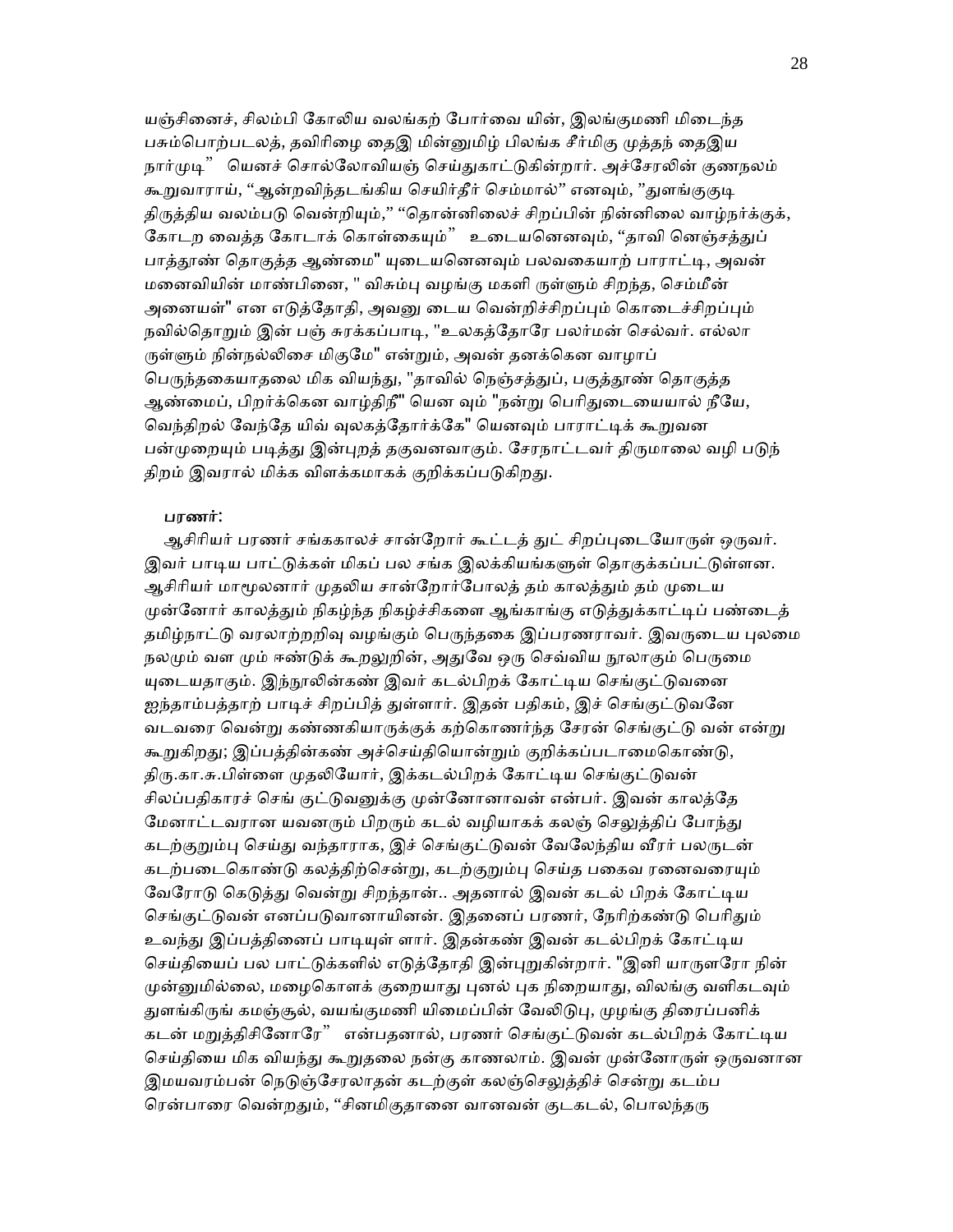நாவாயோட்டிய வவ்வழிப், பிறகலம் செல்கலாது" (புறம். 126) என மாறோக்கத்து நப்பசலையார் கூறுவதும் நோக்கின் கடலிற் கலஞ் செலுக்கிச் சென்று பகைவரொடு கடற்போருடற்றி வெற்றி மேம்படுந் திறம் சேரவேந்தர்பால் சிறந்து விளங்குவது காணப்படும். இக்குட்டுவன் காலத்தே கோயம்புத்தூருக் கண்மையிலுள்ள பேரூர்க் கருகிலோடும் காஞ்சியாற்றின் கரையில் செல்வமக்கள் வேனிற்காலத்தில் பொழில்களில் தங்கி இன்புறும் பெருஞ் சிறப்பை, ''பொழில்வதி வேனில் பேரெழில் வாழ்க்கை, மேவரு சுற்றமொடு உண்டினிது நுகரும் தீம்புன லாயமாடும், காஞ்சியம் பெருந்துறை" யென்று பாராட்டிக் கூறுகின்றார். செங்குட்டுவன் பெருங் கல்வியுடையன் என்பதை, ''தொலையாக் கற்ப நின்நிலை கண்டிகுமே'' எனவும், அவனுடைய மென்மைப் பண்பும் ஆண்மைச் சிறப்பும் விளங்க, ''வணங்கிய சாயல் வணங்கா ஆண்மை" எனவும் சிறப்பித்துள்ளார். செங்குட்டுவன் நிலத்தே தன்னை யெதிர்த்த மோகூர் மன்னன் முதலாயினோரை வென்றதை, ''வெல்போர் வேந்தரும் வேளிரும் ஒன்று மொழிந்து, மொய் வளஞ் செருக்கி பொசிந்துவரும் மோகூர், வலம்படு குழூஉநிலை யதிரமண்டி......படுபிணம் பிறங்கப் பாழ்பல செய்து" சிறந்தான் என்பர். அவன் உலகு புரக்கும் நலத்தை, ''உலகம் புரைஇச், செங்குணக் கொழுகும் கலுழி மலிர்நிறைக், காவிரி யன்றியும், பூவிரி புனலொரு மூன்றுடன்கூடிய கூடல்அனையை" என எடுத்தோதுவர். செங்குட்டுவனுடைய அறச்செயல் நலமும் மறச்செயல் மாண்பும் இவர் பாட்டுக்களில் தொடக்கமுதல் இறுதிவரை இன்பம் ஊற்ெறழப் பாடப்பட்ᾌள்ளன.

#### காக்ைகபாᾊனியார் நச்ெசள்ைளயார்:

செள்ளை யென்பது இப்புலவர் பெருமாட்டியின் இயற்பெயர். செந்தமிழ்ப் புலமையாற் பெற்ற சிறப்புக்குறிக்கு இவர் பெயர், முன்னும் பின்னும் சிறப்புணர்க்கும் இடைச்சொற்கள் சேர்ந்து நச்செள்ளையாரென வழங்குவதாயிற்று. ஒருகால், விருந்துவரக் கரைந்த காக்கையைக் காதலன் பிரிவால் வேறுபட்டு வருந்தும் தலைமகளொருத்தி கூற்றில்வைத்து இவர் ஒரு பாட்டைப் பாடினர். அப்பாட்டுக் குறுந்தொகையுள் சான்றோரால் கோக்கப்பட்டுளது. அப்பாட்டின் நலங்கண்டு வியந்த செந்தமிழ்ச்சான்றோர் நச்செள்ளையாரைக் காக்கைபாடினியார் நச்செள்ளையார் எனப் பாராட்டுவாராயினர். அதுமுதல் அவரும் காக்கைபாடினியார் நச்செள்ளையாரென வழங் கப் பெறுகின்றனர். பண்டைநாளில் மகளிர்க்குச் செள்ளை யெனப் பெயரிடுவது வழக்கமென்பதனை "வேண்மாள் அந்துவஞ் செள்ளை" என இந்நூலின் ஒன்பதாம்பத்தின் பதிகம் கூறுவதனால் இனிது தெளிவாம். காக்கைபாடினியார் இந்நூல் ஆறாம்பத்தால் ஆடுகோட்பாட்டுச் சேரலாதனைப் பாடிச் சிறப்பித்திருக்கின்றார். அவர் பாட்டையேற்று மகிழ்ந்த சேரலாதன் அவர்க்கு அணிகல னுக்கென ஒன்பது காப்பொன்னும், நூறாயிரம் பொற்காசும் வழங் கியதோடு, தன் அரசவைப் புலவராகத் தன்பக்கத்தே இருத்தல் வேண்டுமெனக் கேட்டுக்கொண்டான். நச்செள்ளையாரும் அவன் பக்கத்தே யிருந்து அமைச்சியற் புலமைநடத்தி வந்தார். ஒருகால் சேரலாதன், மகளிர் ஆடல்பாடல்களில் பெரிதும் ஈடுபாடுடையனாய் இருப்பது கண்டார். பேரீடுபாடு அரசியற்கு ஊறு விளைவிக்கும் என்பதுகண்ட நச்செள்ளையார், ''சுடர்நுதல் மடநோக்கின் வாணகை இலங்கெயிற், றமிழ்துபொதி துவர்வாய் அசைநடை விறலியர், பாடல்சான்று நீடினை யுறைதலின், வெள்வேலண்ணல் மெல்லியன் போன்மென, உள்ளுவர் கொல்லோ நின் உணரா தோரே" யென்று தெருட்டினர். ஒருகால் சேரலாதன் மகளி ராடும் துணங்கை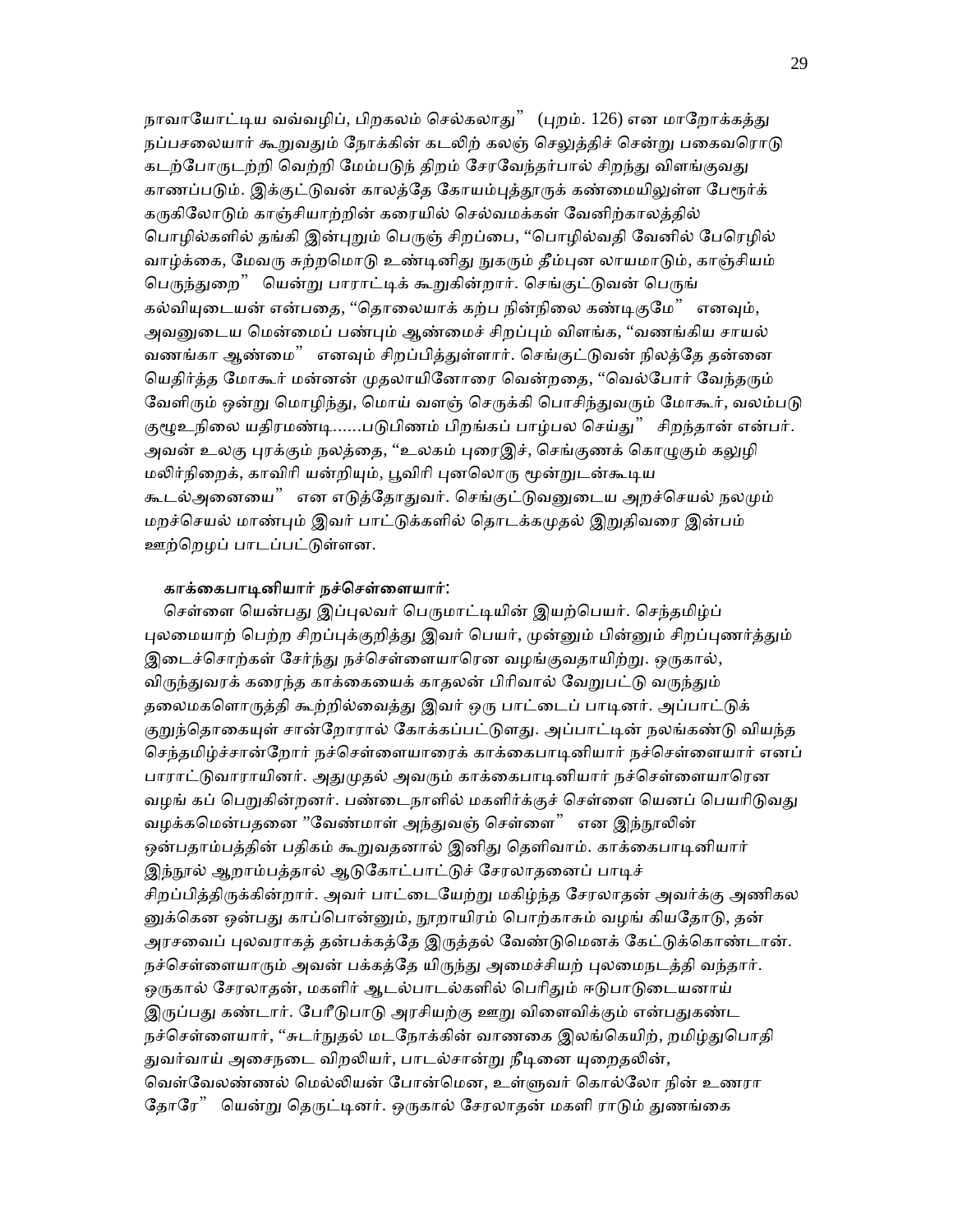கண்டுஇன்புற்று வந்தானாக , உடனிருந்துகண்ட அவன் மனைவி அவன்பால் ஊடல்கொண்டு பிணங்கலுற்றாள் அப் பிணத்தின்கண் அரசமாதேவி தன் கையிலிருந்த சிறிய ெசங்கு வைளப்ᾘைவ அவன்ேமல் எறிதற்கு ஓங்கினாள். அவள் ைகயகத் திருக்கும் பேறுபெற்ற குவளைமலர் தன் மேனியிற்பட்டு வாடுதல் காணப்பொறானாய் அதனைத் தன் கையிற்றருமாறு அவளை இரந்து கேட்கவும், அவள் சினந் தணிதலின்றி, "நீ எமக்கு யாரையோ?'' எனச் சொல்லிப் பெயர்ந்து போயினள். வளவிய இளமைநலஞ் சிறந்த சேரலாதன், அவளது சிலப்பாற்றுந்துறையில் மிக்க மெல்லி யனாய் நடந்துகொண்டது காக்கைபாடினியாரால் தேனூறுஞ் சொற்களால் இப் பத்தின்கண் அழகுறப் பாடப்பட்டுளது. ஒருகால் இச் சேரலாதன் இரவலர்பால் கொண்டிருக்கும் அருட் பெருக்கைக் கண்டார் காக்கைபாடினியார்; அவனது மனைவாழ் வையும், அவர் நன்கறிந்திருந்தார்; அதனால், அவர் மனத்தெழுந்த வியப்பு, ''இளந்துணைப் புதல்வர் நல்வளம் பயந்த வளங்கெழு குடைச்சூல் அடங்கிய கொள்கை, ஆன்ற அறிவின் தோன்றிய நல்லிசை, ஒண்ணுதல் மகளிர் துனித்த கண்ணினும், இரவலர் புன்கண் அஞ்சும், புரவெதிர் கொள்வன்" என்று ஒரு பாட்டைப் பாடுவித்தது. சேரலாதன், ''உலகம் தாங்கிய மேம்படு கற்பு" உடையனெனவும், "ஒல்லார்யானை காணின், நில்லாத்தானை இறை கிழ" வோன் எனவும் பொய்படு பறியா வயங்கு செந்நாவின், எயிலெறி வல்வில் ஏவிளங்கு தடக்கை, ஏந்தெழிலாகத்துச் சான் றோர் மெய்ம்மறை, வான வரம்பன்" எனவும் அவனுடைய கல்வி, ஆண்மை முதலியவற்றைப் பாராட்டும் இவர், தமது ஆராமை யால், "ஏனையதூஉம், உயர்நிலை யுலகத்துச் செல்லாது இவண் நின்று, இருநில மருங்கில் நெடிது மன்னியரோ" என வாழ்த்து வது மிக்க இறும்பூது பயக்கின்றது. இவையும் இவைபோலும் பிற நலங்களும் இப்பத்தின்கண் நிறைந்துள்ளன.

#### கபிலர்:

சங்கத் தொகைநூல்களிற் காணப்படும் சான்றோர் களுள் சான்றோர் பரவும் சால்புமிக்கவருட் கபிலர் சிறந்தவராவர். இவர் இந்நூலில் ஏழாம்பத்தால் செல்வக் கடுங்கோவாழியாதனைச் சிறப்பித்துள்ளார். "யானே பரிசிலன் மன்னும் அந்தணன்" எனத் தாமே தம்மை அந்தணனென்று கூறுவதும், மாறோக்கத்து நப்பசலையார் "புலனழுக்கற்ற அந்தணாளன்" என்பதும் நோக்கு வார், இவர் அந்தணரில் தலையாய அந்தணரென விழைவர். இவர் பறம்புநாட்டு வாதவூரிற் பிறந்தவர். வாதவூர்க் கல்வெட்டுக்களே அதனைத் "தென் பறம்புநாட்டுத் திருவாதவூர்" என்று குறிக் கின்றன. இந்நாட்டு வேந்தனான வேள்பாரிக்குக் கபிலர் உயிர்த் துணைவராவர். அவன் இறந்தபின் அவன் மகளிரைக் கபிலர் தன் மக்களாகக் கொண்டுசென்று திருக்கோவலூரில் மலையமான் மக்க ளுக்கு மணம் புரிவித்த செய்தி உலகறிந்ததொன்று. திருக்கோவ லூர்க் கல்வெட்டொன்று, "மொய்வைத்தியலு முத்தமிழ் நான் மைத், தெய்வக்கவிதைச் செஞ்சொற் கபிலன், மூரிவண்டடக்கைப் பாரிதன் னடைக்கலப், பெண்ணைமலையர்க் குதவிப்பெண்ணை, அலைபுனலழுவத் தந்தரிக்ஷஞ்செல, மினல்புகு விசும்பின் வீடுபே றெண்ணிக், கனல்புகுங் கபிலர்க்கல்லது" (S.I.I Vol VII No. 863) என்று கூறுகிறது. இவர் பாடியனவாகச் சங்கத்தொகை நூல்களுள் பரிபாடல் ஒன்றொழிய ஏனை யெல்லாவற்றினும் பல பாட்டுக்கள் உண்டு. பதினெண் கீழ்க்கணக்கென்பனவற்றுள் ஒன்றான இன்னா நாற்பதென்பதும் கபிலர் பாடியதெனப்படுகிறது. இவர் வரலாறு, புலமைத்திறம் முதலிய நலங்களைக் காலஞ்சென்ற திரு.ந.மு.வேங்கடசாமி நாட்டாரவர்கள் மிக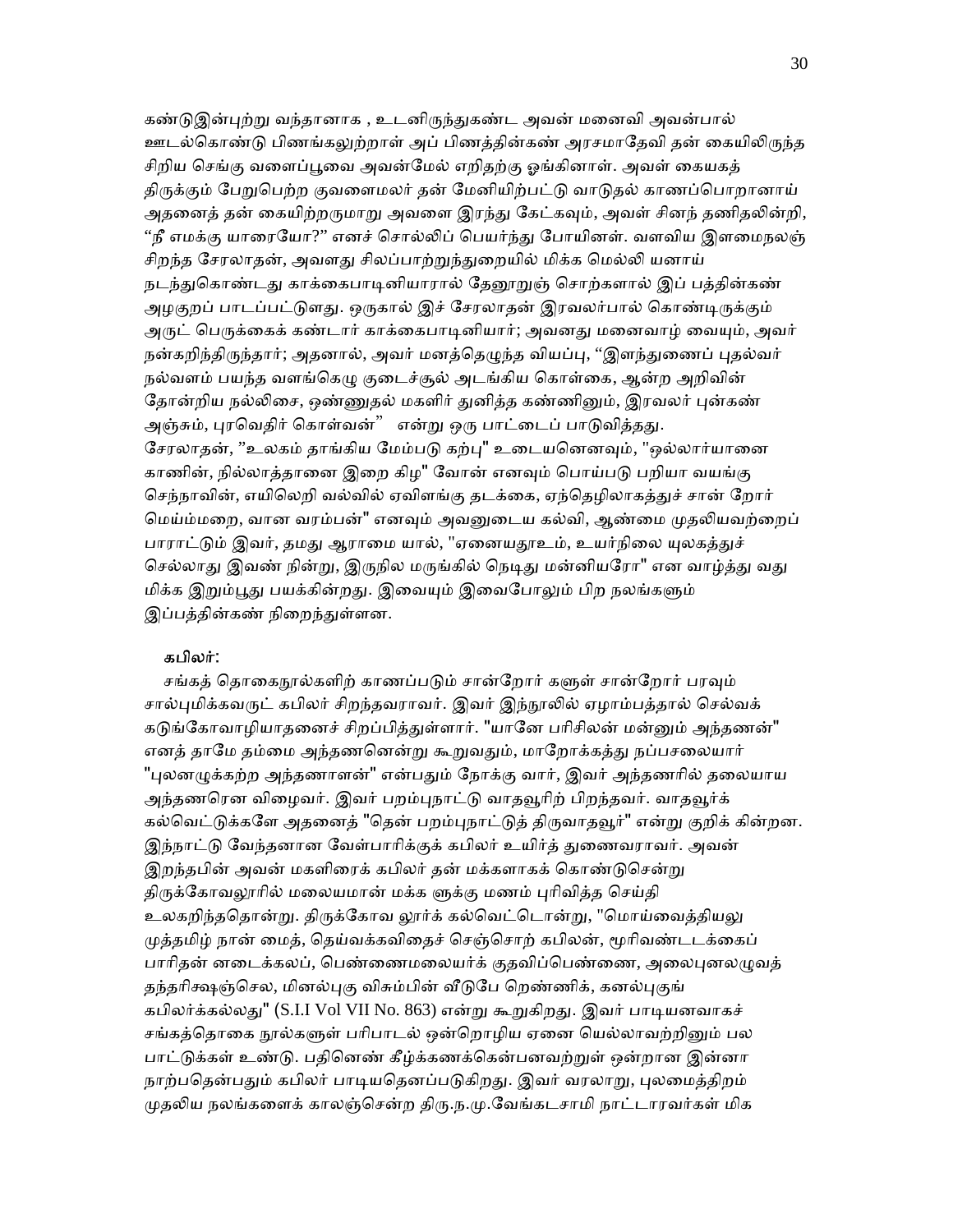அழகாக எழுதி வெளியிட்டிருக்கின்றனர். வேறு சில அறிஞர்களும் எழுதியுள் ளனர்; ஆதலால் இங்கே கபிலரைப்பற்றி மேலும் கூறுவது மிகை. இந்நூலின் ஏழாம்பத்தில் கபிலர், செல்வக்கடுங்கோவாழியாதனைத் தாம் பாடிவந்ததற்குக் காரணம் கூறுவார், "மலர்ந்த மார்பின் மாவண்பாரி, முழவு மண்புலர இரவலர் இனைய, வாராச் சேட் புலம்படர்ந்தான் அளிக்கென, இரக்குவாரேன் எஞ்சிக்கூறேன்," என மொழிந்து, "ஈத்த திரங்கான் ஈத்தொறு மகிழான், ஈத்தொறும் மாவள்ளியன் என நுவலும்நின், நல்லிசைதர வந்திசினே" என்று கூறுகின்றார். பிறிதோரிடத்தில், செல்வக் கடுங்கோவின் பகை கடிந்து விளங்கும் பண்பினை வியந்து, "மாயிரு விசும்பின் பன்மீ னொளிகெட, ஞாயிறு தோன்றியாங்கு மாற்றார், உறுமுரண் சிதைத்தநின் நோன்றாள் வாழ்த்திக் காண்குவந்திசின்" என்று பாடுகின்றார். சேரமானது சிறப்பு அவன் தேவியின் கற்பு மாண்பால் கவின்மிகும் குறிப்பை, "காமர்கடவுளு மாளுங்கற்பின், சேணாறுநறுநுதல் சேயிழைகணவ" என்று சிறப்பிக்கின்றார். நேரிமலையில் காந்தட்பூ மலர்ந்திருப்ப, அது கடவுள் விரும்பும் பூ வாதலின் அதனை மொய்த்தலாகாது எனக் கருதி நீங்கற்குரிய வண்டு நீங்காது அதன்கட் படிந்து தேனுண்டவழிச் சிறகுபறத்தற் கியலாது வருந்துமென இவர் கூறுவது. "சுரும்பு மூசாச் சுடர்ப் பூங்காந்தள்" எனவரும் திருமுருகாற்றுப்படையை நினைப்பிக்து இன்புறுக்துவதாகும், செல்வக்கடுங்கோவின் ஆட்சிநலத்தைக் கூறவிரும்பிய கபிலர், வேந்தே நின்முன்னோர் இந்நாட்டைச் சிறப்புற ஆண்டனர் என்ப; அவர்கள் அவ்வாᾠ ேமம்பட்டதற்குக் காரணம் அவர்கள் நின்னைப்போல் அசைவில்லாத கொள்கை யுடையராய் இருந்தமையே என்பா ராய், "கொற்ற வேந்தே, நின் போல் அசைவில் கொள்கையாராகலின் அசையாது, ஆண்டோர் மன்ற இம் மண்கெழுஞாலம், நிலம்பயம் பொழியச் சுடர்சினம் தணிய, பயங்கெழு வெள்ளி ஆநியம் நிற்ப, விசும்புமெய்யகலப் பெயல்புர வெதிர, நால்வேறு நனந்தலை ஓராங்கு நந்த, இலங்கு கதிர்த் திகிரி முந்திசினோரே" என்று பாராட்டியுள்ளார். முடிவில் அவனை வாழ்த்தலுற்ற கபிலர், வேந்தே, வேள்வியால் கடவுள் அருத்தினை, கேள்வியால் உயர்நிலை யுலகத்து ஐயரை இன்புறுத்தினை, புதல்வரால் முதியரைப்பேணித் தொல்கடன் இறுத்தனை; ஆகவே, "அயிரை நெடுவரைபோலத் தொலையாதாக நீ வாழும் நாளே" என வாழ்த்துகின்றார். இவ்வாறே இவர் கூறும் இயற்கை நலங்களையும் பிறவற்றையும் கூறின் பெருகும்.

### அாிசில்கிழார்:

இச் சான்றோரது இயற்பெயர் தெரிந்திலது, அரிசில் என்பது சோழநாட்டு ஊர்களுள் ஒன்று, இவ்வூரருகே காவிரியினின்றும் பிரிந்துசென்ற ஒரு கிளை அரிசிலாறு என வழுங்குவதாயிற்று, இச் சான்றோர் இவ்வூர்க்கு உரியராய் கிழார் என்ற சிறப்புப்பெற்று வாழ்ந்ததோடு நல்லைசைப்புலமை சிறந்து விளங்கினார்; ஆயினும், சான்றோர் இவர் இயற்பெயரை விடுத்து அரிசில்கிழார் என்ற சிறப்புப்பெயரையே பெரிதெடுத்து வழங்கினமையின், நாளடைவில் இயற்பெயர் மறைந்துபோயிற்று. இப்போது அரிசில் என்ற ஊரும் மறைந்துபோயிற்று. போகவே, இச் சான்றோரது அரிசிலூரை, திருச்சிமாவட்டத்து அரியிலூராகவும், மைசூர்நாட்டு அரிசிக்கரையாகவும் கொள்ளலாமோ என ஆராய்ச்சியாளர் மயங்கலுற்றனர். பூஞ்சாற்றூர் என்பது சோழ நாட்டிற் சங்க காலத்திருந்ததோரூர்; அஃது இடைக்காலச் சோழர் காலத்தும் இருந்தமை கல்வெட்டுக்களால் (A.R. 256 of 1926) தெரிகிறது; இப்போது அது மறைந்துவிட்டது. இவ்வாறே அரிசில்கிழாரது அரிசிலூரும் மறைந்ததெனக் கோடல்வேண்டும். அரிசில்கிழார் வையாவிக்கோப் பெரும்பேகனையும், அதியமான் எழினியையும்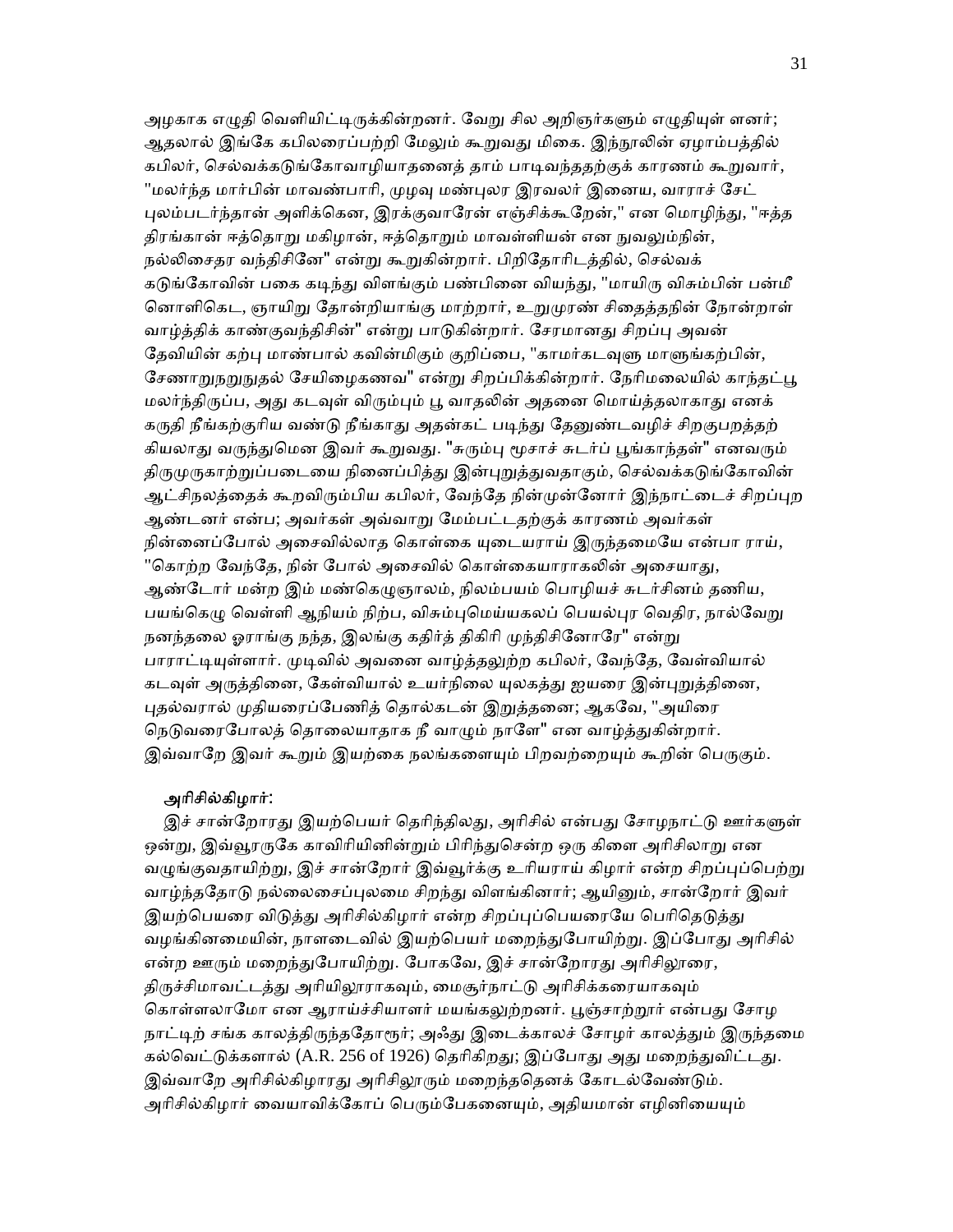பாடியுள்ளார். இந்நூலில் எட்டாம்பத்தைப் பாடித் தகடூர் எறிந்த பெருஞ்சேரல் இரும்பொறையைச் சிறப்பித் துள்ளார். இவ்விரும்பொறையையும் இவன் காலத்தே இவனைப் பகைத்துக்கெட்ட வேந்தர்களையும் சீர்தூக்கிப் பார்த்த அரிசில் கிழார், இரும்பொறைபால் அறிவும் ஆண்மையும் கைவண்மையும் மிக்குற்றிருப்பது காணுகின்றார்; பகைவர்பால் சூழ்ச்சித்தெளி வும், வினைத்திட்பமும் பொருள்படைகளாற் பெருமையும் இல்லா மையைத் தெரிந்தறிகின்றார். அதனால் அவர்கள் படைகோள் அஞ்சாமல் சூழாது துணிந்து போருடற்றி உயிர்க்கேடும் பொருட் கேடும் உண்டாக்குதலை யறிகின்றார்; போரில் இரும்பொறையின் ஆண்மைத்தீ மடங்கற்றீயினைப்போல் அடங்காது பெருகுதலைக் கண்டு "மடங்கற்றீயின் அனையை, சினங்கெழு குருசில் நின்உடற் றிசினோர்க்கே" என்று பாடுகின்றார். பகைவேந்தர் பகைமை நீங்கி இரும்பொறையின் சொல்வழி நில்லாராயின் நாடு எய்தும் கேடு நினைந்து, "பொலந்தார் யானை இயல்தேர்ப் பொறைய, வேந்தரும் வேளிரும் பிறரும் கீழ்ப்பணிந்து நின்வழிப்படாரா யின்,... பாடல் சான்ற வைப்பின், நாடுடனாடல் யாவண தவர்க்கே" என்று தெரிவிக்கின்றார். பகைவர் அறிவுத்துறையில் தெளிவில ராதலை, இனி, இரும்பொறையே தெளிந்து வேண்டுவன செய்தல் வேண்டும் என்னும் கருத்தினராய், "உரவரு மடவரு மறிவுதெரிந் தெண்ணி, அறிந்தனை யருளாயாயின், யாரிவண் நெடுந்தகைவாழு மோரே" யென இயம்புகின்றார். போர்தொடுக்கும் பகைவேந்த ரது அறியாமைக்கு இரங்கி, அவர்பாற் சென்று, பொறைய னுடைய "வளனும் ஆண்மையும் கைவண்மையும், மாந்தர் அள விறந்தன" எனப் பன்னாள் சென்று தெரிவிக்கின்றார்; அவ்வழி யும் தேறாதாரை, வேறு பிற சான்றோரை விடுத்துத் தெரிவிக்கின் றார்; அவ்வழியும் அவர் தெளிகின்றிலர்; அதுகண்டு வருந்தி, "ஆங்கும் மதிமருளக் காண்குவல், யாங்குரைப்பேனென வருந்து வல் யானே" எனச்சொல்லி வருந்துகின்றார். இரும்பொறைபால் அவர்க்காகப் பரிந்து, "நின் முன்றிணை முதல்வர்க் கோம்பின ருறைந்து, மன்பதை காப்ப அறிவு வலியுறுத்து, நன்றறி யுள்ளத்துச் சான்றோ ரன்னநின், பண்பு நன்கறியார் மடம்பெருமையின்" எனப் பேசுகின்றார். இவ்வாறு அவன் வண்மை மிகுதிகண்டு பரிந்து பேசிய அரிசில்கிழார் அவனது அறிவு நலத்தை யுணர்ந்து, அதனால் அவன் செயல்களைப் பாராட்டி, " கேள்விகேட்டுப் படிவம் ஒடியாது, வேள்வி வேட்டனை உயர்ந்தோர் உவப்ப" எனவும், சால்பும் செம்மையும் உளப்படப்பிறவும், காவற்கமைந்த அரசு துறை போகிய, வீறுசால் புதல்வற் பெற்றனை" யெனவும் புகழ் கின்றார். கேள்வியாலும் ஒடியாப் படிவத்தாலும் இரும்பொறை யெய்திய உயர்வை, படிவந்தாஙகும் மனத்திட்பமில்லாத நரை மூதாளனைத் தெருட்டி நன்னெறிப்படுத்திய செயலில்வைத்து, முழுதுணர்ந் தொழுக்கும் நரைமூதாளனை, வண்மையும் மாண்பும் வளனுமெச்சமும், தெய்வமும் யாவதும் தவமுடையோர்க்கென, வேறுபடு நனந்தலை பெயரக், கூறினை பெருமநின் படிமையானே" என விளக்குகின்றார். இவ்வாறே இவர் இரும்பொறையின் படைப் பெருமை கூறலும், தகடூர் நூறியது கூறலும், செருவிலும் இரவலர் நடுவிலும் பிறவிடத்தும் இரும்பொறை யிருக்கும் இயல்பு நிலை கூற லும் பிறவும் படிக்குந்தோறும் இன்பம் சுரக்கும் பண்பினவாகும்.

### பெருங்குன்றூர்க்கிழார்:

பெருங்குன்றூர் எனப் பெயர் கொண்ட வூர்கள் தமிழ் நாட்டிற் பல உள்ளன; அதனால் இச் சான்றோரது பெருங்குன்றூர் இன்ன நாட்டதென அறுதியிட்டுக் கூறுவது இயலாதாயிற்று. மலைபடுகடாம் பாடிய ஆசிரியரது பெருங்குன்றூர்,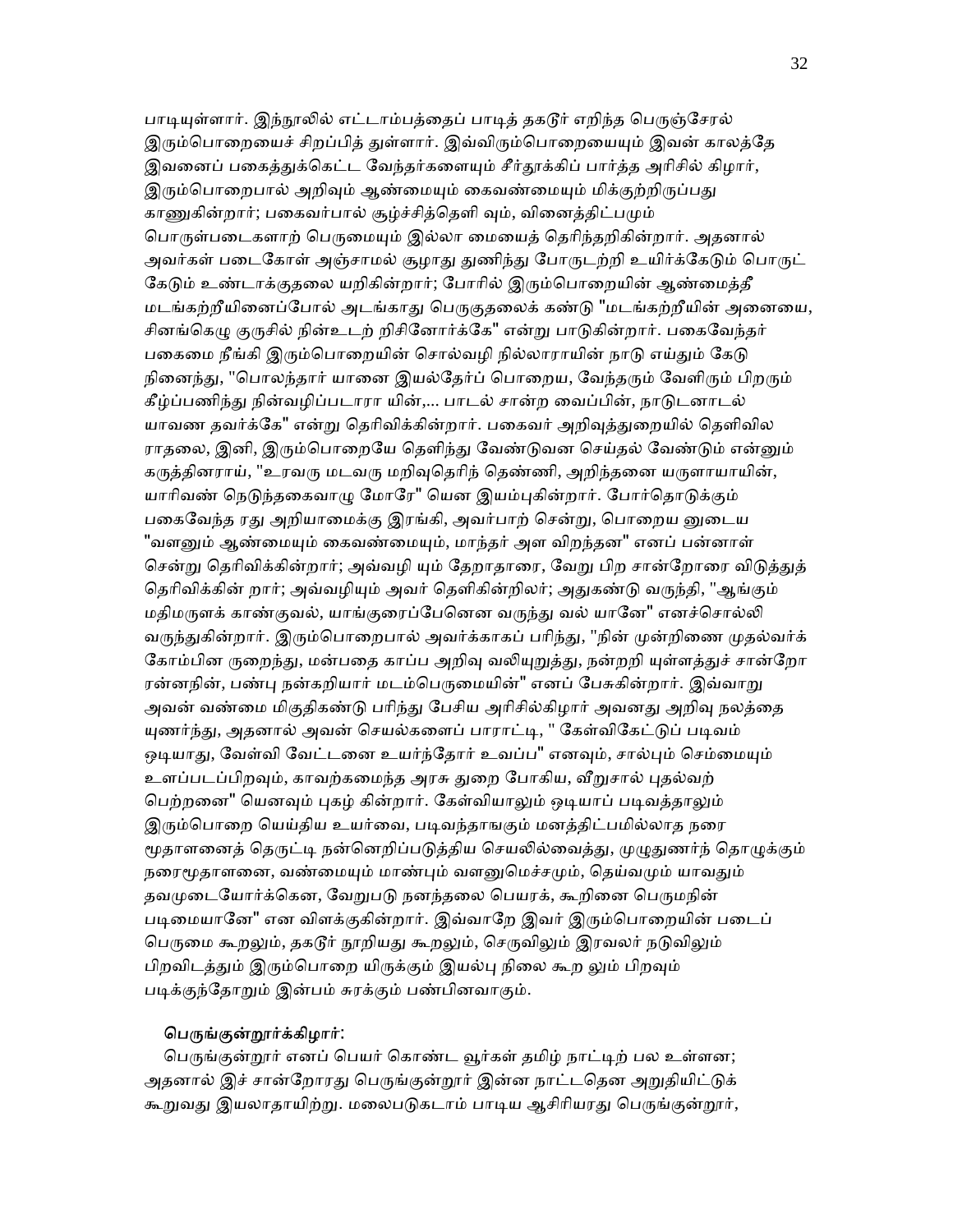இப்பெருங்குன்றூர்கிழாரது ஊரின் வேறுபட்ட தென்றற்குப் போலும், அவரூரை இரணியமுட்டத்துப் பெருங் குன்றூர் எனச் சான்றோர் தெரிந்து மொழிந்தனர். வையாவிக் கோப்பெரும்பேகனை அவன் மனைவி காரணமாகப் பாடிய சான் றோருள் இவரும் ஒருவராவர். இவர் பாடியனவாகப் பல பாட் டுக்கள் ஏனைத் தொகைநூல்களிலும் உள்ளன. இந்நூல் ஒன்ப தாம் பத்தால் இவர் குடக்கோ இருஞ்சேர லிரும்பொறையைச் சிறப்பித்துள்ளார். இருஞ்சேர லிரும்பொறையை இவர் "நிலந்தரு திருவின் நெடியோய்" என்று கூறுவதனால், இரும்பொறை தன் நாட்டு மக்கட்கெனத் தன் நாட்டை விரிவுபடுத்தினனென்று அறியலாம். இவ்வேந்தன் போர்வேட்கை மிக்கு நாளும் போர் புரிவதிலும், அதன் வாயிலாக வந்து தொகும் பொருளைப் பாடி வருவோர்க்கு வரையாது வழங்குவதிலும் சிறந்தவன்; "பாடுநர், கொளக்கொளக் குறையாச் செல்வ"மும், "செற்றோர், கொலக் கொலக் குறையாத் தானை" யும் உடையவன்; களிறும் தேரும் புடைவர, தானை மறவர் படைதாங்கிவர, இவன் போர்க்குச் செல்லும் செலவு, பகைவேந்தர்க்கு இன்னாதாயினும், நடுநின்று காண்போர்க்கு இனிய காட்சியாம் என்பார், " கொல்களிறு மிடைந்த பல்தோற் றொழுதியொடு, நெடுந்தேர் நெடுங்கொடி அவிர் வரப் பொலிந்து, செலவு பெரிது இனிது நிற்காணு மோர்க்கே" எனப் புகழ்ந்து பாடுகின்றார். நாளும் போரே விரும்பும் அவன் உள்ளத்தில், அருளும் அறமும் நன்கு நிலவி அப்போர் வேட்கையைச் சிறிது மாற்றுதல் வேண்டுமென ஒருகால் பெருங்குன்றூர் கிழார் விரும்பினார். அதனால் அவன் தங்கியிருந்த பாசறைக்குச் சென்று, "வேறுபுலத் திறுத்த வெல்போ ரண்ணல்" என எடுத்தோதி, அவன் நெஞ்சத்தில் அவனைப் பிரிந்து மனையுறையும் அவன் காதலியின் காதல் நினைவைத் தோற்றுவிக்கும் கருத்தினராய், அவளுடைய உருநலங்களை எடுத்துரைத்து, "பெருந்தகைக் கமர்ந்த மென்சொல் திருமுகத்து, மாணிழை யரிவை, காணிய வொருநாள்,பூண்கமாள நின்புரவி நெடுந்தேர்" என்று இயம்புகின்றார். இவ்வகையால் வேந்தனது போர்வேட்கை மாறிக் காதலிபாற் செல்வது பெருங்குன்றூர்கிழாரது கருத்தை முற்று விக்கின்றது. ஒருகால் இவ்விளஞ்சேரல் இரும்பொறை சோழ வேந்தன் ஒருவன்பால் மாறாச் சினங்கொண்டான். அதனால் தன் தானைத்தலைவரை நோக்கி, "உடனே விரைந்து சென்று பொருது சோழனைக் கைப்பற்றிக் கொணர்ந்து என்முன்னே நிறுத்துக" வெனப் பணித்தான். பணிேயற்ᾠச் ெசன்ற ேசரர் பைடக்கு நிற்றலாற்றாமல் ேசாழன் படைமறவர் தாம் ஏந்திய வேலைப் போர்க்களத்தே எறிந்தவிட்டோடினர்; அக்காலத்து, இளஞ்சேர லிரும்பொறை பணித்த பணியை, "ஒன்னாப் பூட்கைச் சென்னியர் பெருமான், முத்தைத் தம்மென இட்ட வெள்வேல்" என்றும், கபிலரென்னும் புலவர் பெருமான் செல்வக் கடுங்கோ வாழியாதனைப் பாடிச் சிறப்பித்தபோது அவன் அவர்க்கு வழங்கிய வூர்களினும், சோழர் படையிட்ட வெள்வேல் பல என்பார் "நனவிற் பாடிய நல்லிசைக் கபிலன்பெற்ற ஊரினும் பல" என்றும் குறித்துரைப்பது பெருங்குன் றூர்கிழாரது புலமை நலத்தைச் சிறப்பிக்கின்றது. பிறிதொருகால், அவர் இளஞ்சேர லிரும்பொறையை முதற்கண் கேள்வியுற்றபோது தம் மனத்தெழுந்த கருத்தும், நேரில் அவனைக் கண்டபோது எழுந்த கருத்தும் இவையென எடுத்தோதுவதும், பொறையனது மென்மைப் பண்பை விளக்கற்கு வானியாற்று நீரை எடுக்குக் காட்டுவதும், அவன் பெரு வளங்கொண்டு வருநர்க்கு வரையாது வழங்குதலைத் தெரித்தற்குப் "புனல்மலி பேரியாற்றை" யெடுத்தோதுவதும், மகளிர் நடுவண் விளங்கும் வீற்றினை, "மாகஞ்சுடர மாவிசம் புகக்கும், ஞாயிறு போல விளங்குதி" யென்பதும், அவனை வாழ்த்துங்கால், "நின்னாள் திங்கள் அனையவாக திங்கள்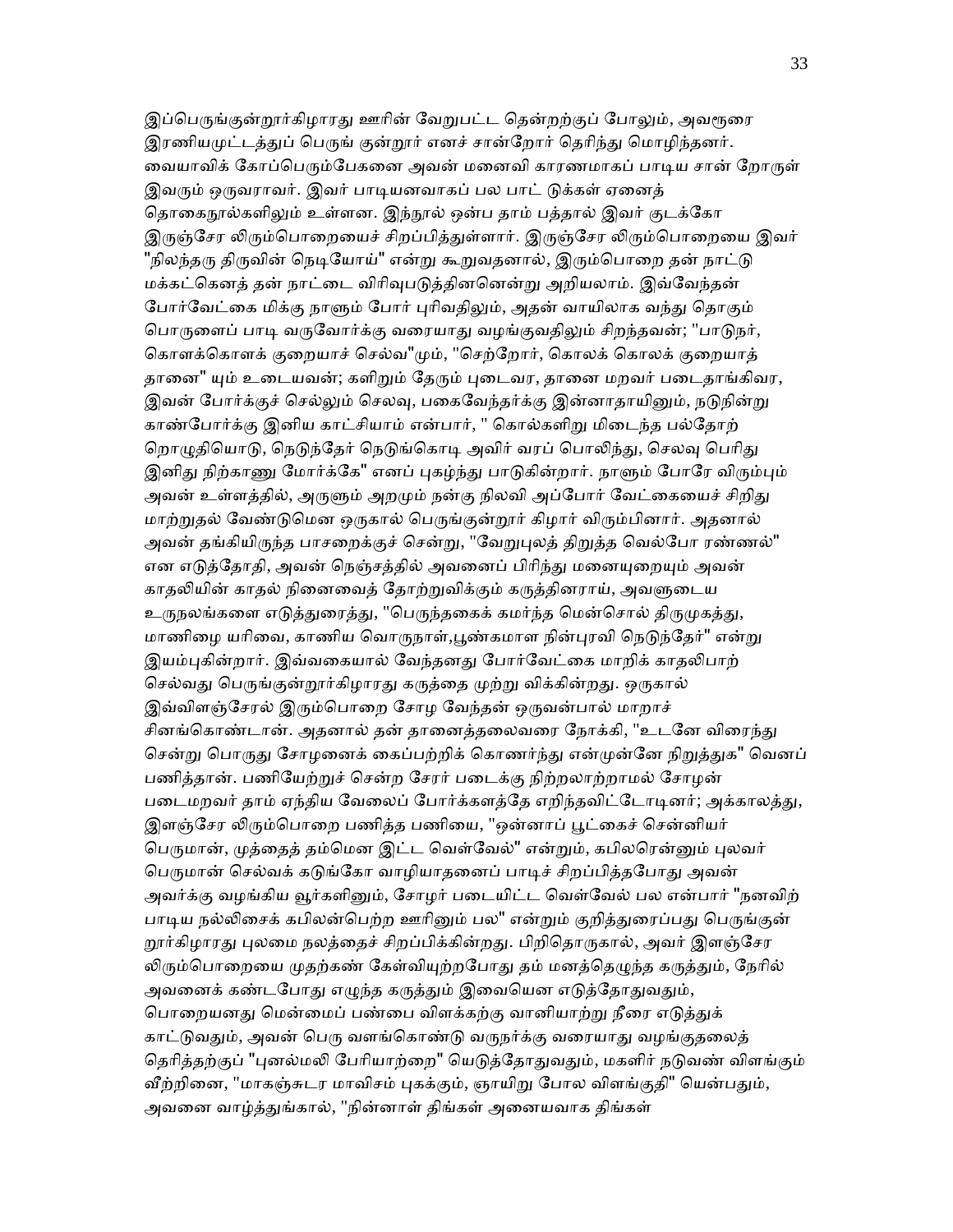யாண்டோரனையவாக யாண்டே, ஊழியனையவாக வூழி, வெள்ளவரம்பினவாக" என வாழ்த்துவதும், "ஈரமுடைமையின் நிரோரனையை, அளப்ப\*ருமையின் இரு விசும்பனையை, கொளக் குறைபாடாமையின் முந்நீரனையை" யௌப் பாராட்டுவதும் பிறவும் கற்பார்க்குக் கழிபோரின்பம் தரும் கட்டுரை நலம் வாயந்தனவாகும். ---------------

## **6.** பதிற்ᾠப்பத்ᾐம் பதிகங்கᾦம்

## ஆசிாியர்: திᾞ.**T.V.**சதாசிவப் பண்டாரத்தார் அவர்கள்**,**  ஆராய்ச்சி விாிᾫைரயாளர்**,** அண்ணாமைலப் பல்கைலக்கழகம்**,** அண்ணாமைலநகர்.

 அண்ணாமைலப் பல்கைலக்கழகத்தில் தமிழாராய்ச்சிப் பகுதியில் விரிவுரையாளராகவுள்ள என்னுடைய அரிய நண்பர், திருவாளர். ஔவை.சு.துரைசாமிப்பிள்ளை அவர்கள் எட்டுத்தொகை நூல்களுள் ஒன்றாகிய பதிற்றுப்பத்துக்குச் சிறந்த புத்துரை யொன்று எழுதி வந்தார்கள். ஒப்பற்ற சங்க நூற் பயிற்சியும் நுண்மாண் நுழைபுலனும் ஒருங்கே படைத்துத் தமிழகத்திலுள்ள அறிஞர் பலராலும் பாராட்டப்பெறும் அவர்களது பேருரையைக் கையெழுத்துப் பிரதியில் யான் படிக்க நேர்ந்த போது, அவ்வுரை விரைவில் வெளியிடப்பெறின், மிகக் கடினமான பதிற்றுப்பத்தை யாவரும் எளிதில் படித்துணர்ந்துகொள்ளலாம் என்று எண்ணினேன். அதற்கேற்ப, சைவசித்தாந்த நூற்பதிப்புக் கழகத்தின் செயற்றலைவரும் என்னுடைய நண்பருமாகிய திருவாளர் வ.சுப்பையாப்பிள்ளை யவர்கள் அந்நூலைப் பிள்ளை யவர்களது உரையுடன் வெளியிடும் பணியை ஏற்றுக்கொண்டு அதனை நிறைவேற்றினார்கள். இந்நிலையில் நாடோறும் என்னோடு ஆராய்ச்சித்துறையில் அளவளாவிக்கொண்டும், புதிய புதிய உண்மைகளை ஆராய்ந்துணர்ந்து வெளியிட்டுக்கொண்டும் வரும் என் நண்பர் திரு.பிள்ளையவர்கள் பதிற்றுப்பத்தின் பதிகங்களைப்பற்றி ஒரு கட்டுரை வரைந்து தருமாறு கூறினார்கள். அதனை யேற்றுக்கொண்ட யான் அடியிற்காணும் கட்டுரையை எழுதியுள்ளேன்.

சங்கத்துச் சான்றோர் இயற்றியுள்ள தொகை நூல்களுள் பதிற்றுப்பத்தும் புறநானூறும் தனிச் சிறப்புடையனவாகும். அவை பண்டைக்காலத்தில் நம் தமிழகத்தில் நிலவிய முடியுடைத் தமிழ் வேந்தர், குறுநில மன்னர், பிற தலைவர்கள், புலவர் பெருமக்கள், நல்லிசைப்புலமை நங்கையர் முதலானோரின் அரிய வரலாறுகளையும் தமிழருடைய பழைய நாகரிக நிலையினையும் மற்றும் பல உண்மைகளையும் நம்மனோர்க்கு அறிவுறுத்தும் பெருங் கருவூலங்கள் எனலாம். சுருங்கச் சொல்லுமிடத்து, அவை தமிழ்நாட்டின் பழைய வரலாற்று நூல்கள் என்று கூறுவது எவ்வாற்றானும் பொருந்தும். புறப்பொருளைப் பற்றுக்கோடாகக் கொண்டெழுந்த அவ்விரு நூல்களுள் பதிற்றுப்பத்து எனப்படுவது, சேரமன்னர் பதின்மர்மீது பாடிய ஒரு தொகைநூல். ஒவ்வொரு பத்தும், பத்துப்பாடல்களைத் தன்னகத்துக்கொண்டது.இந் நூலின் முதற்பக்தும் இறுதிப்பக்தும் இக்காலத்தில் கிடைக்கா மையின் இதனை இன்னார் வேண்ட இன்ன புலவர் தொகுத்தார் என்பது தெரியவில்லை. இதனைத் தொகுத்தவர் ஒவ்வொரு பத்தின் இறுதியிலும் தாம் ஒவ்வொரு பதிகம் இயற்றிச் சேர்த்திருத்தலை நோக்குங்கால் அவர் சிறந்த புலவராயிருத்தல் வேண்டும் என்பது தேற்றம். ஒவ்வொரு பதிகத்திலும் அப்பத்தின் பாட்டுடைத் தலைவன் இன்ன வேந்தன் என்பதும் அவன் அருஞ் செயல்கள் இன்ன என்பதும் அவனைப் பத்துப்பாடல்களில் பாடிய புலவர்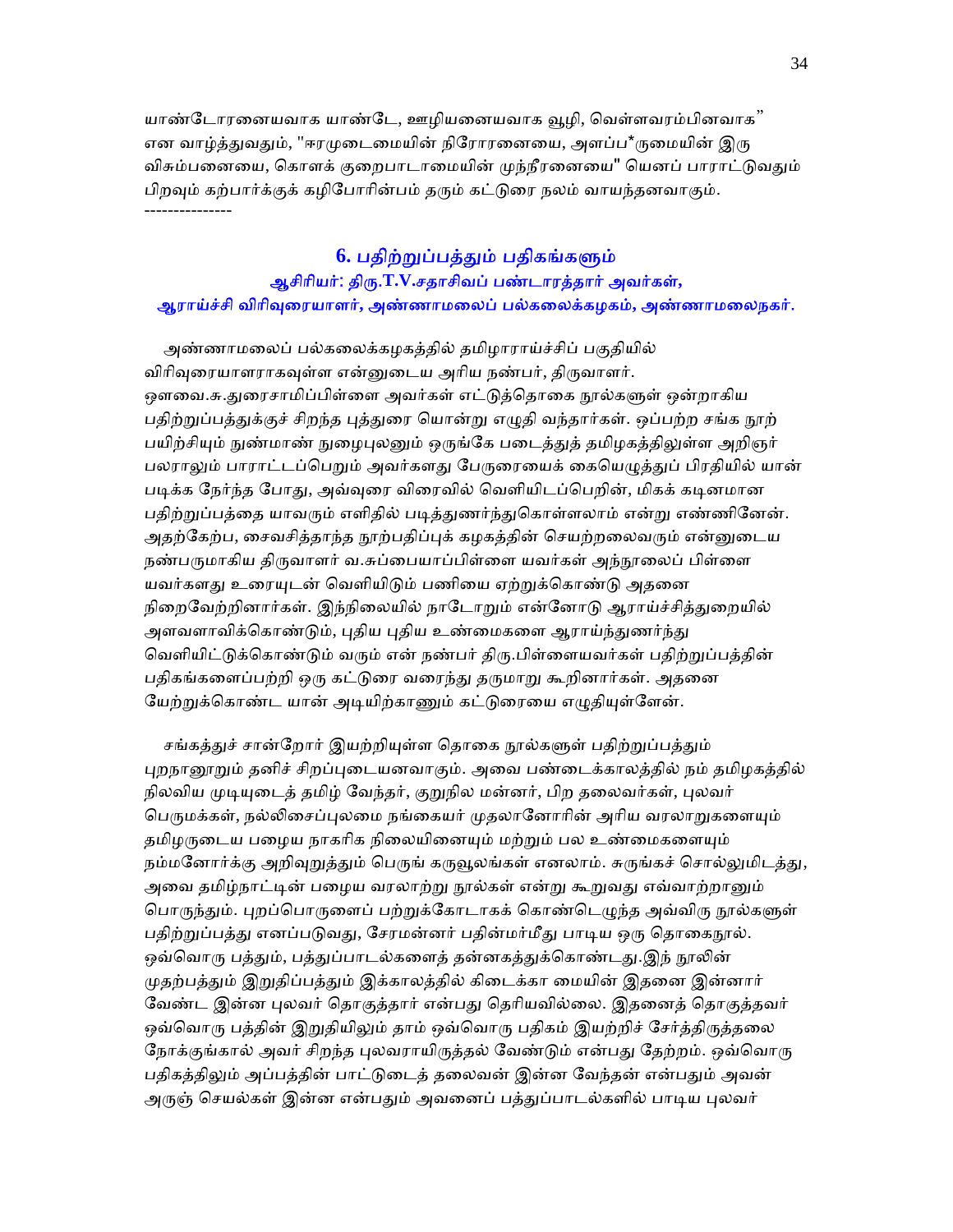இன்னார் என்பதும் அப்பாடல்களின் பெயர்கள் இவை என்பதும் சொல்லப்பட்டுள்ளன. பதிகத்தைச் சார்ந்த உரைநடைப் பகுதி யில் அப்பத்தினைப் பாடிய புலவர் பெற்ற பரிசிலும், வேந்தன் ஆட்சி புரிந்த யாண்டின் தொகையும் கூறப்பட்டிருக்கின்றன. ஆகவே ஒவ்வொருபத்தின் இறுதியிலுள்ள பதிகமும் உரைநடைப் பகுதி யும் வரலாற்றாராய்ச்சிக்குப் பெரிதும் பயன்படும் என்பது ஒருதலை. பதிற்றுப்பத்தினைத் தொகுத்துதவிய புலவர் பெருந்தொகை, பதிகங் களையும், உரைநடைப் பகுதிகளையும் சேர்க்காமலிருந்திருந்தால் இவ்வரிய நூலின் வரலாற்றினையும் அருமை பெருமைகளையும் பின்னுள்ளோர் அறிந்துகொள்வது இயலாததாகும்.

இனி, பதிகங்களின் அமைப்பினைப் பார்க்குங்கால் அவை பிற்காலச் சோழமன்னர்கள் தம் கல்வெட்டுக்களின் தொடக்கத் தில் வரைந்துள்ள மெய்க்கீர்த்திகளை ஒருவாறு ஒத்துள்ளன என லாம். கல்வெட்டுக்களில் முதலில் ெமய்க்கீர்த்தி எᾨதத் ெதாடங் கியவன் ᾙதல் இராசராச ேசாழன் ஆவன். அந்நிகழ்ச்சியும் அவ் வேந்தனது எட்டாம் ஆட்சியாண்டாகிய கிபி 993ல் தான் முதலில் நிகழ்ந்துள்ளது. எனவே, மெய்க்கீர்த்தியைப் பின்பற் றிப் பதிற்றுப்பத்தில் பதிகங்கள் அமைக்கப்பெற்றிருந்தால் அவை கிபி பத்தாம் நூற்றாண்டிற்குப் பிறகு இயற்றப்பட்டனவாதல் வேண்டும். ஆனால் பதிற்றுப்பத்தில் பதிகங்கள் இறுதியிலுள்ளன. கலவெட்டுக்களில் மெய்க்கீர்த்திகள் தொடக்கத்தில் உள்ளன. இவ்வேறுபாட்டை நுணுகி யாராயுமிடத்து முதல் இராசராச சோழனுக்குத் தன் கல்வெட்டுக்களில் முதலில் மெய்க்கீர்த்தி யொன்று அமைக்கும் விருப்பத்தை யுண்டுபண்ணியவை, பதிற் றுப்பத்திலுள்ள பதிகங்களே என்று கருதுவதற்கு இடம் உளது. அவன் தன் ஆட்சியின் நான்காம் ஆண்டு முதல் "காந்தளூர்ச்சாலை கல மறுத்தருளிய கோ இராசகேசரி வர்மன்" என்று தன்னைக் கூறிக்கொள்வதை அவன் கல்வெட்டுக்களில் காணலாம். எனவே கிபி 989 முதல் சேரநாட்டின் தொடர்பினைக் கொண்டிருந்த முதல் இராசராச சோழன், சேர மன்னர்களின் வீரச் செயல் களைப் பதிற்றுப்பத்தின் பதிகங்களில் கண்டு, அவற்றைப் பின்பற்றித்தன் கல்வெட்டுக்களில் மெய்க்கீர்த்தி அமைத்திருத்தலும் கூடும். இக்கொள்கை உறுதி யெய்துமாயின் கிபி பத்தாம் நூற்றாண்டிற்கு முன்னரே பதிகங்கள் இயற்றப்பெற்றுப் பதிற்றுப் பத்தும் தொகுக்கப்பட்டனவாதல் வேண்டும். பதிகங்களுக்கும் உரை காணப்படுகின்றமையால் அவை உரையாசிரியர் காலத்திற்கு முற்பட்டவை என்பது திண்ணம்.

பதிற்றுப்பத்தில் இக்காலத்தில் நமக்குக் கிடைத்துள்ள எட்டுப் பத்துக்களின் பதிகங்களையும் ஆராயுங்கால், கடைச்சங்க காலத்தில் உதியன் மரபினர், இரும்பொறை மரபினர் ஆகிய இரு சேரர் குடியினர், சேர மண்டலத்தைத் தனித்தனிப் பகுதி களிலிருந்து அரசாண்டனர் என்பது நன்கு புலனாகின்றது. அவ் விரு மரபினரும் தாயத்தினர் ஆவர். அவர்களுள் எண்மரே இப் பொழுது கிடைத்துள்ள எட்டுப் பத்துக்களின் பாட்டுடைத் தலை வர்கள் என்பது உணரற்பாலதாகும். அவ்வெண்மருள் இமயவரம் பன் நெடுஞ்சேரலாதன், பல்யானைச் செல்கெழுகுட்டுவன், களங் காய்க்கண்ணி நார்முடிச்சேரல், கடல்பிறக்கோட்டிய செங்குட்டு வன், ஆடுகோட்பாட்டுச் சேரலாதன் ஆகிய ஐவரும் உதியன் மரபினர் ஆவர்; செல்வக் கடுங்கோவாழியாதன், தகடூரெறிந்த பெருஞ்சேர லிரும்பொறை, இளஞ்சேர லிரும்பொறை ஆகிய மூவ ரும் இரும்பொறை மரபினர் ஆவர். இரண்டாம் பத்தின்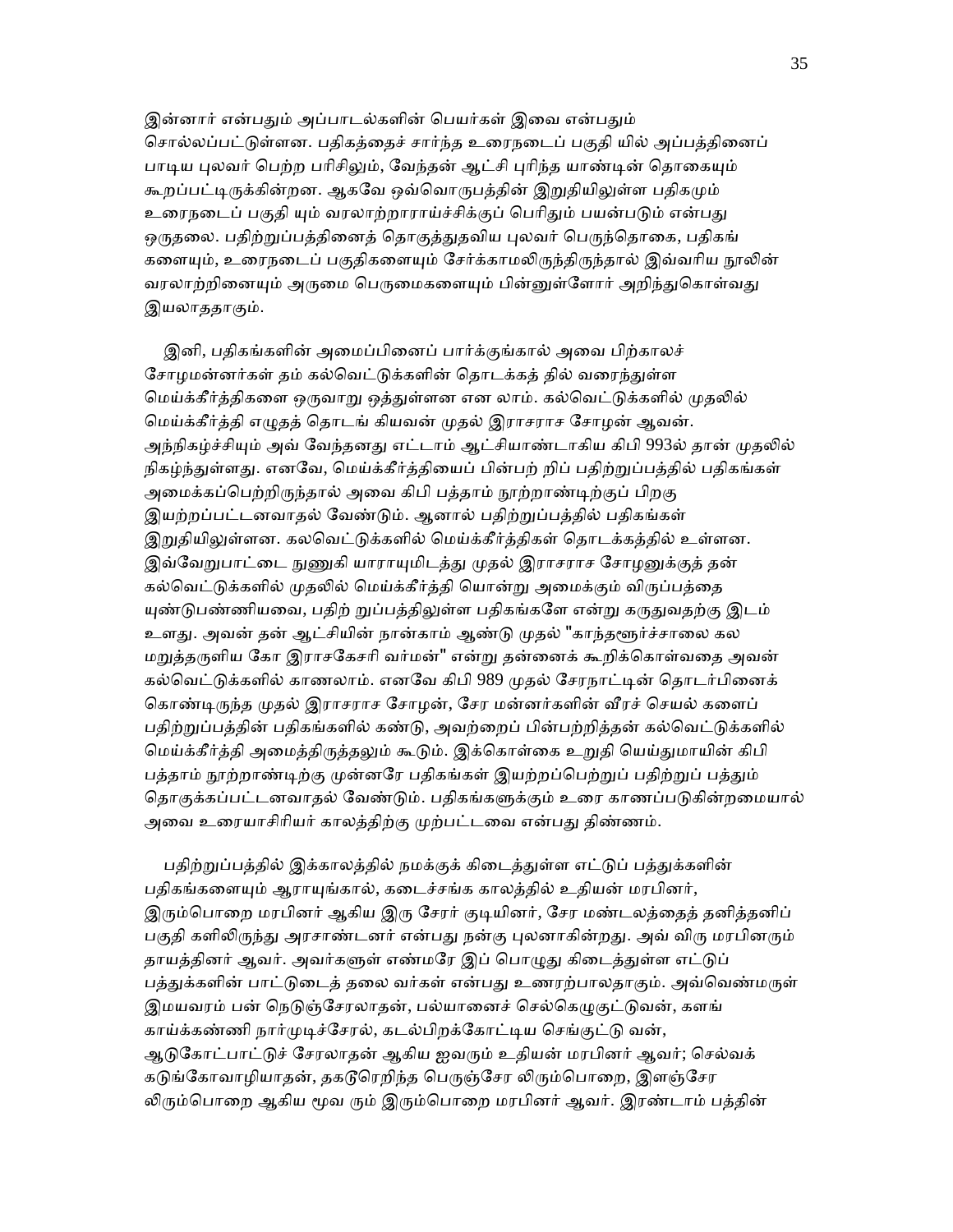தலைவன் இமயவரம்பன் நெடுஞ்சேரலாதன் உதியஞ்சேரலுடைய மகன் என்பது பதிகத்தால் அறியப்படுகிறது. ஆகவே, இந்நாளில் கிடைக்காத முதல்பத்து, நெடுஞ்சேரலாதன் தந்தையாகிய உதி யஞ்சேரலின்மீது பாடப்பட்டதா யிருத்தல்வேண்டும். மூன்றாம் பத்தின் தலைவன் பல்யானைச் செல்கெழுகுட்டுவன் என்போன் நெடுஞ்சேரலாதனுக்குத் தம்பியாவன். நான்காம் பத்தின் தலைவன் களங்காய்க்கண்ணி நார்முடிச்சேரல், ஐந்தாம் பத்தின் தலைவன் கடல்பிறக்கோட்டிய செங்குட்டுவன், ஆறாம் பத்தின் தலைவன் ஆடுகோட்பாட்டுச் சேரலாதன் ஆகிய மூவரும் நெடுஞ்சேரலாத னுடைய மக்கள் ஆவர். எனவே, பதிற்றுப்பத்துள் முதல் ஆறு பத்துக்களும் உதியஞ்சேரல், அவன் புதல்வர் இருவர், அவன் பேரன்மார் மூவர் ஆகிய அறுவர்மீதும் பாடப்பெற்றவை எனலாம்.

ஏழாம் பத்தின் தலைவன் செல்வக் கடுங்கோவாழியாதன் என் பான், அந்துவஞ்சேர லிரும்பொறையின் மகன் ஆவன். எட்டாம் பத்தின் தலைவன் தகடூரெறிந்த பெருஞ்சேர லிரும்பொறை என் பவன் செல்வக்கடுங்கோவின் புகல்வன் ஆவன். ஒன்பதாம் பக்கின் தலைவன் இளஞ்சேர லிரும்பொறை என்போன் பெருஞ் சேர லிரும்பொறையின் மகன் ஆவன். எனவே, இறுதியிலுள்ள மூன்று பத்துக்களும் செல்வக்கடுங்கோவாழியாதன், அவன் புதல் வன், அவன் பேரன் ஆகிய மூவர் மீதும் பாடப்பட்டவையாகும். இதுபோது கிடைக்காத இறுதிப்பத்து, யானைக்கட்சேய் மாந்தரஞ் சேர லிரும்பொறையின்மீது பாடப்பெற்றிருத்தல் வேண்டும் என்று சிலர் கருதுகின்றனர். அதனை ஒருதலையாகத் துணிதற்கு இயலவில்லை. ஆகவே, அஃது இன்னும் ஆராய்தற்குாிய ெதான் றாகும்.

இனி, அச் சேரமன்னர் தம்மைப் பாடிய புலவர் பெருமக் கட்கு வழங்கியுள்ள பரிசில்களை நோக்குவாம்: இமயவரம்பன் நெடுஞ்சேரலாதன், குமட்டூர்க்கண்ணனார்க்கு உம்பற்காட்டில் ஐந்நூறு ஊர்களைப் பிரமதாயமாக வழங்கியதோடு தென்னாட்டு வருவாயுள் சில ஆண்டுகள் வரையில் பாகமும் அளித்தனன். அந்தணர்க்குக் கொடுக்கப்படும் இறையிலி நிலங்களே பிரமதாயம் என்று சொல்லப்படும். அவை பிரமதேயம் எனவும் பட்ட விருத்தி எனவும் முற்காலத்தில் வழங்கப்பட்டன என்பது பல கல்வெட்டுக்களால் அறியக்கிடக்கின்றது.

செல்வக் கடுங்கோவாழியாதன், கபிலர்க்குச் சிறுபுறமாக நூறாயிரம் பொற்காசும், நன்றா என்னும் குன்றின்மேல் ஏறி நின்று தன் கண்ணிற்கண்ட நாடுகளையும் வழங்கினான். அவ்வேந்த னுடைய பேரன் இளஞ்சேர லிரும்பொறையைப் பாடிய பெருங் குன்றூர்கிழார்,'உவலைக்கூராக் கவலையினெஞ்சின் - நனவிற் பாடிய நல்லிசைக் - கபிலன்பெற்ற வூரினும் பலவே' என்று பதிற் றுப்பத்தின் எண்பத்தைந்தாம் பாடலில் கூறி யிருத்தலால், புலவர் பெருமானாகிய கபிலர் சேரநாட்டில் பிரமதேயமாகப் பெற்ற வூர்கள் பலவாதல் தெள்ளிது. ஒரே காலப்பகுதியில் சேரநாட்டி லிருந்த இவ்விரு வேந்தர்களின் பெருங் கொடைத்திறம் யாவர்க் கும் இறும்பூதளிக்கும் இயல்பினதாகும்.

பல்யானைச் செல்கெழுகுட்டுவன், பாலைக் கௌதமனார் விரும்பியவாறு பத்துப் பெருவேள்விகள் செய்வித்து அப்புலவர் தம் மனைவியுடன் விண்ணுலகம் புகச் செய்தான். இவ்வரச னுடைய தமையன் இமயவரம்பன் நெடுஞ் சேரலாதனுடைய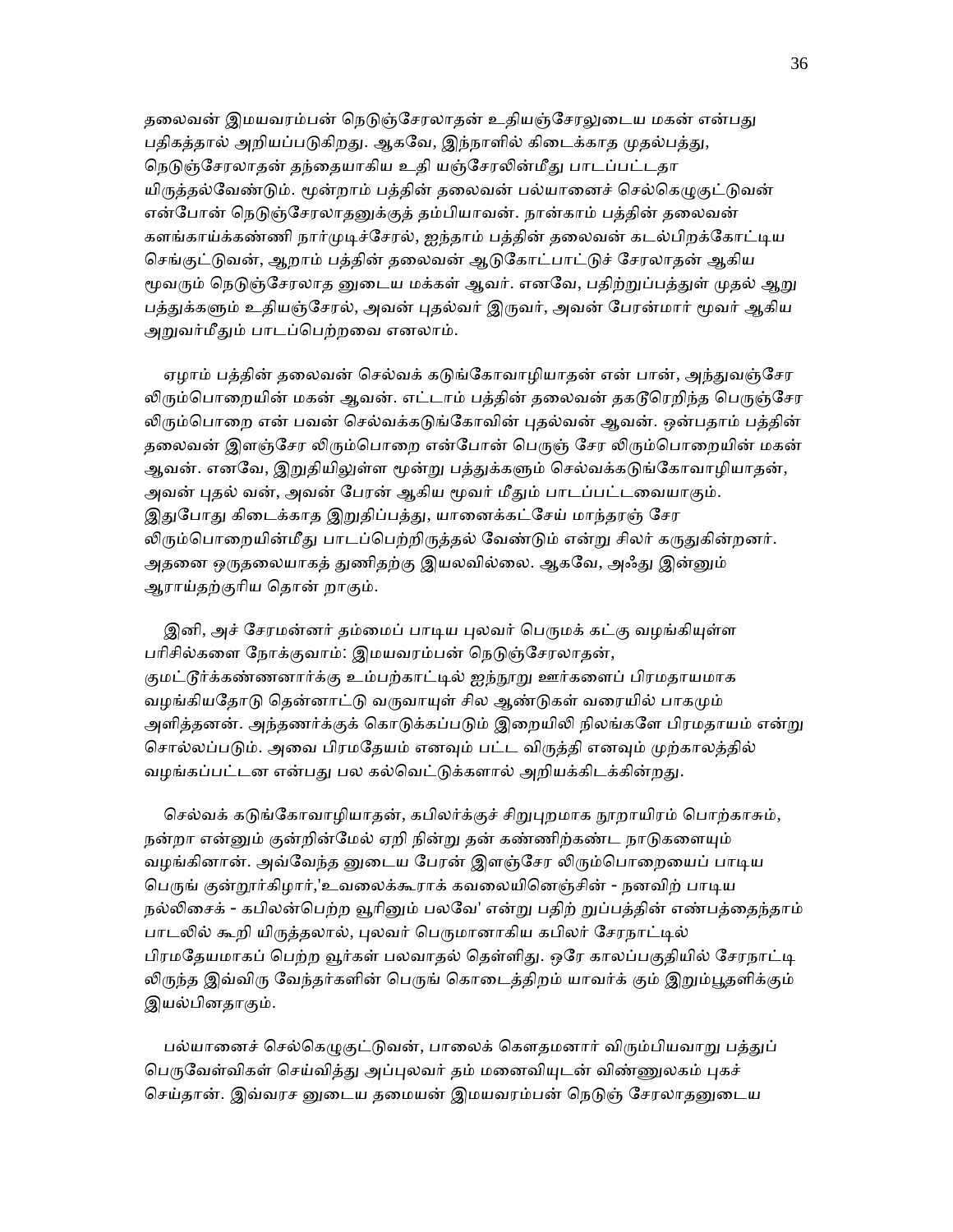அரும்பெறற் புதல்வராகிய இளங்கோவடிகள், தாம் பாடிய சிலப் பதிகாரத்தில் 'நான்ம,றையாளன் செய்யுட்கொண்டு-மேனிலை யுலகம் விடுத்தோனாயினும்' என்ற அடிகளில் இந்நிகழ்ச்சையைக் குறித்திருத்தல் காணலாம். இவ்வேந்தன் இறுதியில் துறவுபூண்டு காடு போந்;தனன் என்பர்.

களங்காய்க்கண்ணி நார்முடிச்சேரல், காப்பியற்றுக்காப்பிய னார்க்கு நாற்பது நூறாயிரம் பொன்னும் தான் ஆளுவதிற் பாகமும் அளித்தான். இவன் தம்பி ஆடுகோட்பாட்டுச் சேரலாதன், காக்கைபாடினியார் நச்செள்ளையார்க்கு அணிகலனுக்காக ஒன்பது துலாம் பொன்னும் நூறாயிரம் பொற்காசும் வழங்கினான். இவர் களுள் பின்னோன், மேல்கடற் கரையிலிருந்த தொண்டியைத் தலை நகராகக்கொண்டு அதனைச் சூழ்ந்த நிலப்பரப்பை ஆட்சி புரிந்த னன் என்று தெரிகிறது.

கடல் பிறக்கோட்டிய செங்குட்டுவன், பரணர்க்குத் தன் ஆட்சிக்குட்பட்ட உம்பற்காட்டு வருவாயையும் தன் மகன் குட்டு வன் சேரலையும் கொடுத்தனன். இவன் தன் புதல்வன் அப்புலவர் பெருமான்பால் கற்றுவல்லனாதலை விரும்பி அங்ஙனம் அளித்தனன் போலும்.

தகடூர் எறிந்த பெருஞ்சேர லிரும்பொறை, அரிசில் கிழார்க்கு ஒன்பது நூறாயிரம் பொற்காசும், தன் அரசு கட்டிலையும் வழங்கி னான். அப்புலவர் பிரான் அரியணையை ஏற்றுக்கொள்ளாமல், "நீ அரசு வீற்றிருந்தாளுக" என்று கூறி இவனுக்கு அமைச்சுரிமை ᾘண்டனர்.

இளஞ்சேர லிரும்பொறை, பெருங்குன்ழறூர்கிழார்க்கு முப் பத்தீராயிரம் பொற்காசும், அவர் அறியாமல் ஊரும் மனையும் வளமுற அமைத்துக் கொடுத்தான். புறநானூற்றிலுள்ள 210 211-ம் பாடல்களை நுணுகி ஆராயுங்கால், இவன் தன்னைப் பாடிய பெருங்குன்றூர்க்கிழாரைப் பன்னாள் காத்திருக்கும்படி செய்து பின்னர் ஒன்றுங்கொடாமல் அனுப்பிவிட்டான் என்பதும் அது பற்றி அவர் மனம் வருந்திச்செல்ல நேர்ந்தது என்பதும் நன்கு வெளியாகின்றன. இதனால் புலவர் பெருமானது நல்வாழ்விற்கு வேண்டியன எல்லாம் அவருடைய ஊரில் அவர் அறியாமலே வைத்துவிட்டுப் பிறகு அவரை வெறுங் கையினராக இவ்வேந்;தன் அனுப்பியிருத்தல் வேண்டும் என்பது உய்த்துணரக் கிடக்கின்றது. இவ்வுண்மை ஒன்பதாம் பத்தின் இறுதியிலுள்ள உரைநடைப் பகுதியால் உறுதி யெய்துதல் அறியத்தக்கது.

இதுகாறும் கூறியவாற்றால், பதிற்றுப்பத்தின் பாட்டுடைத் தலைவர்களாகிய பண்டைச் சேரமன்னர்களின் வரையா வண்மையும் அன்னோர் புலவர் பெருமக்களிடம் காட்ᾊய ேபரன்ᾗம் நன்கு ᾗலனாதல் காண்க.

இனி,மேலே குறிப்பிட்ட சேர மன்னர்களின் செயல்கள் வெறும் புனைந்துரைச் செய்திகள் அல்ல என்பதும், அவை வரலாற்றுண்மைகளேயாம் என்பதும் சேரநாட்டில் ஆங்காங்குக் கிடைக்கும் சான்றுகளால் தெள்ளிதிற் புலனாகின்றன. பல்யானைச் செல்கெழுகுட்டுவன் தன்னைப் பாடிய பாலைக் கௌதமனார் பொருட்டுப் பத்துப் பெருவேள்விகள் நடப்பித்து அவர்க்கு விண்ணுலகம் அளித்த வரலாறு மலைநாட்டில்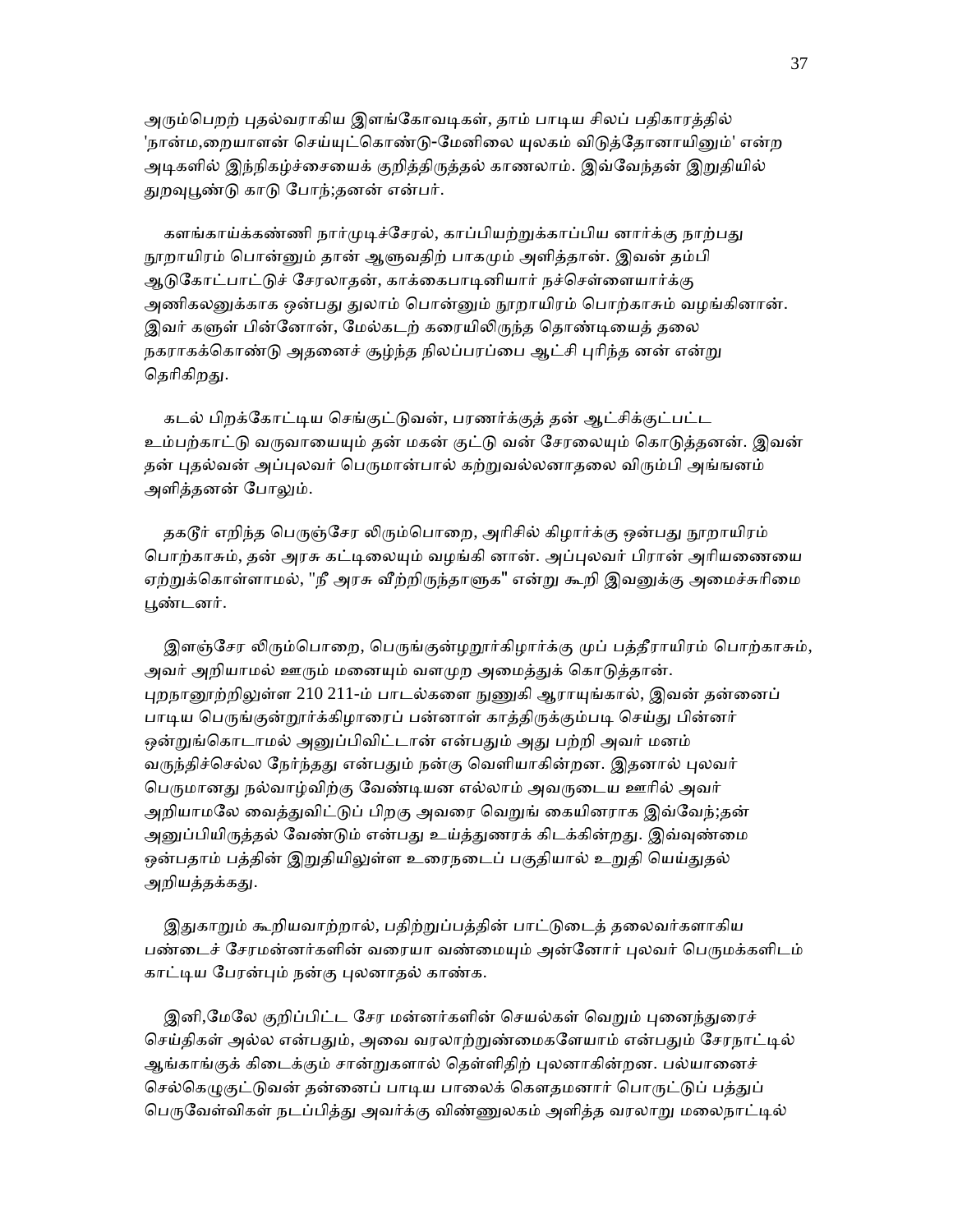இக்காலத்தும் செவி வழிச் செய்தியாக வழங்கி வருகின்றது. இமயவரம்பன் நெடுஞ்சேரலாதன்பால் குமட்டூர்க்கண்ணனார் பிரமதேயமாகப் பெற்ற ஐந்நூறூர்களையும் தன்னகத்துக் கொண்டதும் செங்குட்டுவன் பால் பரணர் வருவாய் பெற்றதும் ஆகிய உம்பற்காடு, பிற்காலத்தில் வேழக்காடு என்ற பெயருடன் நிலவியது என்பது செப்பேடுகளாலும் கல்வெட்டுக்களாலும் அறியக்கிடக்கின்றது. அன்றியும், சேரநாட்டிலுள்ளனவாகச் செப்பேடுகள் கல்வெட்டுக்கள் முதலானவற்றால் உணரக்கிடக்கும் பரணன் கானம், கண்ணன்காடு, கண்ணன்நாடு, காக்கையூர் ஆகிய ஊர்கள், பரணர், குமட்டூர்க் கண்ணனார், காக்கை பாடினியார் நச்செள்ளையார் என்ற புலவர் பெருமக்களுக்கும் மலைநாட்டிற்கும் ஏற்பட்டிருந்த பண்டைத் தொடர்பினை நன்கு விளக்கி நிற்றல் காண்க.

இனி, பதிற்றுப்பத்திள்ள பாடல்களுக்குப் பெயர்கள் இடப்பெற்றிருத்தலைப் பதிகங்களின் இறுதியிற் காணலாம். அப் பெயர்கள் எல்லாம் ஒவ்வொரு பாட்டிலுங் காணப்படும் பொருள் நயம் பொருந்திய அருந்தொடர்களா யிருத்தல் அறியத்தக்கது. இங்ஙனமே, சங்கத்துச் சான்றோர் சிலர், தம் செய்யுட்களில் அமைத்துப் பாடியுள்ள சில அருந் தொடர்களைத் தம் பெயர்களாக் கொண்டு விளங்கியமை, புறநானூறு, குறுந்தொகை முதலான சங்க நூல்களால் நன்கு புலனாகின்றது. அவர்களுள் தொடித்தலை விழுத்தண்டினார், இரும்பிடர்த்தலையார், கழைதின்யானையார், குப்பைக்கோழியார், அணிலாடுமுன்றிலார், கங்குல் வெள்ளத்தார், கல்பொரு சிறுநுரையார், நெடுவெண்ணிலவினார் முதலானோர் குறிப்பிடத்தக்கவராவர். அவர்கள் பாடல்களில் காணப்படும் அருந் தொடர்கள் அன்னோரின் இயற்பெயர்களை மறக்கும்படி செய்துவிட்டமை உணரற்பாலதாம். எனவே, பொருள் வளமிக்க அருந் தொடர்களைக்கொண்ட பதிற்றுப் பத்துத் பாடல்களுக்கு அத்தொடர்களையே பெயர்களாக அமைத் திருப்பது மிகப் பொருத்தமுடையதேயாம். ஆனால், பிற்காலத் தில் அவ்வழக்கம் மாறிவிட்டது என்பது சமயச்சார்பில் தோன்றிய பதிகங்களுக்கு அவற்றின் முதலில் அமைந்துள்ள தொடர்களையே பெயர்களாக வழங்கியுள்ளமையால் தெரிகின்றது.

பதிற்றுப்பத்தின் நான்காம் பத்து எட்டாம் பத்துக்களின் பதிகங்களில் 'வேளாவிக்கோமான் பதுமன் தேவி' என்றும், ஆறாம் பதிகத்தில் 'வேளாவிக்கோமான் தேவி' என்றும் பயின்றுவரும் தொடர்கள் வேளாவிக்கோமான் பதுமன் என்பவனுடைய மகள் எனவே பொருள்படும் என்பது ஈண்டறியத்தக்க தொன்றாகும். சோழ மன்னர்களின் மனைவியருள், பாண்டியன் மகள் தென்ன வன் மாதேவி, பஞ்சவன் மாதேவி எனவும், சேரன்மகள் சேரன் மாதேவி வானவன் மாதேவி எனவும் வழங்கப் பெற்றனர் என்பது சோழ மன்னர் கல்வெட்டுக்களால் நன்குணரப்படும்.

தேவி என்னும் சொல் மனைவியென்ற சிறப்புடைப் பொரு ளில் வழங்குவதாயினும் இடைக்காலத்தில் அச்சொல் மகள் என்ற பொருளிலும் பெருக வழங்கினமை மேற்காட்டிய பதிற்றுப் பத்துப் பதிகங்களின் தொடராலும் சோழ மன்னர் கல்வெட்டுக் களாலும் இனிது புலனாம்.

இதுகாறும் கூறியவற்றால் பதிற்றுப்பத்தின் பதிகங்கள் நம் தமிழகத்தின் வரலாற்றாராய்ச்சிக்குப் பெரிதும் பயன்படுவன வாகும் என்பதும், அப்பதிகங்களே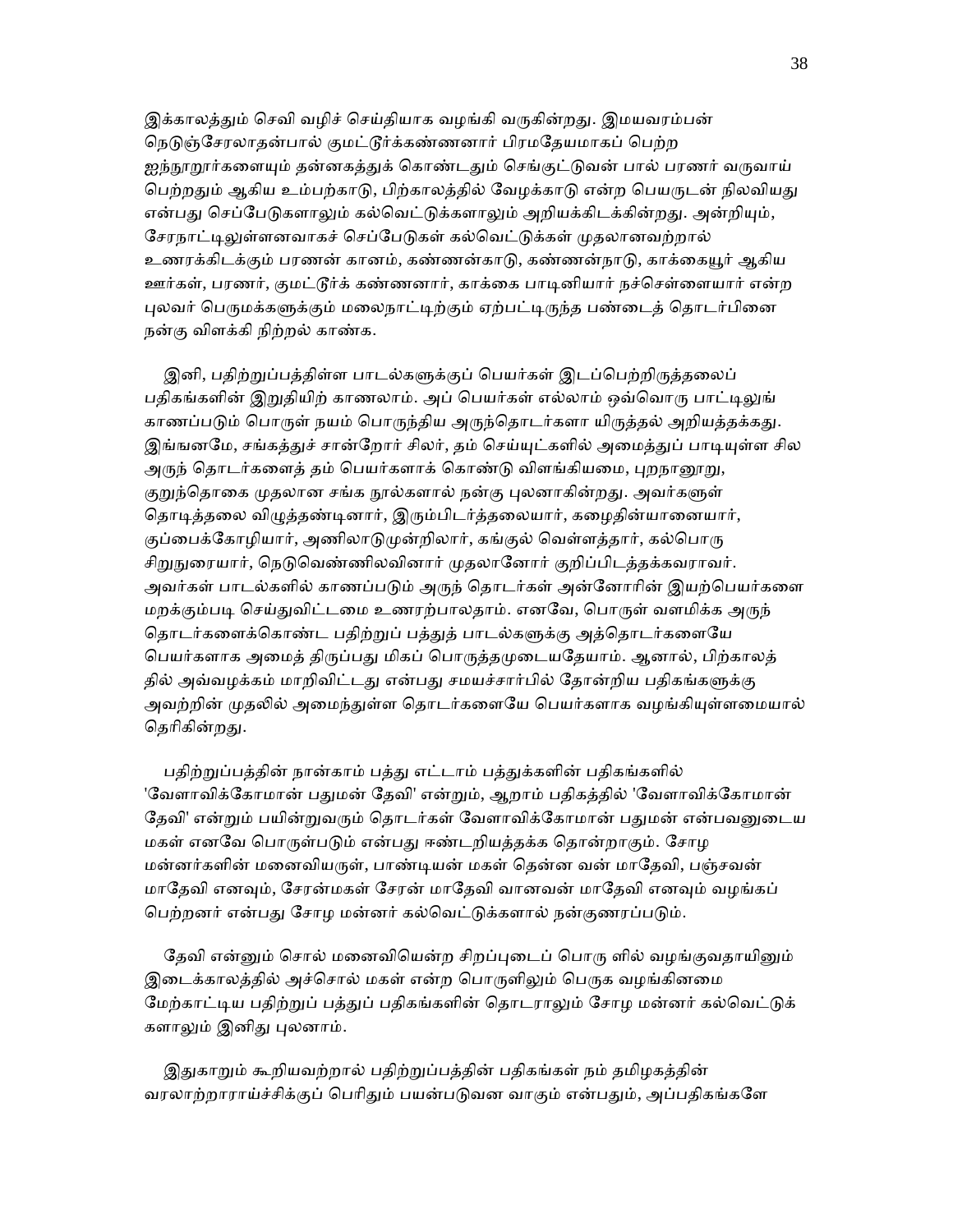சோழ மன்னர்கள் தம் கல் வெட்டுக்களில் மெய்க்கீர்த்திகள் வரைதற்கு ஓர் ஏதுவாக இருந் திருத்தல் கூடும் என்பதும், சேர மன்னர்கள் தம்மைப் பாடிய புலவர் பெருமக்களைப் பாராட்டிப் போற்றிய முறைகள் இவை என்பதும், பதிகங்களில் காணப்படுவன உண்மைச் செய்திகளே யாம் என்பதும் அவற்றை உறுதிப்படுத்தற்குரிய சான்றுகள் கல் வெட்டுக்கள் செப்பேடுகள் முதலானவற்றில் இக்காலத்தும் உள்ளன என்பதும் நன்கு விளங்குதல் காண்க. --------------

## 7. பதிற்றுப்பத்திற் கண்ட சேரர் மரபு முறை



குறிப்பு:

----------------------------

i. பதிற்றுப்பத்திற் காணப்படும் சேரர் உதியஞ்சேரல் வழியினரும், இரும்பொறை வழியினᾞம் என இᾞ வழியினர்.

ii. இமயவரம்பன் நெடுஞ்சேரலாதன் மக்களுள், கடல் பிறக்கோட்டிய செங்குட்டுவன், நெடுஞ்சேரலாதற்குச் சோழன் மணக்கிள்ளி மகள்பால் தோன்றியவன்; மற்றையோர் ேவளாவிக்ேகாமான் மகள் வயிற்றிற் பிறந்ேதாராவர்.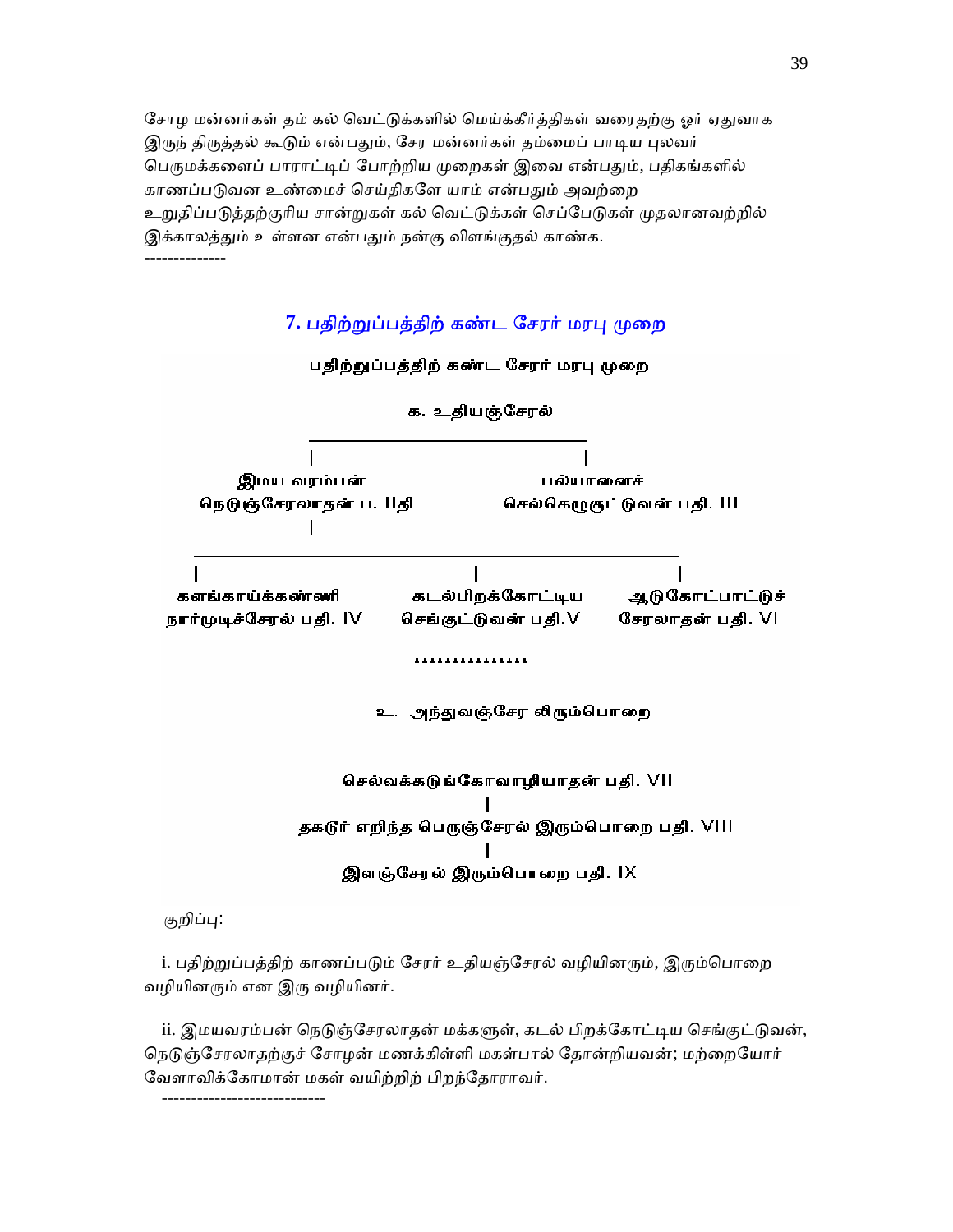திருச்சிற்றம்பலம்.

# எட்டுத் தொகையுள் ஒன்றாகிய பதிற்றுப்பத்து : மூலமும் விளக்க உரையும்

### 8. கடவுள் வாழ்த்து

 எாிெயள்ᾦ வன்ன நிறத்தன் விாியிணர்க் ெகான்ைறயம் ைபந்தா ரகலத்தன் ெபான்றார் எயிலெரி யூட்டிய வில்லன் பயிலிருள் காடமர்ந் தாᾊய வாடல னீᾊப் புறம்புதை தாழ்ந்த சடையன் குறங்கறைந்து வெண்மணி யார்க்கும் விழவின னுண்ணூற் சிரந்தை யிரட்டும் விரலனிரண் டுருவாய் ஈரணி பெற்ற வெழிற்றகைய னேரும் இளம்பிறை சேர்ந்த நுதலன் களங்கனி மாேறற்கும் பண்பின் மᾠமிடற்றன் ேறறிய சூலம் பிடித்த சுடர்ப்படைக் காலக் கடவுட் குயர்கமா வலனே.

திணை: பாடாண்டிணை. துறை: கடவுள் வாழ்த்து. வண்ணம்: ஒழுகுவண்ணம். தூக்கு: செந்தூக்கு.

உரை: எரி எள்ளு அன்ன நிறத்தன் - செருப்பை இகழ்ந் தாற்போன்ற சிவந்த நிறத்தையுடையனாய்; விரி இணர் கொன்றை யம் பைந்தார் அகலத்தன் - விரிந்த பூங்கொத்துக்களையுடைய கொன்றைப் பூவால் தொடுக்கப்பட்ட பசிய மாலையணிந்த மார் பினை யுடையனாய்; பொன்றார் எயில் எரி யூட்டிய வில்லன் - கெடாத அவுணருடைய எயில் மூன்றும் வெந்தழியுமாறு தீக்கொளுவி யழித்த வில்லை யுடையனாய்; பயில் இருள காடு அமர்ந்து ஆடிய ஆடலன் - செறிந்த இருளில் சுடுகாட்டை விரும்பி அவ் விடத்தே நின்று ஆடிய திருக்கூத்தை யுடையனாய்; நீடிய புறம் புதை தாழ்ந்த சடையன் - நீண்ட முதுகின்புறத்தே வீழ்ந்து அதனை மறைத்த தாழ்ந்த சடையை யுடையனாய்; வெண் மணி குறங்கு அறைந்து ஆ்ர்க்கும் விழவினன் - வெள்ளிய மணிகள் குறங்கின் (துடையின்) புடையே இயக்கப்பெற்று ஒலிக்கும் விழாவினை யுடையனாய்; நுண்ணூல் சிரந்தை இரட்டும் விரலன் - நுண்ணிய நூலாற் கட்டப்பட்ட துடியினை மாறி யொலிக்கும் விரலை யுடையனாய்; இரண்டு உருவாய் ஈரணி பெற்ற எழிற் றகையன் - ஆணும் பெண்ணுமாகிய இருவகை யுருவும் ஓருருவிற் பெற்று அவ்விருவகை யுருவுக் கேற்பத் தோடுங் குழையுமாகிய இருவகை யணிகளாற் பொலிந்த அழகை யுடையனாய்; ஏரும இளம் பிறை சேர்ந்த நுதலன் - வளர்கின்ற இளம்பிறைத் திங்கள் தங்கிய நுதலை யுடையனாய்; களங் கனி மாறேற்கும் பண்பின் மறு மிடற்றன் - நிறத்தால் களங்கனிதான் நிகரொவ்வாமையை யேற்றுக்கொள்ளும்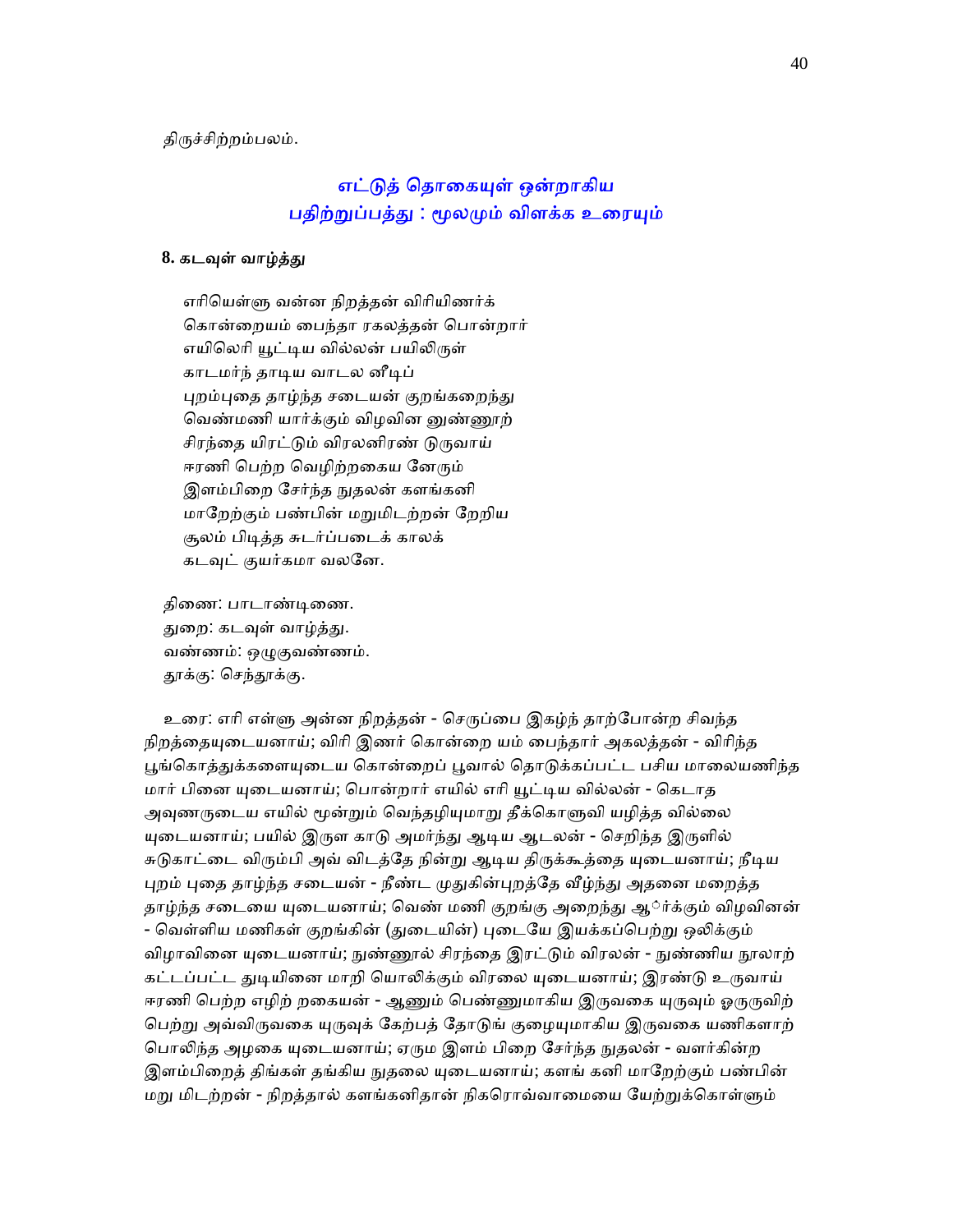கருநிறத்தால் கறையுற்ற திருக்கழுத்தை யுடையனாய்; தேறிய சூலம் பிடித்த சுடர்ப்படைக் காலக் கட வுட்கு - தெளிந்த ஒளியையுடைய மூவிலை வேலேந்திய ஒளிவிட்டு விட்டுத் திகழும் வேறு பல படைகளையுடைய காலக் கடவுளாகிய இறைவனுக்கு; உயர்க மாவலன் - மிக்குயர்க வென்றி எ-று.

நிறத்தனும் அகலத்தனும் வில்லனும், ஆடலனும் சடையனும் விழவினனும் விரலனும் எழிற்றகையனும் நுதலனும் மிடற்றனுமாகிய காலக் கடவுட்கு வலன் உயர்க; அதனால் எல்லா வுயிர்களும் இன்புறுக என்பது கருத்து. சடையன், நுதலன், மிடற்றன், அகலத்தன், விரலன், வில்லன், நிறத்தன், எழிற்றைகயன், ஆடலன், விழவினனாகிய காலக் கடவுள் என வரற்பாலது செய்யுளாகலின் முறைபிறழ்ந்து வந்தது.

எரிபோலும் நிறமுடையனாயினும், தண்ணிய அருளொளி திகழ நிற்றலின், "எரி எள்ளு வன்ன நிறத்தன்" என்றார்; சான்றோரும், "கழுமல மமர் எரியுரு நிற இறைவன்" (ஞானசம். 19:3) என்றார். "காமர்வண்ண மார்பில் தாரும் கொன்றை" (புறம். 12) எனப் பிறாண்ᾌக் கூறினைமயின் ஈண்ᾌ, "ெகான்ைறயம் ைபந்தா ரகலத்தன்" என் றொழிந்தார். வேறு எவராலும் எவ்வகையாலும் அழியாதவராய்த் திரிந் தமையின், திரிபுரத் தவுணரைப் "பொன்றார்" என்றும், அவரது மூன்றாகிய மதிலை எரிமுகப் பேரம்பு கொண்டு எரித் தழித்தது விளங்க, "எயிலெரி யூட்டிய வில்லன்" என்றும் கூறினார்; "திரிபுரம் தீமடுத்" தென் றார் நல்லந்துவனார். "மரம்பயில் கடிமிளை" (புறம் 21) என்புழிப்போலப் பயிலுதல் செறிதல் மேற்று. இறைவன் இருளில் ஆடுவதை, "நள்ளிரு ளில் நட்டம் பயின்றாடும் நாதனே" என மணிவாசகனார் உரைத் தருளுவர். எல்லா வுலகும் அழிந் தொடுங்குங்கால் இறைவ னொருவனே தனித்துநின்று ஆடுமிடம் சுடுகாடாதலின், "காடமர்ந் தாடிய ஆடலன்" என்றார். இக் குறிப்பே இறைவன் வெண்ணீறணியும் நிலையால் விளக்க முறுவதெனச் சான்றோர் கூறுப. புறம்புதை சடையன், தாழ்ந்த சடையன் என இயையும். வெண்மணி, முத்துமணி; பளிக்குமணியுமாம். இனி, இருகுறங்கிலும் பக்கத்தே கட்டப்பெறும் வெள்ளிய இம்ணிகள் ஆடுந்தோறும் இனிய ஓசை செய்தலின், " வெண்மணி குறங்கறைந் தார்க்கும்" என்றார். வாராற் கட்டப்படாது நுண்ணிய நூல்களாற் கட்டப்படும் சிறப்புக்குறித்துத் துடியை "நுண்ணூற் சிரந்தை" யெனச் சிறப்பித்தார். சிரற்பறவையின் சிறகு அசைவது போலத் துடிகொட்டு மிடத்துக் கைவிரல்களசைய விளங்கும் இசைநலம் தோன்றத் துடி, சிரந்தை யெனப்பட்டது. நிரல் நிரந்தென வருதல் போலச் சிரல் சிரந் தென நின்று சிரந்தை யெனப் பெயராயிற்று; பிறந்து சிறந்தவிடத்தைப் "பிறந்தை" (பரிபா.11 உரை) என்பது போலச் சிரலினது செய்கை நிகழிடம் சிரந்தை யென அமைந்த தெனக் கொள்க. இரட்டுதல், மாறி யொலித்தல். ஒருபாற் பெண்ணுருவாதலின், "இரண்டுருவாய்" என்றும் அதற்கேற்பத் தோடுங் குழையு மணிதலின், " ஈரணி பெற்ற எழிற் றகையன்" என்றும் கூறினார். ஈரணி பெற்ற எழிற்றகைமையைச் சேரமான்பெருமாள், "வலந்தான் கழலிடம் பாடகம் பாம்பு வலமிடேம, கலந்தான் வலநீறிடஞ் சாந்ெதாி வலம் பந்திடெமன், பலந்தார் வலமிட மாடகம் வேல்வல மாழியிடம், சலந்தாழ் சடைவலந் தண்ணங் குழலிடஞ் சங்கரற்கே" (பொன்.65) என்பது காண்க. ஏர்தல், எழுதல்; ஈண்டு வளர்தல் குறித்துநின்றது. பண்பு, நிறத்தின்மேற்று. சூலம், மூவிலை வேல். உயிர்கள் செய்யும் வினைக்குரிய பயனைக் காலமறிந் தூட்டும் கடவுளாதல் விளங்கக் "காலக் கடவுள்" என்றார்.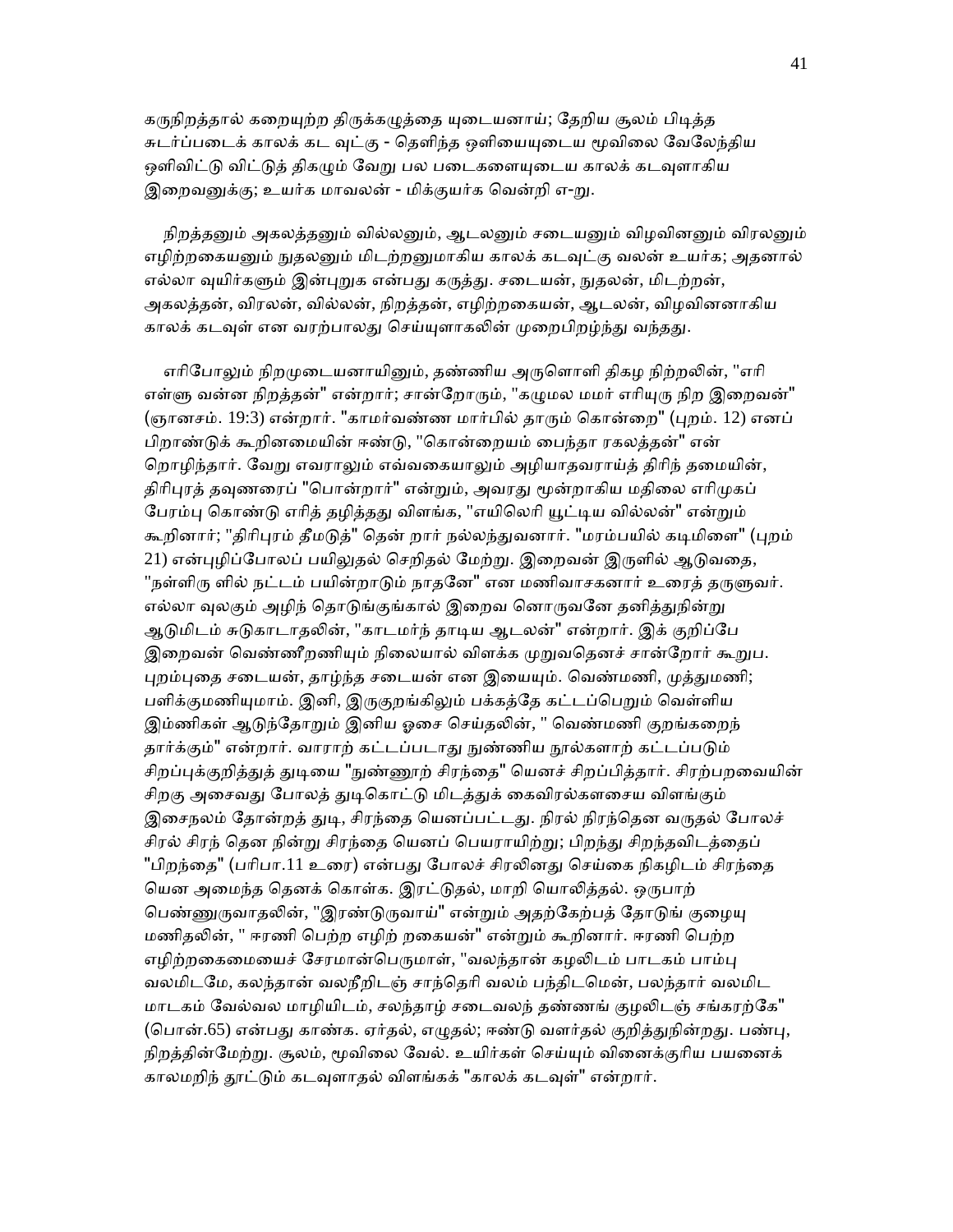தொல்காப்பியனார், "பால்வரை தெய்வம்" என்றதும் இக்கருத்தே பற்றியென அறிக. உயர்கமா; மா, அைசநிைல.

இப்பாட்டுப் பதிற்றுப்பத்தென வெளியாகியிருக்கும் தொகைநூலிற் காணப்பட்டிலது. ஆயினும், புறத்திணை யுரையில் நச்சினார்க்கினியரால் கடவுள் வாழ்த்துக்கு எடுத்துக்காட்டப்படும் இப்பாட்டு, பதிற்றுப்பத்தின் கடவுள் வாழ்த்துப் பாட்டாக இரு்ககலாமென அறிஞர் பலரும் கருது கின்றனர். ஆதலின், ஈண்டுக் கடவுள் வாழ்த்தாகக்கொண்டு உரை கூறப்பட்டது. மேலும், ஏனைத் தொகைநூல் பலவற்றிற்குக் கடவுள் வாழ்த்துப் பாடிச் சேர்த்தவர் பாரதம் பாடிய பெருந்தேவனா ராதலால், இப்பாட்டும் அவர் பாடியதாக இருக்கலா மெனப் பலரும் எண்ணு கின்றனர். இதனைப் பாடியவர் பதிற்றுப்பத்து ஆசிரியர்களுள் ஒருவ ராதலுங் கூடும். -------------

# 9. இமயவரம்பன் நெடுஞ்சேரலாதனை ஆசிரியர் குமட்டூர்க் கண்ணனார் பாடிய இரண்டாம் பத்து

 $**$  பகிகம்

------------------

மன்னிய பெரும்புகழ் மறுவில் வாய்மொழி இன்னிசை முரசின் உதியஞ் சேரற்கு ெவளியன் ேவண்மாள் நல்ᾢனி யீன்றமகன் அமைவர லருவி யிமையம் விற்பொறித் திமிழ்கடல் ேவᾢத் தமிழகம் விளங்கத் தன்கோ னிறீஇத் தகைசால் சிறப்பொடு ேபாிைச மரபி னாாியர் வணக்கி நெய்தலைப் பெய்து கைபிற் கொளீஇ அருவிலை நன்கலம் விரமொடு கொண்டு பெருவிறன் மூதூர்த் தந்துபிறர்க் குதவி அைமயார்த் ேதய்த்த அணங்குைட ேநான்றாள் இமைய வரம்பன் நெடுஞ்சேர லாதனைக்

குமட்டூர்க் கண்ணனார் பாடினார் பத்துப்பாட்டு.

அவைதாம், புண்ணுமிழ்குருதி, மறம்வீங்கு பல்புகழ், பூத்த நெய்தல், சான்றோர் மெய்ம்மறை, நிரைய வெள்ளம், துயிலின் பாயல், வலம்படு வியன்பணை, கூந்தல் விறலியர், வளனறு பைதிரம், அட்டுமலர் மார்பன்- இவை பாட்டின் பதிகம்.

பாடிப்பெற்ற பரிசில்: உம்பற்காட்டு ஐஞ்ஞூறூர் பிரமதாயம் கொடுத்து முப்பத்தெட்டியாண்டு தென்னாட்டுள் வருவதனிற் பாகம் கொடுத்தான் அக் கோ.

 $^{**}$  இப்பதிகமும், ஏனைப் பத்துக்களிற் காணப்படும் பதிகங்களும் பதிற்றுப்பத்து மூலம் மட்டில் உள்ள ஏடுகளிற் காணப்படவில்லை. பழையவுரையொடு கூடிய ஏடுகளிற்றான் காணப்படுகின்றன.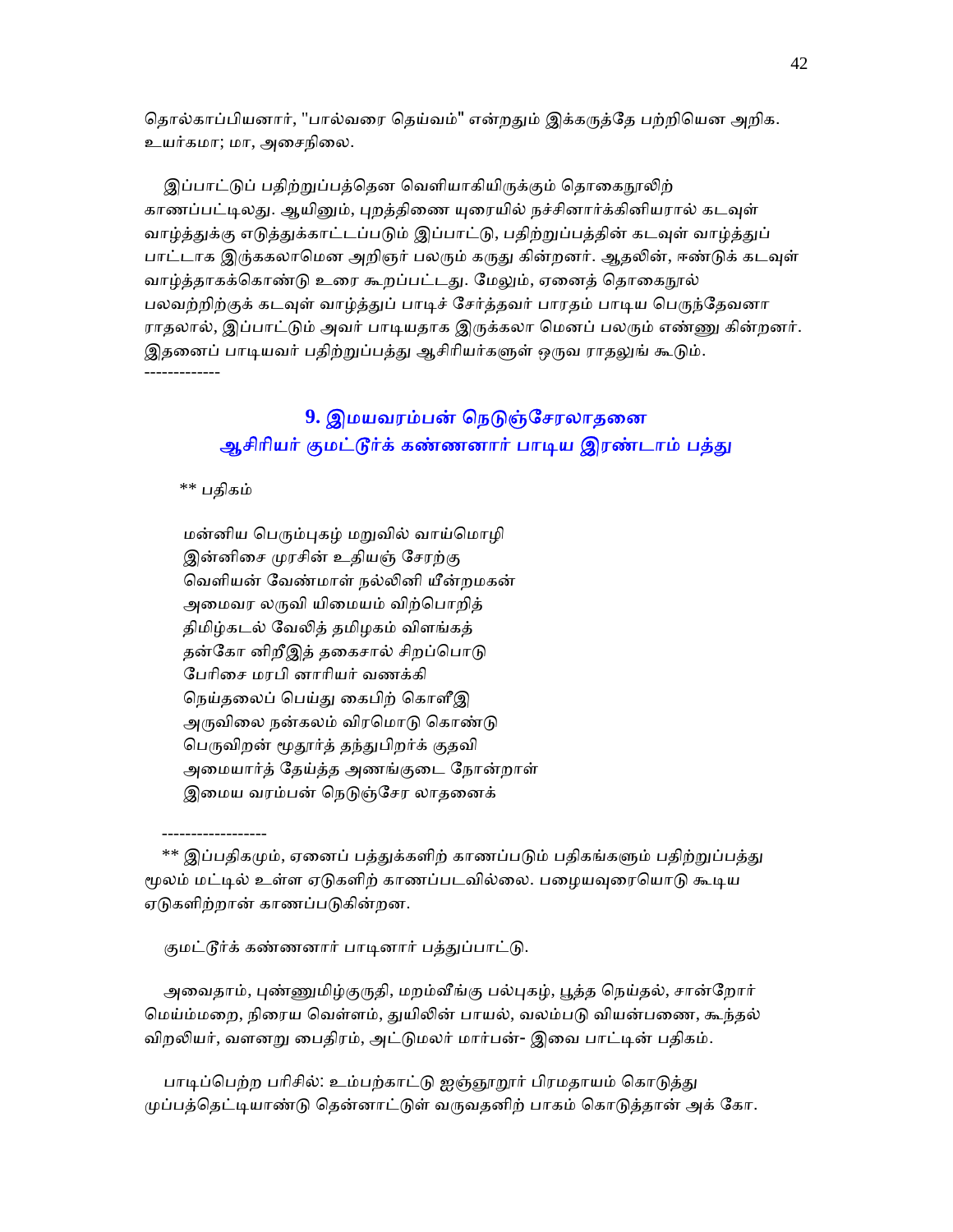இமைய வரம்பன் நெடுஞ்சேரலாதன் ஐம்பத்தெட்டியாண்டு வீற்றிருந்தான்.

----------------

## நூல்

## முதற்பத்து

(கிடைத்திலது)

# இரண்டாம் பத்து

பாடப்பட்டோன்: இமையவரம்பன் நெடுஞ்சேரலாதன்; பாடியவர்: குமட்டூர்க் கண்ணனார்

## **2.1.** ᾗண்ᾎமிழ் குᾞதி

#### 11

| வரைமருள் புணரி வான்பிசி ருடைய         |    |
|---------------------------------------|----|
| வளிபாய்ந் தட்ட துளங்கிருங் கமஞ்சூல்   |    |
| நளியிரும் பரம்பின் மாக்கடன் முன்னி    |    |
| அணங்குடை யவுண ரேமம் புணர்க்குஞ்1      |    |
| சூருடை முழுமுத றடிந்த பேரிசைக்        | 5  |
| கடுஞ்சின விறல்வேள் களிறூர்ந் தாங்குச் |    |
| செவ்வா யெஃகம் விலங்குந* ரறுப்ப        |    |
| வருநிறந் திறந்த புண்ணுமிழ் குருதியின் |    |
| மணிநிற விருங்கழி நீர்நிறம்2 பெயர்ந்து |    |
| மனாலக் கலவை போல வரண்3 கொன்று          | 10 |
| முரண்மிகு சிறப்பி னுயர்ந்த வூக்கலை    |    |
| பலர்மொசிந் தோம்பிய வலர்பூங் கடம்பின்4 |    |
| கடியுடை முழுமுத றுமிய வேஎய்5          |    |
| வென்றெறி முழங்குபணை செய்த வெல்போர்    |    |
| நாரரி நறவி னார மார்பிற்               | 15 |
| போராடு தானைச்6 சேர லாத                |    |
| மார்புமலி பைந்தா ரோடையொடு விளங்கும்   |    |
| வலனுயர் மருப்பிற் பழிதீர் யானைப்      |    |
| பொலனணி யெருத்த மேல்கொண்டு பொலிந்தநின் |    |
| பலர்புகழ் செல்வ மினி துகண் டிகுமே     | 20 |
| கவிர்ததை சிலம்பிற் றுஞ்சுங் கவரி      |    |
| பரந்திலங் கருவியொடு நரந்தங் கனவும்    |    |
| ஆரியர் துவன்றிய பேரிசை யிமயம்         |    |
| தென்னங் குமரியொ டாயிடை                |    |
| மன்மீக் கூறுநர் மறந்தபக் கடந்தே7      | 25 |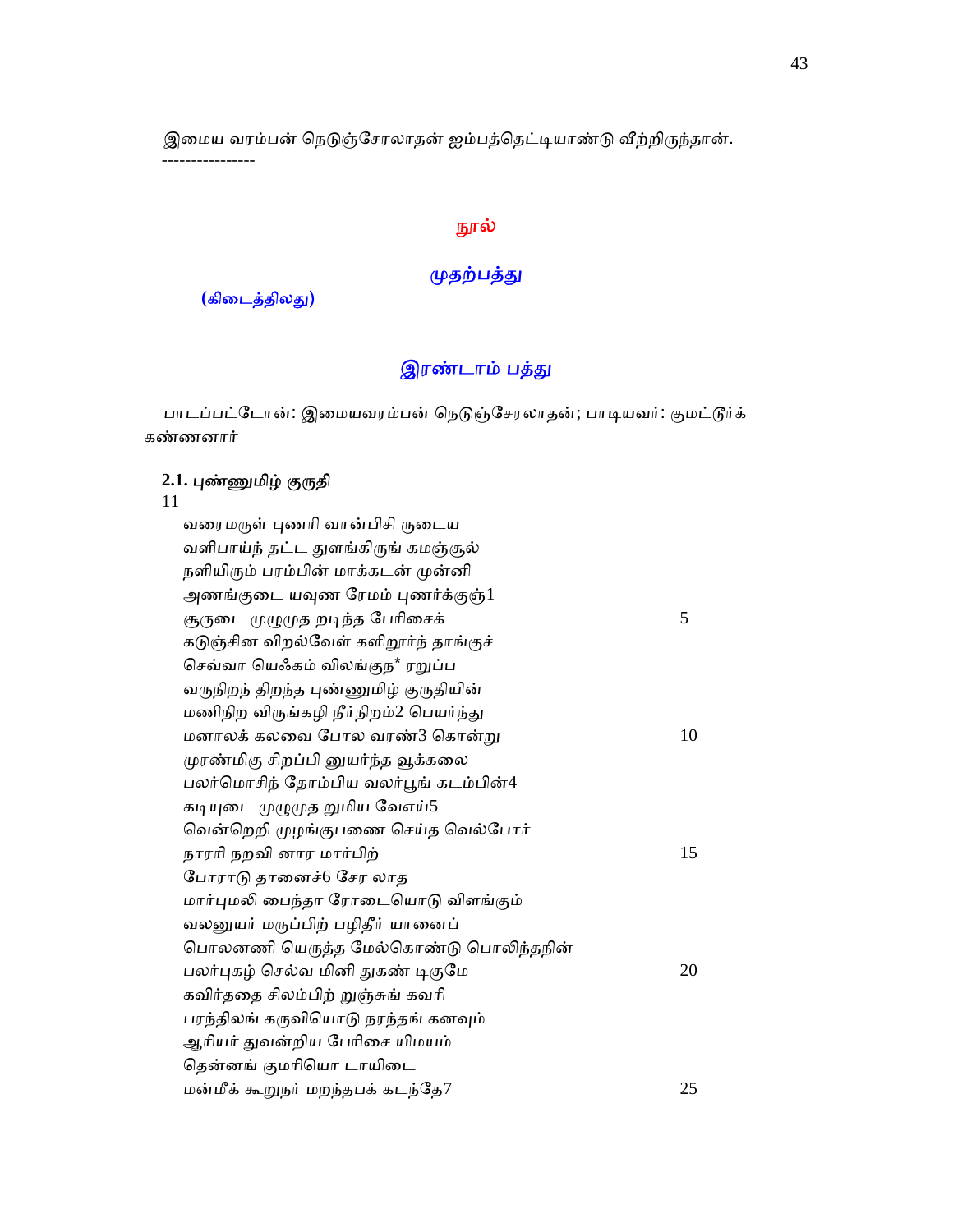துறை: செந்துறைப் பாடாண்பாட்டு. வண்ணம்: ஒᾨகு வண்ணம். தூக்கு: செந்தூக்கு. பெயர்: புண்ணுமிழ் குருதி. -----------

 1.ஏமம் ᾗணர் காக்கும் - பாடம் 2. நீனிறம் - பாடம். 3 ேபாலரண் - பாடம் 4. திரள்பூங் கடம்பின் - பாடம் 5. வோஒய் - பாடம் 6. வேலீண்டு தானை -பாடம். 7. மதந் தபக் கடந்ேத - பாடம்

திணை, பாடாண்டிணை. "பாடாண் பகுதி கைக்கிளைப் புறனே." (தொல். பொ. 80) என்னும் தொல்காப்பிய நூற்பா வுரையில், ஆசிரியர் பதிற்றுப் பத்தினுள் வஞ்சிப்பொருளும் வாகைப்பொருளும் வந்த பாடாண் பாட்டுககள் சில காட்டி, "இப் பதிற்றுப்பத்து நூறும் இவ்வாறே வருதலின், பாடாண்டிணையே யாயிற்று" என்று கூறியிருக் கின்றனர். அதனாற்றான் இப்பாட்டுகட்குத் துறையும் வண்ணமும் தூககும் பெயரும் வகுத்தோர் திணை கூறிற்றிலர் போலும். அல்லதூஉம், இறந்தொழிந்த முதற்பத்தின் முதற்பாட்டில் திணைகாட்டிப் பின்னர் எனையிடங்களிற் கூறிக்கொள்ளுமாறு விடுத்தனர் போலும்.

துறை: செந்துறைப் பாடாண் பாட்டு; அஃதாவது, "வழங்கியன் மருங்கின் வகைபட நிலைஇ" (பொ. 82) என்னும் தொல்காப்பிய நூற்பா வுரையில் ஆசிரியர் நச்சினார்க்கினியர், "செந்துறையாவது, விகாரவகை யான் அமரராக்கிச் செய்யும் அறுமுறை வாழ்த்தினைப் போலாது, உலகி னுள் இற்கைவகைான் இயன்ற மக்களைப் பாடுதல்; இது செந்துறைப் பாடாண் பாட்டெனப்படும்" என்பது காண்க. பாடாணென்பது, "பாடுதல் வினையையும் பாடப்படும் ஆண்மகனையும் நோக்காது அவனது ஒழுகலாறாகிய திணையை யுணர்த்தினமையின், வினைத்தொகைப் புறத்துப் பிறந்த அன்மொழித் தொகை" யென்பர் நச்சினார்க்கினியர்.

தூக்கு: செந்தூக்கு; அஃதாவது ஆசிரியப்பா. "ஈற்றய லடியே யாசிரிய மருங்கின், தோற்ற முச்சீர்த் தாகுமென்ப" என்றதற் கேற்ப, ஈண்டும் எருத்தடி முச்சீரினை யுடைமையின், இதுவும் ஆசிரியப்பாவாகிய செந்தூக்காயிற்று. "வஞ்சித் தூக்கே செந்தூக் கியற்றே" (பொ. 383) என்ற நூற்பாவுரையில் ஆசிரியர் பேராசிரியர், செ்ந்தூக் கென்பதற்கு "ஆசிரிய வடி" யென்றே பொருள் கூறியுள்ளார். இந்நூற்குத் தூக்கு வகுத்தோர், வேற்றடி விரவாது பாட்டு முழுதும் அளவடியா னியன்ற வழிச் செந்தூக்கென்றும், வஞ்சியடி முதலியன விரவிவரின் செந்தூக்கும் வஞ்சித்தூக்கு மென்றும் கூறுவர். தூக்கு என்பது செய்யுள் அடிவரை யறை கொண்டு பாக்களைத் துணிப்பது. அதாவது பாவகையுள் இன்ன பாவெனத் துணித்துக் கூறுவதென வறிக.

வண்ணம்: ஒழுகு வண்ணம். இது வண்ணவகை இருபதினுள் ஒன்று. இது, முடியாதது போன்று முடிந்து நிற்றலும், முடிந்தது போன்று முடியாது நிற்றலுமாகிய அகப்பாட்டுப் புறப்பாட்டு வண்ணங்கள் போலாது, ஒழுகிய வோசையாற் செல்வது. "ஒழுகு வண்ணம் ஓசையி னொழுகும்" (பொ.538) என ஆசிரியர் கூறுதல் காண்க.

"வண்ண மென்பது சந்த வேறுபாடு" என்றும் "யாப்புப் பொருள் நோக்கிய வாறுபோல இது பொருள் நோக்காது ஓசையே கோடலானும், அடியிறந்து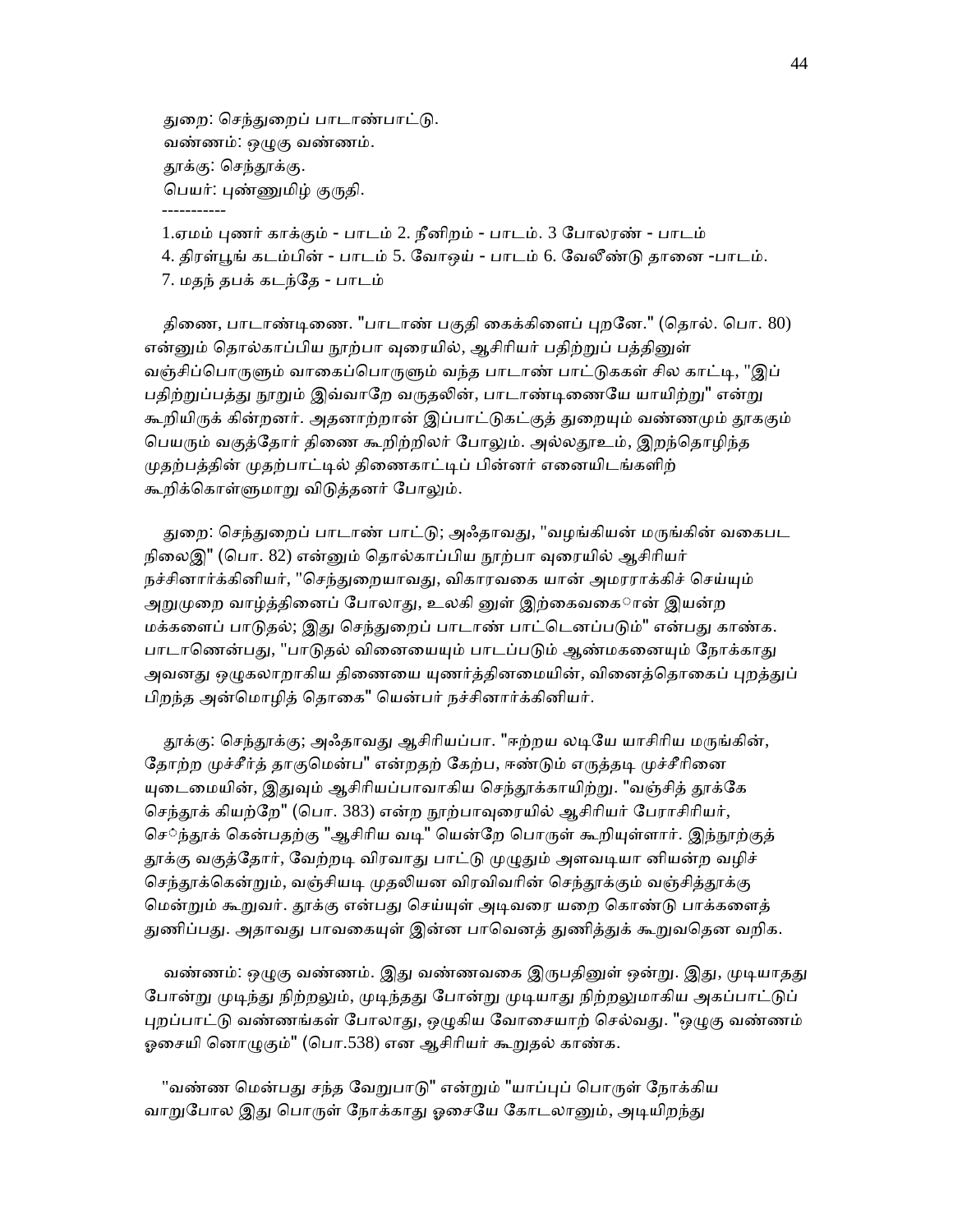கோடலானும் யாப்பெனப் படாது" என்றும் பேராசிரியர் விளக்குதலால்,இது செய்யுள் வகையு ளடங்கா தெனவும், எனவே ஒரு செய்யுளில் ஒன்றே யன்றிப் பல வண்ணங்கᾦம் வᾞெமனᾫ மறிக.

பெயர்: இப் பாட்டிற்குப் பெயர் "புண்ணுமிழ் குருதி" யென்பது, "அரு நிறந் திறந்த (அடி 8) என முன் வ்த அடைச் சிறப்பானும்,

"மணிநிற விருங்கழி நீர்நிறம் பெயர்ந்து, மனாலக் கலவை போல" எனப் பின் வந்த அடைச் சிறப்பானும் இதற்குப் 'புண்ணுமிழ் குருதி' யென்று பெயராயிற்றெனப் பழைய வுரைகாரர் இப்பெயர்க்குக் காரணம் காட்டு கின்றார்.

### $1$ -6, வரை மருள்...........களிறூர்ந் தாங்கு

உரை: வரை மருள் புணரி - மலைபோல் எழும் அலைகள்; வான் பிசிர் உடைய -வெள்ளிய சிறு துளிகளாக வுடையுமாறு,\* வளி பாய்ந்து அட்ட - காற்றுப் போந்து அலைக்கப்பட்ட; துளங்கு இரும் சமம் சூல் - ஓலிட்டலையும் நிறைந்த நீரும்; நளி யிரும் பரப்பின் - மிக்க பெரிய இடப்பரப்புமுடைய; மாக் கடல் முன்னி - கரிய கடற்குட் சென்று; அணங்கு உடை அவுணர் - பிறரை வருத்துதலை யியல்பாகவுடைய அவுணர்கள்; ஏமம் புணர்க்கும் - அரணாக நின்று பாதுகாவலைச் செய்யும்; சூருடை முழுமுதல் தடிந்த - சூரவன் மாவினுடைய மாமரத்தினை வேருடன் வெட்டிக் குறைத்த; பேரிசை கடுஞ்சின விறல்வேள் - மிக்க புகழும் கடிய சினமும் விறலுமுடைய செவ்வேள்; களிறு ஊர்ந் தாங்கு - பிணிமுக மென்னும் யானை யிவர்ந்து சிறப்பயர்ந்தது ேபால,

"பிசிருடைய, பிசிராகவுடைய வென்றவா" றென்பர் பழைய வுரைகாரர்.

புணரி, அலை; "குடகடல், வெண்டலைப் புணரிநின் மான்குளம் பலைக்கும்" (புறம். 31) என வருதல் காண்க, பிசிர் சிறுதுளி, "வெண் டலைக் குரூஉப்பிசி ருடைய" (பதிற்.42) எனப் பிறாண்டும் வரும். "நளியிரும் பரப்பின் மாக்கடல்" எனக் கடலின் பெருமையும் பரப்பும் கூறுதலின், அத்தகைய கடல் துளங்குதற்கு ஏதுக் கூறுவார், "வளிபாய்ந் தட்ட" என்றும், அதன் விளைவாக "வரைமருள் புணரி வான்பிசிர் உடைய" என்றும் கூறினார். முகிற்கூட்டம் படிந்து முகத்தலால் குறை வதும். யாறுகளாலும் மழையாலும் புனல் வருதலால் மிகுவது மின்றி, எஞ்ஞான்றும் நிறைந்திருத்தலின், "கமஞ்சூல் மாக்கடல்" என்றார். கமஞ்சூல், நிறைந்த நீர்; சூல் போறலால் சூலெனப்பட்டதென்பர் பழைய வுரைகாரர். "மழைகொளக் குறையாது புனல்புக மிகாது, கரைபொரு திரங்கும் முந்நீர்" (மதுரை.424-5) என்று பிறரும் கூறுதல் காண்க. பிறர்க்குத் துன்பம் செயதலையே யியல்பாகவுடையராதலின், "அணங் குடை யவுணர்" என்றார். சூரன் ஒம்பிய மாமரம், "அவுணர் தம் முடனே யெதிர்ந்தார் வலியிலே பாதி தங்கள் வலியிலே கூடும்படி மந்திரங்கொண்டிருந்து சாதித்தது (முருகு.59,60, நச்.) பற்றி, அதனை யவன் அவுணர்க்கு ஏமமாகப் புணர்த்து ஓம்பினா னென வறிக. சூருடை முழுமுதல் என்றது, சூரவன்மாத் தனக் கரணாக வுடைய மாவின் முழுமுதல் எ-று; இனி, சூரவன்மாத்தான் ஓர் மாவாய் நின்றா னென்று புராண முண்டாயின், சூரனாதற் றன்மையுடைய மாவின்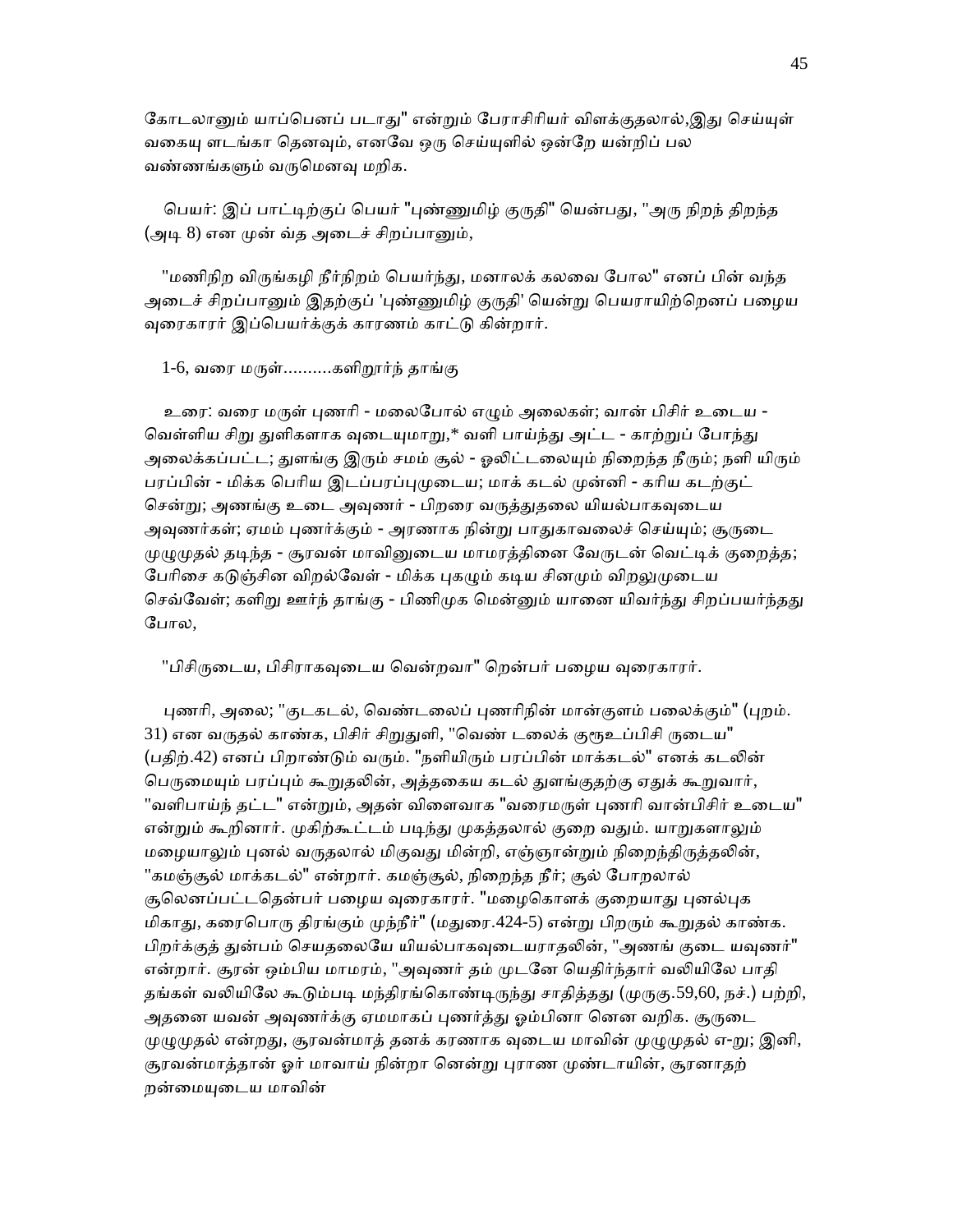முதலென்றவாறு-ப-ரை. செவ்வேளது கடுஞ்சினம் அவுணரது மாவின் முழுமுதல் தடிதற்குத் துணையாய் அவுணரல்லாத ஏனை நல்லோர்க்கு நலம் பயந்தமையின், "பேரிசைக் கடுஞ்சின விறல்வேள்" என்று சிறப்பித்தார். "அவுணர் நல்வல மடங்கக் கவிழிணர், மாமுதல் தடிந்த மறுவில் கொற்றத்து எய்யா நல்லிசைச் செவ்வேற் சேஎய்" (முருகு. 59-61) என நக்கீரனார் கூறுதல் காண்க. முருகன் கடற்குட் புகுந்து, அவுணர் சூழ வாழ்ந்த சூரவன்மாவை யழித்த செய்தியை நக்கீரனாரும், "பார்முதிர் பனிக்கடல் கலங்க வுள்புக்குச் சூர்முதல் தடிந்த சுடரிலை நெடுவேல்" (முருகு. 45-6) என்று கூறதலாலு மறிக. முருகவேள் பிணிமுக மென்னும் களிறூர்தலை முருகாற்றுப் படைக்கு நச்சினார்க்கினியா ரெழுதிய வுரையாலு மறிக.

மாக்கடல் முன்னி முழுமுதல் தடிந்த விறல்வேள் களிறூர்ந்தாங்கு, "யானைப் பொலனணி யெருத்த மேல்கொண்டு பொலிந்த" என இயைத் துக் கொள்க.

7-16. ெசவ்வாய் ................................ ேசரலாத.

உரை: செவ்வாய் எஃகம் விலங்குநர் அறுப்ப - கூரிய வாயினையுடைய வாட்படையானது எதிர்த்துக் குறுக்கிட்டு நிற்கும் பகைவரை யறுக்க; அருநிறம் திறந்த புண் உமிழ் குருதி யின் - அவரது அரிய மார்பு பிளத்தலாலுண்டாகிய புண்ணினின் றொழுகும் உதிரத்தால்; இருங்கழி மணிநிற நீர் - பெரிய கழி யிடத்து நீலமணி போலும் நீர்; நிறம் பெயர்ந்து - நிறம் மாறி; மனாலக் கலவை போல - குங்குமக் குழம்பினை நிகர்க்க; அரண் கொன்று - பகைவர் அரணங்களை யழித்து; முரண்மிகு சிறப்பின் - வலி மிகுந்து விளங்கும் சிறப்பினால்; உயர்ந்த ஊக்கலை - உயர்ந்த மனவெழுச்சி யுடையையாய்; பலர் மொசிந்து ஓம்பிய - பகைவர் தாம் பலராய்க் கூடிநின்று காத்த; அலர் பூங்கடம்பின் - மலர்ந்த பூக்களையுடைய கடப்ப மரத்தினை; கடியுடை முழுமுதல் துமிய ஏஎய் - காவலமைந்த அடியோடு தடிந் தொழிக்குமாறு வீரரை யேவி; வென்று எறி முழங்கு பணை செய்த-போரை வென்று அறையும் முழங்குகின்ற முரசினைச் செய்துகொண்ட; வெல் போர் - வெல்லும் போரினையும்; நார் அரி நறவின் - நாரால் வடிக்கப்பட்ட கள்ளினையும்; ஆர மார்பின் - ஆர் மணிந்த மார் பினையும்; போர் அடு தானை - அஞ்சாது நின்று அறப்போர் புரியும் தானையினையுமுடைய; சேரலாத -ேசரலாதேன,-

மணிநிற நீரும் புண்ணுமிழ் குருதியும் கலந்தவழி இங்குலிகக் கலவையை நிகர்க்கு மென்பதே சிறப்பாயினும், குருதி மேன்மேலும் பெருகிப் பாய்தலின், அதன் செந்நிறமே மிகுவது கருதியே பழைய வுரைகாரரும் மனால மென்றது, குங்குமம் என்றார். இங்குலிகத்தைக் கூறுலும் குற்றமன்மையின். " சாதிங்குலிக மென்பாரு முளர்" என்றார்.

அஞ்சன நிறநீக்கி யரத்தம்போர்த் தமருழக்கி, இங்குலிக லிறுவரை போன் றினக்களி றிடைமிடைந்த, குஞ்சரங்கள் பாய்ந்திடலிற் குமிழிவிட் டுமிழ்குருதி இங்குலிக வருலிபோன் றெவ்வாயுந் தோன்றினவே" (சீவக. 2239) என்று கூறினர் பிறரும். நிறம், மார்பு, வெலற்கருமை பற்றி வீரர் மார்பு "அருநிற" மெனப்பட்டது.

"அரணாவது, மலையுங் காடும் நீரு மல்லாத அகநாட்டுட் செய்த அரு மதில்; அது வஞ்சனை பலவும் வாய்த்துத் தோட்டிமுண் முதலியன பதித்த காவற்காடு புறஞ்சூழ்ந்து, இடங்கர் முதலியன உள்ளுடைத் தாகிய கிடங்கு புறஞ்சூழ்ந்து யவனர் இயற்றிய பல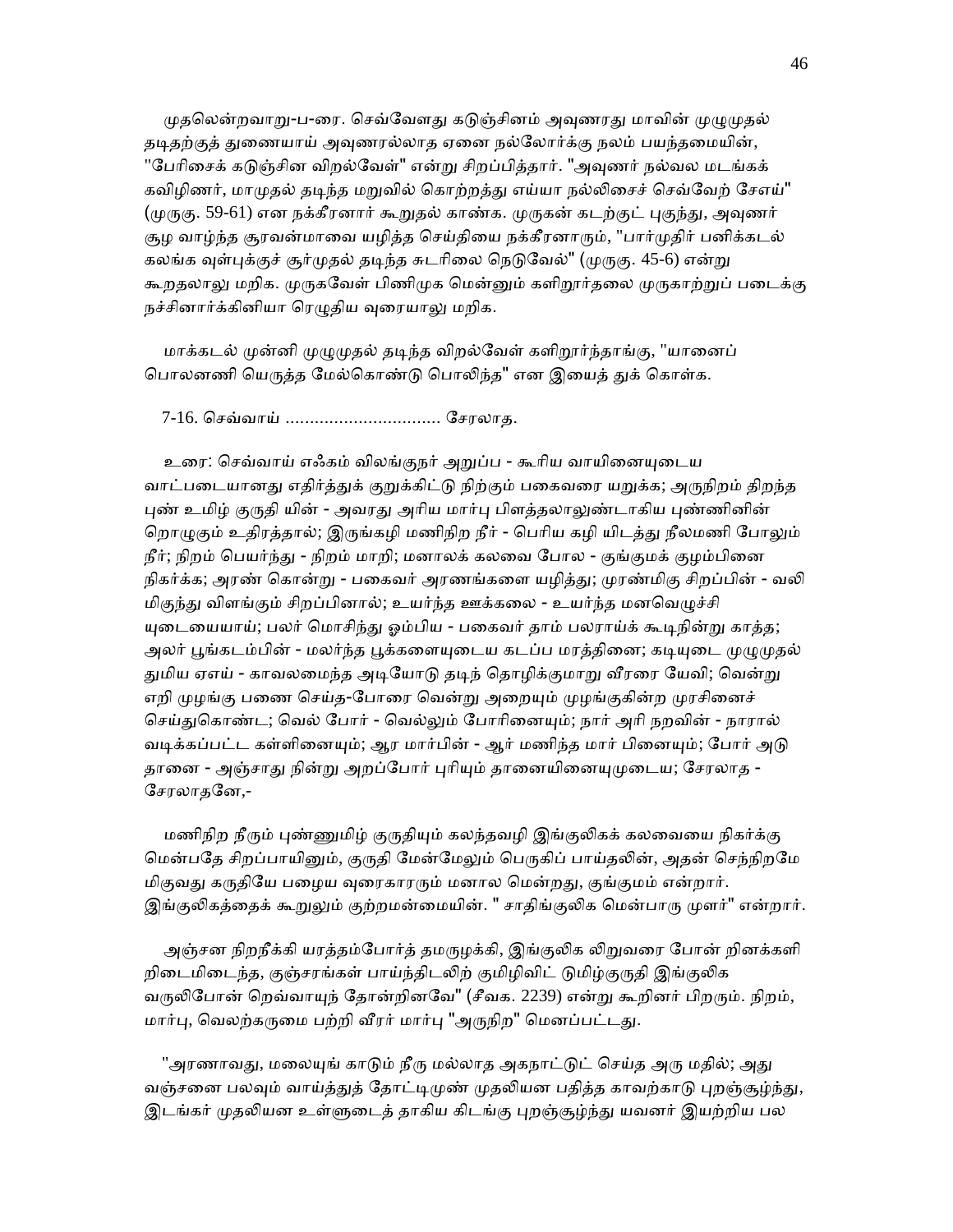பொறிகளும் ஏனைய பொறிகளும் பதணமும் எய்ப்புழை ஞாயிலும் ஏனைய பிறவு மமைந்து, எழுவும் சீப்பு முதலியவற்றால் வழுவின் றமைந்த வாயிற்கோபுரமும் பிற வெந்திரங்களும் பொருந்த வியற்றப்பட்டதாம்" என்பர் ஆசிரியர் நச்சினார்க்கினியார். ஒருகால் அழித்தவழி இவை மீட்டும் முன்னைய வலிபெறாக வகையில் அழித்தல் வேண்டுதலின், கொலைவாய் பாட்டால், "அரண் கொன்று" எனவும், அச்செயலால் வேந்தர்க்கு மறமும் மானமும் மிகுதலின் "முரண்மிகு சிறப்பின்" எனவும், தன்னைத் தாக்க வருவோர் ஊக்க மழிக்குங் கருத்தால் இயற்றப்பட்ட இவ்வரணைக் கொல்லுந்தோறும் வேந்தர்க்கு ஊக்கம் கிளர்ந்தெழுதலால், "உயர்ந்த வூக்கலை" யெனவும் கூறினார். "உறுபகை யூக்க மழிப்ப தரண்" (குறள். 744) என்று திருவள்ளுவர் கூறுதல் காண்க. ஊக்கம், ஊக்க லென நின்றது. இவ் வூக்க மிகுதியால் கடல் கடந்துசென்று பலர் கூடிக்காத்த பகைவர் காவல் மரமாகிய கடம்பின் முழுமுதல் தடிந்து வென்றெறி முரசு செய்து கொண்டது கூற லுறுகின்றா ராதலின், ஊக்கலை யென முற்றெச்சமாக மொழிந்தாரென வறிக மொசிதல், மொய்த்தல், உவமைக்கண், செவ்வேள் மாக்கடல் முன்னி மாமுதல் தடிந்தது கூறவே, நெடுஞ்சேரலாதன் முந்நீர்க்குட் சென்று கடம் பெறிந்தா னென்பது இனிது விளக்க மெய்திற்று. கடம்பெறிந்து முரசு செய்துகொண்டதனை, "சால்பெருந் தானைச் சேர லாதன், மால் கட லோட்டிக் கடம்பறுத் தியற்றிய, பண்ணமை முரசு" (அகம். 127, 147) என மாமூலரும், "துளங்குபிசி ருடைய மாக்கடல் நீக்கிக், கடம் பறுத் தியற்றிய வியன்பணை" (பதிற், 17), "எங்கோ, இருமுந்நீர்த் துருத்தியுள், முரணியோர்த் தலைச்சென்று, கடம்புமுத றடிந்த கடுஞ்சின முன்பின், நெடுஞ்சேரலாதன்" (பதிற்.20) என இவ்வாசிரியரும் கூறி யிருத்தல் காண்க. சேரலாதன் செய்த போர் பலவும் அவற்கு வெற்றியே பயந்தமை தோன்ற, "வெல்போர்" என்றும், அவன் ஆணைவழி நின்று அறப்போ ருடற்றும் இயல்புகுறித்து, "போரடுதானை" யென்றும் சிறப் பித்தார்.

### 17-25. மார்ᾗமᾢ..........கடந்ேத

உரை: கவிர் ததை சிலம்பில் துஞ்சும் கவரி - முருக்க மரங்கள் செறிந்த மலையிடத்தே இரவில் உறங்கும் கவரிமான் கள்; நரந்தம் பரந்து இலங்கு அருவியொடு கனவும்-பகற்போதில் தாம் மேய்ந்த நரந்தம் புற்களையும், அவை வளர்ந்திருக்கும் பரந்து விளங்கும் அருவிகளையும் கனவிற் கண்டு மகிழும்; ஆரியர் துவன்றிய-ஆரியர் நிறைந்து வாழும்; பேரிசை இமயம் தென்னம் குமரியொடு ஆயிடை; -பெரிய புகழையுடைய இமயம் கெற்கின் கண் ணுள்ள குமரி யாகிய இவற்றிற்கு இடைப்பட்ட நாட்டி லுள்ள; மன் மீக்கூறுநர்-மன்னர்களுள் செருக்குற்று மீக்கூறும் மன்னர்களின்; மறம் தபக் கடந்து-ம,றம் கெட்டழியுமாறு வஞ்சியாது பொருது வென்று; மார்பு மலி பைந்தார்-மாரபிற் கிடக்கும் பசிய மாலை; ஓடையொடு விளங்கும்-ஓடை யளவும் தாழ்ந்து அதனோடு விளங்கும்; வலன் உயர் மருப்பின்-வெற்றியா லுயர்ந்த மருப்பினையுடைய; பழிதீர் யானை-குற்றமில்லாத யானையின் ; பொலன் அணி யெருத்தம் மேல்கொண்டு பொலிந்த- பொன்னரிமாலை யணிந்த பிடரின்மேல் ஏறியிருந்து சிறக்கும்; நின் பலர் புகழ் செல்வம்-நின்னுடைய பலரும் புகழும் செல்வச் சிறப்பினை; இனிது கண்டிகும்-யாம் இனிது காண்கின்றோம், நீ வாழ்க என்றவாறு.

கவரிமானும் நரந்தம் புல்லும் இமயமலைச்சாரலில் மிகுதியாக வுண்மையின் இவற்றை விதந்தோதினார். "நரந்தை நறும்புல் மேய்ந்த கவரி, குவளைப் பைஞ்சுனை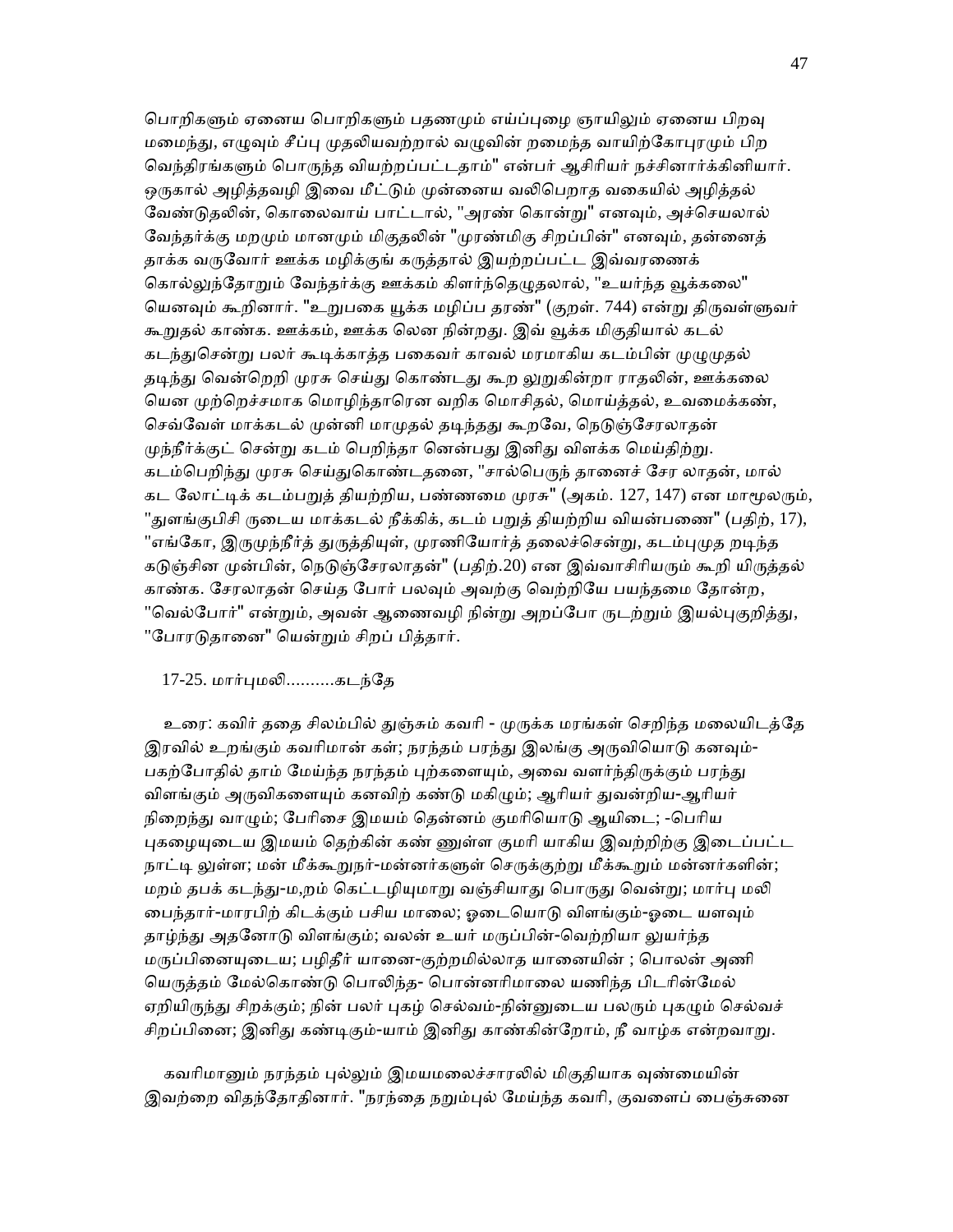பருகி யயல, தகரத் தண்ணிழல் பிணையொடு வதியும், வடதுசை யதுவே வான்றோ யிமயம்" (புறம் 132) என்று ஏணிச்சேரி முடமோசியாரும் கூறுவர்.

மேல்கொண்டு பொலிந்த நின் செல்வம் என முடிக்க. கவிர்ததை சிலம்பிற் றுஞ்சு மென்றது, ஆண்டுறையும் ஆரிய ராணையானே முருக் கென்னும் முள்ளுடை மரமும் "மயிர்நீப்பின் வாழாக் கவாிமா" (குறள் 969) என்ᾠ சிறப்பிக்கப்பட்ட தன் மயி்ர்க்கும் வருத்தம் செய்யாமையால், அக்கவிர் ததைந்த சிலம்பின்கண்ணே இனிதாக வுறங்கு மென்றும்,அருவியொடு நரந்தம் கனவு மென்றது, அவ்வாரிய ராணையானே பிற விலங்கானும் மக்களானும் வருத்தமின்றிப் பகற் காலத்துத் தான் நுகர்ந்த அருவியையும் நரந்தத்தையுமே கனவினும் காணும் என்றும், குமரியொடு என்னும் ஒடு எண்ணொடு; ஆயிடை யென்றது, இமயம் குமரியாகிய அவற்றுக்கு இடை என்றும், அவ்வென்னும் வகரவீற்றுப்பெயர் ஆயிடை யென முடிந்தது என்றும், மன்னென்றதனை அரசென்றது போல அஃறிணைப் பெயராக்கி, அம் மன்களில் மூக்கூறு மெனக் கொள்க என்றும் கூறுவர் பழையவுரைகாரர்.

இனி, நெடுஞ்சேரலாதன் இமயம்வரை தன் புகழைப் பரப்பி, ஆங்கே மறம் செருக்கிய ஆரிய மன்னரை வென்று மேம்பட்டா னாதலின் "ஆரியர் துவன்றிய பேரிசை யிமயம், தென்னங் குமரியொ டாயிடை மன்மீக் கூறுநர் மறந்தபக் கடந்தே" யென்றார். "ஆரிய ரலறத் தாக்கிப் பேரிசைத், தொன்றுமுதிர் வடவரை வணங்குவிற் பொறித்து, வெஞ்சின வேந்தரைப் பிணித்தோன்" (அகம் 396)) என ஆசிரியர் பரணரும், "வலம்படு முரசிற் சேரலாதன், முந்நீ ரோட்டிக் கடம்பெறிந் திமயத்து" முன்னோர் மருள வணங்குவிற் பொறித்து" (அகம் 127) என ஆசிரியர் மாமூலனாரும், கூறியிருத்தல் காண்க. இவ் விருவகை வெற்றிகளுள், இமயத்தில் விற்பொறித்து ஆரியமன்னரை வென்று பெற்ற வெற்றி பழமைத்தாயினமையின், அதனைக் குறிப்பா யுணர்த்தி, கடம்பர்பால் பெற்ற வெற்றியினை விரியக் கூறினா ரென வறிக. அரசு என்பது உயர்திணைப் பொருண்மைக்கண் வந்த அஃறிணைச் சொல்லாதலின், அதுபோலவே, மன்னென்பதும் உயர்திணைப் பொருட்டாகிய "அஃறிணைப் பெயராக்கி" மீக்கூறு மென்பதனோடு முடிக்க வெனப் பழைய வுரைகாரர் கூறினர்; "உயர்திணை மருங்கின் நிலையின வாயினும், அஃறிணை மருங்கிற் கிளந்தாங் கியலும்" (தொல். சொல். 56) என்பது விதி. மறந்தபக் கடந்து (25) முழங்குபணை செய்த (14) என மாறிக் கூட்டுக. இங்ஙனம் மாறாது எருத்த மேல்கொண்டு (16) என்னும் வினையொடு மாறி முடிப்பாரு முளர் என்பது பழையவுரை. ஆரிய மன்னரை மறந் தபக் கடந்த செய்திக்குப் பின்பே கடம்பெறிந்து முரசு செய்த செய்தி நிகழ்தலின், எவ்வழிக் கூட்டினும் பொருள் நலம் குன்றாைம யறிக.

சேரலாத (16) கடுஞ்சின விறல்வேள் களிறூர்ந் தாங்கு (6) யானை (18) யெருத்த மேல்கொண்டு பொலிந்த நின் (19) பலர்புகழ் செல்வம் கண்டிகும் (20) என மாறிக் கூட்டி வினைமுடிவு செய்க. இதனாற் சொல்லியது, அவன் வெற்றிச் செல்வச்சிறப்புக் கூறியவா றாயிற் றென்பது பழையவுரை. செவ்வேள் கடல் புகுந்து சூருடை முழுமுதல் தடிந்து யானையெருத்தம் மேல்கொண்டு பொலிந்ததும், ஆரியமன்னர் மறந்தபக் கடந்ததும் கூறியது அவன் வெற்றிச் சிறப்பு; "நின் பலர்புகழ் செல்வம் இனிது கண்டிகும்" என்பது செல்வச்சிறப்பு.

----------------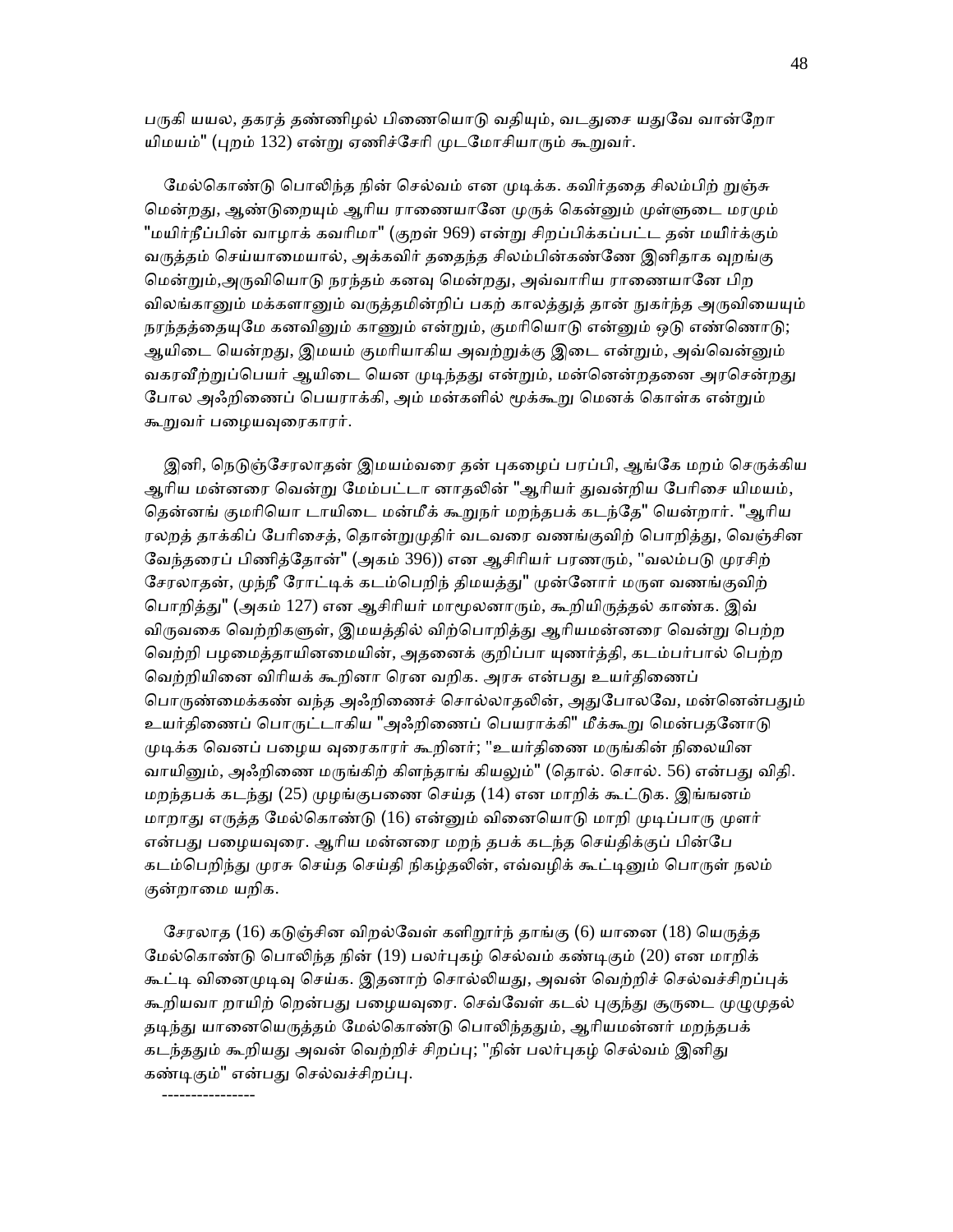### **2.2.** மறம்ᾪங்கு பல்ᾗகழ்

12

 வயவர் ᾪழ வாளாின் மயக்கி இடங்கவர் கடும்பி னரசுதலை பனிப்பக் கடம்புமுத றடிந்த கடுஞ்சின வேந்தே தாரணி யெருத்தின் வாரல் வள்ளுகிர் அாிமான் வழங்குஞ் சாரற் பிறமான்\* தோடுகொ ளினநிரை நெஞ்சதிர்ந் தாங்கு $5$ முரசுமுழங்கு நெடுநக ரரசுதுயி லீயாது மாதிரம் பனிக்கு மறம்ᾪங்கு பல்ᾗகழ் கேட்டற் கினிதுநின் செல்வங் கேட்டோறும் காண்டல் விருப்பொடு கமழுங் குளவி  $10$ வாடாப் பைம்மயி ரிளைய வாடுநடை 1 அண்ணன் மழகளி றரிஞிமி றோப்பங் கன்றுபுணர் பிடிய குன்றுபல நீந்தி வந்தவ ணிᾠத்த விᾞம்ேப ெராக்கல் ெதால்பசி ᾜழந்த பழங்கண் ᾪழ 15 எஃகுபோழ்ந் தறுத்த வானிணக் கொழுங்குறை மையூன் பெய்த வெண்ணெல் வெண்சோறு நைனயைம கள்ளின் ேறறெலாᾌ மாந்தி நீர்ப்படு பருந்தி னீர்ஞ்சிற கன்ன நிலந்தின் சிதாஅர் களைந்த பின்றை  $20$ நூலாக் கலிங்கம் வாலரைக் கொளீஇ வணரிருங் கதுப்பின் வாங்கமை மென்றோள் வைசயின் மகளிர் வயங்கிைழ யணிய அமர்புமெய் யார்த்த சுற்றமொடு நுகர்தற் கினிதுநின் பெருங்கலி மகிழ்வே.  $25$ 

\* ேசாைலப்பிறமான் - பாடம்

1 ாிைழய வாᾌநைட-பாடம்

இதுவுமது.

--------

ெபயர்: மறம்ᾪங்கு பல்ᾗகழ்.

1-3. வயவர்.............ேவந்ேத.

உரை: வயவர் வீழ-வீரர்கள் தோற்று நிலத்தே விழு மாறு; வாள் அரில் மயக்கி-வாட்போரைச் செய்து; இடம் கவர் கடும்பின்-அவர்தம் நாட்டைக் கவர்ந்துகொள்ளும் சுற்றத் தாரையுடைய; அரசு தலை பனிப்ப-அரசர்கள் தலைநடுங்கி வணங்க; கடம்பு முதல் தடிந்த-அவர்தம் காவல்மரமாகிய கடம்பினை அடியோடு வெட்டி யழித்த; கடும்சின வேந்தே- மிக்க சினத்தையுடைய சேரவேந்தே-;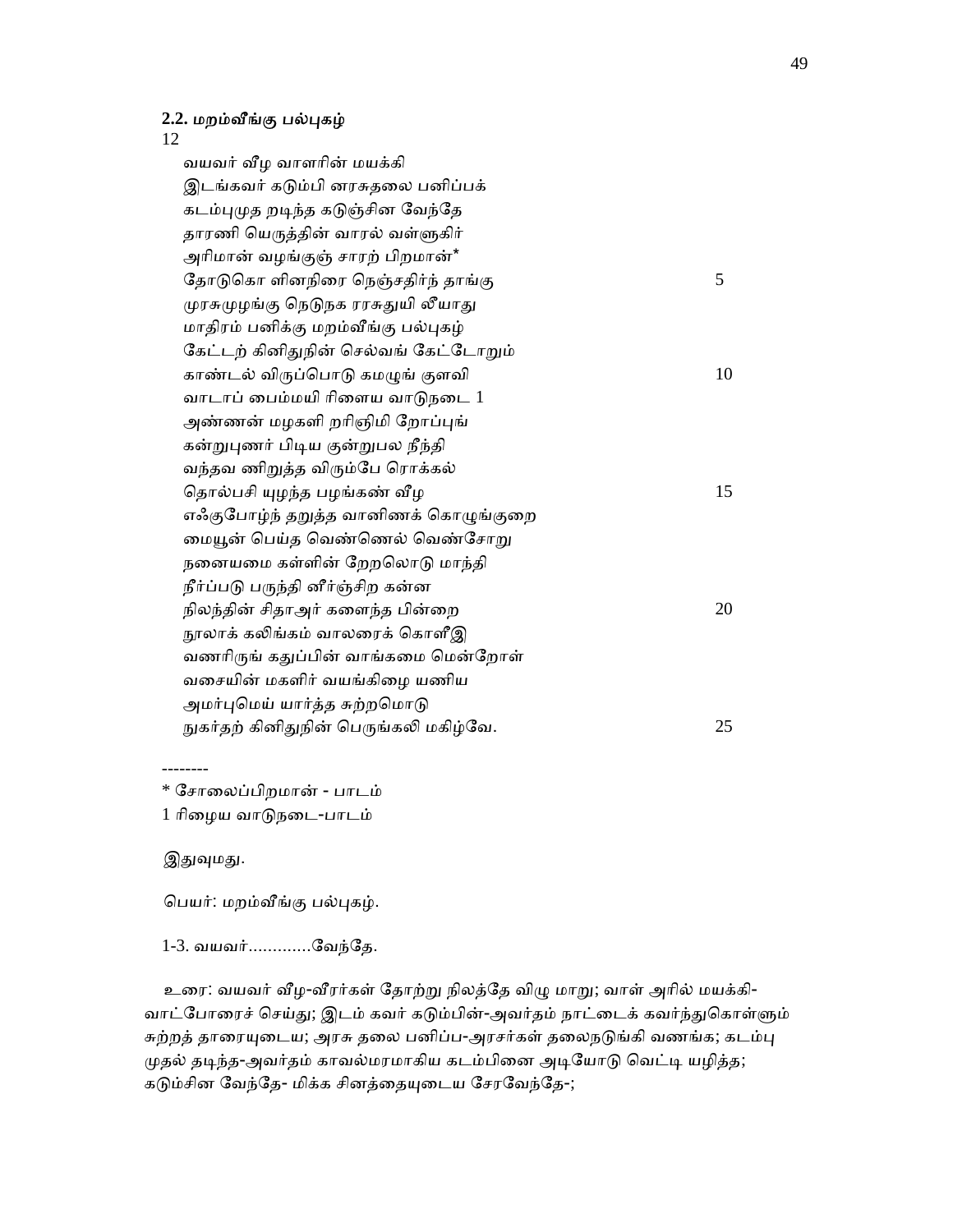வயவர், வலிமைப் பொருட்டாய உரிச்சொல் லடியாகப் பிறந்த பெயர். எனவே, இவர் தமது வலியாற் பல போர்களைச்செய்து வெற்றி பெற்ற வீறுடைய ராதல் ெபற்றாம். ஆகேவ, இத்தைகயாᾞடன் ேபாᾞடற்ᾠவேத ஆண்ைமக்குச் சிறப்பாதல் பற்றி, "வயவர் வீழ வாளரில் மயக்கி" என எடுத்தோதினார். இருதிறத்து வீரரும் தம் வாட்படை யால் தம் தொழிற்றிறந் தோன்றப் பொருதலின், அப்போரை "வாளரில்" என்றார்; "வாள்மயங்கு கடுந்தார்" (பதிற் 36) எனப் பிறரும் கூறுதல் காண்க. "இடஞ்சிறி தென்னும் ஊக்கந் துரப்ப" (புறம். 8) எழுந்த தம் வேந்தர்க்குத் துணையாய் மண்ணசை ெயஞ்சா மனமாண்ᾗைடய ராதல் ேதான்ற,

"இடங்கவர் கடும்பின்" என்றும், தாம் கருதும் இடம் கவர்ந்தபின் னல்லது மடங்கா மறமுடைய அக் கடும்பு சூழ விருந்தும் நின் வலிமிகுதி யுணர்ந்து உளம் தளர்ந்து உடல் நடுங்கின ரென்பார், "அரசுதலை பனிப்ப" என்றும், அவர் அன்னராக, நீ அவர்தம் காவல் மரத்தைக் கடிந்தனை யென்பார், "கடம்புமுதல் தடிந்த கடுஞ்சின வேந்தே் என்றும் கூறினார். கடம்புமுதல் தடிந்த பின்பும் ஆறாது முரசுசெய் தெறிந்த காலத்தே தணிந்தமையின், "கடுஞ்சின வேந்தே" என அவன் சினமிகுதியைச் சிறப்பித்தார். இடங்கவர் கடும்பு என்ப தற்குத் "தனக்குரிய இடத்தைக் கவர்ந்த கடும்பு" என்று கூறுவாரு முளர்; சேரநாட்டினுட் கடம்பர் போந்து நாடு கவர்ந்துகொண்டதாக வரலாறு ஒன்றும் இன்மையின், அப்பொருள் சிறக்குமாறில்லை.

4-9 தாரணி...............இனிது.

உரை: தார் அணி எருத்தின் - பிடரிமயிர் பொருந்திய கழுத்தினையும்; வாரல் வள் உகிர் - நீண்ட கூரிய நகங்களையு முடைய; அரிமான் வழங்கும் சாரல் - சிங்கவேறு உலாவும் மலைச் சரிவிலே; பிறமான் - பிற விலங்குகளின்; தோடு கொள் இன நிரை -இனமினமாய்த் தொகுதிகொண்டிருக்கும் கூட்டம்; நெஞ்சு அதிர்ந்தாங்கு - நெஞ்சு நடுக்குற்று ஒடுங்கி யுறைவது போல; முரசு முழங்கு நெடுநகர் - முரசுகள் முழங்கும் தம் அரண்மனைக்குள்ளேயிருக்கும்; மாதிரம் அரசு துயிலீயாது - நாற்றிசையிலும் வாழும் அரசர் நெஞ்சு துணுக்குற்றுக் கண் ணுறங்காமல்; பனிக்கும் - நடுங்கச்செய்யும்; நின் மறம் வீங்கு பல் புகழ் - நின் வீரத்தால் மிக்கு விரிந்து பலதுறையால் வரும் புகழ்; கேட்டற்கு இனிது - கேட்டற்கு எமக்கு இனிதா யிருந்தது:-

தார்,பிடரி மயிர், கிளியினது கழுத்தின் பிடரிபோல் நீண்டு ஒழுகும் கீற்றுக்களையும் இவ்வியைபுபற்றித் தார் என்ப; "செந்தார்ப் பசுங்கிளி யார்" (சீவக 1036) என்று தேவர் கூறுதல் காண்க. வாரல்: அல், சாரியை. தோடு, தொகுதி. பிற விலங்குகள் தோடுகொள் இனநிரைய வாயினும், அரிமான் வழங்குவதுபற்றி நெஞ்சதிர்ந்து ஒடுங்கியுறைவது போல என்ற உவமத்தால் ஆரியரை யலறத் தாக்கியும் கடற்குட் சென்று கடம்பெறிந்தும் செருமேம்பட்டு வரும் சேரலாதனது புகழ் கேட்கும் நாற்றிசை வேந்தரும் அஞ்சி நடுங்கித் தத்தம் நெடுநகர்க்கண் கண்ணுறக்க மின்றிக் கையற்றுக் கிடந்தைம ெபற்றாம்.

(ப-ரை.) துயிலீயாது என்றது, துயில் ஈயாது என்று கொண்டு, மாதிரத் தரசர், மண்ணசையால் சேரலாதன் எப்போது தம்மேல் வருவானோ என்றஞ்சித் தம் கண்கட்கு உறக்கம் நல்காது, திசைநோக்கி நெஞ்சு நடுங்கிக் கிடக்கச் செய்தது நின் புகழ் என வுரைப்பினுமாம். செல்லிட மெல்லாம் தன் மறம் துணையாகப் பெரும்புகழ்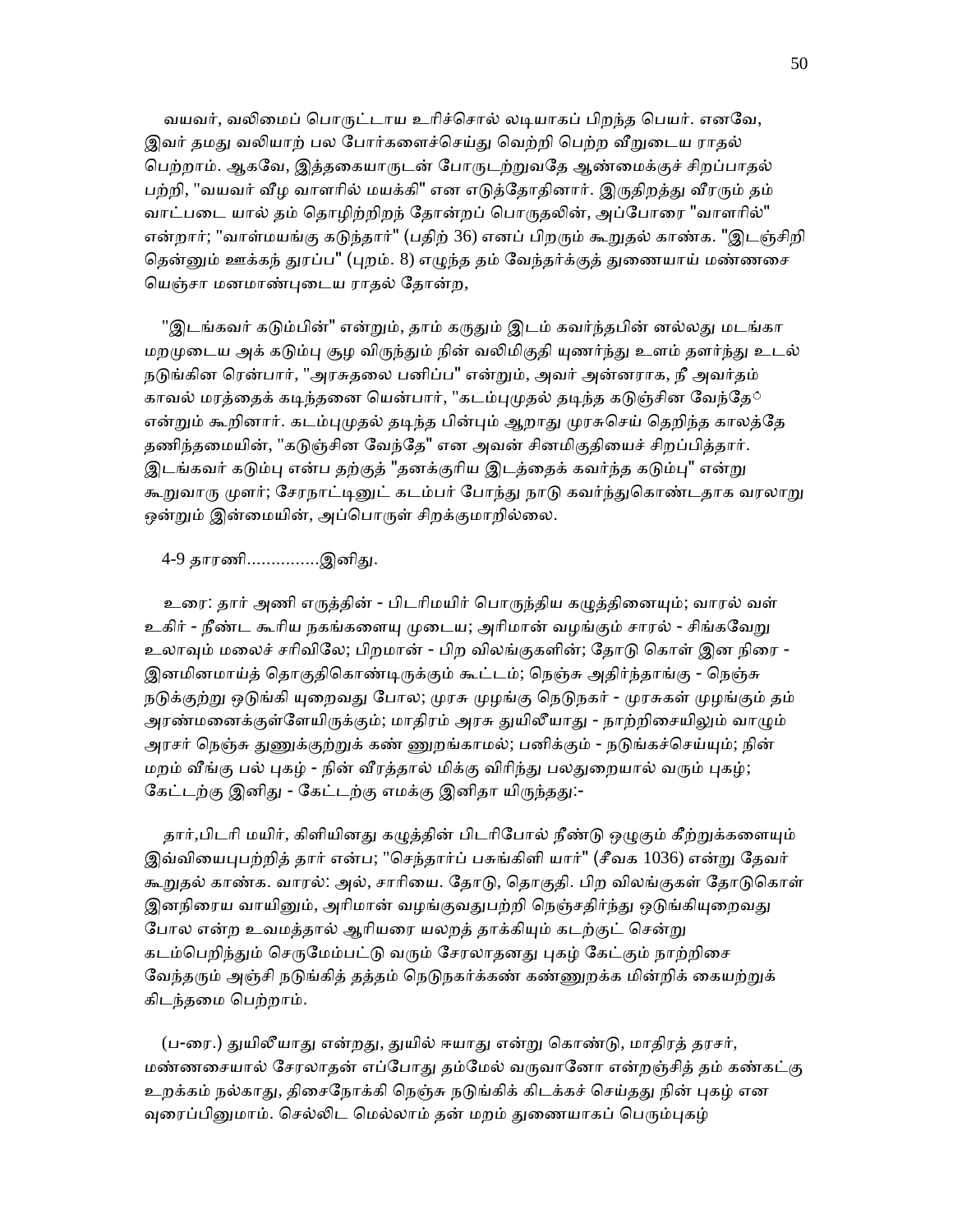எய்தினமையின், "மறம் வீங்கு புகழ்" என்றும், அதுதானும் வெட்சி முதலாகப் பல்வேறு வகையாற் பெறப்படுதலின், "பல்புகழ்" என்றும், பலவாயினும் மறப்புகழ் என்ற ஒரு பயனையே விளைவித்தமையின், "இனிது" என ஒருமை முடிபு கொடுத்தும் கூறினார்.

(ப-ரை) கல்வி, செல்வம் முதலியவற்றா லெய்தும் பல்புகழ் மறமொன்றினாலே இச் சேரலாதன் பெறுதலின், "மறம் வீங்கு பல்புகழ்" என்று இதற்குப் பெயராயிற் றென்பார் பழையவுரைகாரர். "அரசர்க்குச் சிறந்த மறப்புகழ் மற்றைப் புகழினும் மிக்க பல்புகழ்" என்றும், "இச் சிறப்பானே இதற்கு மறம்வீங்கு பல்புக ழென்று பெயராயிற்" றென்றும் கூறினார்.

9-14. நின்ெசல்வம்........ஒக்கல்.

உரை: நின் செல்வம் கேட்டொறும்-நின் செல்வத்தைக் கேள்விப்படுந்தொறும்; காண்டல் விருப்பொடு-நின்னைக் காண் டல்வேண்டுமென் றுந்திய விருப்பத்தால்; வாடாப் பைம்மயிர்- உதிராத பசிய மயிரினையும்; இளைய -இளமைத்தன்மைக் கொத்த ஆடு நடை-அசைந்த, நடையினையு முடைய; அண்ணல் மழ களிறு-பெருமைபொருந்திய இளங்களிற்றினை மொய்க்கும்; அரி ஞிமிறு-வண்டு ஞிமிறு முதலியவற்றை; கமழும் குளவி- மணங்கமழும் காட்டு மல்லிகையால்; ஓப்பும்-ஓட்டுகின்ற; கன்று புணர் பிடிய-கன்றோடு கூடிய பிடிகளையுடைய; குன்று பல நீந்தி வந்து-குன்றங்கள் பலவற்றைக் கடந்து வந்து; அவண் இறுத்த இரும் பே ரொக்கல்-தங்குதற்குாிய அவ்விடத்ேத தங்கிய காிய ெபாிய என் சுற்றத்தார்,-

செல்வத்தைப் புகழொடு கூட்டிப் பின் அதனையே வருவித்தலினும், அதனையே கேட்டொறும் என்பதற்கு முடிபாக வருவித்தல் சிறப்பாதல் பற்றி வேறு கொள்ளப்பட்டது; மறம்வீங்கு பல்புகழைக் கேட்குந் தோறும் செல்வமிகுதி தானே பெறப்படுதலின், அதனைக் கேட்டொறும் காண்டல் வேண்டு மென்ற விருப்பெழுந்து என் சுற்றத்தைத் துரப்ப தாயிற் றென்றார். பகைப்புலத்து வென்று பெறும் செல்வம் இரவலர்க்கு வழங்கப்படுதலின், மறப்புகழ் கேட்ட இரவலர்க்குக் காண்டல் வேட்கை கிளர்ந்தெழுத லியல்பாதலின், "கேட்டொறும் காண்டல் விருப்பொடு" என்றார். களிற்றின் இளமைச் செவ்வி இனிது தோன்ற, மயிர் வாடாமையும் அசைநடையும் விதந்து, "வாடாப் பைம்மயிர் இளைய வாடுநடை" யென்றும், காமச்செவ்வி தோன்ற, "அண்ணல் மழகளிறு" என்றும் கூறினார். இக்களிற்றின்பா லொழுகும் மதநீரை யுண்டற்கு மொய்க்கும் வண்டினத்தை, "அரிஞிமிறு" என்றார். அரி, வண்டு. "அரிக்கண மொலிக்கும்" (முருகு. 76) என வருதல் காண்க. ஞிமிறு வண்டின்வகை. அரிஞிமி றென்றே கொண்டு, கோடுகளையுடைய வண் டெனினு மமையும். இவ் வண்டினத்தை, காதலன்புடைய கன்றைத் தழீஇச் செல்லுமிடத்தும் களிற்றின்பா லுள்ள கழிகாதலால், குளவியைப் பிடுங்கி அதனை யோப்பு மென்பார், "கமழும் குளவி யரிஞிமி றோப்பும்" என்றார். குளவியாலென ஆலுருபு விகாரத்தாற் றொக்கது. குளவியை யிடைய குன்றென்று கூறுதலு முண்டு. பாணர் முதலிய இரவலர் அரசன்பால் வந்தவிடத்து, அவரனைவரும் ஒருபுறத்தே தங்க, அவருள் தலைவனாவான் முதற்கட் சென்று அரசன் செவ்வி யறியும் இயல்பு தோன்ற, "குன்றுபல நீந்தி வந்தவண் இறுத்த ஒக்கல்" என்றும், வறுமைத் துயராலும் வழிநடை வருத்தத்தாலும் மேனி வாடிக் கரிந் திருத்தல் பற்றியும், பலராதல் பற்றியும், "இரும்பே ரொக்கல்" என்றும் கூறினார்.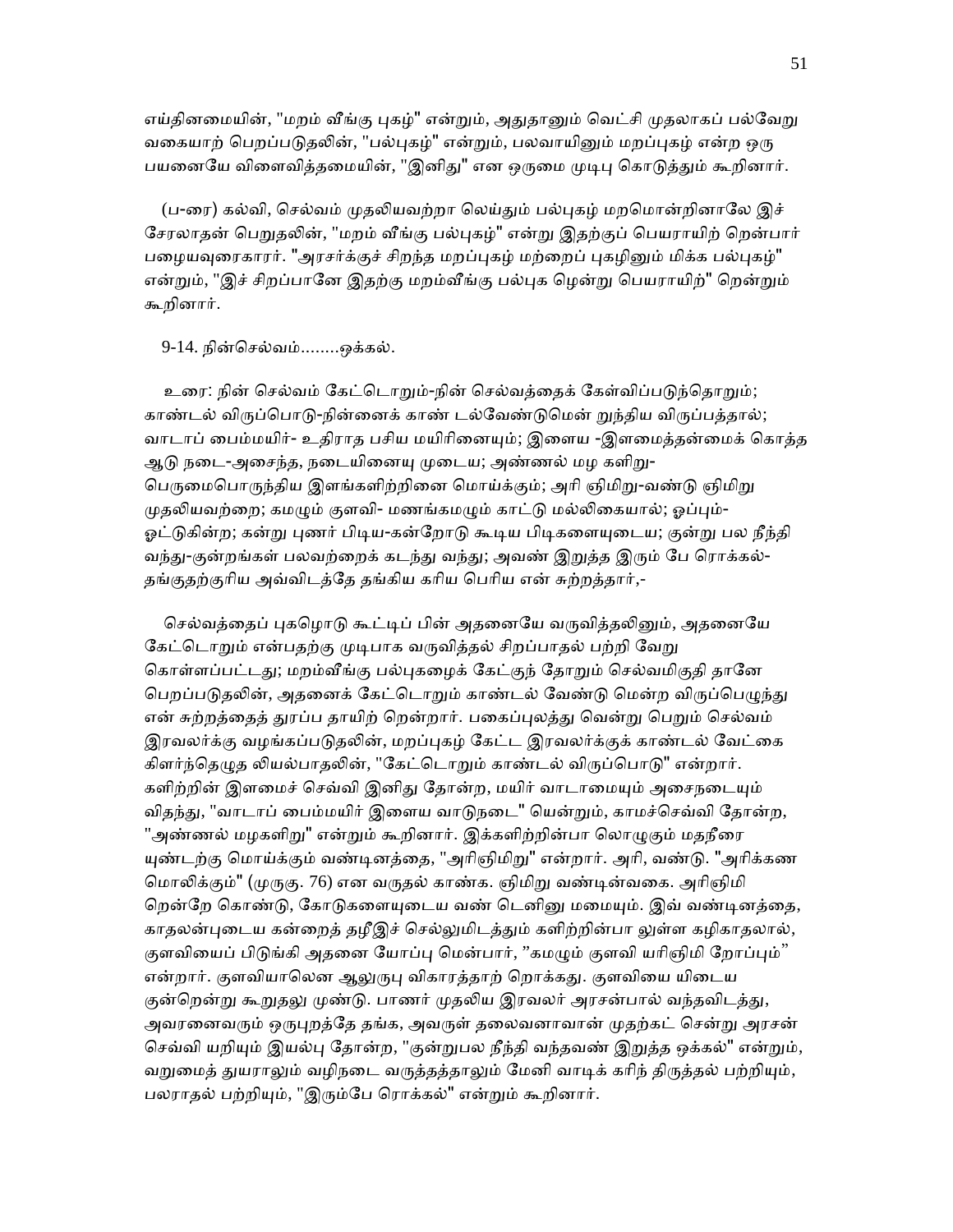#### 15-25. ெதால்பசி..........மகிழ்ேவ.

உரை: தொல் பசி யுழந்த பழங்கண் வீழ -(என்னுடைய அவ்வொக்கல்) நெடுநாட்களாகப் பசியால் வருந்திய வருத்தம் கெட; எஃகு போழ்ந்து அறுத்த -அரிவாளாற் பிளந்து அறுக்கப் பட்ட; வால் நிணக் கொழுங்குறை - வெள்ளிதாகிய ஊனினது கொழுவிய இறைச்சியும்; மை ஊன் பெய்த வெண்ணெல் வெண் சோறு -ஆட்டிறைச்சி பெய்து சமைத்த வெண்ணெல்லின் வெண்மையான சோறும்; நனையமை கள்ளின் தேறலொடு - மலரரும்பு பெய்து பக்குவம் செய்யப்பட்ட கட்டெளிவுடனே; மாந்தி - உண்ᾌ; நீர்ப்பᾌ பᾞந்தின் ஈர்ஞ்சிறகு அன்ன - மைழ யால் நைனந்த பருந்தினுடைய ஈரிய சிறகை யொப்பக் கிழிந்த; நிலம் தின் சிதாஅர் - மண்படிந்து மாசேறிய கந்தையாகிய உடையை; களைந்த பின்றை - நீக்கிய பின்பு; நூலாக் கலிங்கம் - நூற்கப்படாத நூலாகிய பட்டா லியன்ற ஆடை தந்து; வால் அரைக் கொளீஇ - வாலிதாக அரையில் உடுத்துக்கொண்டு; வணர் இருங் கதுப்பின் - (தம்மில்) கடை குழன்ற கூந்தலையும்; வாங்கு அமை மென் றோள் - வளைந்த மூங்கில்போலும் தோள் களையு முடைய; வசை யில் மகளிர் - குற்றமில்லாத மகளிர்; வயங்கு இழை அணிய - விளங்குகின்ற அணிகளை அணிந்து கொள்ளவே; அமர்பு - நின்னை மிக விரும்பி; மெய் ஆர்த்த சுற்ற மொடு - நின் மெய்யோடு ஆர்க்கப்பட்டாற்போற் சூழவிருக்கும் நின் சுற்றத்தாருடன்; நின் பெருங் கலி மகிழ்வு - வீற்றிருக்கும் நினது பெரிய திருவோலக்க வின்பம்; நுகர்தற்கு இனிது - கண்டு மகிழ்தற்கு இனிதாக வுளது எ-று.

என் ஒக்கலுற்ற வறுமைத்துன்பம் பன்னெடு நாட்களுக்கு முன்னர்த் தோன்றி வருத்துவ தென்றற்கு, "தொல்பசி யுழந்த பழங்கண்" என்றும், அஃ தினித் தோன்றாவாறு கெட்ட தென்பார், "வீழ" என்றும், அதன் வீழ்ச்சி நிலை கூறலுற்று, வானிணக் கொழுங்குறையும், வெண்சோறும், கட்டெளிவும் உண்டதும் கூறினார். மை யூன், ஆட்டிறைச்சி. "மையூன் மொசித்த வொக்கல்" (புறம் 96) என்றார் பிறரும். சோற்றோடு ஊன் கலந்து அட்டுண்டல் பண்டை வழக்கு; "நெய் குய்ய வூனவின்ற, பல சோற்றான் இன்சுவைய" (புறம் 382) என்று சான்றோர் கூறுதல் காண்க. நனையமை கள்ளின் தேறலாவது, தேனை மூங்கிலிடத்தே பெய்து, அதனுள் இஞ்சிப்பூ முதலியவற்றை யிட்டுப் பக்குவம் செய்து தெளிவித்துக்கொள்ளும் கட்டெளிவு. "தேறுகள் நறவுண்டார்" (கலி 147) என்றும், "நீடமை விளைந்த தேக்கட் டேறல்" என்றும் சான்றோர் உரைப்பது காண்க. மண்மாசு படிந்து கிழிந்து கந்தையாகிய வுடைக்கு நனைந்த பருந்தின் சிறகு நிகராதலை,"கூதிர்ப் பருந்தின் இருஞ்சிற கன்ன, பாறிய சிதாஅரேன்" (புறம் 150) என ஆசிரியர் வன்பரணரும் கூறுகின்றனர். பட்டு, கையால் நூற்கப்படாமை பற்றி, நூலாநூல் எனப்பட்டது. நூலாநூற் கலிங்க மென்பது நூலாக்கலிங்க மெனத் தொக்குமுடிதல் தமிழ்மர பன்மையின், அதன் பொருந்தாமை கண்டே பழையவுரைகாரர், "தொகுத்துக் கூறினா னென்பாரு முளர்" என்றார். கலிங்க மெனவே, அது நூலா னியறல் பெறப்படுதலாலும், நூற்றல் வினை நூற\*கே யுரிய தாகையாலும் சினைவினை ஒற்றுமைபற்றி முதன்மே னிற்றல் மரபாதலாலும் பழையவுரைகாரர் கூறுவது சிறப்புடைத் தாத லறிக. ஒக்கலர் பொதுவாக வூணும் உடையும் கொண்டு இன்புற்றாராக, அவருள் மகளிர் அவற்றின்மேலும் ஒளி விளங்கும் இழைகளைப் பெற்றுச் சிற்ந்தன ரென்பார், "மகளிர் வயங்கிழை யணிய" என்றும், அவற்றைப் பெறற் கமைந்த அவருடைய உருநலத்தை "வணரிருங் கதுப்பின்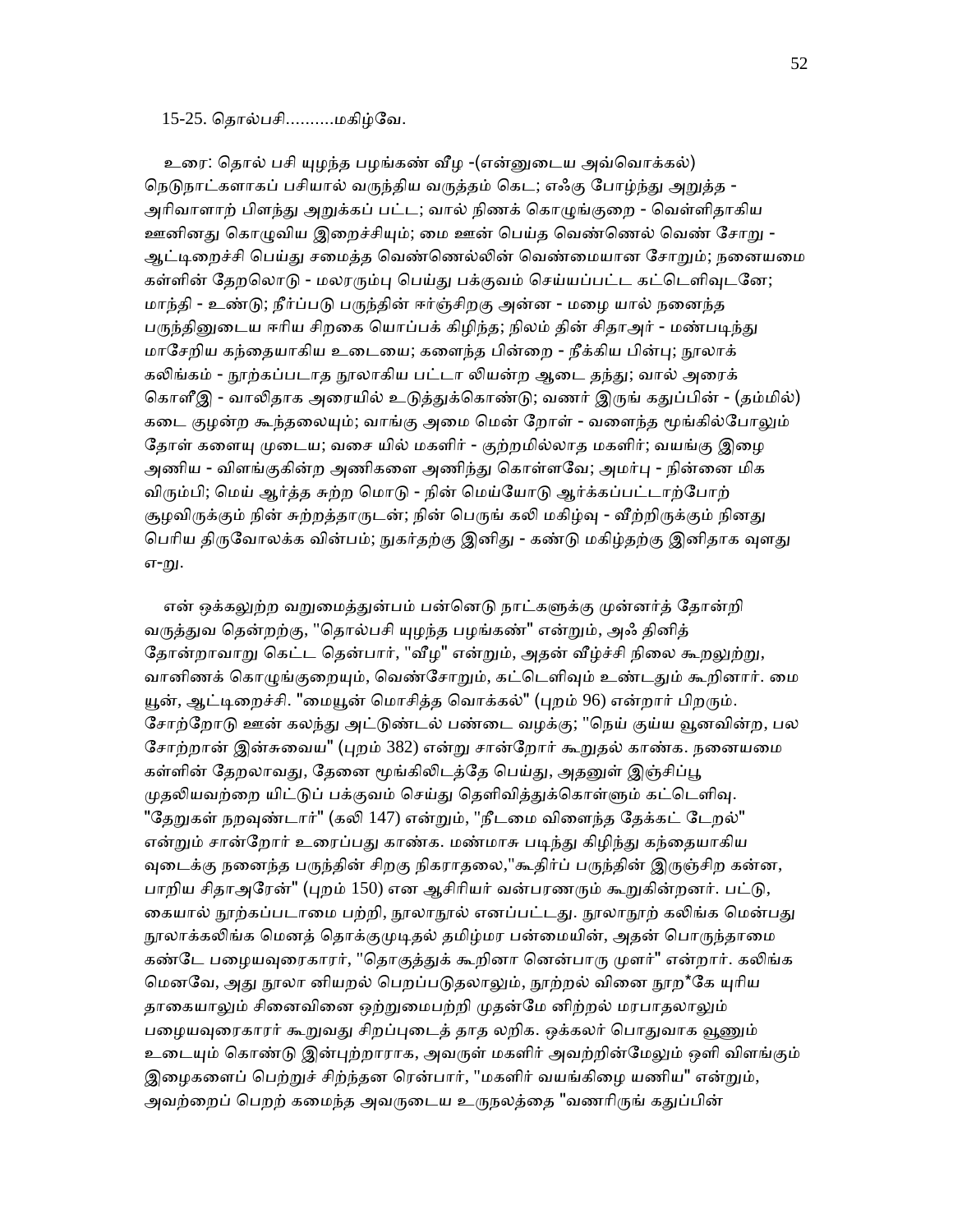வாங்கமை மென்றோ" ளென்றும், கற்புநலத்தை, "வசையில் மகளிர்" என்றும் கூறினார்.மாண்புடைய மகளிர்க்கு ஆடையும் அணியும் இன்றியமையா தன வாதலின், "வயங்கிழை யணிய" எனப் பிரித்தோதினார். நின் மறம் வீங்கு பல்புகழ் கேட்டோருள் பகைவர்க்குப் பனிப்பும் நட்டோர்க் குக் களிப்பும் பயக்கும் பான்மைத்தாக, நின் பெருங்கலி மகிழ்வு, எத் திறத்தோர்க்கும் இன்பம் பயப்பதென்பார், "நுகர்தற் கினிதுநின் பெருங்கலி மகிழ்வே"யென்றார். உண்ண வுணவும் உடுக்க வுடையும் குறைவறப் பெறுதலின், "அமர்பு நுகர்தற் கினிது" என்றார். செல் வுழிச் செல்லும் மெய்ந்நிழல் போல, அரசன் மெய்யினைச் சூழ்வருதலின், "மெய்யார்த்த சுற்றமொடு" என்றார். சுற்றம், அமைச்சர், தானைத் தலைவர் முதலாயினார். அவர் வழிநின்று அரசு புரிதலின், ஒடு, உயர்பின் வழித்தாய ஒருவினையொடு.

வேந்தே (3) நின்மறம் வீங்கு பல்புகழ் (8) கேட்டற் கினிது(9); பெருங்கலி மகிழ்வு நுகர்தற் கினிது(25) என வினைமுடிவு செய்க. புகழையும் செல்வத்தையும் பிரித்து நிறுத்தி, இனி தின்பதனைத் தனித் தனிக் கூட்டி முடிக்கும் கருத்தினராதலின், பழையவுரைகார், "வேந்தே, நின் செல்வம் புகழ் கேட்டற் கினிது; நின் பெருங்கலி மகிழ்வு நுகர்தற் கினிதென வினைமுடிவு செய்க வென்றார்.

"இதனாற் சொல்லியது: அவன் வென்றிச் சிறப்பும் அவனது ஒலக்க வினோதச் சிறப்பும் உடன்கூறியவா றாயிற்று" என்பது பழையவுரை. நின் மறம்வீங்கு பல்புகழ் என்றது வென்றிச் சிறப்பு; பெருங்கலி மகிழ்வு ஒலக்க வினோதச் சிறப்பு என அறிக. -------------------

## **2.3.** ᾘத்த ெநய்தல்

13

தொறுத்தவய1 லாரல்பிறழ்நவும் ஏறுபொருதசெறு வுழா துவித்துநவும் கரும்பின் பாத்திப் பூத்த நெய்தல் இருங்க ணெருமையி னிரைதடுக் குநவும் கலிகெழு துணங்கை யாடிய மருங்கின்  $5$ வளைதலை மூதா வாம்ப லார்நவும் ஒலிதெங்கி னிமிழ்மருதிற் புனல்வாயிற் பூம்பொய்கைப் பாடல்சான்ற பயங்கெமு வைப்பின் நாடுகவி னழிய நாமந் தோற்றிக்  $10$ கூற்றடூஉ நின்ற யாக்கை போல நீசிவந் திᾠத்த நீரழி பாக்கம் விரிபூங் கரும்பின் கழனி புல்லெனத் திரிகாய் விடத்தரொடு காருடை போகிக் கவைத்தலைப் பேய்மகள் கழுதூர்ந் தியங்க  $15$ வூரிய2 நெருஞ்சி நீறாடு பறந்தலைத் தாதெரு மறுத்த கலியழி மன்றத்து உள்ள மழிய வூக்குநர் மிடறபுத்(து) உள்ᾦநர் பனிக்கும் பாழா யினேவ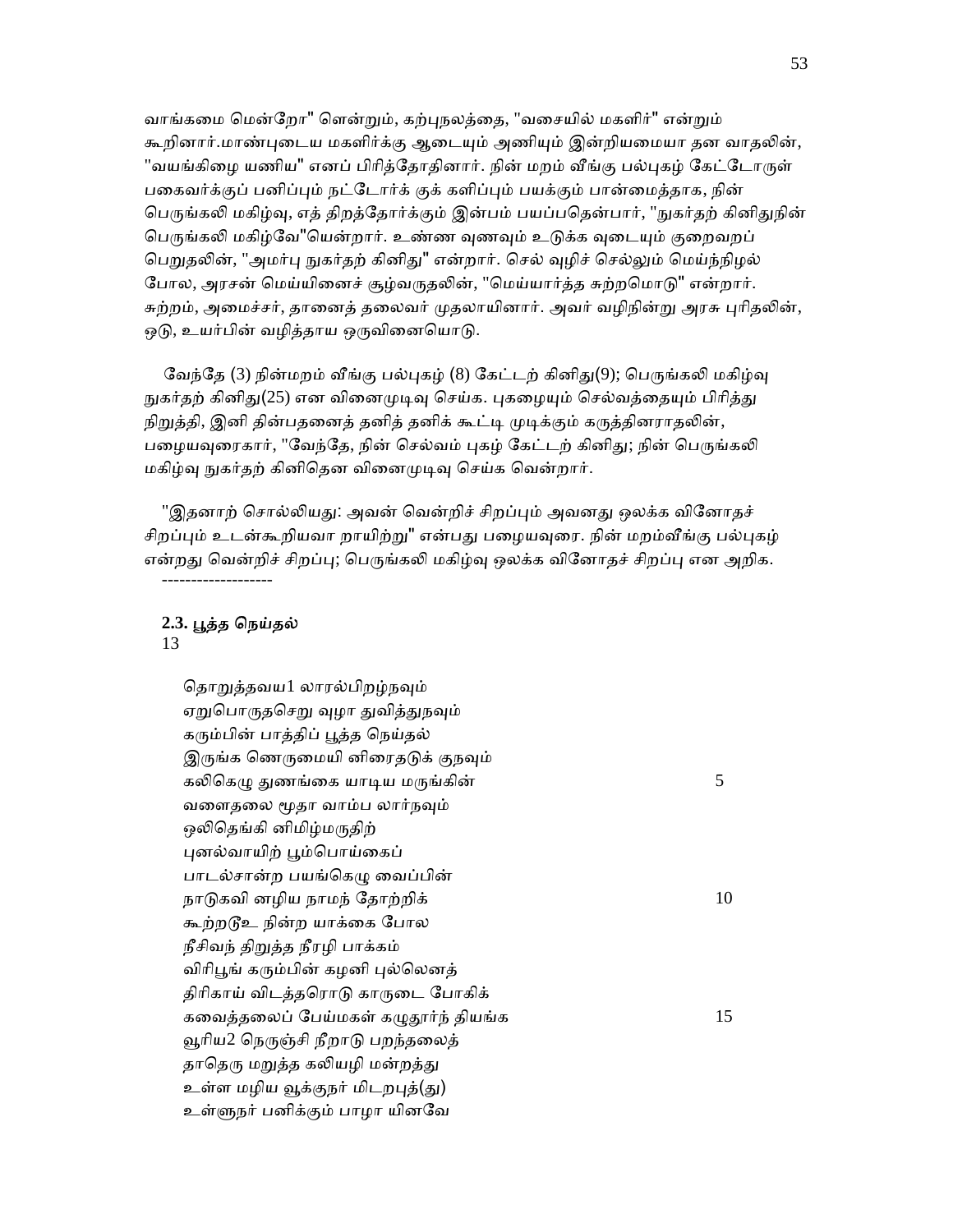காடே கடவுண் மேன புறவே $20$ ஒள்ளிழை மகளிரொடு மள்ளர் மேன ஆறே யவ்வனைத் தன்றியு ஞாலத்துக் கூலம் பகர்நர் குடிபுறந் தராஅக்3 குடிபுறந் தருநர் பார மோம்பி அழல்சென்ற மருங்கின் வெள்ளி யோடா(து)  $25$ மழைவேண்டு புலத்து மாரி நிற்ப நோயொடு பசியிகந் தொரீஇப் பூத்தன்று பெருமகநீ காத்த நாடே.

-------------

1 தொறுத்தகு நீள்வயல் - பாடம். 2 வூறிய - பாடம். 3 குடிபுறந்தாரா - பாடம்.

துறை: செந்துறைப் பாடாண்பாட்டு. வண்ணம்: ஒᾨகுவண்ணம். தூக்கு: செந்தூக்கும் வஞ்சித்தூக்கும். ெபயர்: ᾘத்த ெநய்தல்.

1-10. தொறுத்தவயல்........................நாடு.

உரை: தொறுத்த வயல் - ஆனிரைகள் புல் மேயும் கொல்லைகள்; ஆரல் பிறழ்நவும் -ஆரல்மீன் பிறழ்ந்துலாவும் நீர் நிரம்பிய வயல்களாயினவும்; ஏறு பொருத செறு -பன்றிகள் தம்முடைய மருப்புகளாற் கிண்டிப் புமுகியாக்கிய புலம்; உழாது விக்துநவும் -ஏரான் உழுதலை வேண்டாது காலாற் குழப்பி விதை விதைக்கும் வயல்களாயினவும்; கரும்பின் பாத்திப் பூத்த நெய்தல் - கரும்புநிற்கும் பாத்திகளிற் பூத்த நெய்தல்; இருங்கண் எருமையின் நிரை தடுக்குநவும் - பெரிய கண்களையுடைய எருமைக் கூட்டத்தைப் பிறவிடத்திற்கு மேய்ச்சல்வேண்டிச் செல்லாவாறு தடுக்கும் வயல்களாயினவும்; கலி கெழு துணங்கை ஆடிய மருஙகின் - இளையமகளிர் கூடி ஒலிமிக்க துணங்கைக்கூத் தயரும் இடங்கள்; வளை தலை மூதா - வளைந்த தலையையுடைய முதிய ஆக்கள்; ஆம்பல் ஆர்நவும் - அவர் தழையுடையினின் றுதிர்ந்த ஆம்பலை மேயும் இடங்களாயினவும்; ஒலி தெங்கின் - தழைத்த தென்னைகளும்; இமிழ் மருதின் - புள்ளினம் கூடியொலிக்கும் மருதமரங்களும்; புனல் வாயிற் பூம் பொய்கை -கால்வாய்களை யுடைய பூம்பொய்கைகளு முடைமையால்; பாடல் சான்ற பயம் கெழு வைப்பின் - புலவர் பாடும் புகழ்பெற்ற செல்வம்பொருந்திய வூர்களையுடைய; நாடு -நாடானᾐ.-

புல்லும் தழையும நிறைந்து ஆனிரைகட்கு மேய்கொல்லையாக இருந்தவை, நெல் விளையும் நன்செய்களாயின வென்பார், "தொறுத்த வயல் ஆரல் பிறழ்கவு" மென்றும், கிழங்கு தேர்ந்துண்ணும் இயல்பின வாகலின், கேழற்பன்றிகள் தம்முடைய மருப்புக்களாற் கிண்டி நிலத்தை யுழுது விடுவதால் உழவர் ஏரான் உழுதல் வேண்டாவாயின வென்றற்கு, "ஏறு பொருத செறு உழாது வித்துநவும்" என்றும் கூறினார்; "கடுங்கட் கேழ <u>லு</u>ழுத பூழி, நன்னாள் வருபத நோக்கிக் குறவர், உழாது வித்திய பரூஉக்குரற் சிறுதினை" (புறம் 168) என வருதல் காண்க. "பன்றி புல்வாய்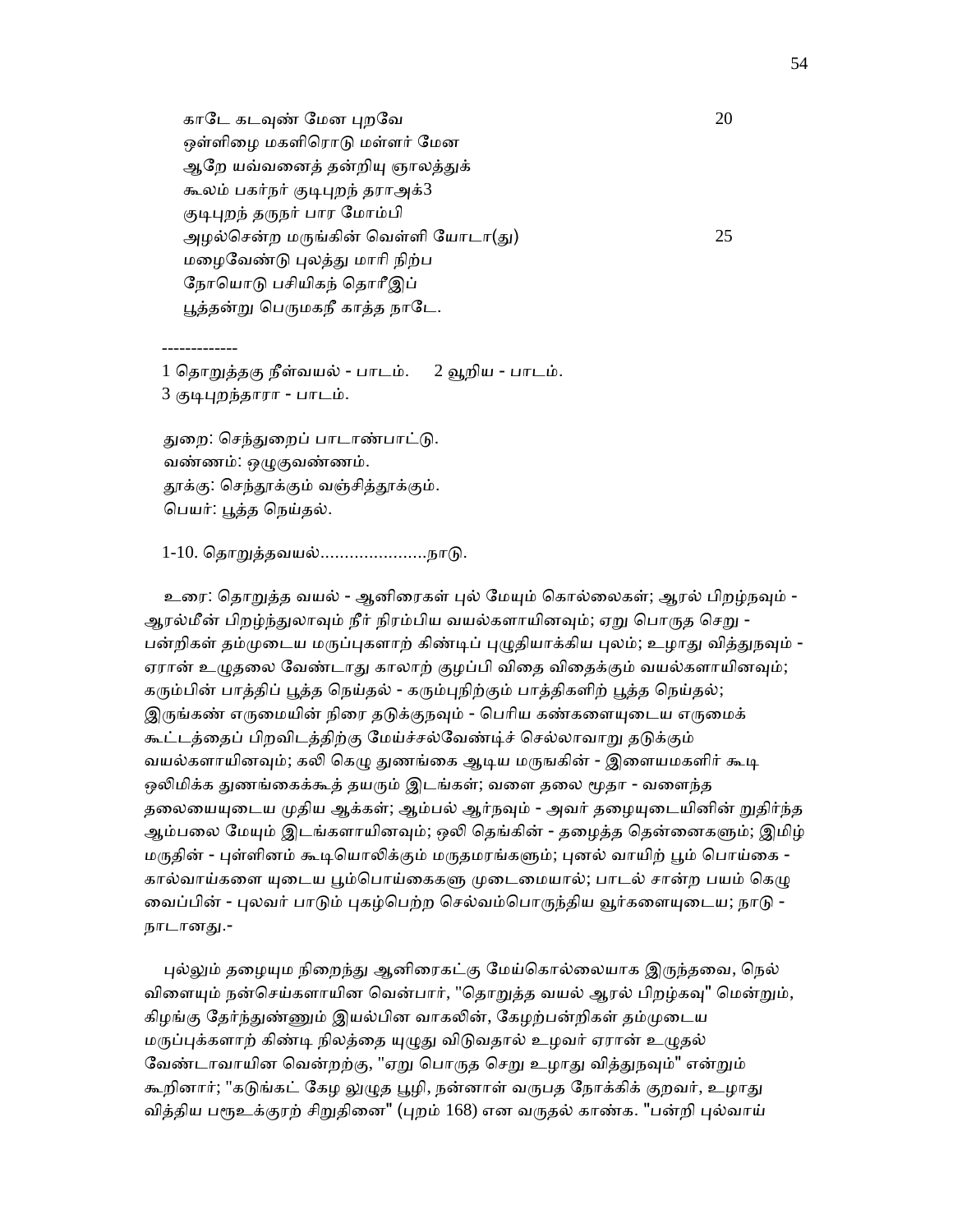உழையே கவரி, என்றிவை நான்கு மேறெனற் குரிய" (தொல் பொரு 593) என்றதனால் பன்றி ஏறெனப்பட்டது. இதனாற் காடழிந்து நாடாகிய முறை தெரிவித்தாராயிற்று. இனி, ஏறு பொருத செறு உழாது வித்துந என்பதற்கு, ஏறுகள் தம்முட் பொருதமையி னாலே வயல் சேறுபட்டு உழவேண்டாதன வாயின வென்றுரைத்து, "பைஞ்சாய் கொன்ற மண்படு மருப்பின், காரேறு பொருத கண்ணகன் செறுவின் உழாஅ நுண்டொளி நிரவிய வினைஞர், முடிநா றழுத்திய நெடுநீர்ச் செறுவின்" (பெரும்பாண் 209-12) என்பதனைக் காட்டலு மொன்று. கரும்புநிற்கும் பாத்தியில் நீர் இடையறா திருத்தலின், நெய்தல் உளதாயிற்று.; அது தேன்மிக்குத் தன்னை மேயும் எருமை யினத்த வேறிடம் செல்லாவாறு பிணித்தலின், "எருமையின் நிரை தடுக்குநவும் " என்றார். "கரும்புநடு பாத்தியிற் கலித்த வாம்பல், சுரும்பு பசி களையும் பெரும்புன லூர" (ஐங்.65) எனப்பிறர் கூறுவது இக் கருத்தோ டொருபுடையொத்தல் காண்க. கரும்புநடு பாத்தியிற் கலித்த நெய்தல், தன்பால் நிறைந்துள்ள நறுவிய தேனின் சுவையொடு பொருந்திய இரையாகி, அருகு நிற்கும் கரும்பினை நாடாவாறு செய்யு முகத்தால் அக் கரும்பினைக் காக்கும் இயற்கையழகு விளங்கத் தெரிக்கும் சிறப்பினைப் பாராட்டி, இப்பாட்டினைப் "பூத்த நெய்தல்" என்றனர். பழையவுரைகாரரும், "இச்சிறப்பானே பூத்தநெய்தலென்று பெயராயிற்" றென்றார். இளையமகளிர் இடையில் ஆம்பற்றழை யுடுத்து, கண்ணியும் மாலையும் அவ்வாம்பலே தொடுத்தணிந்து விளையாட்டயர்பவாதலின், அவர் துணங்கையாடி விளையாடுமிடம் ஆம்பல் மிடைந்து கிடத்தலால், "துணங்கையாடிய மருங்கின், வளைதலை மூதா ஆம்ப லார்நவும்" என்றார். கலிகெழு துணங்கை யென்றதனால் வாச்சிய வொலியே யன்றி, இளைய மகளிர் விளையாட்டொலியும் பெற்றாம். "அளிய தாமே சிறுவெள் ளாம் பல்...இளைய மாகத் தழையா யினவே" (புறம். 248) என்பதும் இதனை வலியுறுத்தும். முதுமை யெய்தியவழி மக்களும் விலங்கும் தலைசாய்தல் இயல்பாதலின், "வளைதலை மூதா" என்றார். இதுகாறும், முல்லையும் குறிஞ்சியுமாயவை நல்வளம் நல்கும் மருதவயலாகி மாண்புற்று விளங்கும் திறங்கூறிய ஆசிரியர், அதன்கண் நிற்கும் மரவகையும் நீர்நலமும் கூற லுற்று, "ஒலி தெங்கின் இமிழ் மருதின்" என்றும், "புனல் வாயிற் பூம் பொய்கை" யென்றும் கூறினார். இமிழ் மருதெனவே, இமிழ்தற் குரிய வினைமுதல் வருவிக்கப்பட்டது. பொய்கைக்கண்ணுள்ள நீர் சென்று வயல்களிற் பாய்ந்து பயன் விளைக்கும் வாயிலாதலின், கால் வாயைப் "புனல் வாயில்" என்றார். "வயலமர் கழனி வாயிற் பொய்கை" (புறம் 354) என்று பிறரும் கூறுதல் காண்க. இவ்வாறு நீர்வளம் மிகுந்து செல்வம் சிறத்தலால் புலவர்பாடும் புகழ் பெறுவதாயயிற் றென்பார். "பாடல்சான்ற பயங்கெழு வைப்பின் நாடு" என்றார். வைப்பு, ஊர்கள்.

இவ்வண்ணம் கவின்மிக்கு விளங்கும் நாடு சேரலாதனைப் பகைத் தமையா லெய்தும் அழிவினை இனிக் கூறுகின்றார்.

10-19. நாᾌகவினழிய.....பாழாயினேவ.

 உைர: நாᾌகவின் அழிய - (ேமற்கூறிய) நாᾌகள் தம் அழகு ெகᾌமாᾠ; நாமம் தோற்றி - அந்நாட்டிடத்து உயிர்கட்கு அச்சத்தைத் தோற்றுவித்து; நீ சிவந்து இறுத்த -நீ வெகுண்டு தானையுடன் தங்கி முற்றுகையிட்டதனால்; கூற்று அடூஉ நின்ற யாக்கை போல - கூற்றுவனால் அடப்படும் யாக்கை புல்லெனத் தோன்றிப் பொலிவழிவது போல; நீர் அழிபாக்கம் - தம் நீர்மை யழிந்த பேரூர்கள்; விரிபூங் கரும்பின் கழனி -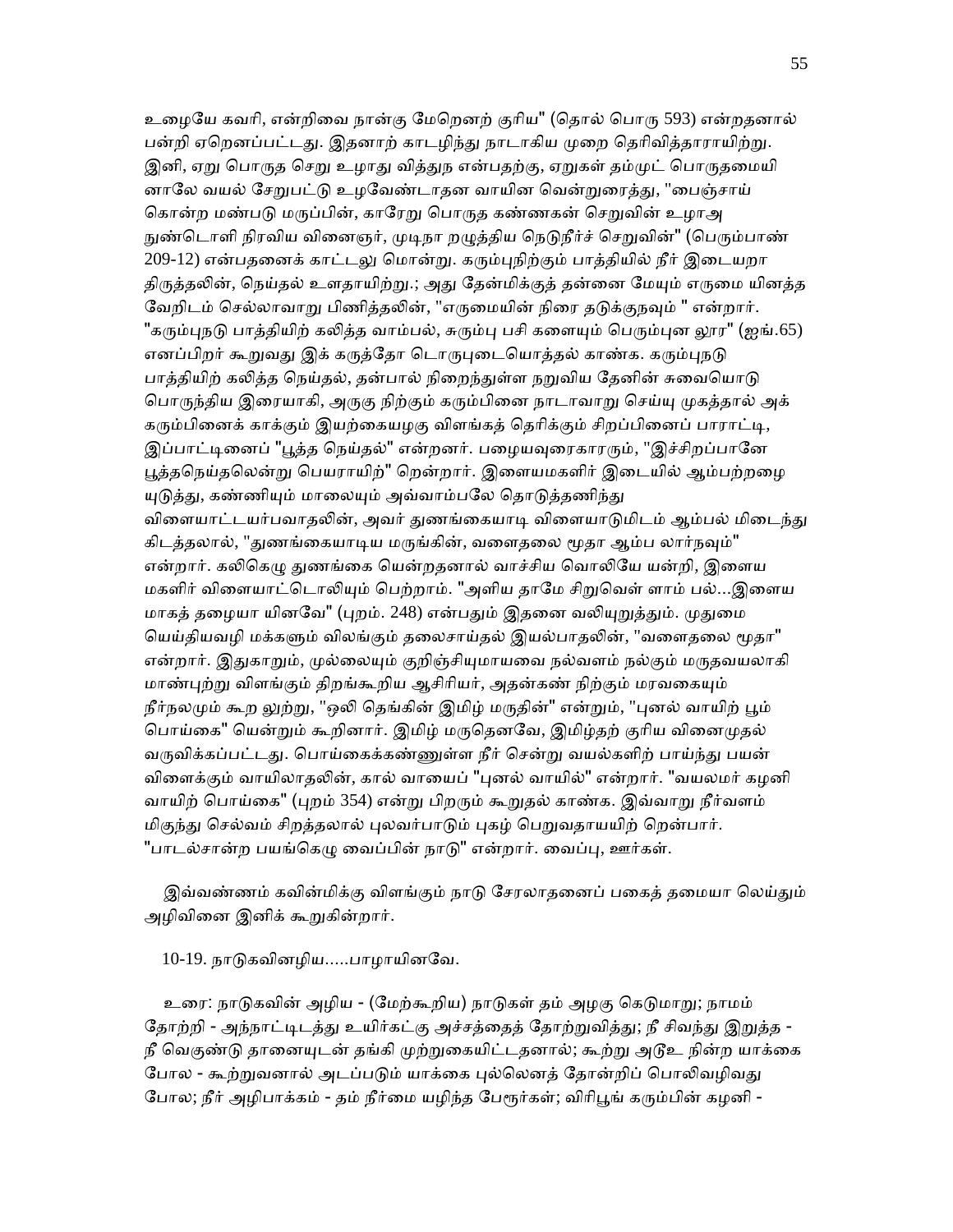விரிந்த பூவையுடைய கரும்பு விளையுங் கழனிகள்; புல்லென-புல்லென்று தோன்ற; திரிகாய் விடத்தரொடு-முறுக்கியதுபோலும் காயை யுடைய விடத்தேரை மரங்களுடன்; கார் உடை போகி-கரிய உடையென்னும் மரங்கள் நெடிது வளர்ந்தோங்க; கவைத் தலைப் பேய்மகள் கழுது ஊர்ந்து இயங்க-கவைத்த தலைமயிரினையுடைய பேய்மகள் கழுதினை யூர்ந்து திரிய; ஊரிய நெருஞ்சி-பரந்த நெருஞ்சிமுள் மிகுந்து; நீறாடு பறந்தலைத் தாது எரு மறுத்த- நீறுபட்ட போர்க்களத்தின் புழுதிபடிந்து பொலிவிழந்த; கலி யழி மன்றத்து- மக்களும் மாவும் செய்யும் ஆரவாரம் இல்லையாயழிந்த ஊர் மன்றத்தின்கண்; ஊக்குநர் உள்ளம் அழிய-செல்லுமாறு கருதுவோர் மனவெழுச்சி அச்சத்தால் அழிய; உள்ளுநர் மிடல் தபுத்துப் பனிக்கும் பாழாயின-கருதிச் செல்வோருடைய மன வலியைக் கெடுத்து உடல் நடுங்கச் செய்யும் பாழிடங்களாயின:-

நாடுகவினழிய, தோற்றி, இறுத்த, நீரழிபாக்கம், கழனி, விடத்த ரொடு சாருடை போகி, பேய்மகள் இயங்க, நெருஞ்சி மன்றத்தின்கண் ஊக்குநர் உள்ளம் அழிய, உள்ளுநர் மிடல் தபுக்துப் பனிக்கும் பாழாயின என வினை முடிவு செய்க. உடைபோக வென்பது போகி யென நின்றது. நாடுகவி னழிதற்குப் போர்வினை ஒரு காரணமாயினும், நாட்டு மக்கள் மனத்தே அச்சம் பிறப்பித்து, உள்ளத்திட்பத்தைச் சிதைத்தல் பெருங் காரணமாதலை விளக்குவார் "நாமம் தோற்றி" என்றார். இஃது அண்மையில், மேனாட்டுச் சருமானியர் (Germans) செய்த போர்ச் சூழ்ச்சிகளுள் தலையாயதாக விருந்ததை நாம் கண்டோம். சேரலாதன் பெருவெகுட்சியுடன் தன் பெரும்படைகொண்டு தங்கியதனால், நாட்டு மக்கள் அஞ்சி யலமந்து நீங்கினாராக, பேரூர்கள் காவலின்மையின் தம் செல்வநலமும் சிறப்பும் குன்றின வென்பார், "நீரழிபாக்க" மென்றும், நாள் செல்லச்செல்ல அவற்றின் பொலிவும் கேய்ந்து பாழாயிற் றென் பார், "கூற்றடுஉ நின்ற யாக்கை போல விருபூங் கரும்பின் கழனி புல்லென" என்றும் கூறினார். "நீர்முற்றி மதில்பொரூஉம் பகை யல்லால், நேராதார், போர்முற்றென் றறியாத புரிசைசூழ் புனலூர" (கலி 67) என்பதை யுட்கொண்டு, "நீரழிபாக்க மென்றது, வெள்ளத் தான் அழிவுபடி னல்லது பகைவரான் அழியாத பாக்கம் என்றவாறு" என்றும், கூற்றடூஉ நின்ற யாக்கை போல நீ சிவந்து எனக் கூட்டி, "இனிக் கூற்றுவனை யட்டுநின்ற யாக்கையையுடையா னொருவன் உள னாயினும், அவனைப்போல நீ சிவந்து என்றுரைப்பாரு முளர்" என்றும் கூறுவர் பழையவுரைகாரர். இறுத்த என்னும் பெயரெச்சம் கார ணப்பொருட்டு. விடத்தர், விடத்தேரை யென்னும் மரம். உடை, ஒருவகை முள்மரம். கருநிறத்தாதலின், "காருடை" யெனப்பட்டது. போகுதல், உயர்தல். பாழிடத்தே கழுதும் பேயும் வாழு மென்ப வாதலின், "பேய்மகள் கழிதூர்ந் தியங்க" என்றார். பேய்மகளின் தலைமயிர் காய்ந்து செம்பட்டையாய் இருபிளவாய் நிமிர்ந்து நிற்றலின், "கவைத்தலைப் பேய்மகள்" என்றார். இன்றும் தலைமயிர் எண்ணெயும் நீரும் படாது நெடுநாள் விட்டவிடத்து, நுனி பிளவுபடுதல் கண்கூடு; ஆகவே, தலையென்பது ஆகுபெயராதல் காண்க. ஊர்தல், பரத்தல். "பிறைநுதல் பசப்பூரப் பெருவிதுப் புற்றாளை" (கலி.99) என்றாற்போல. பறந்தலை, போர்க்களம். போர் வீரர் தம்முட் கலந்து போருடற்று மிடத்து, அக்களம் புழுதிமிக்கு நீறாதலின், "நீறாடு பறந்தலை" யென்றும், ஊர்ப்புறத்தே போர் நிகழ்தலின், ஆண்டெழும் புழுதி சென்று மன்றத் திற் படிந்து மாசு படுத்துதலால், "நீறாடு பறந்தலைத் தாதெரு மறுத்த கலியழி மன்றத்து" என்றும் கூறினார். தாது எரு, நுண்ணிய புழுதி. மறு, குற்றம், அழுக்கு. மறுத்த, மறுவினையுடைத்தாகிய என்றவாறு. மாவும் மாக்களும் வழங்குதலின்றிப் பாழ்பட்ட மன்றத்திற்குட் செல்ல ஒருவர்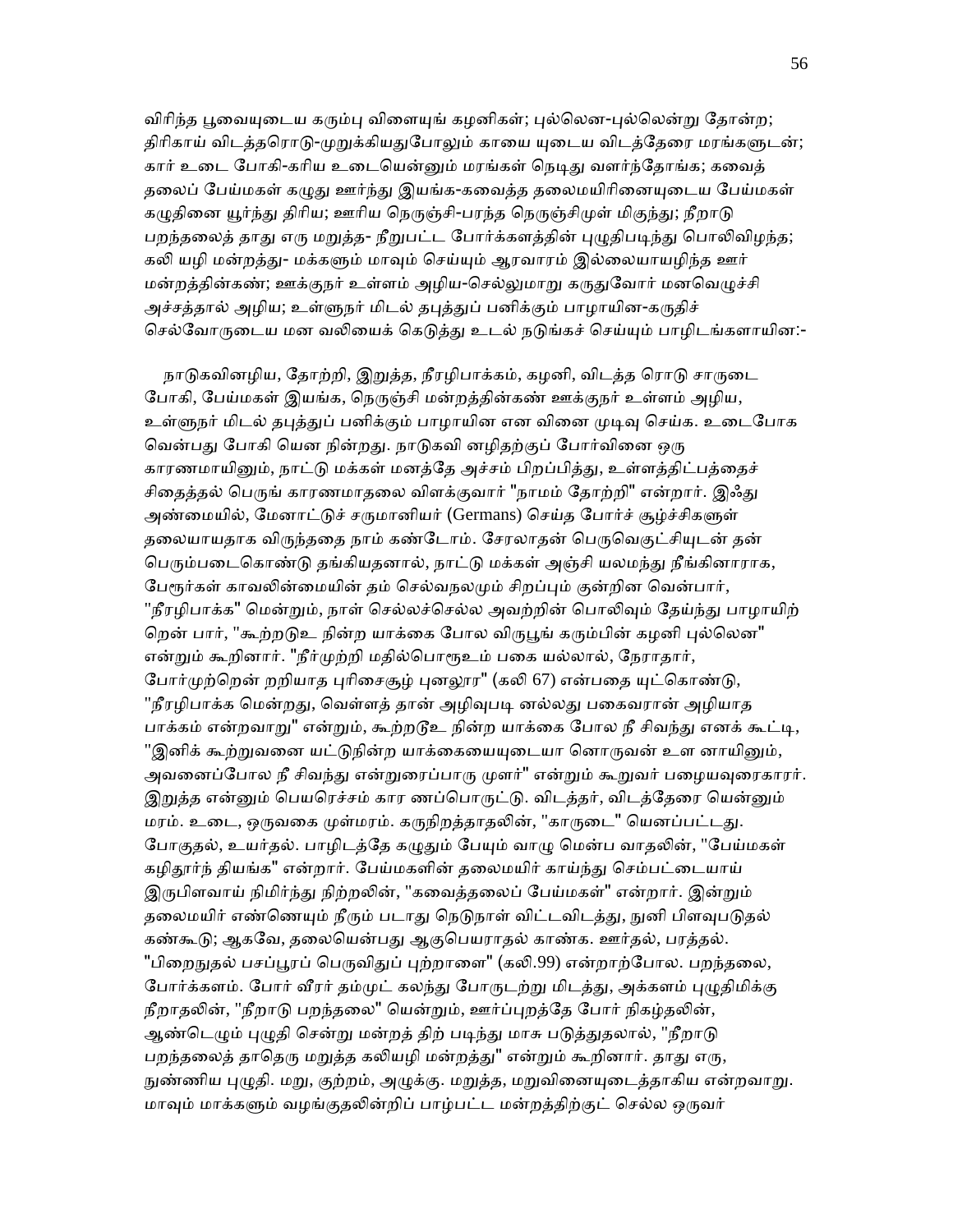விரும்பின், அவ்ர உள்ளம் எழாவகை அச்சம் தோன்றி அதனை அழிவித்த லின், "உள்ளம் அழிய" என்றும், ஒருகால் துணிந்து செல்லக் கருதின், அவர்தம் மனத்திட்பம் சிதைந்து கெடுதலின், "ஊக்குநர் மிடல் தபுத்து" என்றும் கூறினார். தபுத்தல்வினை பனிக்கும் என்பதனோடு இயைய வேண்டிப் பழையவுரைகாரர், "தபுத் தென்பதனைத் தபுக்க வெனத் திரிக்க" என்றும், "மன்றத்து உள்ளம் அழிய ஊக்குநர் மிடல் தபுத்து உள்ளுநர் பனிக்கும் பாழென்றது, அம்மன்றிலே போதற்கு உள்ளம் அழியச்செய்தே பின்னும் தம் கரும வேட்கையாற் போக மேற்கொண்டவ ருடைய வலியைக் கெடுத்தலானே பின்பு போக நினைப்பார் நடுங்கு தற்குக் காரணமாகிய பாழ் என்றவா" ெறன்ᾠம் கூᾠவர்.

### 20-28. காடே ............. காத்தநாடே

உரை: பெரும-பெருமானே; காடு கடவுள் மேன- காடுகள் முனிவர் விரும்பி வாழும் இடமாக;புறவு-முல்லைக் கொல்லைகள்; ஒள்ளிழை மகளிரொடு ள்ளர் மேன-ஒள்ளிய இழையணிந்த மகளிரொடு மள்ளர்கள் உறையும் இடமாக; ஆறு- காடும் புறவுமல்லாத பெருவழியானது; அவ் வனைத்து-அவற் றைப்போலச் செல்வோர் இனிது செல்லும் இயல்பிற்றாக; அன்றி யும்-இவை யல்லாமலும்; ஞாலத்துக் கூலம் பகர்நர் குடிபுறந் தராஅ-நிலத்தே விளையும் எண்வகைக் கூலங்களையும் விற்கும் வணிகர் குடியைப் பேணி; குடிபுறந் தருநர் பாரம் ஓம்பி-குடி மக்களைப் பாதுகாக்ககும் காணியாளர் சுற்றத்தைச் சிறப்புற வோம்பி; அழல் சென்ற மருங்கின் வெள்ளி யோடாது-செவ்வாய் சென்றவிடத்து வெள்ளி செல்லாமையால்; மழை வேண்டு புலத்து மாரி நிற்ப-வேண்டும் புலங்களில் வேண்டுங்காலத்து மழை பொழியாநிற்க; நீ காத்த நாடு-நீ காத்தோம்பும் நாடு; நோயொடு பசி யிகந்து ஒரீஇ-நோயும் பசியும் இல்லையாக நீங்கி; பூத்தன்று-பல்வளமும் நிரம்பியுள்ளது. எ-று.

உலகியல் நெறி நில்லாது கடவுள் நெறி நிற்றலின், முனிவர் கடவு ளெனப்பட்டனர்; " தொன்முது கடவுட் பின்னர் மேய" (மதுரை.41) என்றாற்போல. அரசன் கோல் செவ்விதாயவழி மாதவர் நோன்பு இனிதியலுதல் பற்றி, "காடு கடவுள் மேன," என்றுமா, புறவங்களில் மள்ளர் மகளிரொடு இயங்கினும் அவர்தம் கற்புக்கெடுவ தின்மையின், "புறவே ஒள்ளிழை மகளிரொடு மள்ளர் மேன" என்றும் கூறினார். மாதவர் நோன்பும் மடவார் கற்பும், காவலன் காவ லின்றெனி லின்றால்" (மணி. 22: 208-9) என்று சாத்தனார் கூறுதல் காண்க. போரின்மை யின் மள்ளர் புறவங்களில் தொழில் செய்கின்றனரென வறிக. புறவுக ளாவன: வரகு, சோளம், துவரை முதலிய கூலங்கள் விளையும் கொல்லை கள்; ஈண்டுச் சிறுசிறு காடுகளும் உண்டு; ஆங்கு இடையர் தம் ஆனிரை களை மேய்ப்பர்; காட்டிடத்தே முனிவரரும் புறவங்களில் மள்ளரும் இருத்தலின் வழிச்செல்வோர்க்கு ஆறலை கள்வராலும், பிற விலங்குக ளாலும் இடையூ றின்மையின், அவ்வந்நிலதது வழிச்செல்லும் பெரு வழிகள் இனியவாயின வென்பார், "ஆறே அவ்வனைத்து" என்றார். அவ்வென்னும் சுட்டு, காட்டையும் புறவையும் சுட்டிநின்றது. "காடே கடவுள் மேன என்றது, நின் நாட்டுப் பெருங்காடான இடங்களெல்லாம் முதற்காலத்துக் கோயில்களான எ-று. ; புறவு மகளிரொடு மள்ளர் மேன என்றது, சிறுகாடான இடங்களெல்லாம் நின் படையாளர்கள் மகளிரொடு உறையும் படைநிலைகளாயின எ-று.ஆறே அவ்வனைத் தென்றது, காடும் புறவுமல்லாத பெருவழிகளும் ஆறலை கள்வரும் பிற இடையூறுமின்றி, முன் சொன்ன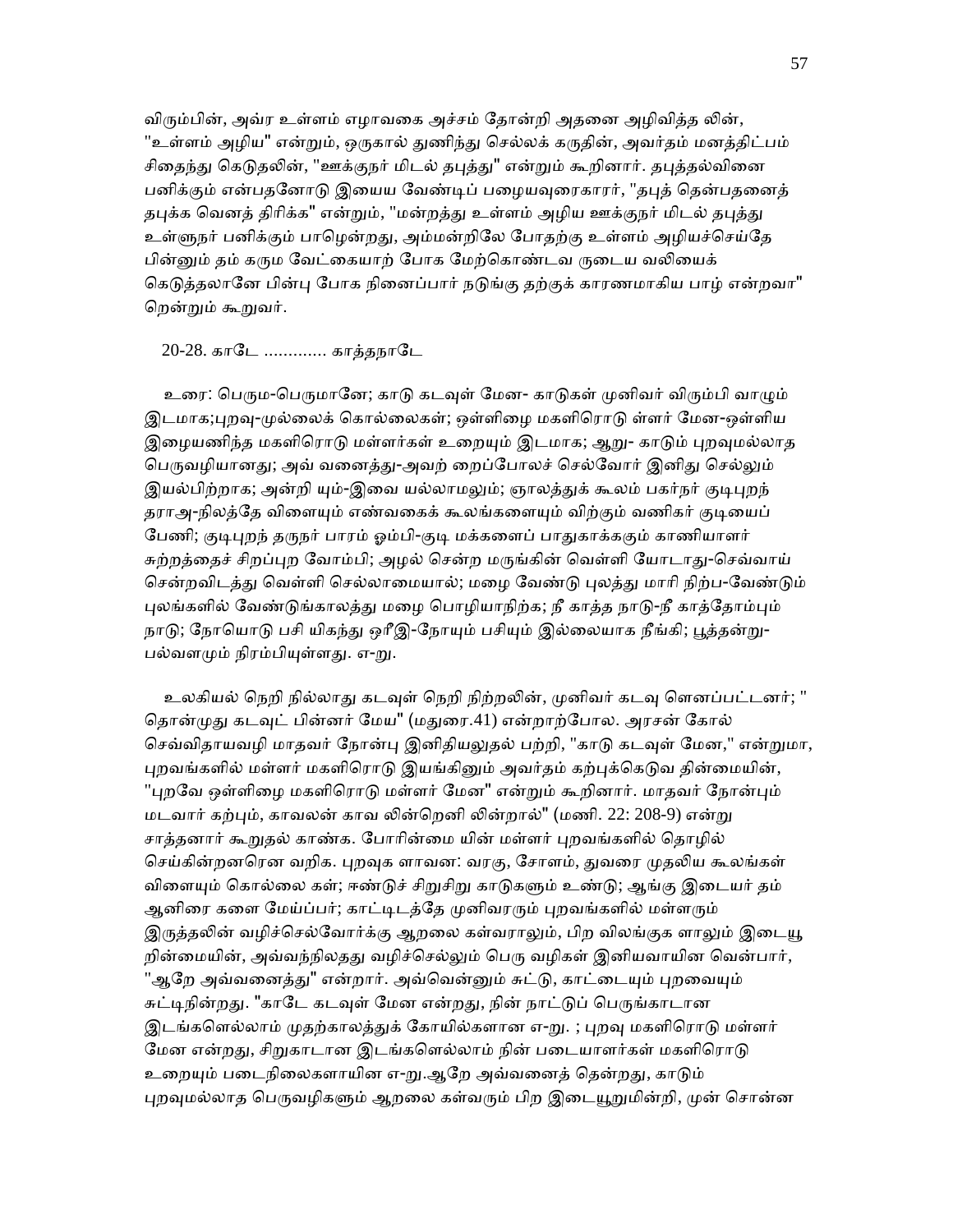அவ்வனைத்தாவதுமன்றி, ஆறலை கள்வரின்றிக் கூலம்பகர்வார் இயங்கும்படியான வழக்காலே அந்தக் கூலம் பகர்வார் குடிகளைப் புறந்தந்தென்றும், குடிபுறந்தருநர் பாரத்தை ஓம்பி மழைவேண்டிய புலத்து மாரி நிற்ப வென்றும் கூலம் பகர்நர் குடி புறந்தருதலை ஆற்றின் தொழிலாகவும்,குடிபுறந்தருநர் பாரமோம்புதலை மழையின் தொழிலாகவும் கூட்டியுரைப்பாரு முளர்" என்பது பழைய வுரை. இந்நாட்டில் கூலம் விளைப்போரும் விற்போரும் பெரும்பாலராத லின், இவரை விதந்து "கூலம் பகர்நர்" என்றும், "குடிபுறந் தருநர்" என் றும் அவரவர் தொழின்மேல் வைத்துரைத்தார். குடிபுறந்தருநர்: உழுவிப் போரும், குடிகள் உழுவோருமாவர்; குடிபுறந்தருவாரின் கீழ்க் குடிகள் மிகப் பலராய் அவரைச் சுற்றி வாழ்தலின், அச்சுற்றத்தைக் "குடிபுறந் தருநர் பாரம்" என்றார்; "பகடுபுறந் தருநர் பார மோம்பி" (புறம்35) என்று பிறரும் கூறுதல் காண்க. பண்டம் விளைப்போரும் அதனைப் பிற நாடுகட்குக் கொண்டுசென்று மாறுவோரும் நாட்டின் நல்வாழ்விற் குத் துணைவராதலைத் தேர்ந்து நடாத்தும் அரசியற்சிறப்பு இப்பாட்டால் வெளிப்படுமாறு காண்க. செவ்வாயும் வெள்ளியும் சேர்ந்தால் மழை பெய்யா தென்பவாகலின், "அழல்சென்ற மருங்கின் வெள்ளி யோடாது" என்றார். செங்கோல் கோடின் இக்கோள்கள் நிலைதிரியு மென்ப; திரியின் நோயும் பசியு முளவாமாதலின், "நோயொடு பசியிகந் தொரீஇப் பூத்தன்று பெரும நீ காத்த நாᾌ" என்றார்.

பெரும, ஆரல் பிறழ்நவும் உழாது வித்துநவும், எருமைநிரை தடுக்குநவும், ஆம்பலார்நவும், தெங்கும் மருதும் பொய்கையும், வைப்பு முடைய நாடுகள், நின்னைப் பகைத்தமையின், நீ சிவந்த நீரழிபாக்கம் கழனி புல்லென, காருடை போக, பேய்மகள் இயங்க, உள்ளுநர் பனிக்கும் பாழாயின;நீ காத்தநாடு,காடு கடவுள் மேன வாக,புறவு, மள்ளர் மேன வாக,ஆறு,அவ்வனைத்தாக,கூலம் பகர்நர் குடிபுறந் தராக்\*,குடிபுறந்தருநர் பாரம் ஓம்பி,வெள்ளி யோடாவகைப் பசியிகந்து ஒரீஇப் பூத்தன்று என இயையும்.

கூற்றடூஉ நின்ற யாக்கை போல, நாடுகவி னழிய, நாமம் தோற்றி, நீ சிவந் திறுத்த நீரழிபாக்கங்கள், கழனி புல்லெனக், காருடை போக, கழுதூர்ந் தியங்க,பாழாயின; நீ காத்த நாட்டிற் காடு கடவுளால் மேவப் பட்டன; அந்நாட்டுப் புறவுகள் மள்ளரால் மேவப்பட்டன; அந்நாட்டு ஆறு அவ்வனைத்தாயிற்று; அன்றியும், கூலம் பகர்நர் குடிபுறந் தராஅக், குடிபுறந் தருநர் பார மோம்பி, நீ காத்தநாடு மழைவேண்டு புலத்து மாரி நிற்ப,நோயொடு பசியிகந் தொருவப் பூத்தது எனக் கூட்டி வினைமுடிவு செய்க வென்பர் பழையவுரைகாரர்.

இதன்கண் பகைவர் நாடழிவு கூறுமுகத்தால் சேரலாதனது வெற்றிச் சிறப்பும்,தன்னாடு காத்தல் கூறுமாற்றால் அரசியற் சிறப்பும் கூறப்பட்டமையின், "இதனாற் சொல்லியது அவன் வென்றிச் சிறப்பும், தன் நாடுகாத்தற் சிறப்பும் உடன் கூறியவாறாயிற்ᾠ" என்பர்.

தொறுத்த வய லாரல் பிறழ்நவும், ஏறு பொருத செறு வுழாது வித்து நவும் என்பனவும், "ஒலிதெங்கி னிமிழ் மருதின், புனல்வாயிற் பூம் பொய்கை யென்பனவுமாகிய நான்கும், வஞ்சியடியும், ஏனைய அளவடியு மாதலின், இப்பாட்டு வஞ்சித்தூக்கும் செந்தூக்குமாயிற்று. "ஆசிரிய நடைத்தே வஞ்சி" (தொல் செய் 107) என்றலின்,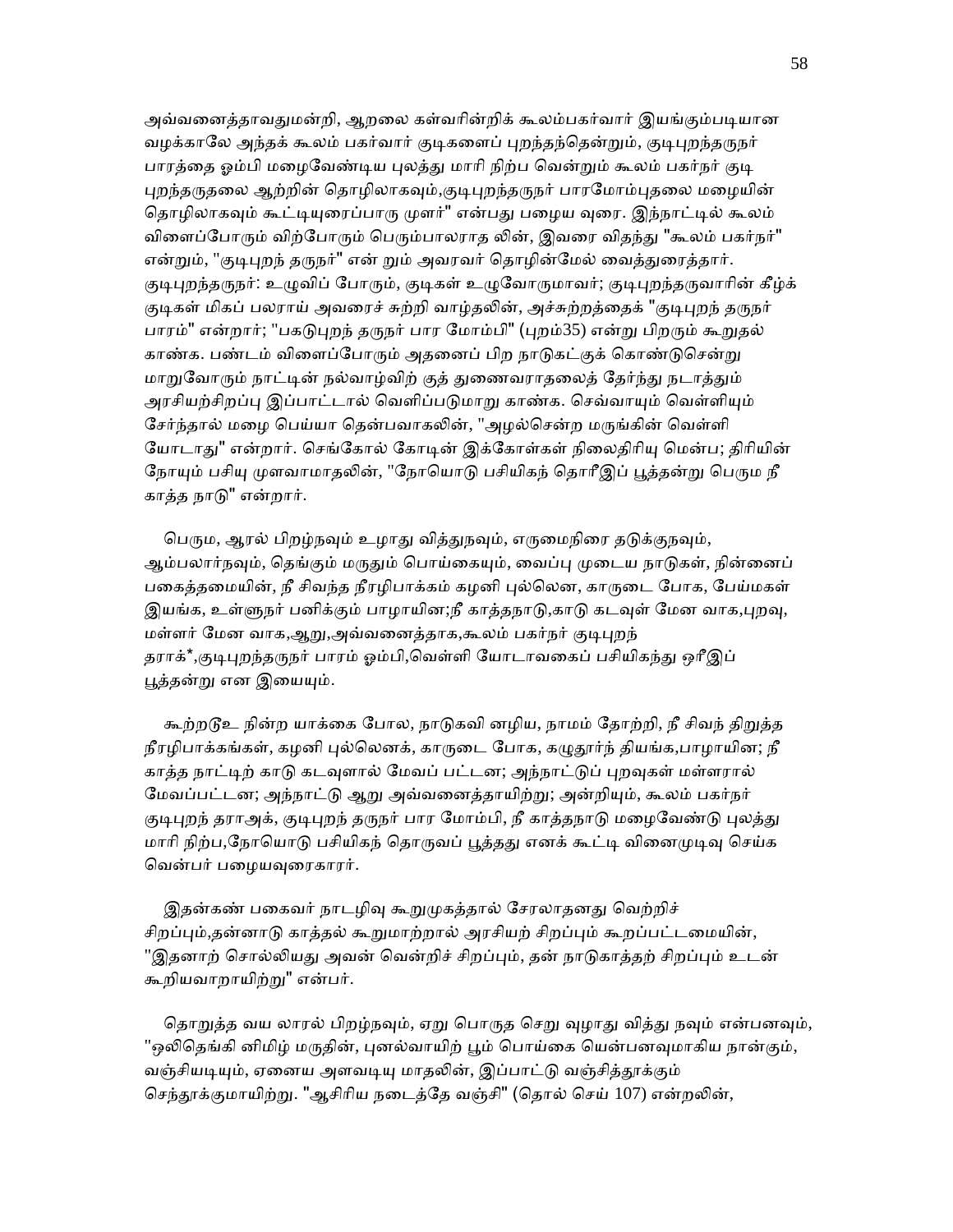ஆசிரியப் பாட்டின் கண் வஞ்சித்தூக்கு வந்ததென வறிக. பிறாண்டும் இவ்வாறு வருவன வற்றை அமைத்துக்கொள்க.. --------------

# **2.4.** சான்ேறார் ெமய்ம்மைற

14

 நிலநீர் வளிவிசும் ெபன்ற நான்கின் அளப்பரியையே நாள்கோ டிங்கண் ஞாயிறு கனையழல் ஐந்தொருங்கு1 புணர்ந்த விளக்கத் தனையை ேபார்தலை மிகுத்த வீரைம் பதின்மரொடு கூடார்க்கை 5 துப்புத் துறைபோகிய துணிவுடை யாண்மை அக்குர னனைய கைவண் மையையே அமர்கடந்து மலைந்த தும்பைப் பகைவர் போர்பீ டழித்த செருப்புகன் முன்ப கூற்று வெகுண்டுவரினு மாற்று $2$ மாற் றலையே  $10$ எழுமுடி கெழீஇய திருஞெம ரகலத்து நோன்புரித் தடக்கைச் சான்றோர் மெய்ம்மறை $3$ வானுறை மகளிர் நலனிகல் கொள்ளும் வயங்கிழை கரந்த வண்டுபடு கதுப்பின்4 ஒடுங்கீ ரோதிக் கொடுங்குழை கணவ $15$ பல்களிற்றுத் தொழுதியொடு வெல்கொடி நுடங்கும் படையே ருழவ பாடினி வேந்தே இலங்குமணி மிைடந்த ெபாலங்கலத் திகிாிக் கடலக வரைப்பினிப் பொழின்முழு தாண்டநின்  $\mu$ ன்றிணை முதல்வர் போல நின்றுநீ  $20$ கெடாஅ நல்லிசை நிலைஇத் தவாஅலிய ரோவிவ் வுலகமோ டுடனே.

 -------------- 1 வந்ெதாᾞங்கு-பாடம். 2 வாிᾔம்பாற்ᾠ-பாடம் 3 ேமமைற-பாடம் 4 வண்ᾌபᾌ ᾐப்பின்-பாடம்

துறை: செந்துறைப்பாடாண் பாட்டு. வண்ணம்: ஒழுகுவண்ணமும், சொற்சீர் வண்ணமும் தூக்கு: செந்தூக்கு. ெபயர்: சான்ேறார் ெமய்ம்மைற.

1-4 நிலநீர்.............விளக்கத்தைனைய.

உறை: நிலம் நீர் வளி விசும்பு என்ற நான்கின்-நிலமும் நீரும் காற்றும் விசும்பும் என்ற நான்கினையும் போல; அளப் பரியை- நீ பெருமையளந்து காண்டற்கு அரியை யாவாய்; நாள் கோள் திங்கள் ஞாயிறு கனை அழல்-நாண் மீன்களும் கோள் களும்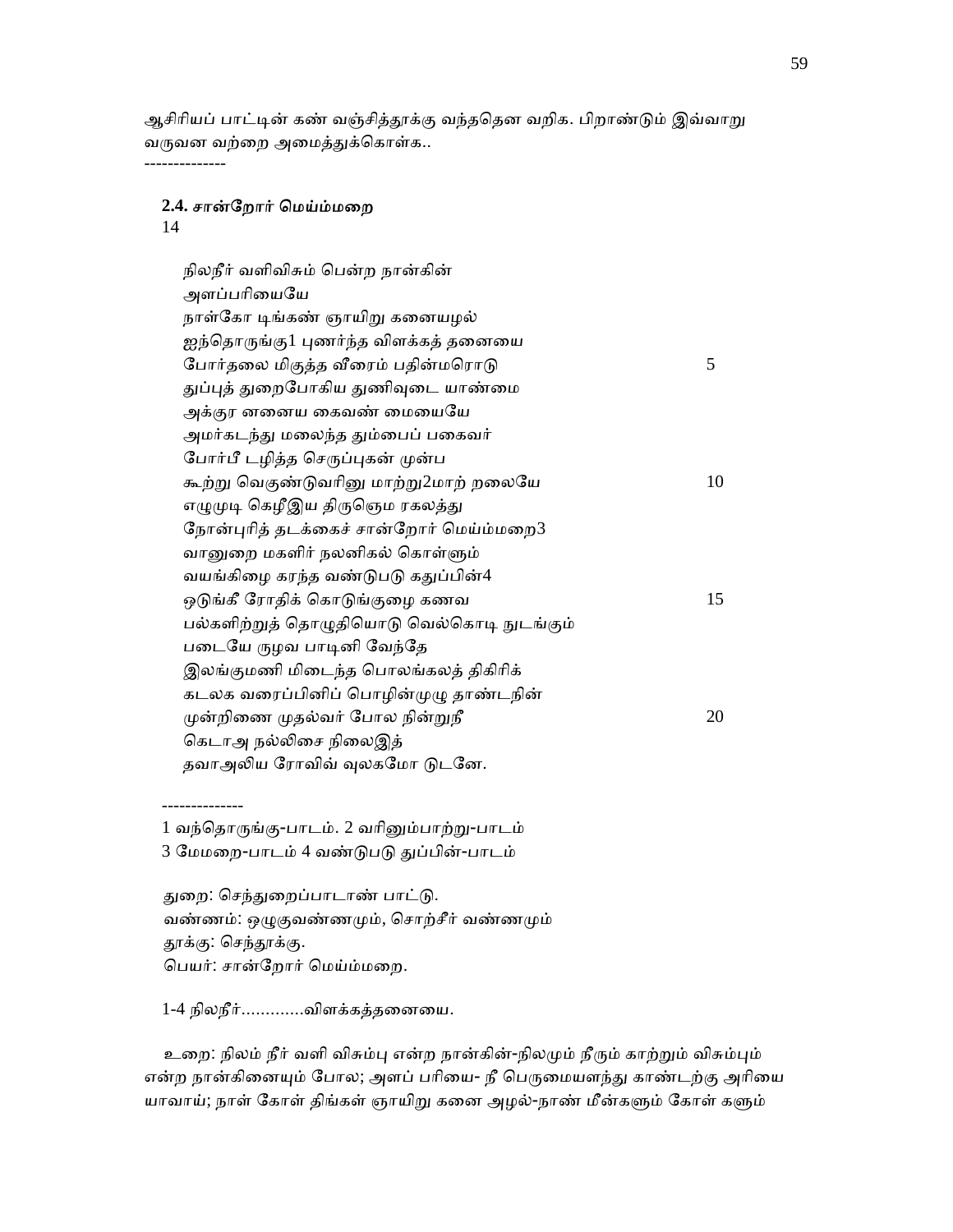திங்களும் ஞாயிறும் மிக்க நெருப்பும் என்ற; ஐந்து ஒருங்கு புணர்ந்த-ஐந்தும் ஒருஙகுகூடினாற் பிறக்கும்; விளக் கத்து அனையை-ஒளிபோலும் ஒளியுடையையாவாய்,-

அளத்தற்கரிய பெருமையுடையவாகலின், நில முதலியவற்றைக் கூறினார்; "இருமுந்நீர்க் குட்டமும் வியன்ஞாலத் தகலமும், வளிவழங்கு திசையும், வறிது நிலைஇய காயமும், என்றாங்கு, அவையளந் தறியினும் அளத்தற் கரியை;" (புறம் 20) என்று பிறரும் கூறுதல் காண்க. இதன் கண்ணும் தீயொழிந்த ஏனைப் பூதங்கள் எண்ணப்பட்டிருப்பதும், "அளந் தறியினும்" என்றதனால் அளத்தற்கருமை பெறப்படுவதும் அறிக. தீ ஒளிப்பொருளாதலின், அதனை நாள் கோள் முதலியவற்றோடு கூட்டினார். பழையவுரைகாரர், பூதங்கள் ஐந்தையு மெண்ணாது தீயை யொழித்தது மேல்விளக்கத்துக்கு உவமமாக எண்ணுகின்றவற்றோடு கூட்டவேண்டி யென்பது; ஈண்டுக் கோளென்றது விளக்கமில்லா இராகு கேது வென்னும் இரண்டும் நீக்கிநின்ற ஏழினும் சிறப்புப்பற்றிவேறெண்ணப்பட்ட திங்கள் ஞாயிறென்னும் இரண்டும் நீக்கிநின்ற ஐந்தையு மென்பது" என்பது ஈண்டு நோக்கத்தக்கது. நிலம் நீரினும், நீர் நெருப்பினும், நெருப்பு வளியினும், வளி விசும்பினும் ஒடுங்குமாகலின், அம்முறையே பற்றி,"நிலநீர் வளியொடு விசும்" பென்றார். நாளும் கோளும் திங்களும் இரவுப்பொழுதில் தோன்றித் தண்ணியவொளி செய்வன வாகலினாலும், வெம்மையும் மிக்க வொளியுமுடைய ஞாயிற்றை யடுத்திருத்தலாலும், "ஞாயிறு கனையழல்" என்று சேரக் கூறினார். ஐந்துமென்ற வம்மை விகாரத்தால் தொக்கது. நாள் கோள் முதலிய ஐந்தும் ஒருங்கு கூடியவழிப் பிறக்கும் ஒளியைப்போலும் ஒளி யென்றது, சேரலாதனது நல்லொளி எல்லா நிலத்தினும் சென்று பரவி ஆட்சி புரிதலைக் குறிது என்க.

#### 5-7 ேபார்தைல.............ைகவண்ைமையேய

 உைர: ேபார்-ேபார் ெசய்வதில்; தைலமிகுத்த ஈைரம் பதின்மெராᾌ- மிக்க மேம்பாடுற்ற நூற்றுவருடன்; துப்புத் துறை போகிய-துணைவலியாகும் நெறியில் சடைபோகிய; துணி வுடை ஆண்மை-அஞ்சாமை பொருந்திய ஆண்மையினையுடைய; அக்குரன் அைனய-அக்குர ெனன்பாைனப்ேபால; ைகவண்ைமைய- வள்ளன்ைம யுடையை**ாவாய்-**

பாண்டவர் ஜவரொடு மலைந்த பேராண்மையையடைய நாற்றுவரது மறச்சிறப்பை இவ்வாசிரியர், "போர்தலை மிகுத்த வீரைம் பதின்மரொடு" என்றாற்போல, "நிலந்தலைக்கொண்ட பொலம்பூந் தும்பை, ஈரைம் பதின்மர்" (புறம். 2) என முரஞ்சியூர் முடிநாகனாரும், "மறந்தலைக் கொண்ட நூற்றுவர்" (கலி 52) எனக் கபிலரும் கூறியுள்ளார். போர்த்திறம் பலவற்றின்கண்ணும் நூற்றுவர்க்குத் துணைவலியாந் துறை யில் எஞ்சாது ஒழுகினமையின், "துப்புத்துறை போகிய" என்றும், துணிவில்வழி ஆண்மை சிறவாமையின், "துணிவுடை யாண்மை" யென்றும்,வள்ளன்மையில் மிக்க மேம்பட்டோனாதலின், அதனை யுயர்த்தும் கூறினார்.துப்பு,துணை; "துன்பத்துள் துப்பாயார்"(குறள், 106) என்புழிப்போல. "அக்குரன், பாரதத்தில் கூறப்படுபவனும் தலையெழு வள்ளல்களு ளொருவனுமாகிய அக்குரன்போலும்; கர்ண னென்று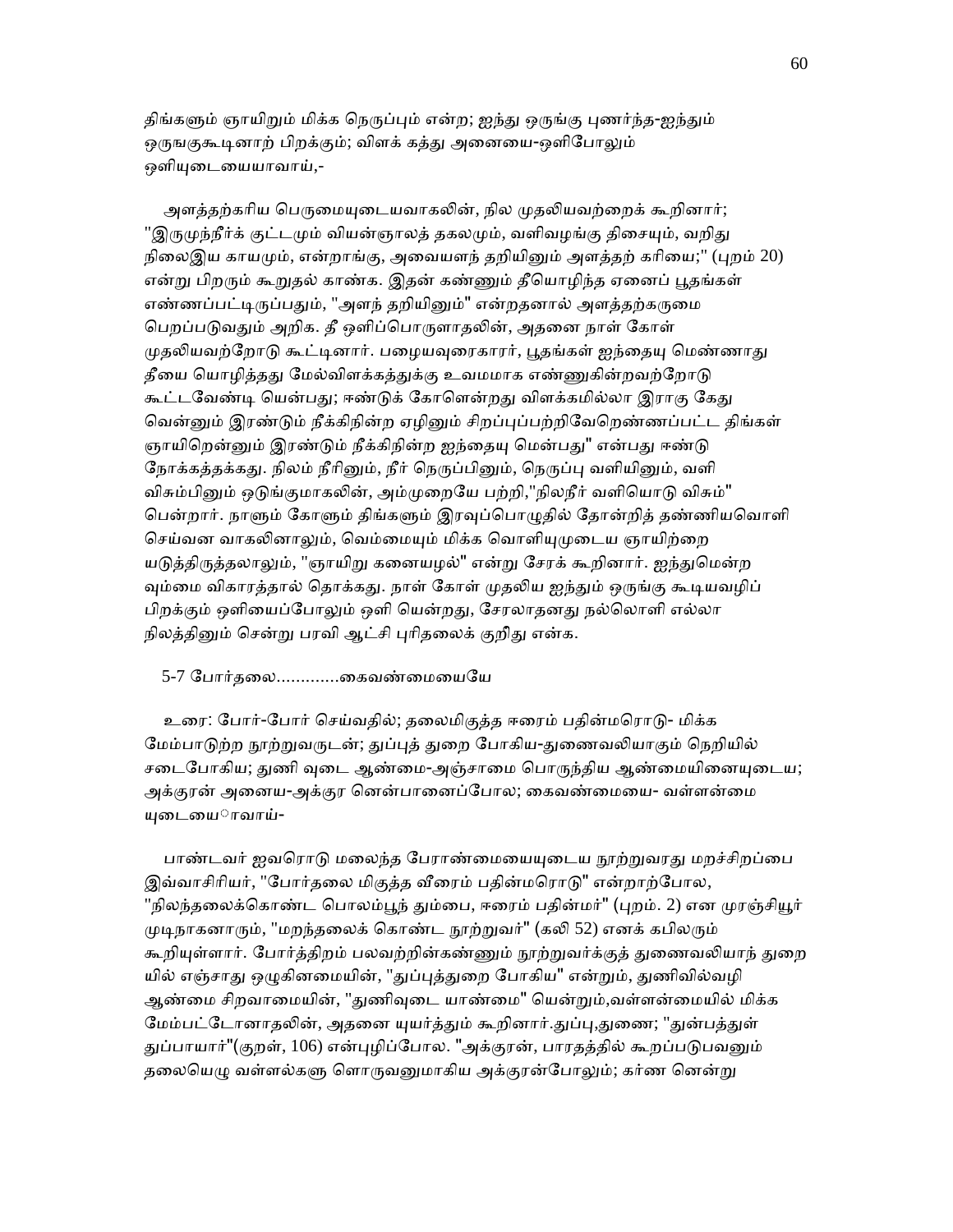நினைத்தற்கு மிடமுண்டு; ஆதாரம் கிடைக்கவில்லை" யென்று டாக்டர் திரு உ.வே.சாமிநாதையர் கூறுவர்.

8-10. அமர்கடந்து........ஆற்றலையே

உரை: அமர் கடந்து மலைந்த தும்பைப் பகைவர்-போரில் வஞ்சனையின்றிப் பொருது சிறந்த தும்பைப் பகைவருடைய; போர் பீடு அழித்த-போரினையும் அவர்தம் பெருமையினையும் அழித்தொழித்த; செருப்புகல் முன்ப-அத்தகைய போரை விரும்பும் வலியையுடையோய்; கூற்று வெகுண்டு வரினும்- கூற்றுவனே சினங்கொண்டு பொர வந்தாலும்; மாற்றும் ஆற்றலை- நீ அவனைப் பிறக்கிட் டோடச் செய்யும் ஆற்றலை யுடையை யாவாய்-

வெட்சி, கரந்தை முதலாகப் பல்வகைப் போர்களைச் செந்நெறியிற் பொருது சிறந்தோரே, பகைவர் அதிரப்பொரும் தும்பைப்போர் செய்ய முற்படுபவாதலின், அவரைத் "தும்பைப் பகைவ" ரென்பவர், "அமர் கடந்து மலைந்த தும்பைப் பகைவர்" என்று சிறப்பித்தார். அவர் செய்யும் போரும், அப்போரால் அவர் பெற்றிருக்கும் பீடும் உயர்ந்தன வாதலின், அவற்றை யழித்த பெரும்போரைச் செய்தலின், "தும்பைப் பகைவர் போர் பீடழித்த முன்ப" என்றும், அம் முன்பினால் மேலும் போர்விரும்பும் அவன் மறப்பண்பை, செருப்புகல் முன்ப" என்றும் வியந்துரைக்கார்; "போரெனிற் புகலும் புனைகழல் மறவர்" (புறம்.31) எனவும், "செருப்புகன் றெடுத்த சேணுயர் நெடுங்கொடி" (முருகு.67) எனவும் சான்றோர் போர்வேட்கையைப் புகழ்ந்தோதுதல் காண்க. முன்னிற்பார் இலலாத முரணுடைமைபற்றி "முன்பன்" என்ப போலும். உயிர்களை அவை நின்ற உடம்பினின்றும் நீக்கிக் கூறுபடுக்கும் முறைமை யும் அத் தொழிற்கென வேண்டும் வன்மையும் விரகும் இறப்ப வுடைமை யின், கூற்றுவனை வேறல் எத்திறத்தோர்க்கும் கூடாத செயலாயினும், அவனையும் வென்று முதுகிட்டோடச் செய்யும் மொய்ம்புடையாயென்றது, சேரலாதனது ஒப்புயர்வற்ற ஆற்றலைப் புலப்படுத்தற்கென வறிக. "பகையெனிற் கூற்றம் வரினும் தொலையான்" (கலி.43) எனக் கபிலர் கூறுதல் காண்க. மாற்றுதல், மார்பு காட்டி வருவானை முதுகு காட்டி யோடுமாறு செய்தல்.

11-12 எழுமுடி........சான்றோர் மெய்ம்மறை.

உரௌ: எழுமுடி கெழீஇய-அரசர் எழுவரது முடிப் பொன்னாற் செய்யப்பட்ட ஆரமணிந்த; திருஞெமர் அகலத்து- திருமகள் விரும்பியுறையும் பரந்த மார்பினையும்; நோன்புரித் தடக்கை-வன்மை பொருந்திய பெரிய கையினையு முடைய; சான்றோர் மெய்ம்மறை-வீரர்கட்குக் கவசம் போல்பவனே-

முடி, முடிப்பொன்னாலியன்ற ஆரத்துக்காதலின் ஆகுபெயர். பகை வரை வென்று அவர் முடிப்பொன்னால் ஆரமும் வீரகண்டையும் பிறவும் செய்து கோடலும், காவல் மரத்தால் முரசு முதலியன செய்து கோடலும், அவர் நாட்டிற் பெற்ற பெருவளத்தைப் பாணர் முதலிய இரவலர்க்கு வழங்கலும் பண்டை வேந்தர் மரபு. சேரவேந்தர் பகை யரசர் எழுவர் திருமுடிப் பொன்னால் ஆரம் செய்துகொண்ட செய்தி யைக் காப்பியாற்றுக் காப்பியனார் "எழுமுடி கெழீஇய திருஞெம ரக லத்து..........தார்மிகு மைந்தி னார்முடிச்சேரல்" (பதிற்.40) என்றும் பரணர், "எழுமுடி மார்பின் எய்திய சேரல்"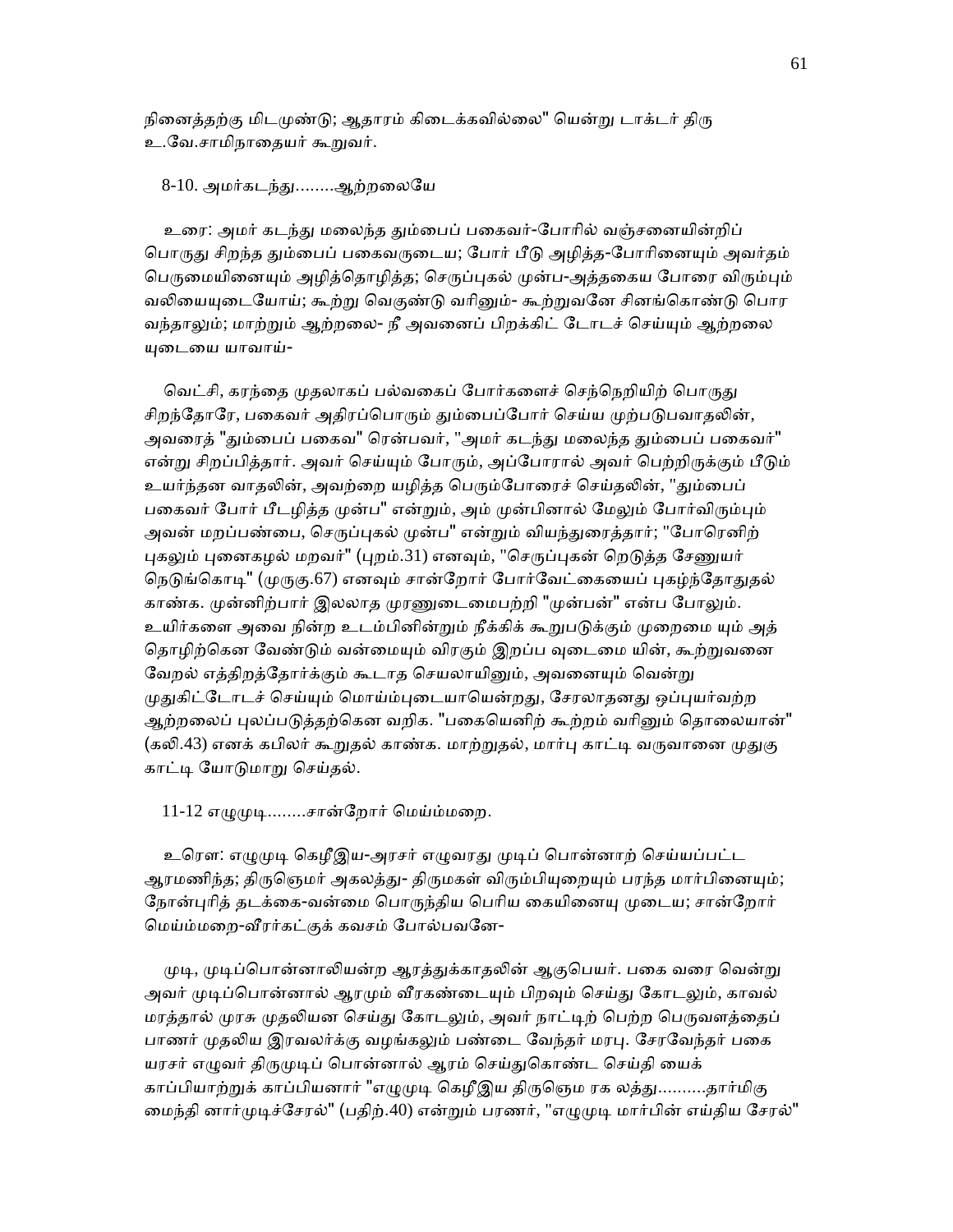பதிற்.45) என்றும் இளங்கோவடிகள் "எழுமுடி மார்பநீ ஏந்திய திகிரி(சிலப். 28:169) என்றும் கூறுதல் காண்க. "எழுமுடி யென்பது ஏழு அரசரை வென்று அவர்கள் ஏழு முடியானும் செய்ததோ ராரமாம்" என்பது பழையவுரை

"நீயே...... அவர் முடிபுனைந்த பசும்பொன்னின் அடிபொலியக் கழல் தைஇய, வல்லாளனை வயவேந்தே" (புறம்.40) என்பதனால், முடிப் பொன்னால் கழல்செய்து கோடலை யறியலாம். நோன்மை, வன்மை. அறப்போர் புரியும் ஆண்மையும் தறுகண்மையுமுடைய வீரரை, சான்றோர் என்றல் தமிழ் மரபாதலின், அவர்கட்குத் தலைவனும் முன்னணி வீரனு மாதலின், "சான்றோர் மெய்ம்மறை" யென்றார். இச் சான்றோரைத் தாக்கும் பகைவர் இவனைத் தாக்கி வென்றாலல்லது அவர்பாற் சேற லாகாைம ேதான்ற "ெமய்ம்மைற" ெயனச் சிறப்பித்தார். இவ்விைய பால் அவர்கட்கு ெமய்ம்மைறக்கும் கவசம்ேபாறᾢன் இவ்வாᾠ கூறிய ெதன்க. "ஈண்ᾌச் சான்ேறா ரென்றது போரில் அமைதியுடைய வீரரை; மெய்ம்மறை - மெய்புகு கருவி; மெய்ம்மறை யென்றது அச் சான்றோர்க்கு மெய்புகு கருவி போலப் போரிற் புக்கால் வலியாய் முன் னிற்றலின்; இச் சிறப்பு நோக்கி இதற்கு (இப் பாட்டிற்கு) 'சான்றோர் மெய்ம்மறை' என்று பெயராயிற்று" என்பர் பழைய வுரைகாரரும் என அறிக.

13-15 வாᾔைற...................கணவ

உரை: வான் உறை மகளிர் இகல் கொள்ளும் - விண்ணுல கத்து மகளிர் தம் நலத்தால் தனக்கு நிகராதல் வேண்டித் தம்முள் முற்பட்டு இகலும்; நலன் -மெய்ந்நலமும்; வயங்கு இழை கரந்த - விளங்குகின்ற தலைக்கலனால் மறைப்புண்ட; வண்டு படு கதுப்பின் - வண்டு மொய்க்கும் கூந்தலும்; ஈர் ஓதி ஒடுங்கு கொடுங் குழை -மண்ணுதலால் நெய்ப்புற்ற கூந்தல் ஒடுங்கிய செவியிடத்தே பெய்த வளைந்த குழையும் உைடயளாகிய ேதவிக்கு; கணவ - கணவேன, -

"மின்னுமிழ்ந் தன்ன சுடரிழை யாயத்துத், தன்னிறங் கரந்த வண்டுபடு கதுப்பின், ஒடுங்கீ ரோதி யொண்ணுதல் அணிகொளக், கொடுங்குழைக் கமர்த்த நோக்கின்" (பதிற். 81) என்று பிறரும் கூறுதல் காண்க.

கதுப்பும் குழையும் எண்ணப்படுகற் கேற்ப, வானுறை மகளிர் இகல் கொள்ளும் நலனும் என மாறிக் கூட்டுக. கொள்ளும் நலன், கொள்ளு தற் கேதுவாகிய நலன் என்க. அரசமாதேவியின் மெய்ந்நலம் கண்டு அதனோடு தம் நலமும் நிகராமென்பது கருதி வானவர் மகளிர் தம்மிற் கூடிப் பிணங்குதல் தோன்ற, "இகல் கொள்ளும்" என்றார். மானுட மகளிரொடு கம்மை நிகர்ப்பிக்குக் காணவேண்டாக வானுறை மகளிர், இதுபோது அச்செயலை மேற்கொண்டு பண்பில்லன செய்தலின், அதற் கேதுக் கூறுவாராய், இகல்கொள்ளு மென்றாரென வறிக. பண்பில்லன செய்தலாவது, "அழகிற்கு அவளை யொப்பேன் யானே யானே என்று தங்களில் மாறுகொள்"ளுவது. இகலென்பது "பகலென்னும் பண் பின்மை பாரிக்கும்" (குறள். 851) என்று சான்றோர் கூறுதல் காண்க. தலைக்கூந்தலை மண்ணிச் சீரிய தலைக்கலன்களை யணிந்ததனால், கதுப்பு, வண்டு மூசுதலாலன்றித் தோன்றாமையின், 'வயங்கிழை கரந்த வண்டுபடு கதுப்பின்" என்றார். கூந்தலுக்கு நெய்யணிந்து நன்கு மண்ணுதல் செய்தவழி, அது செவியின் பின்னே ஒடுங்கிச் சுருண்டமைதலின், "ஈரோதி ஒடுங்கு கொடுங்குழை" யென்றார். தன் பின்னே ஓதியை ஒடுக்கி நிற்கும் செவி குழையால் விளக்கமுறுதலின்,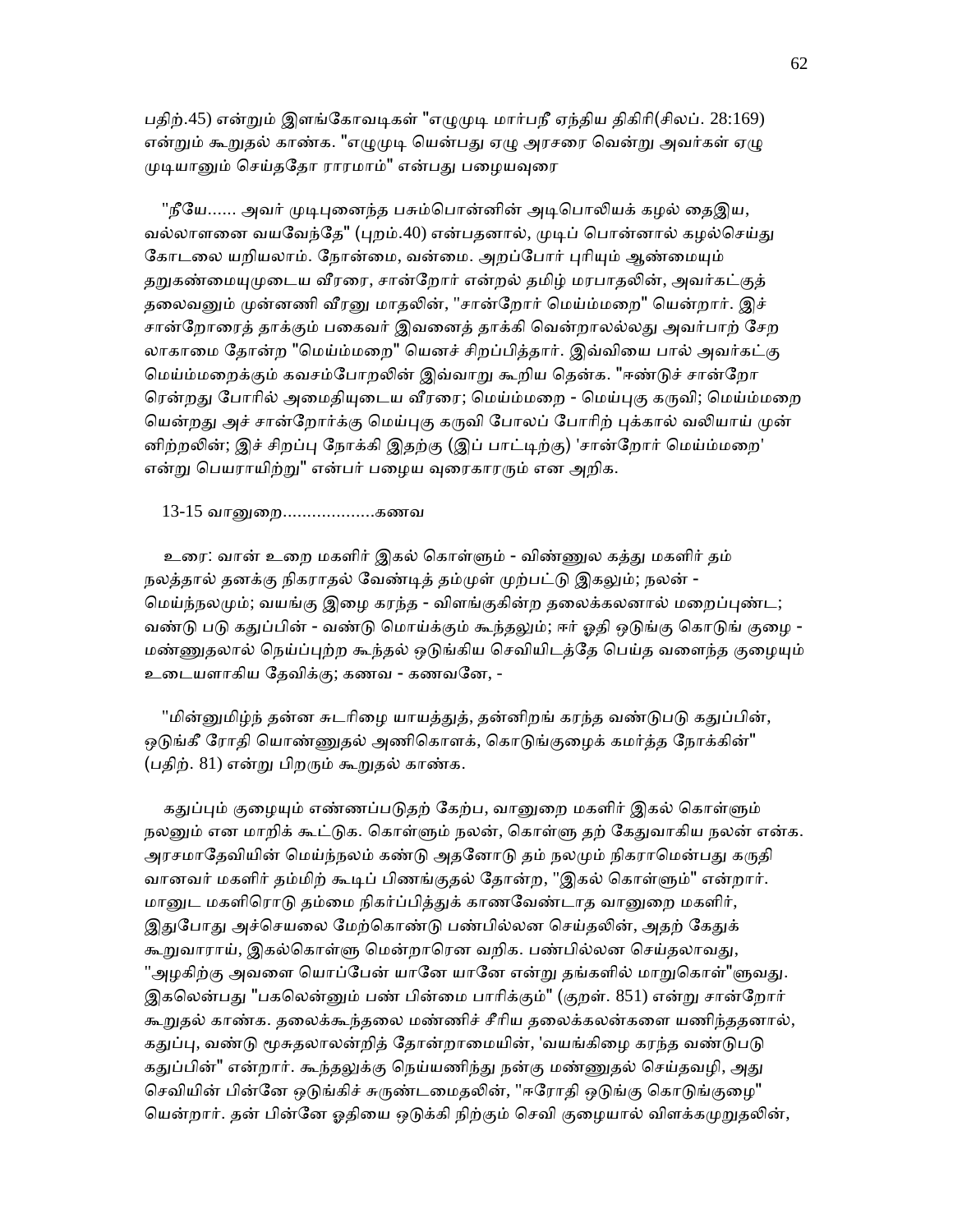அதனையே விதந்து "கொடுங்குழை" யென்றார். ஒடுங்கீ ரோதிக் கொடுங்குழை, அன் மொழித்தொகை. கதுப்பு மண்ணிய வழிச் சுருண்டு செவியின் புறத்தே ஒடுங்குமாறு தோன்றப் பழைய வுரைகாரர், "சுருள்" என்று உரைத்தவா றறிக.

#### 16-17. பல்களிற்ᾠ........ேவந்ேத

உரை: பல் களிற்றூத் தொழுதியொடு - பலவாகிய யானைக் கூட்டத்தோடு வெல் கொடி நுடங்கும் - வெல்லுகின்ற கொடி யுயர்ந்து அசையும்; படை ஏர் உழவ -படையினை ஏராகக் கொண்டு பகைவர் படையாகிய புலத்தை யுழுகின்ற உழவனே; பாடினி வேந்தே - பாண் மகளுக்கு வேண்டும் பரிசு வழங்கும் வேந்தனே எ-று.

தொழுதி, தொகுதி. "இழையணிந் தெழுதரும் பல்களிற்றுத் தொழுதியொடு" (பதிற். 42) எனப் பிறரும் கூறுதல் காண்க. "வில்லே ருழவ, சொல்லே ருழவ" என்பன போல, சேரலாதனைப் "படையே ருழவ" என்கின்றார். பாடினி பாடும் பாட்டுக்கு மகிழ்ந்து அவட்கு இழை முதலாயின வழங்கி, அவளுடைய இசைப்புலமையைச் சிறப்பித்து ஆதரித்தலின், "பாடினி வேந்தே" என்றார்.

#### 18-22. இலங்குமணி........உடேன

 உைர: இலங்கு மணி மிைடந்த ெபாலங்கலம் - விளங்கு கின்ற மணிகள் ெசறிந்த பொன்னாற் செய்யப்பட்ட கலங்களைப் பூண்டு; திகிரி - அரசியலாகிய ஆணையைச் செலுத்தி; கடல் அக வரைப்பின் - கடல் சூழ்ந்த நிலவுலகத்தே; இப்பொழில் முழு தாண்ட - இத் தமிழகத்தை முழுதும் ஆண்ட; நின் முன் திணை முதல்வர் போல - நின் குலத்து முன்னோர்களைப் போல; நின்று - நிலைபெற இருந்து; இவ் வுலகமொடு -இவ்வுலகின் கண்; கெடாஅ நல் இசை நிலைஇ - அழியாத நல்ல புகழை நிறுவி; உடனே - அதனுடனே; நீ தவாஅலியர் - நீ மெலிவின்றி வாழ்வாயாக எ-று.

பொலங்கலத்தையும் திகிரியையு முடையராய்ப் பொழில் முழு தாண்ட என்று இயைத்தலு மொன்று. திகிரி, அரசாணை. அஃது இனிதுருளுதற்கு இடமாய் நிழல் செய்தலின், கொற்றக் குடையைத் "திகிரி" யென்றா ரென்றும், திகிரி யென்றதற்கு ஏற்பச் சாதியடை யாகப் பொலங்கலம் என்று விசேடித்தா ரென்றும் கூறுவர். உலக முழுதாண்ட நின் முன்னோர் தம் ஆட்சி நலத்தாலும் வெற்றிச் சிறப்பாலும் இறவாப் புகழ்படைத்து நிலைபெற்றதுபோல, நீயும் நிலைபெறுக வென வாழ்த்துவது கருத்தாகலின், "தவாஅலிய ரோவிவ் வுலகமோ டுடனே" என்றார். புகழுடம்பு செல்வமெய்தப் பூதவுடம்பு நல்கூர்தலும் இறத்தலும் உண்மையின், அவை யிலவாய் நிலைபெறுக என்றற்குத் "தவாஅலியரோ" என்றா ரென வுணர்க. தவல், வறுமை நோய் முதலிய வற்றால் மெலிதல்; "தவலும் கெடலும் நணித்து" (குறள் 156) எனபதற்குப் பரிமேலழகர் கூறும் உரை காண்க.

சான்றோர் மெய்ம்மறை, கொடுங்குழை கணவ, உழவ, வேந்தே, அளப்பரியை; விளக்கத்தனையை; கைவண்மையை; ஆற்றலை; அதனால் நீ முதல்வர் போல நல்லிசை நிலைஇ, தவாஅலியரோ என முடிக்க.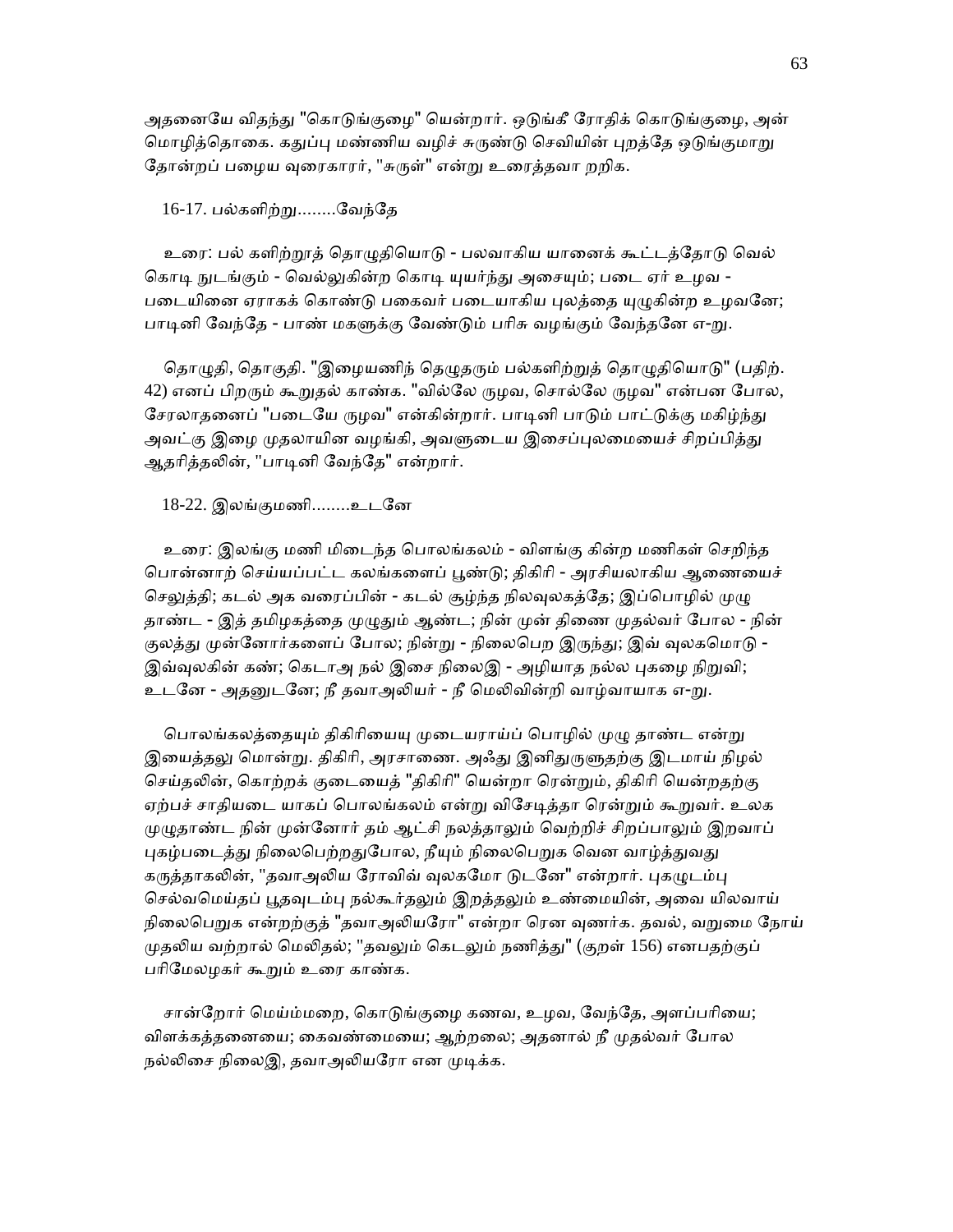"நிலமுதற் பூதம் நான்கும் போலப் பெருமை யளத்த லரியை; நாண்மீன் முதல் ஐந்தையும் விளக்கத்தால் ஒப்ப; கைவண்மையால் அக்குரன் என்பவனை யொப்பை; அன்றி, முன்ப, நின் வலியிருக்கும்படி சொல்லின் கூற்று வெகுண்டு வரினும் அதனையும் மாற்றும் வலியுடையை; ஆதலால் சான்றோர் மெய்ம்மறை, கொடுங்குழை கணவ, படையே ருழவ, பாடினி வேந்தே, நின்குடி முன்திணை முதல்வர்போல நின்று நல்லிசையை நிலைப்பித்து இவ்வுலகத்தோடுகூடக் கெடா தொழிவாயாக என வினை முடிவு செய்க. இதனாற் சொல்லியது, அவன் பல குணங்களையும் ஆற்றலையும் ஒருங்குகூறி வாழ்த்தியவாறாயிற்று" என்பர் பழையவுரை காரர்.

இப்பாட்டின்கண், ஒழுகுவண்ணமே யன்றிச் சொற்சீர் வண்ணமும் பயிலுதலின், அதனை விளக்கலுற்ற பழையவுரை, "அளப்பரியையே யெனச் சொற்சீரடி வந்தமையாற் சொற்சீர் வண்ணமுமாயிற்று; ஈண்டுச் சொற்சீ ரென்றது, அளவடியிற் குறைந்தும் வஞ்சியோசையன்றி அகவ லோசையாயும் வரும் அடியினை" என்று கூறுகின்றது.

இதனை வாழ்த்தியலென்ப ரென்றும், பரவற்கண் வந்த செந்துறைப் பாடாண்பாட்டெனறும் ஆசிரியர் நச்சினார்க்கினியர், "வழங்கியன் மருங்கின்" (தொல். பொ 82) என்ற நூற்பாவுரையிற் காட்டிக் கூறுவர்.

### **2.5.** நிைரய ெவள்ளம்.

#### 15

-------------

யாண்டுதலைப் பெயர வேண்டுபுலத் திறுத்து முனையெரி பரப்பிய துன்னருஞ் சீற்றமொடு மழைதவழ்பு தலைஇய மதின்மர முருக்கி நிைரகளி ெறாᾨகிய நிைரய ெவள்ளம் பரந்தாடு கழங்கழி $1$  மன்மருங் கறுப்பக்  $5$ கொடிவிடு குரூஉப்புகை பிசிரக் கால்பொர அழல்கவர் மருங்தி னுருவறக் கெடுத்துத் ெதால்கவி னழிந்த2 கண்ணகன் ைவப்பின் வெண்பூ வேளையொடு பைஞ்சுரை கலித்துப் பீரிவர்பு பரந்த3 நீரறு நிறைமுதற்  $10$ சிவந்த காந்தண் முதல்சிதை மூதிற் புலவுவில் லுழவிற் புல்லாள் வழங்கும் புல்லிலை வைப்பிற் புலஞ்சிதை யரம்பின் அறியா மையான் மறந்துதுப் பெதிர்ந்தநின் பகைவர் நாடுங் கண்டுவந் திசினே $15$  கடலᾫங் கல்லᾫம் யாற்றᾫம் பிறᾫம் வளம்பல நிகழ்தறா நனந்தலை நன்னாட்டு விழவறு பறியா முழவிமிழ் மூதூர்க் கொடிநிழற் பட்ட பொன்னுடை நியமத்துச் சீர்பெறு கலிமகி ழியம்பு முரசின்  $20$ வயவர் வேந்தே பரிசிலர் வெறுக்கை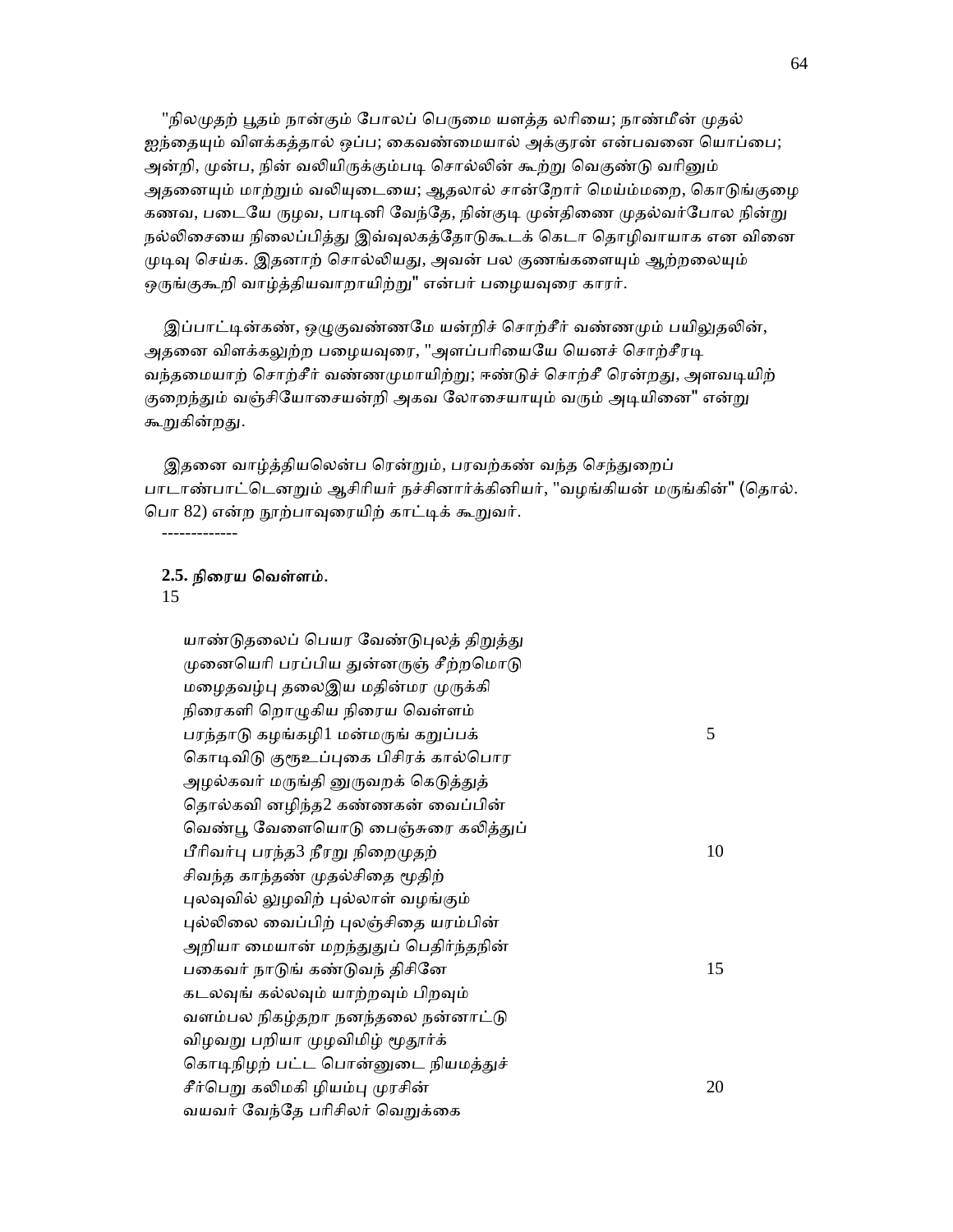| தாரணிந் தெழிலிய தொடிசிதை மருப்பின்      |    |
|-----------------------------------------|----|
| போர்வல் யானைச் சேர லாத                  |    |
| நீவா ழியரிவ் வுலகத் தோர்க்கென           |    |
| உண்டுரை மாறிய மழலை நாவின்               | 25 |
| மென்சொற் கலப்பையர் திருந்துதொடை வாழ்த்த |    |
| வெய்துற வறியாது நந்திய வாழ்க்கைச்       |    |
| செய்த மேவ4 லமர்ந்த சுற்றமோடு            |    |
| ஒன்றுமொழிந் தடங்கிய கொள்கை யென்றும்     |    |
| பதிபிழைப் பறியாது துய்த்த லெய்தி        | 30 |
| நிரைய மொரீஇய வேட்கைப் புரையோர்          |    |
| மேயின ருறையும் பலர்புகழ் பண்பின்        |    |
| நீபுறந் தருதலி னோயிகந் தொரீஇய           |    |
| யாணர்நன் னாடுங் கண்டுமதி மருண்டனென்     |    |
| மண்ணுடை ஞாலத்து மன்னுயிர்க் கெஞ்சா      | 35 |
| தீத்துக்கை தண்டாக் கைகடுந் துப்பிற்     |    |
| புரைவயிற் புரைவயிற் பெரிய நல்கி         |    |
| ஏம மாகிய சீர்கெழு விழவின்               |    |
| நெடியோ னன்ன நல்லிசை                     |    |
| ஒடியோ மைந்தநின் பண்புபல நயந்தே.         | 40 |
|                                         |    |

1 கழங்குவழி - பாடம்; 2 கவினிழிந்த-பாடம்.

3 பீர்வாய் பரந்த- பாடம் ; 4 ெசய்தன ேமவல்-பாடம்.

துறை: செந்துறைப்பாடாண்பாட்டு. வண்ணம்: ஒᾨகுவண்ணம் தூக்கு: செந்தூக்கு ெபயர்: நிைரய ெவள்ளம்

------------

உரை: மழை தவழ்பு தலைஇய மதில் மரம் முருக்கி - மேகம் தவழ்ந்து தங்கும் மதிற்சுவர்களையும் அதனை யடுத்த காவற் காடுகளையும் அழித்து; நிரை களிறு ஒழுகிய - வரிசையாகக் களிறுகள் செல்லும்; நிரைய வெள்ளம் - பகைவர்க்கு நிரயத் துன்பத்தைத் தரும் நின் படை வெள்ளமானது; பரந்து - நாற் றிசையும் பரந்து செனறு; ஆடு கழங்கு அழிமன் - தாம் ஆடிக் காணும் கழங்கால் உள்ளமழிந்து அகநகர்க்கண்ணே மடிந்துறை யும் மன்னருடைய; மருங்கு அறுப்ப - சுற்றமாகிய தானையினைக் கெடுக்க; வேண்டு புலத்து யாண்டு தலைப் பெயர இறுத்து - நீ அழிக்கக் கருதிய நாட்டில் ஓர் யாண்டு கழியு மளவும் தங்கி; முனை எரி பரப்பிய - போர்முனைப்பட்ட வூர்களில் தீப்பரவக் கொளுத்தி யழிக்க வெழுந்த; துன்னருஞ் சீற்ற மொடு - நெருங்கு தற்கரிய சினத்துடன்; கால் பொர - காற்று மோதுதலால்; கொடிவிடு குரூஉப் புகை பிசிர -கொடிவிட்டெழும் நிறமமைந்த புகை பிசிராக வுடைந்து கெட; அழல் கவர் மருங்கின் -இட்ட தீப்பட்டு வெந்தழிந்த இடங்களைப்போல; உரு வறக் கெடுத்து- அத் தீப் பரவாத விடங்களைத் தம் முருக்குலைய நீ அழித்தலால்; தொல் கவின் அழிந்த - பழைய அழகிய நிலை யழிந்த; கண்ணகன் வைப்பின் - இடமகன்ற ஊர்களையும்,-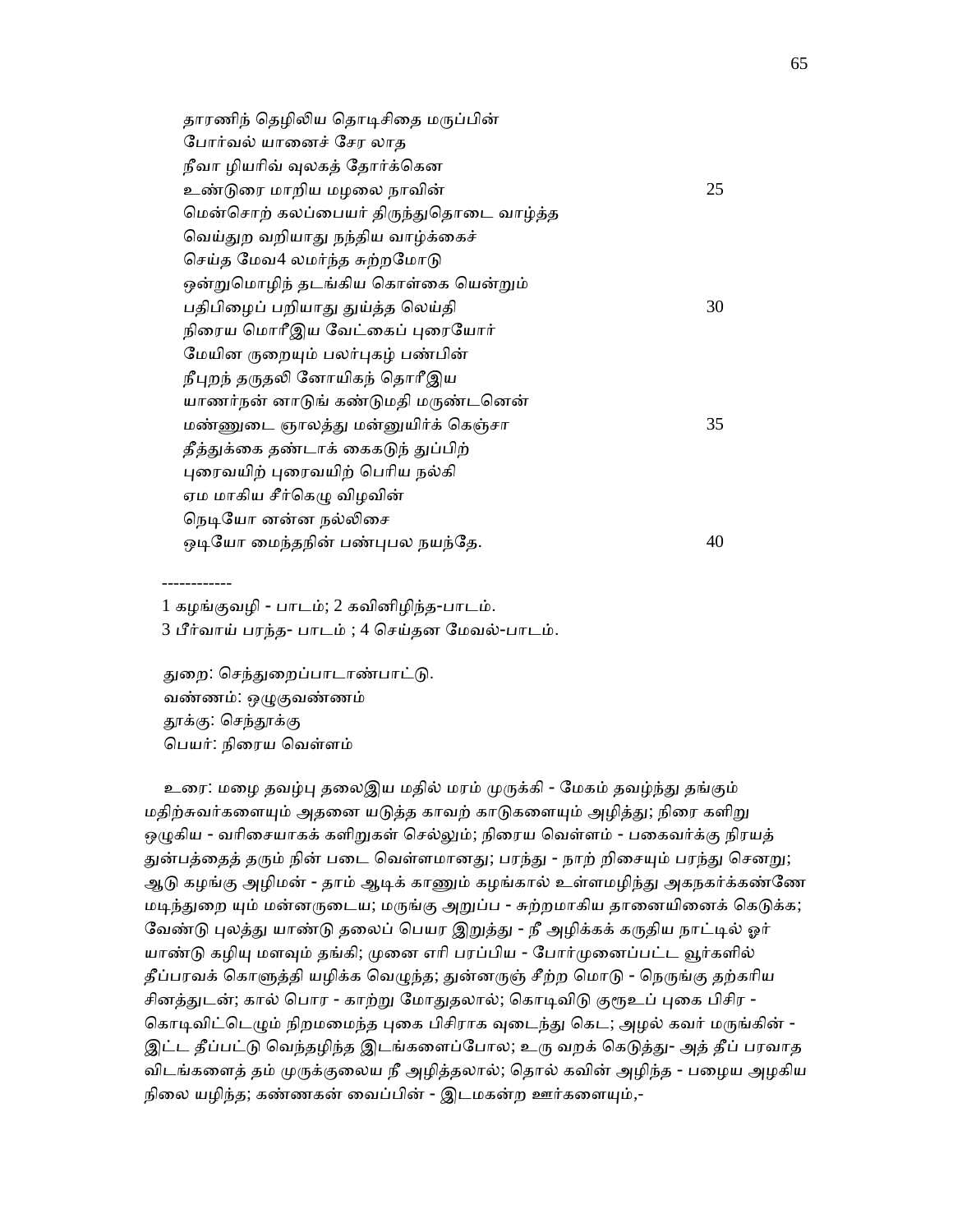நிரைய வெள்ளம் மன்மருங் கறுப்ப, சீற்றமொடு நீ உருவறக் கெடுத்தலால் தொல் கவின் அழிந்த வைப்பின் எனக் கூட்டுக. பகை மேற் செல்வோர் போர்வினை செய்தற்குரிய காலமும் இடமும் வாய்ப்ப வெய்துங்காறும் இறுத்தல் வேண்டுதலாலும், அதற்குரிய காலமும் ஓர் யாண் டாதலாலும், "யாண்டுதலைப் பெயர வேண்டு புலத் திறுத்து" என்றார். (மதுரைக் 150) "வேந்துறு தொழிலே யாண்டின தகமே" (தொல் கற் 48) என்பது விதி. மேல்வந்தபோதே அடிபணியாது நெடிது தங்குமாறு இகல் விளைத்தமையால், அதற் கேதுவாய பகைவர் வலியழிப்பான் முனையிடத்தே எரியிட்டுக் கொளுத்தி மாறாச் சினம் சிறந்து விளங்குதலின், சேரலாதனை, "முனையெரி பரப்பிய துன்னருஞ் சீற்றமொடு" நின்றானென்றும், தீயிடாது பொருதழித்த இடங்கள் தீயால் அழிவுற்ற இடங்கள் போல உருக்குலைந் தழிந்தன என்பார், "அழல்கவர் மருங்கின் உருவறக் கெடுத்து" என்றும் கூறினார். மருங் கின் என்புழி இன்னுருபு ஒப்புப்பொருட்டு. செய்தெ னெச்சம் காரணப் பொருட்டு. மரம் ஈண்டுக் காவற்காடு; மதிற்கதவின் பின்னே கிடந்து அதற்கு வன்மைதரும் கணையமரம் எனினுமாம். களிறுகள் நிரை நிரை யாகச் செல்லும் இயல்பினவாதலின், ''நிரைகளி'' றென்றும், அவை எண்ணிறந்தனவாய் வெள்ளம்போல் பரந்து சேறலின், ''நிரைகளி றொழுகிய வெள்ளம்" என்றும், இவ் யானைப் படையோடு கூடிய பெருந் தானை பகைவர்க்கு நிரயத் துன்பம் போலும் துன்பத்தைச் செய்யும் இயல்பிற்றாதல் தோன்ற, நிரைய வெள்ளமென்றும் கூறினார் ''விரவுக் கொடி யடுக்கத்து நிரையத் தானையொடு" (சிலப். 26: 37) எனச் சான்றோர் கூறுதல் காண்க. ''நிரையவெள்ள மென்றது, பகைவர்க்கு நிரையபாலரைப்போலும் படைவெள்ள மென்றவ<u>ாறு;</u> நிரைய மென்றது, நிரையத்து வாழ்வாரை; இச் சிறப்பானே இதற்கு (இப் பாட்டிற்கு) நிரையவெள்ளமென்று பெயராயிற்" றெனப் பழையவுரை கூறுகிறது.

''யானையுடைய படை காண்டல்முன் னினிதே''  $\,$  (இனி, $40$  : 5) என்பவாகலின், யானைப்படை விசேடித்துரைக்கப்பட்டது, அரணிடத்தே இவற் கஞ்சி மடிந்துறையும் பகை மன்னர் வெற்றியெய்துவது காண்பா ராய்க் கழங்கிட்டு நோக்கித் தமக்கு அது வாராமை யறிந்து ஊக்க மழிந்திருத்தல் தோன்ற, ''ஆடுகழங் கழிமன்'' என்றார். இனி, "எல்லா மெண்ணின் இடுகழங்கு தபுந" (பதிற். 32) என்பதுகொண்டு, எண் ணிறந்த தானைவீரரையுடைய கூட்டம் என்றற்கு, ''ஆடுகழங் கழிமன் மருங்கு'' என்றா ரெனினுமாம். மருங்கு; சுற்றம்; ஈண்டுத் தானைவீரர் மேற்று. நிரைய வெள்ளம் மன்மருங் கறுப்ப, இவன் தீயிட்டும் படை செலுத்தியும் அழித்த செய்தியை, "உருவறக் கெடுத்து" என்றார். காற்று மோதுதலால் தீயானது நாற்றிசையும் பரந்து எரிதலின், எழு கின்ற புகை எங்கணும் பரவி நுண்ணிய பிசிராய்க் கெட்டு மறைய, எரியு மிடம் கரிந்து உருவழிந்து சிதைதல் கூறியது, காடு உருவறக் கெட் டழிதல் புலப்படுத்தற்கு. இஃது எரிபாந்தெடுத்தல்.

#### 9-15 ெவண்ᾘ…………………...வந்திசிேன

உரை: வெண்பூ வேளையொடு - வெள்ளிய பூக்களையுடைய வேளைக் கொடியும்; வைஞ்சுரை கலித்து - பசிய சுரைக் கொடியும் தமைத்து வளர; பீர் இவர்பு பரந்த -பீர்க்கங் கோடியேறிப் படர்ந்த; நீரறு நிறை முதல் - நீரற்ற உழுசால்களில்; முதல் சிதை சிவந்த காந்தள் - வேரோடு காய்ந்தழித்த சிவந்த காந்தள் நிறைந்து; புலவு வில் உழவின் புல்லாள் வழங்கும் - புலால் நாறும் வில்லேந்தி உயிர்க்கொலை புரியும் புல்லிய மறவர்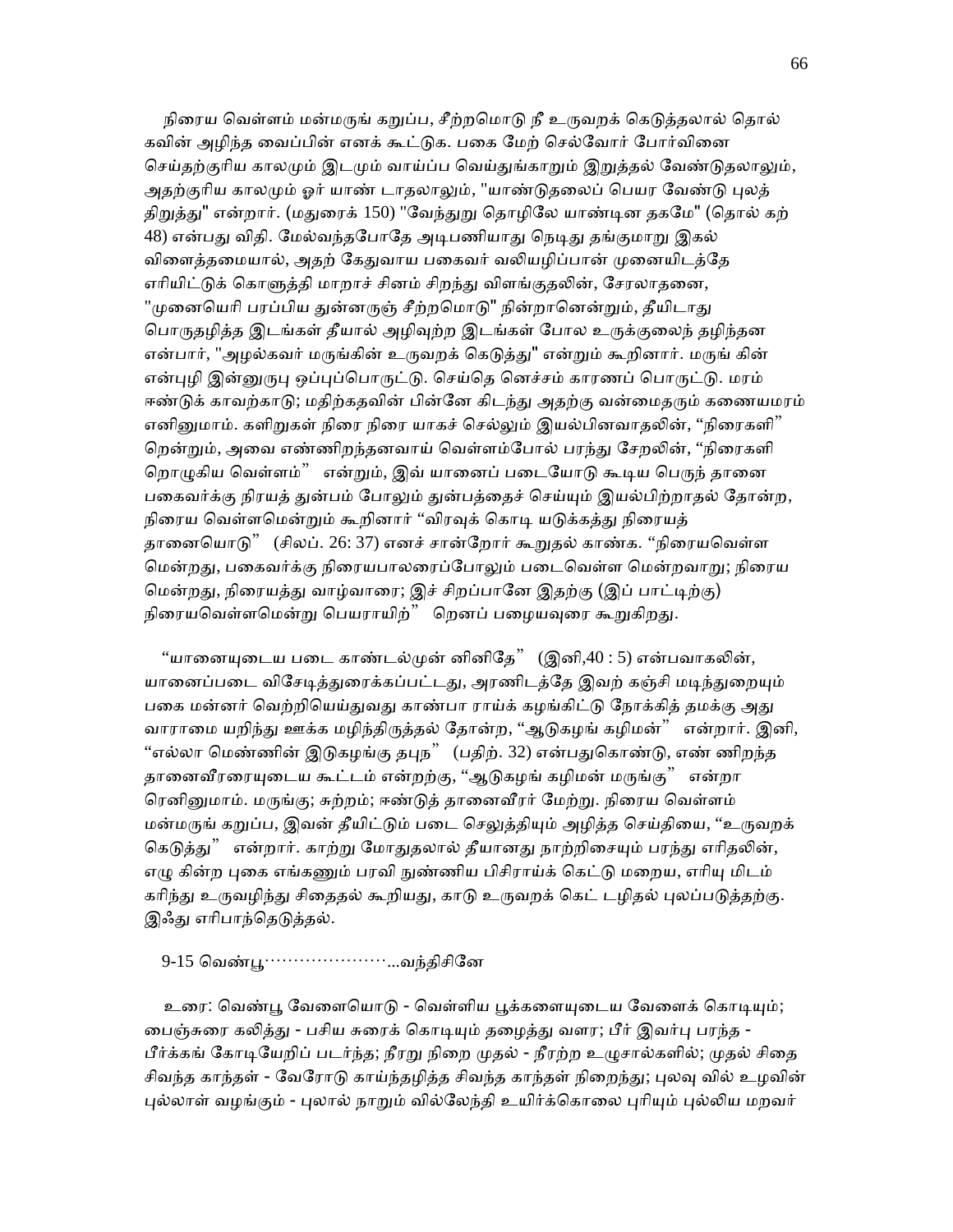உறையும்; புல்லிலை மூதில் வைப்பின் - பனையோலை வேய்ந்த பாழ்வீடுகளே யுள்ள வூர்களையுடைய; புலஞ் சிதை அரம்பின் - பகைப்புலங்களை யழிக்கும் நின் மற மாண்பினை; அறியாமையால் மறந்து - தம் மறியாமையாலே நினையாது; நின் துப்பெகிர்ந்த பகைவர் - நின் பகைமையை யேறட்டுக்கொண்ட பகைவருடைய; நாடும் கண்டு வந்திசின் - நாடுகளையும் பார்த்து இங்கே வந்தேன் எ - று

புல்லிலை மூதில் வைப்பின் நாடு, நின் பகைவர் நாடு என இயைக்க. இவ்வைப்பின்கண் வாழ்வோர் நீங்கிவிட்டமையின், வீடுகள் பாழ்படுத லால், அவற்றில் வேளையும் சுரையும் தழைத்து வளர, கூரையில் பீர்க்கங் கொடி ஏறிப் படர்ந்திருக்க, உழுதொழித்த சால்களில் மழை பெய்த போது முளைத்து மலர்ந்த காந்தள் நீரற்றமையின் வேரோடு புலர்ந்தமை கூறுவார், நீரறு நிறைமுதல் சிதைசிவந்த காந்தள்" என்றார். வேளைப்பூ வெள்ளிதாதலை, "வெண்டி வேளையொடு சுரைகலை மயக்கிய, விரவு மொழிக் கட்டூர்" (பதிற்90) என்று பிறரும் கூறுதல் காண்க. "நீரறு நிறைமுதற் சிவந்த காந்தள்" என்பதற்கு, நீர் அற்றுப் புலர்ந்தமை யின், வளர்ச்சி நிறைந்த அடிமுதல் வாடிச் சிவந்த காந்தள் என்றுரைத்து, நிறைமுதல் உடையதாயினும், நீரறுதலால் தாங்காது சிதைந்தமை தோன்ற, "நிறைமுதற் சிவந்த காந்தள் முதல்சிதை மூதில்" என்றும், செங் காந்தள்; என்னாது சிவந்த காந்த ளென்றதனால், முதல்நிறை வுற்ற போழ்து சிவப்பேறிய காந்தளென்றும் கூறுதலுமுண்டு. ஆள் வழக் கற்ற இல்லங்களைக் கூறியவர், இனி, இம்மையில் இசையும், மறுமையிற் றுறக்க வின்பமும் விரும்பும் மறவர்போலாது ஆறலைத்தொழுகும் கொடு வினை மாக்களுறையும் இல்லங்களைக் கூறலுற்று, அவரைப் ''புலவுலில் லுழவிற் புல் லா" ளென்றும், தீவினையாற் கொள்ளும்பொருள் வாழ்விற்கு நலம் பயவாமையால், அவர்தம் இல்லங்கள் இலம்பாட்டிற் குறையுளாய்ப் புல்லிலை வேயப்பட்டுள்ளன வென்பார், "புல்லிலை வைப்பு" என்றும் கூறினார். பழையவுரைகாரர்,''புல்லிலை வைப்பென்றது, புல்லிய இலைக ளாலே வேயப்பட்ட ஊரெனறவாறு்; இதனை நூலாக் கலிங்கம் (பதிற்.12) என்றது போலக் கொள்க" என்றும், "புல்லா ளென்றது, புல்லிய தொழிலையுடைய ஆறலை கள்வரை" யென்றும் கூறுவர்.

இவ்விருவகை வைப்பினையுமுடைய நாடு பகைவர் நாடென்றும், அவர் சேரலாதன் தன்னைப் பகைத்தார் புலங்களில் செய்யும் அரம்பின் திறத்தை யறியின் அடிவணங்கி அவன் அருள்நாடி யிருப்ப ரென்றற்கு, "அறியாமையால் மறந்து" என்றும், அம்மறதியின் பயனே இக் கே டென் றும் கூறினாராயிற்று. அரம்பு செய்தல், துன்புறுத்தல். அரம்பு செய் தலைப் பகைவர்க் கேற்றி, அச்செயலால் "நின் துப்பு அறியாமையால் மறந்து எதிர்ந்து" கெட்டனர் என்றலு மொன்று. துப்பு, பகைமை; "துப்பெதிர்ந் தோர்க்கே யுள்ளாச் சேய்மையன்" (புறம் 380)

### 16-24. கடலᾫம்.........ேசரலாத

உரை: கடலவும் - கடல்படு பொருளும்; கல்லவும் - மலை படு பொருளும்;யாற்றவும்-ஆறு பாயும் முலலை மருதம் என்ற நிலங்களி லுண்டாகும் பொருளும்; பிறவும் -வேறுநாட்டுப் பொருள்களுமாகிய; வளம் பல நிகழ் தரும் - வளம் பலவும் பெறப்படும்; நனந்தலை நன்னாட்டு - அகன்ற நலல நாட்டிலுள்ள; விழவு அறுபு அறியா -இடையறாத விழாக்களைச் செய்யும்; முழவு இமிழ் மூதூர் - முழவு முழஙகும்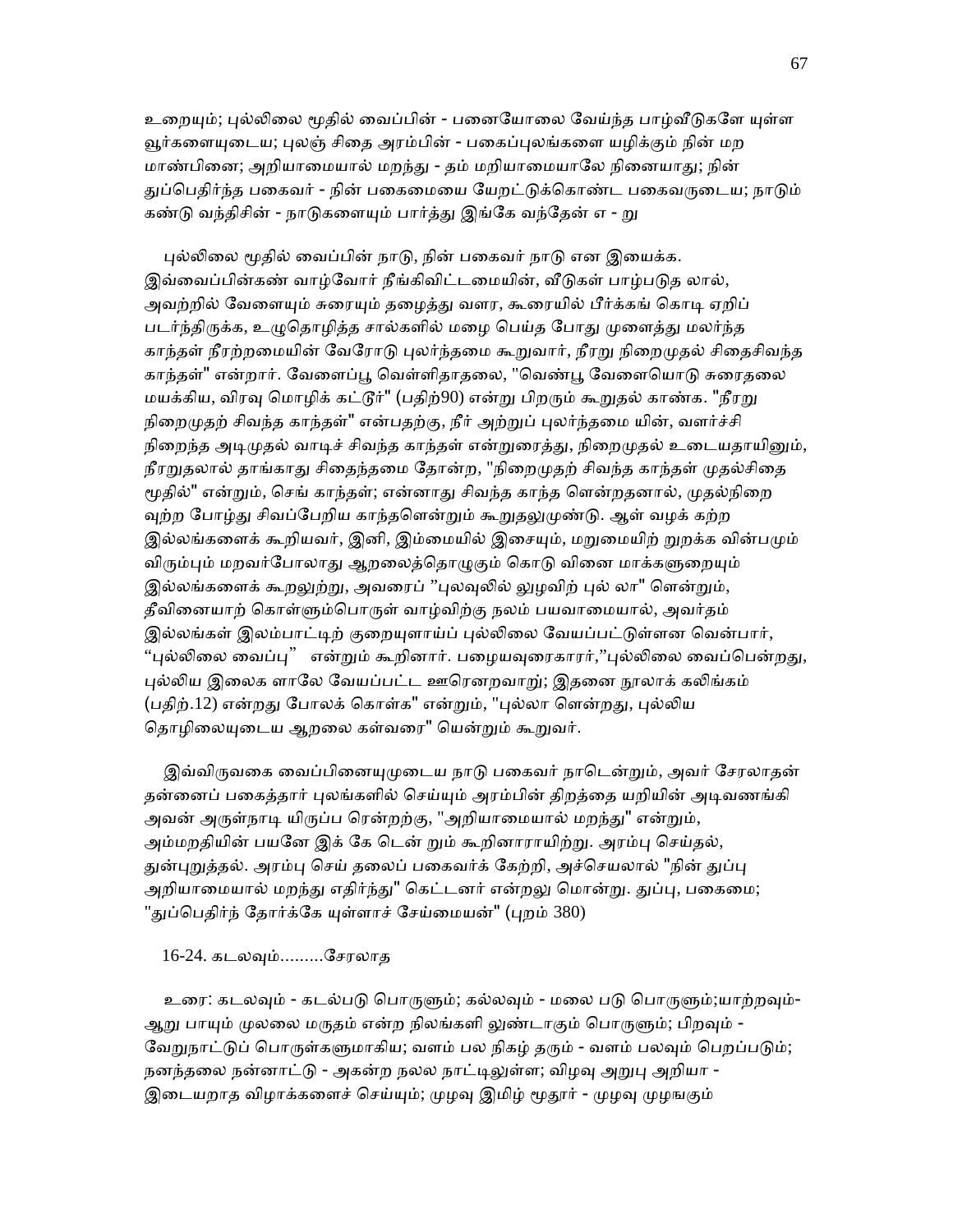மூதூர்களில்; கொடி நிழற் பட்ட - பலவகைக் கொடிகளின் நிழலிலே யிருக்கும்; பொன்னுடை நியமத்து - பொன்னை மிகவுடைய கடை வீதிகளிலே; சீர் பெறு கலி மகிழ் இயம்பும் முரசின்-சிறப்புப்பெற்ற வெற்றியும் கொடையும் தெரிவிக்கும் முரசு முழங்கும்; வயவர் வலிமிக்க வீரர்களுக்கு; வேந்கே-அரசே; பரிசிலர் வெறுக்கை-பரிசிலருடைய செல்வமாயுள்ளோனே; தார் அணிந்து-மாலை யணிந்து; எழிலிய-உயர்ந்த; தொடி சிதை மருப்பின்-பூண் கெட்ட கோட்டினையுடைய; போர்வல் யானை-போரில் வல்ல யானைகளையுடைய; சேரலாத-நெடுஞ்சேரலாதனே எ-<u>ற</u>ு

நானிலத்துப் படும் பொருளனைத்தும் கூறலுற்றுக் கடலால் நெய்த லும், கல்லால் குறிஞ்சியும் கூறினமையின் ஏனை முல்லை மருதங்களை "யாற்றவும்" என்றதனாற் பெறவைத்தார். இவை யனைத்தும் தன் னாட்டிற் படுவனவாதலின், வேறுநாடுகளிலிருந்து வந்திருப்பனவற்றைப் "பிறவும்" என்றதனால் தழீஇக்கொண்டார். கடவுளர்க்கு விழாவும் மக்கட்குத் திருண விழாவும் இடையறாது நிகழ்தலின், "விழவறு பறியா முழவுமிழ் மூதூர்" என்றா். பொன்னும் பொருளும் நிறைந்திருத்த லால் "பொன்னுடை நியமத்து" என்றார்; "திருவீற் றிருந்த தீதுதீர் நியமம்" (முருகு.70) என்று நக்கீரனார் கூறுதல் காண்க. இக் கடைத் தெருக்களில் வெற்றி குறித்தும், விழாக்குறித்தும் கள், ஊன் முதலியன விற்பது குறித்தும் பல்வகைக் கொடிகள் எடுக்கப்படுவது உணர்த்துவார், "கொடி நிழற்பட்ட நியமத்து" என்றார்; "ஓவுக்கண் டன்ன விருபெரு நியமத்துச், சாறயர்ந் தெடுத்த உருவப் பல்கொடி, வேறுபல் பெயர வாரெயில் கொளக்கொள, நாடோ றெடுத்த நலம்பெறு புனைகொடி, புகழ்செய் தெடுத்த விறல்சால் நன்கொடி, கள்ளின் களிநவில் கொடி யொடு நன்பல, பல்வேறு குழூஉக்கொடி பதாகை நிலைஇப், பெருவரை மருங்கின் அருவியின் நுடங்க" (மதுரை 365-74) என்று பிறரும் கூறுதல் காண்க. வீரர் தாம் போரிலே பெற்ற வெற்றியும், ஆங்குப் பெற்ற பொருளை இரவலர்க்கு வழங்கும் கொடையும் தெரிவிப்பாராய் முரசு முழக்குதலின், "சீர்பெறு கலிமகிழ் இயம்பும் முரசின் வயவர்" என்றார். இனிப் பழையவுரைகாரர், "சீர்பெறு கலிமகிழ் இயம்பும் முரசின் வயவ ரென்றது, வெற்றிப் புகழ்பெற்ற மிக்க மகிழ்ச்சியானே ஒலிக்கின்ற முரசினையுடைய வீர ரென்றவா" றென்பர். கலிமகிழ், வெற்றி குறிதுக் கொடை வழங்கும் ஆரவாரத்தோடு கூடிய பெருஞ் சிறப்பு; விழாவுமாம். வயவர்க்கு வேண்டுஞ் சிறப்பளித்து நன்கு ஓம்பு வதனால, "வயவர் வேந்தே" என்றார். பரிசிலர்க்குப் பெருஞ்செல்வம் நல்கி இன்புறுத்துவதுபற்றிப் "பரிசிலர் வெறுக்கை" யென்றார். எழில், உயர்ச்சி. "அம்பகட் டெழிலிய செம்பொறி யாகத்து" (புறம்.68) என்புழிப்போல. ஈண்டு எழிலிய என்பதற்கு, அழகிய என்று புற நானூற் றுரைகாரர் கூறுவர். உயர்ச்சி யென்பதே சிறப்புடைத்தாத லறிக.பகைவர் மதிற்கதவினைக் குத்திப் பிளத்தலால் பூண் சிதைந்து நுனி மழுகிய கோட்டினை யுடைமையால், "தொடிசிதை மருப்பின் போர்வல் யானை" என்றார்; கடிமதிற் கதவம் பாய்தலின் தொடி பிளந்து, நுதிமுக மழுகிய மண்ணைவெண் கோட்டுச் சிறுகண் யானை" (அகம்.24) என ஆவூர் மூலங்கிழார் ஒதுதல் காண்க.

24-34 நீவாழியர்...............மருண்டனென்

உரை: வெய்துறவு அறியாது நந்திய வாழ்க்கை - பகை முதலியவற்றால் மனம் துன்புறுவதின்றிப் பல நலமும் பெருகிய வாழ்க்கையினையும்; ஒன்று மொழிந்து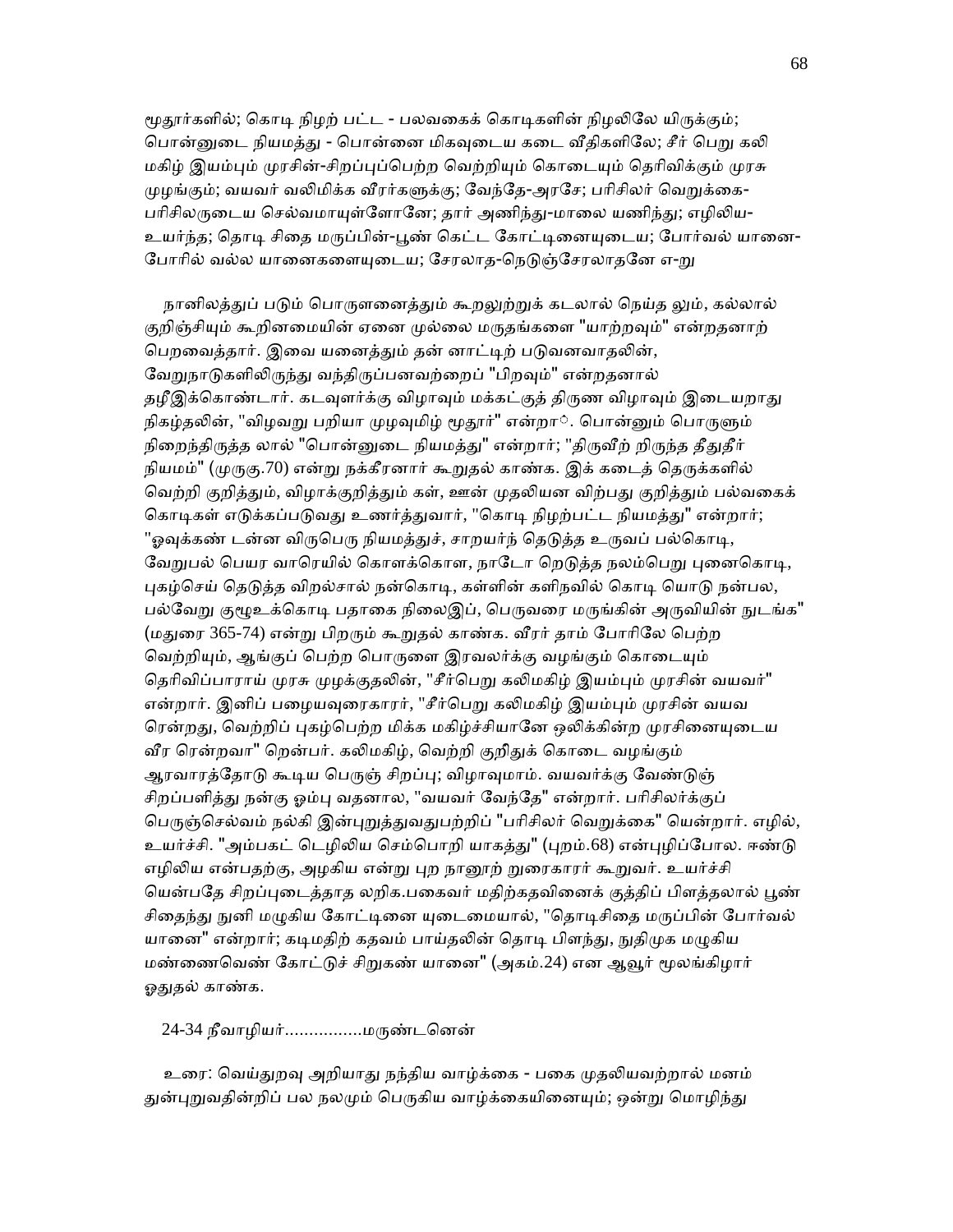அடங்கிய கொள்கை - உண்மையே யுரைத்துப் புலனைந்து மடங்கிய ஒழுக்கத்தினையும்; நிரைய மொரீஇய வேட்கை - நிரய மெய்தாவகையால் நல்வினை செய்து நீங்கிய அறவேட்கையுமுடைய; புரையோர் - பெரியோர்; செய்த - தாம் செய்யும் நல்லறங்களையே; மேவல் அமர்ந்த சுற்ற மோடு- தாமும் விரும்பிச்செய்து சூழ்ந்திருக்கும் சுற்றத்தா ருடன்; பதி பிழைப்பறியாது - வாழ்பதி யிழுக்கும் குற்றமறி யாது; துய்ததல் எய்தி - நுகர்தற்குரியவற்றை இனிது நுகர்ந்து; மேயினர் உறையும் -விரும்பி வாழும்; பலர் புகழ் பண்பின் நீ- பலரும் புகழும் பண்பினையுடைய நீ; புறந்தருதலின் - காத் தோம்புதலால்; நோய் இகந்து ஒரீஇய - நோய் சிறிது மின்றாகிய; யாணர் நன்னாடும் - புது வருவாயினையுடைய நல்ல நாட்டையும்; உண்டு உரை மாறிய மழலை நாவின் - உண்ணத் தகுவனவற்றை நிரம்ப வுண்டதனால் நாத்தடித்துக் குழறும் மழலை நாவினால்; மென்சொற் கலப் பையர் - மெல்லிய சொற்களை வழங்கும் யாழ் முதலிய கருவிகளைப் பெய்த பையினையுடைய இயவர்; இவ்வுலகத் தோர்க்கு நீ வாழியர் என - இவ்வுலகத்தோர் பொருட்டு நீ வாழ்வாயாக என்று; திருந்து தொடை வாழ்த்த - குற்றமில்லாத யாழிசைத்து வாழ்த்த; கண்டு - என் இரு கண்களாலும் கண்டு; மதி மருண்டனென் - மதிமயங்கிப் போயினேன் எ-று

வாழ்க்கையினையும், கொள்கையினையும், வேட்கையினையும் உடைய புரையோர், சுற்றமொடு, பதிபிழைப் பறியாது, துய்த்தல் எய்தி, உறையும் நாடு, நீ புறந்தருதலின், ஒரீஇய நன்னாடு என இயைத்து, இந்நாட்டினை, கலப் பையர் திருந்து தொடை வாழ்த்தக் கண்டு மதிமருண்டனென் என முடிக்க. இவன் வாழ்வு உயர்ந்தோர் தாழ்ந்தோர் செல்வர் இரவலர் முதலிய பலர்க்கும் நலம் பயத்தலின், "நீ வாழியர் இவ்வுலகத் தோர்க்கு என" இயவர் வாழ்த்தின ரென வறிக., உண்ணத்தகுவன வாவன சோறும், ஊனும், கள்ளு முதலாயின. உண்டதன் பயனாக உரை குழறுதலின், ஈண்டுக் கள்ளே சிறப்பாகக் கொள்ளப்படும்; "உண்டு மகிழ் தட்ட மழலை நாவின், பழஞ் செருக்காளர் தழங்கு குரல்" (மதுரைக். 668-9) என்று மாங்குடி மருதனார் கூறுதல் காண்க. கலப்பை, யாழ் முதலிய இசைக்கருவிகளை யிட்டுவைக்கும் பை; "காவி னெங் கலனே சுருக்கினெங் கலப்பை" (புறம் 206) என வருதல் காண்க; "வாங்குபு தகைத்த கலப்பையர்"(பதிற். 23) எனப் பிறாண்டும் வரும். தொடை, யாழ் நரம்பு; "தேஎந்தீந் தொடைச் சீறியாழ்ப் பாண" (புறம்70) என்றாற் போல; ஈண்டு ஆகுபெயராய் யாழ்மேல தாயிற்று. பகை, பசி, பிணி முதலியவற்றால் வாழ்வோர் துன்புறுதலின்மை தோன்ற, "வெய்துற வறியாது நந்திய வாழ்க்கை" யென்றார். நந்துதல், பெருகுதல்.

இனி, இவன் நாட்டில் பெரியோர் மேயினர் உறைதற்குக் காரணங் கூறுவார், அவர்தம் வாழ்க்கையும் கொள்கையும் வேட்கையும் விதந் தோதினார். வெய்துறவைப் பயக்கும் பகை யச்சம் வறுமைத் துன்பங் கள் எஞ்ஞான்றும் இலவாதலின், அவர் அவற்றை யறிந்தில ரென்பார் "வெய்துற வறியாது" என்றும், எனவே அவர் அறிந்தன இம்மையிற் புகழ் பயக்கும் மெய்ம்மையும், மறுமையில் இன்பம் பயக்கும் அற வுணர்வுமே யென்பார், "ஒன்று மொழிந் தடங்கிய கொள்கை" யென்றும், "நிரையம் ஒரீஇய வேட்கை" யென்றும் கூறினார். "பொய்யாமை யன்ன புகழில்லை" (குறள் 296) என்றதனால் ஒன்று மொழிதல் புகழ் பயக்குமாறறிக. அடங்கிய கொள்கை யுடையார்க்கு இவ்வுலக வின்பத் தில் வேட்கை யின்மையின், உயர்நிலை யுலகத்து இன்ப வேட்கையும் அதற்குரிய தவவொழுக்கமும் அவர்பால் உளவாதல் கண்டு, 'அடங்கிய கொள்கை"யும், "நிரைய மொரீஇய வேட்கை"யும் உடையோ ரெனச்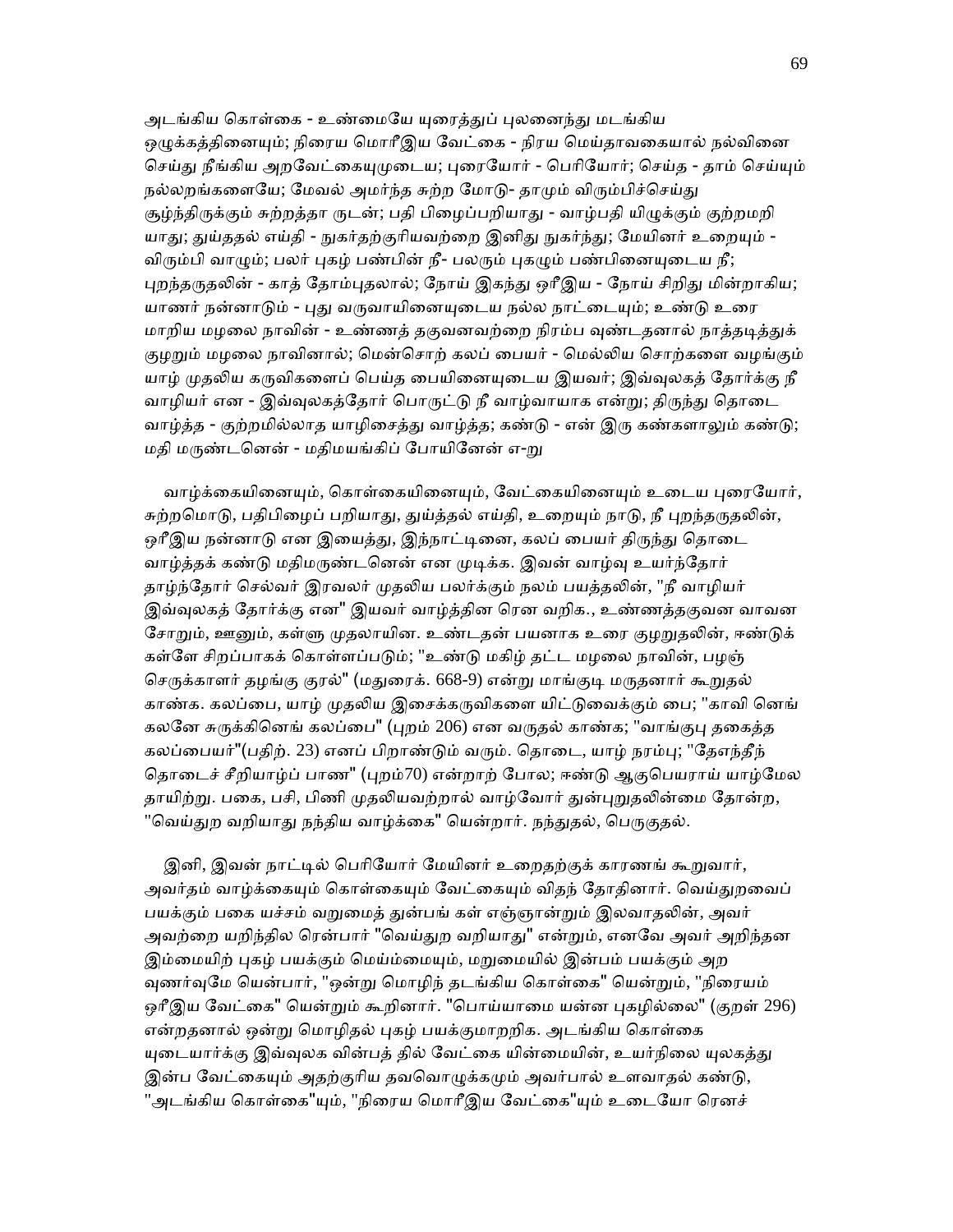சிறப்பித்தார் என வறிக. கொள்கை, ஒழுக்கம்; "குலஞ்சுடும் கொள்கை பிழைப்பின்" (குறள் 1019) என்று சான்றோர் கூறுதல் காண்க. இனி, அவர் வாழும் இயல்பு கூறுவார் அவருடைய சுற்றத்தார் அவர் செய்த வற்றையே தாமும் விரும்பிச் செய்து, அச் செய்வினைக்கண் சிறந்த இன்பமும் புகழும் எய்துதலால் அவர்பால் அயரா அன்புற்றுச் சூழ்ந் திருந்தன ரென்றற்கு, "செய்த மேவ லமர்ந்த சுற்றமொடு" என்றார். செய்தன என்பது செய்த என அன்பெறாது நின்றது. "செய்த மேவ லமர்ந்த சுற்றமோ" டென்றது, மாண்டவென் மனைவியொடு மக்களும் நிரம்பினர், யான்கண் டனையரென் னிளையரும்" என்பதையும், "ஒன்று மொழிந் தடங்கிய கொள்கை" யினையுடைய பெரியோ ரென்றது, "ஆன் றவிந் தடங்கிய கொள்கைச் சான்றோர்" என்பதையும், "பதிபிழைப் பறியாது மேயின ருறையும்" என்றது, "வேந்தனும் அல்லவை செய்யான் காக்கும்" (புற 191) என்பதையும் சுட்டிநிற்பது காண்க. பகை, பசி, பிணி முதலிய காரணங்களால் மக்கள் தாம் வாழும் நாட்டைவிட்டு வேறு நாடுகட்குச் செல்லும் பண்பு, அவர்தம் நாட்டிற்குக் குற்றமாதலின், அத்தகைய குற்றம் இச் சேரலாத னோம்பும் நாட்டிடத்தே யின்மையின், "பதிபிழைப் பறியாது துய்த்த லெய்தி" யென்றார். "பதியெழு வறியாப் பழங்குடி" (சிலப் 1:15) என்று அடிகளும் கூறுதல் காண்க. "நாடென்ப நாடா வளத்தன" என்றதும் இக்கருத்தே பற்றியதென அறிக. பதியெமு வறியாமை உயர்குடிக்குப் பண்பாதலின், எழுதலைக் குற்றமாக்கி, ஈண்டு ஆசிரியர், "பதி பிழைப்பு" என்றாரென வறிக. பதியெழு வறியாமைக்கு ஏது துய்ப்பன யாவையும் குறைவின்றிப் பெறுவதாதலின், அதனைத் "துய்த்த லெய்தி" யென்று குறித்தார்.

பகைவர் நாட்டையும் நின்னுடைய யாணர் நன்னாட்டையும் கண்ட போகு, அப்பகைவர் அறியாமை காரணமாக அவர் நாடெய்திய சிறுமை யும், நீ புறந்தருதலால் நோயிகந் தொரீஇய நின்னாட்டின் பெருமையும் ஆக்கமும் எனக்குப் பெருவியப்புப் பயந்தன வென்பார் "மதிமருண்டனென்" எனறார். இஃது இருநாட்டிடத்தும் கண்ட சிறுமை பெருமை பொருளாகப் பிறந்த மருட்கை. "புதுமை பெருமை சிறுமை யாக்க மொடு, மதிமை சாலா மருட்கை நான்கே" (தொல்.மெய். 7) என்று ஆசிரியர் கூறுதல் காண்க."நீ வாழியர் இவ்வுலகத் தோர்க்கெனத் திருந்துதொடை வாழ்த்த என முடித்து, இவ்வுலகத்தோர் ஓக்கத்தின் பொருட்டு நீ வாழ்வாயாக வெனச் சொலலித் திருந்திய நரப்புத் தொடை யினையுடைய யாழொடு வாழ்த்த வென உரைக்க" என்றும், "செய்த மேவ லமர்ந்த சுற்ற மென்றது, சுற்றத் தலைவர் செய்த காரியங்களைப் பின் சிதையாது தாம் அவற்றை மேவுதலையுடைய அத் தலைவரொடு மனம் பொருந்தின சுற்ற மென்றவா" றென்றும் பழையவுரைகாரர் கூறுவர்

#### 35-40 மண்ணுடை.........நயந்தே

உரை: மண்ணுடை ஞாலத்து மன்னுயிர்க்கு-மண்ணுல கத்தில் வாழும் நிலைபெற்ற உயிர்கட்கு; எஞ்சாது ஈத்து-குறை வறக் கொடுத்து; கை தண்டா-கை யோய்தலில்லாத; கைகடுந் துப்பின்-கொடையும் மிக்க வன்மையு முடைமையால்; புரை வயின் புரைவயின்-அறிவு ஒழுக்கங்களால் உயர்ந்த குடிகட்கு; பெரிய நல்கி-பெருமையுடைய பொருள்களை வழங்கி; ஏமமாகிய சீர் கெழு விழவின்- இன்பம் தரும் சிறப்போடு பொருந்திய விழாவினையுடைய; நெடியோன் அன்ன-திருமாலைப் போன்ற; நல் இசை ஒடியா-நல்ல புகழ் குன்றாத; மைந்த-வலியினை யுடையோய்; நின் பண்பு பல நயந்து-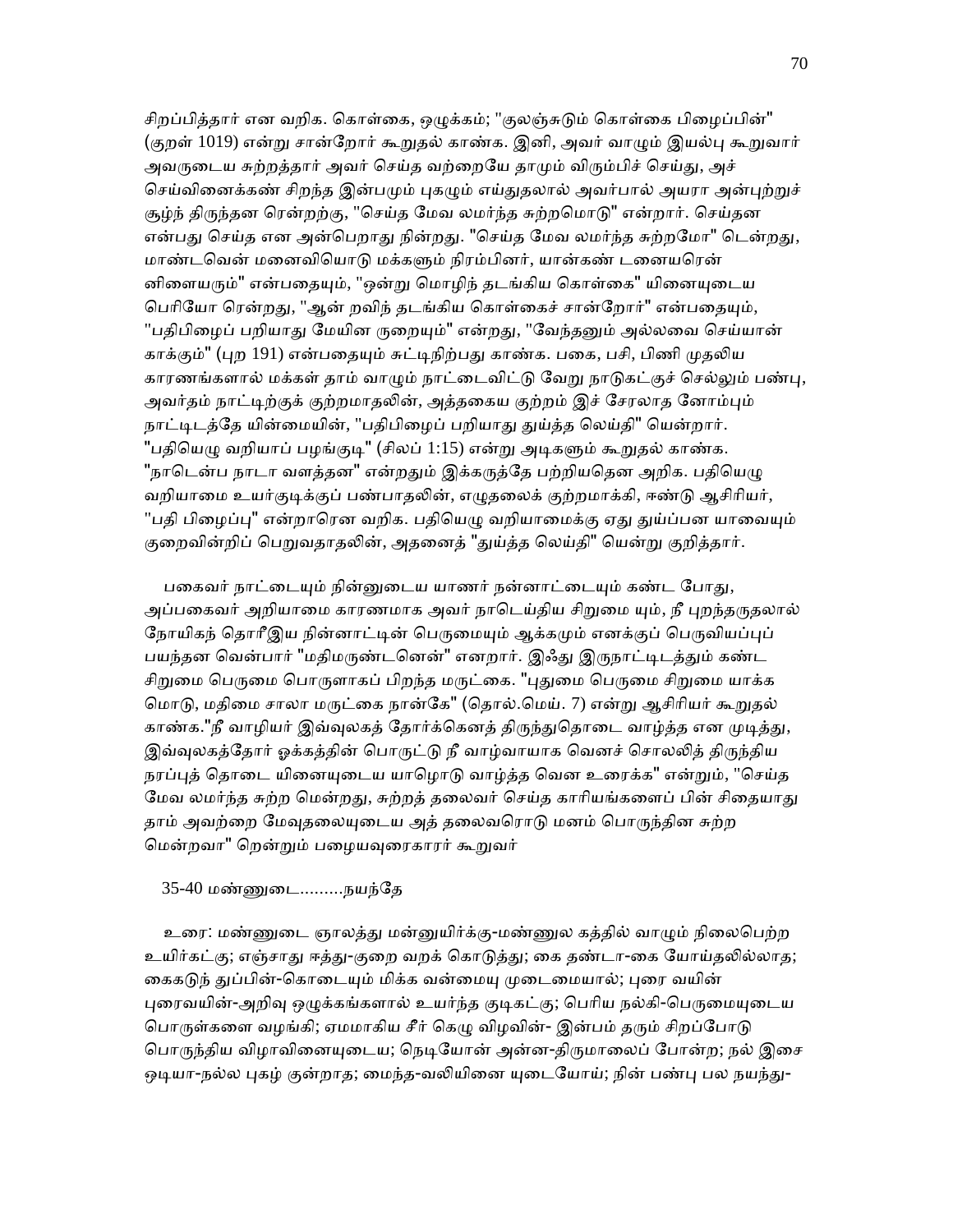நின்னுடைய பல்வகைப் பண்புகளையும் காண விரும்பியே மேற்கூறிய இரு நாடுகளையும் கண்டு மதிமருண்டேன் எ-று.

மண், மண்ணணு. மண்ணணு செறிந்திருத்தல்பற்றி, "மண்ணுடை ஞால மென்பது வழக்கு; "மண்டிணிந்த நிலனும்" (புறம்.2) என்று பிறரும் கூறுப. எஞ்சாது ஈத்து என்பதற்குத் தனக்கென ஒன்றும் கருதாது அனைத்தையும் ஈத்து என்றும் கூறுவர். எப்போதும் ஈதல் தோன்றக் " கைதண்டா" என்றார். கை, கொடை. கைக்கு ஈகையே துப்பா மென்றற்குக் "கைகடுந் துப்பின்" என்றார். புரை,உயர் குடிகள். அறிவு ஒழுக்கங்களால் உயர்ந்த குடிமக்களை ஓம்புதல அரசியலாதலின், அவரைப் பேணும் செயலை, "புரைவயிற் புரைவயிற் பெரிய நல்கி" என்றார். "புரைவயிற் புரைவயிற் பெரிய நல்கி யென்றது,உயர்ந்த தேவாலயமுள்ள இடங்களிலே உயர்ந்த ஆபரணம் உள்ளிட்டவற்றைக் கொடுத்து" என்றவா றென்பர் பழையவுரைகாரர். நெடியோன், திருமால். "உரைசால் சிறப்பின் நெடியோன்" (சிலப். 22:60) என வருதல் காண்க. காக்கலால் உண்டாகும் புகமைக் கட்டுரைக் கலின், கிருமாலை யுவமிக்கார். "புகமொக் தீயே இகழுக ரடுநனை" (புறம்.56) என்று சான்றோர் கூறுதல் காண்க. பண்பு, அவரவர் தகுதி யறிந் தொழுகும் நலம்.

முடிபு: நின் பகைவர் நாடும் கண்டு வந்தேன்; அதுவேயன்றி, வேந்தே, வெறுக்கை, சேரலாத, நீ புறந்தருதலின் நோயிகந் தொரீஇய நின் நாடும் கண்டு மதிமருண்டேன்; இவை யிரண்டும் காணவேண்டின காரணம் யாதெனின், மைந்த நின் பண்பு பலவற்றையும் காண நயந்த நயப்பாகும் என முடிபு செய்க. இதனால் அவன் வென்றிச் சிறப்பும் தன் நாடு காத்தற்சிறப்பும் உடன் கூறியவாறாயிற்று.

#### **2.6.** ᾙகிᾢன் பாயல்

16

------------

கோடுறழ்ந் தெடுத்த கொடுங்க ணிஞ்சி நாடுகண் டன்ன கணை துஞ்சு விலங்கல் துஞ்சு மரக்குழாந் துவன்றிப் புனிற்றுமகள் பூணா வையவி தூக்கிய மதில நல்லெழி னெடும்புதவு முருக்கிக் கொல்லுபு $5$ ஏன மாகிய நுனைமுரி மருப்பின் கடாஅம் வார்ந்து கடுஞ்சினம் பொத்தி மரங்கொன் மழகளிறு முழங்கும் பாசறை நீடினை யாகலிற் காண்குவந் திசினே ஆறிய கற்பி னடங்கிய சாயல் 10 ஊடினு மினிய கூறு மின்னகை அமிர்துபொதி துவர்வா யமர்த்த நோக்கிற் சுடர்நுத லசைநடை யுள்ளலு முரியள் பாய லுய்யுமோ தோன்ற றாவின்று திருமணி பொருத திகழ்விடு பசும்பொன்  $15$ வயங்குகதிர் வயிரமோ டுறழ்ந்துபூண் சுடர்வர எழுமுடி கெழீஇய திருஞெம ரகலத்துப் புரையோ ருண்கட் டுயிலின் பாயல்

71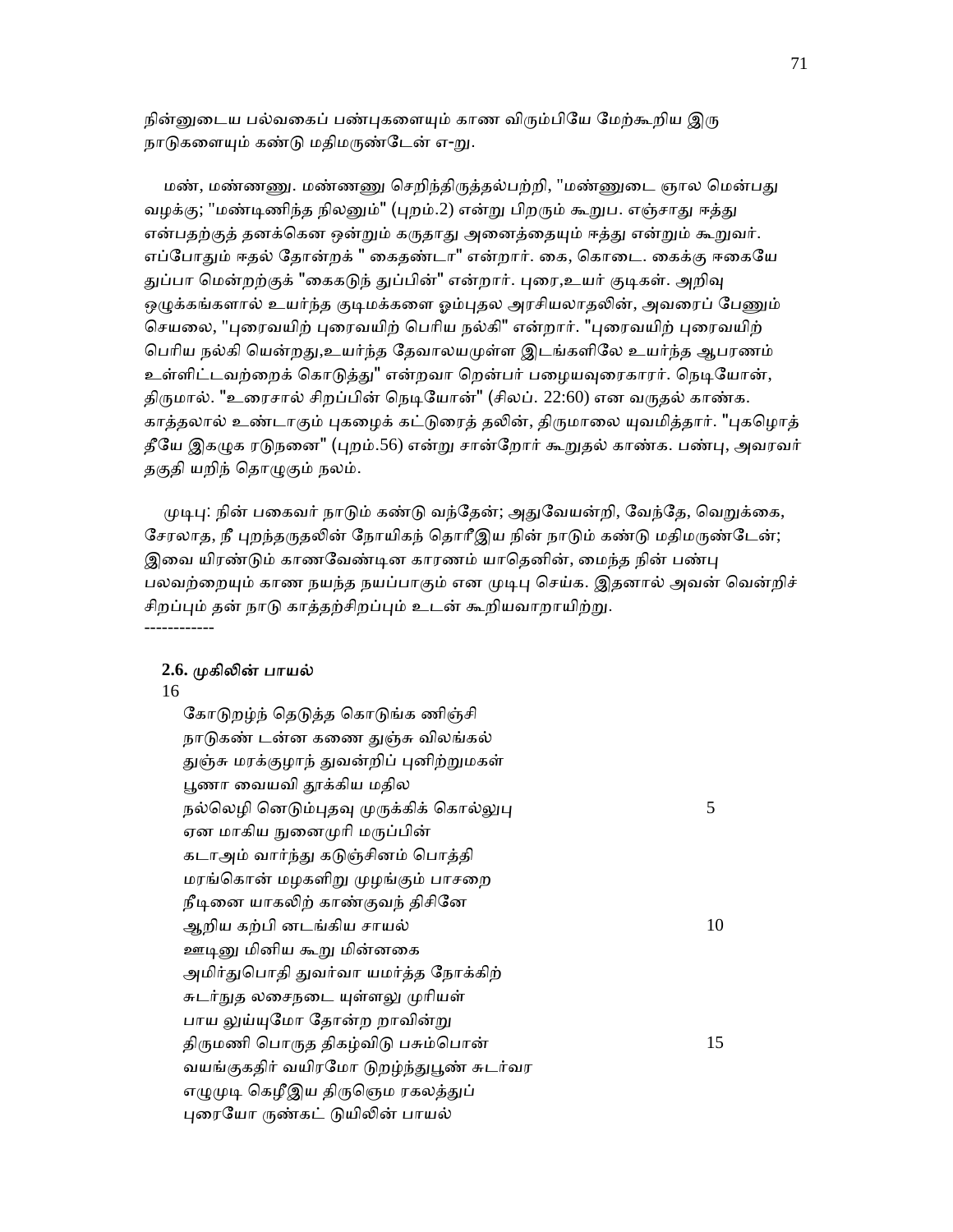பாலும் கொளாலும் வல்லோய்நின் சாயன் மார்பு நனியலைத் தன்றே.  $20$ 

துறை: செந்துறைப்பாடாண் பாட்டு. வண்ணம்: ஒᾨகுவண்ணம் தூக்கு: செந்தூக்கு பெயர்: துயிலின் பாயல்

#### 1-9 ேகாᾌ...............வந்திசிேன

உரை: கோடு உறம்ந்து எடுத்த-மலைச் சிகரங்களுடன் மாறாட எடுத்த; கொடுங்கண் இஞ்சி-வளைந்த இடத்தையுடைய புற மதிலும்;நாடுகண் டன்ன-அகன்ற நாட்டைக் கண்டாற் போலப் பேரிடத்தை அகத்தே கொண்ட; கணை துஞ்சு விலங்கல்-அம்புக்கட்டுகள் பொருந்திய இடை மதிலும்; துஞ்சு மரக்குழாம் துவன்றி-கதவிடத்தே கிடக்கும் கணையமரங்கள் பல செறிந்து; புனிற்றுமகள் பூணா ஐயவி- இளமகள் அரைத்துப் பூசிக் கொள்ளும் ஐயவியாகிய வெண் சிறு கடுகல்லாத ஐயவித் துலா மரங்கள்; தூக்கிய மதில-நாலவிடப்பட்ட மதிலினுடைய; நல் எழில் நெடும் புதவு-நல்ல அழகிய நெடிய கதவுகளை; முருக்கிக் கொல்லுபு-தாக்கிச் சிதைத்தலால்; நுனை முரி மருப் பின்- நுனி முரிந்து குறுகிய மருப்பினை யுடையவாதலால்;ஏனம் ஆகிய-பன்றியைப் போலத் தோன்றும்; கடாஅம் வார்ந்து- மதம் சொரிந்து; கடும் சினம் பொத்தி-மிக்க சினம் கொண்டு; மரம் கொல்-கணையமரம் காவல்மரம் முதலியவற்றை யழிக்கும்; மழ களிறு முழங்கும் பாசறை-இளங் களிறுகள் பிளிறும் பாசறைக்கண்ணே; நீடினை யாகலின்-நெடிது தங்கிவிட்டா யாதலின்; காண்கு வந்திசின்-நின்னைக் காண்டற்கு வந்தேன் எ-று

கோடு, மலையுச்சி, மலையுள்ள விடத்தே அம்மலையே அரணாதலின், அஃதில்லாதவிடத்து மலையினும் உயர்ச்சியும் திண்மையு முடைத்தாக வெடுத்த அரண் என்றற்கு "கோடுறழ்ந் தெடுத்த" என்றும், அதுவும் வளைந்து வளைந்து கிடத்தலின், "கொடுங்கண் இஞ்சி" யென்றும் கூறினார். "கோடுறழ்ந் தெடுத்த கொடுங்கண் இஞ்சியென்றது, மலை யுள்ள இடங்களிலே அம்மலைதானே மதிலாகவும், மைலயில்லாத இடங் களில் மதிேல யரணாகᾫம் இவ்வாᾠ மைலேயாᾌ மாறாட எடுத்த வளைந்த இடத்தையுடைய புறமதில்" என்பர் பழையவுரைகாரர்.; அவரே "கோடு புரந் தெடுத்த" என்ற பாடமொன்று உளதாதல் கண்டு, "கோடுபுரந் தெடுத்த என்பது பாடமாயின், மதிலில்லாத இடங்களை மலை காவலாய்ப் புரக்க எடுத்த" என்று உரைக்க எனபர். கொடுமை, வளைவு. கண், இடம். உறழ்ந்து, உறழ வெனத் திரிக்க. அடைமதிற்பட்டவழி அகத் தோர் யாதொரு குறைவுமின்றித் தமக்கு வேண்டுவன அமைத்தும் விளைத்தும் கோடற்குரிய இடப்பரப்பு வேண்டியிருத்தலின்,"நாடுகண் டன்ன விலங்கல்" என்றும் புறத்தார் அணுகாவாறு தடுத்தற்குரிய கணை முதலிய படையும் எந்திரப் பொறிகளும் பொருந்தியிருப்பது தோன்ற "கணைதுஞ்சு விலங்கல்" என்றும், புறமதிலைக் கடந்து போதருவார்க்குக் குறுக்கே மலைபோல் நிற்றலின், "விலங்கல்" என்றும் கூறினார். ஆசிரியர் திருவள்ளுவனாரும், "சிறுகாப்பிற் பேரிடத்ததாகி யுறுபகை யூக்க மழிப்ப தரண்" என்றும், "கொளற்கரிதாய்க் கொண்ட கூழ்த்தாகி அகத்தார், நிைலக்ெகளிதாம் நீர தரண்" (குறள்744,745) என்ᾠம் கூᾠதல்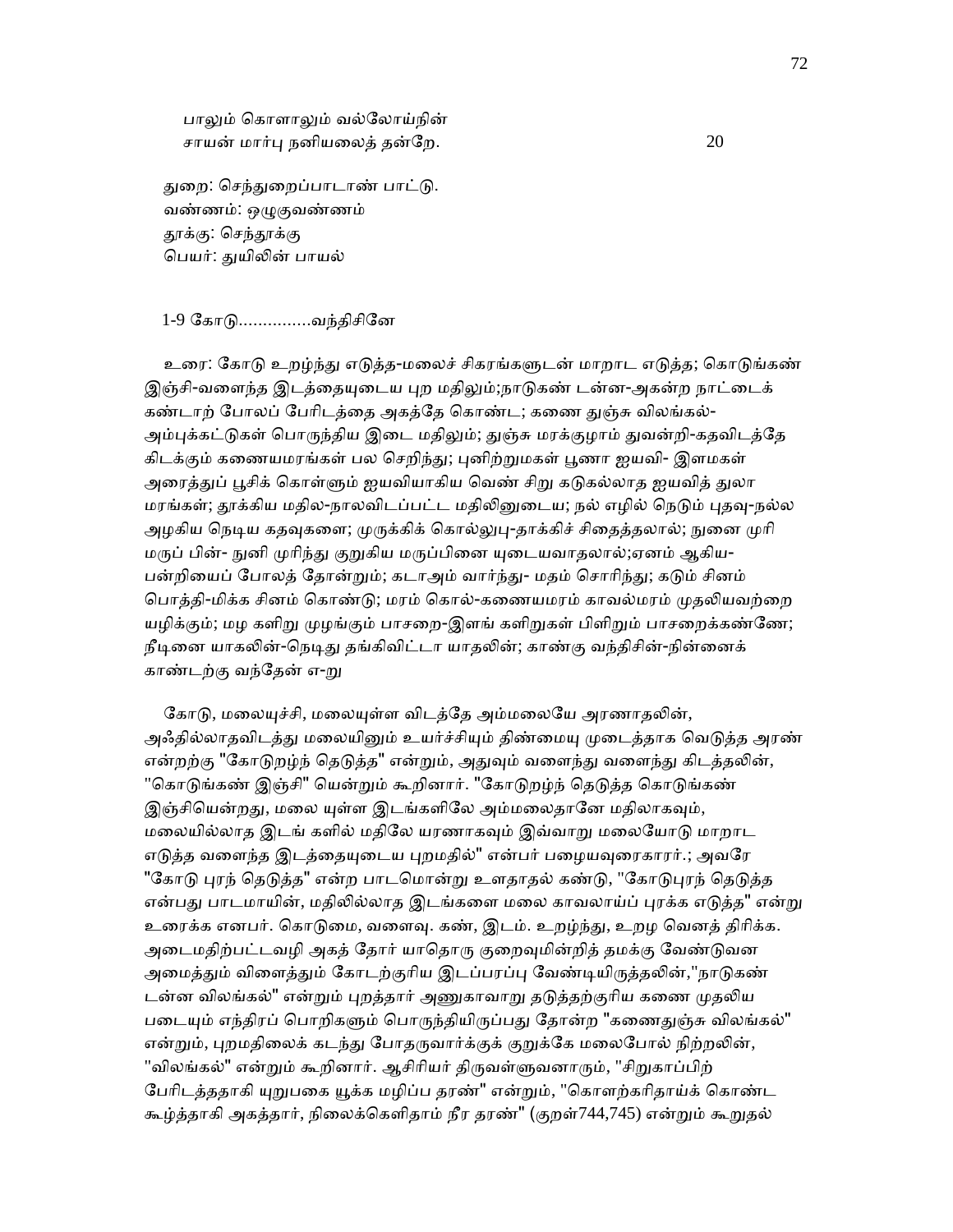காண்க. "நாடுகண் டன்ன கணைதுஞ்சு விலங்கல் என்றது, நெடுநாட்பட அடைமதிற்பட்ட காலத்தே வளைத்துக் கோடற்கு வயலும் குளமும் உளவாகச் சமைத்துவைத்தமையால் கண்டார்க்கு நாடு கண்டாற்போன்ற அப்புக்கட்டுகள் தங்கும் மலைபோன்ற இடைமதில்" என்றும், "இனி, இடையில் விலங்க லென்றதனை மாற்றார் படையை விலங்குதலையுடைய என்றாக்கி, முன்னின்ற கொடுங்கண் இஞ்சி யென்ற தொன்றுமே மதிலதாக, ஐயவி தூக்கிய மதி லென்றதனை ஆகுபெயரான் ஊர்க்குப் பெயராக்கி நாடுகண்டன்ன வூர் என மாறியுரைப்பாரு முளர்" என்றும் பழையவுரை கூறுகிறது. மாறியுரைப்பவர் கூற்றுப்படி, இப் பகுதி "கோடுறழ்ந் தெடுத்த கொடுங்கண் இஞ்சி, கணைதுஞ்சு விலங்கல், துஞ்சு மரக்குழாம் துவன்றிப் புனிற்றுமகள் பூணா ஜயவி தூக்கிய, நாடு கண் டன்ன மதில நல்லெழில் நெடும்புதவு முருக்கிக் கொல்லுபு" என வரும். இதன் பொருள் மலையொடு மாறாட வெடுத்த வளைந்த இடத்தை யுடைய மதில்களையும், கணைமரங்கொண்டு மாற்றாரை விலங்குதலை யுடைய, அப்புக்கூடுகள் நிறைந்த, இளமகளிர் பூணாத ஐயவித்துலாம் தொங்கவிடப்பட்ட மதிற்கதவுகளையு முடைய, நாடுகண்டாற்போன்ற ஊர்களினுடைய நல்ல உயர்ந்த நெடிய கதவுகளைத் தாக்கி என வரும். மதில் வாயிற் கதவுகளில் சேர நாட்டிலிருக்கும் கணைய மரங்களின் பன்மை குறித்து, "துஞ்சுமரக் குழாம்" என்றார். துவன்றி யென்னும் வினையெச்சம் மதில வென்புழி மதிலிடத்தவாகிய வென விரியும் ஆக்க வினை கொண்டது. புனிற்றுமகள் பூணா வையவி யென்றது, வெளிப் படையாய் ஐயவித் துலாம் என்னும் பொறியைக் குறித்துநின்றது. "ஐயவி யப்பிய நெய்யணி முச்சி" (முருகு ) என்பவாகலின், "புனிற்று மகள் பூணா வையவி" எனச் சிறப்பித்தார். உயரிய மணிகள் இழைத்த நெடிதுயர்ந்த கத வென்றற்கு "எழில் நெடும் புதவு" என்றார். இத்துணை வலிய கதவினைத் தாக்கி மருப்பு முரிதலின் வடிவின் சிறுமை, நீளம் முதலியவற்றால் பன்றி மருப்பை நிகர்த்தல் கொண்டு, "முருக்கிக் கொல்லுபு ஏனமாகிய" என்றும், அங்ஙன மாதற்கு நாணாது மறஞ் செருக்கிச் சினம் மிகுந்து ஏனை மரங்களைச் சா்ய்த்தலின், "மழகளிறு" என்றும், பெருங்குர லெடுத்துப் பிளிறுதலால் "முழங்கும்" என்றும் கூறினார். வினைமுடித்து இன்ன பருவத்தே வருவலெனத் தன் மனை விக்குக் குறித்த பருவம் வந்தும் மீளலுறாது பாசறைக்கண்ணே தங்கினா னாதலின், சேரலாதனை, "நீடினையாகலின் காண்கு வந்திசின்" என்றார். காண்கு, தன்மை வினைமுற்று. இது வந்திசி னென்னும் வினைகொண்டு முடிந்தது. "அவற்றுள், செய்கென் கிளவி, வினையொடு முடியினும், அவ்வியல் திரியா தென்மனார் புலவர்" (ெதால். ெசால். 204) என்பᾐ விதி.

#### 10-13. ஆறிய.............உாியள்

உரை: ஆறிய கற்பின்-ஆறிய கற்பும்; அடங்கிய சாயல்- அடக்கம் பொருந்திய மென்மையும்; ஊடினும் இனிய கூறும் இன் நகை - ஊடற்காலத்தும் இன்மொழியே பகரும் இனிய முறுவலும்; அமிர்து பொதி துவர்வாய் - அமுதம் நிரம்பிய சிவந்த வாயும்; அமர்த்த நோக்கின் - அமர்த்த கண்களையும்; சுடர் நுதல் - ஒளி விளங்கும் நெற்றியும்; அசை நடை - அசைந்த நடையுமுடைய நின் தேவி; உள்ளலும் உரியள் - நின்னை நினைத்து வருந்துதற்கும் உரியளாவாள் எ-று.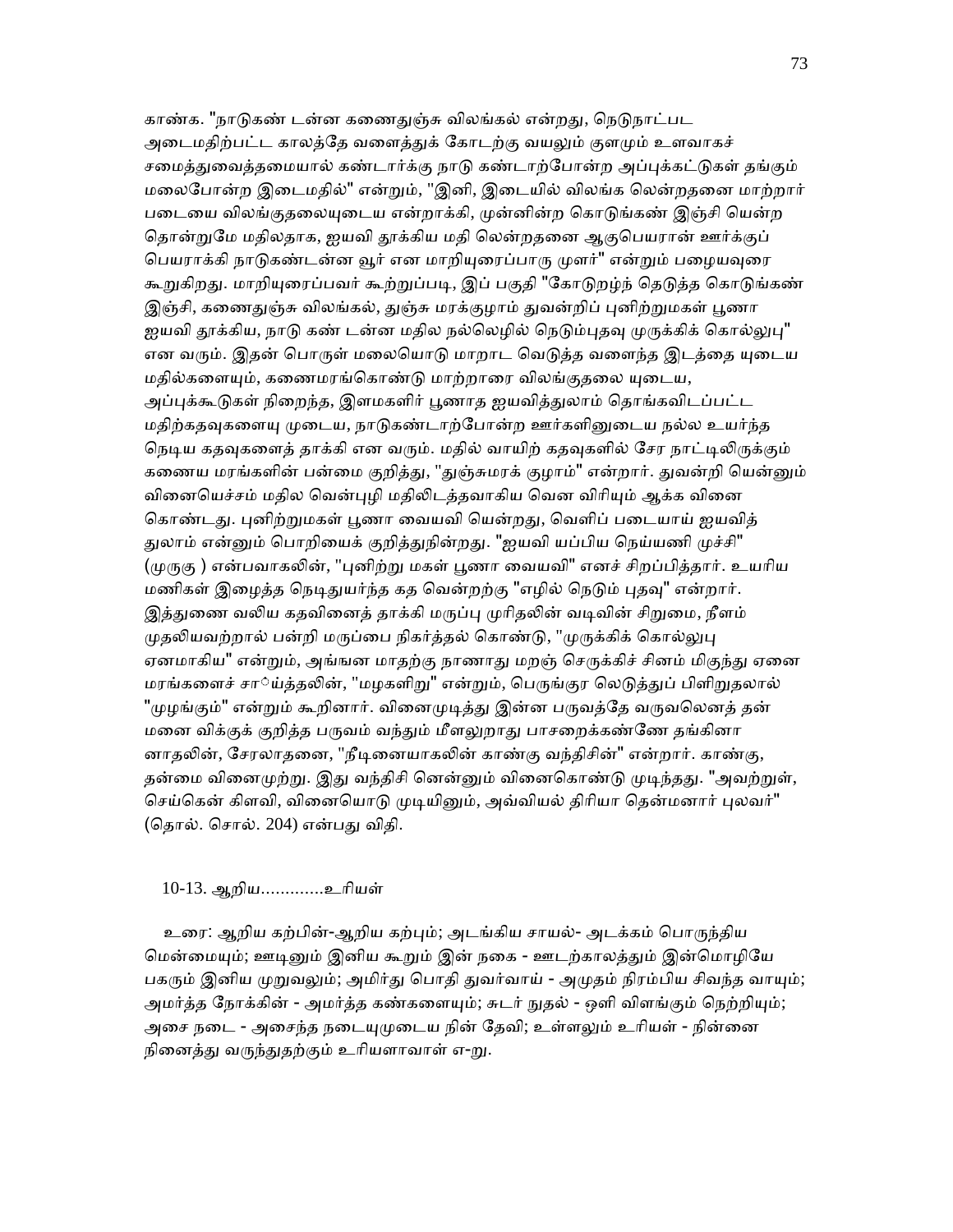சீறுதற்குரிய காரண முள்வழியும் சீற்றமுறாது தணிந்தொழுகும் அறக் கற்புடையா ளென்றற்கு, "ஆறிய கற்பின்" என்றும், மென்மையும் அடக்கத்தாற் சிறப்புறுதலின், "அடங்கிய சாயல்" என்றும் கூறினார். அடக்க மில்வழி, மென்மை, வன்மையாகிச் சீறிய கற்பாதற் கேதுவா மென்பது கருத்து. ஊடற்காலத்தே புறத்தே வெம்மையும் அகத்தே தண்மையு முடைய சொற்களே மொழிபவாயினும், நின் தேவிபால் அக் காலத்தே அவை யிருபாலும் இனிமைப் பண்பே யுடையவாம் என்பார், "ஊடினும் இனிய கூறும் இன்னகை" யென்றார். துவர்வாயின் வாலெயி றூறும் நீர் அமிழ்துபோல் மகிழ்செய்வ தென்றற்கு "அமிர்து பொதி துவர்வாய்" என்றும், உள்ளத்து வேட்கையை ஒளிப்பின்றிக் காட்டுவன வென்றற்கு, "அமர்த்த கண்" என்றும், அழிவில் கூட்டத்து அயரா வின்பம் செறிதலால் "சுடர் நுதல்" என்றும், பூங்கொம்பு நடை கற்ப தென நடக்கும் அழகு தோன்ற, "அசை நடை" யென்றும் கூறினார். பிறரும், "அடங்கிய கொள்கை, ஆறிய கற்பின் தேறிய நல்லிசை, வண் டார் கூந்தல்" (பதிற். 90) என்பது காண்க. வினையே ஆடவர்க் குயிராதலின், அவர் அதன்மேற் சென்றவழி, அவர் தெளித்துச் செல்லும் சொல்லைத் தேறியிருத்தல் தனக்குரிய அறமாயினும், அவரை நினைத்தற் குரிய குறிப்புத் தோன்றியவழி, "வேந்துபகை தணிக யாண்டுபல நந்துக" (ஐங். 6) என்றாற்போல வேட்ட நெஞ்சினளாதலேயன்றி, குறித்த பருவம் கழியப் பிரிந்த கணவன் வாராது நீட்டிப்பின் வருந்து தற்கும் உரியளாம் என்னும் இயைபுபற்றி, "உள்ளலும் உரியள்" என்றார். இனி, "உள்ளலும் உரிய ளென்றது, யான் குறித்த நாளளவும் ஆற்றியிருக்கவென்ற நின் னேவல் பூண்டு நின்னை யுள்ளாதிருத்தலே யன்றி நீ குறித்த நாளுக்கு மேலே நீட்டித்தாயாகலின் நின்னை நினைத்து வருந்துதலும் உரியள்" என்பர் பழையவுரைகாரர்.

#### 14-20. பாயல்......யைலத்தன்ேற

உரை: தோன்றல் - சேரர் குடித் தோன்றலே; திரு மணி பொருத - அழகிய மணிகள் இழைத்த; தாவின்று திகழ்விடு பசும்பொன் பூண் - ஒட்டற்று விளங்கும் பசிய பொன்னாலாகிய பூணாரம்; வயங்கு கதிர் வயிரமொடு - விளங்குகின்ற கதிர்களை யுடைய வயிர மணிகளுடன்; உறழ்ந்து - மாறுபட்டு; சுடர் வர - ஒளிவிட்டு விளங்க; புரையோர் - கற்பால் உயர்ந்த நின் காதல் மகளிர்; எழு முடி கெழீஇய திரு ஞெமர் அகலத்து - அரசர் எழுவர் முடிப்பொன்னாற் செய்த ஆர மணிந்த திருவீற்றிருந்த விரிந்த நின் மார்பாகிய; உண்கண் துயில் இன் பாயல் - மை தீட்டிய கண்கள் உறங்குதற்கினிநய பாயலிடத்தை; பாலும் - வினைமேற் செல்லுமிடத்து நீக்குதலும்; கொளாலும் - மனைவயின் இருக்குங்காலத்து நீக்காது கோடலும்; வல்லோய் -வல்லவனே; நின் சாயல் மார்பு - நினது மென்மையமைந்த மார்பு; நனி அலைத்தன்று -அவளது உள்ளத்தை வருத்துகின்ற தாதலால்; பாயல் உய்யுமோ - படுக்கைக்கண் கிடந்து வருந்தும் வருத்தத்தி னின்றும் உய்வாளோ; உய்யாளாதலால் விரைந்து சென்று அடைக எ-று.

தோன்றல், வல்லோய், அசைநடை (13) நின் மார்பு நனி யலைத் தன்றாதலால் பாயல் உய்யுமோ என இயைக்க. பசும்பொன்பூண் வயிர மொடு உறழ்ந்து சுடர் வர அகலத்துப் பெறும் பாயல் என இயையும். திருமணி, மாணிக்கமணி. திருமணியிழைத்த பொற்பூணும் வயிரமாலை யும் ஒன்றுக்கொன்று மாறுபட்டு ஒளி செய்தலால், "திருமணி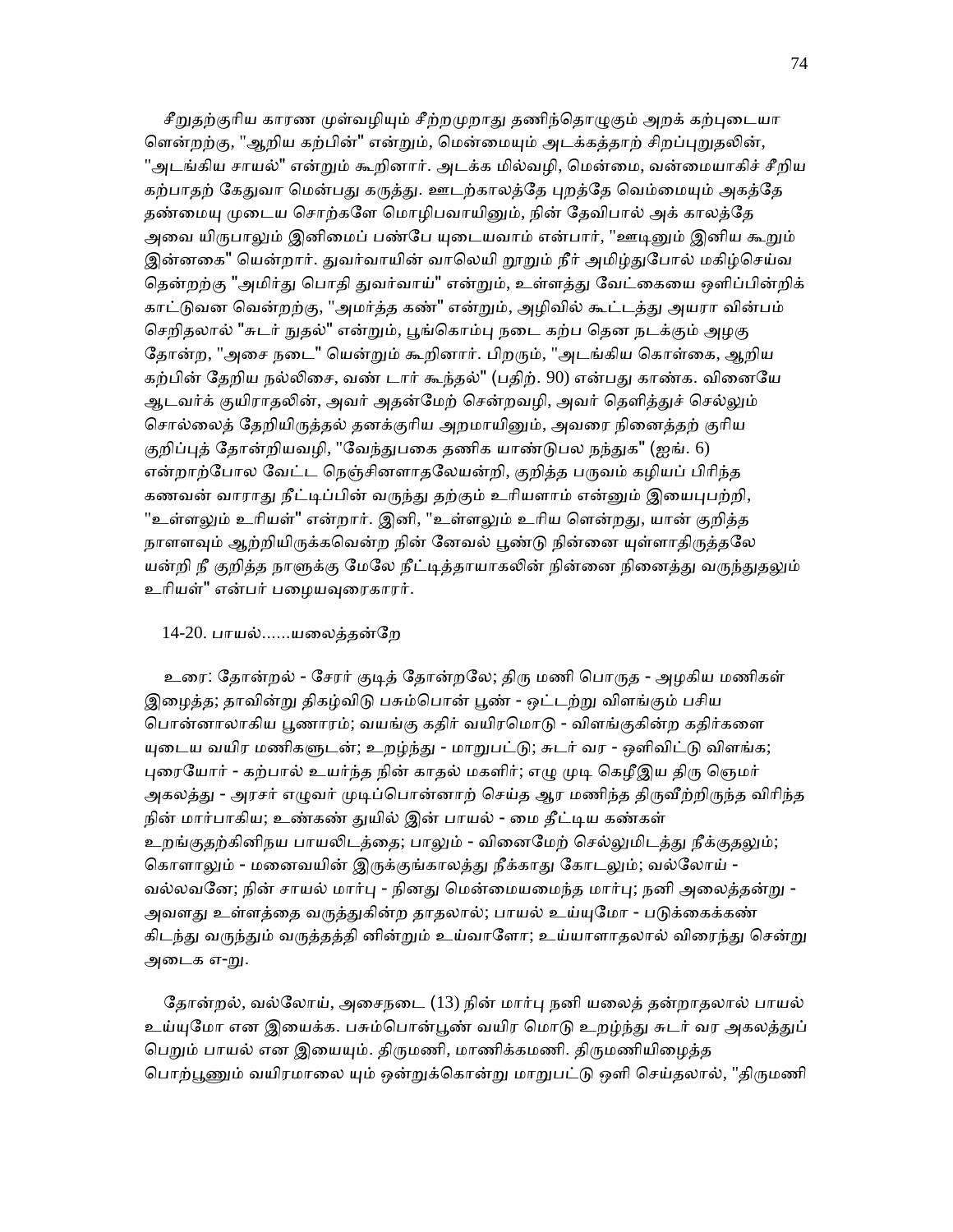பொருத திகழ்விடு பசும்பொற் பூண்வயங்கு கதிர் வயிரமொடு உறழ்ந்து சுடர்வர" என்றார். இவ் வணிகளை மகளிர்க் கேற்றுக.

இனிப் பழையவுரைகாரர், மணியினையும் வயிரத்தையும் பொற் பூணுக்கே ஏற்றி, ''தாவின்று திருமணி பொருத திகழ்விடு பசும்பொன் என்றது, வலியில்லையானபடியாலே அழகிய மணிகளோடு பொருத ஒளிவிடுகின்ற பசும்பொன் என்றவாறு" என்றும், "பூண் பசும்பொன் வயிரமொடு உறழ்ந்து சுடர்வர வெனக் கூட்டி, பூணான பசும்பொன் தன்னிடை யழுத்தின வயிரங்களொடு மாறுபட்டு விளங்க என ᾫைரக்க" என்ᾠம் கூᾠவர்.

பசும்பொன்னைத் தாவின்று திகழ்விடு பசும்பொன்னெனச் சிறப் பித்தது, அது மணிகளோடு பொரத்தக்க ஒளிபெறுதற் கென்பார், "ஈண்டுத் தா வென்றது வலி;பொன்னுக்கு வலியாவது உரனுடைமை; இன்றென்பதனை இன்றாக வெனத் திரித்து இன்றாகையா லெனக் கொள்க என்றது,ஔியையுடைய மணிகளோடு பொரவற்றாம்படி ஒட் டற்ற ஒளியையுடைய பசும்பொன் என்றவாறு" என்பர் பழையவுரை காரர். பொன், தன் வலியிழந்து மென்மை யெய்தியவழி மெருகுற்று, ஒளிபெருகும் நலம் உடைமைபற்றி, "ஓட்டற்ற ஒளியையுடைய பொன்" னென்று உரைத்தா ரென வறிக. ஓட்டற்ற பொன் நன்றாதலை, "தாவில் நன்பொன்" (அகம். 212) என்ᾠ சான்ேறார் கூᾠதல் காண்க.

உரிமை மகளிர் பலராதல்பற்றி, "புரையோர்" எனப் பன்மையாற் கூறினார். புரை, உயர்ச்சி; அஃதாவது கற்பாலுளதாகும் சிறப்பு. நெமர்தல், விரிதல். "இலம்படு புலவர் ஏற்றகை ஞெமரப்,பொலஞ் சொரி வழுதி" (பரி 10) என்று சான்றோர் கூறுதல் காண்க.

காமக்கலப்பிற் களிக்கும் மகளிர் தம் கணவனது விரிந்த மார்பின் கட் கிடந்து உறங்குவதைப் பெரிதும் விரும்புவராதலின், "அகலத்து உண்கண் துயிலின் பாயல்" என்றார். "நாடன் மலர்ந்த மார்பிற் பாயல், துஞ்சிய வெய்யள்" (ஐங் 205) என்று சான்ேறார் கூᾠமாற்றா லறிக.

வினைமேற்செலலுமிடத்து மகளிரை யுடன்கொண்டு சேறல் மர பன்மையின், அக்காலையில் அவர்பாற் சென்ற உள்ளத்தை அரிதின் மீட்டு மேற்கோண்ட வினைமேற் செலுத்தவேண்டி யிருத்தல்பற்றி யும், வினைமுடித்துப் போந்தவழி, மேற்செய் வினைக்கண் உள்ளம் சென்ற வழியும் அம் மகளிர்க்குக் கூட்டம் இடையறவின்றி யெய்த நல்கும் இயல்புபற்றியும், "பாலும் கொளாலும் வல்லோய்" என்றார். "இனித் தன் சாயல் மார்பிற் பாயல் மாற்றி....ெசல்ᾤம் என்ᾔம்" (அகம் 210) என்று பிறரும் கூறினார். பழையவுரைகாரர்க்கும் இதுவே கருத்தாதலை, "பாலும, கொளாலும் வல்லோய் என்றது, அவ்வகலப் பாயலை வேற்றுப் புலத்து வினையில்வழி நின்மகளிர்க்கு நுகரக் கொடுத் தற்கு நின்னிடத்து நின்று பகுத்தலையும், வினையுள்வழி அம் மகளிர் பால் நின்றும் வாங்கிக்கோடலையும் வல்லோய் என்றவாறு" என் பதனா லறிக.

திருஞெமரகலத்துப் பாயல் என்பதற்குப் பழையவுரைகாரர், "அகலப் பாயல் என இருபெயரொட்டாக்கி, அத்தை அல்வழிச் சாரியை யென்க; துயில் இனிய பாடல் என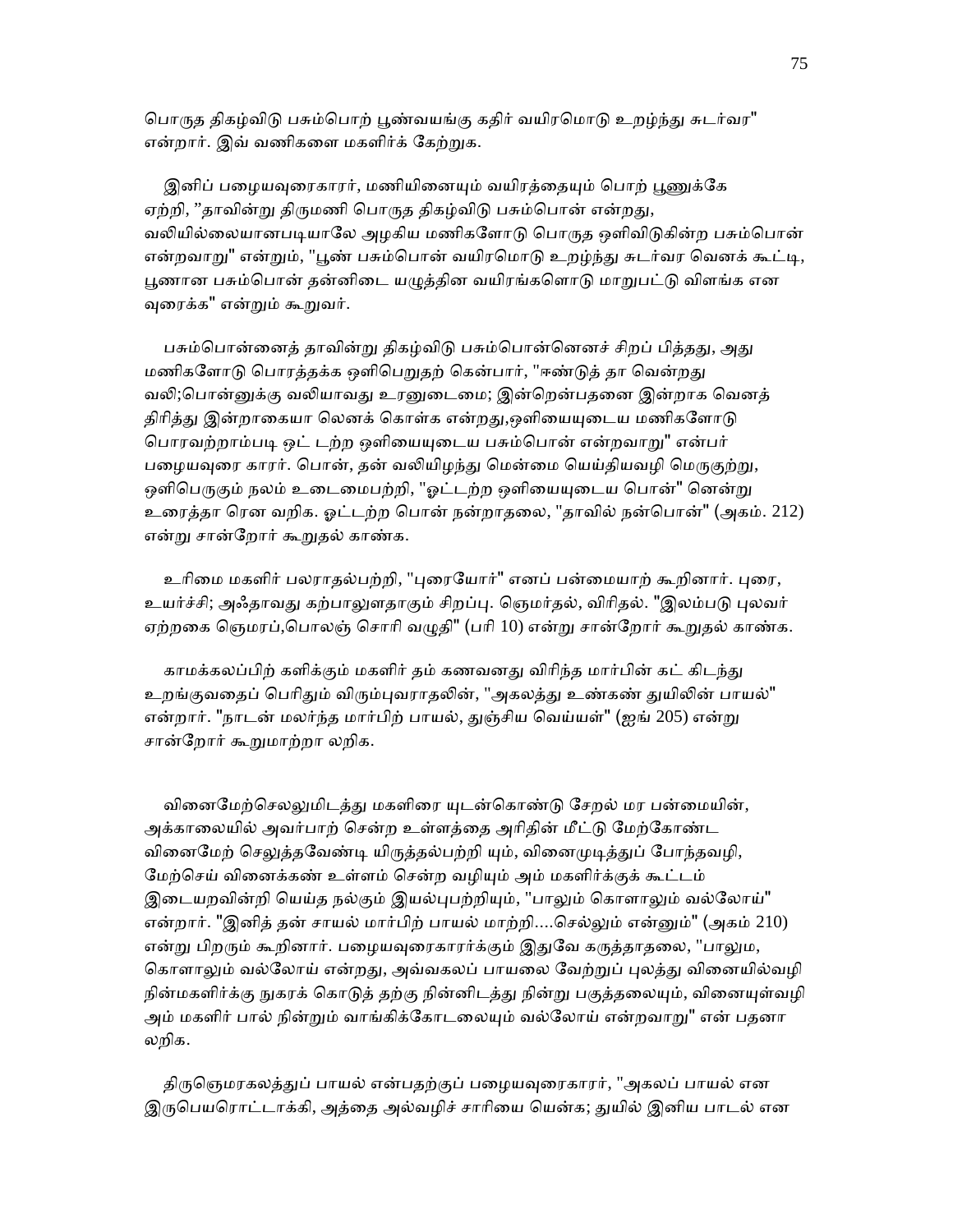வுரைக்க" என்றும் "அகலத்தை மகளிர்க்குப் பாயலௌச் சிறப்பித்தமையான், இதற்கு, துயிலின் பாயல் என்று பெயராயிற்று" என்றும் கூறுவர். அகலத்தைப் பாயலெனச் சிறப்பித்தல் "மலர்ந்த மார்பிற் பாயல்" "சாயல்மார்பிற் பாயல்" எனப் பயில வழங்கும் வழக்கால் அறிக. இனி, திருவீற்றிருக்கும் அவன் மார் பிடத்தே, அதுகுறித்துப் புலவாது, தம் புரையால், திருவின் இருப்பு ஆள்வினை யாடவர்க்கு அழகென்று தேறி, அம்மார்பிற் கிடந்து பெறும் பாயலே இனிதாம் எனக் கருதி விழையப்படும் சிறப்பு நோக்கித் "துயிலின் பாயல்" என்று பெயராயிற்றெனினும் ஆம். துயில்வார்க்கு ஊற்றின் பம் பயந்து மென்மையுற்று நிலவுவதால், அவன் மார்பினைச் "சாயல் மார்பு" என்றார். ஊரன் மார்ேப பனித்ᾐயில் ெசய்ᾜம் இன்சா யற்ேற" (ஐங்.14) என்ᾠம், "யாம் முயங்குதொறு முயங்குதொறு முயங்க முகந்து கொண், டடக்குவ மன்றோ தோழி,...நாடன் சாயல் மார்பே:" (அகம் 328) என்றும் சான்றோர் கூறுதல் காண்க.

பாசறைக்கண் நீ நீடினையாதலின், நின்னைக் காணவநதேன்; நின் தேவியாகிய அசைநடை, நின்னை நினைத்தலும் உரியள். தோன்றல் வல்லோய், நின் மார்பு நனி யலைக்கின்றதாதலால், அவள் பாயல் உள் ளாள்; ஆதலால், நீ விரைந்து சென்று அவளை அடைக என வினைமுடிவு செய்துகொள்க. ஆதலால் என்பது முதலாயின குறிப்ெபச்சம்.

இதனாற் சொல்லியது: அவன் வெற்றிச் சிறப்பும் குலமகளோடு நிகழ்ந்த இன்பச் சிறப்பும் உடன்கூறியவாறாயிற்று. --------------

### 2.7. வலம்படு வியன்பணை.

#### 17

புரைவது நினைப்பிற் புரைவதோ வின்றே பெரிய தப்புந ராயினும் பகைவர் பணிந்துதிறை பகரக் கொள்ளுநை யாதலின் துளங்குபிசி ருடைய மாக்கட னீக்கிக் கடம்பறுத் தியற்றிய வலம்படு வியன்பணை  $5$ ஆடுநர் பெயர்ந்துவந் தரும்பலி தூஉய்க் கடிப்புக் கண்ணுறூஉந் தொடித்தோ ளியவர் அரணங் காணாது மாதிரந் துழைஇய நனந்தலைப் பைஞ்ஞிலம் வருகவிந் நிழலென ஞாயிறு புகன்ற தீதுதீர் சிறப்பின்  $10$ அமிழ்துதிகழ் கருவிய கணமழை தலைஇக் கடுங்கால் கொட்கு நன்பெரும் பரப்பின் விசும்புதோய் வெண்குடை நுவலும் பசும்பூண் மார்ப பாடினி வேந்தே.

இதுவுமது.

பெயர்: வலம்படு வியன்பணை.

4-7 ᾐளங்குபிசிர்....இயவர்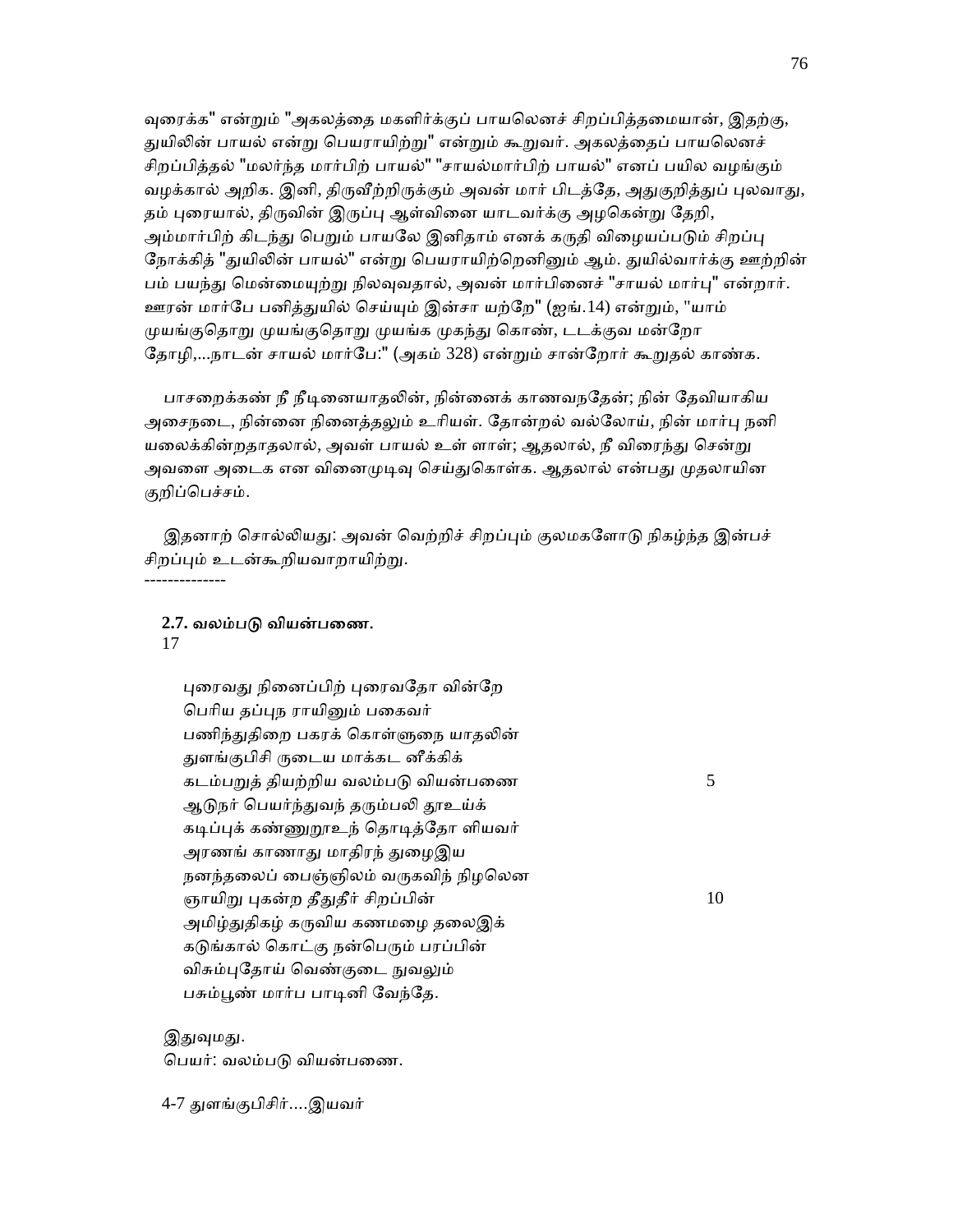உரை: துளங்கு பிசிர் உடைய - அலைகின்ற அலைகள் சிறு சிறு திவலையாக வுடையும்படி; மாக்கடல் நீக்கி - கரிய கடலைக் கடந்து சென்று; கடம்பு அறுத்து -ஆங்கே யிருந்துகொண்டு குறும்புசெய்து திரிந்த பகைவரது காவல்மரமாகிய கடம்பினை வெட்டி வீழ்த்து; இயற்றிய வலம்படு வியன்பணை - அதனால் செய்யப்பட்ட வெற்றிதரும் பெரிய முரசுக்கு; ஆடுநர் - பகை வரை வெல்லும் போர் வீரர்; பெயர்ந்து வந்து - திரும்பப் போந்து; அரும்பலி தூஉய் - அரிய பலியினையிட்டுப் பரவ; கடிப்புக்கண் உறூஉம் - கடிப்பினைக்கொண்டு அம்முரசின் கண் ணில் அறைந்து முழக்கும்; தொடித் தோள் இயவர் - தொடி யணிந்த தோளையுடைய இயவர்கள்;

துளங்குதல், அசைதல். துளங்குதலை இடையறலின்றியுடைய அலையைத் துளங்கு என்றது ஆகுபெயர்; "வரைமருள் புணரி வான்பிசி ருடைய" (11) என்று பிறாண்டும் கூறினர். கடலை யரணாகக்கொண் டிருந்த பகைவராதலின், அது கடந்துசென்று அவரைத் தாக்கிய சிறப்பை, "மாக்கடல் நீக்கி" என்றார். பகைவர்க்கு அரணாயிருந்த நிலை யினைக் கெடுத்து அவரை அண்மிச்சென்று தாக்குதற்கு நெறியாயினது பற்றி "நீக்கி" யென்றுமாம். மாக்கடல், பெருங்கட லென்றுமாம். அக் கடம்பர் கடலை யரணாகக்கொண்டிருந்தனை, "இருமுந்நீர்த் துருத்தி யுள் முரணியோர்த் தலைச்சென்று, கடம்புமுதல் தடிந்த நெடுஞ்சேர லாதன் (20) என்று பிறாண்டுக் கூறுதல் காண்க. அக் கடம்பினைத் தடிந்து முரசு செய்துகொண்ட செய்தியைச் "சால்பெருந் தானைச் சேர லாதன்' மாக்கட லோட்டிக் கடம்பறுத் தியற்றிய, பண்ணமை முரசு" (அகம். 347) என்று பிறரும் கூறுவர். பகைவரைப் பொருதழித்துப் பெற்ற வெற்றிக்குறியாகச் செய்த பெருமுரசாதலால், "வலம்படு வியன் பணை" யென்றார். இனிப் பழையவுரைகாரர், "வலம்படு வியன்பணை யென்றது போர் செய்து வருந்தாமற் பகைவர் வெருவியோட முழக்கி அரசனுக்கு வெற்றி தன்பாலே படநின்ற முரச மென்றவாறு; இச் சிறப்பானே இதற்கு (இப்பாட்டிற்கு) வலம்படு வியன்பணை யென்று பெயராயிற்று" என்பர். "வலன் இலங்கு முரசின் வாய்வாள் வளவன்" (புறம். \*90) என்று பிறரும் கூறுதல் காண்க. பகைவர்க்குக் காவலா யிருந்தது போய்த் தமக்கு முரசாய் வெற்றி முழக்கம் செய்து தன்னை யோம்பிய அப் பகைவர் அஞ்சி யோடச்செய்வது பற்றி, "வலம்படு வியன் பைண ெயன இதற்குப் ெபயராயிற்ெறனக் ேகாடல் சீாிதாம்.

ஆடுநர், வெற்றி பயக்கும் போர் வீரர். போரிடத்தே தாம் பெற்ற வென்றி குறித்து அவர்கள் பலிதூவி முரசினை வழிபடுதல் மரபாதலின், "ஆடுநர் பெயர்ந்துவந் தரும்பலி தூஉய்" என்றார். தூவ என்பது தூஉய் என நின்றது. "பெயர்ந்து வந்து" எனவே, அவர் சேரலாதனுடன் சென்று பொருது பகைவரை யழித்தவ ரென்பது பெற்றாம். "ஆடுநர் என்றது வினையெச்சமுற்று வினைத் திரிசொல்" என்று பழையவுரை கூறும். கூறவே, இயவர் ஆடுநராய்ப் பலிதூஉய்க் கடிப்புக் கண்ணுறுவர் என்று அவ்வுரைகாரர் கருதுமாறு பெற்றாம். இயவர் பெயர்ந்துவந்து பலிதூஉய் ஆடுவாராய்க் கடிப்புகொண்டு முழக்குவரென்று கொள்க.

மறி யறுத்து அதன் குருதியில் செந்தினை கலந்து பூத்தூவிப் பரவுப வாதலின், "அரும்பலி தூஉய்" என்றார். "உருவச் செந்தினை குருதி யொடு தூஉய் மண்ணுறு முரசம் கண்பெயர்த்து" (பதிற். 19) என்றும், "பொன்புனை யுழிஞை சூடி மறியருந்தும், திண்பிணி முரசம்" (பு.வெ. மா. 98) என்றும் வருதல் காண்க. இயவர், இயம்

77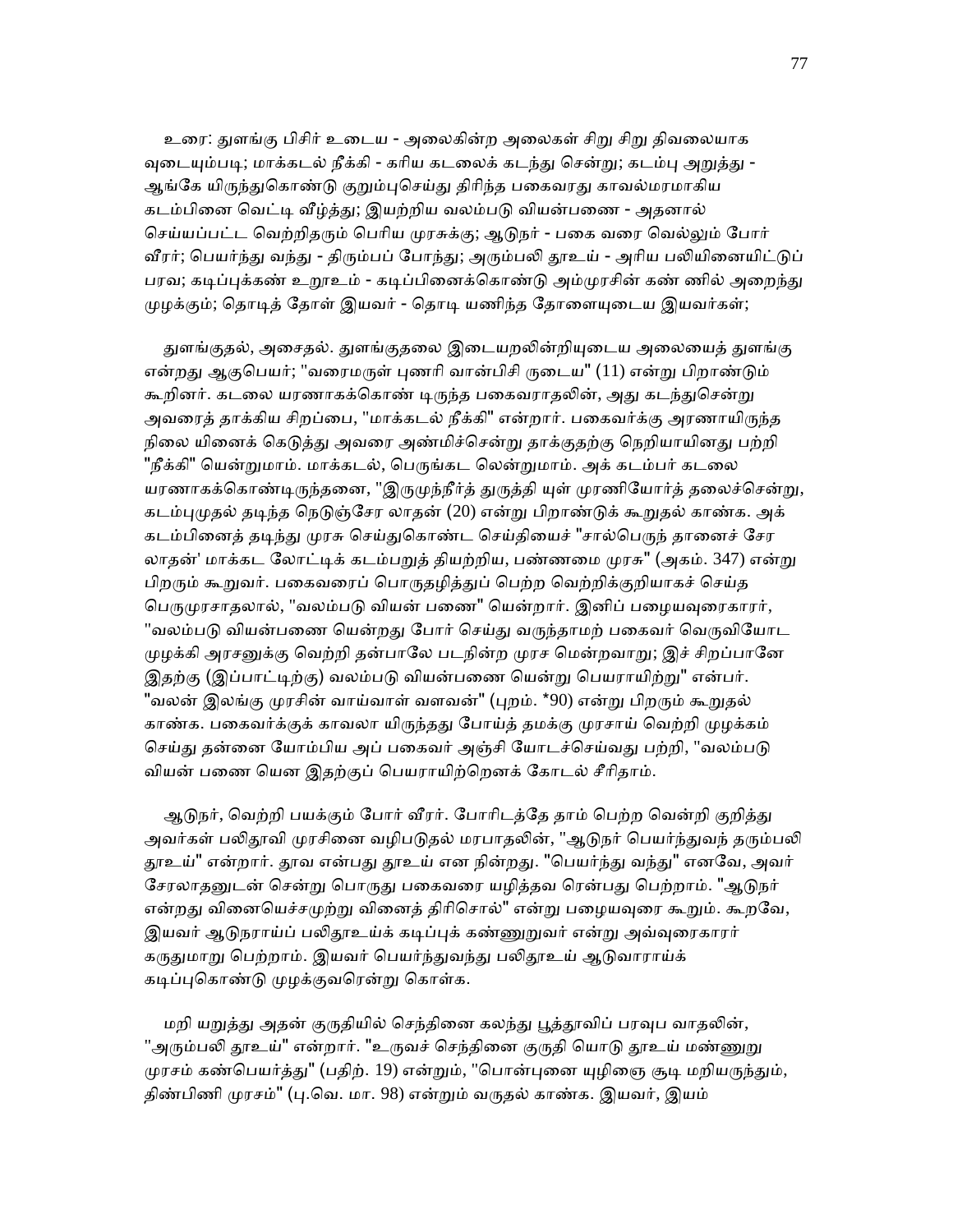இயம்புபவர். முரசு முழக்குவோரை வள்ளுவர் என்பவாதலின், இவ் வியவரை வள்ளுவ ரென்று கொள்வாரு முளர்.

### 8-14. அரணம்...........ேவந்ேத

உரை: ஞாயிறு புகன்ற - ஞாயிறு பகையாகிய இருளைக் கெடுப்பான் விரும்பிச் செல்லும்; தீது தீர் சிறப்பின் - குற்ற மில்லாத சிறப்பினையும்; அமிழ்து திகழ் கருவிய கணமழை தலைஇ- நீர் நிரம்பக்கொண்டு திரண்டெழும் முகிற் கணம் பரவுமாறு; கடுங்கால் கொட்கும் - மிக்க காற்று நிலவும்; நன் பெரும் பரப் பின் - நல்ல பெரிய பரப்பினையுமுடைய; விசும்பு தோய் வெண்குடை, -வானளாவி நிழல் செய்யும் நின் வெண்குடையைச் சுட்டி; அரணம் காணாது மாதிரம் துழைஇய-அரணாவது ஒன்றனையும் காணாது அதுகுறித்துத் திக்கனைத்தும் தேடி யலையும்; நனந்தலைப் பைஞ்ஞிலம்-விரிந்த இடத்தையுடைய பசுமையான நிலத்து வாழும் மக்களெல்லாம்; இந்நிழல் வருக என நுவலும்-இக் குடை நிழற்கண்ணே வருவார்களாக என்று சொல்லிப் பரவுதற் கேதுவாகிய; பசும் பூண் மார்ப-பசிய பூணணிந்த மார்பினை யுடையோய்; பாடினி வேந்தே-பாடினிக்கு அவள் வரிசை யறிந்து சிறப்பிக்கும் அரசே எ-று

பகைவராகிய இருளைக் கெடுத்தற்கு விரும்பி, அவர் நேர்படும் போர்க்குச் செல்வதுபற்றி அவர்களைப் "போரெனிற் புகலும் மறவர்" (புறம் 31) என்பதுபோல, இருள் கெடுப்பான் ஞாயிறு விரும்பிச் செல்லும் விசும்பினை, "ஞாயிறு புகன்ற விசும்பு" என்றார். ஞாயிறு புகன் றெழுதலால், தன்கட்படிந்த இருள் நீங்கி விளக்க முறுதலால், "தீதுசீர் சிறப்பின் விசும்பு" என்றார். "மாகஞ் சுடர மாவிசும் புகக்கும் ஞாயிறு" (பதிற் 88) என்று பிறரும் கூறுதல் காண்க. அமிழ்து, மழை நீர்; "வானின் றுலகம் வழங்கி வருதலாற் றானமிழ்த மென் றுணரற் பாற்று" (குறள் 11) என்றார் திருவள்ளுவர். தலைஇய என்பது தலைஇ எனத் திரிந்தது. கொட்குதல்-சுழன்று மோதுதல். மழைக் கணம் பரவி அமிழ்து பொழிதற்கிடம் தருதல்பற்றி, "நல்விசும்பு" என்றும், ஞாயிறும் திங்களும் இயங்கி முறையே பகலினும் இரவினும் நல்லொளி செய்து உலகுயிர்களை யோம்புதற் கிடமாகும் பெருமை யுடைமையின் "பெரும் பரப்பின் விசும்பு" என்றும் கூறினார்.

அமிழ்து திகழ் கணமழை நிலவும் விசும்பிடத்தே தோயும் வெண் குடை யென்றது, வெண்குடை நீழலும் அமிழ்த நீழல் என்றற்கு,; "முழு மதிக் குடையின் அமுதுபொதி நீழல்,எழுபொழில் வளர்க்கும் புகழ்சால் வளவன்" (தொல்.பொ. 81. நச். மேற்) என வருதல் காண்க.

பகைவர் நாட்டு மக்கள் இவ் வேந்தனுக்கு அஞ்சித் தமக்கு அரணாவா ரைப் பெறாமையால் உலகமுற்றும் சுற்றி யலைந்து வருந்துதல் கண்டு இரங்கி அவர்கட்குப் புகல் கூறுமாற்றால் "அரணம் காணாது மாதிரந் துழைஇய நனந்தலைப் பைஞ்ஞிலம் வருக விந்நிழல்" என இயவர் கூறுவா ராயினர். பைந்நிலம், பைஞ்ஞிலம் என வந்தது மரூஉ. "நுவலும்" என்பது நுவறற்குக் காரணமாகிய சேரலாதனது மார்பென்னும் பெயர் கொண்டது. "நுவலும் மார்ப வென முடிக்க; இஃது ஏதுப்பெயர்" என்பர் பழையவுரைகாரர். "இஃது" என்றது, மார்ப என்னும் பெயரை யென்க. வெண்குடை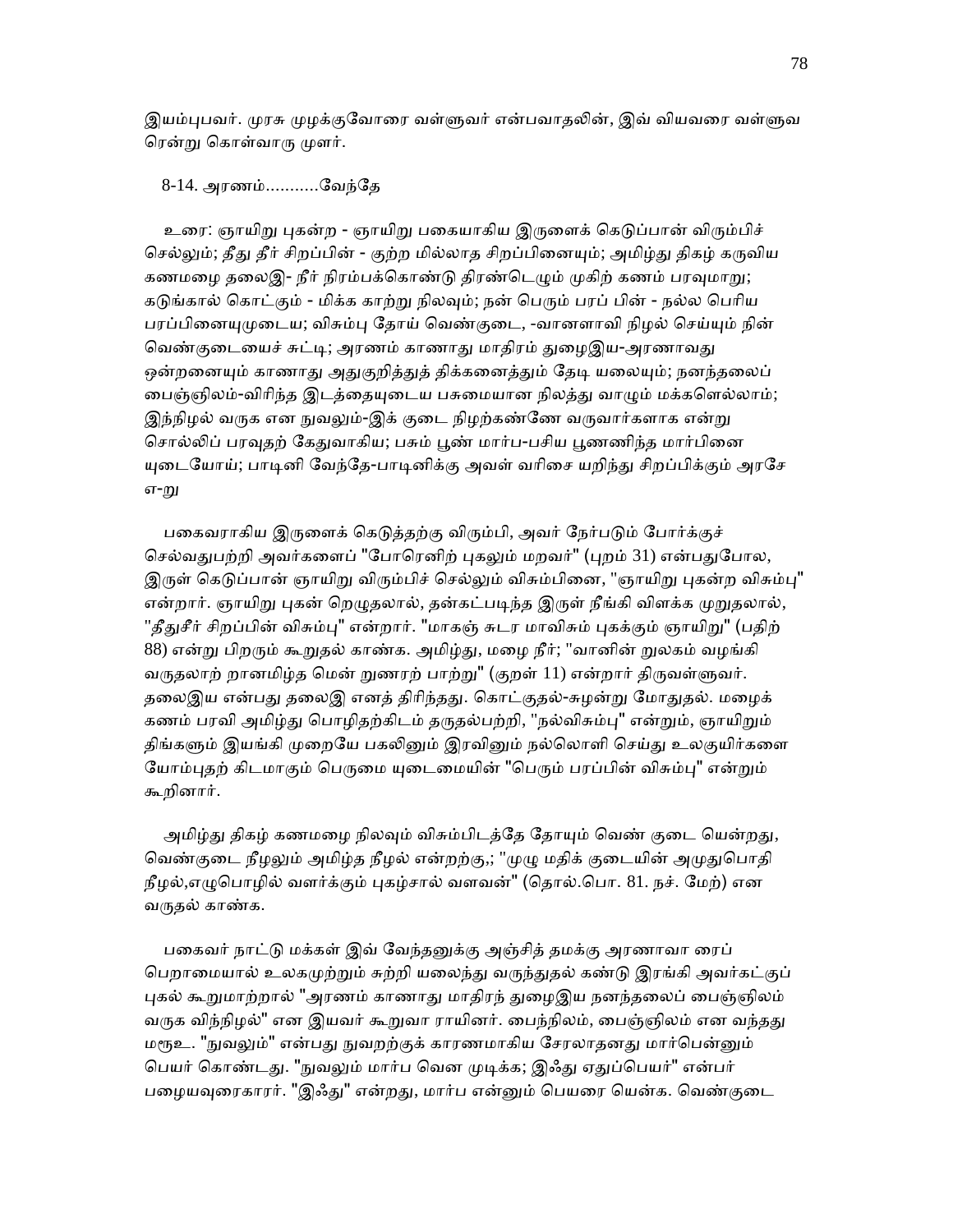நுவலும் என்றது,"வெண்குடையின் அருட் சிறப்பைச் சொல்லும் என்றவாறு" என்பது பழையவுரை.

1-3 புரைவது..........யாதலின்

உரை: பகைவர்பெரிய தப்புந ராயினும்-நின் பகைவ ராயினும் பொறுத்தற்கரிய பெரும் பிழை செய்தாராயினும் பணிந்து திறை பகரக் கொள்ளுநை-அப் பிழையினை யுணர்ந்து வருந்தி நின்பால் அடைந்து பணிந்து நின்று திறை செலுத்த அவரைப் பொறுத்து அவர் செலுத்தும் அத்திறையினை ஏற்றருளு கின்றாய்; ஆதலின்-ஆதலால்; புரைவது நினைப்பின் -நின் அருட்கு ஒப்பாவ தொன்றனை ஆராய்ந்து காணலுறின்; புரை வதோ இன்று-உயர்வும் ஒப்பும் உடைய தொன்றும் இல்லை எ-று.

உவமமும் பொருளும் ஒத்திருத்தல் வேண்டி, நின் னருளாட்சிக்கு ஒப்பதொன்று மின்மையின், உயர்ந்ததேனும் உளதோ வென நன்கு ஆராய்ந்து காணவேண்டி யிருக்கின்ற கென்பார், "புரைவது நினைப்பின்" என்றும், அவ்வாறு கண்டவழி உயர்ந்ததால் ஒப்பதாதல் இல்லை யென் பது துணியப்பட்ட தென்றற்கு, "புரைவதோ வின்றே" என்றும் கூறினார். ஓகாரம், தெரிநிலை. ஏகாரம், தேற்றம். "புரைவதோ இன்றே" என்றது மேற்கோள்; இனி, இதனைச் சாதித்தற்குக் காட்டும் ஏது, "பெரிய தப்புந ராயினும் பகைவர் பணிந்து கிறை பகரக் கொள்ளுநை யாதலின்" என்பது. இஃது உடம்பொடு புணர்த்தலாய், புரைவது நினைத்தலை வற்புறுத்தி நிற்பது காண்க. தப்புநராயினும் என்றது தப்பாமை தோன்ற நின்றது. பகைவர் வாளாது பணிந்தவழி அவர்பால் பகைமையின்மை விளங்காமையின், "பணிந்து திறை பகர" என்றார். பணிதல் மெய்யின் வினை; பகர்தல் வாயின் வினை. மனத்தின் பான்மை சொல்லாலும் செயலாலும் புலப்படுதலால், அவ் விரண்டனையும் எடுத்தோதினார். பகர்தல், ஒ்ன்று கொடுத்து ஒன்று வாங்குதல்; ஆகவே, பகைவர் திறை கொடுத்து அருள் பெறுமாறு பெற்றாம்; திறை பெறாது அருளுதல் கழிகண்ணோட்ட மென்னும் குற்றமா மென வறிக. பகைவர்பால் செலுத்தும் நின் அருட் பெருமைக்கு அவர்தம் உயிரல்லது திறை ஆற்றாதாயினும், அருள்செய்தற்பொருட்டு, திறை கொள்வா யாயினை யென்பார், "கொள்ளுநை" யென்றார். கொள்ளுநை, அடுகை விடுநை(புறம் 36) என்றாற்போல்வதோர் முற்றுவினைத் திரிசொல்.

வலம்படு வியன்பணையை ஆடுநர் பலிதூஉய்ப் பரவ, கடிப்புக் கண் ணுறும் இயவர், பைஞ்ஞிலம் வருக இந் நிழ லென வெண்குடை <u>நுவலு</u>ம் மார்ப, வேந்தே, பகைவர் பணிந்து திறை பகரக் கெர்ளுநை யாதலின், புரைவது நினைப்பின் புரைவதோ இன்று என வினைமுடிவு செய்க.

"இதனாற் சொல்லியது பொறையுடைமையொடு படுத்து அவன் வென்றிச்சிறப்புக் <u>கூறியவாறாயிற்று.</u>"

--------------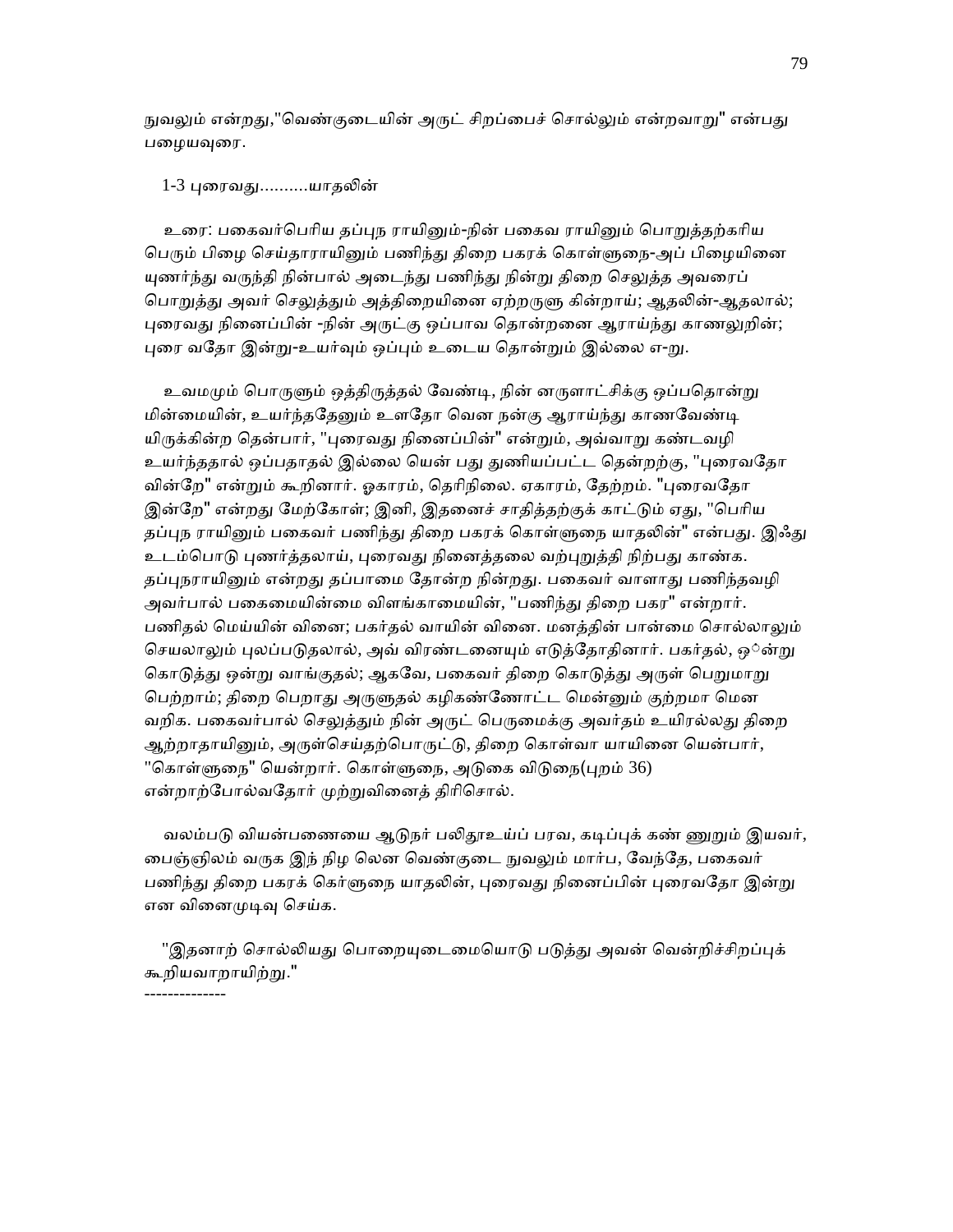# **2.8.** கூந்தல்.....விறᾢயர்.

18

உண்மின் கள்ளே யடுமின் சோறே எறிக திற்றி யேற்றுமின் புழுக்கே வருநர்க்கு வரையாது பொலங்கலந் தெளிர்ப்ப இருள்வண ரொலிவரும் புரியவி ழைம்பால் ஏந்துகோட் டல்குன் முகிழ்நகை மடவரல்  $5$ கூந்தல் விறலியர் வழங்குக வடுப்பே பெற்ற துதவுமின் றப்பின்று பின்னும் மன்னுயி ரழிய யாண்டுபல துளக்கி மண்ணுடை ஞாலம் புரவெதிர் கொண்ட தண்ணிய லெழிலி தலையாது மாறி  $10$  மாாி ெபாய்க்குவ தாயிᾔம் ேசர லாதன் ெபாய்யல னைசேய.

துறை : இயன்மொழி வாழ்த்து. வண்ணம் : ஒᾨகுவண்ணம். தூக்கு : செந்தூக்கு. பெயர் : கூந்தல் விறலியர்.

1-2.உண்மின்......புழுக்கே

உரை: கள் உண்மின் - கள்ளை யுண்பீராக; சோறு அடு மின் - சோற்றைச் சமைப்பீராக; திற்றி எறிக - தின்னப்படும் ஊன் கறியை அறுப்பீராக; புழுக்கு ஏற்றுமின் - புழுக்குதற் குரிய கறிவகைகளை உலையில் ஏற்றுவீர்களாக;-

பருகுதற்குரியதாகலின் கள்ளைப் பொதுவினை வாய்ப்பாட்டால் "உண்மின் கள்ளே" என்ᾠ பாிசுெபற்ற பாண ெனாᾞவன் தன் சுற்றத் தார்க்கும் பாடன் மகளிர்க்கும் கூறுகின்றான். சோறு, நெற்சோறு. திற்றி, தின்றற்குரிய இறைச்சி; நன்கு மென்று தின்னப்படுவதுபற்றித் திற்றி யெனப்பட்டது போலும். புழுக்கப்படுவது புழுக்காயிற்று.

தான் பெற்ற பெருவளக்தைப் பிறர்க்கு எடுக்துச் சொல்லாற் கூறாது தன் ஈகையால் உணர்த்தக் கᾞதிய பாணர் தைலவன், வந் ேதார்க்குச் ேசாᾠ சைமத்தற்குள் பசியால் தளர்வோர்க்குக் கள்ளை வழங்கி யுண்பித்தலின், "உண்மின் கள்ளே" என்றும், விரையச் சமைத்தல் வேண்டி, "அடுமின் சோறே" யென்றும் கூறினான். சோற்றுணவுக்குத் துணையாகத் திற்றியும் புழுக்கலும் இடக் கருதி, அவற்றுள் திற்றி சிறந்தமையின் "எறிக திற்றி" யென்றும், "ஏற்றுக புழுக்கே" யென்றும் உரைத்தான்.

3-6. வᾞநர்க்கு...... அᾌப்ேப

உரை: இருள் வணர் ஒலிவரும் புரியவிழ் ஐம்பால் - இருண்டு கடை குழன்று தழைத்து முடி யவிழ்ந்து ஐவகையாய் முடிக்கப்படும் கூந்தலையும், ஏந்து கோட்டு அல்குல் - உயர்ந்த பக்கத்தையுடைய அல்குலையும்; முகிழ் நகை - முகிழ்த்த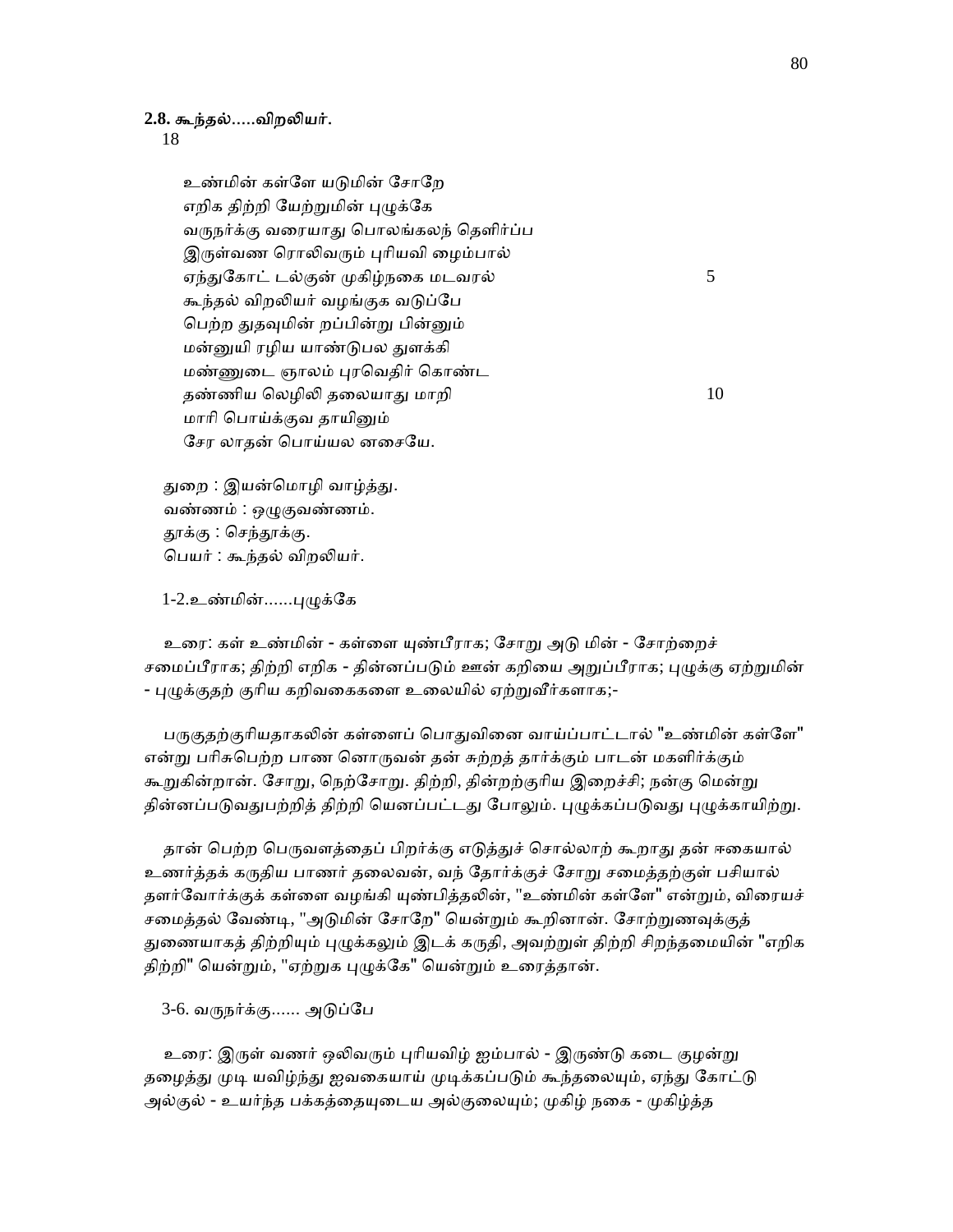நகையினையும்; மடவரல் - இளமையினையுமுடைய; கூந்தல் விறலியர் வரிசை பெறும் தகுதி சான்ற விறலிகளே; வருநர்க்கு வரையாது- மேலும் வருவோர்க்கு வரையாது வழங்குதற்பொருட்டு; பொலங் கலம் தெளிர்ப்ப - நீவிர் அணிந்துள்ள பொற்றொடிகள் ஒலிக்க; அடுப்பு வழங்குக - உண்டற் குரியவற்றைப் பெருகச் சமைப்பீர்களாக;-

தம்முடைய ஆடல் பாடல்களால் அரசனான சோலாகன்பால் வரிசைபெற்ற மகளிராதலின், அவருடைய கூந்தல் முதலியவற்றை விதந்தோதிச் சிறப்பித்தான். கூந்தல் விறலியராதலின், அவர் கூந்த லையே முதற்கண் எடுத்து, "இருள்வண ரொலிவரும் புரியவி ழைம்பால்" என்று கூறினான். வரிசைக்கு வருந்தும் பரிசில் மாக்களாயினும், தம் பால் வருநர்பால் அவ்வாறு வரிசைநோக்காமை கோன்ற, "வருநர்க்கு வரையாது" என்றும், வேந்தன்பால் பரிசாகப் பெற்றமையின், "பொலங் கலம் தெளிர்ப்ப" என்றும் உரைத்தான். அடுப்பு வழங்குக என்றது, இடையற வின்றிச் சமைத்தவண்ணமே இருக்க என்றவாறு. "வானின் றுலகம் வழங்கி வருதலால்" (குறள்  $11$ ) என்புழிப்போல, வழங்குதல் இடையறாது நிகழ்தற்பொருட்டு. வருநர்க்கு வரையாது வழங்குக அடுப்பே என முடிக்க. பழையவுரைகாரரும், "வரையாமல் எனத் திரித்து வரையா தொழியும்படி யெனக் கொள்க" என்பர். தெளிர்ப்ப வென்னும் வினையெச்சம் வழங்குக என்னும் வினைகொண்டது.

இக் கூந்தல் மகளிர் வரிசைக் குரியரே யன்றிச் சமைத்தற் குரிய ரல்ல ரென்றும், சோறு மிக வேண்டியிருத்தல் தோன்ற, அவரையும் சமைக்க வேண்டுகின்றா னென்றும் கூறுவார், பழையவுரைகாரர்., "வந்தார்க்குச் சோறு கடிதின் உதவுதற்பொருட்டு அடுப்புத்தொழிற் குரியரல்லாத வரிசை மகளிரும் அடுப்புத்தொழிலிலே வழங்குக என்ற வாறு" என்றும், எனவே, அடுப்புத் தொழிற் குரியரல்லாத கூந்தல் விறலியரை அத்தொழிற்கண் விடுக்கும் சிறப்பினால், இப்பாட்டு இப்பெயர் பெறுவதாயிற் றென்பார் " இச் சிறப்பானே இதற்குக் "கூந்தல் விறலியர்" என்று பெயராயிற் " றென்றும் கூறினார். "புரியவிழ் ஐம்பால்" என்பத னைக் கூந்தற்கே யேற்றி, "ஐம்பாற் கூந்தல் என மாறிக் கூட்டுக" என்று கூறி, "இனி மாறாது கூந்தல் விறலிய ரென்பதை ஒருபெயராக வுரைப்பி னும் அமையும்" என்று உரைப்பர். ஐம்பாற் கூந்த லென்றற்கு, ஐம்பா லாக முடிக்கப்படும் கூந்தல் என்று உரைத்துக்கொள்க.

#### 7-12 ெபற்றᾐ......நைசேய

உரை: பெற்றது உதவுமின் - உணவு பல உதவுவதேயன்றி நீவிர் பெற்ற செல்வத்தையும் வந்தோர்க்கு உதவுவீர்களாக; தப்பு இன்று - அவ்வாறு செய்வதால் குறை வொன்றும் இல்லை யாம்; மண்ணுடை ஞாலம் - மண் திணிந்த நிலவுலகத்தை; புரவு எதிர்கொண்ட தண்ணியல் எழிலி - காப்பதை மேற்கொண்ட தண்ணிய இயல்பினையுடைய முகில்கள்; தலையாது மாறி – மழை பெய்தலைத் தலைப்படாது மாறி; மன் உயிர் அழிய - நிலைபெற்ற உயிர்கள் நீரின்மையால் அழிவெய்துமாறு; பல யாண்டு துளக்கி- பல ஆண்டுகள்காறும் வருத்தி; மாரி பொய்க்கினும் - மழையைப் பெய்யாது பொய்த்தாலும்; சேரலாதன் - இமயவரம்பன் நெடுஞ் சேரலாதன்; பின்னும் நசை பொய்யலன் - பின்னும் நீர் அவன் பால் செல்லின் நும் விருப்பம் பழுதாகாவண்ணம் வேண்டிய வற்றை நிரம்ப நல்குவன் எ-று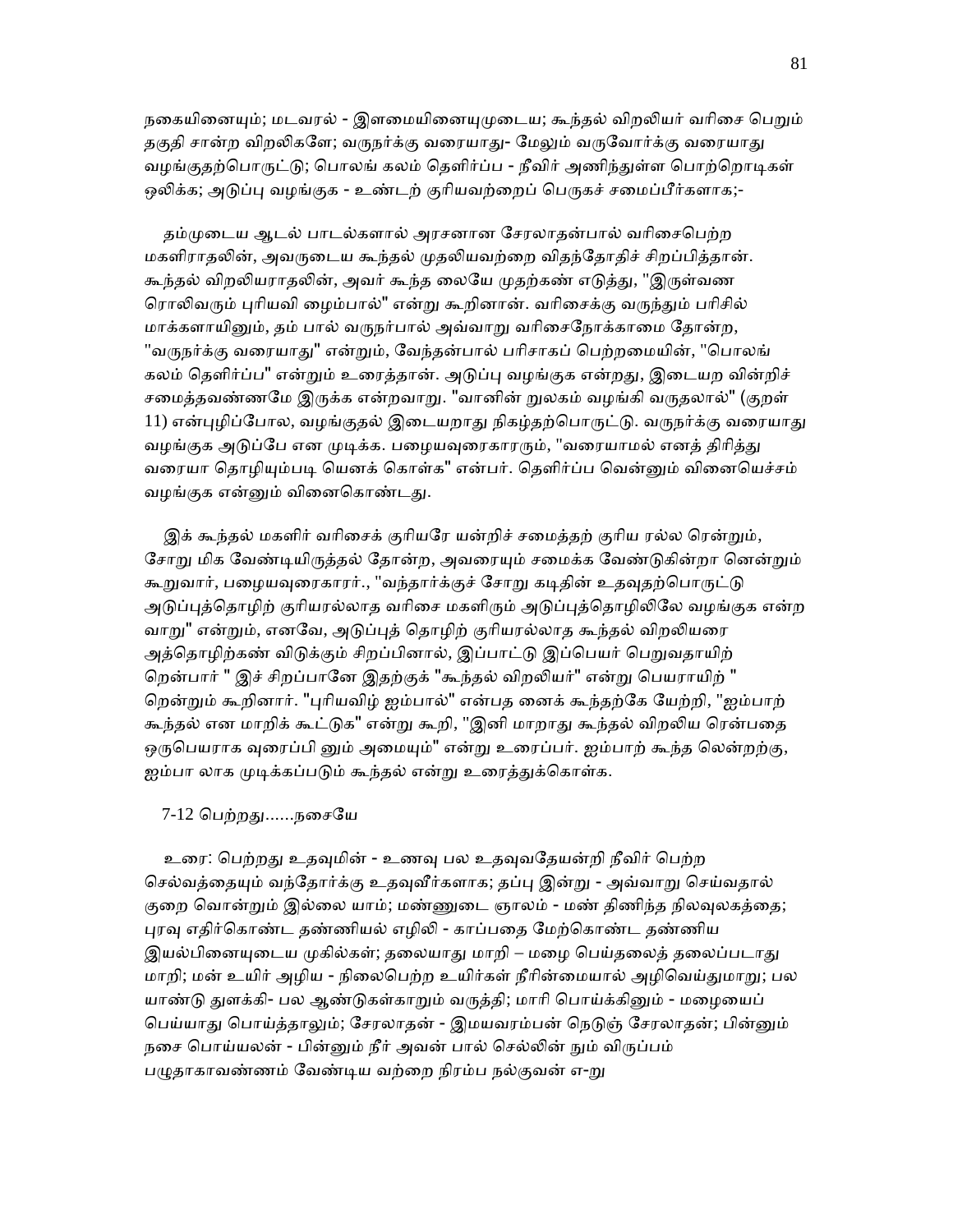பெற்றதைப் பிறர்க்குப் பெருக வழங்கின், தம்பால் பொருளழிவும் இன்மையும் உளவாமென்று மனம் தளராமை குறித்து, " பெற்றது உதவு மின்" என்றும், அவ்வுதவி குற்றமாகா தென்றற்குத் "தப்பின்று" என்றும், அதற்குக் காரணம் கூறுவானாய்ச் சேரலாதனது கொடைமடம் கூறலுற்று, "மாரி பொய்க்கவ தாயினும், சேரலாதன் ெபாய்யலன் நைசேய" ெயன்ᾠம் கூறினான்.

ஞாலத் துயிர்கட்கு வேண்டும் உணவுப்பொருள் விளைதற்குரிய நிலப்பகுதியாதலின், அதனை, "மண்ணுடை ஞாலம்" என்றும் கைம்மாறு கருதாது மன்னுயிர்களைக் காத்தலே கடப்பாடாக் கொண்டமையின், "புரவெதிர் கொண்ட எழிலி" யென்றும், இருதிணைப் பொருளையும் குளிர்ப்பிக்கும் இயல்பு பற்றித் "தண்ணியல் எழிலி" யென்றும், உயிர்கள் நிலைபேறுடையவாயினும மழையின்றேல் அழியும் என்றற்கு "மன்னுயி ரழிய" என்றும், அவ்வழிவுக்கு மழையின்மை பல யாண்டுகள் நிலவ வேண்டுமாதலின், "யாண்டு பல துளக்கி" யென்றும் கூறினார்.

அறம்புரி செங்கோலனாகிய சேரலாதன் நாட்டில் மழை பொய்க்குவ தின்மை தோன்ற, "பொய்க்குவ தாயினும்" என்றும், நச்சி யடைந்தோர் நசை பழுதாகாது நச்சியவாறே நல்கும் நலம் தோன்ற, "நசை பொய் யலன்" என்றும் கூறினார்.

பாண் மக்கள், கள் உண்மின், அடுமின், எறிக, ஏற்றுமின், கூந்தல் விறலியர் அடுப்பு வழங்குக, பெற்றது உதவுமின்; தப்பின்று; சேர லாதன், மாரி பொய்க்குவதாயினும், பின்னும் நசை பொய்யலன் என்று வினைமுடிவு செய்க.

சேரலாதனது கொடைச் சிறப்பையே எடுத்தோதினமையின், இஃது இயன்மொழி வாழ்த்தாயிற்று. அடிபிறழாது அளவடியா னியன்ற நேரிசை யாசிரியப்பா வாகலின், ஒழுகுவண்ணமும் செந்தூக்கு மாயிற்று.

#### **2.9.** வளனᾠ ைபதிரம்.

#### 19

---------------

 ெகாள்ைள வல்சிக் கவர்காற் கூளியர் கல்லுடை நெடுநெறி போழ்ந்து சுரனறுப்ப ஒண்பொறிக் கழற்கால் மாறா வயவர் திண்பிணி யெஃகம் புலியுறை கழிப்ப செங்கள விருப்பொடு கூல முற்றிய  $5$ உருவச் செந்தினை குருதியொடு தூஉய் மண்ணுறு முரசங் கண்பெயர்த் தியவர் கடிப்புடை வலத்தர் தொடித்தோ ளோச்ச வம்புகளை வறியாச் சுற்றமொ டம்புதெரிந்து அவ்வினை மேவலை யாகலின்  $10$ எல்லும் நனியிருந் தெல்லிப் பெற்ற அரிதுபெறு பாயற் சிறுமகி ழானும் கனவினு ளுறையும் பெருஞ்சால் பொடுங்கிய நாணுமலி யாக்கை வாணுத லரிவைக்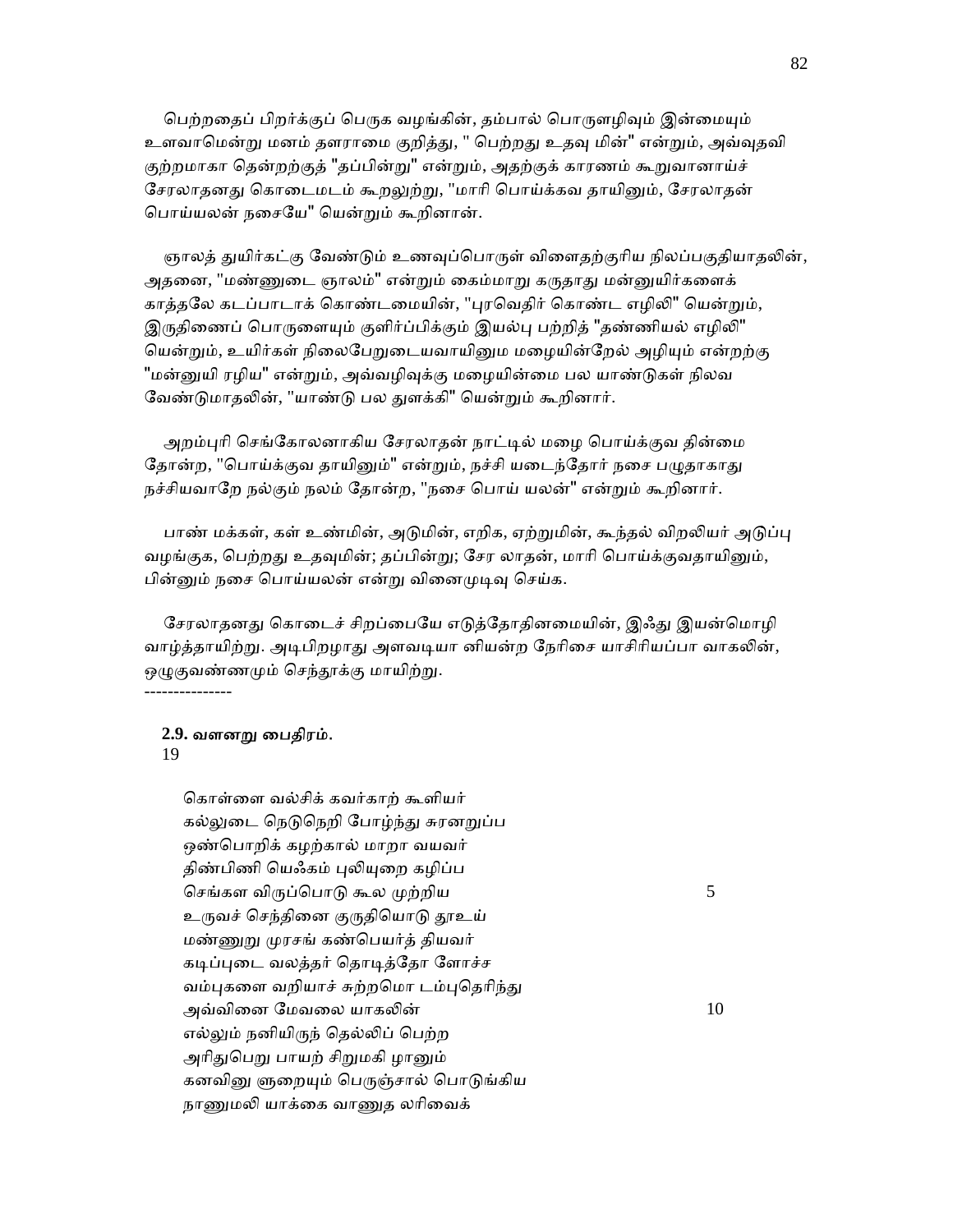கியார்கொ லளியை மாண்டி மாண்டி பிரியார்கொ லளியை இனந்தோ டகல வூருட னெழுந்து நிலங்கண் வாட நாஞ்சில் கடிந்துநீ வாழ்த லீயா வளனᾠ ைபதிரம் அன்ன வாயின பழனந் தோறும் அழன்மலி தாமரை யாம்பலொடு மலர்ந்து  $20$ நெல்லின் செறுவி னெய்தல் பூப்ப அாிநர் ெகாய்வாண் மடங்க வைறநர் தீம்பிழி யெந்திரம் பத்தல் வருந்த இன்றோ வன்றோ தொன்றோர் காலை நல்லம னளிய தாமெனச் சொல்லிக்  $25$ காணுநர் கைபுடைத் திரங்க மாணா மாட்சிய மாண்டன பலேவ.

துறை: பரிசிற்றுறைப் பாடாண்பாட்டு வண்ணம்: ஒழுகுவண்ணமும் சொற்சீர் வண்ணமும் தூக்கு: செந்தூக்கு ெபயர்: வளனᾠ ைபதிரம்

1-10. ெகாள்ைள.............ேமவைல.

உரை: கொள்ளை வல்சிக் கவர்காற் கூளியர் - பகைப்புலத் தைச் சூறை யாடுதலாற் பெற்ற உணவும் மேற்செலவையே விரும் பும் கால்களுமுடைய கூளிப் படையினர்; கல்லுடை நெடு நெறி போழ்ந்து - கற்கள் பொருந்திய நெடிய வழிகளை வெட்டி; சுரன் அறுப்ப - சுரத்தில் அகன்ற வழிகளைச் செய் தமைக்க; ஒண் பொறிக் கழற்கால் மாறா வயவர் - ஒள்ளிய பொறிகளையுடைய கழலணிந்த அடி முன் வைத்தது பின்னே பெயர்த் தறியாத போர் மறவர்; திண் பிணி எஃகம் - திண்ணிதாய்க் காம்பொடு செறிக்கப்பெற்ற வாட்படையை; புலி யுறை கழிப்ப - புலித் தோலாற் செய்த உறையினின்றும் எடுத்து வினைக்குரியவாகச் செம்மை செய்ய; செங்கள விருப்பொடு -சிவந்த போர்க்களத்தே புகும் விருப்பத்தால்; கூலம் முற்றிய உருவச் செந்தினை -கூலங்க ளுள் ஒன்றாக நிரம்பிய நிறம் பொருந்திய செந்தினையை; குருதி யொடு தூஉய் - குருதி யொடு கலந்து தூவிப் பலியிட்டு; மண்ணுறு முரசம் கண் பெயர்த்து -நீராடி வார்க் கட்டமைந்த முரசத்தின் கண்ணில் குருதி பூசி; கடிப்புடை வலத்தர் - வலக் கையில் கடிப் பினை யேந்தி; இயவர் - முரசு முழக்கும் வீரர்; தொடித் தோள் ஓச்சி -தொடியணிந்த தம் தோளோச்சிப் புடைத்து முரசினை முழக்க; வம்பு களை வறியாச் சுற்றமொடு - கைச் சரடுகளை நீக்குத லில்லாத போர் வீரருடன்; அம்பு தெரிந்து -அம்புகளை ஆராய்ந்து; அவ் வினை மேவலை - செய்து முற்றிய அப் போரினையே மேலும் விரும்பி யுறைகின்றாய் எ-று

பகைப் புலத்தே சென்று சூறை யாடிப் பெற்ற பொருள்களைக் கொண்டு உண்பன வுண்டு வாழும் இயல்பின ரென்றற்கு, "கொள்ளை வல்சி" யென்றும், தம்மைப் பின்னே தொடர்ந்துவரும் தானைக்கு நெறி யமைக்கும் தொழிலால் யாண்டும் தங்காது மேற்சென்றுகொண்டே யிருப்பதால், "கவர்காற் கூளியர்" என்றும் கூறினார். "கூர்நல்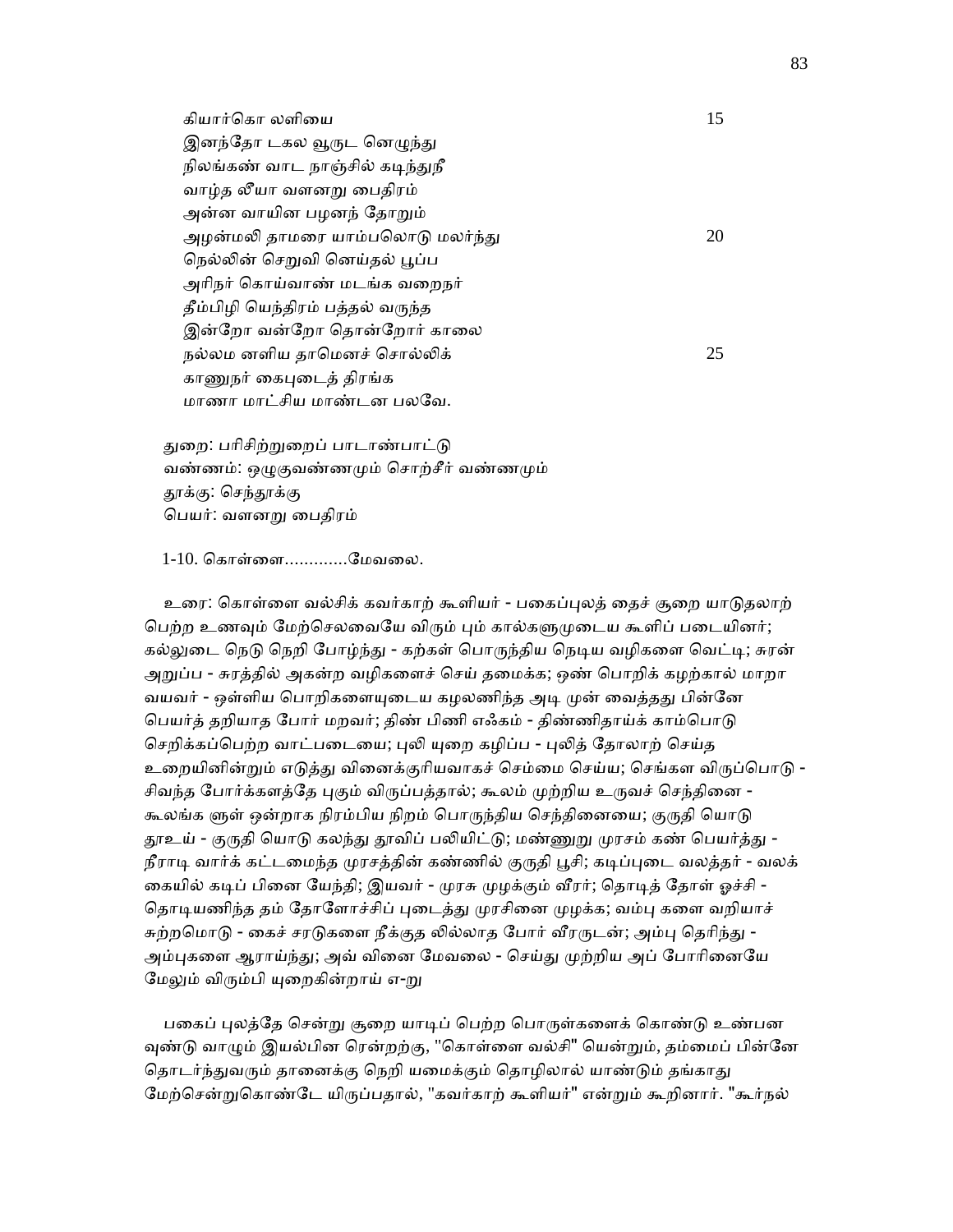லம்பிற் கொடுவிற் கூளியர், கொள்வது கொண்டு கொள்ளா மிச்சில்" (புறம் 23) என்று பிறரும் கூறுவர். எனவே, இக் கூளிப் படை யினர்க்குப் பகைப்புலத்தைச் சூறையாடுவதும் நெறி சமைத்தலும் தொழிலாதல் பெற்றாம். சூறையாடுவது கூறவே, நெறி சமைக்க வரும் தம்மை, யெதிர்த்துப் போருடற்ற வரும் பகைவரை யெதிர்த் தடர்த்தலும் பெறப்படும். "கவர்வு விருப்பாகும்" (தொல். சொல்.362) என்பதனால், கவர்தல் விருப்பமாயிற்று. பழையவுரையும், "செலவை விரும்பின கால்" என்று கூறுகின்றது. கொள்ளை வல்சி யுடையார்க்கு மேன்மேலும் அதன்பால் விருப்ப முண்டாதல் பற்றிக் கவர்கால் என்றா ரென்றுமாம். கல்லும் முள்ளும் நிறைந்த நாடு கடந்து செல்லும் தானைக்கு முன்னே செல்லும் இக் கூளிப்படை, அத் தானை வருந்தாது விரைந்து சேறற்கு நல்ல நெறியினை யமைக்கின்ற தென்பார்,

"கல்லுடை நெடுநெறி போழ்ந்து சுரன் அறுப்ப" என்றார். கல்லுடை நெறி மேடும் பள்ளமுமாய் நேராகச் செல்வதற்கு அமையாமையின், நெறி நேர்மையும் சமமும் பொருந்துதல் வேண்டி, பள்ளத்தை நிரப்பி மேட்டினை வெட்டி யமைக்கும் செயலை, "கல்லுடை நெடுநெறி போழ்ந்து" என்றும், இந்நெறி செலவரிதாகிய சுரத்தினை ஊடறுத்துச் செல்வது பற்றி," சுரன் அறுப்ப" என்றும் கூறினார். "முரண்மிகு வடுகர் முன்னுற மோரியர், தென்றிசை மாதிரம் முன்னிய வரவிற்கு, விண்ணுற வோங்கிய பனியிருங் குன்றத், தொண்கதிர்த் திகிரி யுருளிய குறைத்த, அறை" (அகம்.281) என வரும் பாட்டு இச் செயலை விளக்குதல் காண்க. இப்பாட்டில் வடுகர் விரவிய படையில் மோரியர் கூளிப் படை யினராய்த் தொழில் செய்வது காண்க. இக் கூளிப்படை இக்காலத்தே பயனீயர்( Pioneers) என்றும், சாப்பர் மைனர் (Sappers and Miners) என்றும் வழங்கும்.

"ஒண்பொறிக் கழற்கால்" என்றதனால், வீரரணியும் கழல் ஒள்ளிய அருப்புத் தொழிலுடைமை பெற்றாம். கழல், வீரரணியும் காலணி. இனிப் பழையவுரைகாரர், "ஒண்பொறிக் கழற்கால்" (பதிற்.34) என்ற பாட்டில், "ஒண்பொறிக் கழற்கா லென்றது, தாங்கள் செய்த அரிய போர்த் தொழில்களைப் பொறித்தலையுடைய கழற்கால் என்றவாறு" என்று கூறுவர். இத் தொடரினும் "வளனறு பைதிரம்" என்றது சீரிதாக இருத்தல் பற்றி, இதனால் இப்பாட்டிற்குப் பெயர் குறித்திலர் போலும். முன் வைத்த காலைப் பின் வைத்தலையும் தோல்வியாகக் கருதும் மானமுடைய ரென்பது பட, "கழல் மாறா வயவர்" என்றார். காம்பி னின்றும் எளிதிற் கழலாவாறு அதன்கண் திணித்து வலிய பூணிட் டிருத்தல் பற்றி, திண்பிணி யெஃகம் என்றும், அதனைப் புலித்தோலாற் செய்த உறையிலிட்டு வைத்தல் தோன்ற, "புலியுறை கழிப்ப" என்றும் கூறினார். வினைக்குரிமை செய்தலாவது செவ்வையாய்த் தீட்டி நெய் பூசி வைத்தல். இதனைப் பழையவுரைகாரர் "கடைவன கடைந்தும் அல்லன வாய் கீறியும் போர்க்குரியவாம்படி பண்" ணுதல் என்பர். "புலி யுறை கழித்த புலவுவா யெஃகம்" (பதிற்.24) எனப் பிறரும் கூறுதல் காண்க. இனி, இவ் வெஃகத்தை வேலென்று கொள்ளினு மமையு மாயினும் வாள் எனக் ேகாடல் சிறப்ᾗைடத்தாத லறிக.

போர்க்களத்தே அறப்போருடற்றிப் பெறும் புகழ் விருப்பால் அதனை நாடிச் செல்லும் வீரர், முதற்கண் தம் வென்றி முரசிற்கு வார்க் கட்டினைச் செவ்விதாக அமைத்துச் செந்தினையும் குருதியும் பலியாகத் தூவி, குருதியால் அதன் கண்ணைத் துடைத்துக் கடிப்பி கொண்டு முழக்கும் மரபுபற்றி, "செந்தினை குருதியொடு தூஉய்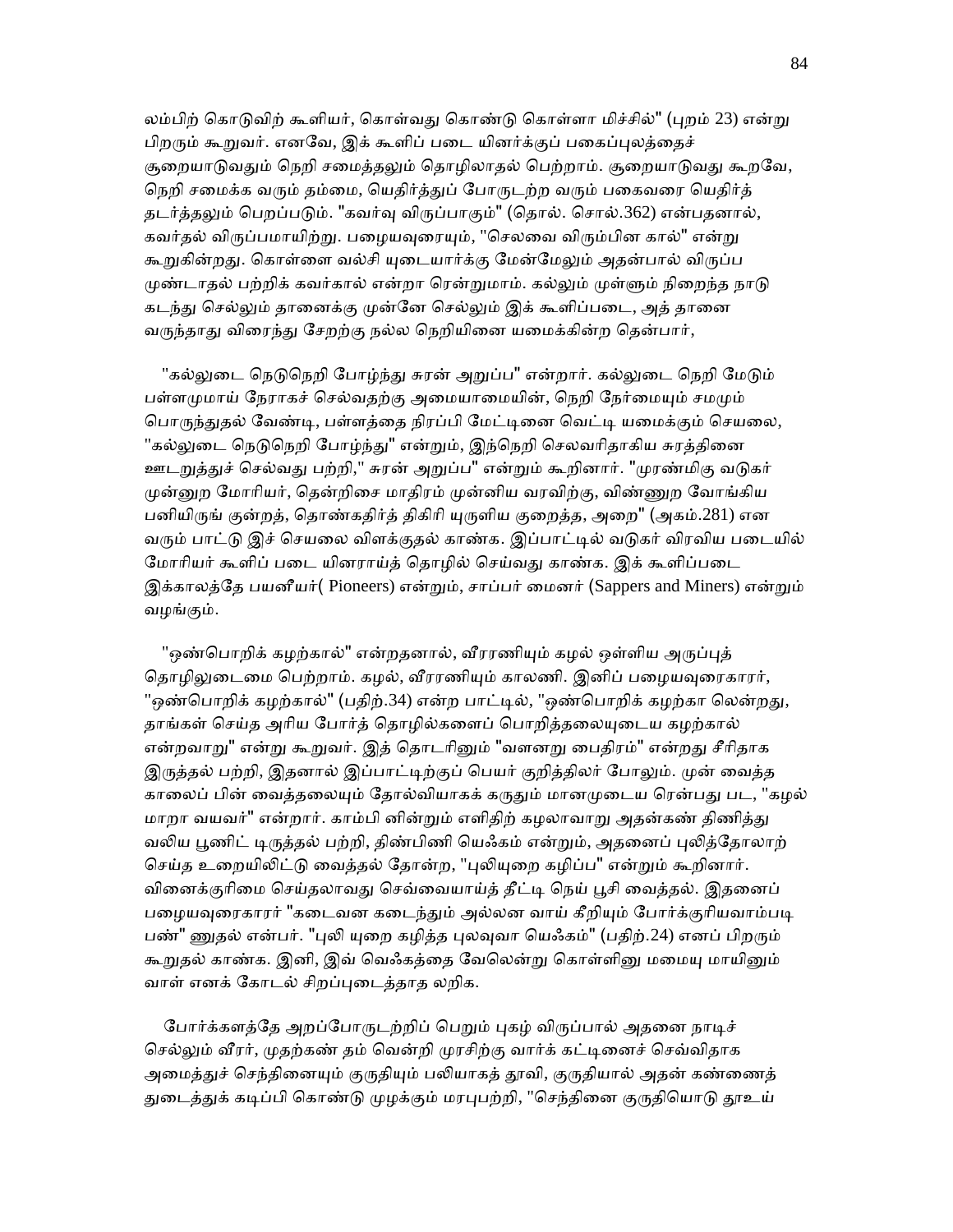மண்ணுறு முரசம் கண்பெயர்த்து, இயவர் கடிப்புடை வலத்தர் தொடித்தோன் ஓச்ச" யென்றார். கூல வகைகளுள் தினையும் ஒன்றா யமைய, "கூலம் முற்றிய உருவச் செந்தினை" என்றார். போரிற் பட்டு விழும் உயிர்களின் குருதி யால் போர்க்களம் சிவப்பது பற்றி, " செங்களம்" என்றார். போரெனிற் புகலும் மறவராதல் தோன்ற. "செங்கள விருப்பொடு" என்றா ரெனவறிக. ஒடு, ஆனுருபின் பொருட்டு. வழிபடுதற்கு முன் முரசத்தை நீராட்டுவது மரபாதலால், "மண்ணுறு முரச" மெனல் வேண்டிற்று.

இனி, சேரலாதனது செயலைக் கூறுவார், தன்னொடு சூழ விருக்கும் போர் வீரர் கணந்தோறும் போரை யெதிர்நோக்கித் தம் கையிலிட்ட சரடுகளை நீக்காது மனமெமுந்து நிற்ப, அவன் அவர் மனநிலையிற் குறை வின்றி, அம்புகளை யாராய்ந்து தெரிந்துகொண்டும் போர்வினைக் குரிய வற்றைச் சூழ்ந்துகொண்டும் இருத்தலின், "வம்பு களைவறியாச் சுற்ற மொடு அம்பு தெறிந்து அவ்வினை மேவலை" என்றார். வம்பு, கைச்சரடு; ஏந்திய படை கை வியர்த்தலால் நெகிழாமைப்பொருட்டு அணிவது. மேவல், விரும்பல்.

இனி, கூலம் முற்றிய வென்றதற்குப் பழையவுரைக்காரர், "பண்ட மாக முற்றிய வென்றவாறு" என்றும், "பலிக்குரிய பண்டங்கள் குறை வறக் கூடின வென்பாரு முளர்" என்றும் கூறுவர். அவ்வினை, செய்து முற்றிய அப் போர் வினை.

கூளியர் சுரனறுப்ப, வயவர் புலியுறை கழிப்ப, இயவர் தோளோச்ச, நீ அம்பு தெரிந்து அவ்வினை மேவலை யென்று முடித்துக்கொள்க. பிரிநிலை யேகாரம் விகாரத்தால் கொக்ககு.

#### $10-15$ , ஆகலின்..........அளியை

உரை: ஆகலின் - நீ அவ்வாறு வினைமேவிய உள்ளத்தா னாதலால்; எல்லு நனி இருந்து - பகலில் நின் பிரிவைப் பெரிதும் ஆற்றி யிருந்து; எல்லி - இரவின்கண்; அரிது பெறு பாயல் - அரிதாகப் பெறுகின்ற உறக்கத்தினால்; கனவினுள் பெற்ற - கன வின்கண் தானுற்ற; சிறு மகிழான் - சிறு மகிழ்ச்சி யேதுவாக; உறையும் - உயிர் தாங்கி மனைக்கண்ணே யுறையும்; பெருஞ் சால்பு - பெரிய சால்பும்; ஒடுங்கிய நாணு மலி யாக்கை - உடல் சுருங்கியதனால் எழும் அலரால் நாணம் நிறைந்த உடம்பும்; வாணுதல் அரிவைக்கு - ஒளி பொருந்திய நுதலுமுடைய அரிவை யாகிய நின் மனைவிபால்; யார் கொல் - நினைவு கொள்ளாமையால் நீ யாராயினை; அளியை - நீ அளிக்கத் தக்காய் எ-று.

மெய்யால் வீரரொடு கலந்து அம்புகளை யாராய்தலும், மனத்தால், அவ் வம்புகொண்டு செய்யும் போர் வினையை விரும்புதலும் செய்தொழு குதலால், நின்பால் நின்னையின்றி யமையாக் காதலுற்றிருக்கும் மனைவி யைப்பற்றிய எண்ணம் சிறிதும் எழுந்தில தென அவன் ஆண்மையை ஒருபுடை வியந்து கூறுவார்போல், "வம்புகள் வறியாச் சுற்றமொடு அம்புதெரிந் தவ்வினை மேவலை யாகலின்" என்றார். வினைமேற் செல்லும் ஆடவர் அவ்வினை முடிந்துழி யல்லது தம் காதல் வாழ்வை நினையாமை அவர்கட்குச் சிறப்பாதலின், அதனை யெடுத் தோதினார். ஆயினும், ஈண்டு எடுத்த வினை முற்றிய பின்னும் மீளக் கருதாது அவ்வினையே மேவியிருப்பது பற்றி அவனுள்ளத்தை ஆசிரியர் மாற்றக் கருதுகின்றா ரென வறிக.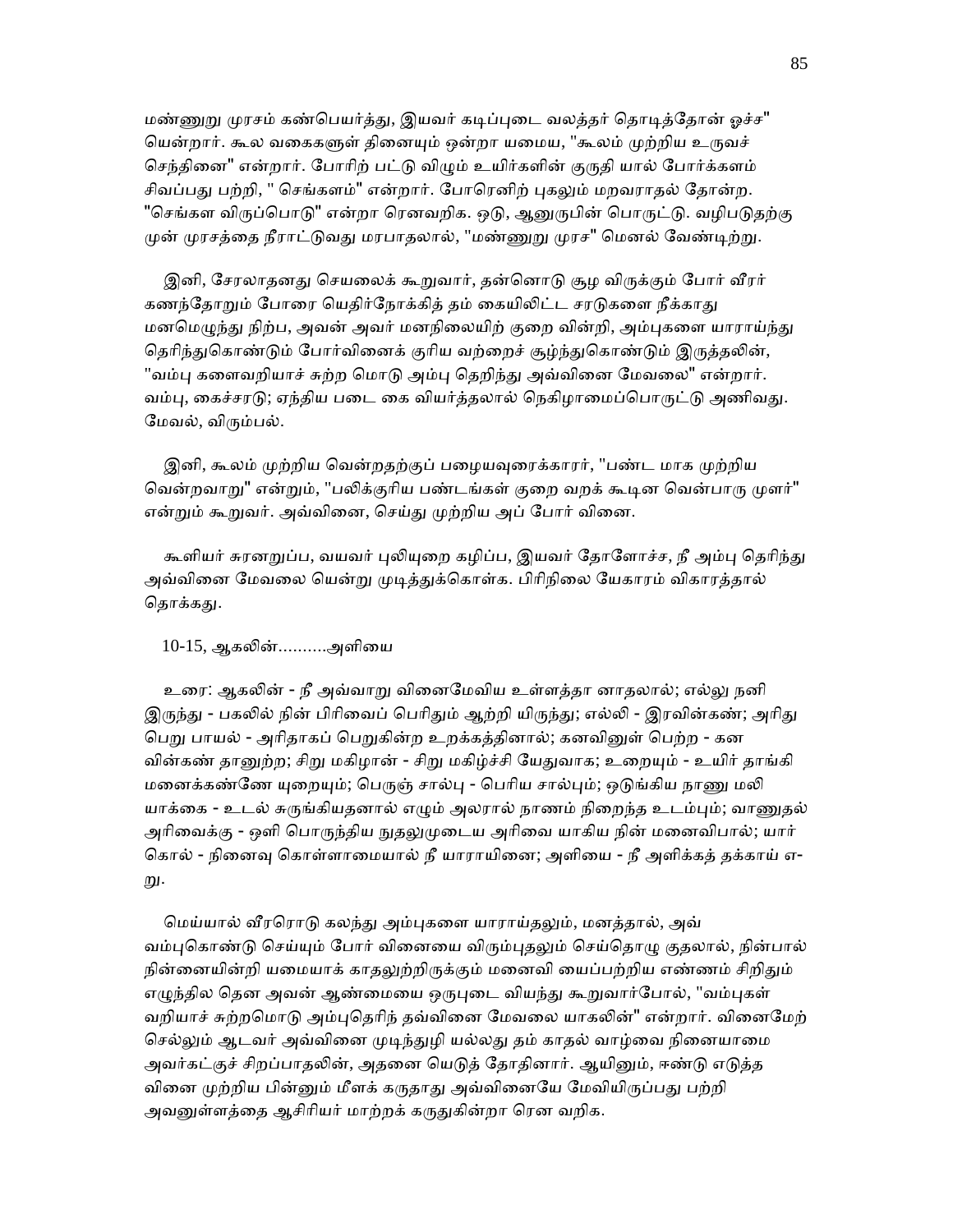வினை முடித்தற்கு வேண்டும் மறம், அது முடிந்தபின் வேண்டாமை யின், அதனை மாற்றி அன்பும் அருளும் உள்ளத்தே நிலவுவித்தல் அற வோர் கடனாதலாலும், அவற்றிற்கு வாயில் இல்லிருந்து நுகரும் இன்பமும் ஆண்டிருந்து புரியும் அறமு மாதலாலும், இல்லாள்கண் பெறும் இன்பத் திடத்தே அவற்கு நினைவு செல்லவேண்டி அவளது பிரிவாற்றாமையைப் பாரித் துரைக்கின்றார்.

பகற்போதின்கண் அவன் வற்புறுத்திப் போந்த காலத்தையும் தெளிந்துரைத்த சொற்களையும் தேறி, உடனுறையும் தோழியர் கூட்ட மும் பிறவும் கண்டு ஒருவாறு ஆற்றி யிருத்தல் தோன்ற, "எல்லு நனி யிருந்து" என்றார். எல், பகல், எல்லி. இரவு. ஆற்றியிருத்தற்கு வேண்டும் வன்மையினைப் பெரிதும் பெய்துகொண்டிருத்தலின், "நனி யிருந்து" என்றல் வேண்டிற்று. எல்லி அரிது பெறு பாயல், கனவினுள் பெற்ற சிறுமகிழான் என இயைக்க. "காலை யரும்பிப் பகலெல்லாம் போதாகி மாலை மலரும்" மாண்புடைய காதற் காமம், இரவுப் போதில் அவளை வருத்துதலால் உறக்கம் மிகுதியும் இலளாயினாள் என்பார், "எல்லி அரிது பெறு பாயல்" என்றார். அரிது பெறு பாயல், சிறுதுயில். இது கண்டுயில் மறுத்தல். அரிது பெற்ற பாயலின்கண், நின்னைக் கனவிற் காண்டலால் உண்டாகும் சிற்றின்பேம அவள் உயிர் வாழ்தற்குத் துணையாயிற்று; அதுதானும் இலதாயின் அவள் உயிர் வாழாள் என் பார், "கனவினுள் பெற்ற சிறுமகிழான் உறையும்" என்றார். "நனவினால் நல்காதவரைக் கனவினாற், காண்டலி னுண்டென் னுயிர்" (குறள். 1213) எனச் சான்றோர் கூறுதல், கனவிற் பெற்ற சிறுமகிழ் உயிர் உள தாதற்குச் சான்றாதல் காண்க. உம்மை, இசைநிறை.

இனிப் பழையவுரைகாரர், "எல்லுநனி யிருந் தென்றது, பகற் பொழுதின்கண்ணே ஒரு வினோதமும் இன்றி நெடுக வருந்தி யிருந் தென்றவாறு" என்றும், "பெற்ற மகிழ் என முடிக்க" என்றும், "அரிது பெறுதலைப் பாயன்மே லேற்றுக; ஈண்டுப் பாயல் உறக்கம்" என்ᾠம் கூᾠவர்.

கற்பும் காமமும் நற்பா லொழுக்கமும் பொறையும் நிறையும் பிறவும் நிறைந்திருத்தல் பற்றி, "பெருஞ்சால்பு" என்றும், அதனால் நின் பிரிவா லுளதாகிய வருத்தத்தைத் தன் சால்பினால் ஆற்றியிருந்தாளாயினும், உண்டியிற் குறைந்து உடம்புநனி சுருங்கித் தோன்றுதலால், "ஒடுங்கிய நாணுமலி யாக்கை" யென்றும் கூறினார். காதலன் தன்னை யன்பின்றி மறந்தா னென்று தன் மெலிவு காண்பவர் கூறும் அலர்க்கு நாணி ஒடுங்கி யிருக்குமாறும் தோன்ற, "நாணுமலி யாக்கை" யென்றார். இது புறஞ் சொல் மாணா நிலைமை. நுதல் பசந்திருத்தலைக் குறிப்பு மொழியால் "வாணுதல்" என்றார். இவை யனைத்தும் அரசிபால் நிகழ்ந்த அழிவில் கூட்டத் தவன் பிரிவாற்றாமை.

இவ்வாறு அரிவையாவாள் நின்னையின்றி யமையாப் பெருங்காதல ளாக, நீயோ அவளை நினைத்தலின்றி வினைமேவிய வுள்ளமுடைய னாதலின், நினக்கு அவள்பாலுற்ற அன்புத்தொடர்பு இனிது விளங்கிற்றன்று என் பார், "அரிவைக்கு யார்கொல்" என்றும், இது மிக்க அளிக்கத்தக்க நிலை யாம் என்றற்கு, "அளியை" என்ᾠம் இைசக்கின்றார்.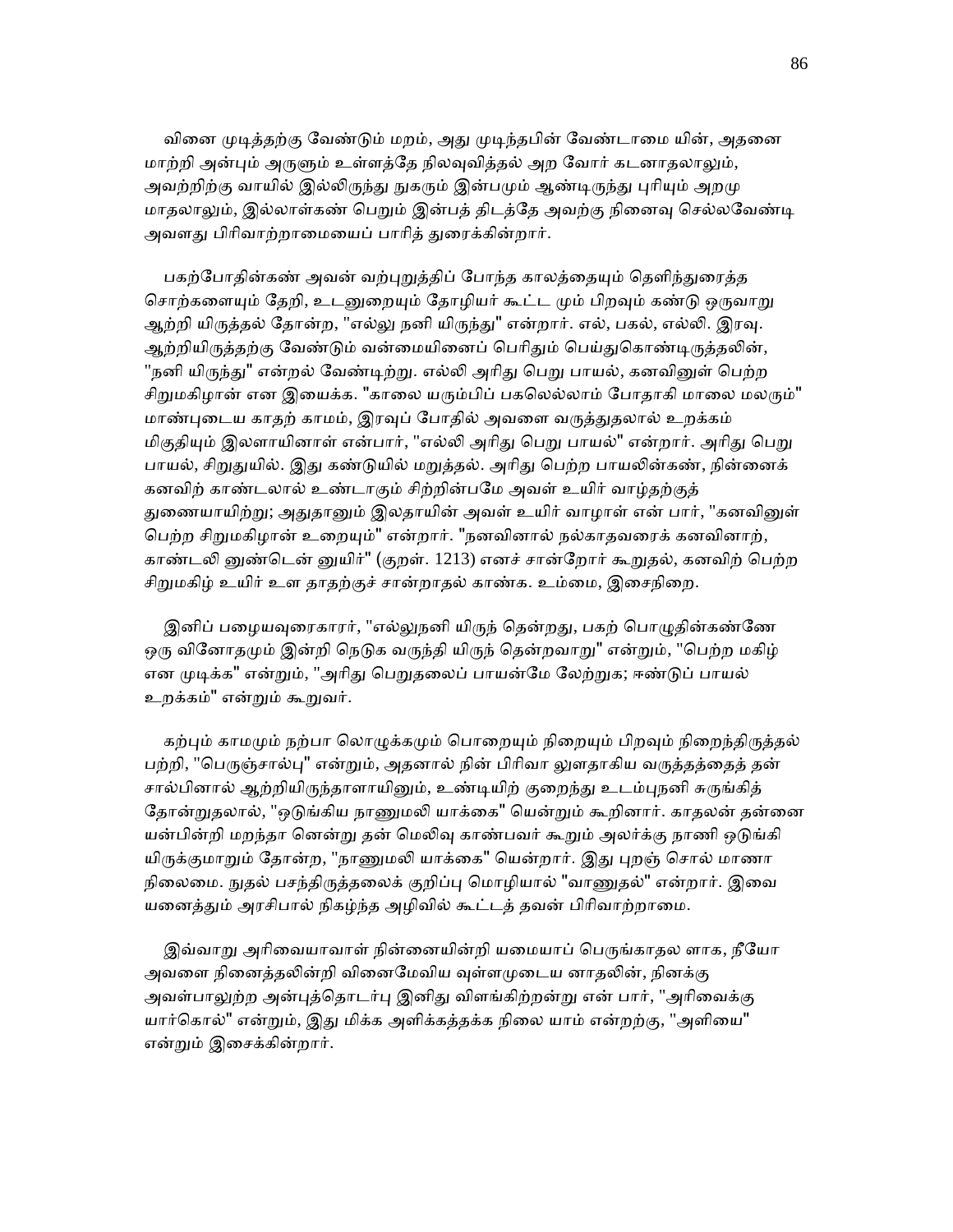இவ்வண்ணம் சேரலாதனது உள்ளத்து அன்பு நிலையை எழுப்பியவர் அவனது அருணிலையைப் பகைவர் நாட்டழிவு வகையினை விரியக் கூறிக் கிளர்ந் தெழுவிக்கின்றார்.

#### 16-19 இனந்ேதா டகல..........அன்னவாயின.

 உைர: ஊர் உடன் எᾨந்ᾐ - நின் பைகவர் நாட்ᾌ ஊரவ ெரல்லாம் அச்சத்தால் கூட்டமாய்த் திரண்டெழுந்து ஓடி விடுவ தால்; இனம் தோடு அகல - அவர் ஓம்பிய ஆனினங்கள் தொகுதி தொகுதியாய் வேறு வேறு திசைகளில் பரந்தோட; நாஞ்சில் கடிந்து - உழு கலப்பை முதலியவற்றை அவர் எறிந்துவிட் டொழிந்தமையின்; நிலம் கண் வாட - நிலங்கள் விளைநலம் கெட் டழிய; நீ வாழ்தல் ஈயா - ஒருவரும் இருந்து வாழ்தற்குரிய வாய்ப்பினை நீ நின் போர் வினையால் நல்காமையால்; வளன் அறு பைதிரம் - வளப்பம் அழிந்த நின் பகைவர் நாடுகள்; அன்ன வாயின - அவ்வியல்பினை யடைவன வாயின காண் எ-று

எழுந்தமை இனம் அகலுதற்கும்,கடிந்தமை வாடுதற்கும் காரண மாயின. இனங்களின் உண்மையும், நிலங்களின் விளை நலமும், நாட்டின் வளத்துக்கும் மக்கள் வாழ்விற்கும் காரணமாதலால், நீ செய்யும் போர் வினை அவற்றைச் சிதைத்து மக்களை அல்லலுறுத்திற் றென்பார், "நீ வாழ்த லீயா வளனறு பைதிரம் அன்ன வாயின" என்றார். எழுந்து கடிந்தென்னும் செய்தனெச்சங்கள் காரணப்பொருட்டு. அகல, வாட, ஈயா வளனறு பைதிரம் அன்ன வாயின எனக் கூட்டி முடிக்க. இனிப் பழையவுரைகாரர், "ஊரெழுந் தென்னும் முதல் வினையை வழுவமைதி யால் இனந்தோ டகல வென்னும் அதன் சினை வினையொடு முடிக்க" என்றும் "தோடகலக் கண்வாட அன்ன வாயின என முடிக்க" என்றும் "நீ வாழ்த லீயா வென்றது , நீ பண்டு போலே குடியேறுக என்று வாழ்வு கொடாத என்றவாறு" என்றும் உரைப்பர். மேலும், அவர், "வாழ்த லீயா என்ற அடைச்சிறப்பானே இதற்கு வளனறு பைதிர மென்று பெயராயிற்" றென்பர்.

19-27 பழனந்தோறும்.....பலவே.

உரை: பழனந் தோறும் - நீர் நிலைகளி லெல்லாம்; அழல் மலி தாமரை ஆம்பலொடு மலர்ந்து - நெருப்புப்போன்ற தாமரை களும் ஆம்பல்களும் மலர; நெல்லின் செறுவின் -நெல் விளையும் இனிய வயல்களில்; நெய்தல் பூப்ப - நெய்தல்கள் மலர; அரிநர் கொய் வாள் மடங்க - விளைந்த நெல்லை யரியுமிடத்துத் தொழுவ ரது அரிவாள் வாய் மடங்கவும்; அறைநர் தீம் பிழி எந்திரம் - கரும்பு வெட்டுவோருடைய அதனை யாட்டிச் சாறுபிழியும் எந்தி ரம்; பத்தல் வருந்த - கருப்பஞ்சாறு விழும் கூன்வாய் வளையவும்; இன்றோ அன்றோ தொன்றோர் காலை நல்ல மன் - இன்று நேற் றன்று தொன்றுதொட்டே இவ் வளங்களால் இந் நாடுகள் நல்லன வாய் இருந்தனவே; என -என்று; சொல்லி - வாயாற் சொல்லி; காணுநர் கைபுடைத்து இரங்க - இப்போது காண்போர் கை கொட்டிப் பிசைந்து வருந்த; பல மாண்டன - பலவகையாலும் மாட்சிமை யுற்றிருந்த இந் நாடுகள்; மாணா மாட்சிய - கெட் டழிந்த தன்மையை யுடையவாயின எ-று.

"வளனறு பைதிரம் அன்ன வாயின" எனத் தாம் கண்ட காட்சி யைப் பொதுவகையாற் பட்டாங்குக் கூறிய ஆசிரியர், கண்டார்மேல் வைத்து, அவற்றின்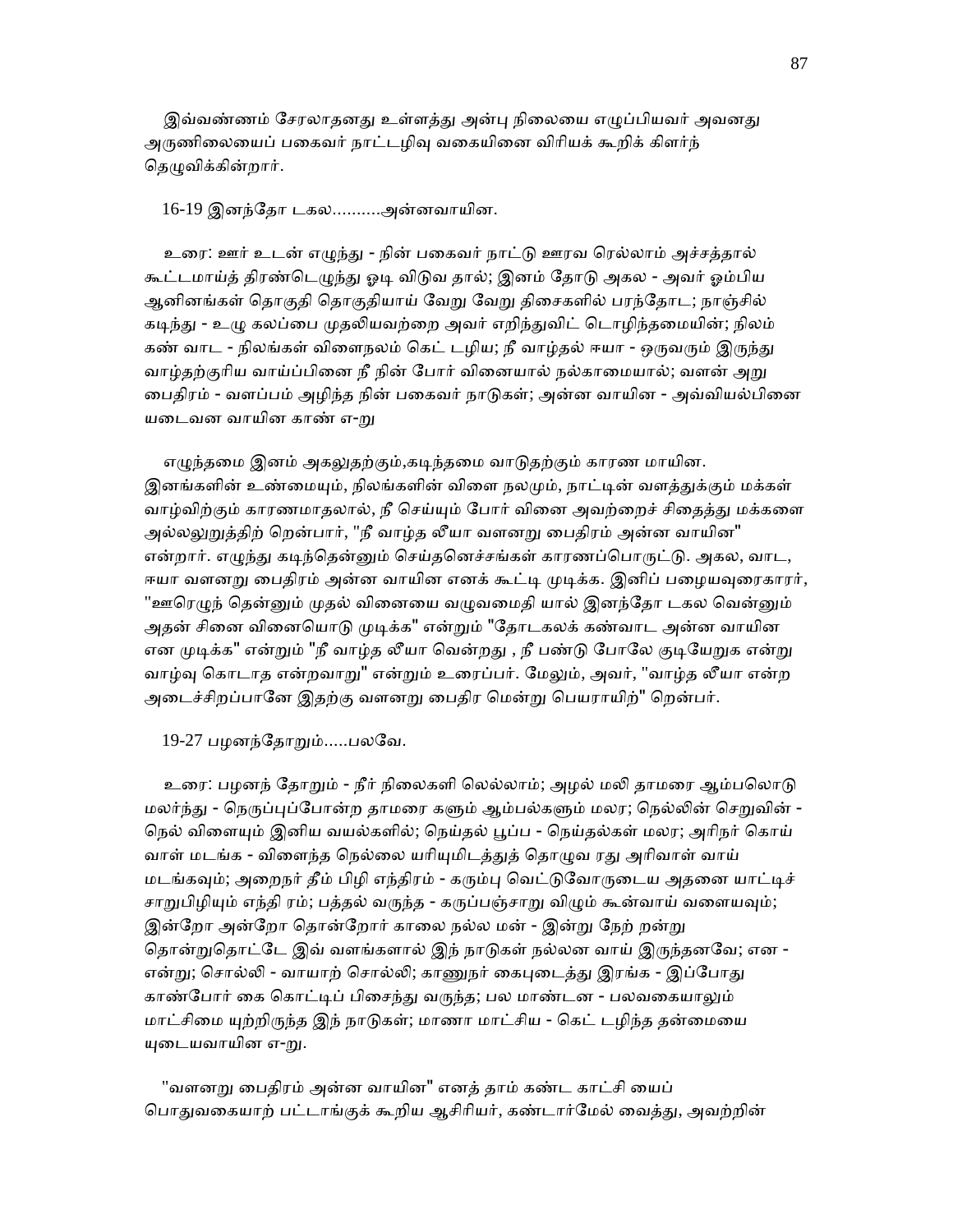வாழ்தற்குரிய வளங்களின் இயல்பைச் சிறப்பு வகையாற் கூறுகின்றார். முதற்கண் நீர் வளத்தைச் சிறப்பிப்பார், தாமரையும் ஆம்பலும் செவ்வி தவறாது மலர்ந்தன என்றற்கு "அழன் மலி தாமரை ஆம்பலொடு மலர்ந்து" என்றார். ஒடு, எண்ணொடு. நில வளம் நெல்லாலும் கருமபாலும் அழகு பெறுதலின், அவற்றை "அரிநர் கொய்வாள் மடங்க அறைநர் தீம்பிழி யெந்திரம் பத்தல் வருந்த" என்றார். அரிவாள் மடங்க என்றது, நெற்பயிரின் சிறப்பும், எந்திரம் பத்தல் வருந்த என்றது, கரும்பின் சிறப்பும் உணர நின்றன. அரிநர், நெல் லறுப்போர். அறைநர் - கரும்பு வெட்டி எந்திரத்திட்டு அறைப்பவர். நெல்லின் நலம் வியந்து, அதனை விளைவிக்கும் நிலத்தை, "இன் செறு" என்றார். மலர, மலர்ந்தென நின்றது. நெல் வயலில் நீர் இடையறாமை யின் நெய்தல் பூப்பதாயிற்று இன்றோ அன்றோ என்புழி, ஓகாரம் அசைநிலை.பத்தல், எந்திரத்திலுள்ள சாறு விழும் தூம்பு. சாற்றின் மிகுதி தோன்ற, "வருந்த" என்றார்.

"கொய்வாள் மடங்க வென்றது, நெற் றாளின் பருமையாலே கொய்யும் அரிவாட்கள் தங்கள் வாய் மடிய என்றவாறு" என்றும், "எந்திர மென்னும் முத லெமுவாயை வழுவமைதியாற் பத்தல் வருந்த வென்னும் அதன் சினை வினையோடு முடிக்க" என்றும் "பத்தல் வருந்த என்றது பலகாலும் சாறோடி நனைந்து சாத" லென்றும் பழையவுரை காரர் கூறுவர்.

பண்டு பல்வளத்தாலும் மாட்சியுற்றிருந்தவை இன்று அம்மாட்சி யழிந்தன வின வருந்திக் கூறுதலின், "மாணா மாட்சிய" யென்றார். பண்டு பலவாய் மாண்ட மாட்சி பெற்றிருந்தமை தோன்ற, "மாண்டன பலவே" யென்றும், அம் மாட்சி இப்போது மாணாைமயின், "மாணா மாட்சிய" என்ᾠம் கூறல் ேவண்ᾊற்ᾠ. மாண்ட மாட்சி, ெசய்த செயல் என்பது போல்வது. இதன் மறுதலை, செய்யாச் செயல்போல மாணா மாட்சி யென்றாயிற்று. இனிப் பழையவுரைகாரர், மாண்ட மாட்சியுடையவை இன்று சேரனது போர் வினையால் மாணாமாட்சி யெய்தின; அவை இப்போதும் மாண்புறுத்தவழி, மாண்ட மாட்சியவாம் போலும் என்று ஐய முறாவாறு, "மாணா மாட்சிய மாண்டன" என்று கொண்டு, "மாட்சிமைப்படத் திருத்தினும் மாட்சிமைப்படாத அழகை யுடைய வாய்ப் பின்னைத் திருந்தாத வளவே யன்றி யுரு மாய்ந்தன வென்றவாறு" என்றும், "மாணாதவற்றை மாட்சிய வென்றது பண்டு அழகிய ஊரும் வயலுமாய்த் தோன்றிக்கிடந்த பண்புபற்றி யெனக் கொள்க" என்றும், "மாட்சிய வென்பது வினையெச்சமுற்று" என்றும் கூறுவர். எனவே, மாண்டன என்பது மாளுதல் என்னும் வினையடியாகப் பிறந்த வினை முற்றாதல் அவர் கருத்தாதல் காண்க. இனி, அவரே, "இனி மாணா மாட்சிய வென்பதற்கு மாணாமைக்குக் காரணமாகிய பெருக்கு முதலாய வற்றின் மாட்சிய வென்பாரு முளர்" என்று பிறர் கூறுவதையும் எடுத் தோதுகின்றார்.

இதுகாறும் கூறியவாற்றால், ஆசிரியர் சேரலாதன் வினை செய்யும் இடன் அடைந்து, ஆங்கு எடுத்த வினை முற்றியும் மீளக் கருதாமை கண்டு, "அரசே, கூளியர் \*சுரனறுப்ப, வயவர் புலியுறை கழிப்ப, இயவர் தோளோச்சத் தான் சுற்றமொடு அம்பு தெரிந்து அவ் வினையே மேவலை யாகலின், (10) எல்லு நனியிருந்து, எல்லி அரிதுபெற பாயற்கண் கனவி னுள் பெற்ற சிறுமகிழான் உறையும் அரிவைக்கு நீ யார்கொல், அளியை (15)" என்று கூறி வினை மேவிய அவன் மறத்தை இல்லுறையும் மனைவி யின் காதல் நிலை காட்டி மாற்றி அன்பு தோற்றுவித்து,"நீ வாழ்த்த லீயா வளனறு பைதிரம் அன்னவாயின (19); பலவாய் மாண்டன வாகிய அப் பைதிரங்கள், பழனந்தோறும் தாமரையும்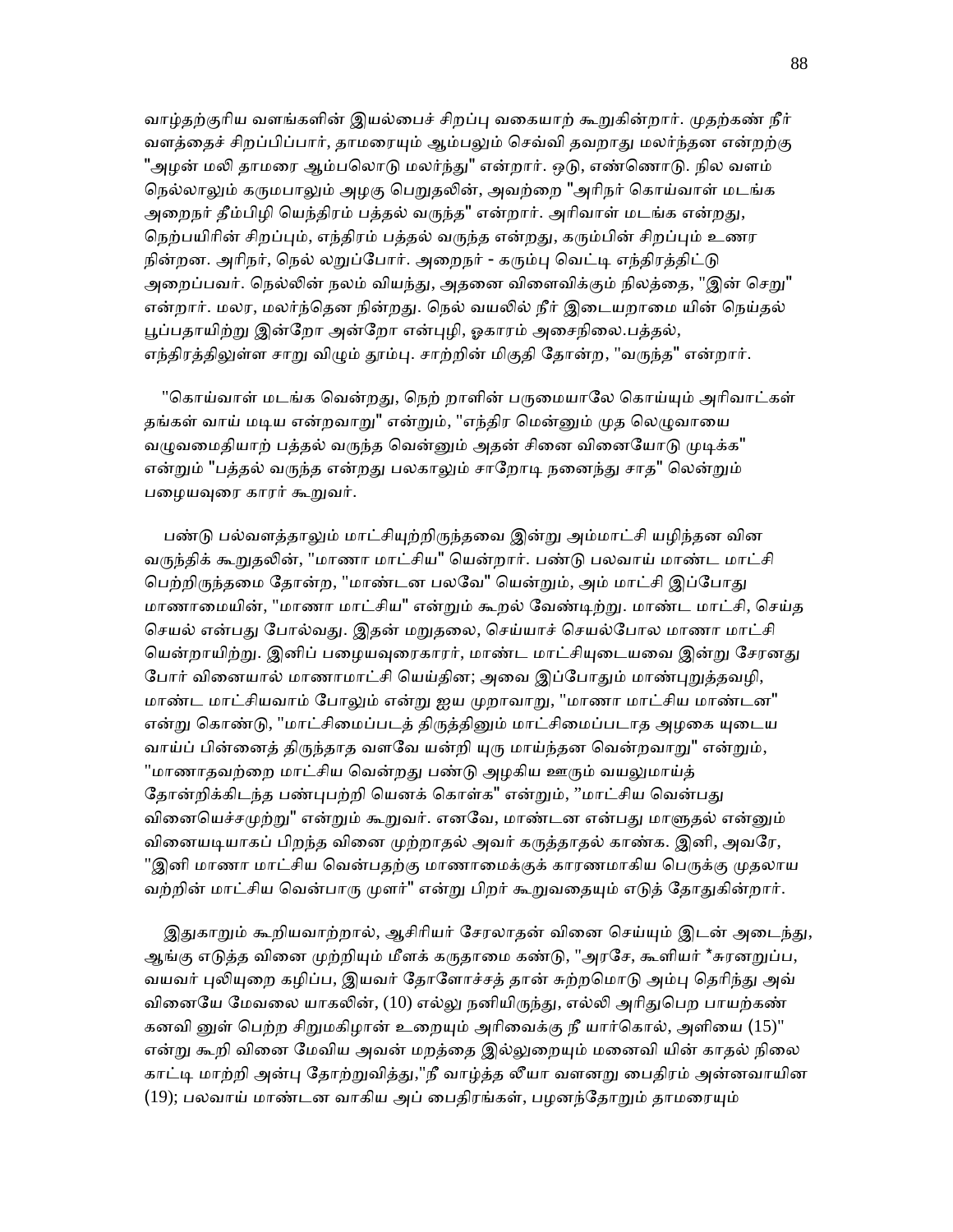ஆம்பலும் மலர, செறுவில் நெய்தல் பூப்ப, அரிநர் வாள் மடங்க, தொன்றோர் காலை நல்லமன் அளிய (25) எனக் காணுநர் கைபுடைத் திரங்க, மாணா மாட்சிய வாயின காண்" (27) என்றுரைத்து, அவன் உள்ளத்தே அருள் தோற்றுவித்து அமையுமாறு பெறுகின்றாம்.

இனி, பல (27) வாகிய நீவாம்க லீயா வளனறு பைகிரம் அன்ன வாயின (19) வை மாணா மாட்சியவாய் மாண்டன எனக் கூட்டி முடித்த பழையவுரைகாரர், "பைதிர மென்னு மெழுவாய்க்கு மாண்டன வென் பது பயனிலை; அன்னவாயின வென்னும் பெயரும் இடையே யொரு பயனெனப்படும்" என்றும், "அன்ன வாயின மாணா மாட்சிய மாண்டன வென்றது, பைதிரங்கள் ஊருட னெழுதல் முதலாய வறுமையையுடைய அளவாய் நின்றன்; பின் அவ்வளவி னன்றித் திருத்தவும் திருந்தா நிலைமையவாய் நின்றன; பின் அவ்வளவுமன்றி ஊரும் வயலும் தெரியாத படி உருவம் மாய்ந்தன என்றவாᾠ" என்ᾠம் கூᾠவர்.

இனி இப்பாட்டினை ஆசிரியர் கூற்றாக்காது, பாசறைக்குத் தூது சென்ற பாண னொருவன் கூற்றாக்கி, "நீ அவ்வினை மேவலையா யிருந் தாய்; நீ வினையை மேவுகின்றபடியால் கனவினுள் உறையும் நின் னரி வைக்கு நீ யார்கொல்; நீ அவள்பால் வாராமைக்குக் காரணம் யாது? நீ அழிக்க என்று அழிந்த நாடுகள் அழிந்து அற்றால் வரிவலெனின், ஆம், அழிக்க அழிந்து நீ பின் வாழ்த லீயாத பைதிரம் காணுநர் கைபுடைத் திரங்க மாணா மாட்சியவாய் மாண்டன; அதனால் அது குறையன்று; நின் னன்பின்மையே குறை; இனி நீ அவள்பாற் கடி தெழுக என வினை முடிவு செய்க" என்றும், "இதனாற் சொல்லியது அவன் வென்றிச் சிறப்பும் குலமகளோடு நிகழ்ந்த இன்பச் சிறப்பும் உடன்கூறியவாறாயிற்று" என்றும் கூறுவர்.

பாசறைக்கட் சென்று தேவியின் பிரிவாற்றாமை கூறி, இனி அவள் பாற்சென்று அமைதலே வேண்டுவ தென்பதுபட நின்றமையின், இது பரிசிற் றுறையாயிற்று.

பெரும்பான்மையும் ஒழுகுவண்ணமமும், "அவ்வினை மேவலை யாக லின்" எனவும், "யார்கொ லளியை" யெனவும் சொற்சீர் வந்தமையின் சொற்சீர் வண்ணமும் இப் பாட்டில் உளவாயின.

-------

# **2.10.** அட்ᾌமலர் மார்பன்

20

நுங்கோ யாரென வினவி னெங்கோ இருமுந்நீர்த் துருத்தியுள் முரணியோர்த் தலைச்சென்று கடம்புமுத றடிந்த கடுஞ்சின முன்பின் நெடுஞ்சேர லாதன் வாழ்கவவன் கண்ணி  $5$ வாய்ப்பறி யலனே வெயிற்றுக ளனைத்தும் மாற்றோர் தேஎத்து மாறிய வினையே கண்ணி னுவந்து நெஞ்சவிழ் பறியா நண்ணார் தேஎத்தும் பொய்ப்பறி யலனே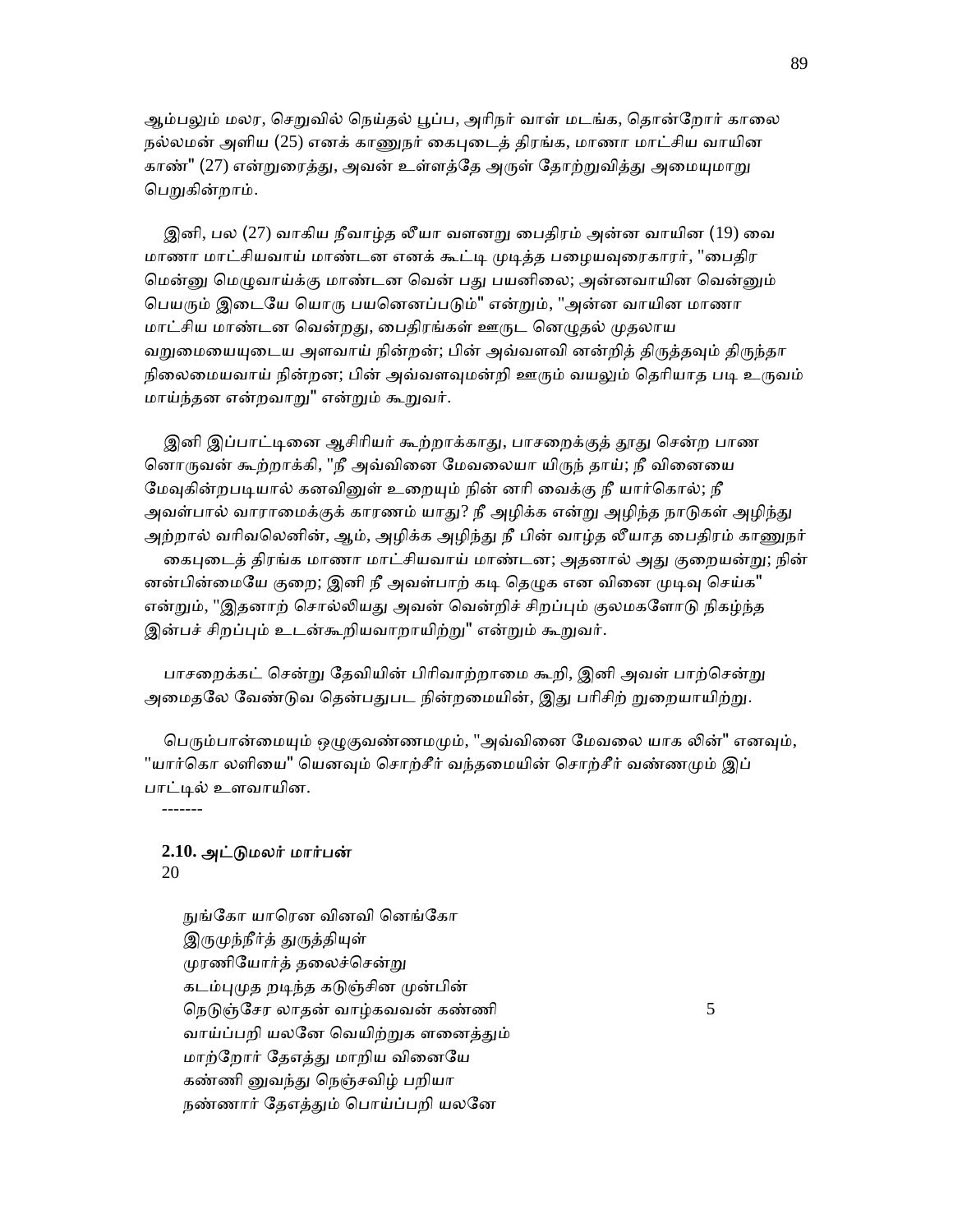| கனவினும்,                           | 10 |
|-------------------------------------|----|
| ஒன்னார் தேய வோங்கி நடந்து           |    |
| படியோர்த் தேய்த்து வடிமணி யிரட்டும் |    |
| கடாஅ யானைக் கணநிரை யலற              |    |
| வியலிரும் பரப்பின் மாநிலங் கடந்து   |    |
| புலவ ரேத்த வோங்குபுகழ் நிறீஇ        | 15 |
| விரியுளை மாவுங் களிறுந் தேரும்      |    |
| வயிரியர் கண்ணுளர்க் கோம்பாது வீசிக் |    |
| கடிமிளைக் குண்டு கிடங்கின்          |    |
| நெடுமதி னிலைஞாயில்                  |    |
| அம்புடை யாரெயி லுள்ளழித் துண்ட      | 20 |
| அடாஅ வடுபுகை யட்டுமலர் மார்பன்      |    |
| எமர்க்கும் பிறர்க்கும் யாவ ராயினும் |    |
| பரிசின் மாக்கள் வல்லா ராயினும்      |    |
| கொடைக்கட னமர்ந்த கோடா நெஞ்சினன்     |    |
| மன்னுயி ரழிய யாண்டுபல மாறித்        | 25 |
| தண்ணிய லெழிலி தலையா தாயினும்        |    |
| வயிறுபசி கூர வீயலன்                 |    |
| வயிறுமா சிலீஇயரவ னீன்ற தாயே.        |    |

துறை: இயன்மொழி வாழ்த்து வண்ணம்: ஒழுகு வண்ணமும் சொற்சீர் வண்ணமும் தூக்கு: செந்தூக்கும் வஞ்சித்தூக்கும் ெபயர்: அட்ᾌமலர் மார்பன்

1-5 ᾒங்ேகா........கண்ணி.

உரை: நுங்கோ யார் என வினவின்-உங்கட்கு இறைவன் யார் என்று வினவவீராயின்; எங்கோ-எங்கட்கு இறைவ னாவான்; இரு முந்நீர்த் துருத்தியுள்- கரிய கடலிலுள்ள தீவில் வாழ்ந்த; முரணியோர்த் தலைச் சென்று-பகைவரை யழித்தல் வேண்டி யவர் வாழ்ந்த தீவுக்குச் சென்று; கடம்பு முதல் தடிந்த- அவர் தம் காவல் மரமாகிய கடம்பினை அடியோடு வெட்டி வீழ்த்தி அவரையும் வென்றழித்த; கடுஞ்சின முன்பின்-மிக்க சினமும் மெய்வன்மையுமுடைய; நெடுஞ் சேரலாதன்-நெடுஞ்சேரலாத னாவான்; அவன் கண்ணி வாழ்க-அவன் சூடிய கண்ணி வாழ்வ தாக எ-று.

கோ என்றது, ஈண்டுப் புரப்போர் மேற்று. சேரலாதன்பாற் சென்று பெருவளம் பெற்று வரும் தம்மைக், கண்டோர் வியந்து நோக்கு வதன் குறிப்பறிந்து கூறுதலின், "நுங்கோ யாரென வினவின்" என்றார். பிசிராந்தையாரும் இவ்வண்ணமே கோப்பெருஞ்சோழனைச் சிறப்பித் துரைக்கும் கருத்தால், "நுங்கோ யாரென வினவின் எங்கோ...கோழி யோனே கோப்பெருஞ்சோழன்" (புறம் 212) என்று கூறுதல் காண்க. துருத்தி, நாற்புறமும் நீர் சூழ்ந்த நிலப்பகுதி. இத்தகைய பகுதி ஆற்றின் இடையிலும் கடலினிடையிலும் உண்டு. இக் கடம்பர் கடலிடத்தே யுள்ள தீவிலிருந்துகொண்டு பகைமை விளைத்து வந்தமை தோன்ற, "இருமுந்நீர்த் துருத்தியுள் முரணியோர்"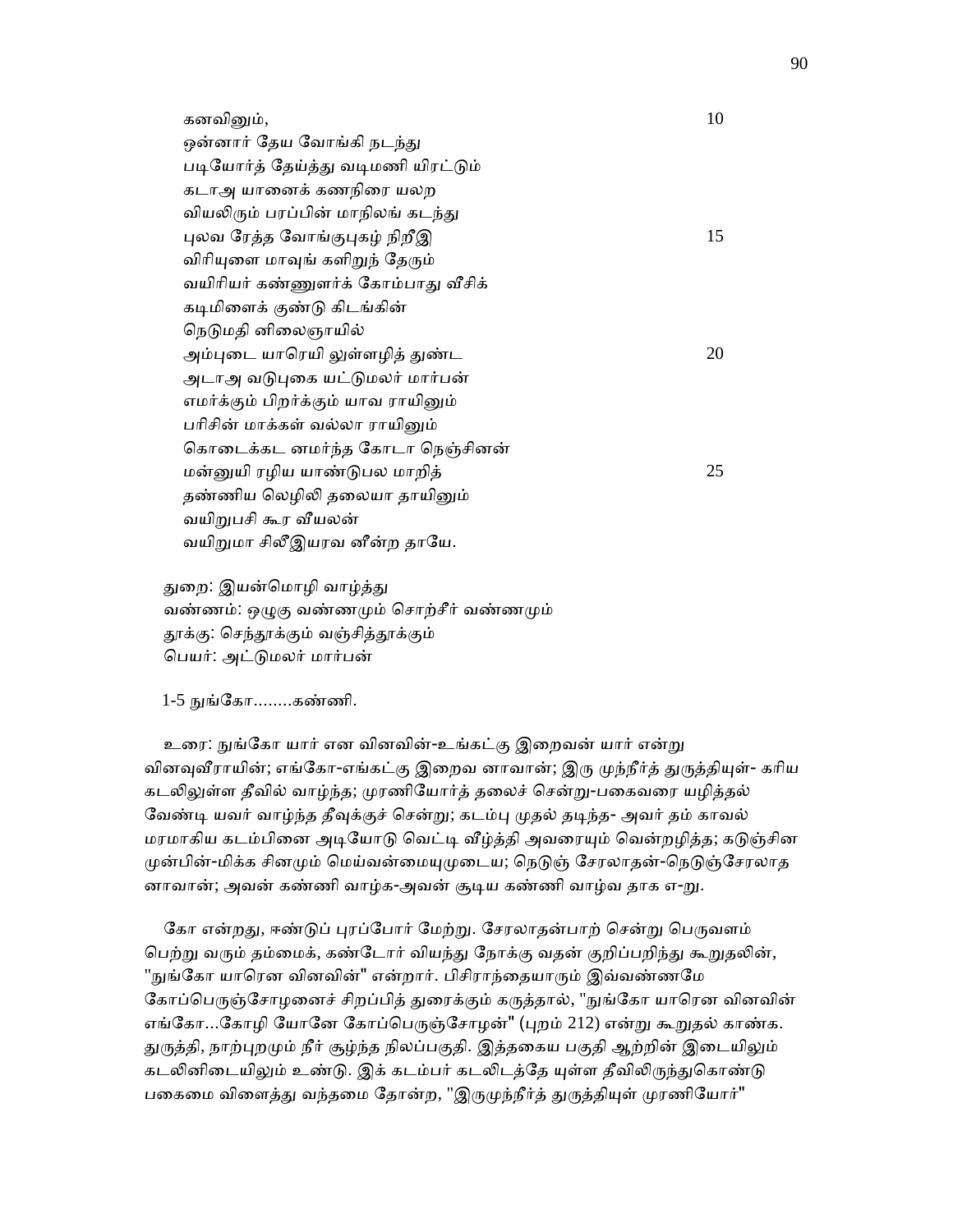என்றார். பெரும் படையுடன் அவர் உறையும் தீவுக்கே சென்று மண்டி அவர் குடிமுழுதும் அழியப் பொருதமை விளங்க, "தலைச்சென்று கடம்புமுதல் தடிந்த கடுஞ்சின முன்பின் சேரலாதன்" என்றார். இனி, தலைச்சென் றென்பதற்கு அழித்தென்பது பொருளாமாறு, "முரணியோரை யென விரியும் இரண் டாவதனைத் தலைச்சென் றென்பதற்கு இடத்திலே சென்றென்பது பொருளாக்காது முடிவிலே சென்றென்பது பொருளாக்கி,அதற்குப் போந்த பொருள் முடிவு செயலாக்கி அதனொடு முடிக்க" என்பர் பழையவுரைகாரர். அரசரையோ செல்வரையோ நேரிற் சென்று காணி னும், பிறாண்டுப் பெயர் கூறினும் வாழ்த்தும் மரபினால் கண்ணி முதலியன வாழ்க என்றல் இயல்பாதலால்,"வாழ்க அவன் கண்ணி" என்றார்; இஃது அவன் நீடு வாழ்க என்னும் குறிப்பிற்று.

#### 6-10 வாய்ப்பறி யலனே.................கனவினும்

 உைர: மாற்றார் ேத எத்ᾐ மாறிய விைன-பைகப்ᾗலத்ேத தனக்கு மாறாக அவராற் செய்யப்படும் பகை வினைகள்; வெயில் துகள் அனைத்தும்-வெயிலிடத்தே காணப்படும் மிகச் சிறிய அணுவளவும்; வாய்ப்பு அறியலன்-தன் வினைத்திறத்தால் அவர் கட்குப் பயன்படுதலை யறியான்; கண்ணின் உவந்து-தன் கண் ணெதிரே நட்டார்போலத் தோன்றி; நெஞ்சு அவிழ்பு அறியா- தம் நெஞ்சு மலர்ந்து அன்பு செய்யாத; நண்ணார் தேஎத்தும்- உட்பகை கொண்ட பகைவரிடத்தேயும்; கனவினும்-கனவின் கண்ணும்; பொய்ப் பறியலன்-பொய் கூறுதலை யறியான் எ-று

மாறிய வினை யெனவே, பகைவர் செய்யும் பகைவினை யென்பது பெற்றாம். மாற்றார் தம் நிலத்தே பகைவர்க் கஞ்சி வஞ்சனையும் சூதும் கலந்த சூழ்ச்சிகள் பல செய்தற்கும், அவை தப்பின்றி வாய்ப்பதற்கும் போதிய இடனுண்மையின், "மாற்றார் தேஎத்து மாறிய வினை" யென்றார். ஒற்றாலும் உரைசான்ற நூலாலும் அவர் செய்யும் சூழ்ச்சி யனைத்தும் முன்னுணர்ந்து அவற்றை யறவே சிதைத்தற்குரிய வினைகளை நாடி வாய்ப்பச் செய்தலால், அவர்தம் மாறிய வினைகள் அவர்கட்குப் பயன் படாமையின், "வெயிற்றுக ளனைத்தும் வாய்ப் பறியலன்" என்றார். வாய்ப்பு, மெய்யாய்ப் பயன்படுதல்; அனைத்து, அளவின் மேற்று. வெயிற் றுக ளனைத்தும் என்றது எள்ளளவும் என்னும் வழக்குப்போல்வது.

இனி, மாறியவினை யென்பதற்குப் பகைவர்க்கு மாறாகத் தான் செய்யும் சூழ்ச்சிகளை யென்றும், வாய்ப் பறியலன் யென்பதனோடு கன வினும் என்பதைக் கூட்டிக் கனவிலும் வாய் வெருவிப் புலப்படுத்துவா னல்லன் என்றும் கூறுவர்; பறிதல், வெளியாதல். இது வினைமேற் கொண்டா ரனைவர்க்கும் இருத்தற்குரிய பண்பாதலால், இதனை யெடுத் தோதுவதில் சிறப்பின்மை யறிக. இனி, மாறிய வினை யென்றது, பின் வாங்குதலென்றும்,வாய்ப் பென்றது பொருந்துத லென்றும் கூறுவர்; இதனாலும் பொருள் சிறவாமை யறிக.

"முகத்தின் இனிய நகாஅ அகத்தின்னா வஞ்சர்" (குறள். 824) என்றற்கு, "கண்ணி னுவந்து நெஞ்சவிழ் பறியா நண்ணார்" என்றார். அவர்க்கு அஞ்சி யொழுகு மிடத்துப் பொய்த்தல் ஓராற்றால் நன்றாயி னும், அதனையும் கனவிலும் நெடுஞ்சேரலாதன் செய்வதிலன் என்றற்கு, "கனவினும் பொய்ப்பறி யலனே" யென்றார். இந்த "நண்ணார்" தொடர்பு கனவினும் இன்னாதாதலின், கனவினும் என்றார். "கனவினும் இன்னாது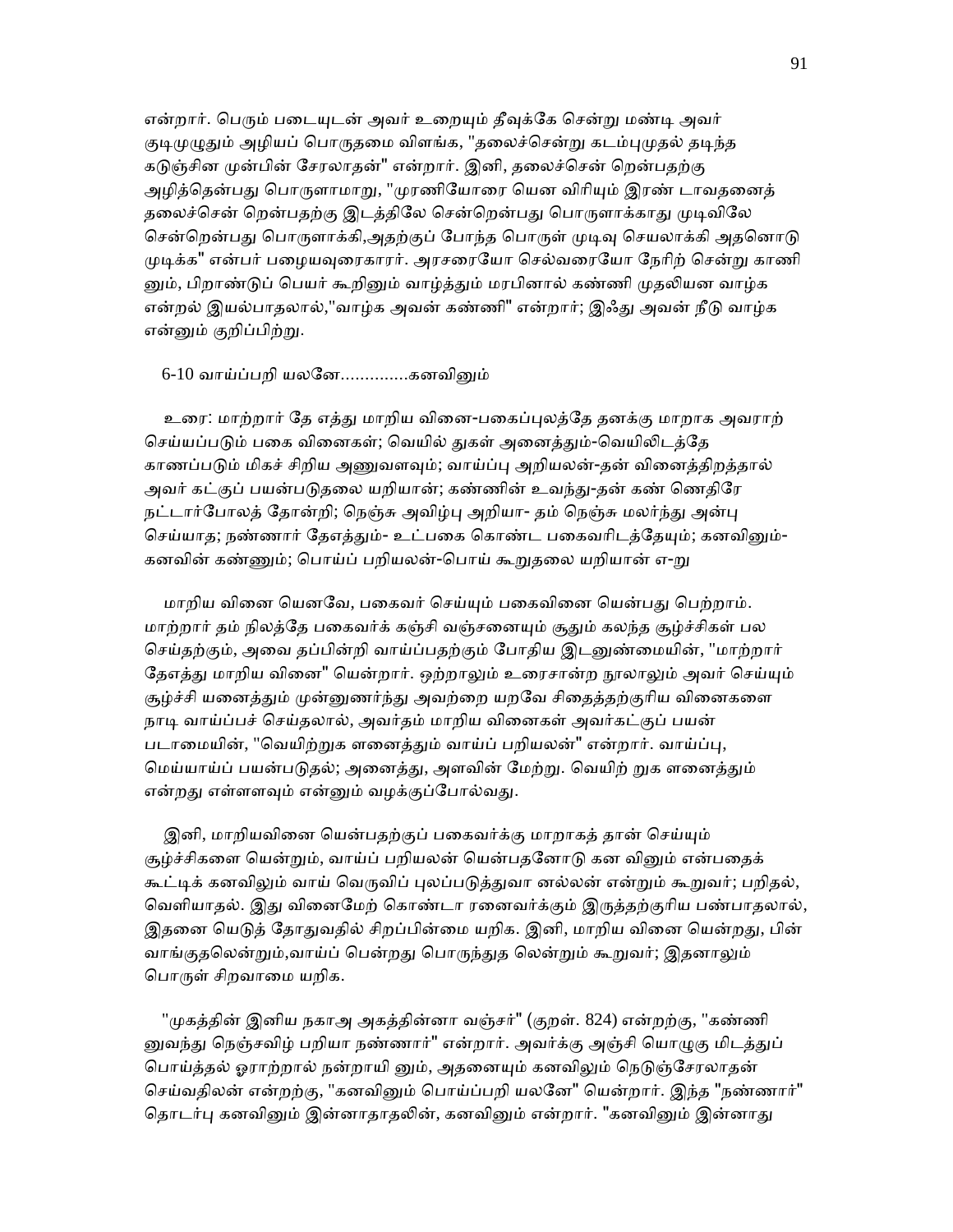மன்ேனா" (குறள். 819) என்ᾠ சான்ேறார் கூᾠதல் காண்க. "மிகச் ெசய்ᾐ தம் ெமள்ᾦவாைர நகச்ெசய்ᾐ நட்பிᾔள் சாப்ᾗல்லற் பாற்ᾠ"(குறள். 829) என்பதனால்,ெபாய்த்தல் நன்றாதல் உணர்க.

#### 11-21 ஒன்னார்.........மார்பன்

உரை: ஒன்னார் தேய-பகைவர் கண்டு அஞ்சி உளம் குலைய; ஓங்கி நடந்து-பெருமிதத்துடன் நடந்து; படியோர்த் தேய்த்து-பகைவரை யழித்து; வடி மணி இரட்டும் கடாஅ யானைக் கணநிரை யலற-வடித்த ஓசையினைச் செய்யும் மணி யொலிக்கும் மதத்தையுடைய கூட்டமாகிய யானைப்படை ஆற்றாது பிளிறிக்கொண்டு ஓட்; வியல் இரும் பரப்பின் மாநிலம் கடந்து- அகன்ற பெரிய பரப்பினையுடைய பகைவரது பெரிய நிலத்தை வென்று கடந்து; புலவர் ஏத்த ஓங்கு புகழ் நிறீஇ-இயற்புலவர் போந்து பாடிப் பரவ அவர்கட்கு வேண்டுவன நல்கி ஓங்கிய புகழை நிலைநாட்டி; வயிரியர் கண்ணுளர்க்கு-வயிரியர் கண் ணுளர் என்ற இருவகைக் கூத்தர்க்கும்; விரியுளை மாவும் களிறும் தேரும்-விரிந்த தலையாட்ட மணிந்த குதிரைகளையும் களிறுகளை யும் தேர்களையும்; ஓம்பாது வீசி-தனக்கென்று கருதாமல் மிகுதியாய் நல்கி; கடி மிளை-காவற்காடும்; குண்டு கிடங்கின்- ஆழ்ந்த கிடங்கும்; நெடு மதில்-நெடிய மதிலும்; நிலை ஞாயில்- நிலைபெற்ற ஞாயிலும்; அம்புடை ஆர் எயில் உள் அழித்து- அப்புக்கட் டுடைமையால் கடத்தற்கரிய அகமதிலுமுடைய அக நகரை யழித்து; அடாஅ அடு புகை யுண்ட-ஊர் சுடு புகை படிந்த; அட்டு மலர் மார்பன்-பகைவரை யட்ட செருக்கினால் விரிந்த மார்பினை யுடையன் எ-று

ஓங்கி நடந்து, மாநிலம் கடந்து, ஓங்கு புகழ் நிறீஇ, ஓம்பாது வீசி உண்ட மலர் மார்பன் என இயைத்துக்கொள்க. தேய்த்து,இரட்டும் கணநிரை யலற என இயைக்க வயிரியர், கூத்தர். கண்ணுளர், சாந்திக் கூத்தாடுபவர்; ஞாயில், மதிலுச்சி. எந்திர வில்லும் ஏப்புழையும் உடைமைபற்றி, "அம்புடை யாரெயில்" எனப்பட்டது. அடாஅ அடு புகை, ஊர் சுடு புகைக்கு வெளிப்படை.

எதிர்நின்று பொரும் பகை மன்னர், தம் ஆற்றலிழந்து கெடுதலால், அவர் நாணும் உட்கு மெய்த, அரியேறு போல நடந்தேகும் பெரு மிதத்தை, "ஒன்னார் தேய வோங்கி நடந்து" என்று சிறப்பித்தார். இகழ்வார் முன் ஏறுபோற் பீடுநடை கோடல் ஆடவர்க்கு இயல்பு. படியோர், பகைவர். "படியோர்த் தேய்த்த பணிவி லாண்மை" (மலை படு. 423) என்றார் பிறரும். வடிமணி, வடித்துச் செய்த மணி யென்றும் கூறுப. யானைக் கணம் என்றொழியாது நிரை யென்றதனால், யானைப்படை யாயிற்று. யானைப்படை யுடையவே ஏனைய படைகள் அழிந்தமை சொல்லவேண்டா வாயிற்று.

இவ்வண்ணம் நால்வகைப் படையும் கெடுத்து விரிந்து கிடக்கும் நாட்டைக் கடந்து சென்று தலைநகரை யடைந்து பொருது அதனுட் சேறல்வேண்டி யிருத்தல்பற்றி, "வியலிரும் பரப்பின் மாநிலம் கடந்து" என்றார். வியலிரும் பரப்புடையதாயினும், அதனை வஞ்சனையின்றிப் பொருது கடந்தமை தோன்ற, பரப்பை விசேடித்துக் "கடந்து" என்றார். இவ்வாறு செய்யும் அறப்போர் இயற்புலவர்க்கு மிக்க இன்பமும் அன்பு முண்டாக்குதலின், அவர் அச் செயலைப் பாட்டிடை வைத்துப் பாராட்டு வது பற்றி, "புலவ ரேத்த வோங்குபுகழ் நிறீஇ" என்றார். ஏனைப் புகழ் கள் எல்லாவற்றினும் புலவர் பாடும் புகழ் பொன்றா நிலைமைத் தாதலால், அதனை வியந் தோதினார். அப்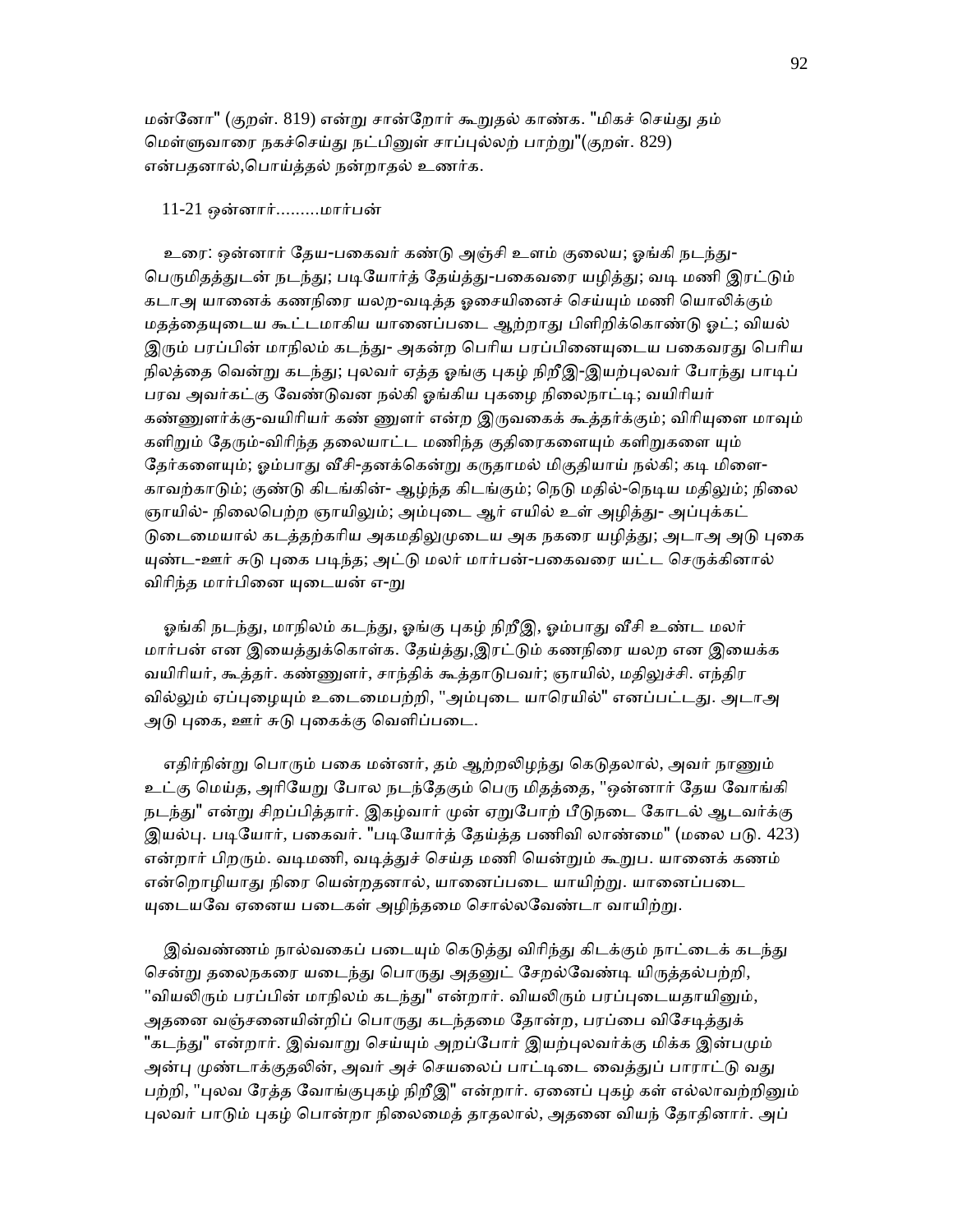புலவர் வியந்து புகழும் பாட்டுக்களைப் பாணரும் கூத்தரும் முறையே பாடி யாடுதலின், அவர்க்கு அவன் வழங்கும் திறத்தை, "விரியுளை மாவும் களிறும் தேரும் ஓம்பாது வீசி" என்றார். "ஓம்பாது வீசி" யென்றதனால், அவை பகைப்புலத்தே கவர்ந் தமை பெற்றாம். "மன்றம் போந்து மறுகுசிறை பாடும், வயிரிய மாக்கள்" (பதிற். 23) என்று பிறரும் கூறுதல் காண்க. கண்ணுளர், கூத்தர்; "கலம்பெறு கண்ணுள ரொக்கல் தலைவ" (மலைபடு. 50) என வருதல் காண்க. கண்ணுளர் சாந்திக் கூத்தாடுபவரென்றும் அடியார்க்கு நல் லார் உரைப்பர். (சிலப். 5: 49 உரை.) அஃதாவது, கடுஞ்சின முன் பினால் அரும்போருடற்றி வென்றி யெய்தும் வேந்தர்க்கு அச்சினம் தணிதற்கு அவற்குரிய இன்பம் பொருளாக ஆடும் கூத்து. "சாந்திக் கூத்தே தலைவ னின்பம், ஏந்திநின் றாடிய ஈரிரு நடமவை, சொக்கம் மெய்யே அவிநயம் நாடகம், என்றிப் பாற்படூஉம் என்மனார் புலவர்" என வரும். வினோதக் கூத்தும் ஈண்டைக்குப் பொருந்துமாயினும், சிறப்புப்பற்றி, சாந்திக் கூத்தாடுவோரை விதந்தோதினார். இவர் மதங்க ெரன்ᾠம் கூறப்பᾌவர்.

இவர்கட்கு மாவும் களிறும் தேரும் வழங்குதற்கும், "கொடைக்கட னமர்ந்த கோடா நெஞ்சின" னென்று கூறுதற்குரிய கொடைக்கும் வேறுபாடு காட்டலுற்ற பழையவுரைகாரர், "மேலே கொடைக்கட னமர்ந்த கோடா நெஞ்சினன் என்று கொடை கூறுகின்றான், ஈண்டு ஓம்பாது வீசி என்று கொடை கூறியதற்குக் காத்தற்குச் சென்றவிடைக் கொண்டவற்றைக் களம் பாடச் சென்றார்க்குக் கொடுக்கும் கொடை ெயன ᾫைரக்க" என்பர்.

இனி, பகைவர் தலைநகரை யடைந்து செய்யும் போர்த்திறம் கூறு வார், காவற்காட்டை யழித்து, கிடங்கினைக் கடந்து மதின்மேலேறி எயிலிடத்தே பொருது, அகநகர்க்குட் புகுந்து ஆண் டெதிர்ந்த வீரரை யழித்து எரியிட்டுச் சூறையாடினா னென்பார், "கடிமிளைக் குண்டு கிடங் கின், நெடுமதி னிலைஞாயில், அம்புடை யாரெயி லுள்ளழித் துண்ட, அடாஅ வடுபுகை யட்டுமலர் மார்பன்" என்றார். மிளை முதலியவற்றின் நலம் கூறியது, அவற்றாற் பயனின்மை தோன்ற நின்றது. "அருங்குழு மிளைக் குண்டு கிடங்கின், உயர்ந் தோங்கிய நிரைப் புதவின், நெடுமதி னிரைஞாயி, லம்புமி ழயிலருப்பந், தண்டாது தலைச் சென்று, கொண்டு நீங்கிய விழுச்சிறப்பு" (மதுரை. 64-9) என்று பிறரும் கூறுதல் காண்க.

உள்ளழித் துண்ட மலர் மார்பன் என்பதற்கு, எயிலை யழித்து அகநகரைக் கைக்கொண் டல்லது உணவு கொள்வதில்லை யென வஞ் சினம் செய்து அவ்வாறு அழித்தபின் உணவு உண்ட மலர் மார்பன் என்று கூறலுமாம். இதனை, "இன் றினிது நுகர்ந்தன மாயின் நாளை, மண்புனை யிஞ்சி மதில்கடந் தல்லது உண்குவ மல்லேம் புகாவெனக் கூறிக், கண்ணி கண்ணிய வயவர் பெருமகன்" (பதிற். 58) என்பதனா லுணர்க. அகநகரை யெரித்தலால் எழும் புகை தன் மார்பிடத்தே பரவ, முன்னின்று வினை யாற்றுவதால், "அடாஅ அடுபுகை யட்டுமலர் மார்பன்" என்றார். அட்டென்னும் வினையெச்சம், மலர்த லென்னும் வினைகொண்டது.

### 21-23 எமர்க்கும்................ ெநஞ்சினன்

 உைர: எமர்க்கும் பிறர்க்கும் பாிசின் மாக்கள் யாவராயி ᾔம், எம்ைமச் ேசர்ந்த பாணர்க்கும், பிற பொருநர் கூத்தர் புலவராகிய பிறர்க்கும் இவரின் வேறாகிய பரிசிலர்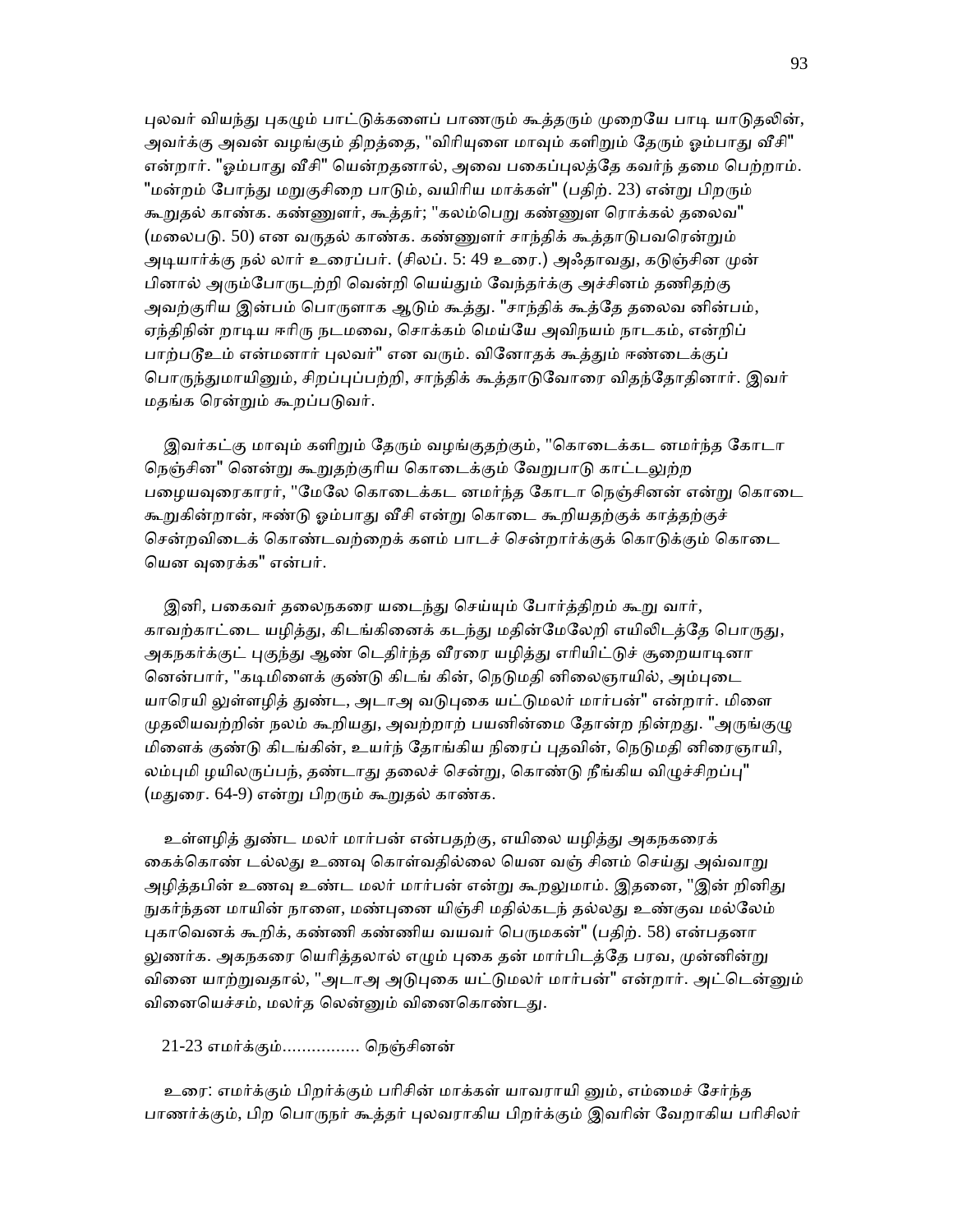யாவராயினும்; வல்லா ராயினும் - தாம் பரிசு பெறற்குரிய கலையில் வன்மையில ராயினும்; கொடைக் கடன் அமர்ந்த - எல்லார்க்கும் கொடுப் பதைக் கடமையாக விரும்பிய; கோடா நெஞ்சினன் - செம்மை திறம்பாத நெஞ்சினை உடையவன் எ-று

கூற்று நிகழ்த்துவோன் பாண னாதலால், எமர்க்கு மென்றது, அவனைச் சேர்ந்த பாணர்க்காயிற்று; ஆசிரியர் கூற்றாயின், அவரைச் சேர்ந்த புலவர் பெரு மக்களைக் கொள்க. பொருநர், கூத்தர் முதலாயி னாரைப் பிறர் என்றான். புலவர் பாணர் விறலியர் பொருநர் கூத்தர் எனப் பலரும் பல் வேறு வகையில் பரிசில் பெறற் குரிய ராதலின், அவ ரவர் வரிசை யறிந்து கொடுத்தலை விரும்பினவன் என்றற்கு. "பரிசின் மாக்கள் யாவ ராயினும்" என்றான். வன்மையின்றி அதனைப் பெறும் பயிற்சிநிலைக்கண்ணே யிருப்பார்க்கும் கொடுக்கும் சிறப்பை வியந்து, "வல்லா ராயினும்" என்றான். வன்ைமயிலார்க்கு வழங்கின், அவர் ேமᾤம் அத்ᾐைறயில் வன்ைம ெபறற்கு ஊக்கம் மிகுவ ெரன்ற கᾞத் தால் வழங்குகின்றா ெனன்பார், "ேகாடா ெநஞ்சினன்" என்றார். வல்லார் என்றற்கு ஒரு கல்வியும் மாட்டார் என்று பொருள்கொண்டு அவர்க்குக் கொடை புரிதல் இல்லை யென்பதுபட நிற்றல் தோன்ற, "வல்லா ராயினு மென்ற வும்மை எதிர்மறை" யென்று பழையவுரைகாரர் கூறுவர்.

இனி அப் பழையவுரைகாரர்," எமர்க்கும் பிறர்க்கும் என நின்ற வற்றைக் கொடைக்கட னமர்ந்த வென்பதனோடு முடித்து, எமர்க் கென்றது தன் பாணராகிய எமர்க் கென்றும், பிறர்க் கென்றது தன் பாணரல்லாத பிறர்க் கென்றும் உரைக்க" என்றும், "பரிசின் மாக்கள் யாவாராயினும் வல்லாராயினும் எனக் கூட்டிப் பரிசின் மாக்கள் என்ற தற்கு முன் சொன்ன எமர்க்கும் பிறர்க்கு மெனப்பட்டாரையே ஆக்கி, யாவராயினு மென்றதற்குக் கண்டார் மதிக்கப்படும் தோற்ற மில ராயினும் எனவும், வல்லா ராயினு மென்றதற்கு ஒரு கல்வி மாட்டா ராயினு மெனவு முரைக்க; யாவ ராயினு மென்ற வும்மை இழிவு சிறப்பு" என்றும் கூறுவர்.

24-27. மன்ᾔயிர்.............தாேய

உரை: தண் இயல் எழிலி - குளிர்ப்பினைச் செய்யும் மழை முகில்; மன்னுயிர் அழிய -நிலைபெற்ற உயிர்கள் அழியுமாறு; பல யாண்டு மாறி - பல யாண்டுகள் பெய்து குளிர்ப்பிக்கும் செயலின் நீங்கி; தலையா தாயினும் - மழையினைப் பெய்யா தொழியு மாயிᾔம்; வயிᾠ பசி கூர ஈயலன் - தன்ைன யைடந்தார்க்கு வயிற்றிற் பசித் தீ மிக் கெழுமாறு குறைபடக் கொடுத்தல் இலன், பசித் தீத் தலைகாட்டாவாறு நிரம்பக் கொடுப்ப னாதலால்; அவன் ஈன்ற தாய் - அவனைப் பெற்ற தாய்; வயிறு மாசு இலீஇயர் - வயிறு குற்றமின்றி விளங்குவாளாக எ-று.

தண்ணிய லெழிலி என்றவிடத்துத் தண்ணென்றதைப் பெயர்ப் படுத்துத் தட்பத்தைச் செய்யும் என முடிக்க; தண்ணிய இயல்பினை யுடைய எழிலி எனினுமாம். சில யாண்டு மாறினாலே, உயிர்கள் உட லோடு கூடியிருத்த லமையா தாகலின், "யாண்டு பல மாறி" யென்றது, உயிர்கள் தாம் நின்ற உடலின் நீங்காது நிற்றலும், இறந்தவை மீளத் தோன்றுதலும் முற்றவும் இலவா மென்றற்கு; உயிர்த்தொகை குன்று மென்றற்கு, "மன்னுயிர் அழிய" என்றும் கூறினார். மாறுதல், பெய்து குளிர்ப்பித்தலைச் செய்யாது நீங்குதல்; நாட்டில் வெப்பம் மிகுவித்தல். ஒருகால் அடங்கியிருக்கும் வயிற்றுத் தீ சிறிது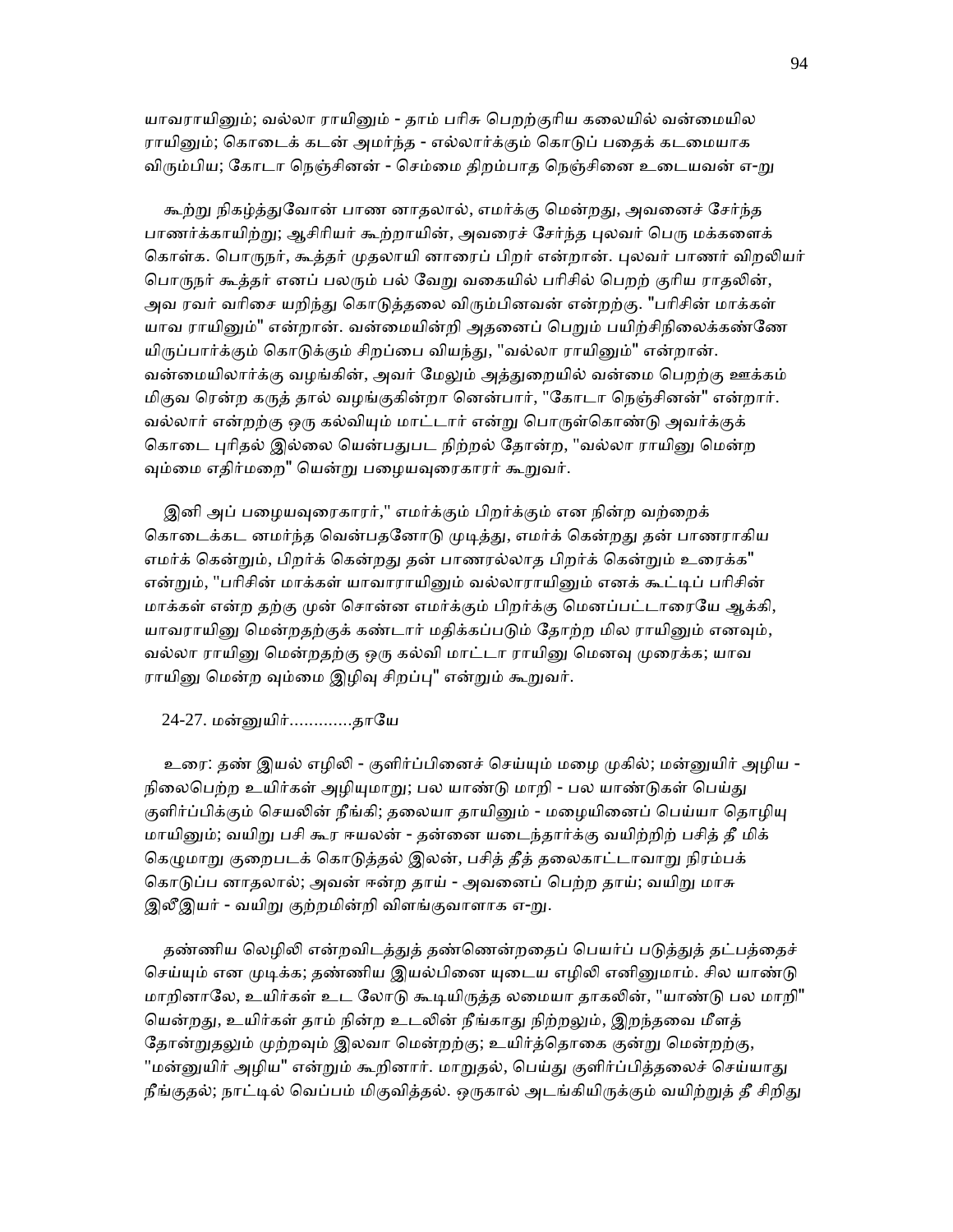கொடுத்தவழி மிக்கெழுந்து வருத்துமாதலின், நிறையக் கொடுக்குமாறு தோன்ற, "வயிறுபசி கூர ஈயலன்" என்றான். தலை யாதாயினும் என்புழி, உம்மை யெதிர்மறை.

இனி, ஓம்பாது வீசி யென்றும், கொடைக்கட னமர்ந்த என்றும் இருமுறை கூறியதனோ டமையாது, வயிறு பசிகூர ஈயலன் என மூன்றா முறையும் கொடையினை விதந்து கூறியதற்குக் காரணம் கூறலுற்ற பழையவுரைகாரர், "மூன்றாவதும் கொடை கூறியதற்கு, மழை பெய்யா விளைவில் காலைத் தன் பரிகரமாயுள்ளார்க்கு அவர்கள் பசித்து வருந் தாமல், வேண்டும் பொழுதுகளிலே வேண்டுவன கொடுக்கும் என்றும் ஓர் கொடைநிலையாக வுரைக்க" என்று கூறுவர்.

தாயர் தம் வயிற்றிற் பிறந்த மக்களால் தகாதன நிகழ்ந்தவழி, தம் வயிற்றை நொந்து கொள்ளலும், சான்றோர் அம் மக்களின் செயலால் விளையும் நலந் தீங்கு கண்டு தாயர் வயிற்றை வியத்தலும் பழித்தலும் பண்டை மரபு; அதுபற்றி, ஈண்டு, ஏனோர் வயிற்றுப் பசி தீர்த்துக் குளிர்ப்பிக்கும் சேரலாதனது நலங் கண்டு வியந்து கூறலுற்றோன், அவனை யீன்ற தாய் வயிற்றைச் சிறப்பித்து, "வயிறு மாசிலீஇய ரவன் ஈன்ற தாயே" என்றான். தன் மகன், போர்க்களத்தே, எறிந்த வேல் யானையோடு ஒழிய, வெறுங் கையொடு மனைக்குப் போந்தானாகக் கண்டு மனம் நொந்து, "புகர்முகக் குஞ்சரம் எறிந்த எஃகம் , அதன் முகத் தொழிய நீ போந்தனையே, எம்மில் செய்யா அரும்பழி செய்த, கல்லாக் காளை நின் னீன்ற வயிறே" (புறத் 1406) என்றும், போரிடை வீழ்ந்து புகழ் பெற்றது கண்டு, "ஈன்ற வயிறோ விதுவே, தோன்றுவன் மாதோ போர்க்களத் தானே" (புற 86) என்றும் தாயர் கூறுதல் காண்க. மகட்கொடை பொருளாகப் போர் நிகழக் கண்ட சான்றோர், அம் மகளை மரம்படு சிறுதீப் போவ, அணங்காயினள் தான்பிறந்த வூர்க்கே" (புறம் 349) என்போர், அவளைப்பெற்ற தாயை நொந்து, "குவளை யுண்கண் இவளைத் தாயே, ஈனா ளாயின் நன்றுமன்" (புறம் 348) என்றும், "அறனிலள் மன்ற தானே....பகைவளர்த் திருந்தவிப் பண் பில் தாயே" (புறம் 336) என்றும் கூறுதல் காண்க.

 ᾒங்ேகா யாெரன வினவின், எங்ேகா ேசரலாதன்; அவன் கண்ணி வாழ்க, அவன் பகைவர் மாறிய வினை வாய்ப்பறியலன், பொய்ப் பறி யலன், அட்டு மலர் மார்பன், கோடா நெஞ்சினன், வயிறுபசி கூர ஈயலன், அதனால், அவனை யீன்ற தாய் வயிறு மாசிலீஇயர் என இயைத்து முடித்துக்கொள்க.

"இதனாற் சொல்லியது அவன்றன் செல்வப் பொலிவு கண்டு, நீ யாருடைய பாணன் என்று வினவியாற்கு, யான் இன்னாருடையே னென்று சொல்லி முடிக்க, அவன் குணங்கள் இன்ன எனக் கூறிப் பின் அவனை வாழ்த்தி முடித்தவா றாயிற்று" என்பது பழையவுரை.

----------------------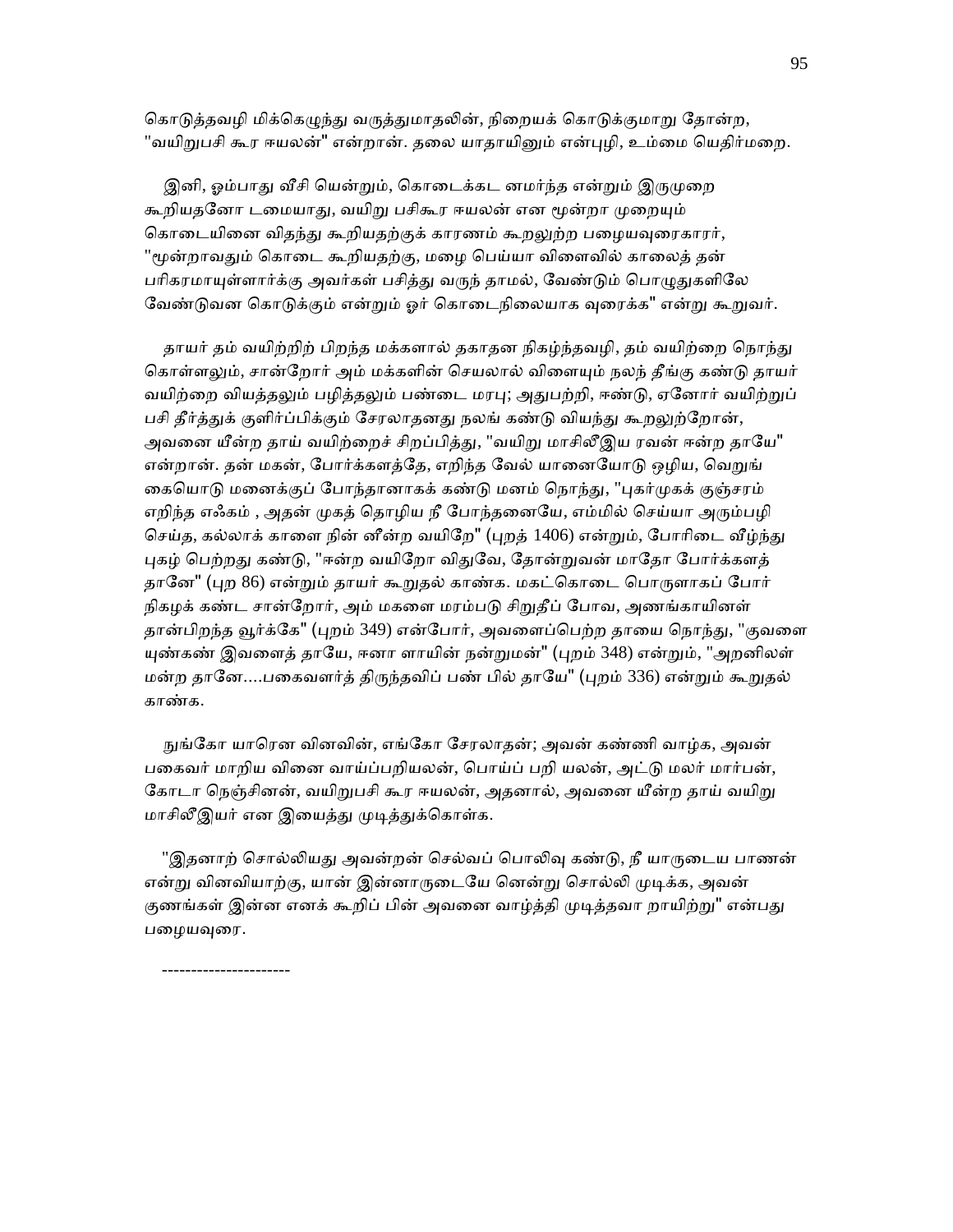# ஆசிரியர் பாலைக் கௌதமனார் பாடிய மூன்றாம் பத்து

### பதிகம்

 இைமய வரம்பன் றம்பி யைமவர உம்பற் காட்ைடத் தன்ேகா னிறீஇ அகப்பா வெறிந்து பகற்றீ வேட்டு மதியுறழ் மரபின் முதியரைத் தழீஇக் கண்ணகன் வைப்பின் மண்வகுத் தீத்துக் கருங்களிற் றியானைப் புணர்நிரை நீட்டி இருகட னீருமொருபக லாடி அயிரை பரைஇ யாற்றல்சால் முன்போ டொடுங்கா நல்லிசை யுயர்ந்த கேள்வி நெடும்பார தாயனார் முந்துறக் காடுபோந்த பல்யானைச் செல்கெழு குட்டுவனைப்

பாலைக் கௌதமனார் பாடினார் பத்துப்பட்டு. அவைதாம், அடு நெய்யாவுதி, கயிறுகுறு முகவை, ததைந்த காஞ்சி, சீர்சால் வெள்ளி, கானுணங்கு கடுநெறி, காடுறு கடுநெறி, தொடர்ந்த குவளை, உருத்துவரு மலிர்நிறை, வெண்கை மகளிர், புகன்ற வாயம். இவை பாட்டின் பதிகம்.

பாடிப் பெற்ற பரிசில், நீர் வேண்டியது கொண்மின் னென, யானும் என் பார்ப்பனியும் சுவர்க்கம் புகல் வேண்டும் என, பார்ப்பாரிற் பெரியோரைக் கேட்டு ஒன்பது பெருவேள்வி வேட்பிக்க, பத்தாம் பெரு வேள்வியிற் பார்ப்பானையும் பார்ப்பனியையும் காணாராயினார்.

இமயவரம்பன் றம்பி பல்யானைச் செல்கெழு குட்டுவன் இருபத் தையாண்டு வீற்றிருந்தான். -------------

# **3.1.** அᾌெநய் யாᾫதி

21

 ெசாற்ெபயர் நாட்டங் ேகள்வி ெநஞ்செமன் றைந்துடன் போற்றி யவை துணையாக எவ்வஞ் சூழாᾐ விளங்கிய ெகாள்ைகக் காைல யன்ன சீர்சால் வாய்ெமாழி உருகெழு மரபிற் கடவுட் பேணியர்  $5$ கொண்ட தீயின் சுடரெழு தோறும் விரும்புமெய் பரந்த பெரும்பெய ராவுதி வருநர் வரையார் வார வேண்டி விருந்துகண் மாறா துணீஇய பாசவர் ஊனத் தழித்த வானிணக் கொழுங்குறை $10$ குய்யிடு தோறு மாறா தார்ப்பக்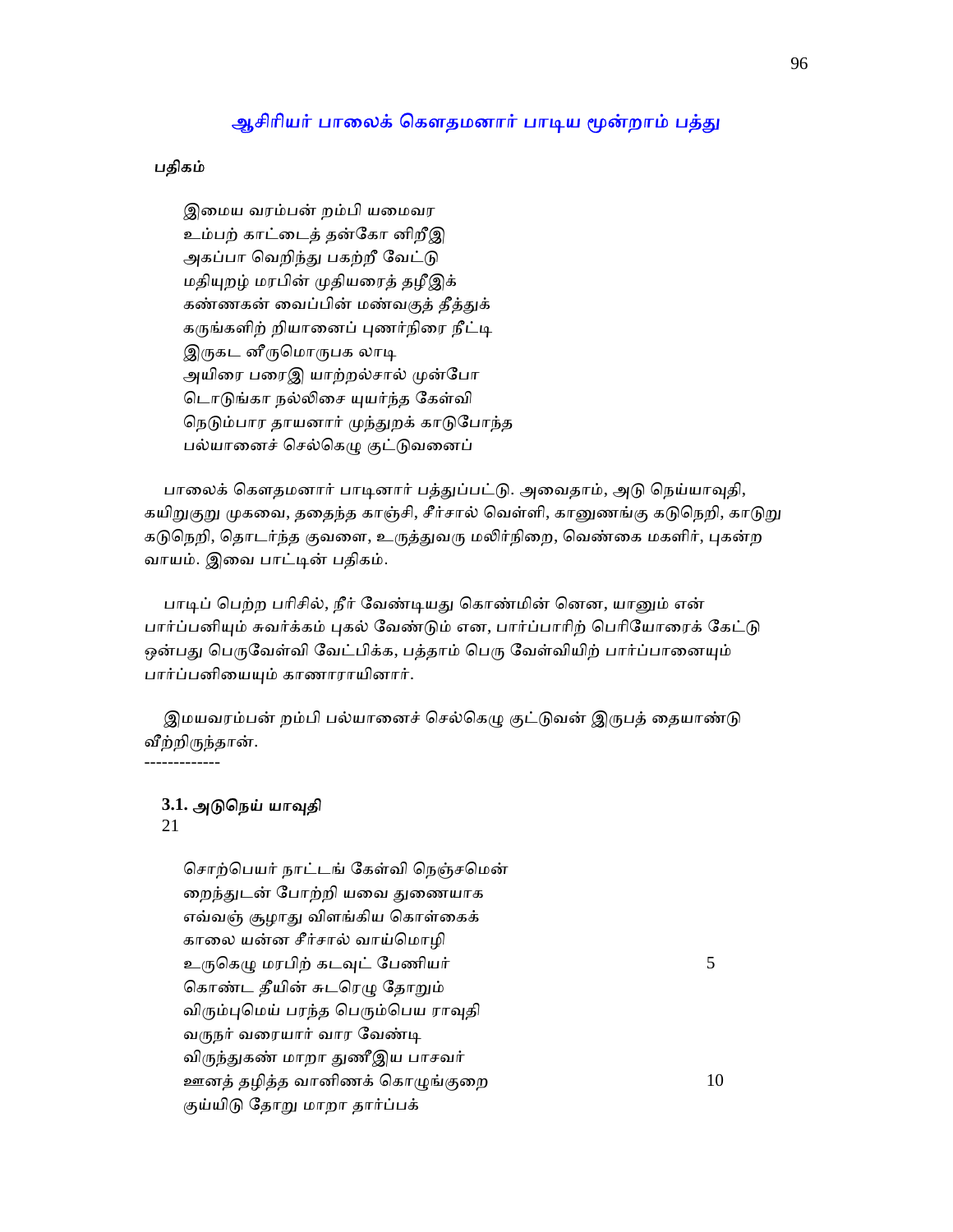கடலொலி கொண்டு செழுநகர் நடுவண் அடுமை யெழுந்த வடுநெய் யாவுதி இரண்டுடன் கமழு நாற்றமொடு வானத்து நிலைபெறு கடவுளும் விழைதகப் பேணி  $15$ ஆர்வளம் பழுநிய வையந்தீர் சிறப்பின் மாாியங் கள்ளின் ேபார்வல் யாைனப் போர்ப்புறு முரசங் கறங்க வார்ப்புச்சிறந்து நன்கலந் தரூஉ மண்படு மார்ப  $\mu$ ல்லைக் கண்ணிப் பல்லான் கோவலர்  $20$  ᾗல்ᾤைட வியன்ᾗலம் பல்லா பரப்பிக் கல்லுயர் கடத்திடைக் கதிர்மணி பெறூஉம் மிதியற் செருப்பிற் பூழியர் கோவே குவியற் கண்ணி மழவர் மெய்ம்மறை பல்பயந் தழீஇய பயங்கெழு நெடுங்கோட்டு $25$ நீரறன் மருங்கு வழிப்படாப் பாகுடிப் பார்வற் ெகாக்கின் பாிேவட் பஞ்சாச் சீருடை தேஎத்த முனைகெட விலங்கிய நேருயர் நெடுவரை யயிரைப் பொருந யாண்டுபிழைப் பறியாது பயமழை சுரந்து  $30$  ேநாயின் மாந்தர்க் கூழி யாக மண்ணா வாயின் மணங்கமழ் கொண்டு கார்மலர் கமᾨந் தாழிᾞங் கூந்தல் ஒரீஇயன போல விரவுமலர் நின்று திருமுகத் தலமரும் பெருமதர் மழைக்கண்  $35$ அலங்கிய காந்த ளிலங்குநீ ரழுவத்து வேயுறழ் பணைத்தோ ளிவளோ டாயிர வெள்ளம் வாழிய பலவே.

துறை: செந்துறைப் பாடாண் பாட்டு. வண்ணம்: ஒᾨகுவண்ணம். தூக்கு: செந்தூக்கு. ெபயர்: அᾌெநய் யாᾫதி.

1-7 ெசால்................ஆᾫதி

உரை: எவ்வம் சூழாது விளங்கிய கொள்கை - பிற வுயிர் கட்குத் தீங்கு நினையாமல் விளக்கமுற்ற கொள்கையாலும்; காலை யன்ன சீர்சால் வாய் மொழி - ஞாயிறு போலத் தப்பாத வாய்மை யுரையாலும்; உரு கெழு மரபின் கடவுள் பேணியர் - உட்குப் பொருந்திய முறைமையினையுடைய முனிவர்களைப் பரவுதற்காக; சொல் பெயர் நாட்டம் கேள்வி நெஞ்சம் என்ற ஐந்துடன் போற்றி - சொல்லிலக்கணமும் பொருளிலக்கணமும் சோதிடமும் வேதமும் ஆகமமும் என்ற ஐந்தினையும் ஒருங்கே கற்று; அவை துணையாக - அவற்றா லெய்திய புலமையைத் துணையாகக்கொண்டு; கொண்ட தீயின் சுடர் எழு தோறும் - எடுத்த வேள்வித் தீயின் கண் சுடர் எழுந்தோறும்;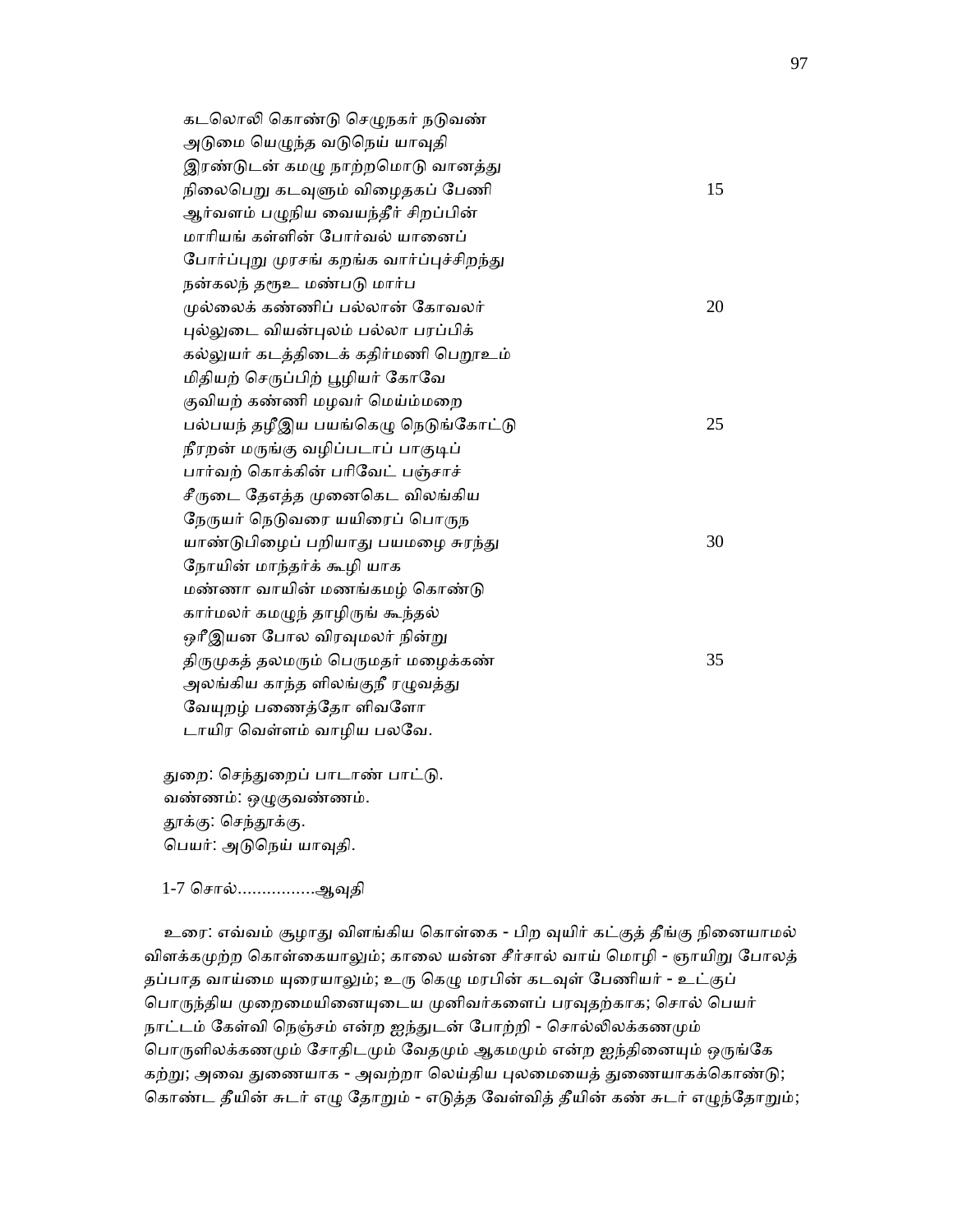விரும்பு மெய் பரந்த - உள்ளத் தெழுந்த விருப்பம் மெய்யின் கண் பரந்து வெளிப்படுதற்குக் காரணமான; பெரும் பெயர் ஆவுதி - பெரிய பொருளைப் பயக்கும் ஆவுதிப் புகையும் எ-று

உறுநோய் தாங்கல், பிற வுயிர்கட்குத் தீங்கு நினையாமை எனத் தவத்திற் குரு வென்று கூறிய இரண்டனுள், பிறவுயிர்க்குத் தீங்கு நினையாமை யுளதாகியவழி உறு நோய் தாங்கலாகிய ஏனையது தானே கைகூடுதலின், "எவ்வஞ் சூழாமை" யொன்றையே எடுத் தோதினார். எவ்வுயிர்க்கும் எவ்வம் நினையாதாரை மன்னுயி ரெல்லாம் கைகூப்பித் தொழு மென்ப வாகலின், அத் தொழுதகு ஒழுக்கத்தை "விளங்கிய கொள்கை" யென்றார். "குலஞ்சுடுங்கொள்கை பிழைப்பின்" (குறள் 1019) என்பதனால் கொள்கை ஒழுக்கமாதல் காண்க. ஞாயிறு, நாட் காலையில் தோன்றி இருணீக்கி யொளி நல்குவது பற்றிக் காலை யெனப்பட்டது.

ஞாயிற்றின் வாய்மை யுணர்த்துவது அது செய்யும் காலமாதல் பற்றிக் காலையை வாய்மைக்கு உவமையாக்கி, "காலை யன்ன சீர்சால் வாய் மொழி" யென்றார். "வாய்மை யன்ன வைகல்" ( கலி. 35) என்று பிறரும் கூறுப. "பொய்யாமை யன்ன புகழில்லை" ( குறள். 296) என்பதுபற்றி வாய்மொழி "சீர்சால் வாய்மொழி" யெனப்பட்டது. சொல்லும் செயலும் வாய்மை தெளிதற்குக் கருவியா மாயினும். சொல் சிறந்தமைபற்றி, வாய்மை யென்னாது "வாய்மொழி" யெனல் வேண் டிற்று. காலை யன்ன வாய்மொழி யென்றதற்குப் பழைய வுரைகாரர், "ஆதித்தனைப் போல எஞ்ஞான்றும் தப்பாதாகிய மெய்ம்மொழி" யென் றும், "மொழியா னென ஆனுருபு விரிக்க; ஒடு விரிப்பினு மமையும்" என்றும் கூறுவர்.

எவ்வம் சூழாக் கொள்கையும் காலை யன்ன வாய்மையும் உடைய ராதலின், ஏனையோ ருள்ளத்தே அவரைக் கண்டவழி உட்குத் தோன்றுத லால் முனிவரை, "உருகெழு மரபின் கடவுள்" என்றார். பொறி புலன்களின் செயலெல்லையைக் கடந்தமைபற்றி மக்கட் பிறப்பினராகிய முனிவர் கடவுளெனப் பட்டனர் என்றுமாம்; "முத்தேர் முறுவலாய் நாமணம் புக்கக்கால், இப்போழ்து போழ்தென் றதுவாய்ப்பக் கூறிய, அக் கடவுள் மற்றக் கடவுள்" ( கலி. 93) என முனிவர் கடவுளாகக் கூறப்படுமாறு காண்க. பேணிய ரென்னும் வினையெச்சம் கொண்ட வென்னும் வினைகொண்டது.

சொல், சொல்லிலக்கணம். பெயர் - பொருள்; எனவே பொரு ளிலக்கணமாயிற்று. பழையவுரைகாரரும், "பெயர், பொருளிலக்கணம் சொல்லும் நூல்; 'பெற்ற பெரும்பெயர் பலர்கை யிரீஇய' ( பதிற்.90) என இத் தொகையுண் மேலே வநதமையால் பெயரென்பது பொருளாம்" என்பர். நாட்டம், சோதிடம். கேள்வி - வேதம்; வேதம் எழுதப் படாது வழிவழியாய்க் கேட்கப்படும் முறைமை யுடையதாகலின், கேள்வி யெனப்பட்டது. நெஞ்சம், ஆகமம்; சொல் முதலிய நான்கையும் முற்றக் கற்றுணர்வதால் உளதாகும் பயன் இறைவன் றாளை வணங்குத லென்ப வாதலானும், அந்நெறிக்கண் நெஞ்சினை நிறுத்திப் பெறுதற்குரிய ஞானமும் வீடு பேறும் பெறுவிக்கும் சிறப்புடைய அருணூலாதல்பற்றி, ஆகமத்தை "நெஞ்ச" மென்றார். செவி முதலிய அறி கருவிகளால் உணரப்படும் உலகியற் பொருள்களின் பொய்ம்மை யுணர்ந்து கழித்த வழி யுளதாய் நிற்கும் ஞானப் பொருள் நெஞ்சால் உய்த்துணரப்படுவ தன்றிப் பிறிதோராற்றால் அறியப்படுவ தன்மையின், நெஞ்சினை அந் நெறிக்கட் செலுத்தி ஞானக்காட்சி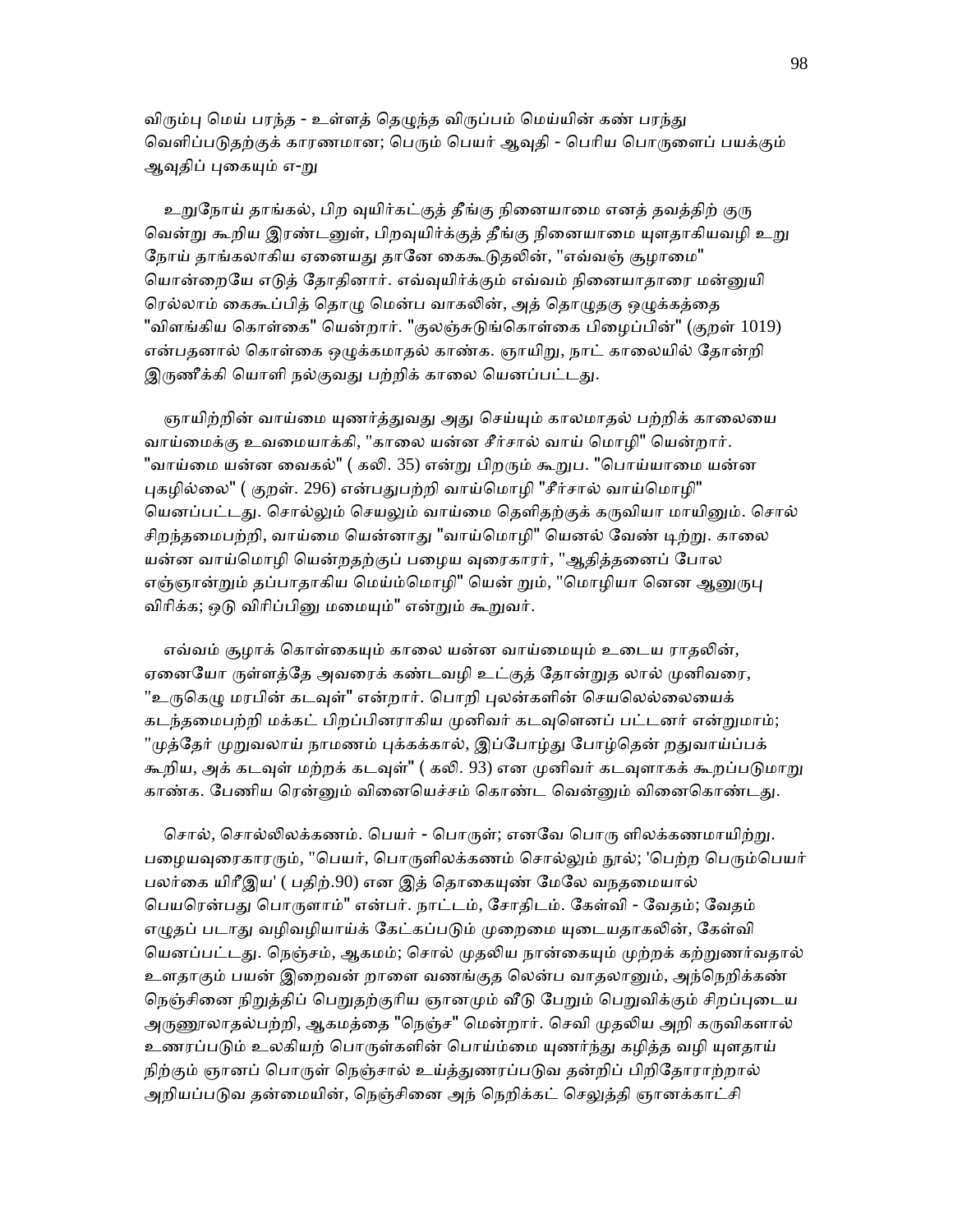பெறுவிக்கும் சிறப்புடைமைபற்றி, ஆகமத்தை நெஞ்சமென்றா ரென்றுமாம்.இனிப் பழையவுரைகாரர், "நெஞ்ச மென்றது இந்திரியங்களின் வழியோடாது உடங்கிய தூய நெஞ்சினை" யென்பர்; ஏனைச் சொல் பெயர் முதலியன போல நெஞ்சம் நூற்காகாது வேறாயின், ஐந்தென்னும் தொகை பெறுதல் பொருந்தா தாதலால் அது பொருளன்மை யுணர்க. அவை, சொல் முதலிய ஐந்தன் அறிவு. வேதம் முதலியவற்றின் அறிவு பொது அறிவும், ஆகம வறிவு உண்மை யறிவுமாம் எனத் தேர்ந்து கொள்க. "ஆகம மாகிநின் றண்ணிப்பான் றாள்வாழ்க" ( திருவா. சிவபு. 4 ) என மணிவாசகர் கூறுதல் காண்க. முனிவர் கடன் கேள்வியொடு பயின்ற வேள்வியால் இறுக்கப் படு மென்ப வாகலின், கடவுட் பேணியர் கொண்ட தீ யென்றும், இத் தீயினை யோம்புதற்கு மேலே கூறிய சொல் முதலிய வைந்தன் கேள்வியும் துணையா மென்பது பற்றி அவை துணையாகக் கொண்ட தீ யென்றும் கூறினார்; "வேள்வியால் கடவு ளருத்தினை கேள்வியின், உயர்நிலை யுலகத் தைய ரின்பு றுத்தினை" (பதிற். 70) என்று பிறரும் கூறுதல் காண்க. வேள்வித் தீ சுடர் விட்டெழுங்கால், அதனைக் கடவுளர் விரும்பியேற்று வேட்கும் தம் கருத்து நிறைவிப்ப ரென்ற விருப்பந் தோன்றி உள்ளத்தே உவகை மிகுவிப்ப, அது ெமய்யின்கண் ெவளிப்பட்ᾌ நிற்குமாᾠ ேதான்ற, "விᾞம்ᾗ ெமய் பரந்த" என்றார். விருப்பு, விரும்பென மெலிந்தது; பழையவுரைகாரர், "விருப்பு மெய்யென்னும் ஒற்று மெலிந்தது" என்றார். ஆவுதியால் வேள்வி செய்வோர் தாம் கருதும் பொருள் கருதியவாறு பெறுப வென்னும் நூற்றுணிபு பற்றி, "பெரும்பெய ராவுதி" யென்றார். ஆவுதி வடசொற் சிதைவு.

8-13 வருநர்.................ஆவுதி

உரை:வருநர் வரையார் வார வேண்டி - தம்பால் வரு வோர் வரைவின்றி யுண்ண வேண்டி; விருந்து கண் மாறாது உணீஇய பாசவர் - விருந்தோம்பற் கின்றியமையாத அன்பு மாறாதே உண்பித்த ஆட்டு வணிகர்; ஊனத்து அழித்த வால் நிணக் கொழுங் குறை - ஊனை வெட்டும் மணைமேல் வைத்துக் கொத்தித் துண்டித்த நல்ல நிணம் பொருந்திய இறைச்சி; குய்யிடு தோறும் கடலொலி கொண்டு ஆனாது ஆர்ப்ப - வேக வைத்துத் தாளிதம் செய்யுந்தோறும் கடலொலி போல அமையாது ஒலிக்க; செழு நகர் நாப்பண் - செழுமையுடைய மனையின் கண்ணே; அடும் மை எழுந்த அடு நெய் ஆவுதி -அடுதலாற் புகை யெழுந்த அடி சிலின்கண் பெய்த நெய்யாகிய ஆவுதிப் புகையும் எ- று

என்றது, விருந்தாய் வந்தார் உண்ணுங்கால் அவர்க்குப் புகை யெழ இட்ட அடிசிற் சோற்றில் பெய்யப்படும் நெய்யாகிய ஆவுதி என்றவாறாம். அடு நெய், அடிசில் நெய். இஃது உருக்கிப் பெய்யப்படுதலின் அடு நெய் யெனப்பட்டது.

பாசவராவார் ஆட்டு வாணிகர். இவர்பால் வாணிபம் குறித்துப் பலர் நெடுந் தொலைவிலிருந்தும் வருதலின், அவரை விருந்தேற் றோம்பலும் இவர்க்குக் கடனாதலால், விருந் துண்பிக்குமிடத்து அவர்கள் தாம் இடுவனவற்றை நிரம்ப வுண்டல் வேண்டி விருந்தோம்பற் கின்றி யமையாத அன்பு மிக வுடைய ரென்பது தோன்ற, "வருநர் வரையார் வாரவேண்டி விருந்து கண் மாறாது" என்றார். வார்தல், சேரக் கொள்ளுதல். அகத்தெழும் அன்பு அவ்வளவில் அமையாது முகத்தினும் சொல்லினும் இனிது விளங்கித் திகழ வேண்டுதலின், "விருந்துகண் மாறாது" என்றார். தம்மை நோக்கி வரும் விருந்தினர் குழைந்து வேறிடம் பெயர்ந்து செல்லாதபடி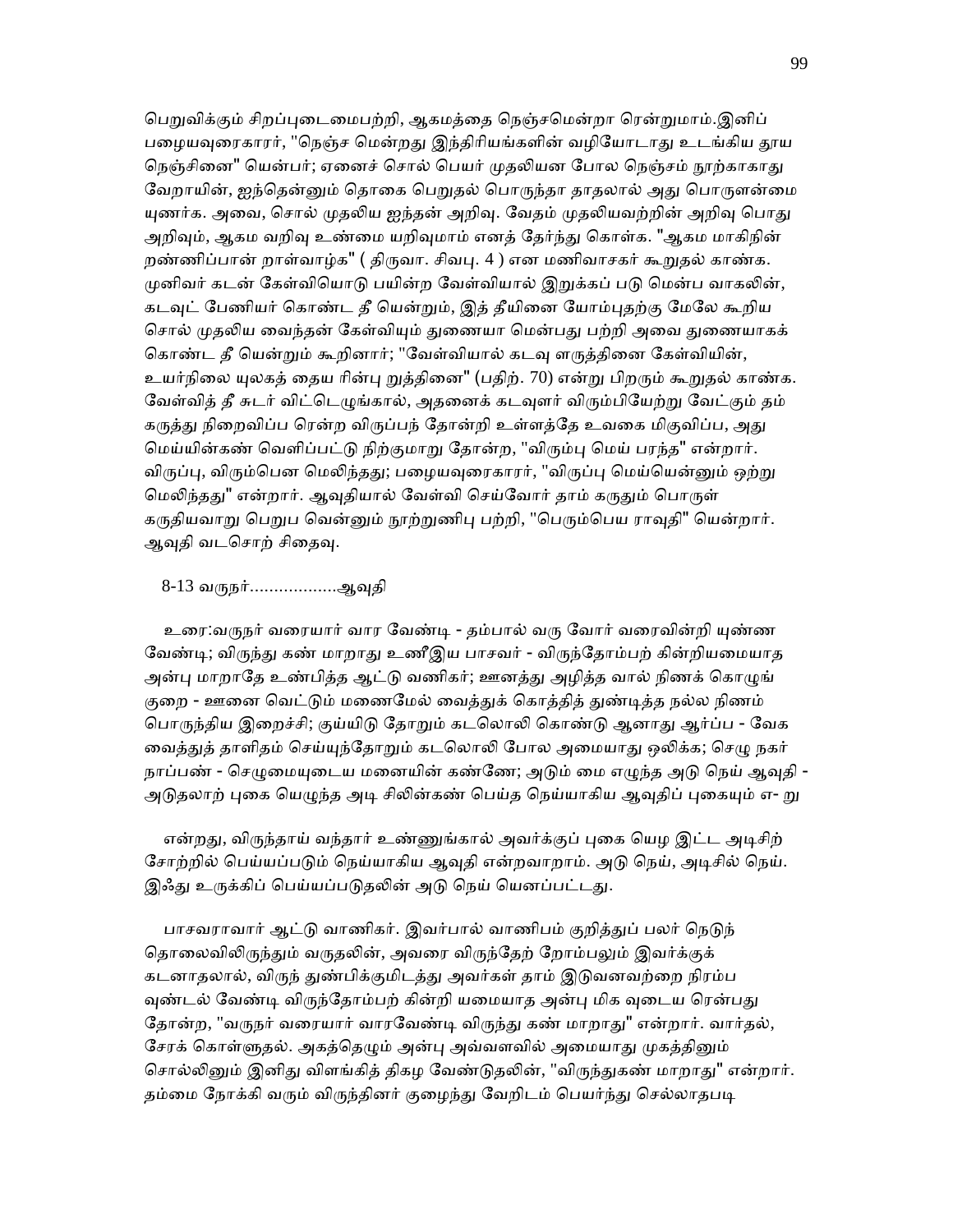முகத்தால் இனியராய் வரவேற்கும் சிறப்புத் தோன்றக் "கண்மாறாது" என்றா ரென்றும், விருந்துகண் மாறாது உணீஇய வென்பதைக் கண் மாறாது விருந்தினர் உணீஇய வென வியைத்து, வேறிடம் மாறிச் செல்லாது தம்மிடமே நின்று தமது விருந்துணவை யுண்டற்பொருட்டு என்றும் உரைப்பினு மமையும். உணீஇய லென்பது பிற வினைப் பொருளில் வந்த பெயரெச்சம். ஊனம், இறைச்சி கொத்தும் குறடு என்பது பழையவுரை. ஊனை வைத்துக் கொத்தித் துண்டிப்பதற்கு அடிக்கட்டையாய்ப் பயன்படும் மர மணையை "ஊனம்" என்று வழங்குப. "ஊனத் தழித்த வானிணக் கொழுங்குறை" யென்றதனால், இக் குறைகள் சோற்றோடு ஒருங்கு பெய்து சமைக்கப் படுமென்பது விளங்கும். துவையும் கறியும் பலவகைய வாதலின், "குய்யிடு தோறும்" என்றார். மை, புகை; அடிசிற்கண் அடு நெய்யைப் பெய்தவுடன் புகை யெழும் விரைவு தோன்ற, எழுந்த வென இறந்தகாலத்தாற் கூறினார். கொழுங்குறை குய்யிடு தோறும் கடலொலி கொண்டு ஆனா தார்ப்ப, அடும் மை யெழுந்த ஆவுதி யென வியையும். பழையவுரைகாரர், "கடலொலி கொண்டு ஆர்ப்ப வெனக் கூட்டி, "ஆர்ப்ப வெழுந்த வென முடிக்க" என்று கூறி, "கடலொலி கொண்ட வென்பது பாடமாயின், கடலொலி கொண்டநகர் என்க" என்பர். விருந்தோம்பலும் வேள்வியெனப்படு மாதலின், அதுகுறித்து அடும் நெய்யும் ஆவுதி யெனப்பட்டது; "இனைத்துணைத் தென்ப தொன்றில்லை விருந்தின், துணைத்துணை வேள்விப் பயன்" ( குறள். 87) என்று சான்றோர் கூறுதல் காண்க. விருந்தினரை யுண்பிப்பதற்குச் சமைக்கப் படும் உணவின்கட் பெய்யப்படும் நெய்யை அடுநெய் யாவுதி யெனச் சிறப்பித்த நலத்தால் இப்பாட்டும் இத் தொடராற் பெயர் பெறுவ தாயிற்று. இனி, பழையவுரைகாரர், "அடு நெய்யை யாவுதி யென்றது விருந்துபுறந் தருதலையும் ஒரு வேள்வியாக்கி, ஆள்வினை வேள்வி யென்று ஒரு துறையாக நூலுட் கூறலான் என்பது" என்றும். "இச் சிறப்பானே இதற்கு அடுநெய் யாவுதி யென்று பெயராயிற்" றென்றும் கூறுவர்.

# 14-19 இரண்ᾌடன் ............... மார்ப

உரை: இரண்டுடன் கமழும் நாற்றமொடு - பெரும் பெய ராவுதி அடு நெய் யாவுதி யென்ற இருவகை ஆவுதிப் புகை கமழும் நறிய புகை மணத்தால்; வானத்து நிலைபெறு கடவுளும் விழை தக - வானுலகத்தில் நிலை பெற்ற கடவுளர் தாமும் விருப்பம் கொள்ள; ஆர் வளம் பழுநிய ஐயந் தீர் சிறப்பின் - குறையாத வளம் நிறைந்த சிறப்பினையும்; மாரியங் கள்ளின் - மழைபோல் சொரியப்படும் கள்ளினையும்; போர்வல் யானை - போரிலே வல்ல யானையினையும்; போர்ப்புறு முரசம் கறங்க -ஏற்றுரிவை போர்த்த போர் முரசம் முழங்க; ஆர்ப்புச் சிறந்து - ஆரவாரம் மிக்குச் சென்று; நன் கலம் பேணித் தரூஉம் மண்படு மார்ப - பகைவர் திறையாகத் தரும் நன்கலங்களைப் பேணிக் கொணரும் மண் பட்ட மார்பையும் உடையவனே எ-<u>ற</u>ு

இரண்டும் உடன்கமமும் நாற்றத்தால் கடவுளும் விழைதக, வளம் பமுநிய சிறப்பினையும்,கள்ளினையும்,யானையினையும் மண்படு மார்பினையு முடையோய் என இயையும். நாற்றமொடு என்பதில், ஒடு ஆனுருபின் பொருட்டு. நாற்றம், நறுமணம். "ஆவுதி யென்ற விரண்டனையும் அவற்றானாய புகைமேற் கொள்க. கடவுளும் விழைதக வென்றது, கடவுளரும் இவ்வாறு நாம் அறஞ்செய்யப் பெறின், அழகிது என்று அது விரும்ப வென்றவா" றென்று பழையவுரைகாரர் கூறுவர். பேணி யென்பதனை, நன்கலம் பேணித் தரூஉம் எனக் கூட்டிக் கொள்க. இனி,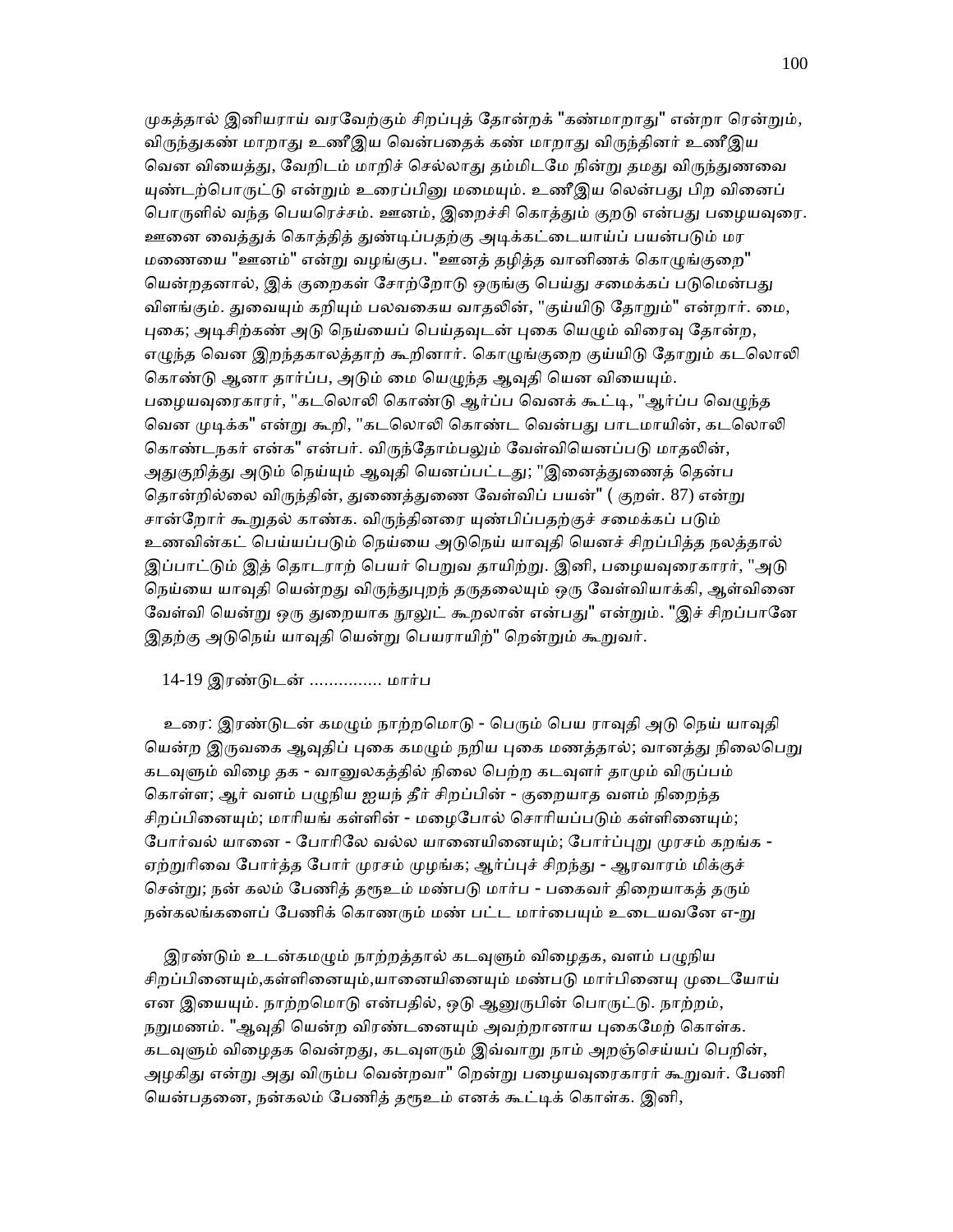பழையவுரைகாரர், "பேணி யென்றது முன் சொன்ன கேள்வி யால் தேவர்களையும், பின்பு அதனோடு ஒப்பித்துச் சொன்ன ஆள்வினை வேள்வியால் விருந்தாய் வரும் மக்களையும் பேணி யென்றவாறு" என்றும், "அதனைத் திரித்துப் பேணப் பழுநிய வென முடிக்க" வென்றும் கூறுவர். வேள்விக்கண் ணெமும் நாற்றத்தை வானுலகத்துத் தேவர் விரும்புவ ரென்ப வாதலின், இரண்டுடன் கமழும் நாற்றமொடு வானத்து நிலைபெறு கடவுளும் விழைதக" என்றார்; பிறரும், "வாடாப் பூவி னிமையா நாட்டத்து நாற்ற வுணவினோரும்" (புறம். 62) என்பது காண்க. ஆர்வளம் பழுநிய சிறப்பாவது, "கொடுக்கக் கொடுக்கக் குறை படாத நிறைந்த செல்வத்திலே நின்று பழுத்த சிறப்பு" என்பது பழைய வுரை. ஆர்வளம் நிறைந்தவழி அதனாற் பிறக்கும் சிறப்பின்கண் ஐயம் பிறவாமையின், "ஐயந்தீர் சிறப்பு" என்றார். கள்ளிற் போர்வல் யானை எனற்பாலது ஒற்று மெலிந்து "கள்ளின் போர்வல் யானை" என நின்றது. மண்படு மார்பம்--நறுஞ் சாந்தால் புனையப்பட்ட மார்பு;"மகளிராய்ந்த, மோட்டுவெண் முத்தமின்னு முகிழ்முலை யுழுது சாந்தம், கோட்டுமன் கொண்ட மார்பம்" (சீவக. 2303) என்று பிறரும் கூறுதல் காண்க. இனிப் பழையவுரைகாரர், "மண்படு மார்ப வென்றது பகைவர் மண் ெணல்லாம் பᾌகின்ற மார்ப" என்பர்.

### 19-24. ᾙல்ைல.........ெமய்ம்மைற

உரை: முல்லைக் கண்ணி - முல்லைப் பூவால் தொடுக்கப் பட்ட கண்ணி யணிந்த; பல்லான் கோவலர் - பலவாகிய ஆனிரை களையுடைய கோவலர்; புல்லுடை வியன் புலம் பல்லா பரப்பி - புல்லை நிறையவுடைய விரிந்த புலத்தில் அந் நிரை பலவற்றையும் மேயவிட்டு; கல் உயர் கடத்திடைக் கதிர்மணி பெறூஉம் - கற்கள் உயர்ந்த காட்டிடத்தே ஒளி திகழும் மணியைப் பெறு கின்ற; மிதியற் செருப்பின் பூழியர் கோவே - மிதியாகிய செருப் பல்லாத செருப்பென்னும் மலையையுடைய பூழி நாட்டவர்க்கு ேவந்ேத; குவியற் கண்ணி மழவர் ெமய்ம் மைற - பலவைகப் போர்க்கண்ணி யெல்லாம் குவியச் சூடிய மழவர்க்குக் கவசம் போன்றவனே எ-று.

ஆயர் முல்லைக்கண்ணி சூடுப வாதலின் "முல்லைக்கண்ணிப் பல் லான் கோவலர்" என்றார்; "புல்லினத் தாய மகன்சூடி வந்ததோர், முல்லை யொருகாழும் கண்ணியும்" (கலி. 115) என்று பிறரும் கூறுவர். ஆயரினத்திற் புல்லினத்தாயர், கோவினத்தாயர், கோட்டினத்தாயர் எனப் பல ருண்மையின், ஈண்டு இவர் கோவினத்தாய ரென்பதுபடப் "பல்லான் கோவலர்" என்றார். ஆ பலவாதலின், அவை நன்கு மேய்தற் குரிய புலம் என்றற்குப் "புல்லுடை வியன்புலம்" என்றார். ஆக்கள் தமக்கு வேண்டிய புல்லை நிரம்பப் பெறு மெனவே, அவற்றையுடைய ஆயர் பெறுவன கதிர்மணி யென்றும், அம் மணிகளும் கடத்திடைப் பெறப்படுகின்றனவென்றும் கூறினார். "கல்லிற் பிறக்கும் கதிர்மணி" (7) என்பது நான்மணிக்கடிகை. மிதியல் செருப்பு, மிதியாகிய செருப்பல்லாத மலையாகிய செருப்பு; எனவே, செருப்பென்னும் மலை யென்றவாறாம். "செருப்பென்பது ஒரு மலை; மிதிய லென்பது அடை; மிதி யென்று செருப்பிற்குப் பேராக்கிச் செருப்பல்லாத செருப்பென்று வெளிப்படுத்தானாக வுரைக்க" என்றும், குவியற்கண்ணி யென்னும் தொடை நோக்கி மிதியற் செருப்பென வலிந்த" தென்றும், "மிதியற் செருப்பென்பதற்குப் பிறவாறு சொல்லுவாரு முள" ரென்றும் கூறுவர் பழையவுரைகாரர். பூழியர், பூழி நாட்டவர். இப் பூழி நாடும் சேரர்க் குரித் தென்பது "பூழியர் கோவே பொலந்தார்ப் பொறைய" (பதிற். 84) என்று பிறரும் கூறுமாற்றா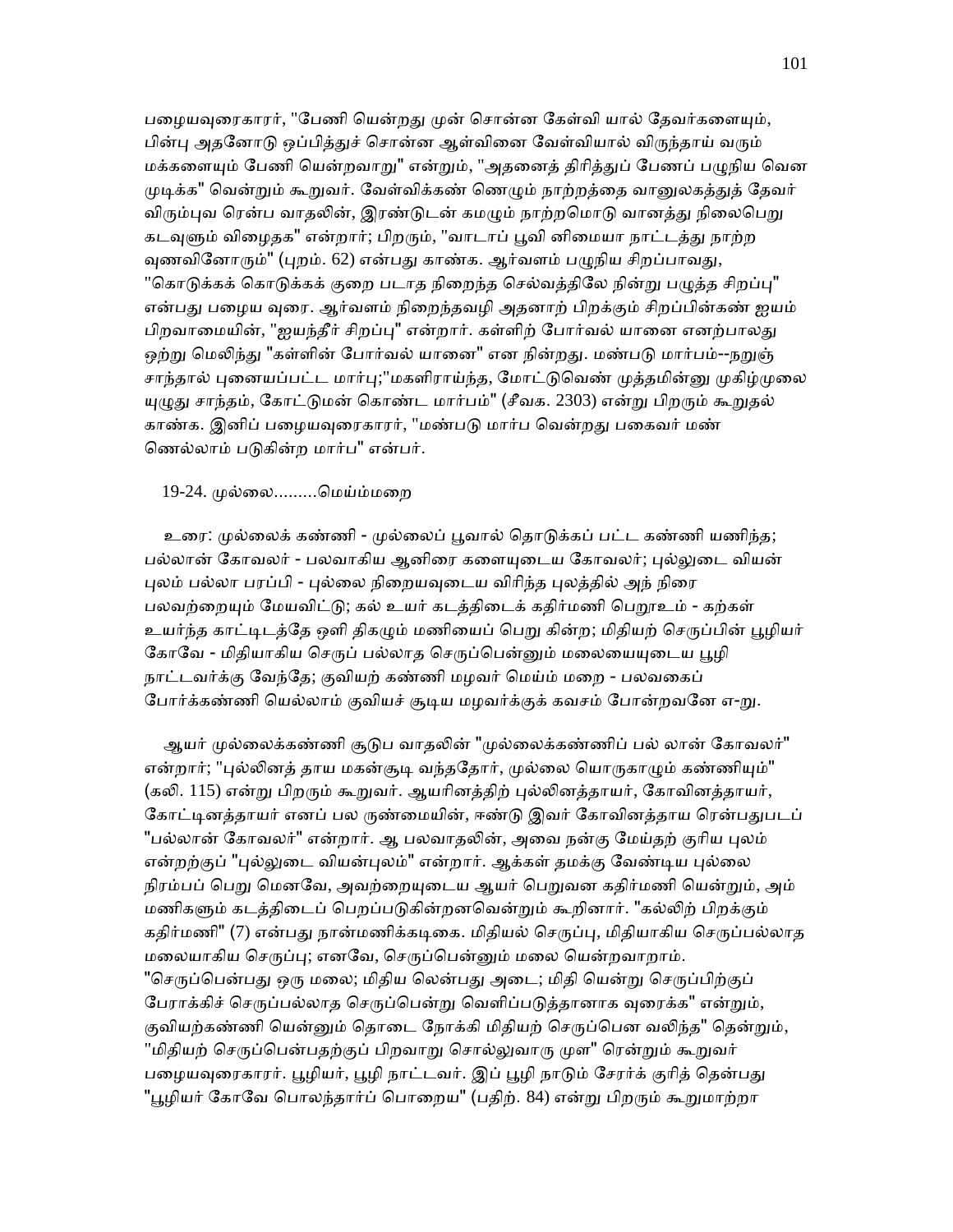லறியலாம். வெட்சி, கரந்தை, வஞ்சி, உழிஞை, நொச்சி, தும்பை, வாகை எனப் போர்க்கண்ணி பல வாதலால், அவற்றை யணியும் மழவரை, "குவியற் கண்ணி மழவர்" என்றார். பழையவுரைகாரர். "குவியற் கண்ணி யென்றதற்கு வெட்சி முதல் வாகை யீறாய போர்க்கண்ணி யெல்லாம் குவிதலையுடைய கண்ணி யென்க" என்பர். மழவர் ஒருவகை வீரர். இவர் குதிரைப்படைக் குரியராய்ப் போருடற்றும் சிறப்புடையரென மாமூலனார், "வண்டுபடத் ததைந்த கண்ணி யொண்கழல், உருவக் குதிரை மழவர்" (அகம். 2) என்றும், "கறுத்தோர், தெம்முனை சிதைத்த கடும்பரிப் புரவி, வார்கழற் பொலிந்த வன்கண் மழவர்" (அகம். 187) என்றும் கூறுகின்றார்.

# 25-29. பல்பயம்.........பொருந

உரை: பல் பயந் தழீஇய - பல்வகைப் பயன்களை நல்கும் காடு பொருந்திய; பயங்கெழு நெடுங் கோட்டு - தானும் நல்ல பயன் தருவதாகிய நெடிய உச்சியினையுடைய; நீர் அறல் மருங்கு வழிப்படா - நீர் போதரும் பக்கத்தே மேலேறிச் செல்லுத லில்லாத; பாகுடிப் பார்வல் கொக்கின் பரி வேட்பு அஞ்சா -சேய்மையிலிருந்தே நுனித்து நோக்கும் கொக்கின் பரிவேட்டத் துக்கு அஞ்சுத லில்லாத; சீருடைத் தேஎத்த முனைகெட விலங் கிய - புகழ் படைத்த நாட்டினிடையே பகைவர் போருடற்றா வாறு குறுக்கிட்டுக் கிடக்கும்; அயிரை - அயிரை யென்னும்; நேருயர் நெடு வரைப் பொருந - நேரிதாய் உயர்ந்த நெடிய மலைக்குத் தலைவனே எ-று.

பல் பய மென்றது, மலையைத் தழுவிக் கிடக்கும் காடுபடு பொருள். பயங்கெழு வெனப் பின்னர்க் கூறியது மலைபடு பொருள். நீரறல், இரு பெயரொட்டு. நெடுங்கோட்டு, நேருயர் நெடுவரை அயிரை, நீர் அறல் மருங்கு வழிப்படா, பரிவேட் பஞ்சா அயிரை, முனைகெட விலங்கிய அயிரை என இயையும். அறல் மருங்கு வழிப்படா அயிரை யெனவும், கொக்கின் பரிவேட் பஞ்சா அயிரை எனவும் நின்று மீனன்மை காட்டி நிற்கும் இத் தொடர்கள், அயிரை மலைக்கு வெளிப்படை. நீரோடுங்கால் அயிரை மீன் அதனை எதிர்த் தேறிச் செல்லும் இயல்பிற் றாகலின் அதனை விலக்கற்கு, "நீரறல் மருங்கு வழிப்படா" வென்றும்,அம் மீன் கூர்த்த பார்வையினையுடைய கொக்கிற்கு அஞ்சுவது குறித்துப் "பாகுடிப் பார்வல் கொக்கின் பரிவேட்பு அஞ்சா" என்றும் கூறினார். பரிவேட்பு- விரைந்து குத்தும் கடுமை. இம் மீனைப் பரதவர் அசரை யென்பர். இது பெரும்பான்மையும் நீர் மட்டத்துக்குச் சிறிது உள்ளேயே உலவுவது. அந்நிலையிற் சிறிது பிறழ்ந்தவழி இம் மீன் கொக்கின் பார்வையிற் படுத லின், அது ஞெரேலெனப் பாய்ந்து கவர்தலின், கொக்கின் பரிவேட்புக் கஞ்சுவதாயிற்று. பிறரும், "தண்கடற் படுதிரை பெயர்த்தலின் வெண் பறை, நாரை நிரைபெயர்ந் தயிரை யாரும்" (குறுந். 166) என்பது காண்க. கடலிடத்தே யன்றிச் சிறுசிறு நீர் நிலைகளிலும் பழனங்களிலும் இது வாழ்வதுண்டு. ; "அயிரை பரந்த வந்தண் பழனம்" (குறுந். 178) எனவருமாறு காண்க. பிறாண்டும், \*"அயிரைக் கொழுமீ னார்கைய... வெண்குருகு" (பதிற். 29) என்பது ஈண்டு ஒப்புநோக்கத்தக்கது. பாகுடிப் பார்வல், சேய்மையி னின்றே நுனித்துக் காணும் பார்வை. "பரிவேட் பஞ்சா வயிரை யென்று வெளிப்படை கூறுகின்றா னாதலின், அதற்கேற்ப நீரறல் மருங்கு வழிப்படா வென்ற பெயரெச்ச மறையே பாடமாதல் வேண்டும்; இனிப் படாதென்று வினையெச்ச மறையாகிய பாடத்துக்கு நீரற்ற விடத்தில் தான் படாத படியாலே கொக்கின் பரி வேட்புக் கஞ்சா அயிரை யென வுரைக்க" என்பர் பழையவுரைகாரர். பாகுடி யென்பது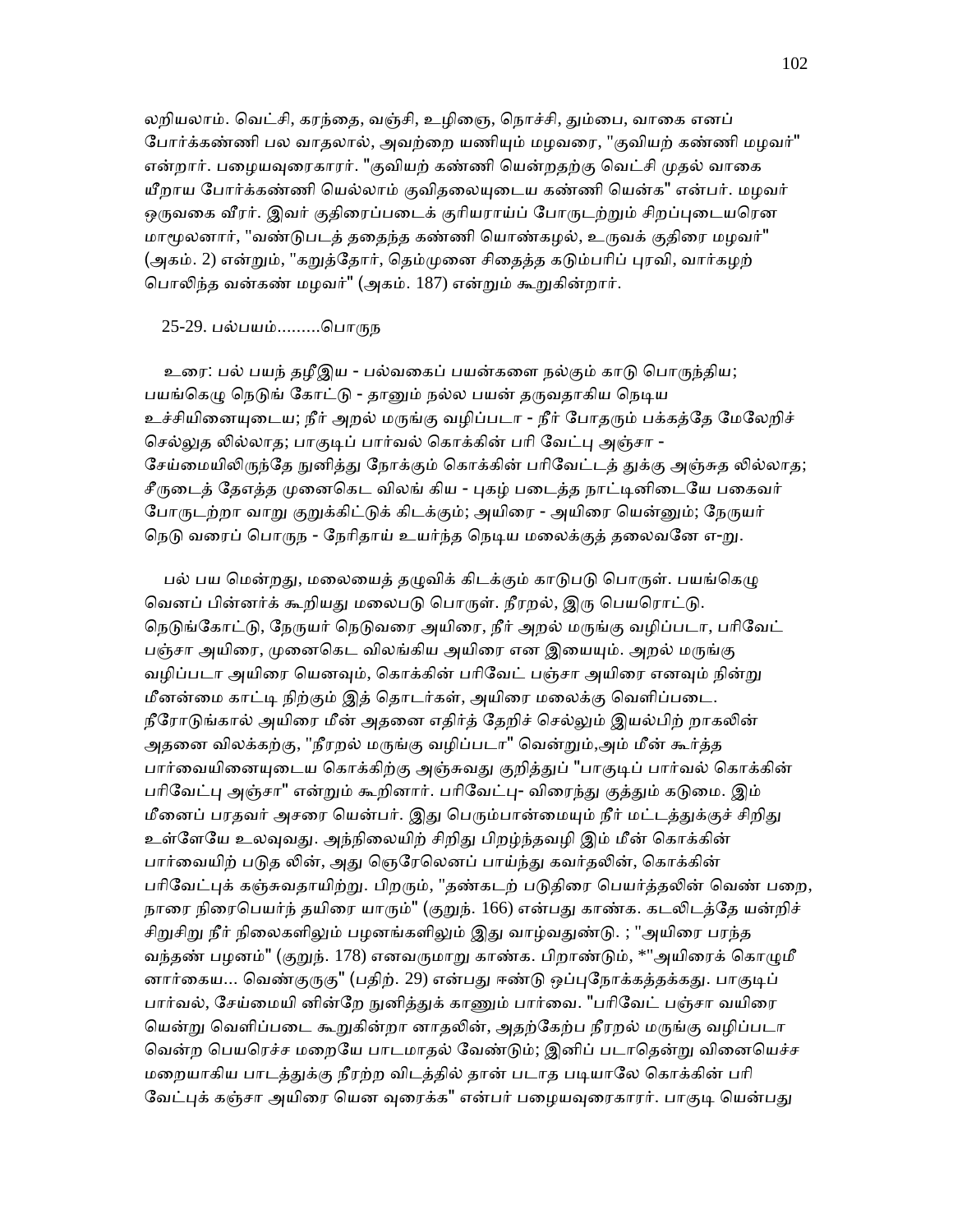நாட்டு மக்கள் செலுத்திய வரி வகைகளுள் ஒன்றாக விக்கிரம சிங்கபுரக் கல் வெட்டால் (A.R. No. 297-1916)) தெரி கிறது. கூர்மை போலும் என்றார் உ.வே, சாமிநாதையர்.

பல் பயந் தழீஇய நாடாதலின் இதனைத் தம் வயமாக்கிக்கோடலை விரும்பிப் போதரும் பகைவேந்தர் போர் செய்து எளிதில் மேல் வாரா வாறு குறுக்கே அரண்போல நின்று விலக்கிய நெடுமலை யென்றற்கு "முனைகெட விலங்கிய நேருயர் நெடுவரை" ெயன்றார்.

# 30-9 யாண்ᾌ.........பலேவ

உரை: பிழைப் பறியாது யாண்டு பய மழை சுரந்து- பெய்யாது பொய்த்தலின்றி யாண்டு தோறும் மழை பெய்து பயன் விளைத்தலால்; மாந்தர்க்கு நோயில் ஊழி யாக-மாந் தர்க்கு யாண்ᾌகள் ேநாயில்லாத காலமாய்க் கழிய; மண்ணா வாயின் மணம் கமழ் கொண்டு-மண்ணுதல் செய்யாவிடத்தும் நறுமணமே கொண்டு;கார் மலர் கமழும் தாழிருங் கூந்தல்- மண்ணிய வழி முல்லை மலரின் நறுமணங் கமழும் தாழ்ந்த கரிய கூந்தலையும்;ஒரீஇயின போல-பொய்கையில் நாளத்தின் நீங்கியன போல; இரவு மலர் நின்று-இரவுப் போதிலும் மலர்ந்து நின்று; திருமுகத்து அலமரும் பெருமதர் மழைக்கண்-அழகிய முகத்திடத்தே சுழலும் பூப்போன்ற பெரிய மதர்த்த குளிர்ந்த கண்ணையும்; அலங்கிய காந்தள் இலங்கு நீர் அமுவத்து-அசைந்த காந்தள் பூத்து விளங்கும் கரையையுடைய நீர் யாற்றின் கரை யிடத்தே நின்ற; வேயுறழ் பணைத்தோள் இவளோடு-மூங்கிலை நிகர்க்கும் பெரிய தோளையுமுடைய இவளுடன் கூடி நின்று; பல ஆயிர வெள்ளம் வாழிய-பல்லாயிர வெள்ளம் வாழாவாயாக எ-று.

மழை பிழைப்பறியாது பயன் சுரத்தலால் நாடு வசியும் வளனும் சிறந்து பசியும் பிணியும் முற்றவும் இல்லையாதல் ஒருதலையாகலின், "பயமழை சுரந்து நோயில் மாந்தர்க் கூழியாக" என்றார். மாந்தர்க்கு நோயில் ஊழியாக வென மாறிக் கூட்டுக. மண்ணாக் காலத்தும் தேவி யின் கூந்தல் நறுமணமே கமழ்வ தென்றற்கு "மண்ணா வாயின் மணம் கமழ் கொண்டு" என்றார்; "அரிவை கூந்தலின் நறியவு முளவோ" (குறுந் 2) என்று பிறரும் கூறுதல் காண்க. காவலன் நாடு காவற்கும் வினை செய்தற்கும் பிரிந்தவழிக் கற்புடை மகளிர் தம்மை யொப்பனை செய்துகொள்ளா ராகலின், "மண்ணா வாயின்" என்றார். மண்ணாவாயி னும் என்னும் உம்மை தொக்கது. மண்ணுதல், ஒப்பனை செய்தல். கார்மல ரென்றார், முல்லை கார்காலத்து மலரும் இயல்பிற்றாதலால், மண்ணியகூந்தல் அகிலும் ஆரமும் முதலிய பல விரைப் பொருளின் மணம் கொண்டு கமழு மாயினும், தேவியின் கூந்தல் சிறப்புடைய முல்லை யணிந்து அதன் நறுமணமே சிறக்கு மென்பது தோன்ற, "கார்மலர் கமழும் தாழிருங் கூந்தல்" என்றார். "கமழகில் ஆரநாறு மறல்போற் கூந்தல்" (குறுந். 286) என்பது காண்க. மண்ணாக்கால் நறுமணமும் மண்ணியக்கால் முலை மணமும் என்றது, தேவியின் கற்புச் சிறப் புணர்த்திநின்றது. பொய்கையி லென்பது அவாய்நிலை; எனவே இது தாமரையாயிற்று. பொய்கையில் இரவுப்போதிலும் கூம்புதலின்றி விரிந்து திகழ்வதொரு தாமரைப்பூ வுளதேல் அது நிகர்க்கும் கண்ணெண் றதனால், இஃது இல்பொரு ளுவமை. இனிப் பழையவுரைகாரரும், "ஒரீஇயின போல வென்பதற்குப் பொய்கை யென வருவித்துப் பொய் கையை யொருவினபோல என வுரைக்; இனி மேற்சொன்ன கூந்தலை ஒரீஇயின போல வென்பாரு முளர். இரவு மலர் நின்றென்பது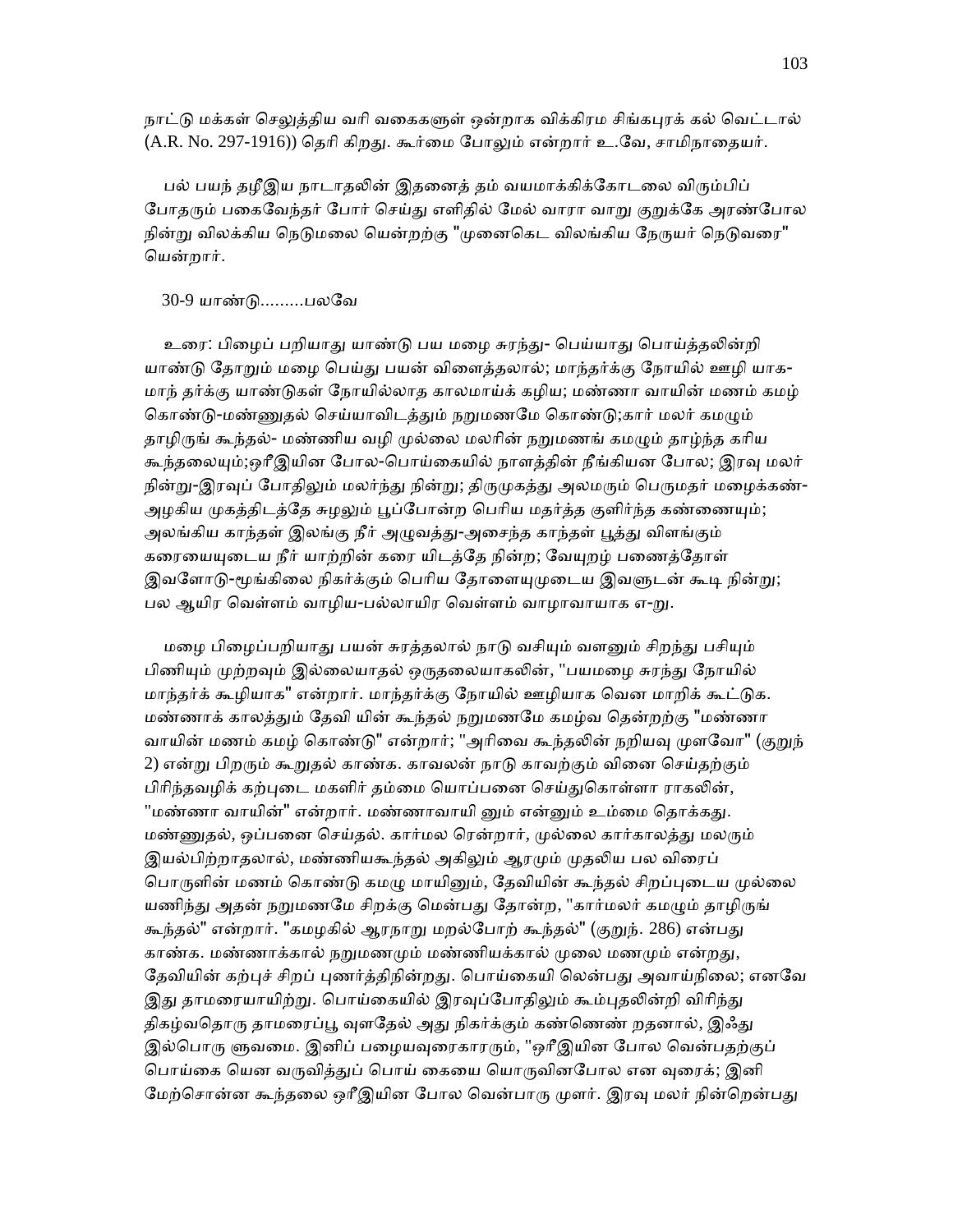பொய்கைப் பூப்போலன்றி இரவுக் காலத்தும் மலர்ச்சி நிலைபெற் றென்றவா" றென்பர். பொய்கையில் நீங்கியன போல முகத்தே அலமரும் என்றது, பொய்கைக்கண்ணே நாளத்தின் நீங்கி நீர்மேல் அலமரும் பூப்போல முகத்திடத்தே கண் அலமரும் என்க. பெருமை, ,கண்ணிற் கிலக்கணமாகலின், "பெருமதர் மழைக்கண்" என்று சிறப் பித்தார்.

நீரழுவம், ஆழ்ந்த நீருள்ள யாறு. காந்தள் இலங்கும் யாறு எனவே, யாற்றின் இரு கரையும் எய்தும்; அவ்விடத்தே நின்ற வேய் என்றது, அதன் குளிர்ச்சியைச் சிறப்பித்தவாறு. "நீரழுவத்துவே யென்றது, ஒருநாளும் உடல் வெம்மையாற் கொதியாது குளிர்ந்தே யிருக்கும் தோள் என்றற் கென்க" என்பர் பழையவுரைகாரர். காந்தளையுடன் கூறியது, தோளிற்கு வேய் போலக் கைக்குக் காந்தள் உவமநலஞ் சிறந்த தென் றற்கு. வாழ்க்கைத் துணையாதலால், அரசற்கு வாழ்வு வேண்டி வாழ்த்தலுற்ற ஆசிரியர், "இவளோடு ஆயிர வெள்ளம் வாழிய பலவே" என்றார். பல வென்பதை ஆயிரத்தோடு மாறிக் கூட்டுக. வெள்ளம், ஒரு பேரெண்.

விளங்கிய கொள்கையும் வாய்மொழியுமுடைய கடவுளரைப் பேணற் கெடுத்த ஆவுதிப் புகையும், பாசவர் விருந்து கண்மாறா துண்பித்தற் கெடுத்த அடு நெய் யாவுதிப் புகையுமாகிய இரண்டுடன் கமழும் நாற்றத் தால், வானத்துக் கடவுளரும் விழைதக, வளம் பழுனிய சிறப்பினை யும், கள்ளினையும் யானையினையுமுடைய, நன்கலம் பேணித் தரூஉம் மண்படு மார்பினையு முடையோய், கோவலர் பல்லாக்களை வியன்புலம் பரப்பிக் கடக்கிடை யுயர்மணி பெறூஉம் செருப்புமலை நிற்கும் பூழி நாட்டவர் கோவே, மழவர் மெய்ம் மறை, அயிரைப் பொருந, மழை பிழைப்பறியாது பயம் சுரந்து, மாந்தர்க்கு நோயி லூழியாக, கூந்தலையும் மழைக் கண்ணையும் பணைத் தோளையுமுடைய இவளோடு கூடிப் பல ஆயிர வெள்ளம் வாழ்வாயாக வென வாழ்த்தியவாறாம். இனிப் பழைய வுரைகாரர், "பூழியர் கோவே, மழவர் மெய்ம்மறை, அயிரைப் பொருந, பய மழை சுரந்து மாந்தர்க்கு நோயில் ஊழி யுண்டாக, இவளோடே பல ஆயிர வெள்ளம் வாழிய ரெனக் கூட்டி வினைமுடிவு செய்க" என்பர்.

இனி, "அறுவகைப்பட்ட பார்ப்பனப் பக்கமும்" (தொல் பொ. 75) என்ற சூத்திரத்து, "ஐவகை மரபின் அரசர் பக்கமும்" என்பதற்கு, இப்பாட்டினைக் காட்டி, இதன்கண் அரசன் "ஓதியவாறும் வேட்ட வாறும் காண்க." என்றும், "வழக்கொடு சிவணிய வகைமை யான" (பொ. 86) என்ற சூத்திர வுரையில், "மிதியற் செருப்பிற் பூழியர் கோவே....அயிரைப் பொருந" என்ற இது "மலை யடுத்தது" என்றும், நச்சினார்க்கினியர் கூᾠவர்.

மண்படு மார்பன், மழவர் மெய்ம்மறை, அயிரைப் பொருநன் என அரசன் சிறப்பும், "மண்ணா வாயின் மணங்கமழ் கொண்டு, கார்மலர் கமழும் தாழிருங் கூந்தல்" என்பது முதலாகத் தேவியின் சிறப்பும் பாடி, "ஆயிர வெள்ளம் வாழிய பலவே" யென வாழ்த்தலின், இது செந் துறைப் பாடாண் பாட்டாயிற்று.

-----------------------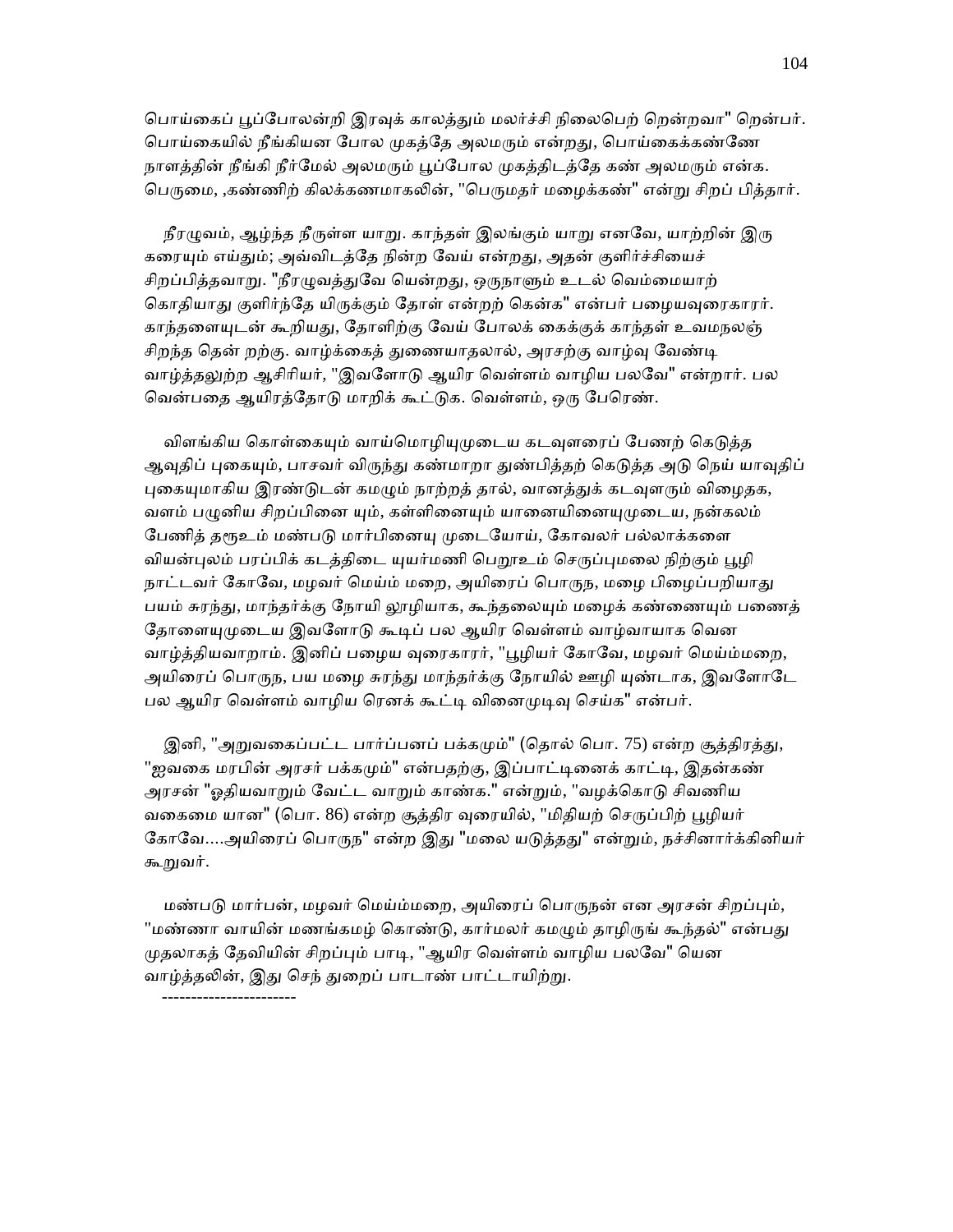# **3.2.** கயிᾠகுᾠ மிகைவ.

22

 சினேன காமங் கழிகண் ேணாட்டம் அச்சம் பொய்ச்சொ லன்புமிக வுடைமை தெறல் கடுமையொடு பிறவு மிவ்வுலகத் தறந்ெதாி திகிாிக்கு வழியைட யாகுந்  $\mathcal{L}$ துசே ணிகந்து நன்றுமிகப் புரிந்து  $5$ கடலுங் கானமும் பலபய முதவப் பிறர்பிறர் நலியாது வேற்றுப்பொருள் வெஃகாது மையி லறிவினர் செவ்விதி னடந்துதம் அமர்துணைப் பிரியாது பாத்துண்டு மாக்கள் மூத்த யாக்கையொடு பிணியின்று கழிய  $10$ ஊழி யுய்த்த வுரவோ ரும்பல் பொன்செய் கணிச்சித் திண்பிணி யுடைத்துச் 1சிரறுசில வூறிய நீர்வாய்ப் பத்தற் கயிறுகுறு முகவை மூயின மொய்க்கும் ஆகெழு கொங்கர் நாடகப் படுத்த  $15$ வேல்கெழு தானை வெருவரு தோன்றல் உளைப் பொலிந்த மா இழைப் பொலிந்த களிறு வம்பு பரந்த தேர் அமர்க் கெதிர்த்த புகன் மறவரொடு $20$ துஞ்சுமரந் துவன்றிய மலரகன் பறந்தலை ஓங்குநிலை வாயில் தூங்குபு தகைத்த வில்லிசை மாட்டிய விழுச்சீ ரையவிக் கடிமிளைக் குண்டு கிடங்கின் நெடுமதில் நிரைப் பதணத்  $25$ தண்ணலம் பெருங்கோட் டகப்பா வெறிந்த பொன்புனை யுழிஞை வெல்போர்க் குட்டுவ போர்த்தெறிந்த பறையாற் புனல்செறுக் குநரும் நீர்த்தரு பூச லினம்பழிக் குநரும் ஒலித்தலை விழவின் மலியும் யாணர்  $30$ நாடுகெழு தண்பணை சீறினை யாதலின் குடதிசை மாய்ந்து குணமுதற் றோன்றிப் பாயிரு ளகற்றும் பயங்கெழு பண்பின் ஞாயிறு கோடா நன்பக லமையத்து கவலை வெண்ணரி கூஉமுறை பயிற்றிக்  $35$ கழல்கட் கூகை குழறுகுரற் பாணிக் கருங்கட் பேய்மகள் வழங்கும் பெரும்பா ழாகுமன் னளிய தாமே.

துறை: வஞ்சித்துறைப் பாடாண்பாட்டு,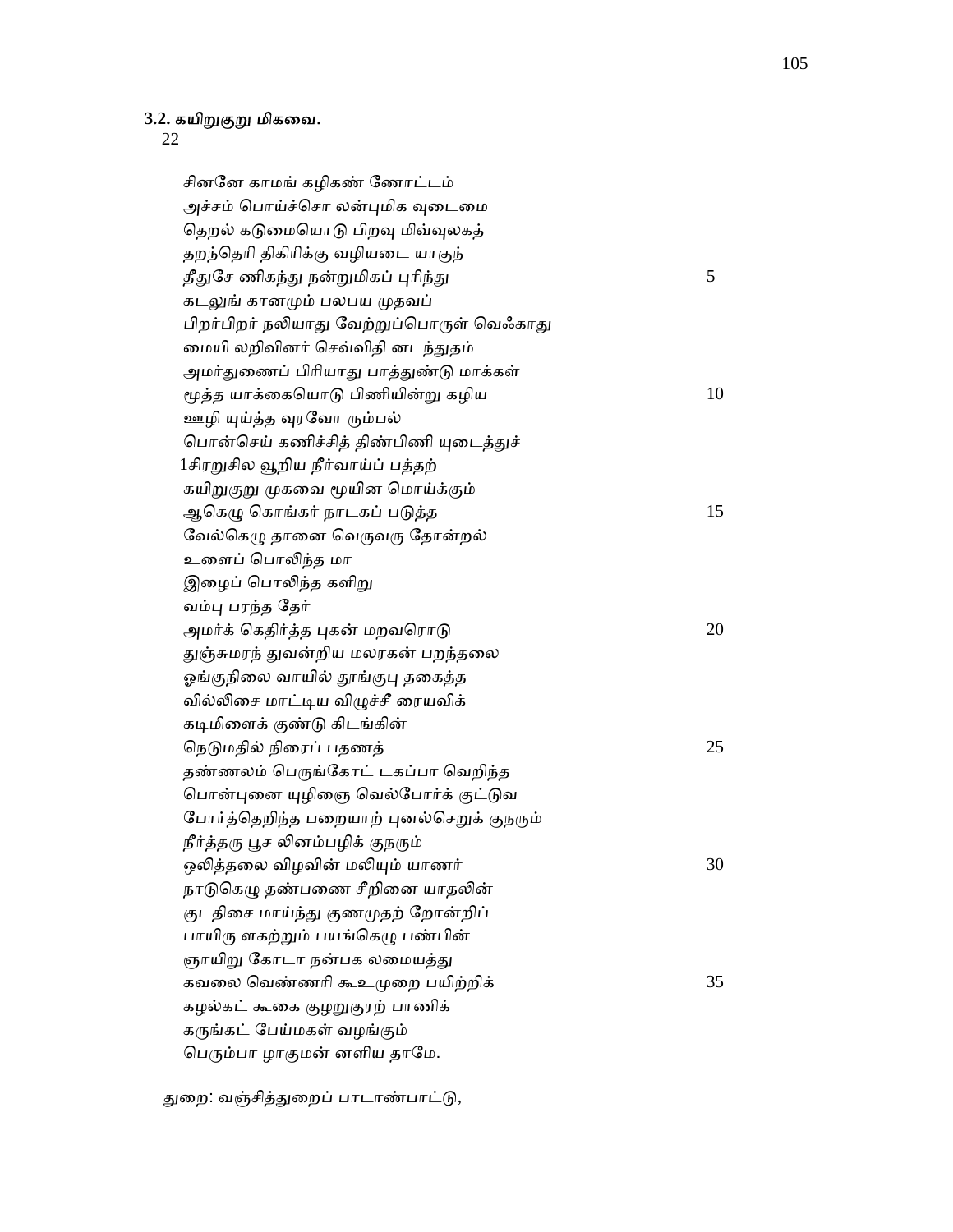வண்ணம்: ஒழுகுவண்ணமும் சொற்சீர் வண்ணமும். தூக்கு: செந்தூக்கும் வஞ்சித்தூக்கும். பெயர்: கயிறுகுறு முகவை.

1-11 சின ேன........உம்ப ல்

உரை:சினன் காமம் கழி கண்ணோட்டம் -கையிகந்த சினமும் கையிகந்த காமமும் கையிகந்த கண்ணோட்டமும்; அச்சம் பொய்ச் சொல் அன்பு மிக வுடைமை-பகைவர்க்கு மிக அஞ்சுதலும் வாய்மையின் படாத பொய் சொல்லுதலும் தொடர் புடையார்பால் அளவிறந்த அன்புடைமையும்; தெறல் கடுமை யொடு பிறவும் -கையிகந்த தண்டஞ் செய்தலும் இவைபோல்வன பிறவும்;இவ்வுலகத்து அறம் தெரி திகிரிக்கு - இவ்வுலகத்தே அறமறிந்து செய்யும் அரசுமுறை நடத்தற்கு; வழியடை யாகும் தீது-இடையீடாய்த் தீது விளைவிப்பனவற்றை; சேண் இகந்து- தன்னாட்டின் கண் இல்லையாக்கி;நன்று மிகப் புரிந்து- அறத்தையே மிகுதியும் செய்து; மாக்கள் -தன்னாட்டில் வாழ்பவர்; பிறர் பிறர் நலியாது- தம்முட் பிறரைத் துன்புறுத்தாமலும்; வேற்றுப் பொருள் வெஃகாது-பிறர்க் குரித்தாய்த் தமக்கு இயைபில்லாத பொருளை விழையாமலும்;மையில் அறிவினர் செவ்விதின் நடந்து-குற்றமில்லாத அறிவுடையராய்ச் செம்மை நெறிக்கண் வழுவுதலின்றி; தம் அமர் துணைப் பிரியாது -தம்பால் அன்பு செய்து வாழும் வாழ்க்கைத் துணைவியைப் பிரியாமல்; பாத்து உண்டு -பலருக்குப் பகுத்தளித்துத் தாமும் உண்டு இனிது வாழ;மூத்த யாக்கை யொடு பிணியின்று கழிய- வெறிதே மூத்த யக்கையும் நோயும் இலராய் மிக்கு நிலவ; கடலும் கானமும் பல் பயம் உதவ - கடலும் காடும் தம்மிடத்தே யுண் டாகும் பொருள் பலவும் உதவ; ஊழி உய்த்த உரவோர் உம்பல் - அரசியலை முறையே செலுத்திய பேரரசர் வழித் தோன்றலே எ-று.

கழி கண்ணோட்டம் என்புழி, நின்ற கழி யென்னும் உரிச்சொல் ஏனைச் சினம் காமம் என்பவற்றோடும் சென்றியையும், அன்புமிக வுடைமை யென்றதற்கேற்ப, மிக்க அச்சமும், வாய்மையிடத்த தாகாத பொய்ம்மையும் எனக் கொள்க. ஏகாரம் எண்ணுக் குறித் தியல்வது. கழிய வென்பது, கழி யென்னும் உரிச்சொல் லடியாகப் பிறந்த வினை யெச்சம். தீது சேணிகந்து, நன்று புரிந்து, மாக்கள் மையில் அறிவின ராய் நடந்து பாத்துண்டு பிணியின்று கழிய, கடலும் காடும் பயம் உதவ, ஊழி யுய்த்த உரவோர் உம்பல் என இயையும். திகிரி யுருட்டிச் செங்கோ லோச்சும் வேந்தர் செய்வதும் தவிர்வதும் தேர்ந்து, தவிர் வதனைத் தவிர்த்தவழிச் செய்வது செய்தது போலச் செம்மை பயத்தலின், தீதினை முதற்கட் கூறினார். நன்றாற்றலிற் றாழ்க்கினும் தீது களைதலே வேண்டுவ தென்பதை,"நல்லது செய்த லாற்றீ ராயினும், அல்லது செய்த லோம்புமி னதுதான், எல்லாரு முவப்ப தன்றியும், நல்லாற்றுப் படூஉ நெறியுமா ரதுவே" (புறம் 195) என்று சான்றோர் கூறுதல் காண்க. வினைசெய்தற்கண் சினமும் அரசர்க்கு ஓரளவு வேண்டுதலின், விலக் குண்பது கழிசினமே யென்க. வேந்தனைச் "சினங்கெழு குரிசில்" (பதிற் 72) என்றும், "சினங்கெழு வேந்தர்" (புறம் 72) என்றும் சான்றோர் கூறுதலால், சினமும் ஓரளவு வேண்டியிருத்தல் துணியப் படும். உயிர்த் தோற்றத்துக்கும் அன்பும் அருளும் மன்னிய இன்ப வாழ்விற்கும் அளவுட்பட்ட காமம் இன்றியமையாமையின் கழி காமமே தீதென வறிக. "காமஞ் சான்ற கடைக்கோட் காலை...சிறந்தது பயிற்றல் இறந்ததன் பயனே" (தொல் பொ. 192) என்றும், "எல்லா வுயிர்க்கு மின்ப மென்பது,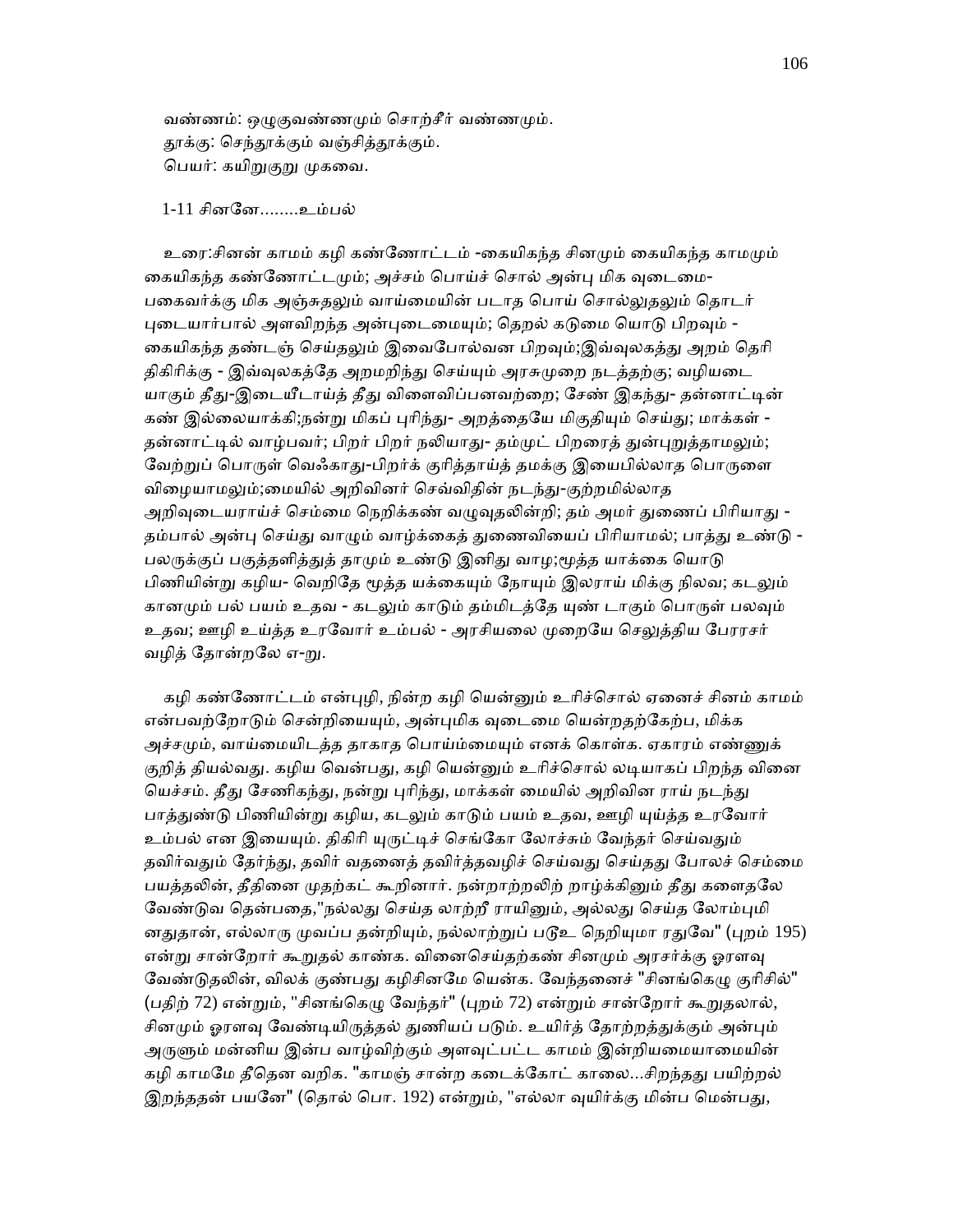தானமர்ந்து வரூஉ மேவற் றாகு" மென்றும், "சிறப்புடை மரபிற் பொருளும் இன்பமும்,அறத்துவழிப் படூஉம்" (புறம் 31) என்பதனால் அறத்தின் இம்மைப் பயன்கள் நற்பொருளும் நற்காமமுமாம் என்றும் சான்றோர் ஓதுவது காண்க. எனவே, அறத் துக்குத் துணையும் பயனுமாகிய அளவுட்பட்ட காமத்தை விடுத்து அள விறந்து செல்லும் கழிகாமமே நூலோரால் யாண்டும் விலக்கப்பட்ட தென் றறிக. குற்றம் செய்தோரை மேன்மேலு மூக்கு மாகலின், கழி கண்ணோட்டமும் தீதெனப்பட்டது. சின முதலிய மூன்றும் உள்ளத்தே யுருத் தெழுவன வாதலின், ஓரினமாக்கப்பட்டன. "காணாச் சினத்தான் கழிபெருங் காமத்தான், பேணாமை பேணப் படும்" (குறள் 866) என்பதனால், கழி சினமும் கழி காமமும் விலக்கப்படுவன காண்க.

அச்சம் உள்ளத்தைச் சிதைத்து மெய்யினும் வாயினும் விளங்கத் தோன்றலின், சின முதலியவற்றைச் சாரவைத்து, உள்ளத்தே யில்லா ததைக் கூறுவதாகிய சொன்மே னிற்கும் பொய்ச் சொல்லை அச்சத்தின் பின் வைத்தார். இவ்விரண்டையும் ஓரினப்படுத்தியது சொல்லோ டியைபுண்மை கருதி யென்க. அச்சமே கூழ் களதாசாரம்." (குறள் 1075) என்ᾠம், "அச்ச ᾙைடயார்க் கரணில்ைல" (குறள் 534) என்றும் சான்றோர் விலக்கினமையாலும், கொலைக் கடுத்த நிலையிற் றங்கும் குற்றம் பொய் கூறுதலாலும் இவ்விரண்டும் விலக்குண்ப வாயின. "ஒன்றாக நல்லது ெகால்லாைம மற்றதன், பின்சாரப் ெபாய்யாைம நன்ᾠ" (குறள் 323) என்பதனால் கொலைக்கடுத்த நிலையிற் றங்குவது பொய் கூற லென்பது உணர்க. அரசாட்சியின்கண் பகைவரது பகைமைக்கு ஓரளவு அஞ்சுதலும், வினைக்குரியாரைத் தேர்ந்து தெளிதற்கண் புரை தீர்ந்த பொய்ம்மையும் வேண்டியிருத்தலின், மிக அஞ்சுதலும், வாய்மைப் பாற் படாத பொய் கூறுதலையும் விலக்கினார். "அஞ்சக கேள்போற் பகைவர் தொடர்பு" என்றும், "உட்பகை யஞ்சித் தற்காக்க வுலைவிடத்து மட்பகையின் மாணத் தெறும்" (குறள். 882, 883) என்றும் வருவன வற்றால் அச்சம் ஓரளவு வேண்டி யிருத்தலும், இல்வழி "வகையறிந்து தற்காத்தல்" இலனாய் வேந்தன் கெடுதலும் பயனா மென்க. "அஞ்சுவ தஞ்சல் அறிவார் தொழில்" என்பதும், "மழைவளங் கரப்பின் வான்பே ரச்சம், பிழையுயி ரெய்தின் பெரும்பே ரச்சம், குடிபுர வுண்டுங் கொடுங்கோ லஞ்சி, மன்பதை காக்கும் நன்குடிப் பிறத்தல், துன்ப மல்லது தொழுதக வில்" (சிலப். வஞ். 25-100-104) லெனச் சேரமான் செங்குட்டுவன் அஞ்சிக் கூறுவனவும் ஈண்டு நினைவுகூரத் தகுவனவாம். வாய்மையிற் றீராத பொய்ச் சொல்லும் அரசியல் வினைக்கு வேண்டு மென்பதை "அறம்பொரு ளின்ப முயிரச்ச நான்கின், றிறந்தெரிந்து தேறப் படும்" (501) என்று திருவள்ளுவனார் தெரிவிப்பதனா லறிக.

கழி கண்ணோட்டம்போல் அன்பு மிகவுடைமையும் தீதா மாகலின், நட்டோரை யளிக்குமிடத்து இதன் பயப்பாடு கண்டு விலக்கினார். அன்பு தொடர்புடையார் மேலும், கண்ணோட்டம் தன்னொடு பயின்றார் மேலும் செல்வன. அன்பு மிகவுடையனாயவழி, அன்பு செய்யப்பட்டார் "கொளப் பட்டே மென் றெண்ணிக் கொள்ளாதன" செய்து வேந்தனது கொற்றம் சிதைப்ப ராதலின், அன்பு மிக வுடைமை தீதாய் விலக்கப்படுவ தாயிற்று. சச்சந்தன் கட்டியங்காரன்பால் அன்பு மிக வுடையனாய், "எனக் குயி ெரன்னப்பட்டான் என்னலாற் பிறைர யில்லான்," என்ᾠ தன் னரசிைன அவன்பால் வைத்துக் கெட்ட திறத்தைச் சீவகசிந்தாமணி தெரிவிப்பது காண்க.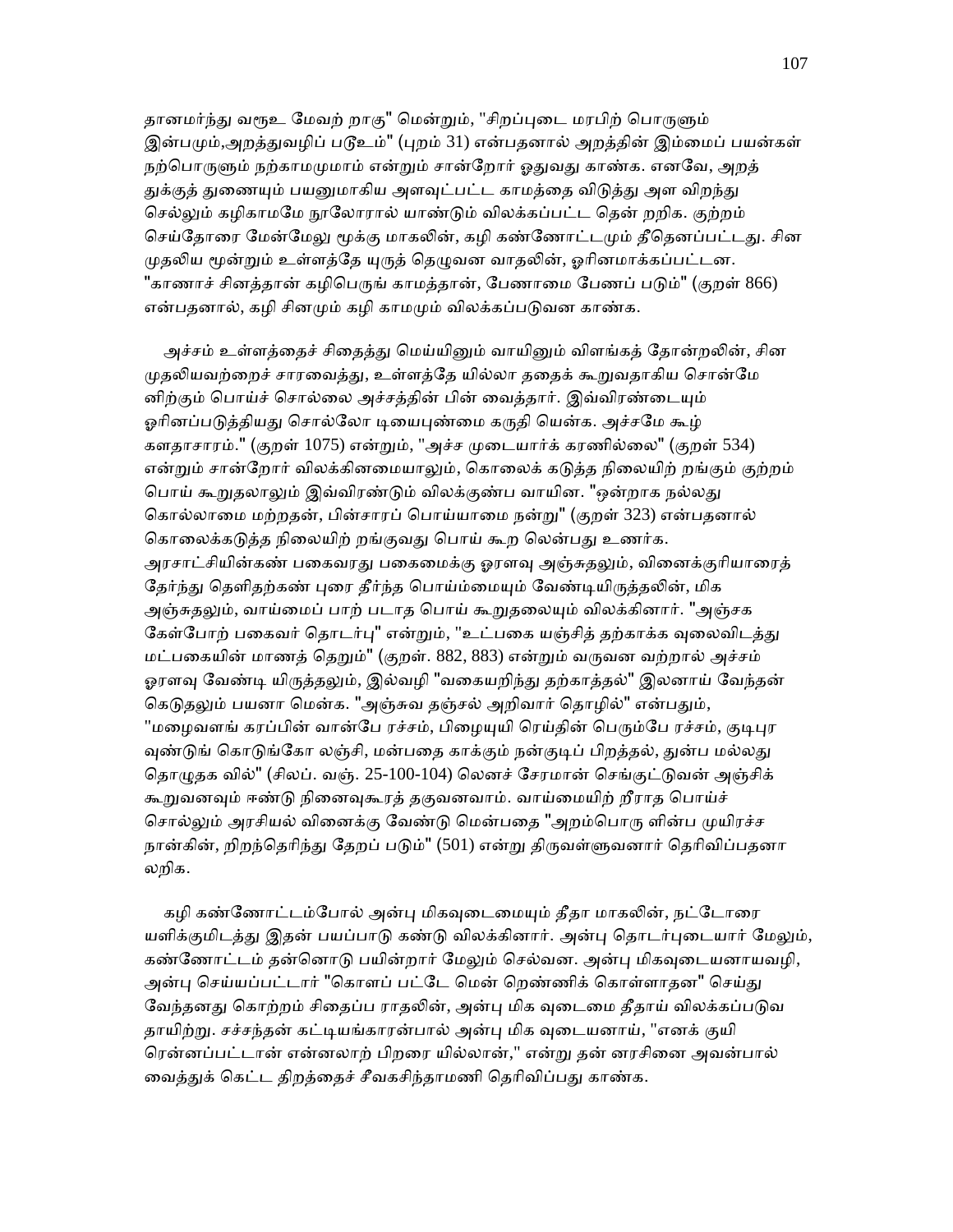தெறலாவது, நெறி திறம்பியும் பகைத்தும் கொடுமை செய்து குற்றப்பட்டார்கண் வேந்தன் செய்ய வேண்டுவது. அத் தெறலின் கடுமையாவது குற்றத்தின் மிக்க தண்டம். இது கையிகந்த தண்ட மென்றும் வழங்கும். கையிகந்த தண்டம், "வேந்தன் அடு முரண் தேய்க்கும் அரம்" (குறள். 567) என்ப. குற்றங் காணுமிடத்து, "மெய்கண்ட தீமை காணின், ஒப்ப நாடி அத் தக வொறுத்"தலும், ஒறுக்குமிடத்தும், "கடிதோச்சி மெல்ல" வெறிதலும் வேண்டு மென்பது அரசியன் முறை. இனிப் பழையவுரைகாரர், "அச்சம் பகைவர்க் கஞ்சுதல்" என்றும் "அன்பு பொருண்மே லன்பு" என்றும் கூறுவர்.

"பிறவும்" என்றது, இக் கூறியவை போல அரசர்க் காகா வென ஆன்றோரால் விலக்கப்பட்டன வெல்லாம் எஞ்சாமல் தழுவுதற்கு; அவற் றைத் திருக்குறள் முதலிய அற நூல்களுட் காண்க. இக் குற்றங்களை யுடையதாயின் அரசனீதி செல்லாது கெட்டழியும் என்பார், "அறந்தெரி திகிரிக்கு வழியடை யாகும் தீது" என்றார். தீ தென்பதனை ஒவ்வொன் றிற்கும் தனித்தனிக் கூட்டுக. "கால்பார் கோத்து ஞாலத் தியக்கும், காவற் சாகா டுகைப்போன் மாணின், ஊறின் றாகி யாறினிது படுமே,

உய்த்தல் தேற்றா னாயென் வைகலும், பகைக்கூ ழள்ளற்பட்டு, மிகப்பஃ றீநோய் தலைத்தலைத் தருமே் " (புறம் 185) என்று பிறரும் கூறுதல் காண்க. அறம் திரி திகிரி-அறம் நிற்றற்பொருட்டு ஆராய்ந்து செலுத்தப்படும் அரசு முறை. வழி யடைப்பதை, "வழியைட" ெயன்றார்.

கழிசினம் முதலிய குற்றமும் பிறவுமாகிய தீது தம் அரசியலிலும், அது நிலவும் நாட்டிலும், அறவே இல்லையாகப் போக்கினமை தோன்ற, "சேணிகந்து" என்றார். என் றென்பது எஞ்சிநின்றது. தீது நீங்குவது நன்றே யென்றாலும,, தாமும் அறம் பலவும் செய்தன ரென்பார் "நன்று மிகப் புரிந்து" என்றார். மிகப் புரிந்தது, அதுநோக்கி நாட்டில் வாழ் பவர் தம் செம்மை நெறி கடவாது நிற்றற்கென வுணர்க. சினம் முதலியன மிக்கவழித் தீது பயத்தற் போல மிகச் செய்தவழி மிக்க நலம் பயத்தலின, "நன்று மிகப் புரிந்து" என்றெடுத் தோதினார்.

கடற்பயன் முத்தும் மணியும் பவளமு முதலாயின. கானம் உதவும் பயன் காடுபடு பொருள் பலவுமாம். தீதுசே ணீங்க நன்று மிகப் புரிந்து நிலவும் அரசியலால் கடலும் கானமும் பயன் பலவும் உதவுவன வாயின வென்றற்கு "கடலும் கானமும் பலபயம் உதவ" என்றார்.

கடலும் கானமு மொழிந்த நாட்டிடத்து நலம் கூறுதலுற்ற ஆசிரியர் நாட்டு மக்களின் செயல் நலம் காட்டுவாராய், "பிறர் பிறர் நலியாது" என்பது முதலியன கூறினார். நன்று மிகப் புரியும் அரசியல் நலத்தால் நாட்டில் வளம் மிகுதலின், செல்வக் களிப்பால் மையலுற்றுப் பிறர் பிறரை வருத்தியும், பிறர்க்குரிய பொருளை வெஃகியும் நெறி பிறழும் ஏனை நாட்டவர் போலாது, தெளிந்த அறிவும் செவ்விய நடையு மேற்கொண்டு இன்புற் றொழுகின ரென்றற்கு, "பிறர்பிறர் நலியாது வேற்றுப்பொருள் வெஃகாது, மையி லறிவினர் செவ்விதி னடந்து" என்றார். நலியாமைக் கேது வெஃகாமையும், அதற் கேது மையில் அறிவுடைமையுமா மெனக கொள்க. அறிவுடைமை சொல்லானும் செய லானும் வெளிப்படுமாயினும, சொல்லினும் செயல் சிறந்து தோன்றலின் அதன்மேல் வைத்துச் "செவ்விதின் நடந்து" என்றார்,.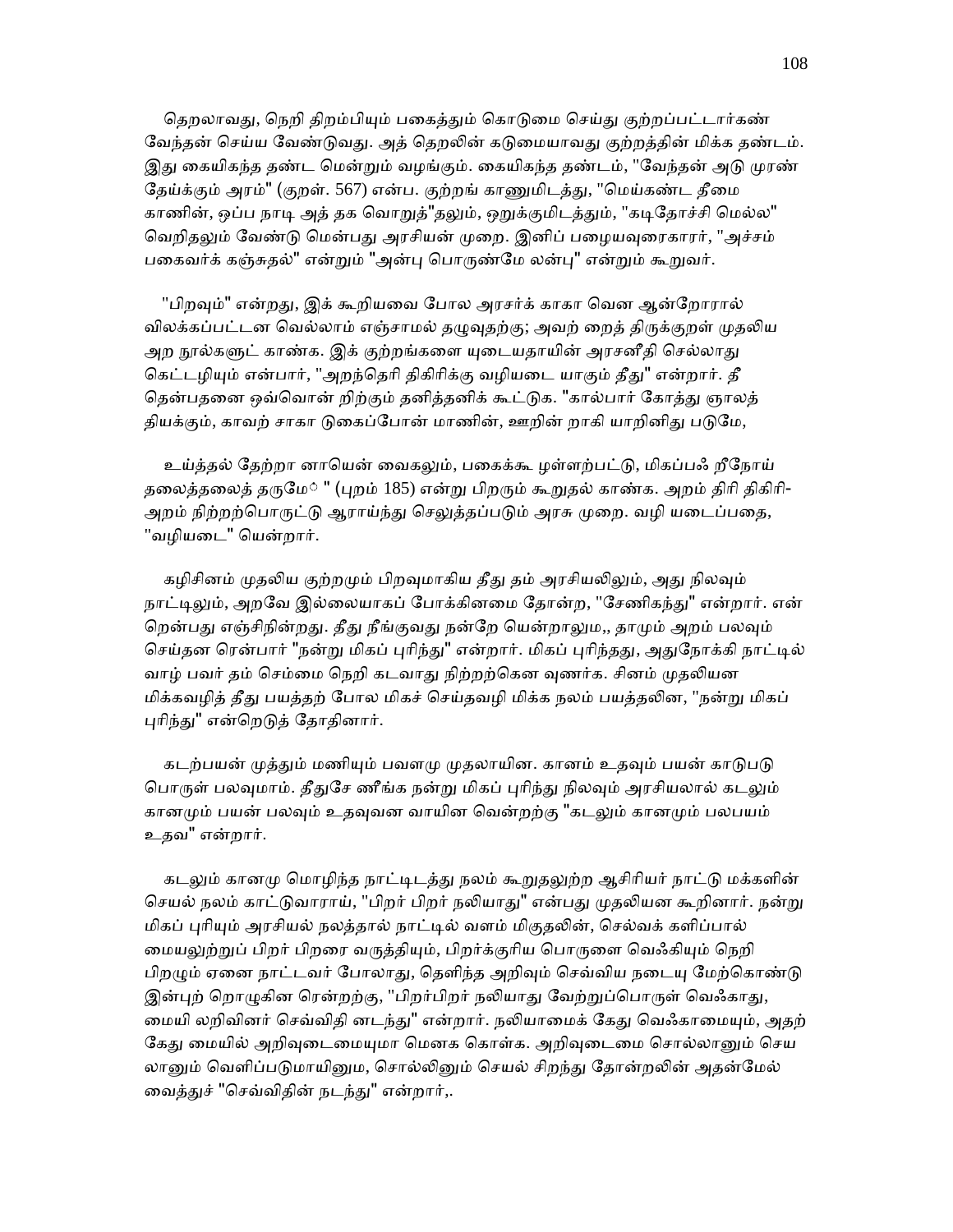ஓதல், தூது, ஆள்வினை, நாடுகாவல், பொருள் என்ற இவை குறித் துப் பிரிவதல்லது தம்மை விரும்பி யுறையும் துணைவியராய மகளிரை அன்பு கண்ணறப் பிரிதல் அந் நாட்டவர்பால் இல்லை யென்பதற்கு "தம் அமர்துணைப் பிரியாது" என்றார். பரத்தையிற் பிரிவு இவ் வாசிரியர் காலத்தே பிரிவாகக் கருதப்படுவ தன்றென் றுணர்க. "ஓதல் பகையே தூதிவை பிரிவே" (தொல் அகத் 25) என ஆசிரியர் தொல்காப்பிய னாரும் பரத்தையிற் பிரிவை இவற்றோடு கூறாமை யறிக. பொருண்மிக வுடைமையின், பொருள் வயிற் பிரிவும், பகை யின்மையின், தூதிற்பிரிவு ஆள்வினைப் பிரிவு நாடுகாவற் பிரிவு முதலியனவும், மையி லறிவின ராதலின், ஓதற் பிரிவும் இல்லா தொழிதலின் "பிரியாது" என்றார். இன்ப வொழுக்கத்துக் காமஞ் சிறப்பது குறித்துப் பரத்தையிற் பிரிதல் பிரிவாகாதாயினும், அதுதானும் செய்தில ரென்றற்கு, "தம் அமர் துணைப் பிரியாது" என வற்புறுத்தினார்.

பகுத்துண்டு பல்லுயி ரோம்புதல் இல்வாழ்வார் யாவர்க்கும் தலையாய கடனாதலின் "பாக்துண்" டென்றார். உண்ண வென்பது உண்டெனக் கிரிந்துநின்றது. இசையாகிய பயனின்றிக் கொன்னே மூத்து விளியும் யாக்கை யென்றற்கு மூத்த யாக்கை யென வாளாது கூறினார். "இசை யிலா யாக்கை" (குறள். 231) என்று சான்றோர் கூறுவது காண்க. பிணியிலா வாழ்க்கை, வாழ்விற் பெறும் பேறுகளுள் சிறந்த பேறாதலின் "பிணியின்றிக் கழிய" வென்றார்; "நோயின் றியன்ற யாக்கையர்" (முருகு. 143) என நக்கீரனார் பிணியிலா வுடம்பைப் பாராட்டி யுரைப்பது காண்க. இத்தகைய சிறப்புடைய மக்களை "மாக்கள்" என்றார், இன்பமும் துன்பமும் விரவிய வாழ்க்கையில், இன்பமல்லது காணாமையின். இனி மக்க ளெனற்பாலது விகாரத்தால் நீண்ட தெனக் கோடலுமொன்று. இவ் வாழ்க்கை இத்துணைச் சிறப்புற்று விளங்குதற் கேது கோடா அரசியலே யென வறிக."யாண்டு பலவாகியும் நரை யில்லை யாலோ" என்று வினவிய சான்றோர்க்கு, ஆசிரியர் பிசிராந்தையார் "வேந்தனும் அல்லவை செய்யான் காக்கும்"  $(\mu$ றம். 191) என்றது ஈண்டுக் கருதத் தக்கது.

இங்ஙனம் சீரிய முறையில் அரசு முறை நடாத்துவோர்க்கு இன்றி யமையாது வேண்டப்படுவது சிறந்த அறிவு காரணமாகப் பிறக்கும் மனத்திண்மை யாதலின், அதனை யுடையோர் என்றற்கு "ஊழி யுய்த்த உரவோர்" என்றார். உம்பல், வழித்தோன்றல். உரவோர் ஊழி யுய்த்த நலத்தால், கடலும் கானமும் பல்பயம் உதவலும், நாட்டு மக்கள் இசையின்றிக் கொன்னே மூத்து விளிதல் பிணியுடையராதல் இன்றி மேம்படுதலு முளவாயின என்பார் "பல் பயம் உதவ" என்றும், "மூத்த யாக்கையொடு பிணியின்றிக் கழிய" வென்றும் பிரித்துக் கூறினார்.

## 12-16. ெபான்ெசய்.............ேதான்றல்

உரை: பொன் செய் கணிச்சி - இரும்பினாற் செய்த கோடரியால்; திண் பிணி யுடைத்து - திண்ணிய வன்னிலத்தை யுடைத்துத் தோண்டப்பட்டபடியால்; சிரறு சில ஊறிய நீர் வாய்ப் பத்தல் - சிதறுண்டு சிறிதே யூறிய நீர் பொருந்திய கிணறு களில்; கயிறு குறு முகவை - நீண்ட கயிறு கட்டிச் சேந்தப் படும் குறுகிய முகவைகளை; மூயின மொய்க்கும் - நெருங்கச் சூழ்ந்து மொய்த்து நிற்கும்; ஆ கெழு கொங்கர் நாடு அகப் படுத்த - ஆனிரைகளையுடைய கொங்கரது நாட்டை வென்று தன்னாட்டோடு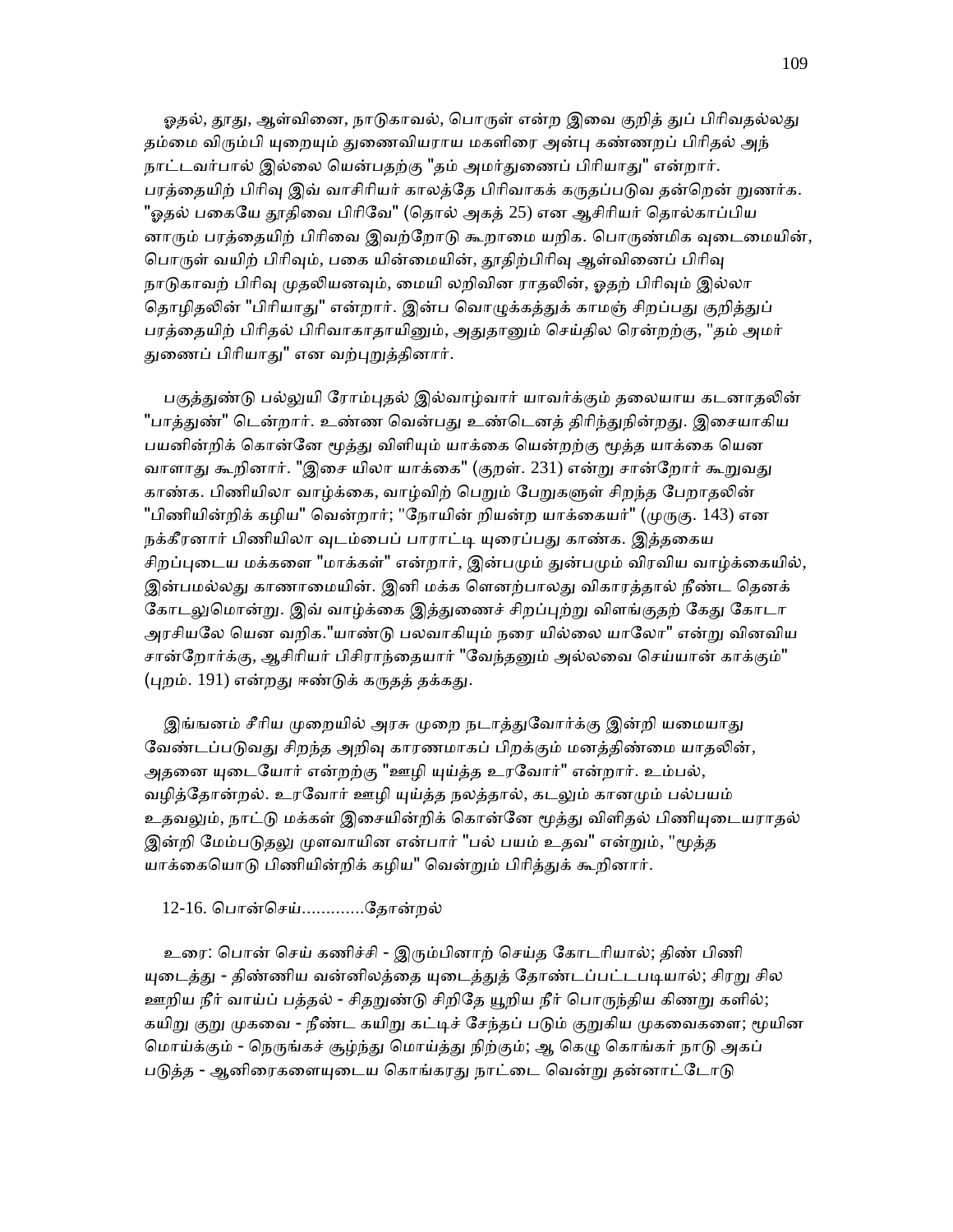அகப்படுத்திக் கொண்ட; வேல் கெழு தானை வெருவரு தோன்றல் - வேலேந்திய தானையால் பகைவர்க்கு அச்சத்தை விளைவிக்கும் தோன்றலே எ-று

பொன் னென்றது ஈண்டு இரும்பினை. இரும்பைக் கரும்பொன் என்றும் வழங்குப. கருங்கல் நிறைந்த வலிய நிலமாதல் பற்றி, வன் னிலத்தைத் "திண்பிணி" யென்றார். மண்ணுங் கருங்கற் பாறைகளும் கொண்டு இறுகப் பிணித்தது போறலின், வன்னிலம் பிணி யெனப்பட்டதெனினு மமையும். இந்நிலத்தை நீர் வேண்டி யகழுமிடத்து, கற்பாறை கள் ஒழுங்கின்றிப் பல்லாறாக உடைந்து சிதறி நீர் மிக வூறும் வாய்ப் பின்றி யிருப்பது தோன்ற, "சிரறுசில வூறிய நீர்வாய்ப் பத்தல்" என்றும், நீர் வாயாதவழி பத்தலிடத்தே முகவைகள் உளவாகா வாதலின், "நீர் வாய்ப் பத்த"லென்றும் கூறினார். சிரறுதல், ஒழுங்கின்றிச் சிதறுதல். "சிரறுபு சீறச் சிவந்தநின் மார்பு" (கலி 88) என்றாற் போலச் சிரறுதல் வேறாத லென்றுமாம். வேறாதல், பிளந்து வேறாதல். "சிரறுதல் சிதறுத" லென்றும், "சிலவூறிய வென்றது பல்லூற் றொழியச் சில்லூற் றாக வூறிய வென்றவா" றென்றும் பழையவுரைகாரர் கூறுவர். "கணிச்சி யிற் குழித்த கூவல் நண்ணி, ஆன்வழிப் படுநர் தோண்டிய பத்தல்" (நற் 240) என்பதனால், பத்தல் உட்கிண றென்றும் கொள்ளப்படும். மேலே அகலமாக அகழ்வது கூவ லென்றும், அதனுள்ளே குறுகிய வாயுடைத்தாய் ஆழமாய்த் தோண்டப்படுவது பத்த லென்றும் கொள்க. இப் பத்ததலைப் பிள்ளைக் கிணறு என்றும் கொங்கு நாட்டவர் கூறுப. முகவை, நீர் முகக்கும் கருவி; இது மரத்தாற் செய்யப்படுவது. நீரின் சின்மை குறித்தும் நீரும் மிக்க ஆழத்திலிருப்பது பற்றியும் குறுமுகவை கொள்ளப்பட்டது. பத்தல் இயல்பாகவே மிக ஆழ்ந்திருப்பதுடன் நாடோறும் சுரண்டுதலால் அவ் வாழம் மிகுந்தவண்ண மிருப்பதால், நீண்ட கயிறுகொண்டு முகத்த லல்லது இறங்கி முகந்து கோடல் கூடாமையின் கயிறு குறு முகவை யென்றதற்கு, நீண்ட கயிறு கொண்டு நீர் சேந்தப்படும் குறு முகவை யெனப் பொருள்கூறப்பட்டது. முகவை யைக்; குறு முகவை யெனவே, கயிற்றையும் நீண்ட கயிறெனக் கோடல் வேண்டிற் றென்றுமாம். குறுமை, சிறுமை குறித்து நின்றது. நீர் கிடைத்த லருமையால் வேட்கை கொண்டலையும் ஆனிரைகள், முகவை களைக்கண்ட மாத்திரையே அவற்றின் குறுமையும் நீரின்மையும் நோக் காது மொய்க்கின்றன வென்பார், "மூயின மொய்க்கும்" என்றார். அவ்வாறு மொய்ப்பனவற்றிற்குக் கொங்கர் நீர் முகந் துண்பிப்ப ரென்ற கருத்தால் முகவைகள் கயிற்றோடே கட்டிவைக்கப் பெற்றுள்ளன வென் பது இதனாற் பெறப்படும். இப் பொருட்சிறப்புப்பற்றி, இப்பாட்டும் இத் தொடராற் பெயர்பெறுவ தாயிற் றென வறிக.

இனிப் பழையவுரைகாரர் "தன்னால் நீர் வாங்குவது பெரிதன்றித் தன் கயிற்றையே நின்று வாங்கப்படும் முகவை யென்றவா"றென்றும், "இச் சிறப்பானே இதற்குக் கயிறுகுறு முகவை யென்று பெயராயிற்" றென்றும் கூறுவர். ஏன்றது நீர் முகப்பது கருதியிடப்பட்ட முகவை நீரை முகவாது இட்ட கயிற்றையே முகக்கும் என்றும், இவ்வாறு கூறிய சிறப்புக் கருதியே இப் பாட்டு இத் தொடராற் பெயரெய்திற் றென்றும் கூறியவாறாம்.

இனி, கொங்கர் என்பவர் கொங்கு நா்டவர்; இவரை "ஒளிறுவாட் கொங்கர்" (குறுந் 393) என்றும் "ஈர்ம்படைக் கொங்கர்" (பதிற்73) என்றும் சான்றோர் கூறுதலால், இவர் படைவன்மையாற் புலவர் பாடும் புகழ் பெற்றவ ரென்பது விளங்கும். இவர் வாழும் நாட்டின் பெரும் பகுதி மென்புல வைப்பின் நீர்நா டன்மையின், இவர்பால் ஆனிரை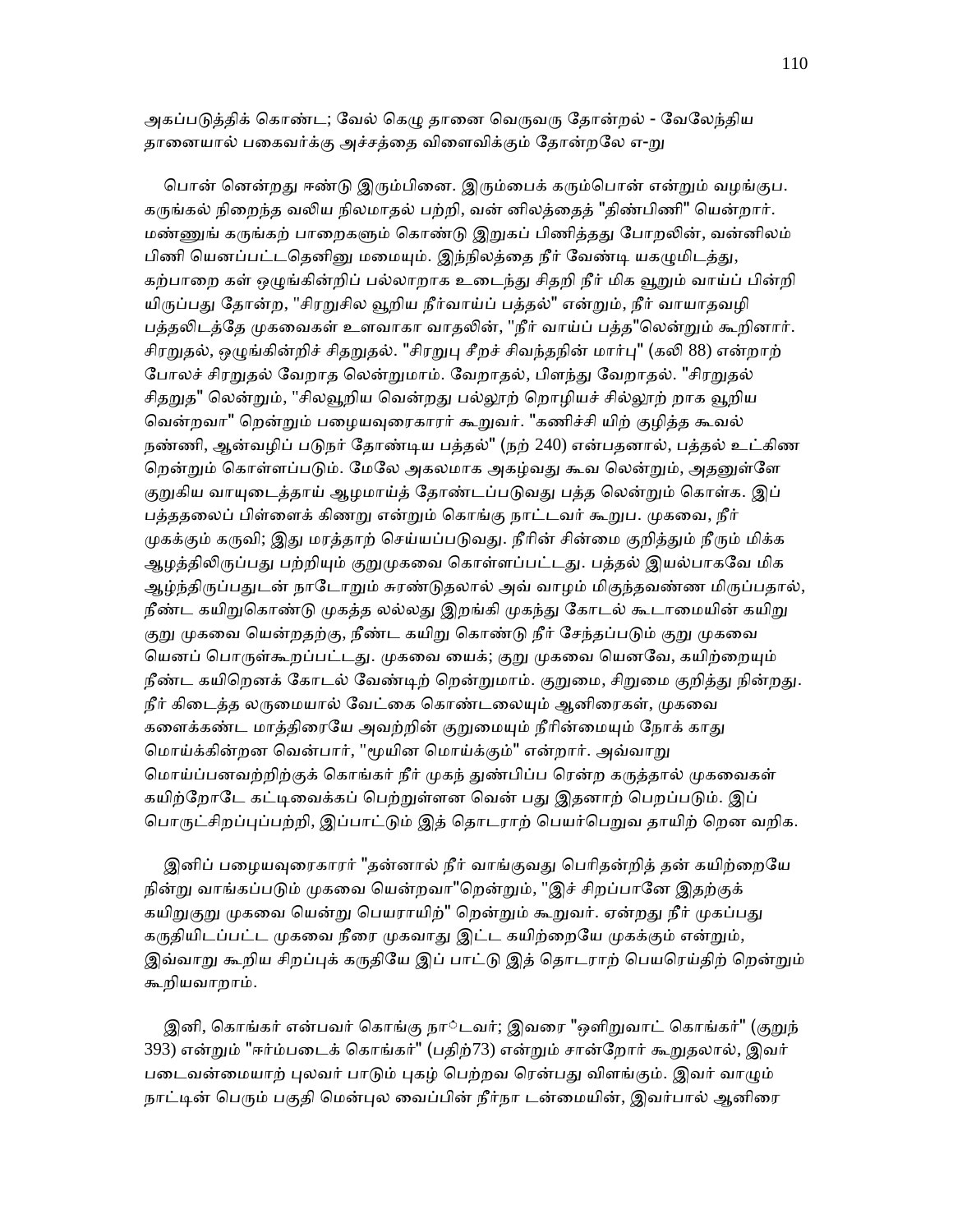வளர்க்கும் தொழில் மிக்குநின்றது. அதனால் இவரை "ஆ கெழு கொங்கர்" என்றார். "கொங்கர் படுமணி யாயம் நீர்க்கு நிமிர்ந்து செல் லும், சேதா வெடுத்த செந்நிலப் பெருந்துகள்" (அகம் 79) என்று பெறரும் கூறுதல் காண்க. இவரது கொங்குநாடு சேரநாட்டைச் சேர விருக்கலின், பலகாலும் சேரர் இவர்களை வென்று இவர் நாட்டைக் தம் நாட்டொடு அகப்படுத்திக் கொண்டுள்ளனர். அதுபற்றியே சேரமன்னர் கள், "நாரரி நறவின் கொங்கர் கோ" (பதிற் 87) என்றும், "கட்டிப் புழுக்கிற் கொங்கர் கோ" (பதிற் 90) என்றும் பாராட்டப்படுவர். இக் கொங்குநாட்டைத் தாம் கோடல் வேண்டிச் சோழ வேந்தரும் பாண்டி வேந்தரும் போருடற்றறி யிருக்கின்றனர். சோழன் குராப்பள்ளித் துஞ்சிய கிள்ளி வளவன் கொங்கரை வென்ற திறத்தை, "மைந்த ராடிய மயங்கு பெருந் தானைக், கொங்குபுறம் பெற்ற கொற்ற வேந்தே" (புறம் 373) என்றும், பசும்பூண் பாண்டியன் வென்ற செய்தியை, "வாடாப் பூவின் கொங்க ரோட்டி, நாடுபலதந்த பசும்பூண் பாண்டியன்" (அகம் 253) என்றும் சான்றோர் கூறியிருத்தல் காண்க. இவ்வாறு முடிவேந்தரே யன்றிக் குறுநில மன்னரும் இக் கொங்கரை வென்று கொள்ள முயன்றுள்ளனர். ஆஅய் அண்டிர னென்பான் இம் முயற்சியி லீடுபட்ட திறத்தை, "கொங்கர்க் குடகட லோட்டிய ஞான்றை" (புறம் 130) என்று சான்றோர் குறிப்பது காண்க. முடிவேந்தர் மூவர்க் கும் குறுமன்னர்க்கும் விழைவு தோற்றுவித்துப் போருடற்றுதற் கேது வாகிய நலம் பல வுடைய கொங்கர், எக்காலத்தும் போரை யெதிர்நோக்கி, அதற்கேற்ப போர்ப்பயிற்சி யுடையரா யிருந்தமையின், அவரை முற்றவும் வென்று கோடல் அரிதென்பது தமிழக முழுதும் அறிந்த செய்தி யாயிற்று. ஆகவே, அக் கொங்கரை வென்று அவர் தம் நாட்டை யகப் படுத்தற்குக் துணைசெய்த தானையை, "வேல்கெழு தானை" யென் றும்,இச் சேரமான் பல் யானைச் செல்கெழு குட்டுவன் அத் தானையை யுடைய னாதலால், ஏனை வேந்தர்க்கு இவன்பால் அச்சமுண்டாயிற் றென்பார், "வெருவரு தோன்றல்" என்றும் கூறினார்.

கணிச்சியால் திண்பிணி யுடைத்துச் செய்த பத்தற் கரைகளில் மூயினவாய் மொய்க்கும் ஆகெழு கொங்கர்நாடு அகப்படுத்த வேல்கெழு தானையால் வெருவரு தோன்றல் என இயைத்து முடிக்க.

17-27 உைள.....குட்ᾌவ.

உரை: உளைப் பொலிந்த மா-தலையாட்டத்தை யணிந்து விளங்கும் குதிரைகளும்; இழைப் பொலிந்த களிறு-இழை யணிந்து விளங்கும் யானைகளும்; வம்பு பரந்த தேர்-தேர்ச் சீலைகளால் விரிந்து தோன்றும் தேர்களும்.; அமர்க் கெதிர்ந்த புகல் மறவரொடு-போருடற்றற் கென முற்பட்ட போரை விரும்பும் வீரர்களுமாகிய நால்வகைப் படையுடன் சென்று; மலர் அகன் பறந்தலை-பரந்தகன்ற செண்டு வெளியின் எதிரே நிற்கும்; துஞ்சு மரம் துவன்றிய ஓங்கு நிலை வாயில்-கணையமரம் செறிக்கப்பட்ட உயரிய நிலையினையுடைய மதில் வாயிலிடத்தே; தூங்குபு தகைத்த-தூங்குமாறு கட்டிய; வில் விசை மாட்டிய விழுச்சீர் ஐயவி-வில்லினது அம்பு செலுத்தும் வன்மையோடு பொருந்திய விழுமிய சிறப்புடைய ஐயவித் துலாமும்; கடி மிளை- காவற் காடும்; குண்டு கிடங்கின்-ஆழ்ந்த கிடங்கும்; நெடு மதில் நிரைப் பதணத்து-நெடிய மதிலிடத்தே நிரல்பட வமைத்த பதண மும் உடைமைால்; அண்ணல் அம் பெருங் கோட்டு அகப்பா எறிந்த-பகைவருடைய தலைமையும் பெருமையும் பொருந்திய உயர்ந்த அகப்பா ெவன்ᾔம் அரைண ெயறிந்ᾐ ெவன்றி ெகாண் டதனால்; ெபான்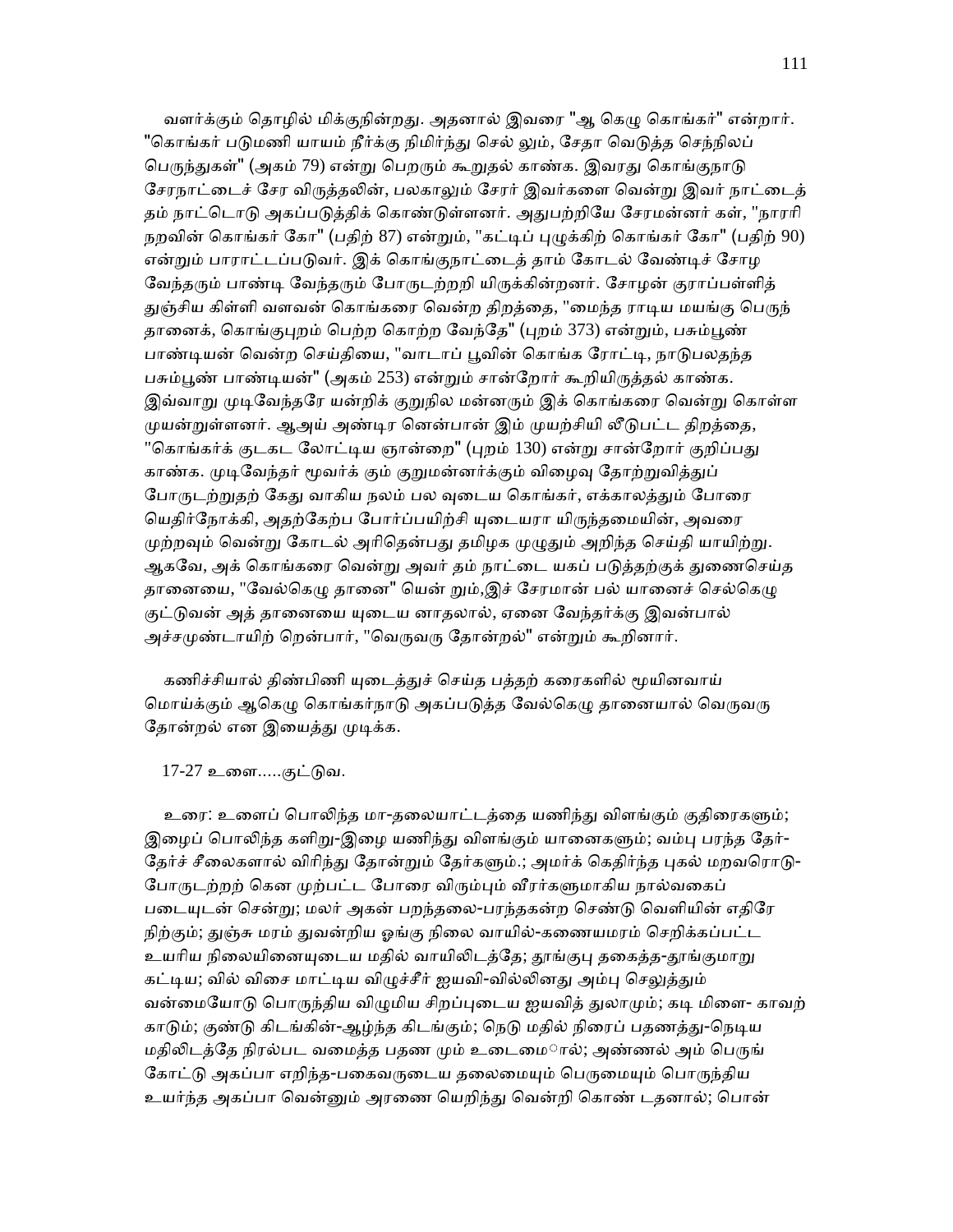புனை உழிஞை-பொன்னாற் செய்த உழிஞை மாலை சூடிய; வெல் போர்க் குட்டுவ-வெல்லுகின்ற போரைச் செய்யும் குட்டுவனே எ-று.

மாவும் களிறும் தேரும் மறவரும் என்ற நாற்படையுடன் சென்று பறந்தலை கடந்து அகப்பா வெறிந்த வெல்போர்க் குட்டுவன் என இயையும். ஒடு, எண்ணொடு. உளை, தலையாட்டம்; குதிரையின் இரு செவிகட்கு மிடையே நெற்றியிற் கிடந்து அழகு செய்வது. உளை யென்பது பிடரி மயிருககும் பெயராய் வழங்கும்; "விரியுளைக் கலிமான் தேரொடு வந்த விருந்து" (கலி 75) என்பதன் உரை காண்க. இழை யென்றது பொன்னரி மாலையும் ஓடையும் கிம்புரியும் பிறவுமாயினும், சிறப்புடைய பொன்னரி மாலையே ஈண்டு இமையெனப்பட்டது. இவாவாறு குகிரைக்கு உளையும் களிற்றுக்கு இழையும் அழகு செய்தல் பற்றி, "உளைப் பொலிந்தமா இழைப் பொலிந்த களிறு" எனச் சிறப்பித்தார். வம்பு, தேர்ச்சீலை. அமர்க்கெதிர்ந்த வழியும் , ஆடவர்க்கு அவ் வமரின்பால் உள்ளம் செல்லாதாயின், உயிர் காத்த லொன்றே பொருளாகக் கொண்டு மறம் வாடுவராதலால், "அமர்க் கெதிர்ந்த" வென்றதனோ டமையாது "புகல் மறவரொடு" என்றார். ஒடு, உயர்பின் வழிவந்த ஒருவினை யொடு. அமரெனின் அதனை ஆர்வத்தோடு ஏற்று ஆற்றுதற்குச் செல்லும் அவரது விரைவு தோன்ற, "எதிர்ந்த" வென இறந்தகாலத்தாற் கூறினார்.

இனி, குட்டுவன் அகப்பாவை யெறிந்த செய்தி கூறலுற்ற ஆசிரியர், அதன் அமைதியினைத் தெரித்து மொழிகின்றார். அகமதிலைப் பற்றச் செல்வோர் அதன் எதிரேயுள்ள செண்டு வெளியில் காத்தூன்றும் பகை வீரரை வென்றுகொண் டேக வேண்டுதலின் அங்கே போர் நிகழ்வது கண்டு, அதன் பரப்பும் விளஙக, "மலரகன் பறந்தலை" யென்றார். மல ரகல் என்பது மீமிசை போல ஒருபொருள்மேல் நின்றது. கோயி லிடத்தே யுள்ள முரசு முழங்கும் முற்றம் போல அகமதிலின் புறத்தே அதற்கு முற்றமாய் மூலப் படையிருந்து போர் முரசு முழக்கும் வெளிலைச் செண்டுவெளி யென்ப. செண்டாட்டயரும் இடமாதலின் இதனைச் செண்டு வெளி யென்பது வழக்கு. அகமதிலைக் கொள்வோரும் காப் போரும் கலந்து போர் செய்தலின், இதனையும் பறந்தலை யென்றா ரென வறிக. இவ் வெளி அகமதிற்கும் புறமதிற்கும் இடையே அகழியை யணைந்து கிடக்கும் வெளியிடம்.

துஞ்சுமரம், கணையமரம். "துஞ்சு மரக்குழாம் துவன்றி" (பதிற். 16) என்புழியும், "மதில் வாயிலில் தூங்கும் கணையமரம்" என்பர் பழைய வுரைகாரர். இதனைக் கழுக்கோ லென்றும் கூறுப. யானையும் தேரும் வருத்தமின்றிச் செல்லுமாறு அகற்சியும் உயர்ச்சியுமுடைய வாயி லென் றற்கு "ஓங்கு நிலை வாயில்" என்றார். ஐயவித் துலாம்,. மதிலிடத்தே நிறுத்தப்படும் ஒருவகைப் போர் பொறி. இதனை வாயிலிடத்தே தூங்குமாறு கட்டி, கதவை முருக்கிப் புகும் களிறுகளை இதனால் தாக்குவ ரென்பது தோன்ற, "வாயில் தூங்குபு தகைத்த ஐயவி" யென்றார். மேலும், இதனைப் பகைவர்மேல் விசையம்பு செலுத்தும் விற்பொறியோடு பொருந்த வைத்திருப்ப ெரன்றற்கு; "வில்விைச மாட்ᾊய விᾨச்சீ ைரயவி" ெயன்ᾠ கூறினார். னிப் பழையவுரைகாரர், "தூங்குபு வென்பதனைத் தூங்க வெனத் திரித்துக் காலவழுவமைதி ெயனக் ெகாள்க" ெவன்ᾠம், "தைகத்தல், கட்ᾌத" ெலன்ᾠம் கூᾠவர். விைசவில் ெலன மாறி யியைக்க. தானே வளைந்து அம்புகளைச் சொரியும் விசையையுடைய வில். விசை வில்லாகிய பொறி யென வுணர்க. இனி, "வில்விசை மாட்டிய விழுச்சீ ரையவி"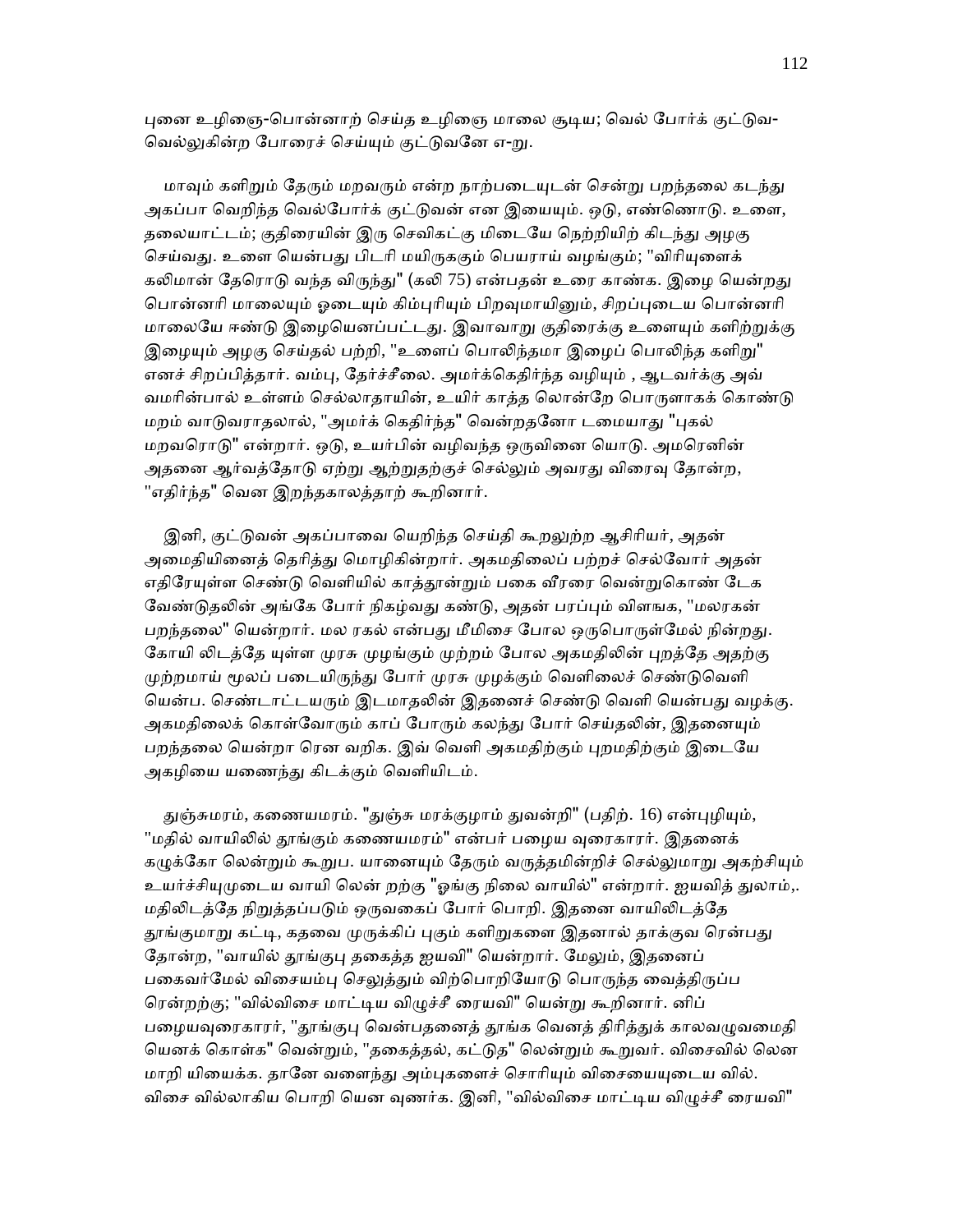யென்பதறகு விசையையுடைய வில்லாற் செலுத்தப்படும் வலிய அம்புகளாலும் வீழ்க்க மாட்டாமையால், விசைவலி யழிந்து வில் கெடுமாறு பண்ணிய விழுச்சீர் ஐயவித் துலாம் என்றுரைப்பினு மமையும். விசையையுடைய வில்லாலும் துளை யுருவ எய்ய முடியாத மிக்க கனத்தையுடைய "ஐயவித் துலாம்" என்பர் பழையவுரைகாரர். அவ்வாறு கொள்ளுமிடத்து மாட்டிய வென்ப தற்கு மாள்வித்த வென்பது பொருளாகக் கொள்க.

மிளை, காடு. கரந்திருந்து தாக்கும் மறவரும் பல்வகைப் பொறி களும் உடைய காடாதலின், "கடிமிளை" யென்றும் இடங்கரும் கராமும் முதலையும் சுறவும் பிறவும் இனிது வாழ்தற்கேற்ற ஆழமுடைமைபற்றிக் "குண்டுகிடங்" கென்றும் விதந்தோதினார். கவணும் கூடையும் தூண்டி லும் துடக்கும் ஆண்டலை யடுப்பும் சென்றெறி சிரலும் நூற்றுவரைக் கொல்லியும்,தள்ளி வெட்டியும், அரிநூலும், பிறவும் கொண்டு, ஏனை வீரரால் காவல் வேண்டப்படாத நொச்சி மதில் "நிரைப்பதணம்" எனப்பட்டது. அகப்பா வென்பது சீரிய அரணமைந்த தோரிடமாகும். இஃது உம்பற்காட்டைச் சேர்ந்தது. குட்டுவன் உம்பற் காட்டை வென்று கொண்ட காலத்து இங்கே யிருந்து, தன்னை யெதிர்த்த பகைவரை வென்று இதனைத் தனக்குரித்தாகக்கொண்டான். இதுபற்றியே "அண் ணலம் பெருங்கோட் டகப்பா வெறிந்த குட்டுவ" என்றார். இவனது இச் செயலையே "மிகப்பெருந் தானையொடு இருஞ்செரு வோட்டி, அகப்பா வெறிந்த அருந் திறல்" (சிலப் 28,143-4) என இளங்கோ வடிகளும் கூறினர். ஐயவித் துலாம் முதலிய பொறிகளாலும், மிளை கிடங்கு, மதில், பதணம் முதலியவற்றாலும் தலைமை யமைந்ததுபற்றி, "அண்ணல்" என்றும், புறத்தோரால் எளிதில் தோண்டப்படாத அடி யகலமும், ஏணிக் கெட்டாத வுயரமும், பற்றற்காகக் காவற்பெருமையும் உடைமைபற்றிப் "பெருங்கோட் டகப்பா" வென்றும் சிறப்பித்தார். இவை அகப்பாவின் அருமை தோன்ற நின்றனவாயினும் குட்டுவனுடைய போர் நலமும் வன்மையும் விளக்குதல் காண்க. பெருங்கோட் டகப்பா வென்பதனால், இதனை மலைமே லரணாகக் கொள்ளற்கும் இடமுண்டு.

குட்டுவற் குரித்தாகிய இவ் வகப்பா பிற்காலத்தே செம்பியனொருவனால் இவனிடமிருந்து வென்று கொள்ளப்பட்டதாக மாமூலனார், ''குட்டுவன் அகப்பா வழிய நூறிச் செம்பியன், பகற்றீ வேட்ட ஞாட்பு" (நற்.14) என்று குறிக்கின்றார்.

"சுற்றம ரொழிய வென்று கைக்கொண்டு, முற்றிய முதிர்" (தொல். பொ. 68) வாகிய உழிஞைப்போ ராதலால், இவனது உழிஞை ''பொன் புனை யுழிஞை'' யெனப்படுவதாயிற்று. பொன்னாற் செய்யப்பட்ட உழிஞை யென்றுமாம். உழிஞையைக் கொற்றா னென்றும், அது குட்ட நாட்டார் வழக்கென்றும் புறநானூற் றுரைகாரர் (புறம். 50) கூறுவர். இஃ்து ஒருவகைக் கொடி; "நெடுங்கொடி யுழிஞைப் பவர்" (புறம். 76) என்று சான்றோர் கூறுப. இது பொற் கொற்றான், கருங் கொற்றான், முடக்கொற்றான் எனப் பலவகைப்படும். இவற்றுள் பொற்கொற்றா னென்பதே உழிஞை யென்று சிறப்பிக்கப்படுவது. இதன் தளிரும் பூவும் பொன்னிறமுடைய வாதலால், ''பொலங்குழை யுழிஞை" (புறம். 50) என்பர். பொன்புனை யுழிஞை யென ஈண்டுக் கூறியது பொன்னாற் செய்யப்பட்ட தென்றற்கு.

முமுமுக லரணம் முற்றலும் கோடலும் செய்யும் வேந்தருள், மதில் கொள்வோரும் காப்போரும் என வரும் இருவரில், முற்றிய புறத்தோரை வென்று பெறும்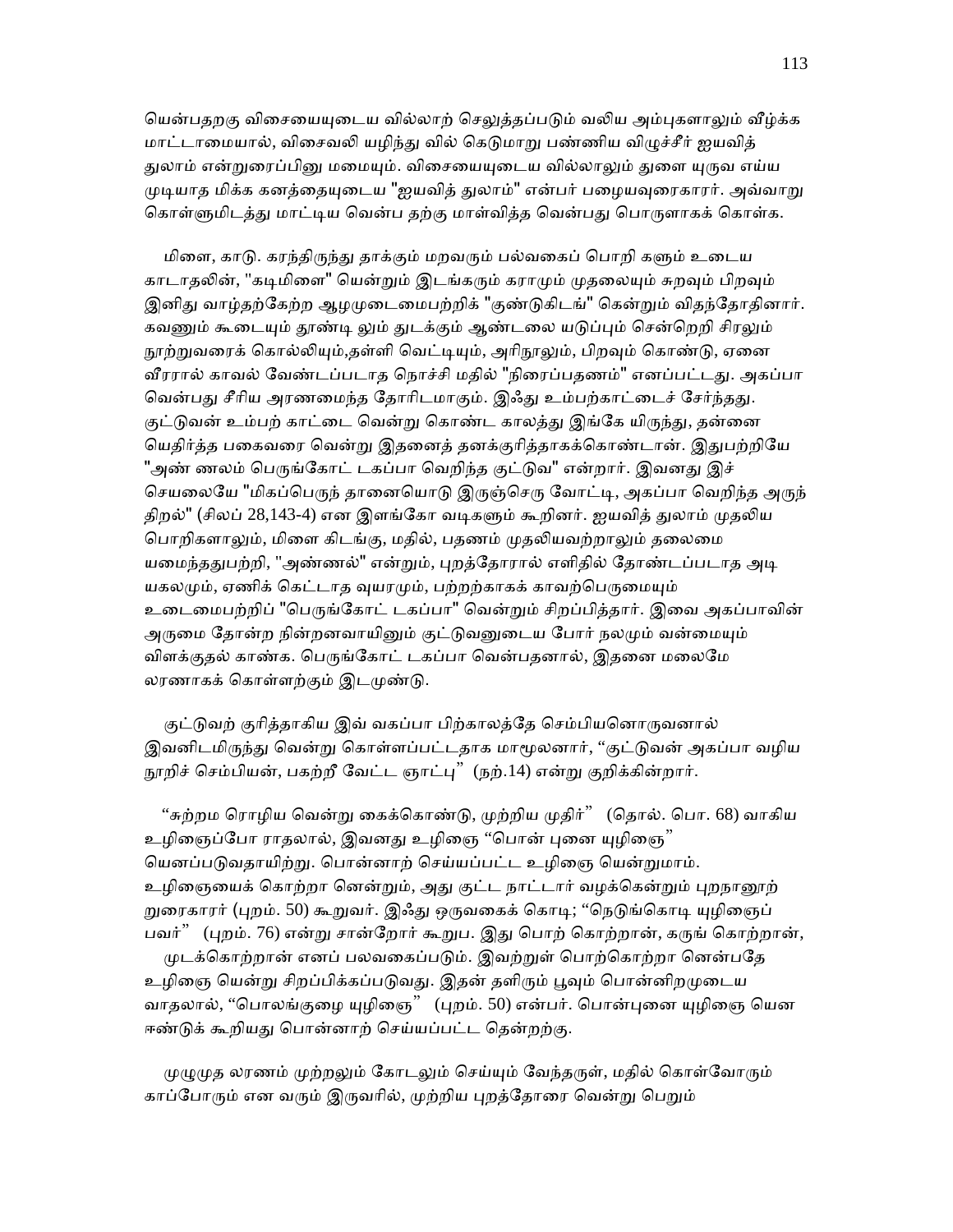வெற்றியினும், காத்துநின்ற அகத்தோரை வென்று பெறும் வெற்றியே சிறந்ததாதலின், "ெவல்ேபார் குட்ᾌவ" ெவன்றார்.

28-38. போர்த்து.............தாமே

உரை: போர்த் தெறிந்த பறையால் புனல் செறுக்குநரும்- தோல் போர்த்துள்ள பறையை யெறிந்து உழவரை வருவித்தமிக்கு வரும் புனலை யடைப்பவரும்; நீர்த் தரு பூசலின் அம்பு அழிக்குநரும் - நீர் விளையாட்டின்கண் எழும் ஆரவாரத்தால்

அம்பும் வில்லும் கொண்டு விற்பயிற்சி செய்வாரது ஆரவாரத்தை யடக்குபவரும்; ஒலித்தலை விழாவின் மலியும் – பேராரவாரத்தை யுடைய பல விழாக்களிலே திரண்டு கூடி மகிழும்; யாணர் நாடுதண் பணை - புதுமையினை யுடைய பகைவர் நாட்டு மருத நிலங்கள்; சீறினை யாதலின் - அப் பகைவர்பால் நீ சினங்கொண்டனை யாத லால்; குட திசை மாய்ந்து குண முதல் தோன்றி – மாலையில் மேற்றிசையின் மறைந்து காலையில் கீழ்த்திசையி லெழுந்து தோன்றி; பா யிருள் அகற்றும் - தான் மறைந்து தோன்றுதற்

கிடையே நிலவுலகிற் பரந்த இருளைப் போக்கும்; பயம் கெழு பண்பின் - பயன் பொருந்திய பண்பினையுடைய ஞாயிறு கோடா நன்பக லமையத்து - ஞாயிறு ஒருபக்கமும் சாயாமல் நிற்கும் உச்சிப்போதாகிய நண்பகற் காலத்தே; கவலை வெண்ணரி கூஉமுறை பயிற்றி - பசியால் வருந்துதலையுடைய குறு நரிகள்

முழவொலி போல ஊளையிட்டுக் கூவுதலை முறையே செய்ய; கழல்கண் கூகை குழறு குரல் பாணி - பிதுங்கியன போன்ற கண்களையுடைய கோட்டான்கள் செய்யும் குழறு குரலின் தாளத்துக் கேற்ப; கருங்கண் பேய் மகள் வழங்கும் - பெரிய கண்களை யுடைய பேய் மகள் கூத்தாடும்; பெரும் பாழாகும் – பெரிய பாழ்நிலமாய் விடும்; தாம் அளிய - அவைதாம் அளிக்கத்தக்கன எ-று.

புதுப்புனல் மிக்குக் கரையையுடைத்துப் பெருகி வருங்கால், உடைமடையைக் கட்டுதற்குப் பறையை யறைந்து கடையரைத் தருவித்துத் தொகுத்தல் பண்டையோர் மரபாதலால், "போர்த்தெறிந்த பறையால் புனல் செறுக்குநரும்" என்றார். புனலடைக்கும் குறிப்பைத் தன்னோசையால் தெரிவித்தற்குப் பறையே யேற்ற தாதலால் அதனை விதந்தோதினார்; "ஓர்த்த திசைக்கும் பறை" (கலி.12) எனச் சான்றோர் கூறுவது காண்க. "போர்த்தெரிந்த பறை" யென்றதனால், பழைய

தோலை நீக்கிப் புதுத்தோல் போர்த்து முழங்கினமை பெற்றாம். நீர்த்தரு பூசல் - நீர் விளையாட்டின்கண் எழும் ஆரவாரம். அம்பு, ஆகுபெயரால் அம்பும் வில்லும் கொண்டு விற்பயிற்சி செய்வாரின் பூசலுக்காயிற்று. புனல் செருக்குநரும், புனல் விளையாட் டயர்வாரும் தம்மில் ஒருங்குகூடி மகிழ்தற்கு இடம் கூறுவார், "ஒலித்தலை விழாவின் மலியு" மென்றார். புனல் செறுக்குநர் உழவ ரென்றும், புனல் விளையாட் டயர்வோர்

உழுவிப்போரும் ஏனைச் செல்வருமென்றும் கொள்க. இருதிறத்தோரும் வேற்றுமையின்றிக் கூடி மகிழும் இடம் விழாவாயிற்று. இனி, "நீர்த்தரு

பூசலினம் பழிக்குநரும்" என்றுகொண்டு, நீர் விளையாட் டயர்வார் வில்லும் அம்பும் கொண்டு போருடற்றும் மன்னர்போலத் தம்முள் அணிவகுத்து நின்று சிவிறி கொண்டு நீரெறிந்து பொரும் விளையாட்டில் ஒருதிறத்தார் மறுதிறத்தாரைப் பழிப்பவரும் என்றும், நீர் கொணரும் ஆரவாரத்தின் கண் விரையக்கூடிச் செய்வன செய்யாதாரைத் தெழித்தும் உரப்பியும் வினைசெய்விப்போரும் என்றும் உரைத்தலு முண்டு.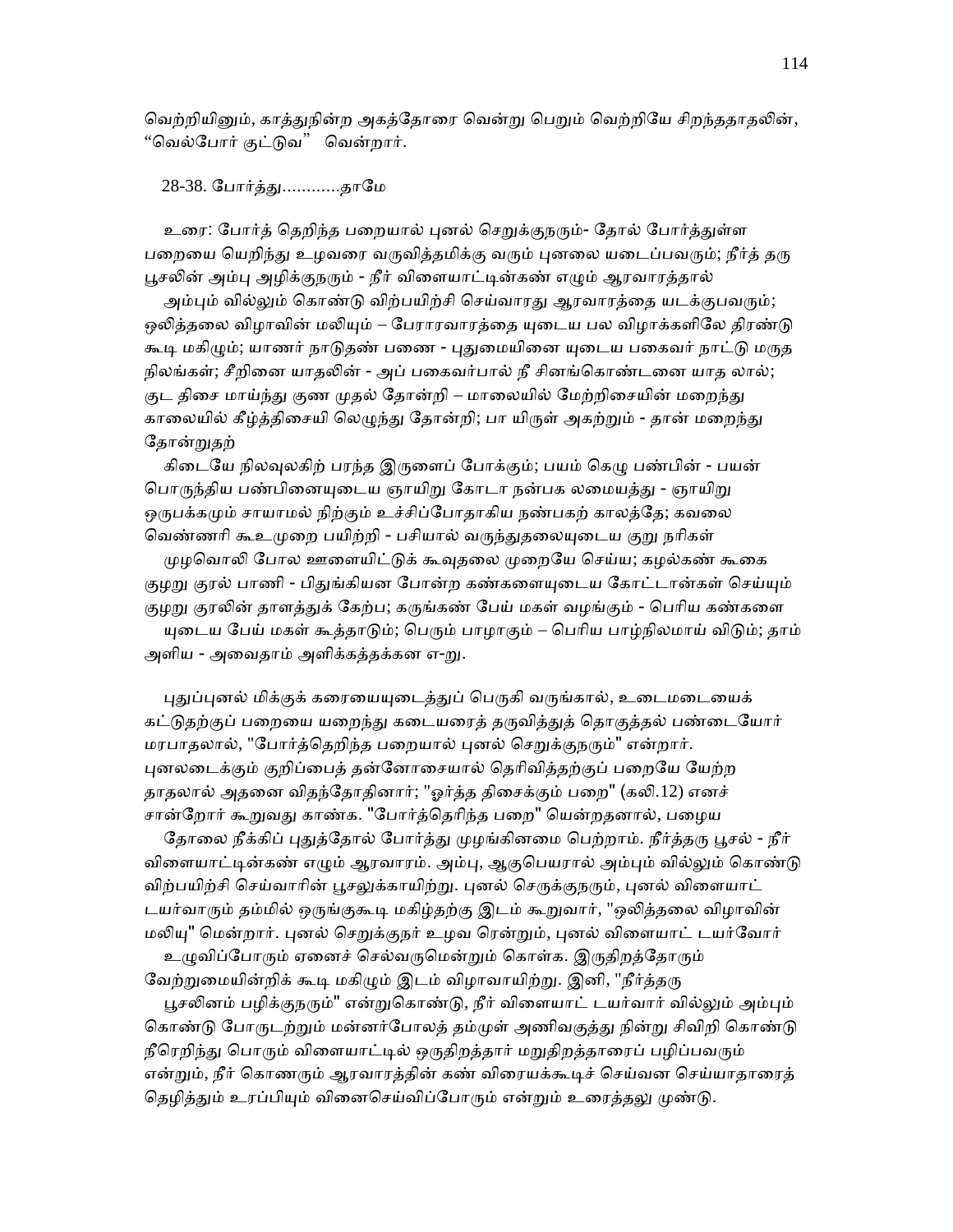பறையினை யெடுத்து மொழிந்தாரேனும் ஏனைப் பம்பை முதலிய பிற இசைக் கருவிகளும் கொள்ளப்படும்; " தழங்குரற் பம்பையிற் சாற்றி நாடெலாம், முழங்குதீம் புனலகம் முரிய மொய்த்தவே" ( சீவக.40) என்று சான்றோ ரோதுதல் காண்க. நாளும் புதுமை விருப்பமுடைய ராதலின், "யாணர் நாடு" என்றார்; "நாளும் புதுவோர் மேவலன்" ( பொருள் ) எனத் தொல்காப்பியனார் கூறுவது காண்க. யாணர், புதுமை. ஆகுபெயரால் புது வருவா யெனினு மமையும்.

"நாடுகெழு தண்பணை பெரும்பா ழாகுமன்" என்பதனால், அந்நாடு பகைவர்நா டாயிற்று. அது பாழாகு மென ஆசிரியர் இரங்கிக் கூறுதற் கேது, குட்டுவன் அப் பகைவர்பால் கொண்ட பகைமை காரணமாகப் பிறந்த செற்ற மாதலின், "சீறினை யாதலின்" என்றார். நாடு பாழாகு மென்னாது, "தண்பணை" யெனச் சிறப்புறக் கூறியது, ஏனை நாடுகளை நோக்கச் சேரநாட்டில் தண்பணை அரிதென்றும், அஃது

அழியற்பால தன்றென்றும், அரசரது பகைமை அவர் நாட்டை யழிக்கின்றதென்றும் ஆசிரியர் உள்ளக்குறிப்பைப் புலப்படுக்குகிறது. மாய்தல், மறைதல். ஞாயிறு குடபான் மறைந்ததும், உலகில் இருள் பரந்து பயன்படும் வினை நிகழாவாறு மறைத்து விடுதலாலும், கீழ்பால் ஞாயிறு தோன்றித் தன் வெயி லொளியை உமிழ்தலுறின், வினை பலவும் இனிது நிகழ்தலாற் பயனுறுவித்தலாலும் ஞாயிற்றை, "பயங்கெழு பண்பின் ஞாயிறு" என்றார். இக் காலத்திலும் ஆராய்ச்சியாளர் ஞாயிற்றின் பயன்களை மிக விரித்துக் கூறுவர். இனி பயங்கெழு பண்பின் ஞாயிறு என்றோதி, அது குடதிசை மாய்தலும் குணமுதல் தோன்றலும் கூறியதனால், அம் மாய்தலும் பாயிருள் பரவுதலும் பயன் குறிக்து நிகழ்வனவே யென்பதும் கருக்காகக் கொள்க. பகற்காலத்தே வினைவழி யுழந்தோயும் உயிர்கட்கு தன் மறைவால் இரவுப்போ தெய்துவித்து உறக்க

மென்னும் உயிர் மருந்தால் ஓய்வகற்றி யூக்கம் கிளர்வித்தலின் ஞாயிற்றின் மறைவும் பயனுடைத்தாதல் உணரப்படும். இவ்வாறு கொண்டுரை யாக்கால் குடதிசை மாய்தலும் குணமுதல் தோன்றலும் கூறியது சொற்பல்குத லென்னும் குற்றமா மென வறிக.

ஒருமருங்கும் சாயாமல் வான நடுவே ஞாயிறு நிற்ப, அதன் ஒளிக் கதிர் செவ்வே யொழுக விளங்கும் நண்பகற் போதினை, "ஞாயிறு கோடா நன்பகல்" என்றார். தனக்கு வேண்டும் இரையை முயன்று தேடும் மதுகையில்லாத குறுநரி பசிப்பிணியாற் கவலை யெய்தும் இயல்பிற்றாதலின் "கவலை வெண்ணரி" என்றும் அந்நரியும் தனித்தின்றிப் பலவாய்க் கூடி யாமத்திற் கொருமுறைக் கூவுதல் என்ற முறைமைப்படியே கூவும் என்றற்கு :கூஉமுறை பயிற்றி" என்றும் கூறினார். பயிற்றி என்பதனைப் பயிற்ற வெனத் திரிக்க. வெண்மை, நிறஞ் சுட்டாது குறுமையும் வலியின்மையும் சுட்டிநின்றது. செவ்விய அறிவிலாரை வெள்ளறிவினர் என்பது போல. கண்கள் பிதுங்கி வெளிவருவது போறலின் "கழல்கட் கூகை" என்றார். நக்கீரரும் "கழல்கட் கூகை"

(முருகு. 49) என்பர். வெண்ணரி முறை பயிற்றி முழவுபோல கூவும் கூக்குரற் கேற்பக் கூகை குழறுதலால் அதன் குரல் தாளங் கொட்டுவது போல வுளதென்பார், "குழறு குரல் பாணிக்கு" என்றார். நரியின் குரல் முழவு போலு மென்பதனை, "வெவ்வா யோரி முழவாக" (சீவக. 309) என்பதனா லறிக. நரியின் முழவோசையும் கூகையின்

குரற் பாணியும் கேட்டதும் பேய்மகள் கூத்தாடுகின்றா ளென்பார், "கருங்கட் பேய்மகள் வழங்கும்" என்றார். கருங்கண் பெரியகண். பழையவுரைகாரர் கொடியகண்ணென்பர். அவர் "வழங்குதல் ஆடுதல்" என்றும் கூறுவர். இங்கே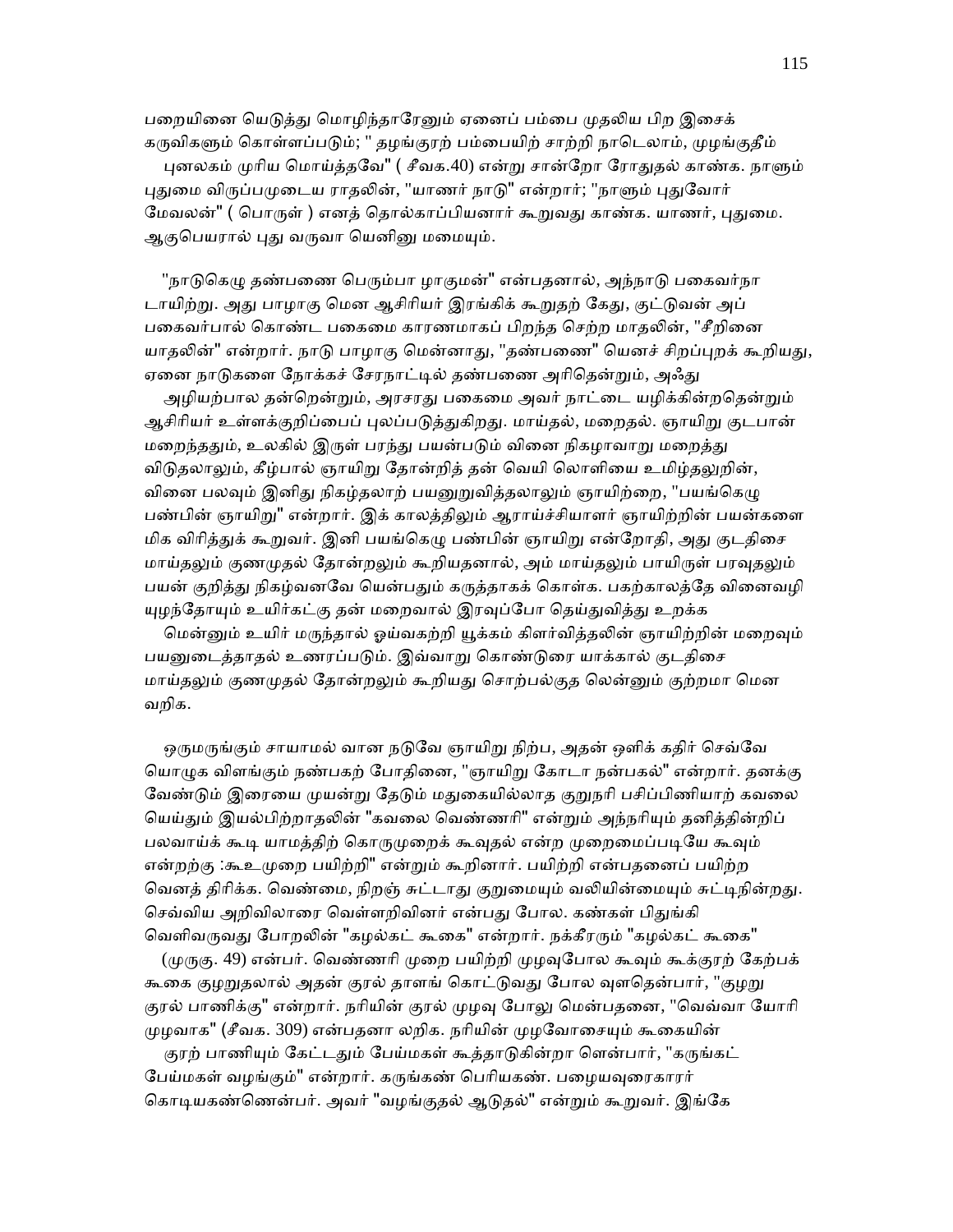கூறப்பட்ட கருத்தே "வேறுபடு குரல வெவ்வாய்க் கூகையொடு பிணந்தின் குறுநரி நிணந்திகழ் பல்ல, ேபஎய்

மகளிர் பிணந் தழூஉப் பற்றி, விளரூன் தின்ற வெம்புலான் மெய்யர், களரி மருங்கிற் கால்பெயர்த் தாடி" (புறம் 359) என்று பிறரும் கூறுதல் காண்க.

மருகக் கண்பணைக்கண் நண்பகற் போகில் வெண்ணரி கூவகலும் கூகை குழறுதலும் பேய்மகள் ஆடுதலும் நிகழா வாகலின், பாழ்பட்ட நிலத்திற் குரிமை கூறுவார், "பேய்மகள் வழங்கும் பெரும்பா ழாகுமன்" னென்றார்; "சிறுவெள் ளென்பின் நெடுவெண் களரின், வாய்வன் காக்கை கூகையொடு கூடிப்,பகலுங் கூவு மகலுள்" (புறம்.362) எனச் சான்றோர் கூறுதல் காண்க. பெரும்பாழாகுமன் என்றது,

மீளவும் பண்படுத்திச் சீர் செய்யலாகாமை தோன்றநின்றது. மன், இரக்கப்பொருட்டு. விரைவில் பாழ்பட விருப்பது நினைந்து கூறுதலின், "அளிய" என்றார். தாமென்பது கட்டுரைச் சுவைபட நின்றதாம்.

தீது சேணிகந்து, நன்றுமிகப் புரிந்து மக்கள் பிணியின்று கழிய, ஊழி யுய்த்த உரவோ ரும்பல், கொங்கர் நாடு அடிப்படுத்த வெல்கெழுதானைத் தோன்றல், அண்ணலம் பெருங்கோட் டகப்பா வெறிந்த வெல்போர்க் குட்டுவ, நீ நாடுகெழு தண்பணை சீறினை யாதலின், இனி அவை பேய்மகள் வழங்கும் பெரும்பாழாகும்; அவை அளிய என்பதாம்; பழையவுரைகாரர், "உரவோ ரும்பல், தோன்றல், குட்டுவ, நீ சீறினையாதலின், நாடுகெழு தண்பணை அளிய தாம் பெரும்பாழாகும் எனக் கூட்டி வினைமுடிவு செய்க" என்பர்.

"இதனாற் சொல்லியது அவன் வென்றிச் சிறப்புக் கூறியவாறாயிற்று."

சீறினை யாதலின் நாடுகெழு தண்பணை பாழாகு மென எடுத்துச் செலவினை மேலிட்டுக் கூறினமையால் வஞ்சித்துறைப் பாடாண் பாட்டாயிற்று. உளைப் பொலிந்த மா வென்பது முதலாய நான்கடிகளும் கடிமிளை யென்பது முதலாய இரண்டடிகளும் வஞ்சியடியாகலின் வஞ்சித் தூக்கும், ஏனைய நேரடியாகலின் செந்தூக்கு மாகலின, இதற்குத் தூக்கு வகுத்தோர் செந்தூக்கும் வஞ்சித்தூக்கும் என்றார். புகலென அடி யிடையும் ஒடு வென அடியின் இறுதியும் வந்தன கூன்.

--------------

# **3.3.** தைதந்த காஞ்சி

## 23

அலந்தலை யுன்னத் தங்கவடு பொருந்திச் சிதடி கரையப் பெருவறங் கூர்ந்து நிலம் பைதற்ற புலங்கெடு காலையும் வாங்குபு தகைத்த கலப்பைய ராங்கண்  $\omega$ ன்றம் போந்து மறுகுசிறை பாடும்  $5$  வயிாிய மாக்கள் கᾌம்பசி நீங்கப் பொன்செய் புனையிழை யொலிப்பப் பெரிதுவந்து நெஞ்சுமலி யுவகைய ருண்டுமலிந் தாடச் சிறுமகி ழானும் பெருங்கலம் வீசும்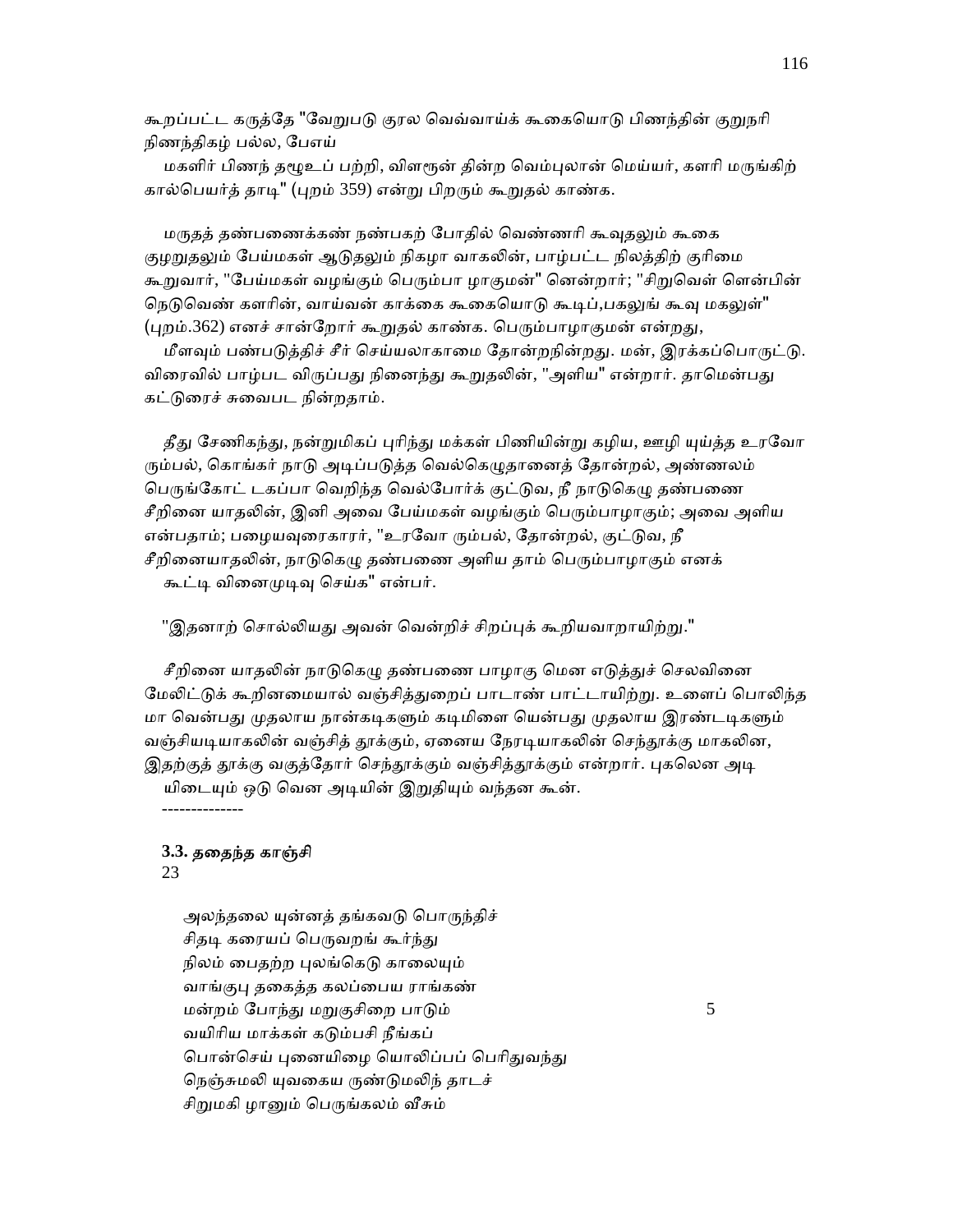| போரடு தானைப் பொலந்தார்க் குட்டுவ        | 10 |
|-----------------------------------------|----|
| நின்னயந்து வருவேங் கண்டனம் புன்மிக்கு   |    |
| வழங்குந ரற்றென மருங்குகெடத் தூர்ந்து    |    |
| பெருங்கவி னழிந்த வாற்ற வேறுபுணர்ந்      |    |
| தண்ணன் மரையா வமர்ந்தினி துறையும்        |    |
| விண்ணுயர் வைப்பின காடா யினநின்          | 15 |
| மைந்துமலி பெரும்புக ழறியார் மலைந்த      |    |
| போரெதிர் வேந்தர் தாரழிந் தொராலின்       |    |
| மருதிமிழ்ந் தோங்கிய நளியிரும் பரப்பின்  |    |
| மணன்மலி பெருந்துறைத் ததைந்த காஞ்சியொடு  |    |
| முருக்குத்தாழ் பெழிலிய நெருப்புற ழடைகரை | 20 |
| நந்து நாரையொடு செவ்வரி யுகளும்          |    |
| கழனி வாயிற் பழனப் படப்பை                |    |
| அழன்மருள் பூவின் றாமரை வளைமகள்          |    |
| குறாஅது மலர்ந்த வாம்பல்                 |    |
| அறாஅயா ணரவ ரகன்றலை நாடே.                | 25 |
|                                         |    |

துறை: வஞ்சித்துறைப் பாடாண் பாட்டு. வண்ணம்: ஒழுகுவண்ணம். தூக்கு: செந்தூக்கு. ெபயர்: தைதந்த காஞ்சி.

1-10. அலந்தலை...............குட்டுவ.

உரை: அலந்தலை உன்னத்து அங்கவடு பொருந்தி-இலை யில்லாமல் உலர்ந்த தலையினையுடைய உன்ன மரத்தின் சிறுசிறு கிளைகளைப் பொருந்தி யிருந்து; சிதடி கரைய-சிள்வீ டென்னும் வண்டுகள் ஒலிக்க; பெரு வறம் கூர்ந்து- பெரிய வற்கடம் மிகுத லால் நிலம் பசுமையற்ற; புலம் கெடு காலையும்-வயல்கள் உலர்ந்து கெட்ட காலத்தும்; கலம் வாங்குபு தகைத்த பையர்-இசைக் கருவிகளைத் தொகுத்துக் கட்டிய பையினை யுடையராய்; மன்றம் போந்து-ஊர் மன்றத்தை யடைந்து; ஆங்கண் மறுகு சிறை பாடும் வயிரிய மாக்கள்- அவ்விடத்தே தம் இசைக் கருவிகளைச் செம்மையுறப் பண்ணி ஊரிடத்து மறுகுகளின் சிறைக்கண்ணே நின்றுபாடும் கூத்தரும் பாணருமாகிய பரிசிலர்கள்; கடும் பசி நீங்க உண்டு மலிந்து-தமது மிக்க பசி நீங்குமாறு உண்பன வுண்டமைந்து; பொன்செய் புனை யிழை யொலிப்ப-பரிசிலாகப் பெற்ற பொன்னாற் செய்யப்பட்ட அழகிய இழைகள் ஒலிக்கு மாறு; நெஞ்சு மலி உவகையர் பெரிது உவந்து ஆட-நெஞ்சு நிறைந்த உவகையினை யுடையராய் மிகவும் மகிழ்ந்து கூத்தாட; சிறு மகிழானும்-தான் நறவு சிறிதே யுண்டு அதனாற் பிறந்த சிறு மகிழ்ச்சி யெய்திய போதும்; பெருங் கலம் வீசும்-பெரு விலையினையுடைய அணிகலன்களை வழங்கும்; போரடு தானைப் பொலந்தார்க் குட்டுவ-போரிலே வெல்லுகின்ற தானையினையும் பொன்னாற் செய்த மாலையினையுமுடைய குட்டுவனே எ-று.

தழங்கு குரல், தழங்குரல் என வருதல் போல, அலந்த தலை அலந்தலை யென வந்தது; "அலந்தலை யிரத்தி" (புறம். 325) என்றும், "அலந்தலை வேலம்" (பதிற். 39) என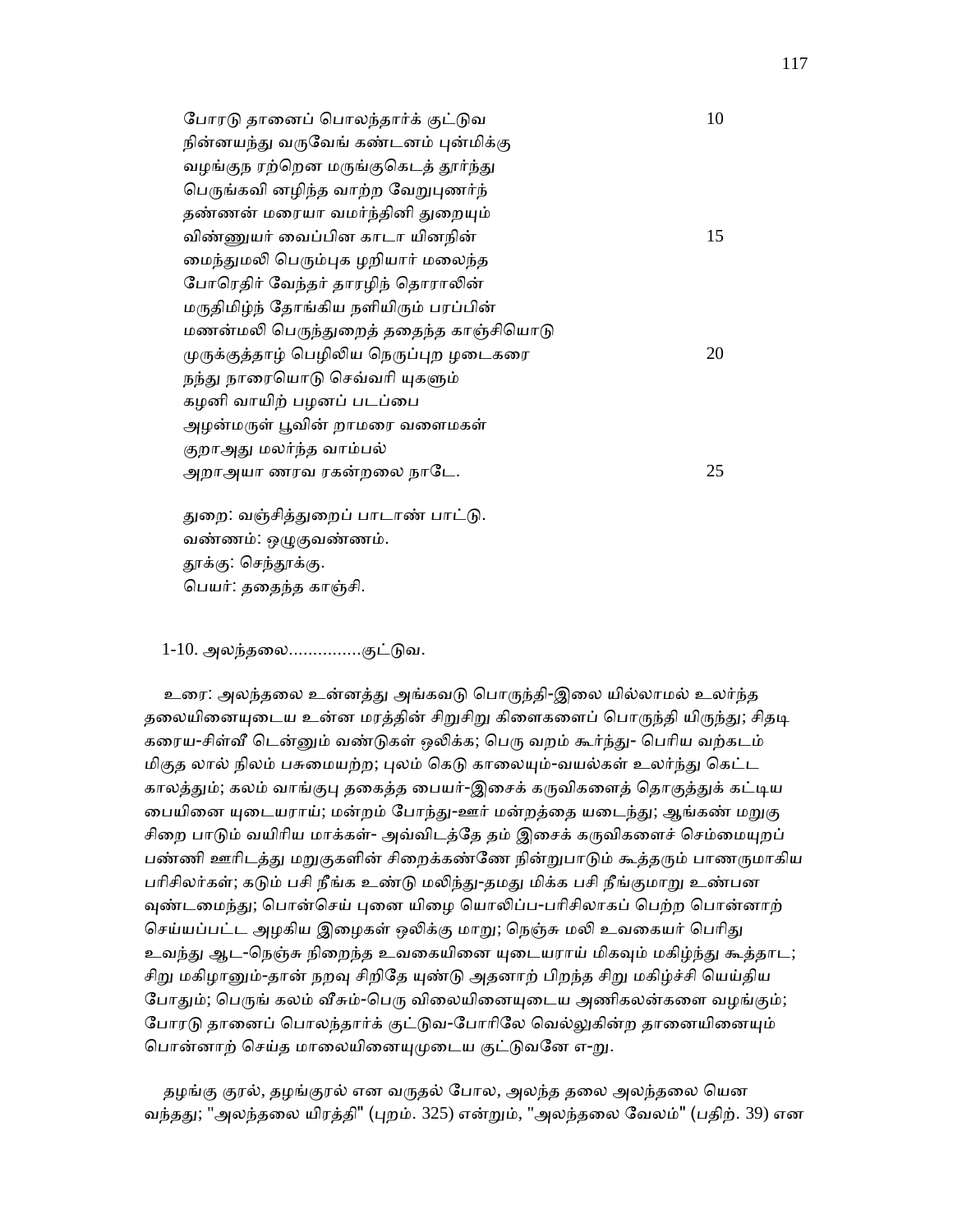இந்நூலுள்ளும் வருதல் காண்க. பழையவுரைகாரரும், "அலந்தலை யெனல் விகாரம்" என்பர். பல்லாறாகக் கிளையும் கவடும் கொண்டு, கணுக்கடோறும் பொருக்கும் குழியும் பெற்றுப் பல்வகைப் பூச்சிகள் பொருந்தி யிருத்தற்கேற்ற அமைதியுடைய தாதலால், "உன்னத்து அங்கவடு பொருந்திச் சிதடி" கரைவதாயிற்றென்க. சிள் வீடு கறங்கும் ஓசை வண்டிசைபோல் இன்பந் தருவதன்மையின், "சிதடி கரைய" என்றார். சிதடி-சிள்வீ டென்னும் வண்டு. பெருவற மெனவே சிற்றுயிரும் உணவு பெறாது வருந்தும் கால மென்பது பெற்றாம். கூர்ந் தென்னும் வினையெச்சம் காரணப் பொருட்டு. நிலம் பைதற்ற காலை யென் றொழியாது புலங் கெடு காலை யென்றது, மழை யின்மையால் வற முண்டாக நிலம் பசுமையற்றதேயன்றி, நிலத்திடத்தே கிணறுகள் எடுத்து நீர் இறைத்து உழவு செய்வார்க்கும் கிணறுகள் நீர் வற்றி விடுதலால் புலங்களும் திண்மையுறக் காய்ந்து உழவுக் கமையா வாயின என்பது உணர்த்துதற்கு.

வாங்குதல், சேரத் தொகுத்துக் கொள்ளுதல்; "கல்சேர்பு ஞாயிறு கதிர்வாங்கி மறைதலின்" (கலி. 134) என்றாற் போல. வழிநடை எளிதி லமைவது குறித்து எல்லா இசைக் கலங்களையும் பைக்குள்வைத்துக் கட்டிச் சுமந்து செல்ப வாதலால், "வாங்குபு தகைத்த கலப்பையர்" என்றார். இசைக் கருவிகளை இவ் வயிரியர் சுமந்து செல்லும் திறத்தை ஆசிரியர் பரணர், "வணரமை நல்யா ழிளையர் பொறுப்ப, பண்ணமை முழவும் பதலையும் பிறவும், கண்ணறுத் தியற்றிய தூம்பொடு சுருக்கிக், காவில் தகைத்த துறைகூடு கலப்பையர்" (பதிற், 41) என்பது காண்க. வயிரிய மாக்கள், கூத்தர். இக் கூத்தர் முதற்கண் ஊர் மன்றத்தை யடைந்து தம் இசைக் கருவியை யிசைத்துத் தம் வரவு தெரிவித்தல் மரபாதலின், "மன்றம் போந்து" என்றும், பின்பு நெடிய மாடங்கள் நிற்கும் மறுகுகளில் உள்ள சிறைகளிற் புகுந்து நின்று பாடுபவாகலின், "மறுகுசிறை பாடும் வயிரிய மாக்கள்" என்றும் குறித்தார். சிறை, மாடங்களின் முற்றத்தே தாழ விட்டிருக்கும் முகப்பிடம். இதன் இருமருங்கும் சிறை யெனப்படும் அதனை யொட்டிப் புறந்திண்ணையிருக்கும். "மன்றம் படர்ந்து மறுகுசிறைப் புக்குக், கண்டி நுண்கோல் கொண்டு களம் வாழ்த்தும், அகலவன்" (பதிற்.43) எனப் பிறரும் கூறுவது காண்க. மறுகு சிறை யென்பது இசைத் துறையுள் ஒன்று போலும் எனக் கருதுவாரு முளர். பழுமரம் நாடிச் செல்லும் பறவை போலச் செல்வரை நாடிச் சென்று அவர் தரும் செல்வத்தைப் பெற்று அமைந்திருப்பதை விடுத்துத் தாம் பெற்றதனைப் பெறார்க்கும் பகுத்தளித்துப் பிற்றைநாளிற் றமது நிலையை நினையாது வாழ்பவ ராதலால், இவர்பால் பசியுண்மை இயல்பாயினும் நிலம் பைதற்ற புலங்கெடு காலை யாதலின் கடும் பசி நிற்பதாயிற்று.அது நின்ற காலத்தும், இவர்கள் பசி நீக்க மொன்றையே கருதுவதன்றிப் பொருளீட்டம் கருதாமை தோன்றக் "கடும்பசி நீங்க" என்றும், அப் பசிநிலை யறிந்து குட்டுவன் பேருணவு இனிதளித்தலால், "உண்டு மலிந்து" என்றும், "பெரிதுவந்து நெஞ்சுமலி யுவகைய" ரென்றும் கூறினர். பெரிதுவந்து நெஞ்சுமலி உவகையராய் ஆட என இயையும். உவகையராய் ஆடுகின்ற ரெனவே முன்னைய பசித் துன்பத்தை மறந்ததே யன்றி, வரும் நாள் எய்தவிருக்கும் இன்மையை நினையாமையும், அப்போதைய பசித் துன்பம் நீங்கப் பெற்று மகிழ்ந்தமையும் பெற்றாம். குட்டுவன் பசி நீங்கப் பேருணவு தந்ததோடு உயர்ந்த அணிகலங்களும் நல்கினா னென்பார், "பொன்செய் புனையிழை யொலிப்ப" என்பதனாற் குறித்தார்.

பாணர் முதலியோர்க்குச் செய்யும் விருந்தின்கண் அவர்கட்குக் கள் வழங்க, வேந்தன் களிப்பில்லாத நறவினை யுண்பன்; அதனை யுண்ட சிறுகளிப்பினால் பெருங்கலம்

118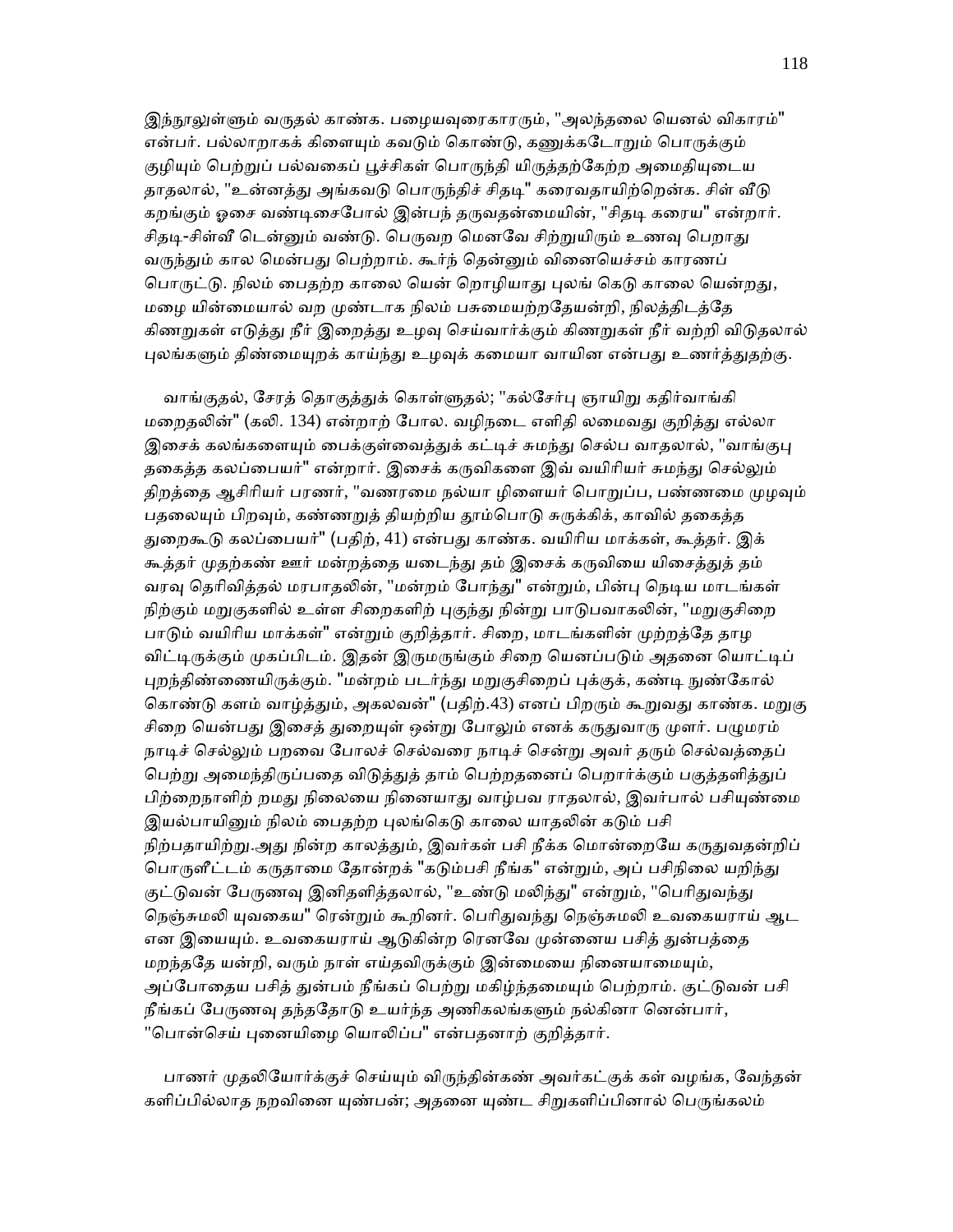நல்குகின்றா னென்பார், "சிறுமகிழானும் பெருங்கலம் வீசும் குட்டுவ" என்றார். வேந்ன் உடனுண்ணும் இயல்பை, "தெண்கள் வறிகூட் டரிய லிரவலர்த் தடுப்ப, தான்தர வுண்ட நனை நறவு மகிழ்ந்து" (பதிற். 43) என்றும், "நாட்கள் ளுண்டு நாண்மகிழ் மகிழின், யார்க்கு மெளிகே தேரீ தல்லே, தொலையா நல்லிசை விளங்கு மலையன், மகிழா தீத்த விழையணி நெடுந்தேர், பயன்கெழு முள்ளூர் மீமிசைப், பட்ட மாரி யுறையினும் பலவே" (புறம். 123) என்றும் சான்றோர் கூறுமாற்றா லறிக. சிறுமகிழ், சிறு உண்டாட்ᾌச் சிறப்ெபன்ᾠமாம்.

புலங்கெடு காலையும், சிறுமகிழானும் என நின்ற உம்மை சிறப்பு. எனவே, பெருங்கலம் நல்காமைக்குரிய காலமும் காரணமும் உளவாகிய வழியும் அவற்றை நோக்காது, அடைந்தார் பசித் துன்பம நீக்கும் பண்பு இச் சேரமான்பால் சிறந்து நிற்றல் இதனால் தெரிவித்தா ராயிற்று.

 $18$ -25. மருதிமிழ்ந் தோங்கிய...............நாடே

உரை: மருது இமிழ்ந் தோங்கிய-மருத மரங்கள் தம்பால் பல புள்ளினம் தங்கி யொலிக்க வோங்கி நிற்கும்; நளி இரும் பரப்பின்- செறிவினையுடைய பெரிய பரப்பிடமாகிய; மணல் மலி பெருந் துறை-மணல் மிக்க பெருந்துறைக்கண்; ததைந்த காஞ்சியொடு- சிகைந்த காஞ்சி மரங்களுடன்; முருக்குத் தாழ்பு எழிலிய நெருப்புறழ் அடை கரை-முருக்க மரங்கள் தாழ்ந்து பூக்களைச் சொரிதலால் உயர்ந்த நெருப்புப் போலத் தோன்றும் அடைகரையில்; நந்து நாரை யொடு செவ்வரி உகளும்-சங்குகளும் நாரைகளும் செவ்விய வரிகளையுடைய நாரையினத்துப் புள்ளினங்களும் உலவும்; கழனி வாயில் பழனப் படப்பை- கழனிகட்கு வாயிலாக வுள்ள பொய்கையைச் சார்ந்த விளை நிலத்தில்; அழல் மருள் பூவின் தாமரை-நெருப்புப்போலும் பூவினையுடைய தாமரையும்; வளை மகள் குறாது மலர்ந்த ஆம்பல்-வளையணிந்த விளையாட்டு மகளிர் பறிக்காமையால் தானே மலர்ந்த ஆம்பலும்; அறாஅ யாணர்-நீங்காத புது வருவாயுமுடைய; அவர் அகன்றலை நாடு-அப் பகைவருடைய அகன்ற இடத்தையுடைய நாடுகள் எ-று.

பெருந்துறைத் ததைந்த காஞ்சியொடு முருக்குத் தாழ்பு எழிலிய அடைகரையில் நாரையொடு செவ்வரி உகளும் படப்பைக்கண் தாமரையும் ஆம்பலும் அறாயாணருமுடைய அவர் அகன்றலை நாடு காடாயின எனக் கூட்டி முடிக்க. பகைவரது நாடு மருதவளஞ் சான்ற மாண்புடைய நாடு என்பது, "மருதிமிழ்ந் தோங்கிய நளியிரும் பரப்பின்" என்பதனாற் பெறப்படும். கிளி முதலிய புள்ளும் வண்டினமும் இனிதிருந்து மகிழும் நன்மரம் என்றற்கு, "மருதிமிழ்ந்" தென்றார். சிறப்புடைய மருதினைக் கூறினமையின், ஏனை மரவும் தெங்கும் பிறவும் கொள்ளப்படும். இவற்றாற் செறிவும் இடப்பரப்பும் ஒருங்குடைமை தோன்ற, "நளியிரும் பரப்பெனச் சிறப்பித்துரைத்தார். பரப்பினையுடைய பெருந்துறை யென்னுமாம். முன்னைய முடிபிற்கு இன்னென்பது சாரியை. பெருந்துறைப் பரப்பில் நிற்பனவும் நிகழ்வனவும் கூறி, அதன் நில வியல்பை மணல் மிக்க துறையென்று கூறினார்.

மாவும் மாக்களும் வழங்குதலால் பூ முதலியனவின்றி மணலே விளங்கித் தோன்றுமாறு நாட்டுவார் "மணல்மலி பெருந்துறை"யென்றார். காஞ்சியும் முருக்கமரம் போலத் தாழ நின்று மாலை போலப் பூக்கும் இயல்பிற் றாதலின், அதன் பூவும் தளிரும்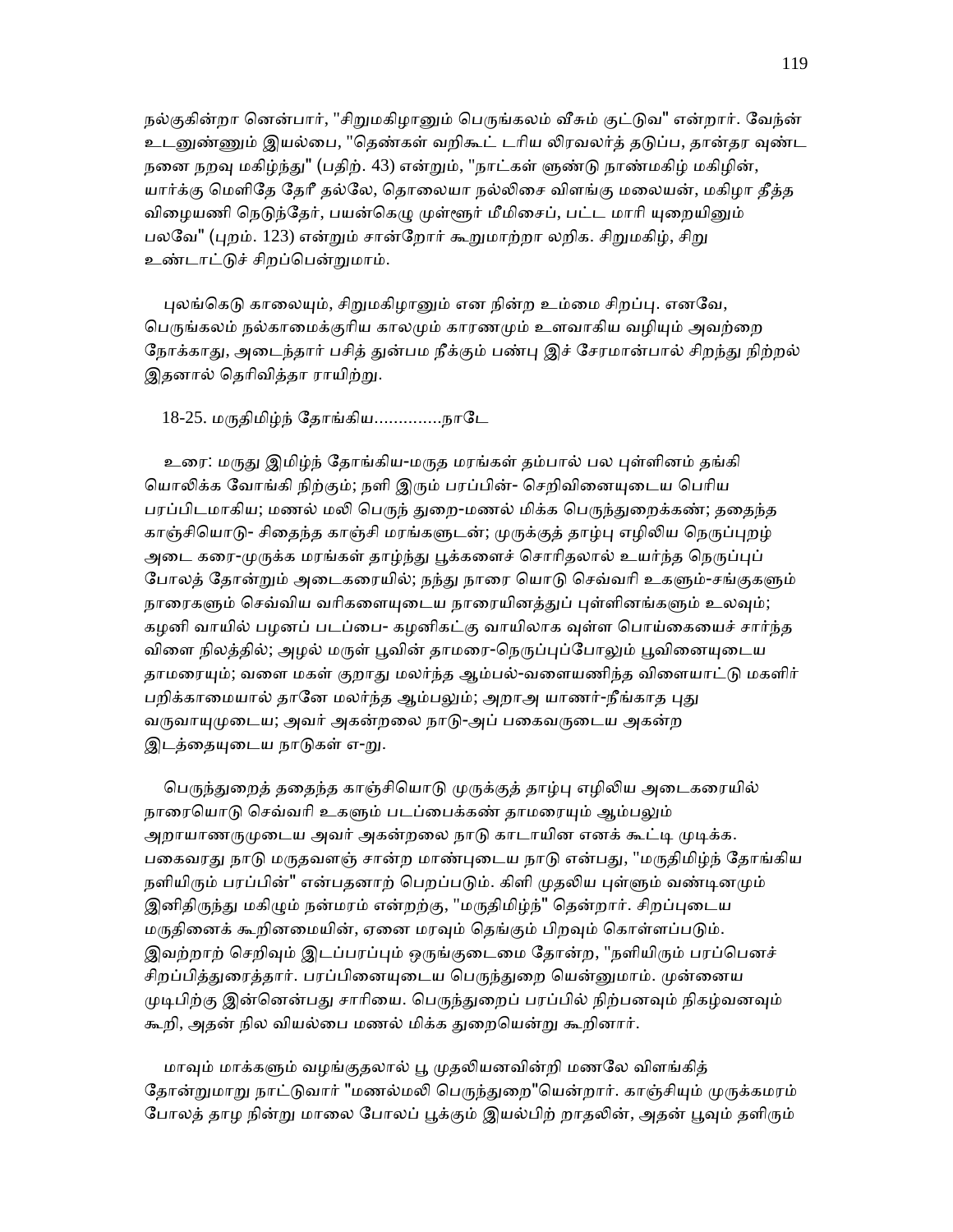விளையாட்டு இள மகளிரால் பறிக்கப்படுதலால் "ததைந்த காஞ்சி" யென்றும், முருக்கம்பூ அவ்வாறு கொள்ளப்படுவ தன்மையின், அது வீழ்ந்து கிடக்குமாறு தோன்ற, "முருக்குத்தாழ் பொழிலிய நெருப்புறழ் அடைகரை" யென்றும் கூறினார். ததைதல், சிதைதல்; "அருஞ்சமந் ததைய நூறி" (புறம். 18) என்றாற்போல. பழையவுரைகாரர், "ததைந்த காஞ்சி யென்றது, விளையாட்டு மகளிர் பலரும் தளிரும் முறியும் தாதும் பூவும் கோடலாற் சிதைவு பட்டுக் கிடக்கின்ற காஞ்சி யென்றவா" றென்றும் "இச் சிறப்பானே இதற்குத் ததைந்த காஞ்சி யென்று பெயராயிற்" றென்றும் கூறுவர். அடைகரை துறை யன்மையின், அங்கே முருக்கின்கிளை தாழ்ந்து பூக்களைச் சொரிதலால், அப் பூக்களே பரந்து கிடத்தலாலும் அவற்றின் நிறம் நெருப்புப்போன் றிருத்தலாலும், "நெருப்புறழ் அடைகரை" யென்றும், முருக்க மரங்கள் மிக வோங்கி வளராது தாழ நின்று கிளை பரந்து நெருப்பெனப் பூத்துள்ள பூக்களைச் சொரிதலால் அடைகரை நீரும் நெருப்பும் தம்முள் உறழ்ந்து காட்சி வழங்குவது போறலின், "முருக்குத்தாழ் பொழிலிய நெருப்புற ழடைகரை" யென்றும் குறித்தார். முருக்கம்பூ நெருப்புப்போல்வ தென்பதனைப் பிறரும், "பொங்கழல் முருக்கி னொண்குரன் மாந்திச், சிதர் சிதர்ந்துகுத்த செவ்வி" (அகம், 277) என்பர். நீர் இடையறாமையின் தமக்கு வேண்டும் இரையை நிரம்பப் பெறுதலின், ஆக்கமுறும் நாரை யினத்துடன் செவ்வரியென்னும் நாரை யினமும் கலந்துறையும் என்பார், "நந்து நாரையொடு செவ்வரி யுகளும்" என்றார்; " பொய்கை மேய்ந்த செவ்வரி நாரை" (புறம், 351) என்பதனால், செவ்வரி நாரையாதல் காண்க.

பழனம் கழனிக்கு வாயில் போறலின்,"கழனிவாயிற் பழனம்" என்றார்; "வயலமர் கழனிவாயிற் பொய்கை" (புறம். 354) எனப் பிறரும் கூறுதல் காண்க. இனிப் பழனத்தின் வாயிலாகக் கழனிக்கு நீர் பாய்தலின் இவ்வாறு கூறினா ரென்றுமாம். பழனத்தைச் சார்ந்த படப்பைக்கண் தாமரை மிக்கிருத்தல் தொன்றப் "பழனப் படப்பை யழன் மருள் தாமரை" யென்றார். படப்பை, பழனத்தைச் சார்ந்த தோட்டக்கால், படப்பையில் மலர்ந்த தாமரைப் பூவைப் பறித்துத் தலையிற் சூடி அதன் நாளத்தை வளையாக அணிந்து மகளிர் விளையாடுப வாகலின், அவ்வாறு விளையாடும் இளமகளை "வளைமகள்" என்றும், அவள் பழனத்தில் மலர்ந்த ஆம்பலைப் பறிக்க மாட்டாது விடுப்ப, அது தானே மலரும் என்பார் " குறாது மலர்ந்த ஆம்பல்" என்றும் கூறினார். விளையாடும் பருவத்து இளமகளிரை "வளையவ" ரென்பது பண்டையோர் வழக்கு; "வளையவர் வண்டல்போல் வார்மணல் வடுக்கொள" (கலி.26) என்றவிடத்து, வளையவர் என்றதற்கு நச்சினார்க்கினியர் "வளையினையுடைய இளையோர்" என்றுரைப்பது காண்க. இவ் வளைமகள் குறுதற் கெட்டு மளவி லிருப்பின், நீரிடத்தே அதனை மலரவிடாது பறித்திருப்பள் என்றவாறு. பழையவுரைகாரரும், "வளைமகள் குறாஅது மலர்ந்த ஆம்பல் என்றது, விளையாட்டு மகளிர் குறுதற் கெட்டாமையாலே மலர்ந்த ஆம்பல் என்றவாறு" என்பர். இன் புது நலங்கள் இடையறாத நாடுகள் என்றற்கு "அறாஅ யாணர்" என்றார்.

இனி, அவர் நாட்டு இளையவர் மலர்ந்த தாமரையைப் பயன் கொண்டு குவிந்த ஆம்பலை வாளாது விடுவ ரென்றது,செல்வத்திற் சிறந்தாரைப் பயன்கொண்டு மெலிந்தாரைப் புறக்கணித்தனர்; அதுவும் அவர் நாட் டழிவுக்குக் காரணமா மென்பது கூறியதாகக் கொள்க. வளையோர் மலர்ந்த தாமரையை பயன்கொண்டது போல, இந்நாட்டரசராகிய பகை வேந்தர் நின்னை வணங்கிப் பயன் கொள்ளாது, மகளிர்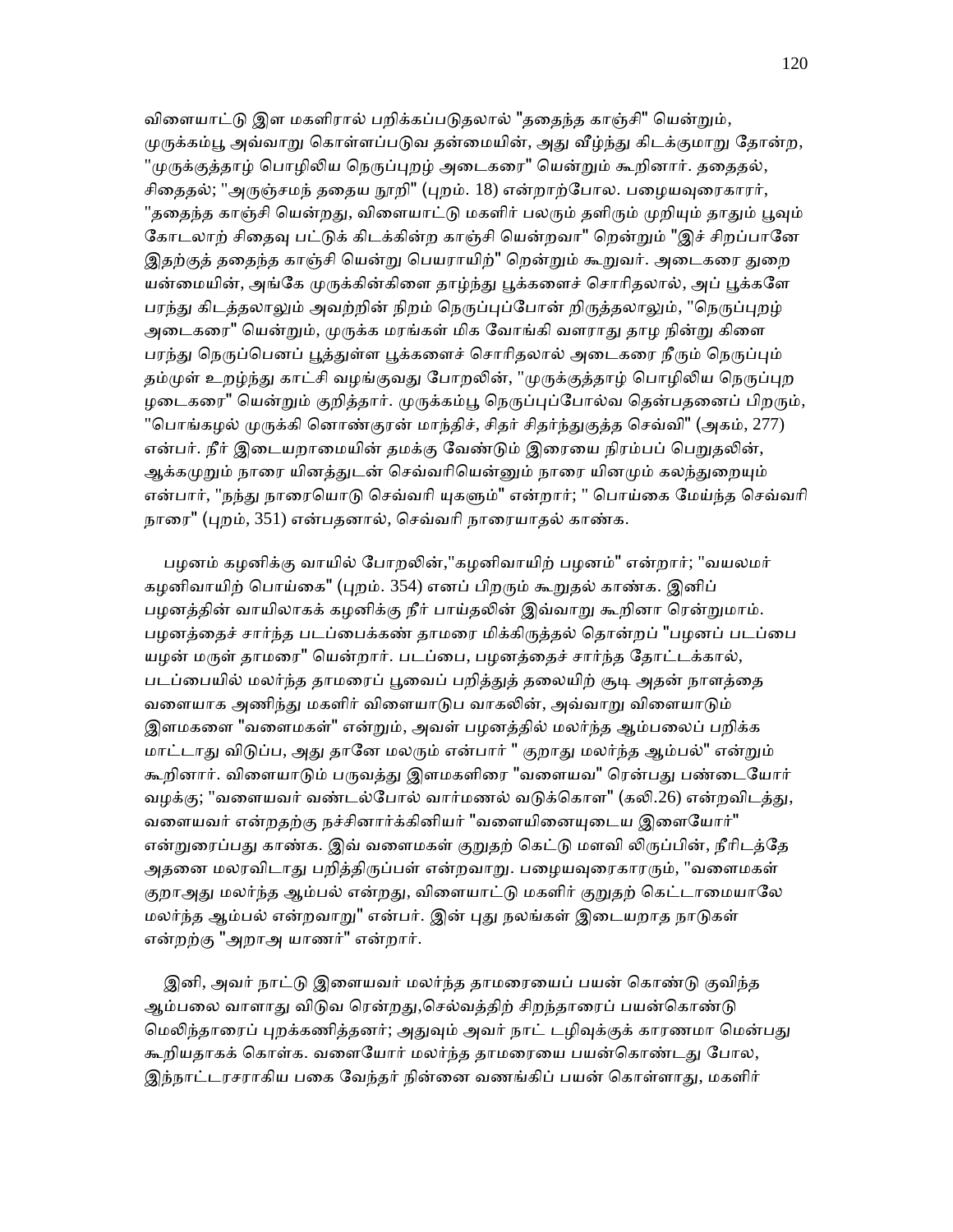தமக்கெட்டாத ஆம்பலைக் குறாது விட்டது போலத் தமக் கெய்தலாகாத வென்றியை யெய்த முயன்று கெடடனர் என வேறோ ரேதுக் காட்டி நின்ற தெனினுமாம்.

11-17.நின்னயந்ᾐ................ஒராᾢன்

உரை: நின் மைந்து மலி பெரும்புகழ் அறியார் - நினது வலியால் நிறைந்த புகழ் நிலையை யறியாராய்; போர் எதிர்வேந்தர் - நின்னொடு பொருதலை யேற்று எதிர்நின் றழிந்த பகைவேந்தர்; தார் அழிந்து ஒராலின் - நின் தூசிப் படைக் குடைந்து ஓடுதலால்; வழங்குநர் அற்றெனப் புல் மருங்கு கெடத் தூர்ந்து - மக்கள் போக்கு வரவற்றபடியால் புல் நிறைந்து சிற்றிடமு மின்றி முட்செடிகள் மண்டித் தூர்ந்து; பெருங் கவின் இழந்த -தமது பெரிய அழகை யிழந்த; ஆற்ற - வழிகளை யுடையவாய்; விண்ணுயர் வைப்பின -வானளாவ உயர்ந்த நெடுநிலை மாடங்கள் பொருந்திய வூர்கள்; அண்ணல் மரையா ஏறு புணர்ந் துறையும் காடாயின - பெரிய காட்டுப் பசுக்கள் ஏறுகளுடன் கூடி யுறையும் காடுகளாயின; நின் நயந்து வருவேம் கண்டனம் - நின்னைக் காண்டலை விரும்பி வரும் யாங்கள் அவற்றைக் கண்டேம் எ-று.

அகன்றலை நாடுகள், பெருங்கவின் இழந்த ஆற்றவாய்க் காடுகளாயின வென்க. மைந்து - வலிமை. மைந்துடையார்க்கே போர்ப்புகழ் மிக வுண்டாகுமாதலின்,"மைந்துமலி பெரும்புகழ்" என்றும், இதனை முன் பறிந்தாரேல் பகைவர் போரில் எதிர்தலைக் கருதியிரார் என்பார், "அறியார் மலைந்த போரெதிர் வேந்தர்" என்றும் கூறினார். நின்னுடைய அகப்படையும் மூலப்படையும் காணாது தூசிப் படையினை யெதிர்ந்த அளவிலே ஆற்றாது உடைந்தமையின், "தாரழிந் தொராலின்" என்றார். தார் என்புழி நான்கனுருபு தொக்கது. இனி,தாரென்றது பகைவரது தூசிப்படையாக்கி, பகைவர் தமது தூசிப்படை யழிந்து உடைந் தோடினமையின் என்றுரைப்பினு மமையும். தாரழிந் தொராலின் என்றதற்கு, தாரும் குடையும் முரசும் பிறவும் இழந்தன ரெனக் கோடலுமொன்று. எனவே, நின்னுடைய மைந்து மலி பெரும் புகழ் அறியாது பகைவர் செய்த குற்றம் அவர்கட்கு இக் கேட்டைப் பயந்ததோடு அவர் நாட்டையும் பாழ்படுத்திற் றென்பார், "அவர் அகன்றலை நாடு காடாயின" என்ᾠ இரங்கிக் கூறினார்.

அறாஅ யாணரால் பண்பட்டு, சிறந்த வளஞ் சுரந்த நாடுகள் இற்றைப் போதில் மக்கள் அனைவரும் வேறுநாடுகட் ககன்றமையின் வழக் கொழிந்தன வென்பார் "வழங்குந ரற்றென" என்றும், அதனால் வழிகள் ஒதுக் கிடமின்றி யாண்டும் புல்லும் முட்புதலும் செறிந்து எம் மருங்கும் மூடிக் கொண்டன வென்பார், "புல்மிக்கு மருங்கு கெடத் தூர்ந்து" என்றும் குறித்தார். "பெருங்கவின் இழந்த ஆற்ற" எனவே, முன்பு அவ் வழியிடங்கள் முழுதும் நறும் புனலும் தண்ணிழலும் பொருந்தியழகுடையவா யிருந்தன வென்றும், புல் மிக்குள்ள விடம் நெல் மிக்கும், வழங்குந ரற்ற வழி எனவே, இடையறவின்றி மக்கள் வழங்கும் வழக்கு மிகுந்தும் விளங்கினவென்றும் கொள்ளப்படும். கணவரொடு கூடிக் கற்புக் கடம்பூண்ட மகளிர் இருந்த அவ் விடங்களிலே ஏற்றொடு கூடிய மரையா இனி துறையாநிற்கு மென்பார், "ஏறுபுணர்ந் தண்ணல் மரையா அமர்ந்தினி துறையும்" என்றார்; மரையா, காட்டுப்பசு; "மலைத்தலை வந்த மரையான் கதழ் விடை" (மலைபடு.331) என்றாற்போல. இனி, மான் பிணையென்று கொள்வாரு முண்டு. வானளாவ வுயர்ந்த நெடுநிலை மாடங்கள் நின்ற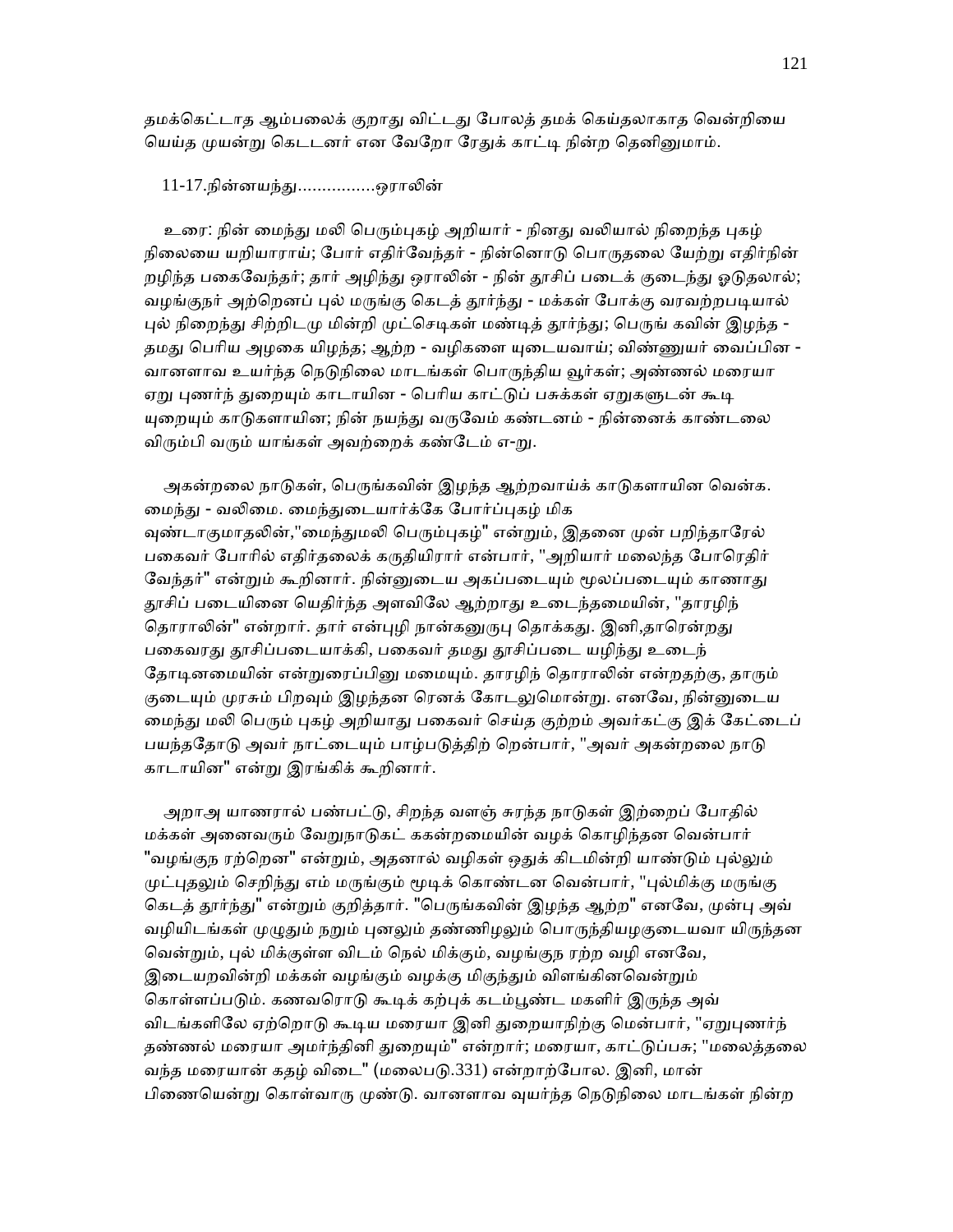அந் நாடுகள் இப்போது காடாயின வென்றலின், "விண்ணுயர் வைப்பின காடாயின" என்றார். இனிப் பழையவுரைகாரர், "விண்ணுயர் வைப்பின காடென்றது, மரங்கள் விண்ணிேல ெசல்ல ேவாங்கி நிற்கும் காᾌகளாயின ெவன்றவா" ெறன்பர்.

இதுகாறுங் கூறியது பெருவறங் கூர்ந்து புலங்கெடு காலையும் வயிரிய மாக்கள் உண்டு மலிந்தாடப் பெருங்கலம் வீசும் குட்டுவ, காஞ்சியொடு முருக்குத்தாழ் பெழிலிய அடைகரைக்கண் நாரையும் செவ்வரியும் உகளும் படப்பையில் தாமரையும் வளைமகள் குறாது மலர்ந்த ஆம்பலும் அறாயாணருமுடைய அகன்றலை நாடுகள் பெருங்கவின் இழந்த ஆற்றவாய் காடாயின; அவற்றை நின் நயந்து வருவேம் கண்டனம் என்பதாம். இனி, பழையவுரைகாரர்,"குட்டுவ, போரெதிர் வேந்தர் தாரழிந் தொராலின், அவர் அகன்றலை நாடு காடாயின; அதனை நின் னயந்து வருவேம் கண்டனம் எனக் கூட்டி வினைமுடிவு செய்க" என்பர்

"இதனாற் சொல்லியது: அவன் வென்றிச் சிறப்புக் கூறியவாறாயிற்று. போரெதிர் வேந்தர் தாரழிந் தொராலின் நாடு காடாயின வென எடுத்துச் செலவினை மேலிட்டுக் கூறினமையால் வஞ்சித்துறைப் பாடா ணாயிற்று"

### **3.4.** சீர்சால் ெவள்ளி.

### 24.

-------------

நெடுவயி னொளிறு மின்னுப் பரந்தாங்குப் புலியுறை கழித்த புலவுவா யெஃகம் ஏவ லாடவர் வலᾔயர்த் ேதந்தி ஆரரண் கடந்த தாரᾞந் தைகப்பிற் பீடுகொண் மாலைப் பெரும்படைத் தலைவ $5$  ஒதல் ேவட்ட லைவபிறர்ச் ெசய்தல் ஈத லேற்றலென் றாறுபுரிந் தொழுகும் அறம்புரி யந்தணர் வழிமொழிந் தொழுகி ஞால நின்வழி யொழுகப் பாடல்சான்று நாடுடன் விளங்கு நாடா நல்லிசைத்  $10$ திருந்திய வியன்மொழித் திருந்திழை கணவ குலையிழி பறியாச் சாபத்து வயவர் அம்புகளை வறியாத் தூங்குதுளங் கிருக்கை இடாஅ வேணி யியலறைக் குருசில்  $\hat{\mathsf{n}}$ ர்நிலந் தீவளி விசும்போ டைந்தும்  $15$ அளந்துகடை யறியினு மளப்பருங் குரையைநின் வளம்வீங்கு பெருக்க மினிதுகண் டிகுமே உண்மருந் தின்மரும் வரைகோ ளறியாது குரைத்தொடி மழுகிய வுலக்கை வயின்றோ றடைச்சேம் பெழுந்த வாடுறு மடாவின்  $20$ எஃகுறச் சிவந்த வூனத் தியாவரும் கண்டுமதி மருளும் வாடாச் சொன்றி வயங்குகதிர் விாிந்ᾐ வானகஞ் சுடர்வர வறிதுவடக் கிறைஞ்சிய சீர்சால் வெள்ளி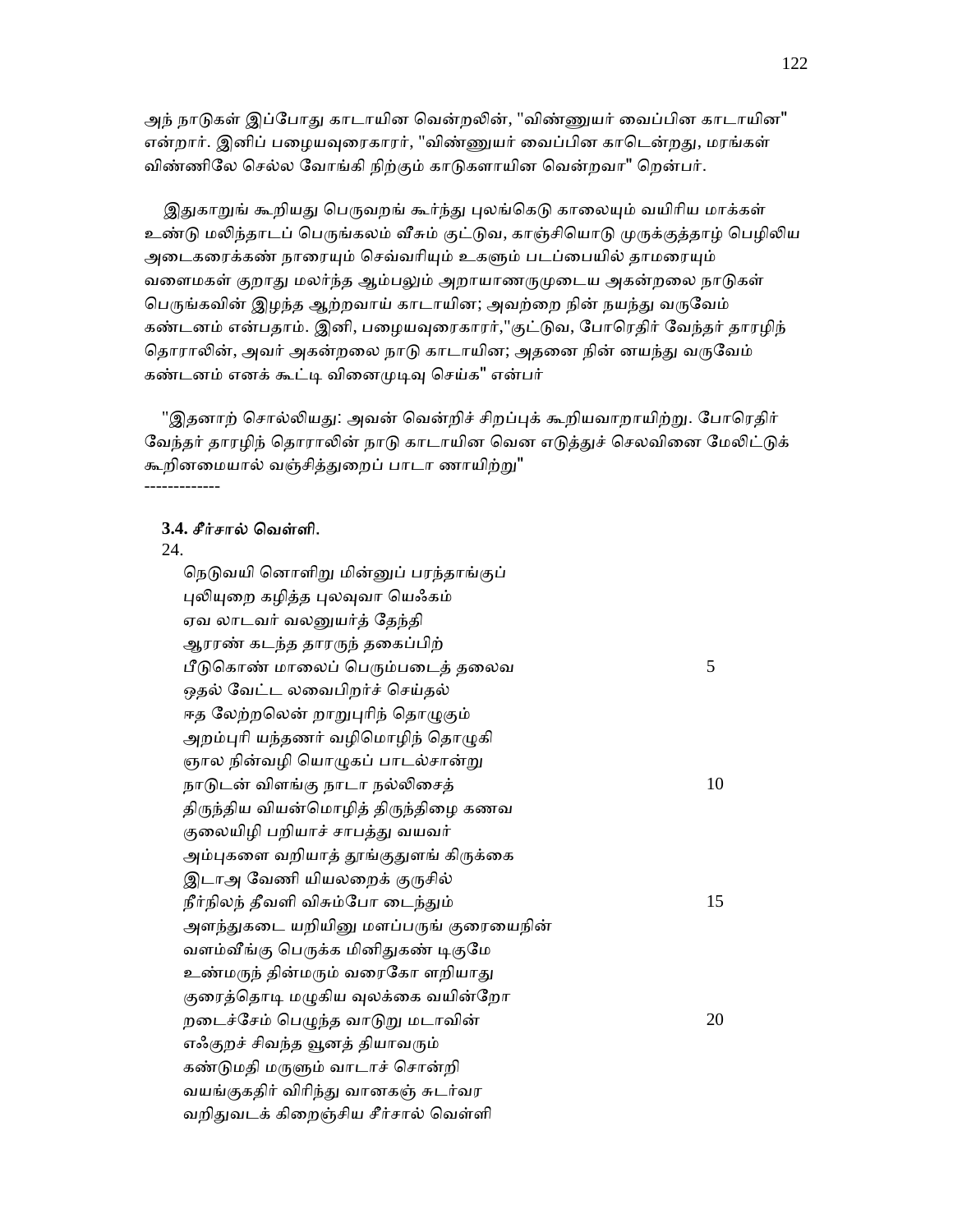பயங்கெழு பொழுதோ டாநிய நிற்பக்  $25$ கலிழுங் கருவியொடு கையுற வணங்கி மன்ᾔயிர் ᾗைரஇய வலேனர் பிரங்கும் கொண்டற் றண்டளிக் கமஞ்சூன் மாமழை காரெதிர் பருவ மறப்பினும் பேரா யாணர்த்தால் வாழ்கநின் வளனே.  $30$ 

துறை: இயன்மொழி வாழ்த்து. வண்ணம்: ஒழுகுவண்ணம். தூக்கு: செந்தூக்கு. ெபயர்: சீர்சால் ெவள்ளி,

1-5. நெடுவயின்...............தலைவ.

உரை: நெடு வயின் ஒளிறும் மின்னுப் பரந் தாங்கு-நெடிய விசும்பின்கண் விளங்குகின்ற மின்னல் பரந்தாற் போல; புலியுறை கழித்த புலவு வாய் எஃகம்-புலித்தோலாற் செய்த உறையினின்றும் வாங்கிய புலால் நாறும் வாளை; மேவல் ஆடவர் வலனுயர்த் தேந்தி-நாளும் போரை விரும்பும் வீரர் தம் வலக் கையில் விளங்க வேந்தி; ஆர் அரண் கடந்த தார்-பகைவருடைய அரிய அரண்களை யழித் கேகும் தமது தூசிப் படையால்; அருந் தகைப்பின்-கடத்தற்கரிய பகைவரது அணிநிலையுட் பாய்ந்து; பீடு கொள் மாலைப் பெரும்படைத் தலைவ-வென்றி கொள்ளும் இயல்பினையுடைய பெரிய தானைக்குத் தலைவனே எ-<u>ற</u>ு

நிலத்தினும் கடலினும் நெடுமையும் பரப்பு முடைமைபற்றி விசும்பு "நெடுவயி" னெனப்பட்டது. இது நெடிதாகிய இடத்தையுடைய விசும்பென விரிதலின், அன்மொழித்தொகையாய் விசும்பிற்குப் பெயராயிற்று. புலியுறையினின்றும் கழித்த எஃகம், முகிலிடைத் தோன்றும் மின்னுப் போறலின், "நெடுவயின் மின்னுப் பரந்தாங்குப் புலியுறை கழித்த எஃகம்" என்றார். வாள்வாய்ப் பட்டாரது ஊன் படிந்து புலவு நாற்றம் நாறுதலின், "புலவுவா யெஃகம்" எனப்பட்டது. படைவீரர் போரே விரும்பும் புகற்சியினராய் நாளும் அதன்மேற் சென்ற உள்ளத்தாற் சிறந்து நிற்குமாறு தோன்ற "மேவல் ஆடவர்" என்றார். ஏவ லாடவரெனக் கொண்டு வேந்தனது ஏவல்வழி நிற்கும் வீரரென் றுரைப்பினுமாம்; "புட்பகைக் கேவானாகலிற் சாவேம் யாமென, நீங்கா மறவர் வீங்கு தோள் புடைப்ப" (புறம். 68) என்பதனால் வீரர் ஏவல்வழி நிற்குமாறு பெறப்படும். போர், என்பது அவாய்நிலை. இடக்கையில் தோலை யேந்துதலின் "வாளை வல னுயர்த் தேந்தி" யெனல் வேண்டிற்று. புலித்தோலாற் செய்யப்பட்டதனைப் புலியுறை யென்றார்.

இனி, தார்ப்படையின் வன்மை கூறுவார், பல்வகைப் பொறியாலும் காத்து நிற்கும் வயவராலும் நெருங்குதற்கரிய அரண் பலவும் வருத்த மின்றி எளிதிற் கடக்கும் வன்மையுடைய தென்றற்கு, "ஆரரண் கடந்ததார்" என்றார். தார், தூசிப்படை. இதனைத் தாங்கிப் பின்னே அணியுற்று வரும் படை தானை யெனப்படும்.; "தார்தாங்கிச் செல்வது தானை" (குறள் 767) எனச் சான்றோர் விளக்குவது காண்க. போர்க்கருவிகளான வில், வேல், வாள் முதலியனவே யன்றி, படையினது அணி வகுப்பும் நிலையும் வன்மை நல்குவன வாதலின், அச் சிறப்பை விதந்து "அருந்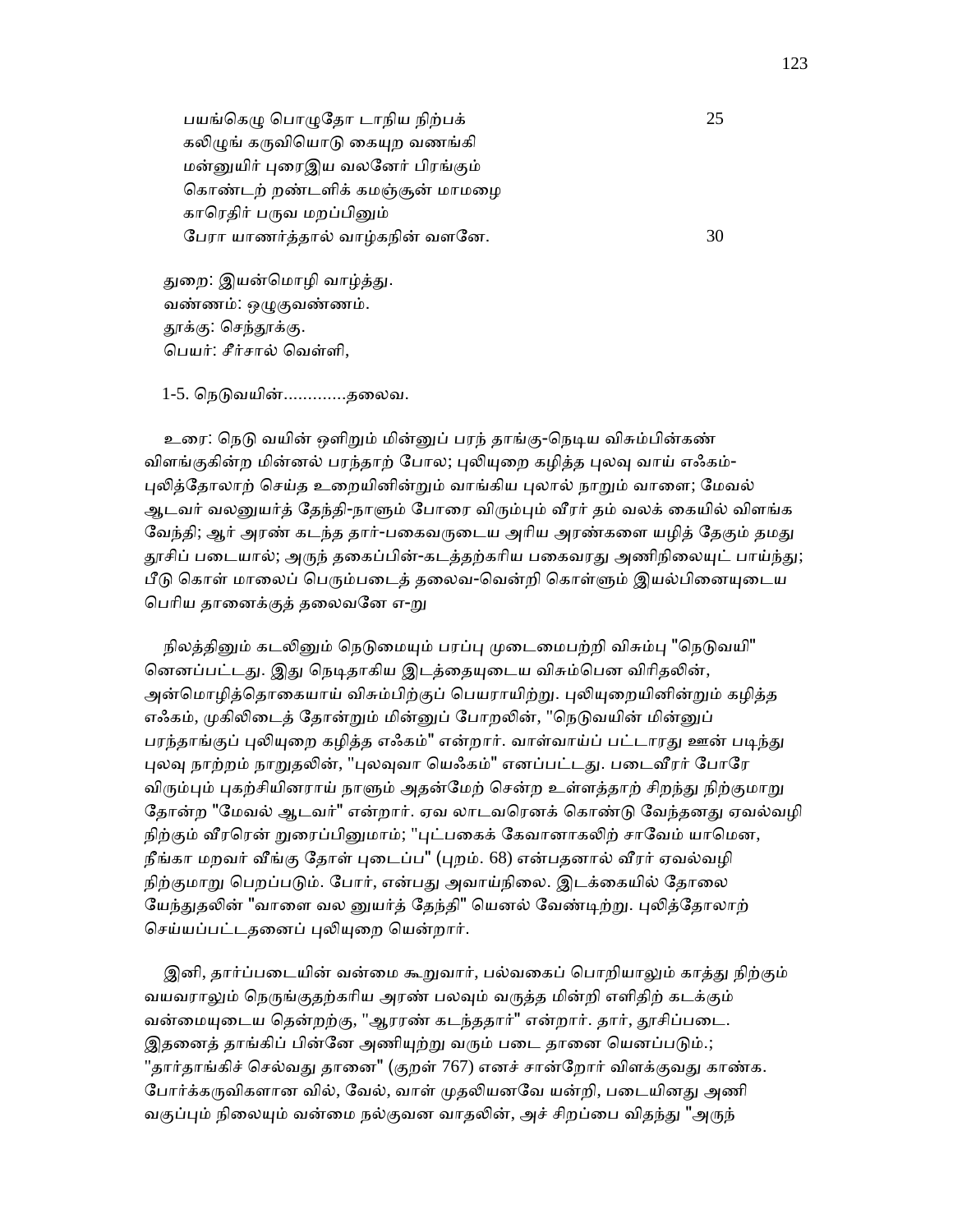தகைப்பில்" என்றும் அதன் உட்புகுந்து பொருது கலக்கிச் சிதைத்து வென்றி காண்பதே வீரர்க்கு மிக்க வீறு தருவதாதலின், "அருந்தகைப்பிற் பீடுகொள் மாலைப் பெரும்படைத் தலைவ" என்றும் கூறினார். மாற்றாரது அருந்தகைப்புட் புகுந்து கலக்கக் கருதுவோர் முன்பாகக் களிற்றினைச் செலுத்தி இடமகல் வித்து, அதன் வழியே நுழைந்து தாக்குவ ரென்ப; இதனைக் "களிறு சென்ற கள னகற்றவும் களனகற்றிய வியலாங்கண், ஒளிறிலைய வெஃகேந்தி, அரைசுபட வமருழக்கி" (புறம் 26) என்பதனா லறிக. இன்னோ ரன்ன அருஞ்செயல் வழிப்படும் பீடே வீரர் தம் நடுகல்லினும் பிறங்குவதா மென் றறிக. "நல்லமர்க் கடந்த நாணுடை மறவர், பெயரும் பீடுமெழுதி யதர்தொறும் பீலி சூட்டிய பிறங்குநிலை நடுகல்" (அகம். 67) என்புழி "நல்லமர்" என்றது இதனையும் உட்கொண்டு நிற்றலை யுணர்க. இத்தகைய பீடு பெறுதல் நின் படைக்கு இயல்பா யமைந்துள தென்பார், " பீடுகொள் பெரும்படை" யென்னாது, "பீடுகொள் மாலைப் பெரும்படை" யென்றார். மாலையென்ற அடைநலத்தால், பெருமை, படையினது மிகுதி மேற்றாயிற்று. இனிப் பழையவுரைகாரர் "தாரருந் தகைப்பின் பீடுகொள்மாலைப் பெரும்படை யென்றது, தார்ப்படைக்கு அழித்தற்கரிய மாற்றார் படை வகுப்பிலே வென்றி செய்து பெருமை கொள்ளும் இயல்பை யுடைய அணியாய் நிற்கும் பெரும்படை யென்றவா" றென்பர். படையெனவே, அணிநிலையும் தொகை மிகுதியும் கருவிப் பெருமையும் வினைத் தூய்மையும் பிறவும் அகப்படுதல்

காண்க.

இப் பெரும் படையை இதன் பெருமைப் பண்பு குன்றாத வகையில் வைத்தாளுந் திறன் தலைமைப் பண்பு முற்றும் நிரம்ப வுடையார்க் கன்றி யின்மையின் பல்யானைச் செல்கழு குட்டுவனைப் "பெரும்படைத் தலைவ" என்றார். திருவள்ளுவனாரும், "நிலைமக்கள் சால வுடைத்தெனினும், தானை, தலைமக்கள் இல்வழி இல்" (குறள் 770) என்பᾐ காண்க

மேலும் குட்டுவனை, பெரும்படை வேந்தே யென்னாது "தலைவ" என்றதனால், அவன் படையினை யேவி யிராதே அதற்குத் தானே முன்னின்று தலைமை தாங்கிப் பொருது பீடு கொள்ளும் செயலுடைய னென்பதும் உய்த்துணரப்படும்.

#### 6-11. ஓதல்...........கணவ

 உைர: ஓதல் ேவட்டல் அைவ பிறர்ச் ெசய்தல் ஈதல் ஏற்றல் என்ᾠ ஆᾠ ᾗாிந் தொழுகும்-மறை யோதுதல், வேள்வி வேட்டல், அவை யிரண்டையும் பிறரைச் செய்வித்தல், வறியார்க் கொன் றீதல், தமக் கொருவர் கொடுத்ததை யேற்றல் என்ற தொழி லாறும் செய்தொழுகும்; அறம்புரி அந்தணர்- அறநூற் பயனை விரும்பும் அந்தணர்களை; வழிமொழிந் தொழுகி-வழிபட்டொழுகி; ஞாலம் நின் வழி யொழுக-அதனால் உல;கத்தவர் நின்னை வழிபட்டு நிற்ப; பாடல் சான்று- புலவர் பாடும் புகழ் நிறைந்து; நாடு உடன் விளங்கும்-நிலமுழுதும் பரந்து விளங்கும்; நாடா நல்லிசை-விளங்கிய நல்ல புகழையும்; திருந்திய இயல்மொழி-அறக் கேள்வியால் திருந்திய இனிய இயல்பிற் றிரியாத மொழியினையுடைய; திருந்திழை கணவ-திருந்திய இழையணிந்தவட்குக் கணவனே எ-று.

ஓதுவித்தலும் வேட்பித்தலும் அந்தணர்க்குரிய தொழில் ஆறனுள் அடங்குவன வாதலின், "அவை பிறர்ச் செய்தல்" என்றார். செய்தல், பிறவினைப்பொருட்டு. செய்தல்,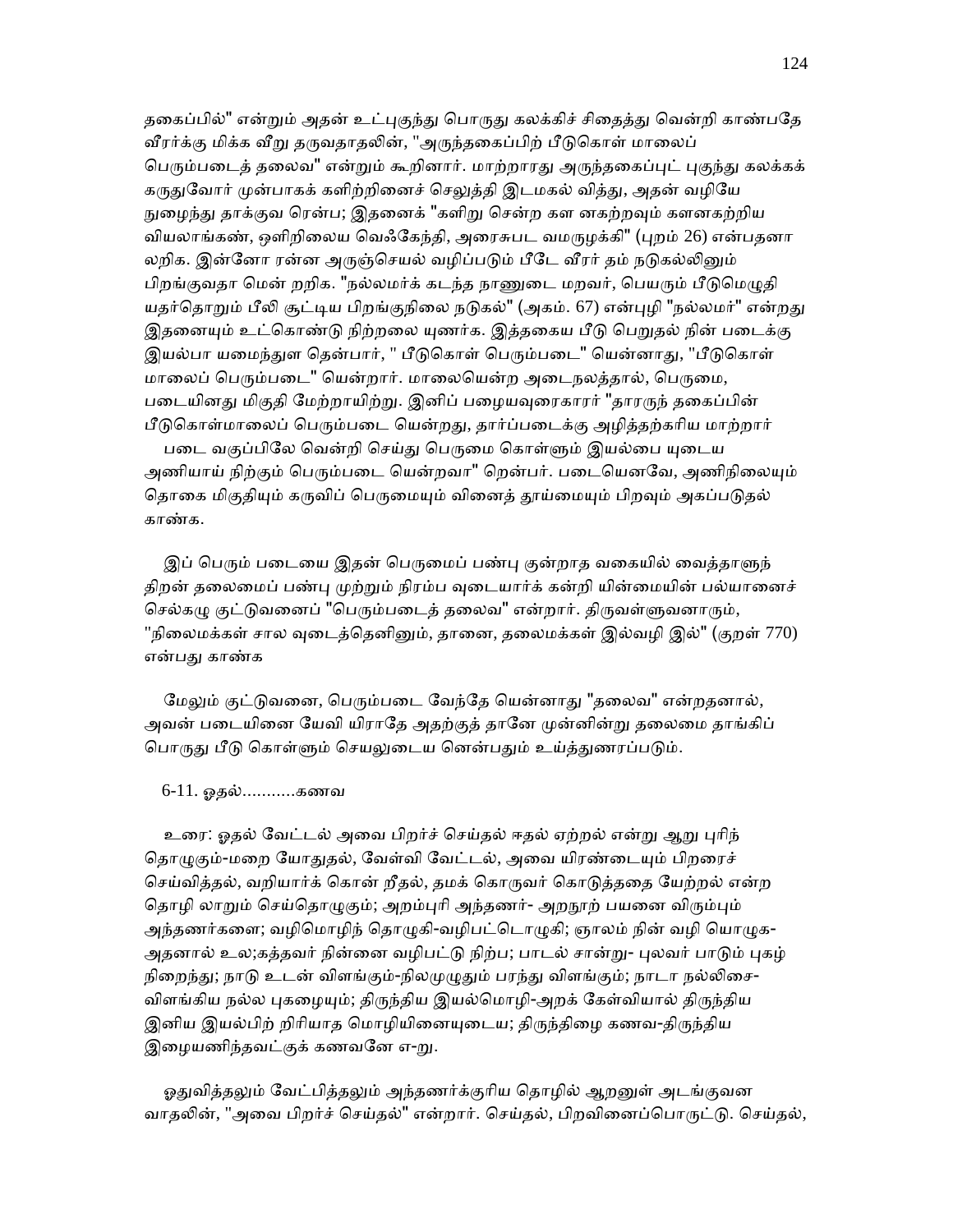செய்வித்தல் என்ற வினைவகைகளும் செய்தல் வகை நான்கினையும் முன்னும் பின்னும் கூறலின், இடையே செய்வித்தல் வகை இரண்டனையும் ஒன்றாய்த் தொகுத்துரைத்தார், சொற் சுருங்குதல் குறித்து. பழையவுரைகாரர், " அவை பிறர்ச் செய்தல் என் புழிப் பிறரை யென விரியும் இரண்டாவதனை, அவை செய்தல் என நின்ற செய்த லென்னும் தொழுலாற் போந்த பொருளால் செய்வித்தலென்னும் தொழிலாக்கி அதனொடு முடிக்க" என்றார். என்று என்பதனை எல்லாவற்றோடும் ஒட்டுக. ஆறென்புழி முற்றும்மை விகாரத்தால் தொக்கது. இவ் வாறு தொழிலையும் வழிவழியாக வருத்தமின்றிக் கற்றுப் பயின்று வருதலின் அந்தணரை "ஆறுபுரிந் தொழுகும் அந்தணர்" என்ற ஆசிரியர், அவர் தம் உள்ளத்தே அற நூல்களின் முடிபொருளையே விரும்பாநிற்கின்றன ரென்பார். "அறம்புரி யந்தணர்" என்றார்; அறம் அற நூல்களில் முடிபொருண்மேற்று. அது வேத முதலிய நூல்களாற் கற்றுணரப்படாது இறைவனால் உணர்த்தப்படுவது. "ஆறறி யந்தணர்க் கருமறை பல பகர்ந்து" (கலி. கடவுள்) என்றும் "ஒருமுகம், எஞ்சிய பொருள்களை யேமுற நாடித், திங்கள் போலத் திசைவிளக் கும்மே" (முருகு. 96-8) என்றும் சான்றோர் கூறுவது காண்க. சைவ நூல்களும், வேத முதலியவற்றின் ஞானம் கீழ்ப்பட்டதாகிய பாச ஞானம் என்று கூறுவது ஈண்டுக் குறிக்கத்தக்கது.

உலகியற் பொருளையும் அதற்குரிய அறநெறிகளையும் உள்ளவாறுணர்த்தும் உரவோராதலின் அந்தணர் வழிமொழிந் தொழுகுதல் அரசர்க்குக் கடனாதல் பற்றி, "அந்தணர் வழிமொழிந் தொழுக" வென்றார். அவ் வொழுக்கத்தாற் பயன் இது வென்பார், "ஞாலம் நின் வழி யொழுக" என்றும், அதனால் நாடு நாடா வளம் படைத்து நல்லோர் பாராட்டும் நலம் பெறுதலின் "பாடல் சான்று" என்றும் கூறினார். நாட்டின் புகழ் நாட்டின் அரசற்குச் சேறலின், அரசன்மேலேற்றிச் "சான்று" என்றார். இக் குட்டுவனைப் பாடப் போந்த கௌதமனார், "உருத்துவரு மலிர் நிறை" யென்ற பாட்டினை நாடு வாழ்த்தாகவே பாடியிருப்பது காண்க. அவன் புகழ் பரவாத இடம் நாட்டில் ஒரு சிறு பகுதியு மின்மையின் "நாடுடன் விளங்கும் நல்லிசை" யென்றார். இசைக்கு நன்மை, அழியாமை. நல்லிசைக் குரிய குணஞ் செயல்கள் அவன்பால் நன்கு விளங்கித் தோன்றலின், "நாடா நல்லிசை" யென்றார். விளக்கமில்வழியே நாடுதல் வேண்டுதலின், நாடாமை விளக்கமாயிற்று.இனி, நாடாது செய்தாரை நாடியடைதலும் நாடிச்செய்தாரை இனிது நாடாமையும் புகழ்க்கு இயல்பாதலின், "நாடா நல்லிசை" ெயன்றா ெரன்ᾠமாம்.

அறம்புரி யந்தணர் வழிமொழிந் தொழுகும் ஒழுக்கத்தின் பயன் அவன் சொல்லின்கண் அமைந்து கிடத்தலின் "திருந்திய இயன்மொழி" என்றார். சொல்லிற் நோன்றும் குற்றங்கள் இன்றி இனிமைப் பண்பே பொருந்திய மொழி இயல்மொழி. இனி திருந்திய இயல்மொழி யென்பதற்குப் பிறர் திருத்த வேண்டாதே இயல்பாகவே குற்றத்தினின்றும் நீங்கித் திருந்தியமொழி யென்றும் கூறுவர். திருந்திழை யென்னும் அன்மொழித்தொகை அரசமா தேவிக்குப் பெயராயிற்று.

## 12-4. குலையிழிபு..........குருசில்

உரை: குலை இழிபு அறியாச் சாபத்துக் களைவு அறியா அம்பு வயவர்-நாண் களைதலறியாத வில்லையும் கையினின்று களைதலில்லாத அம்பையுமுடைய வீரரது;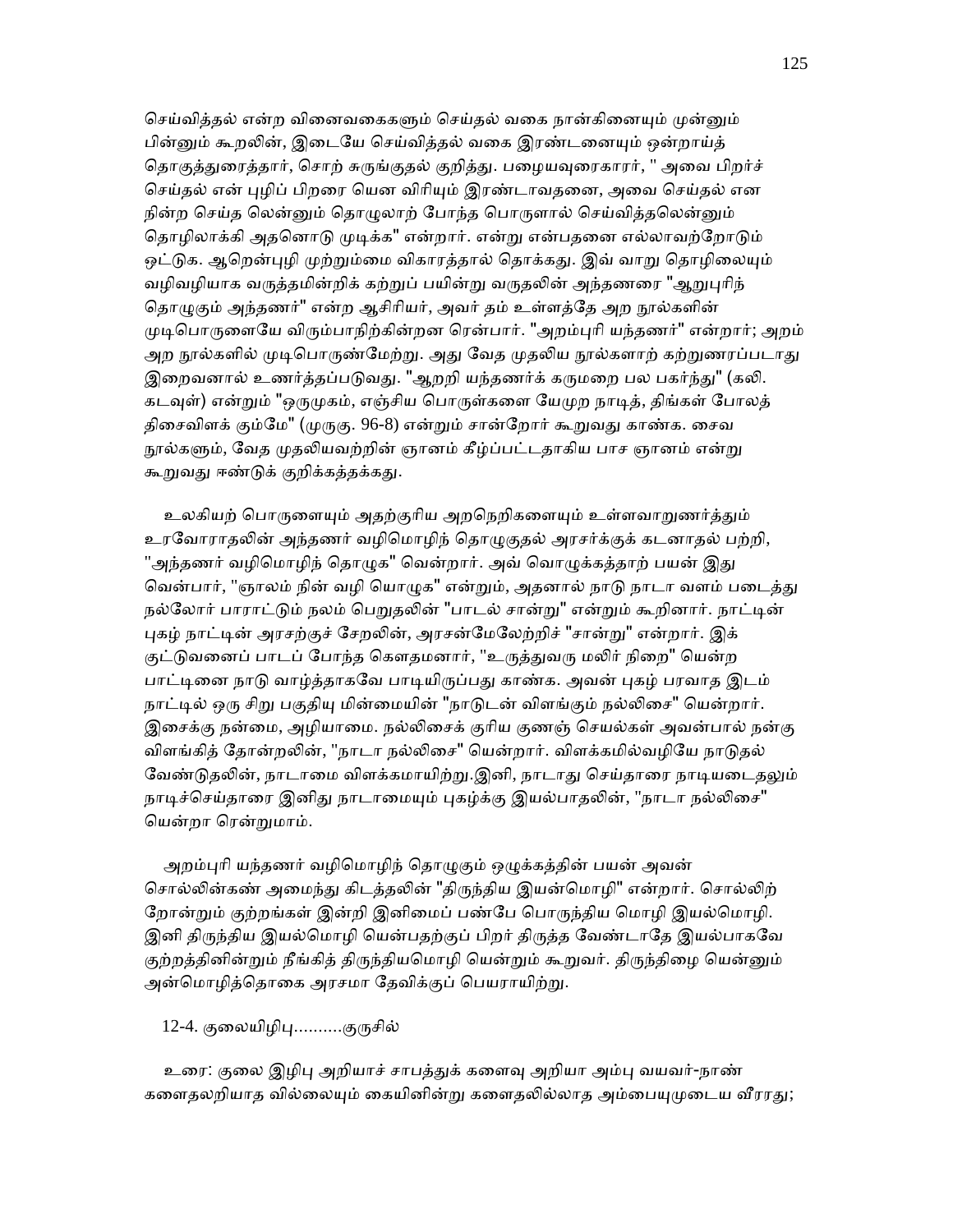தூங்கு துளங்கிருக்கை- போர் வேட்கையால் விரையும் குறிப்பொடு செறிந்திருக்கும் இருக்கையும்; இடாஅ ஏணி இயல் அறை-வன்மைக் கெல்லையாகிய எல்லா நலங்களும் பொருந்த வியன்ற பாசறையுமுடைய; குருசில்-வேந்தே எ-று.

வில்லை வளைத்துப் பிணித்து நிற்கும் நாணினது நிலை குலை யெனப் பட்டது; "வில்குலை யறுத்துக் கோலின்வாரா வெல்போர் வேந்தர்" (பதிற். 79) எனப் பிறாண்டும் வருதல் காண்க. களை வறியா அம்பென வியைத்து, சாபத்தையும் அம்பையுமுடைய வயவ ரென்றும், வயவரது இருக்கை யென்றும் இயைக்க. இருக்கையும் பாசறையுமுடைய குருசில் என முடிக்க. இன் பொழுது போருண்டாமென் றறியாதே எப் பொழுதும் நாணியேற்றியே கிடக்கும் வில்லென்றற்கு "குலையிழி பறியாச் சாபம்" என்பது பழையவுரை. குலை யிழிபறியாச் சாபமேந்திய வழி, அதற்கேற்ப அம்புகளும் கையகலாது செவ்வே யிருத்தல் வேண்டுமாகலின், "அம்பு களை வறியா" என்றார். பழையவுரைகாரரும், "அம்புகளை வறியா வென்றது, போர் வேட்கையான் எப்பொழுதும் கையினின்றும் அம்பைக் களைத லறியா வென்றவா" றென்பர்.

போர் நிகழ்ச்சியை யெதிர் நோக்குதலால் உள்ளம் பரபரப்பும் துடிப்பும் கொண்டு விரையும் வீரர் சோம்பி ஓரிடத்தே குழீஇயிருக்கவு மாட்டாது, அரசன் ஏவாமையின் போர்க்குச் செல்லவுமாட்டாது இருக்கும் அவர்தம் இருப்பினை "தூங்கு துளங் கிருக்கை" யென்றார். "புட்பகைக் கேவானாகலிற் சாவேம் யாமென, நீங்கா மறவர் வீங்குதோள் புடைப்ப" (புறம். 68) என்பதனாலும் இப் பொருண்மை யுணரப்படும். இனிப் பழையவுரைகாரர், "தூங்கு துளங்கிருக்கை யென்றது, படை இடம் படாது செறிந்து துளங்குகின்ற இருப்பு என்றவா" றென்பர்

இடாஅஏணி என்றது, எல்லையாகிய பொருட்கு வெளிப்படை. இனி, ஏணிக் குருசில் என இயைத்து, போர் வன்மைக் கெல்லையாகிய குருசில் என்றுரைப்பினுமாம். "கற்றோர்க்குத்தாம் வரம்பாகிய தலைமையர் (முருகு 133-4) என்றாற் போல. இடாஅ ஏணியாவது "அளவிடப்படாத எல்லை" என்று பழையவுரை கூறும். பழையவுரைகாரர், "பாசறை அறை யெனத் தலைக் குறைந்த" தென்றும், "இயலென்றது பாசறைக்குள்ள இயல்" பென்றும் கூறுவர். பாசறைக்குரிய நலங்கள், புரிசையும் இருக்கையும் அரணும் மெய் காப்பாளரும் காலக்கணக்கரும் உழையரும் நன்கமைந்த நலங்கள். "காட்ட இடுமுட் பரிசை யே முறவளைஇப், படுநீர்ப் புணரியிற் பரந்த பாடி" (முல்லை 26-8) எனப் புரிசையும் "நற்போர் ஓடா வல்வில் தூணி நாற்றிக், கூடங் குத்திக் கயிறுவாங் கிருக்கை" (39-40) என இருக்கையும், "பூந்தலைக் குந்தம் குத்திக் கிடுகு நிரைத்து, வாங்கு வில்லரணம்" (41-3) என அரணமும், "துகில் முடித்துப் போர்த்த தூங்க லோங்கு நடைப் பெருமூதாளர்" (53-4) என மெய் காப்பாளரும் "பொழுதளந் தறியும் பொய்யா மாக்கள்" (55) எனக் காலக் கணக்கரும் "உடம்பி னுரைக்கு முரையா நாவின் படம்புகு மிேலச்சர் உைழய ராக" (65-6) என உைழயᾞம் பாசைறக்கு நலங்களாக ஆசிாியர் நப்பூதனார் கூறுதல் காண்க.

15-17. நீர் நிலம்........கண்ᾊகுேம

உரை: நிலம் நீர் தீ வளி விசும்பொடு ஐந்தும் அளந்து கடை அறியினும்-நிலமும் நீரும் நெருப்பும் காற்றும் விசும்புமாகிய ஐந்தனையும் அளந்து முடிவு காணினும்; அளப்பரும்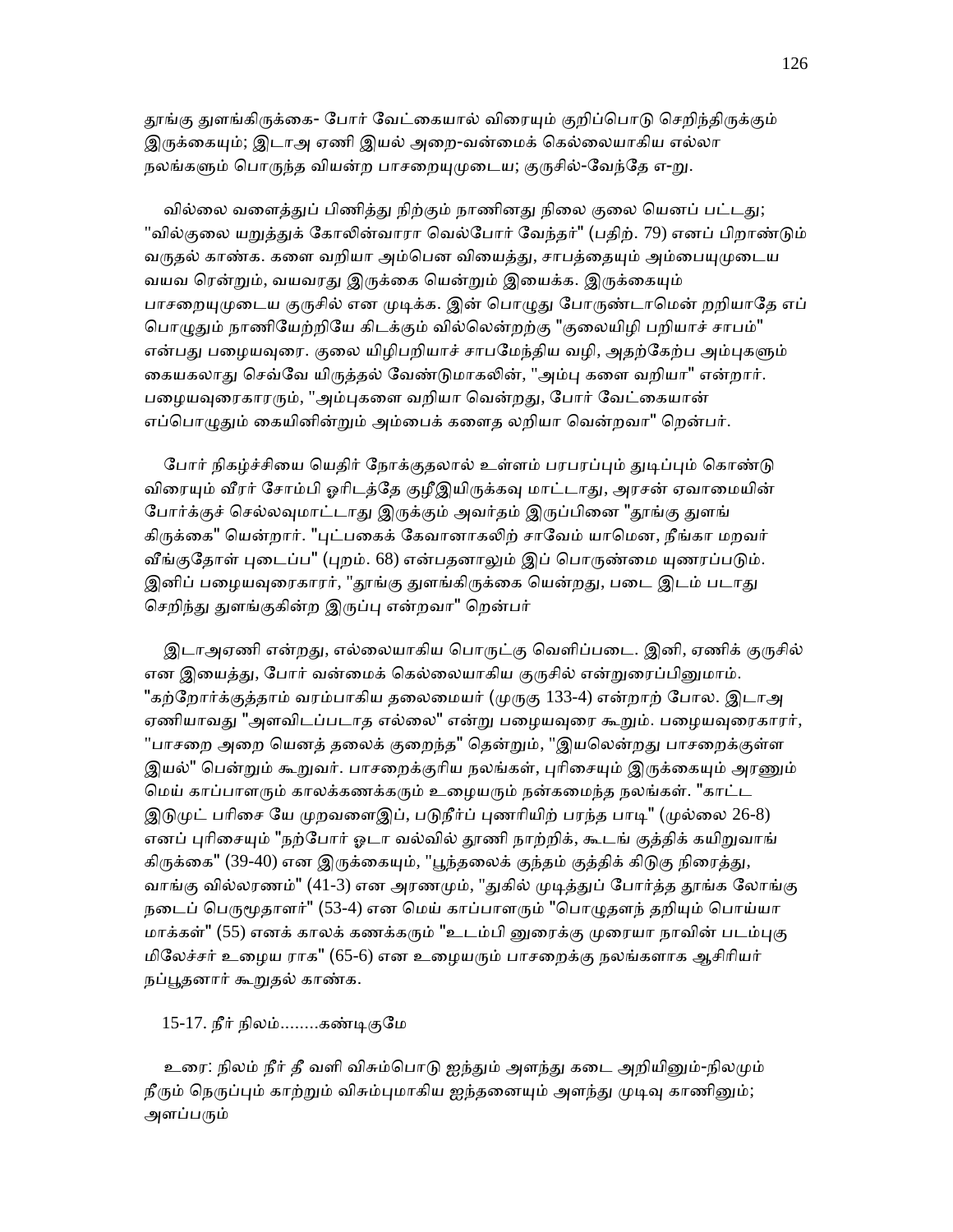குரையை- அறிவு முதலியவற்றால் அளந்து எல்லை காண்பதற்கரியை யாவாய்; நின் வளம் வீங்கு பெருக்கம்-நின்னுடைய செல்வம் பெருகிய நலத்தை; இனிது கண்டிகும்-யாங்கள் இனிது கண்டறிந்தோம் எ-று.

நிலமுதலிய ஐந்தும் கலந்த மயக்கமே உலக மென்பதைக் கண்ட பண்டைத் தமிழ் நன்மக்கள், நில முதலிய ஒவ்வொன்றின் அளவையும் அளந்து காண முயன்று அளத்தற் கரியவை யெனத் துணிந்தனராதலின், அளப்பரிய பிற பொருள்கட்கு அவற்றை உவமயாக எடுத்தோதுவதை மரபாகக் கொண்டனர்.; அதனால் குட்டுவனுடைய அறிவு, ஆண்மை பொருள் முதலியவற்றாலாகிய பெருமையைச் சிறப்பித்து, "அளப்பருங் குரையை" என்றார். பிறரும் "நிலநீர் வளிவிசும் பென்ற நான்கின் அளப்பரி யையே" (பதிற். 14) என்றும், "நிலத்தினும் பெரிதேவானினு முயர்ந்தன்று, நீரினுமா ரளவின்றே" (குறுய். 3) என்றும் கூறுதல் காண்க. கடை, முடிவு, நிலம் நீர் தீ வளி விசும் பென்றல் முறையாயினும் செய்யுளாதலின் பிறழ்ந்துநின்றன. அறியினும் என்புழி உம்மை எதிர்மைற. குைர, அைசநிைல.

குட்டுவனுடைய செல்வம் முதலிய நலங்கள் நாளும் பெருகுதலால், "வளம் வீங்கு பெருக்க" மாயிற்று. அளத்தற் கரியனாயினும், காட்சிக் கெளிமையும் இனிமைய முடையனாதல் பற்றி, " இனிது கண்டிகும்" என்றும், அவ் வெளிமை யொன்றே அவனது பெருநலத்தை வெளிப் படுத்தலின், "வளம் வீங்கு பெருக்கம்" என்றும் கூறினார்.; "பணியுமா மென்றும் பெருமை" (குறள். 978) என்று சான்றோர் கூறுதல் காண்க. வளம் வீங்கு பெருக்க மெனத் தொகுத்தது மேலே விரிக்கப்படுகிறது.

## 18-30. உண்மᾞம்.................வளேன

 உைர: வயங்கு கதிர் விாிந்ᾐ வானகம் சுடர் வர - விளங்குகின்ற கதிர் வான ெமங்கும் பரந்து திகழ; வடக்கு வறிது இறைஞ்சிய சீர் சால் வெள்ளி-வடதிசைக்கண் சிறிதே சாய்ந்து தோன்றும் சிறப்பமைந்த வெள்ளியாகிய கோள்; பயங்கெழு பொழுதொடு அநியம் நிற்ப -பயன் பொருந்திய ஏனை நாண் மீன்களுடனே தனக்குரிய நாளிலே நிற்க; கலிழும் கருவி யொடு நீரைச் சொரியும் மழைத் தொகுதியுடன்; கையுற வணங்கி-பக்கவானத்திற் றாழ்ந்து; மன்னுயிர் புரைஇய-மிக்குற்ற உயிர்களைப் புரத்தல் வேண்டி; வலன் ஏர்பு இரங்கும்-வலமாக எழுந்து முழங்கும்; கொண்டல் தண்டளிக் கமஞ்சூல் மாமழை- கீழ்க்காற்றுக் கொணரும் தண்ணிய மழைத் துளியால் நிறைந்த சூல் கொண்ட கருமுகிற் கூட்டம்; கார் எதிர் பருவம் மறப்பினும்- கார்காலத்து மழைப் பெயலைப் பெய்யாது மறந்தவழியும்; தொடிமழுகிய உலக்கை வயின் தோறு- பூண் தேய்ந்த உலக்கையிருக்கும் இடங்கடோறும்; அடைச் சேம்பு எழுந்த ஆடுறு மடாவின்-அடையினையுடைய சேம்பு போன்ற சோறு சமைக்கும் பெரும் பானையும்; எஃகுறச் சிவந்த ஊனத்து-கூரிய வாள் கொண்டு ஊனை வெட்டுதலால் ஊனும் குருதியும் படிந்து சிவந்து தோன்றும் மரக் கட்டையும்; கண்டு-பார்த்த துணையானே; யாவரும் மதி மருளும்-யாவரும் அறிவு மயங்குதற்குக் காரணமான; உண்மரும் தின்மரும்-உண்பாரும் தின்பாருமாய் வரும் பலரையும்; வரைவுகோள் அறியாது-வரைந்து கொள்வ தின்றாமாறு வழங்கிய வழியும்; வாடாச் சொன்றி-குறையாத சோற்றால்; பேரா யாணர்த்து-நீங்காத புதுமையினை யுடைத்து; நின் வளன் வாழ்க- இதற்குக் காரணமாகிய நின் செல்வம் வாழ்வதாக எ-று.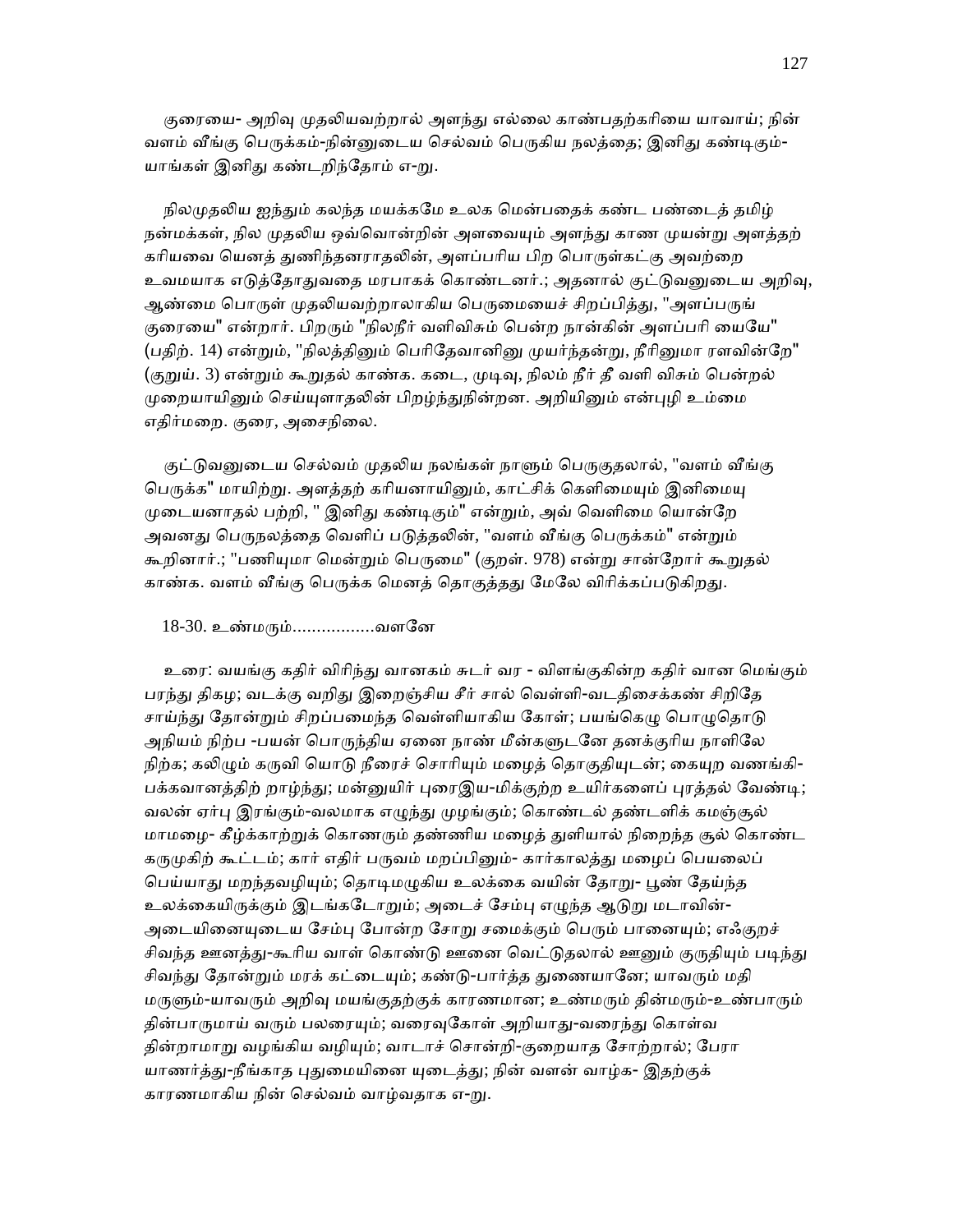இடையற லின்றிச் சமைத்தற்கு வேண்டும் அரிசியைக் குற்றிக் குற்றித் தேய்ந் தொழிந்தமை தோன்றக் "குரைத்தொடி மழுகிய உலக்கை" கூறப்பட்டது. குற்றுந்தொறும் ஓசை யெழுப்புவதுபற்றித் தொடி, குரைத்தொடி யெனப்பட்ட தென்றுமாம். உலையிடும் அரிசியைத் தீட்டிக் கோடற்பொருட்டு அட்டிற் சாலைக்கண் மர வுரலும் தொடியிட்ட வுலக்கையும் உளவாதலின், "உலக்கை வயின்றோறும்" என்றார். இலையோடு கூடிய சேம்பு போல அகன்ற வாயையுடைய தாதலால் சோறு சமைக்கும் மடாவினை "அடைச்சேம் பெழுந்த ஆடுறுமடா" வென்றார். சேம்பின் அடி மடாவின் அᾊப்பகுதிக்கும் அதன் இைல அகன்ற வாய்க்கும் உவமம். இᾐேபாᾤம் வடிவில் இக் காலத்தும் சோறு சமைக்கும் மண் மிடாக்கள் நாட்டுப்புறங்களிற் காணப் படுகின்றன. எழுந்த, உவமப்பொருட்டு. இம் மடாக்களை நேரிற் கண்டறியாதார் தத்தமக்கு வேண்டியவா றுரைப்பர். மடா, மிடா வெனவும் வரும்.

இக்காலத்தவர் முடா வென வழங்குவர். சிவந்த நிறமுடைய வூனைக் கொத்திச் சோற்றோடு கலந்து சமைப்பவாதலின் மடாவொடு ஊனமும் உடன்காணப்படுகின்றன. "கோழூன் குறைக் கொழு வல்சி" (மதுரை. 141) என்பதனுரையில் "ஊனைக்கூட இட்டு ஆக்குதலின் கொழுவல்சி" யென்றார் என நச்சினார்க்கினியர் உரைப்பது காண்க. ஊனம், ஊனைக் கொத்துதற்குக் கொள்ளும் அடிமணையாகிய மரக்கட்டை; ஊனைக் கொத்துதலால் அதன் குருதி படிந்து சிவந்து தோன்றுதலால் "எஃகுறச் சிவந்த வூனத்" தென்றார். இவற்றைக் காணுமிடத்து இவற்றால் ஆக்கப்படும் சோறும் ஊனும் என்ற இவற்றின் மிகுதி, காண்பார் கருத்திற் றோன்றி, அவர் தம் அறிவை மயக்குதலின், யாவரும் கண்டு மதிமருளுவ ரென்றார். "யாவரும்" என்றார், சமைக்கும் மடையர்க்கும் மதிமருட்சி பயக்கும் பெருமை யுணத்தர்க்கு. இவற்றை முறையே உண்ணவும் தின்னவும் வருவாரை வரையா தேற்று வழங்குதலின், குறைவுண்டாகாவாறு இடையறாது சமையல் நிகழ்ந்த வண்ணமிருத்தலின், "உண்மரும் தின்மரும் வரைகோ ளறியாது வாடாச் சொன்றி" யென்றார். அறியா தென்புழி வழக்கவும் என ஒருசொற் பெய்து கொள்க. இனி, வரைகோ ளறியாது ஆடுறு மடாவென வியைத்து, இத்துணைய ரென வெல்லை யறியப்படாது பன்முறையும் சமைத்துக் கொட்டுதலைப் பொருந்திய மடாவென் றுரைப்பினுமமையும். ஏனைக் கோளினும் நாளினும் வெள்ளி மிக்க வொளியுடைய தாதலால், "வயங்குகதிர் விரிந்து வானகம் சுடர்வரு" மென்றார். நேர்கிழக்கில் தோன்றுவதின்றிச் சிறிது வடக்கே ஒதுங்கித் தாழ்ந்து விளங்குதலின், வறிது வடக்கிறைஞ்சிய வெள்ளி யென்றும், அது மழை வளந் தரும் கோள்களிற் றலைமை பெற்றதாதலின், சீர்சால் வெள்ளி யென்றும், தலைமை பெற்றதாயினும் ஏனைக் கோள்களும் கூடி யிருந்தாலன்றி மழை வளம் சிறவாமை தோன்ற, "பயங்கெழு பொழிகொடு ஆநியம் நிற்ப" என்றும் சிறப்புற மொழிந்தார். நாளாவது நாண்மீன் கூட்டம். பொழுது ஆகுபெயர். ஆநியம் மழை பெய்தற்குரிய நல்ல நாள். "பயங்கெழு வெள்ளி ஆநிய நிற்ப" (பதிற். 69) எனப் பிறரும் கூறுவர். இனிப் பழையவுரைகாரர், "வறிது வடக் கிறைஞ்சிய சீர்சால் வெள்ளி பயங்கெமு பொமுதா டாநிய நிற்ப வென்றது, சிறிது வடக் கிறைஞ்சின புகழா னமைந்த வெள்ளி மழைக்குப் பயன்படும் மற்றைக் கோட்களுடனே தான் நிற்கும் நாளிலே நிற்க வென்றவாறு" என்றும் "பொழுதென்றது அதற்கு அடியாகிய கோளை" யென்றும், வறிது வடக்கிறைஞ்சிய வென்னும் அடைச்சிறப்பான் இதற்குச் (இப் பாட்டிற்குச்) சீர்சால் வெள்ளி யென்று ெபயராயிற்" ெறன்ᾠம் கூᾠவர்.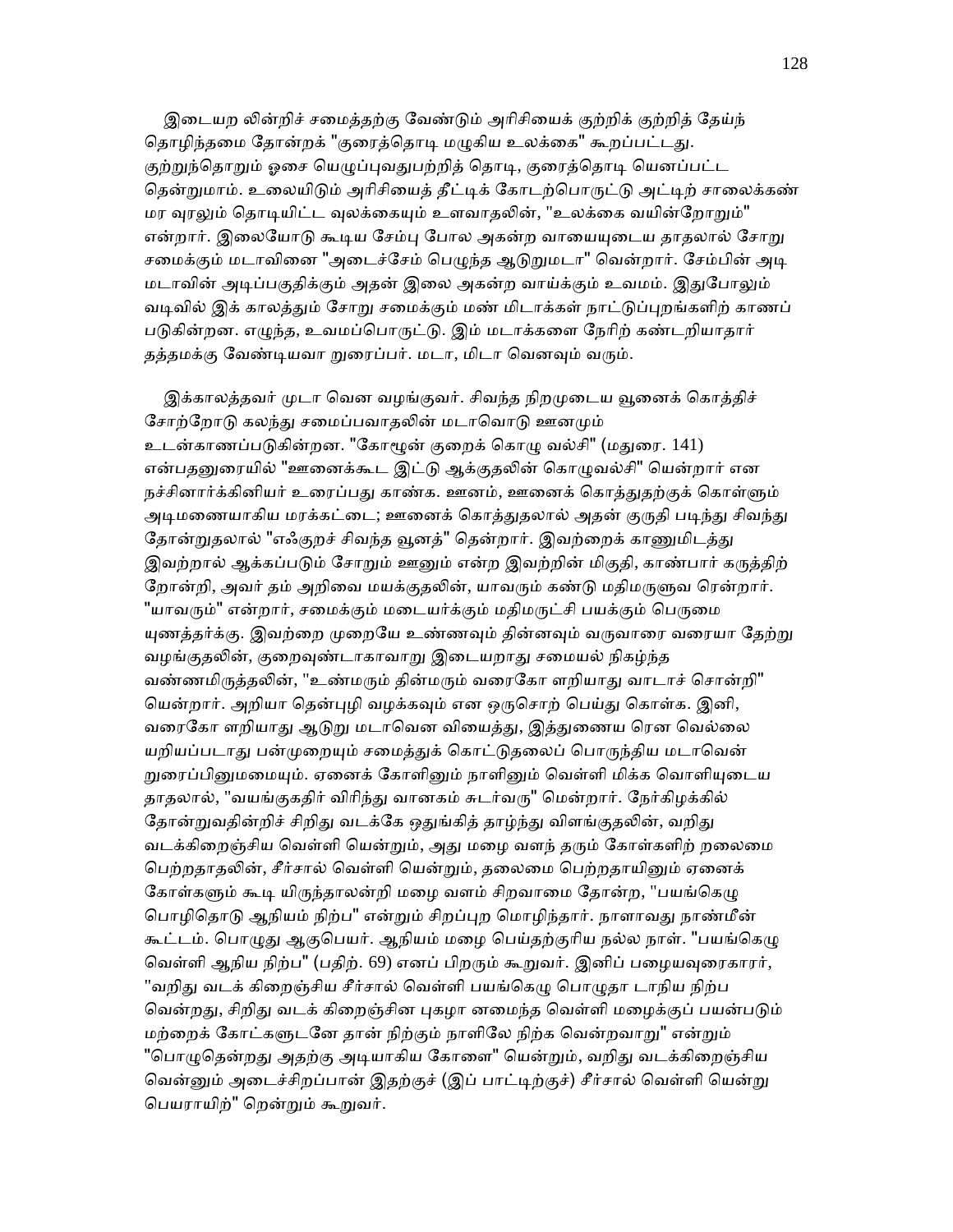மழை பொழியும் முகிற்கூட்டம் பக்க வானத்தே கால் வீழ்த்துப் பெய்தல் இயல்பாதலால், "கையுற வணங்கி" என்றார். கை, பக்கம். மன் மிகுதி குறித்து நின்றது. ஞாயிறுபோல முகிற் கூட்டமும் வலமாக எழுதல் பற்றி, "வலனேர் பிரங்கும் " என்றார். கீழ்க் காற்றாற் கொணரப்படும் மழைமுகில் பெய்யாது பொய்த்தல் அரிதெனற்கு "காரெகிர் பருவம் மறப்பினும்" என்றார். ஒருகால் அது மறப்பினும் இச் சேரமான் வழங்கும் சோறு குன்றா தென்பது இதனால் வற்புறுத்தவாறு.

இதுகாறும் கூறியது, பீடு கொள் மாலைப் பெரும் படைத் தலைவ, திருந்திழை கணவ, இயலறைக் குருசில், நீர் முதலிய ஐந்தினையும் அளந்து முடி வறினும் பெருமை யளத்தற் கரியை; நின் வளன் வீங்கு பெருக்கம் இனிது கண்டேம்; மழை காரெதிர் பருவம் மறப்பினும் நின் வாடாச் சொன்றி பேராயாணர்த்து; நின் வளன் வாழ்க என்பதாம். பழைய வுரைகாரர், "பெரும்படைத் தலைவ, திருந்திழைகணவ, குருசில், நீர் நில முதலைந்தினையம் அளந்து முடி வறினும் பெருமை யளந்தறிதற் கரியை; நின் செல்வ மிக்க பெருமை இனிது கண்டேம்; அஃது எவ்வாறு இருந்த தென்னின் வாடாச் சொன்றி மழை காரெதிர் பருவம் மறப்பினும் பேராயாணர்த்து; அப்பெற்றிப்பட்ட நின் வளம் வாழ்க வென வினைமுடிபு செய்க" என்பர்

நேர் கிழக்கே நில்லாது சிறிது வடக்கண் ஒதுங்கித் தோன்றிய சீர்சால் வெள்ளியை "வறிது வடக் கிறைஞ்சிய" என அடைகொடுத்து, சீர் மாசு பட்டார் வடக்கிருப்பாராக, வடக்கொதுங்கிய வெள்ளியை வடக் கிறைஞ்சிய வென்றதன் மாசின்மை தோன்றச் "சீர்சால் வெள்ளி" யென்றும், வறிது வடக் கிறைஞ்சிய வென்றும் கூறிய சிறப்பால், இப் பாட்டு இவ்வாறு பெயர் பெறுவதாயிற் றென்றறிக. சீர்மாசு பட்டதனால் கோப்பெருஞ் சோழனும் சேரலாதனும் வடக்கிருந்தமை யறிக.

இதனாற் சொல்லியது அவன் பெருமையும் கொடைச்சிறப்பும் கூறி வாழ்த்திய-வாறாயிற்று. ------------

## **3.5.** காᾔணங்கு கᾌெநறி

#### 25

 மாவா ᾊயᾗல நாஞ்சி லாடா கடாஅஞ் சென்னிய கடுங்கண் யானை இனம்பரந்த புலம் வளப்பரப் பறியா நின்படைஞர், சேர்ந்த மன்றங் கழுதை போகி நீ, உடன்ேறார் மன்ெனயில் ேதாட்ᾊ ைவயா 5 கடுங்கா லொற்றலிற் சுடர்சிறந் துருத்துப் பசும்பிசி ரொள்ளழ லாடிய மருங்கின் ஆண்டலை வழங்குங் கானுணங்கு கடுநெறி முனையகன் பெரும்பா ழாக மன்னிய உருமுழற் பிரங்கு முரசிற் பெருமலை  $10$ வரையிழி யருவியி னொளிறுகொடி நுடங்கக் கᾌம்பாிக் கதழ்சிற கைகப்பநீ நெடுந்தே ரோட்டியபிற ரகன்றலை நாடே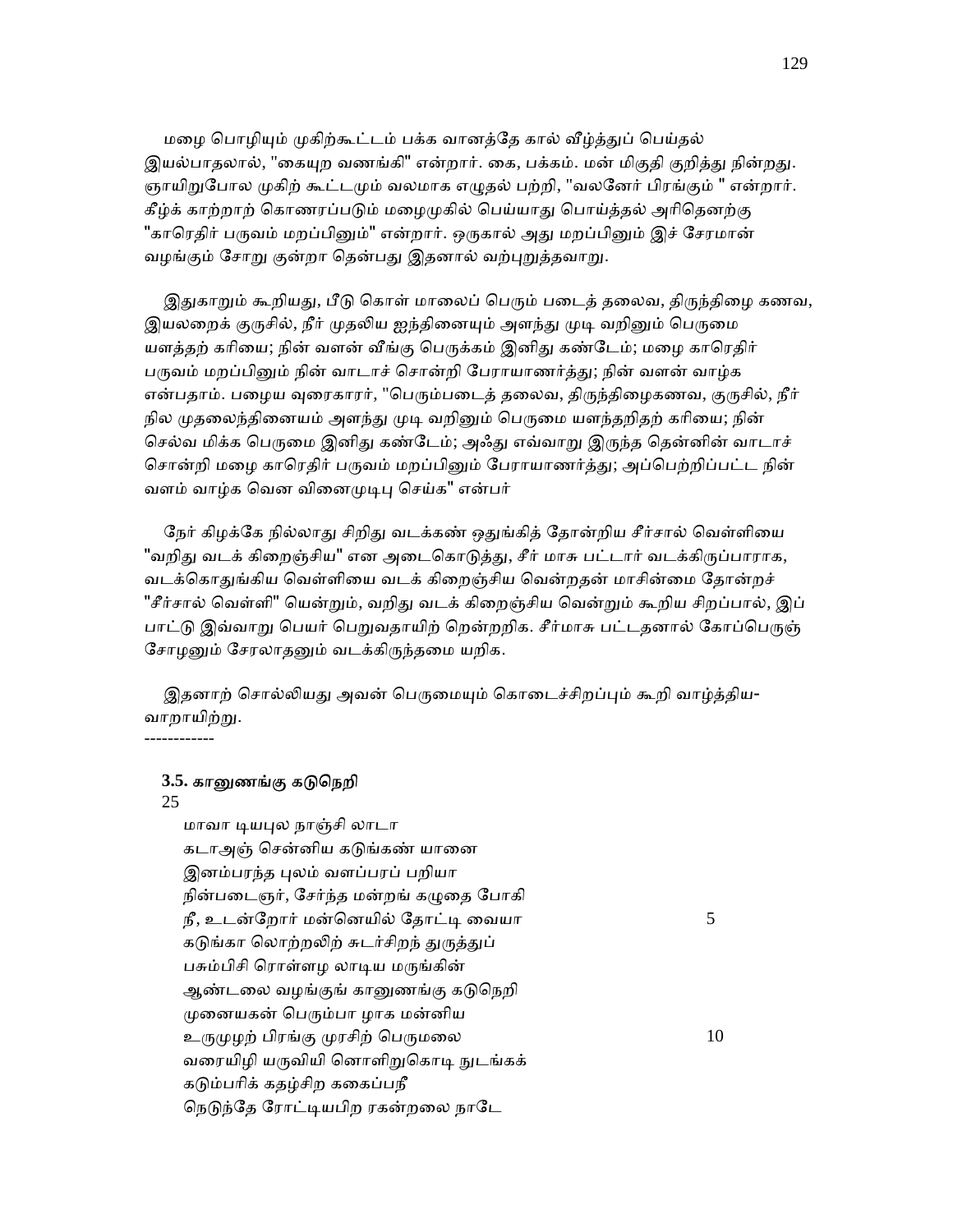துறை: வஞ்சித்துறைப் பாடாண் பாட்டு. வண்ணம: ஒழுகுவண்ணமும் சொற்சீர்வண்ணமும். தூக்கு: செந்தூக்கும் வஞ்சித்தூக்கும். ெபயர்: காᾔணங்கு நᾌெநறி.

10-13 உருமுழற்பு..................நாடே

உரை: உரும் உறழ்பு இரங்கும் முரசின்-இடிபோல முழங்கும் முரசத்தொடு; பெரு மலை வரையிழி அருவியின் ஒளிறு கொடி நுடங்க-பெரிய மலையின் பக்கத்தே இழியும் அருவி போல் விளங்கும் துகிற் கொடிகள் அசைய; கடும்பரி கதழ் சிறகு அசைப்ப-விரைந்த செலவாகிய சிறகுகளையுடைய குதிரையாகிய புள் பறந்தோட; நீ நெடுந் தேர் ஓட்டிய-நீ நின் நெடிய தேர்களைச் செலுத்திய; பிறர் அகன்றலை நாடு-பகைவருடைய அகன்ற இடத்தையுடைய நாடுகள் எ-று.

முரசின் முழக்கிற்கு இடி முழக்கை யுவமங் கூறல் மரபு; "படுமழை யுருமின் இரங்கு முரசு" (புற. 350) என்று ஏனைச் சான்றோரும் கூறுதல் காண்க. முரசின் என்புழி ஒடு வுருபை விரித்து முரசினொடு தேர் ஓட்டிய என இயைக்க. பழைய வுரைகாரரும், முரசினொடு என ஒடு விரித்து அதனைத் தேரோட்டிய என்பதனோடு முடிக்க" என்பர்

இனி, இன்றென்றதனை அல்வழிச் சாரியையாக்கி, முழங்கா வென ஒருசொல் வருவித்து, முரசு முழங்க, கொடி நுடங்க, சிறகசைப்ப தேரோட்டிய என இயைத்து முடிப்பினுமாம். தேரிற் கட்டிய துகிற்கொடிக்கு, பெருமலை வரையிழி அருவியை யுவமங் கூறினாராதலின், அதற்கேற்பத் தேரை "நெடுந்தேர்" என்றார். குதிரையின் செலவினைச் சிற கென்றமையின், அஃது ஆகுபெயராய்ப் புள்ளுக்காய்க் குதிரைக் குவமையாயிற்று. "புள்ளியற் கலிமா" (ஐங். 486) எனச் சான்றோர் கூறுவது காண்க. அகைதல், மிகுதல்: ஈண்டுச் செலவின் கடுமை மிகுதிமேற்று. பழையவுரைகாரர், "செலவின் கடுமை யாற்றல் தோன்ற பறவையாகக் கூறுவான், உபசார வழக்குப்பற்றிச் சிறகு அகைப்ப வென்றான்." என்பர். பணிந்து திறை பகர்ந்து நட்புப் பெற் றொழியாது இகலி முரண்கொண்டு பொருதழிந்தமையின் பகைவரைப் "பிறர்" என்றார்.

1-9. மாவாᾊய....மன்னிய.

உரை: மா ஆடிய புலம் நாஞ்சில் ஆடா-நின் குதிரைப் படை சென்று பொருத வயல்கள் கலப்ைபகள் ெசன்ᾠ உழக் கூடாதனவாய் அழிந்தன; கடாஅஞ் ெசன்னிய யானையினம் பரந்த புலம்-மதஞ் சொரியும் தலையும் கடுத்த பார்வையுமுடைய யானைப்படை பரந்து நின்று பொருத வயல்கள்; வளம் பரப்பு அறியா- வளம் மிகப் பயத்தல் இலவா யழிந்தன; நின் படைஞர் சேர்ந்த மன்றம்-நின் காலாட்படைகள் நின்று பொருத ஊர் மன்றங்கள்; கழுதை போகி (பாழாயின)-கழுதை யேர் பூட்டிப் பாழ் செய்யப்பட்டன; நீ உடன்றோர் மன்னெயில் தோட்டி வையா-நின்னைப் பகைத்தோருடைய பெரிய நகர் மதில்கள் வாழ்வா ரின்மையான் கதவு முதலிய காப்பு வைக்கப் படா தழிந்தன; கடுங்கால் ஒற்றலின்-மிக்க காற்றெழுந்து மோதுதலால்; சுடர் சிறந் துருத்து-சுடர்விட் டெழுந்து மிக்குற்று வெதுப்ப; பசும் பிசிர் ஒள்ளழல் ஆடிய மருங்கின்- பசிய பொறிகளையுடைய ஒள்ளிய காட்டுத் தீ பரந்த பக்கத்தொடு கூடிய; ஆண்டலை வழங்கும் கான் உணங்கு கடு நெறி-காட்டுக் கோழி யலவம் காடுகள்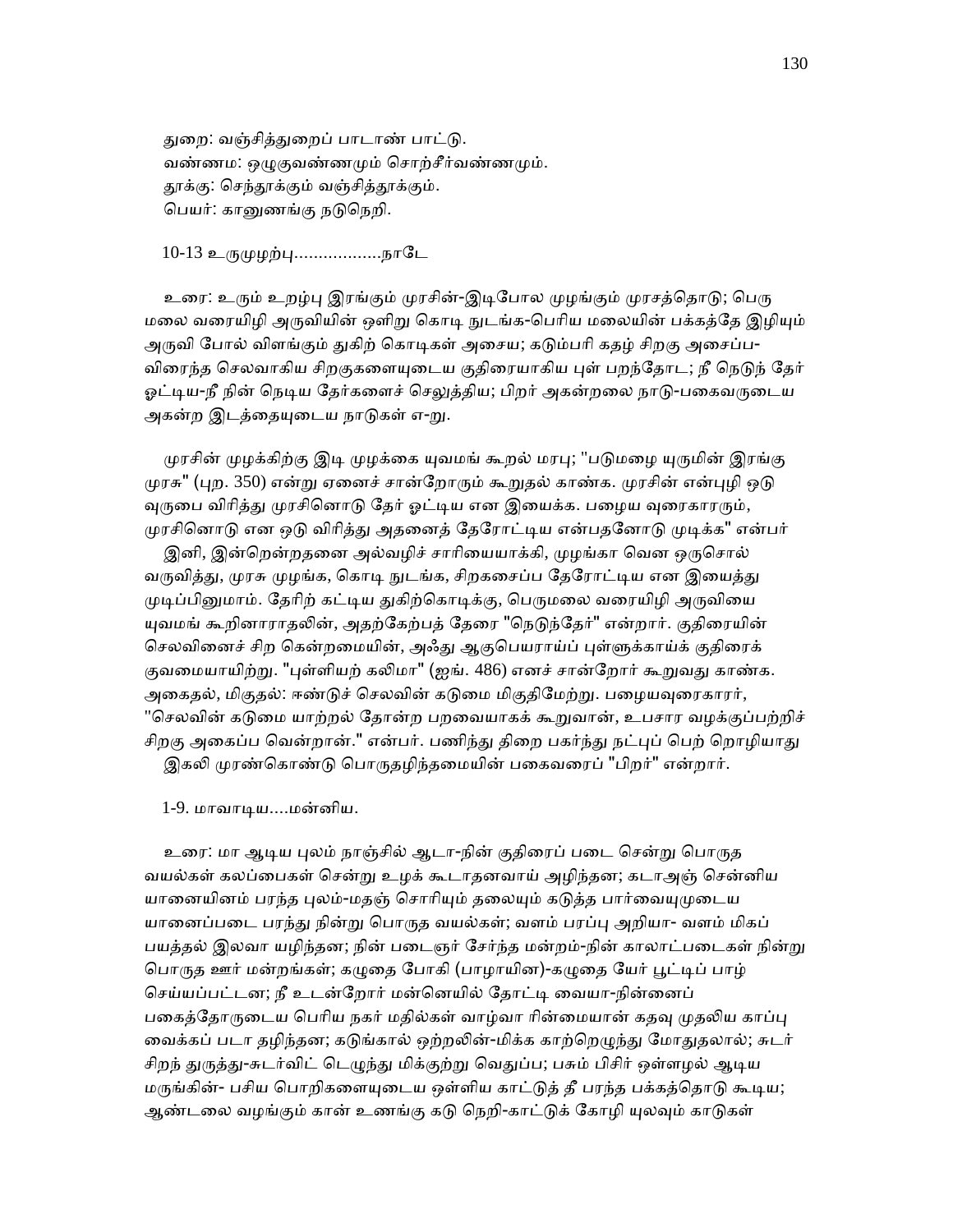தீய்ந்து போன கடிய வழிகளும்; முனைபகன் பெரும் பாழாக மன்னிய-ஆறலைப் போர் தங்கி வழிச் செல்வோரை வருத்தும் முனையிடமுமாகிய அகன்ற பெரிய பாழிடங்களாய் அழிவுற்றன. எ-று.

போகியென்னும் வினையெச்சத்தைப் பாழாயின வென ஒருசொல் வருவித்து முடிக்க. மருங்கினோடு கூடிய கடு நெறியினையும் முனையினையுமுடைய அகன் பெரும் பாம் என வியையும். படைக் குதிரைகள் பந்தி பந்தியாய்ச் சென்று வலமும் இடமும் சுழன்று பொருதலால் வயல்கள் உழவர் ஏரால் உழுது பயன் கொள்ளா வகையிற் பாழ்பட்டன வென்பார் "நாஞ்சில் ஆடா" என்றார். ஆடல் முன்னது பொருதலும் பின்னது உமுதலுமாம். யானைகளின் காலடியால் மென்புலமாகிய வயல் அமுந்தி வன்னிலமாய் வளம் பயக்கும் பானமை சிதைந்து போதலால், யானையினம் பரந்தபுலம் வளம்பரப் பறியா" என்றார். சென்னிய வென்னும் பெயரெச்சக்குறிப்பு யானை யென்னும் பெயர்கொண்டது. கடாச்சென்னி, கடாஞ் சென்னிய வென மெலிந்தது: பழையவுரை "கடாச்சென்னி யென்னு மொற்று மெலிந்த" கென்று கூறுகிறது. நாடு வயல் நாஞ்சி லாடா, புலம் பரப்பறியா என்பன கண்ணன் கை முறிந்தான் கண்ணொந்தான் என்றாற்போலச் சினைவினை முதன்மேனின்றன. படைஞர் சேர்ந்த மன்றம் கழுதை போகி" யென்றதனால், படை வீரர் ஊரிடத்து மன்றங்களிற் சென்று தங்கி, ஆண்டுத் தம்மை யெதிர்த்த பகை வீரரை வென்று அம் மன்றங்களையும் கழுதை யேர் பூட்டி யுழுது பாழ் செய்து விட்டன ரென்பது பெற்றாம். இது பண்டையோர் மரபாதல், "வெள்வாய்க் கழுதைப் புல்லினம் பூட்டிப், பாழ்செய் தனையவர் நனந்தலை நல்லெயில்" (புறம் 15) என்று பிற சான்றோர் கூறுதலாலும் அறியப்படும்.

பகைவருடைய பெரிய காவலமைந்த நகரிகள் பகைவர்க் கஞ்சி வாழ்வோர் வேறு புலம் நோக்கிச் சென் றொழிந்தமையின், காவலும் கவினு மிழந்து கெட்டன வென்றற்கு, "நீ உடன்றோர் மன்னெயில் தோட்டி வையா" வென்றார். வையா, செயப்பாட்டு வினைப்பொருட்டு. தோட்டி, கதவு; "நாடுடை நல்லெயில் அணங்குடைத் தோட்டி" (மதுரை. 663) என்றாற் போல. மதிலாகிய யானைக்குக் கதவு தோட்டி போறலின், தோட்டி யென்ப. மதிலைக் காத்தற்கு வலிய காவலாதலால், தோட்டி காவற்பொருளுந் தருவதாயிற்று. "ஆரெயில் தோட்டி வெளவினை" (பதிற். 71) என இந்நூலுள்ளும் வருதல் காண்க. தம்மைப் புரப்போர் போரில் அழிந்தமையின், நகர்க்கண் வாழ்வோர் அங்கேயிராது வேற்றிடம் போய்விடுவர்; "வளனற நிகழ்ந்து வாழுநர் பலர்பட" (பதிற். 49) எனப் பிறᾞம் உைரப்பர்.

இவ்வண்ணம் நின் பகைவர் நாட்டின் பெரும்பகுதி யழிவுற்றதாக, ஏனைக்காடும், காடு சார்ந்த நிலமும் மழையின்மையாலும் பெருங் காற்றெழுந்து மோதுதலாலும் தீப்பிறந்து சுடர்விட்டெரிய நில முற்றும் வெந்து கரிந்து கிடக்கின்ற தென்பார்," கடுங்கா லொற்றலின் சூடர்சிறந் துருத்துப் பசும்பிசிர் ஒள்ளழல் ஆடிய மருங்கின்" என்றார். பிசிர், தீப்பொறி. ஆடுதல், பரந்தடுதல். இவ் விடங்களில் ஏனைப் புள்ளும் மாவும் வழங்குதல் அருகினமையின், காட்டுக் கோழிகளே காணப்படுகின்றன வென்றற்கு, "ஆண்டலை வழங்கும்" என்றார். கடுங் காற்றால் தீ சிறந்து காட்டைச் சுட்டழித்தமையின், கரிந்து கெட்ட கடிய செறிகளிடத்தே கள்வர் தங்கி அரசு காவலின்மையால் ஆறு செல்வோரை யழிக்கும் பெரும் பாழாயின வென்பார்; "முனையகன் பெரும் பாழாக, மன்னிய" என்றார்.; "அத்தஞ் செல்வோர் அலறத் தாக்கிக்,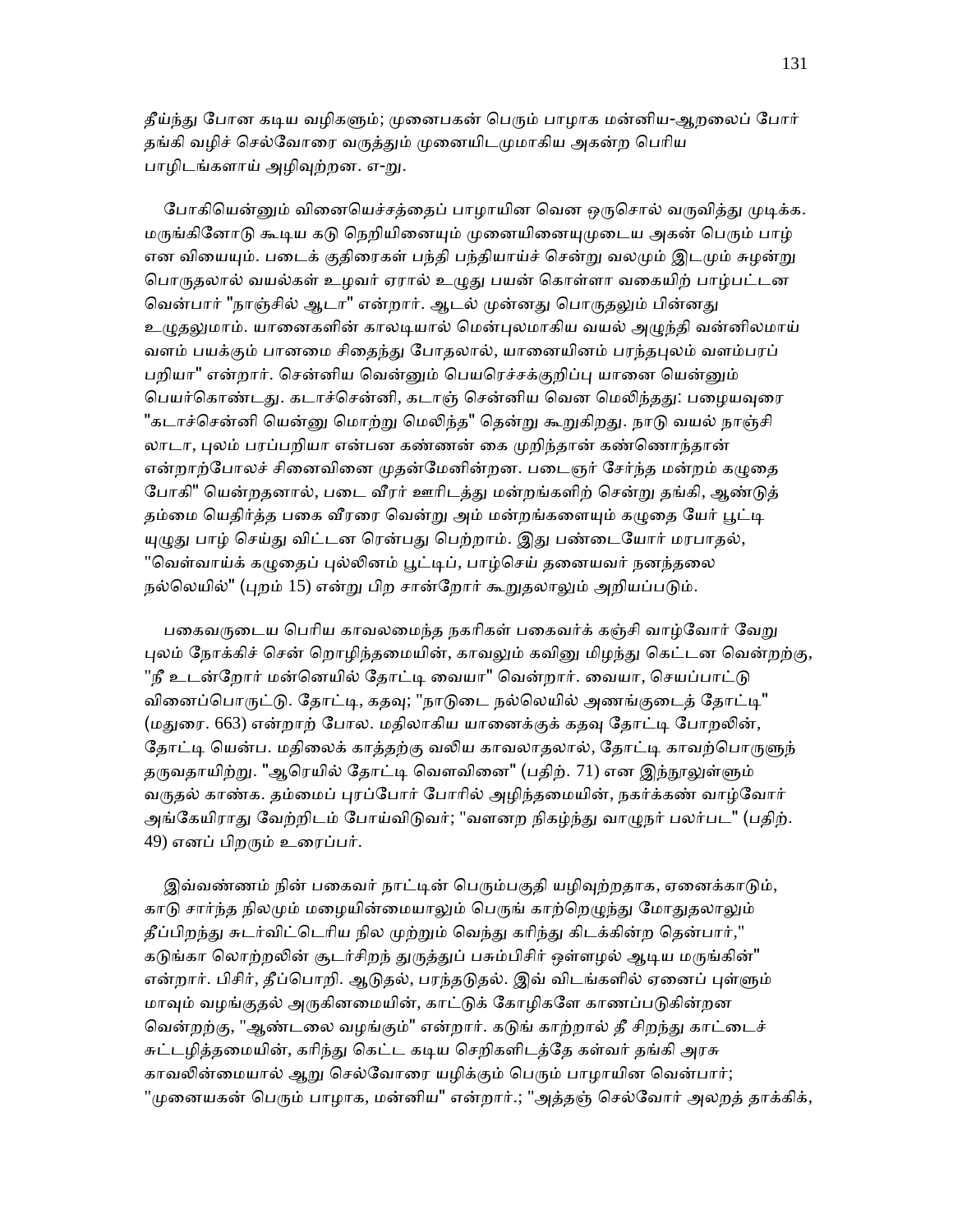கைப் பொருள் வௌவுங் களவோர் வாழ்க்கைக் கொடியோ ரின்றவன் கடியுடை வியன்புலம்" (பெரும். 39-41) என்பதனால் அரசு காவலுள்வழி, முனையகன் பெரும் பாழாதல் இன்மை யறிக. இவ்வாறு காட்டுத் தீயால் வெந்து கிடக்கும் நிலத்திற் செல்லும் வழியைக் கானுணங்கு கடுநெறி யென்றும், நிற்க நிழலும் தண்ணென்ற மண்ணுமின்றிச் செல்வோர்க்கு அச்சமும் துன்பமுமே பயக்குமாறு தோன்ற நெறியைக் கானுணங்கு கடுநெறி யென மிகுத்துரைத்தலின், இப் பாட்டும் இத் தொடராற் பெயர் பெறுவதாயிற்று. இனிப் பழையவுரைகாரர் "கானுணங்கு கடுநெறி யென்றது, மழையின்மையாற் கானம் தீய்தந் கடிய வழி யென்றவா" றென்றும், இச் சிறப்பானே இதற்குக் கானுணங்கு கடுநெறி யென்று பெயராயிற்" றென்றும் கூறுவர்.

இதுகாறுங் கூறியது, நீ தேரோட்டிச் சென்றதனால், பிறர் அகன்றலை நாடுகள், நாஞ்சிலாடா, வளம் பரப்பறியா, எயில் தோட்டி வையா, கடுநெறி பெரும்பாழாக மன்னிய வென்பதாம். பழையவுரை காரர், " நீ தேரோட்டிய பிறர் நாடு அழிந்தவாறு சொல்லின், நாடு நின் மா வழங்கின வயல் பின்பு கலப்பை வழங்கா; நின் யானையினம் பரந்த வயல் பின் ெசல்வம் பரத்தைல யறியா, நின் பைடயாளர் ேசர்ந்த மன்றம் கழுதையா லுழப்பட, நீ உடன்ற அரசர்தம் நகரிகள் பின்பு தமக்கு அரணாகக் காவலாரை வைக்கப்படா; இவ்வாறு அழிந்தபடியே யன்றிச் சில்லிடங்கள் கடுங்கா லொற்றலின், அழலாடிய மருங்கினையுடைய கானுணங்கு கடுநெறியினையும் முனைகளையுமுடைய அகன்ற பெரும் பாழாக நின்றன வெனக் கூட்டி வினைமுடிவு ெசய்க" என்பர்

இதன் கண் தேரும் கொடியும் முரசும் விதந்தோதி, மாவாலும் களிற்றாலும் படை வீரராலும் பகைவர் நாடுகள் அழிந்த திறத்தை விளக்கிக் கூறுதலின், அடுத்தூர்ந் தட்ட கொற்றமாயிற்று. இவ்வாறு பல துறையும் விரவிவரத் தொடுத்தமையின், இப் பாட்டு வஞ்சித்துறைப் பாடாணாயிற்று. "தேரொட்டிய பிறர் நாடு இவ்வாறு அழிந்த தென எடுத்துச் சிலவினை மேலிட்டுக் கூறினமையால் வஞ்சித்துறைப் பாடாணாயிற்" றென்பது பழையவுரை. "மாவாடிய வென்பது முதலாக மூன்றும் வஞ்சியடியாக வந்தமையால் வஞ்சித்தூக்கு மாயிற்று. நின் படைஞர் எனவும், நீ யெனவும் அடிமுதற்கட் சீரும் அசையும் கூனாய் வந்தன"

இப் பாட்டினாற் சொல்லியது: சேரமானது வென்றிச் சிறப்பென்பது கூறியவாறாயிற்ᾠ. ----------------

## **3.6.** காᾌᾠ கᾌெநறி.

### 26

தேஎர் பரந்தபுல மேஎர் பரவா களி றாடியபுல நாஞ்சி லாடா மத்ᾐ ரறியமைன இன்னிய மிமிழா ஆங்குப், பண்டுநற் கறியுநர் செழுவள நினைப்பின் நோகோ யானே நோதக வருமே $5$ பெயன்மழை புரவின் றாகிவெய் துற்று. வலமின் றம்ம காலையது பண்பெனக் கண்பனி மலிர்நிறை தாங்கிக் கைபுடையூ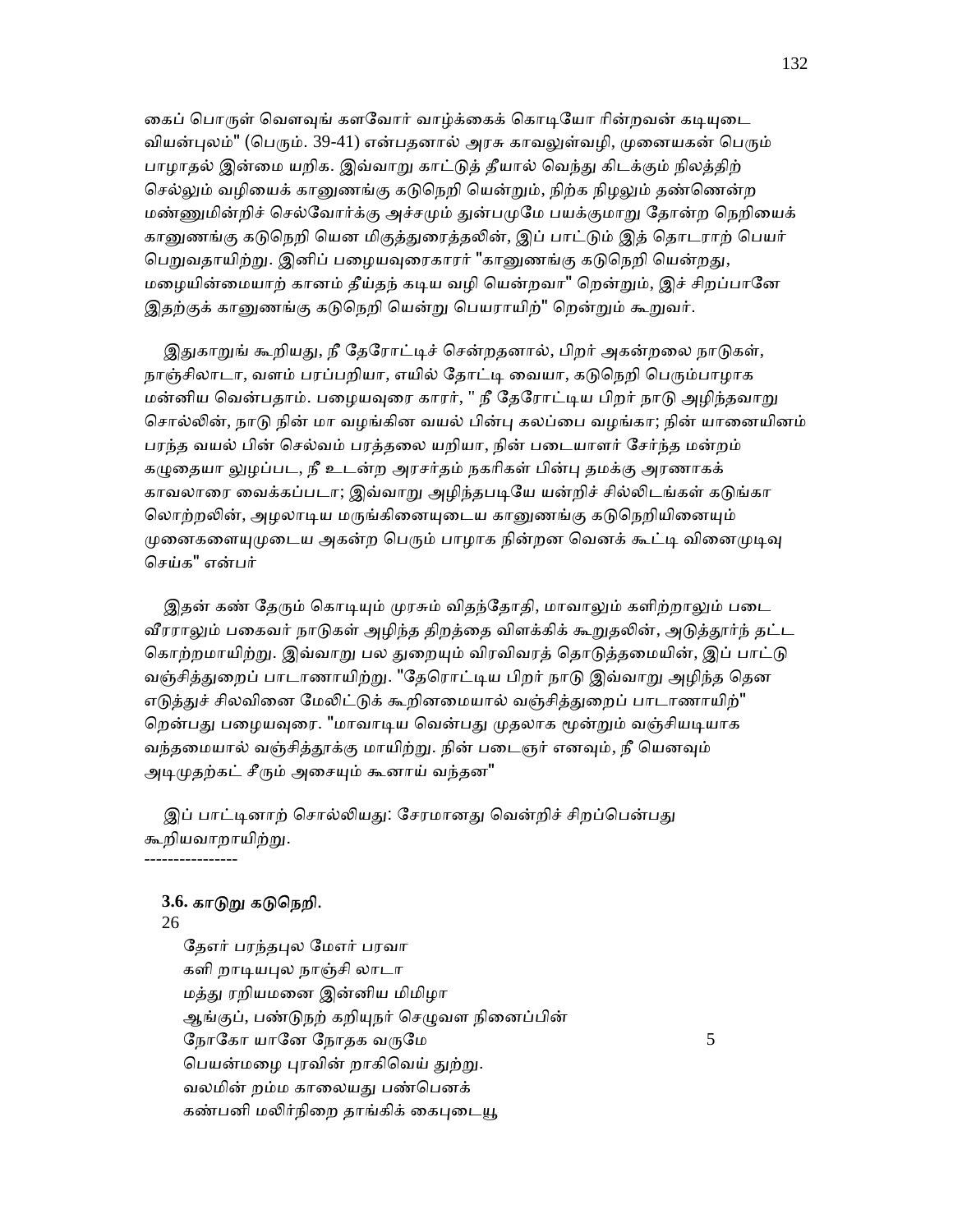மெலிவுடை நெஞ்சினர் சிறுமைகூரப் பீரிவர் வேலிப் பாழ்மனை நெருஞ்சிக் $10$ காடுறு கடுநெறி யாக மன்னிய முருகுடன்று கறுத்த கலியழி மூதூர் உரும்பில் கூற்றத் தன்னநின் திருந்துதொழில் வயவர் சீறிய நாடே.

இதுவுமது.

## 1-5. தேஎர்......................வருமே

உரை: தேஎர் பரந்த புலம் ஏஎர் பரவா- தேர்கள் செல்லுதலாற் சேறுபட்ட வயல்கள் பின்னர் ஏர்கள் சென்றுலவி உழுதலை வேண்டா; களிறு ஆடிய புலம் நாஞ்சில் ஆடா-பன்றிகள் உழுத கொல்லைகள் கலப்பையால் உழப்படுதலை வேண்டா; மத்து உரறிய மனை இன்னியம் இமிழா- தயிர் கடையும் மத்தின் ஒலி முழங்கும் ஆய்ச்சியர் மனைகள் இனிய வாச்சியங்களின் முழக்கிசை கேட்கப்படா; ஆங்கு-அவ்விடத்தை; பண்டு நற்கு அறியுநர்-முன்பு நன்றாகக் கண்டறிந்தவர்; செழு வளம் நினைப்பின்- அப் போதிருந்த செழுமையான வளத்தை இப் போது நினைப்பா ராயின்; நோதக வரும் நினைக்கும் நெஞ்சு நோவத்தக்க வருத்த முண்டாகும்; யான் நோகு- யானும் அதனை நினைத்து வருந்தா நிற்கின்றேன் எ-று.

பகைவர் நாடழிந்தது கண்டு, அவ் வழிவின் மிகுதியைப் புலப்படுத்தற்கு அவற்றின் பண்டைய நிலையினையும் உடன்குறிக்கின்றார். அந் நாட்டவர் பலரும் செல்வராதலின், அவர் தேர்கள் வயலிடத்தே செல்லின், அவை பின்பு ஏரால் உழப்படுதலை வேண்டாதே சேறுபட்டு வித்திப் பயன்கொள்ளற் குரிய பண்பாட்டினை யெய்தும் என்பார், " தேஎர் பரந்த புலம் ஏஎர் பரவா" என்றார். ஏஎர், மென்புலமாகிய நன்செய்களை யுழும் கலப்பை. "தேஎர் பரந்த புலம் ஏஎர் பரவா வென்றது, ஒருகால் தேர் பரந்த வயல் அத் தேர் பரந்த மாத்திரையாற் சேறாய்ப் பின்பு உழுதற்கு ஏர் பரவா என்றவா" றென்பர் பழையவுரைகாரர். இது மென்புல வைப்பின் நலம் கூறிற்று. புன்செய்களாகிய கொல்லைகளைப் பன்றிகள் உழுது பண்படுத்தி விடுதலின், அவையும் முற்கூறிய நன்செய்களைப் போலவே கலப்பைகளைக்கொண்டு உழவேண்டாவாம் என்பார், " களிறாடியபுல நாஞ்சி லாடா" வென்றார். " கடுங்கட் கேழ லுமுத பூழி, நன்னாள் வருபத நோக்கிக் குறவர், உழாஅது வித்திய பரூஉக்குரற் சிறுதினை" (புறம், 168) எனப் பிறரும் கூறுதல் காண்க. களி றென்றது ஈண்டு ஆண் பன்றியினை; "வேழக் குரித்தே விதந்துகளி றென்றல்" என்ற ஆசிரியர், " கேழற் கண்ணும் கடிவரை யின்றே" (தொல். மரபு. 34--5) என்றலின், ஆண் பன்றி களிறெனப் பட்டது. கொல்லையில் தானே முளைத்திருக்கும் கோரையின் கிழங்கை யுண்டற்குப் பன்றிகள் நிலத்தைக் கிளருதல் பற்றி, "களிறாடிய புலம்" என்றார்; "கிழங்ககழ் கேழல் உழுத சிலம்பு" (ஐங். 270) என்று பிறரும் கூறுவர். பழைய வுரைகாரர், "களிறாடிய புலம் நாஞ்சிலாடா வென்றது, பன்றிக ளுழுத கொல்லைத் தறை அவை உழுத மாத்திரையானே புழுதியாகிப் பின்பு கலப்பை வழங்கா வென்றவா" றென்பர். மென்புலம் உழுவதை ஏர் என்றும், வன்புல முழுவதை நாஞ்சில் என்றும் வழங்குப.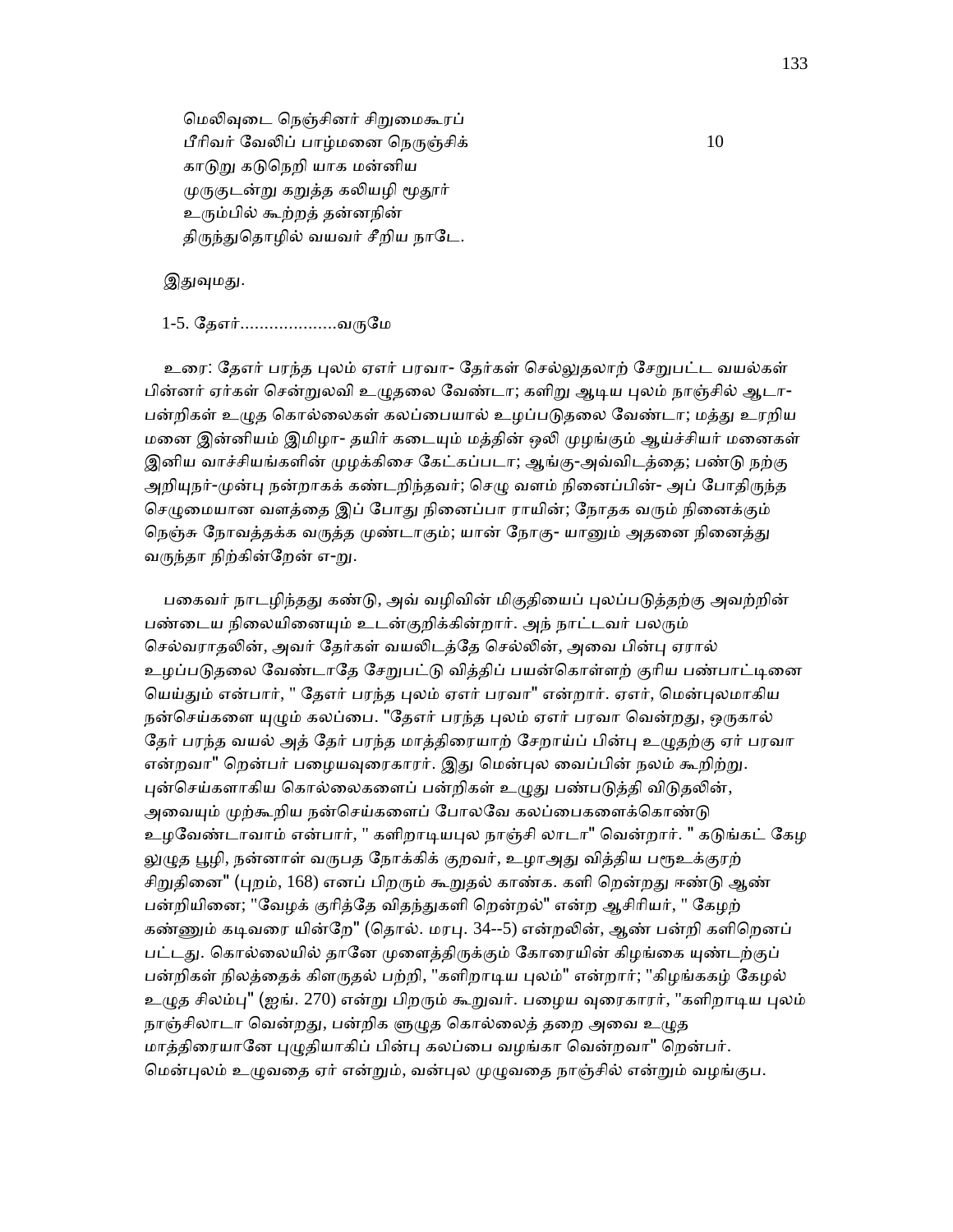இக் கொல்லைகளைச் சார்ந்துள்ள ஆயர் மனைகளின் வளம் விளம்புவார், ஆங்குப் பால் வளம் சிறந்திருத்தலால் மனைதோறும் தயிர் கடைபவரின் மத்தொலியே பெரிதும் முழங்குதலால், அம் முழக்கினை விஞ்ச மாட்டாது ஆண்டுளதாகும் மங்கல முழவு முதலியவற்றின் இசை யொலி கேட்போர் செவிப்புலத்தை யெட்டா தொழியு மென்பார், "மத்து ரறியமனை யின்னிய மிமிழா" என்றார். "மத்தொலிக்கின்ற மனைகள் அம்மத்தொலியின் மிகுதியானே இனிய இயங்களின் ஒலி கிளரா" என்று பழையவுரைகாரர் கூறுவர்.

அந் நாடுகளின் வள மிகுதியைப் பொதுவாக அறிந்தோரினும் சிறப்பாக அறிந்தோர்க்கே அவ் வளத்தின் கேடு இனிது விளங்கும் என்பது பற்றி, "ஆங்குப் பண்டு நற்கறியுநர்" என்றும், அவர் கண்ட மாத்திரையே அழிவு மிகுதியாற் செயலற்றுப் போவராதலின், " நினைப்பின்" என்றும், நினைக்கலுற்றவழி, பண்டு கண்ட வளத்தின் மிகுதி அவர் நினைவில் தோன்று மாதலின். " செழுவளம் நினைப்பின்" என்றும், அதனால் அவர் நெஞ்சு நொந்து வருந்துவ தொருதலையாதலால், "நோதக வருமே" யென்றும் கூறினார். நன்கு, நற்கென விகாரமாயிற்று; "அது நற் கறிந்தனை யாயின்" (புறம். 121) என்றாற் போல. நன்கு அறிந்தோருள் தாமும் ஒருவராதல் தோன்ற, "நோகோ யானே" யென்றார். ஓகாரம், அசைநிலை. நோகு, தன்மை வினைமுற்று.

இவ்வாற்றால் பகைவர் நாட் டழிவின் பொதுவியல்பு கூறினார் இனி, அதன் இயல்பைச் சிறப்புறக் கூறுகின்றார்.

<u>6-14. பெயல்மமை..............நாடே</u>

உரை: முருகு உடன்று கறுத்த கவியழி மூதூர்- முருகவேள் வெகுண்டு பொரு தழித்தலால் செல்வக் களிப்பிழந்த மூதூர்களைப் போல; உருமபில் கூற்றத் தன்ன நின் திருந்து தொழில் வயவர் சீறிய நாடு- பிறரால் நலிவுறுதல் இல்லாத கூற்றினை யொத்த நின்னுடைய திருந்திய தொழிலையுடைய வீரர்கள் வெகுண்டு பொருதழித்த நாடுகள்; பெயல் மழை புரவின்றாகி- காலத்திற் பெய்தலையுடைய மழை பெய்யாமற் பொய்த்தமையால்; வெய் துற்று- வெயிலது வெம்மை மிகுதலால்; வலம் இன்று- நாடு நலம் பயப்ப தின்றாயிற்று; காலையது பண்பு என-இஃது அல்லற்காலத்தது பண்பா மெனச்சொல்லி; கண்பனி மலிர் நிறை தாங்கி- பனித்த கண்ணில் நீர் நிரம்பத் தாங்கி; மெலிவுடை நெஞ்சினர் - வலியழிந்த மனமுடையரான பகைப் புலத்து மக்கள்; கை புடையூஉ-செயலறுதி தோன்றத் தம் கையைப் புடைத்து; சிறுமை கூர- வருத்த மெய்த; பீர் இவர் வேலிப் பாழ்மனை- பீர்க்கின் கொடி படர்ந்த வேலி சூழ்ந்த பாழ்மனைகளும்; நெருஞ்சிக் காடுறு கடு நெறியாக மன்னிய- நெருஞ்சி முட்கள் காடுபோல் செறிந்த வழிகளுமாக நிலைபெற்றன எ-று.

உரிய காலத்தில் மழையினைப் பெய்து உலகத்துயிர்களைப் புரத்தற் குரிய மழை பெய்யாது பொய்த்தமையின், "பெயல் மழை புரவின் றாகி"ெயன்றும், அதனால் வெயிலது வெம்மை மிக்கு உயிர்கட்கு வருத்தம் மிகுவித்தல் இயல்பாதலின், "வெய்துற்று" என்றும் கூறினார். செய்தெனெச்சங்கள் காரணப்பொருள. இந்நிலையில் செய்வோர் செய்வினைப் பயன் பெறுதல் இல்லை யாதலால், "வலமின்" றென்றும், அவர்தம் வருத்தமிகுதி தோன்ற,"அம்ம" வென்றும் குறித்தார். நாடழிந்து விளை பொருளின்றிக் கெட்டு வெம்மை மிக்கதற்குச் சேரனையாதல், அவன் வயவரையாதல்,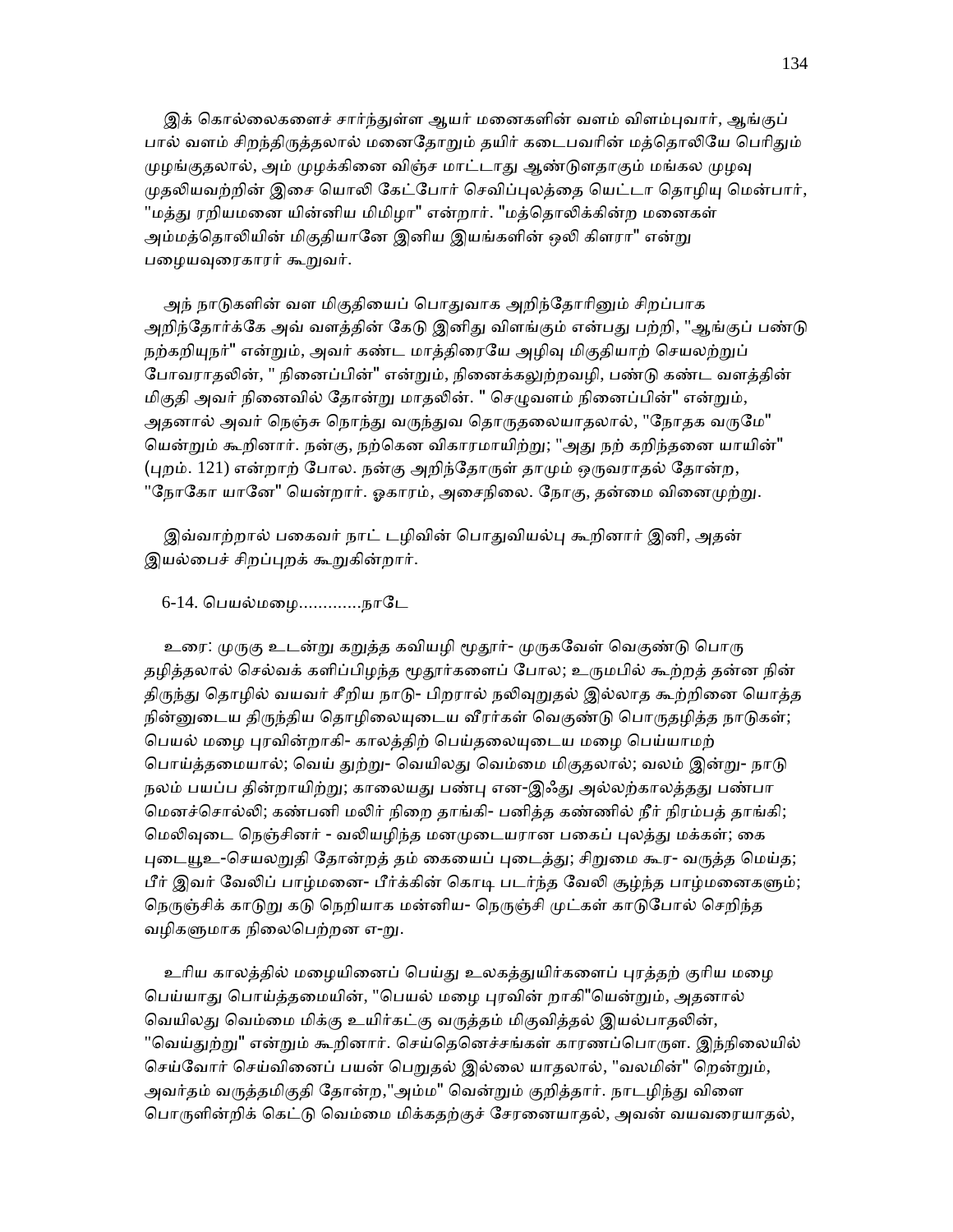தம் நாட்டு வேந்தரை யாதல் பிறரையாதல் நோவாது காலத்தை நொந்து, "காலையது பண்பெனக் கண்பனி மலிர் நிறை தாங்கிக் கைபுடையூஉ" வருந்தினர் என்றார். ஊழையும் உப் பக்கம் காணும் உரனுடைய ரல்ல ரென்றதற்கு, " மெலிவுடை நெஞ்சினர்" என்றும், அதனால் அவரெய்துவது சிறுமையே யென்பது விளங்க, "சிறுமைகூர்" என்றும் கூறினார். எனவே, சேரனது சீற்றத்தையும் அவனுடைய வீரரது ஊற்றத்தையும் முன்னே தெரிந்து புகலடையாத சிறுமையும் அதற் கின்றியமையாத உரனின்மையும் ஓராற்றால் உணர்த்தினா ராயிற்று. நெஞ்சில் திண்மையிலதாகவே, எய்துவது சிறுமை யாயிற்று. இனி, காலையது பண்பென்புழிக் காலை ஞாயி றென்றும் அதன் பண்பு வெம்மை யென்றும் கொண்டு,காலையது பண்பு வெய் துற்றென இயைந்து ஞாயிற்றின் வெம்மையால் வெயின் மிகுந்து என்பாரு முளர். கட்பனி யெனற்பாலது கண்பனி யென நின்றது. கை புடையூஉ வென்றது கையாறு.

நாடு முற்றும் வயவர் பொருதழித்துக் கொண்டமையின், நாடுகள் மனை பாழ்பட்டுப் பீர் படர்ந்த வேலியும் நெருஞ்சி செறிந்த கடு வழிகளும் உடையவாயின என்பார், "பீரிவர் வேலிப் பாழ்மனை நெருஞ்சிக் காடுறு கடுநெறியாக" என்றார்;"முனைகவர்ந்து கொண்டெனக் கலங்கிப் பீரெழுந்து மனைபாழ் பட்ட மரைசேர் மன்றம்" (அகம்.373) எனப் பிறரும் கூறுதல் காண்க.பாழ் மனைகளில் பீரும் நெருஞ்சியும் அறுகும் பிறவும் மிடைந்திருக்கு மென்பது இன்றும் காணக்கூடியது. மக்கள் வழங்குத லின்மையின், நெருஞ்சியும் பிறவும் காடுபோற் செறிதலால் வழிகள் சிறுகிக் கப்பணம் பரந்த கல்லதர் போலச் செல்வார்க்கு வருத்தம் பயத்தலின் "நெருஞ்சிக் காடுறு கடுநெறியாக" என்றும், அதனைத் தாம் வரும்போது கண்டு போந்தமை தோன்ற "மன்னிய" வென்றும் கூறினார். "மன்னிய" வென்றதனால் மீளவும் நாடாதல் அருமை தோன்றிற்று.

முருகன் சூரனைச்சினந்து சென்று அவனிருந்த மூதூரைச் செறுத்த காலத்தே அவன் இனத்தவரது உயிர் குடித்த கூற்றுவனைப் போல நீ சினந்து சென்று போருடற்றிய காலத்தே பகைவரை நின் வயவர் கொன்று குவித்தன ரென்பார், "முருகுடன்று கறுத்த கலியழி மூதூர் (போல) உரும்பில் கூற்றத் தன்னநின் வயவர் சீறிய நாடே" யென்றார். முருகு, முருகன்; "முருகுபணர்ந் தியன்ற வள்ளி போல" (நற். 82) என்றாற் போல. மூதூர் போல நாடுகள் மன்னிய என முடிக்க. "மூதூர் போலவென உவமவுருவு விரித்து அதனை வயவர் சீறிய என்னும் வினையொடு முடிக்க;இனி,போதும் என விரித்து வயவர் சீரிய நாடெனலும் ஒன்று; இனி, மூதூர்க் கூற்ற மெனக் கூட்டிக் கூற்றுவன் கொடுமை மிகுதி கூறலு மொன்" றென்பர் பழையவுரைகாரர்.

முருகன் சூரனைச் சினந் துடற்றிய போரால் அச் சூரனது மூதூர் கலியழிந்து மாறிய செய்தி உலகறிந்த தாதலின், "கலியழி மூதூர்" என்று எடுத்தோதி, அச் சூரனாலும் பிறரெவராலும் நலிவு படாத வன்முயுடைமைபற்றிக் கூற்றுவனை, "உரும்பில் கூற்ற" மென்றும் குறித்தார். நாட்டிற்கு மூதூரும் வயவர்குக் கூற்றமும் உவமம் கூறலின், கூற்றுவனை யேவல் கொள்ளும் சேரனது வலிமிகுதி குறிப்பால் உணர்த்தினாராயிற்று. "உரும்பில் கூற்றென்பது பிறிதொன்றால் நலிவுபட்டு மனக் கொதிப்பில்லாத கூற்ற மென்றவாறு; உருப்பென்னும் ஒற்று மெலிந்து நின்றது" என்பர் பழையவுரைகாரர். படையழிந்து மாறினார்மேலும் மகளிர் மேலும் பிற பொரற்காகாதார்மேலும் படை யெடாச் சீர்மை யுடைமைபற்றி வயவரைத் "திருந்துதொழில் வயவர்" என்றார். சீறிய-சீறிய வதனால் அழிந்த வெனக் காரியம் காரணமாக உபசரிக்கப்பட்டது.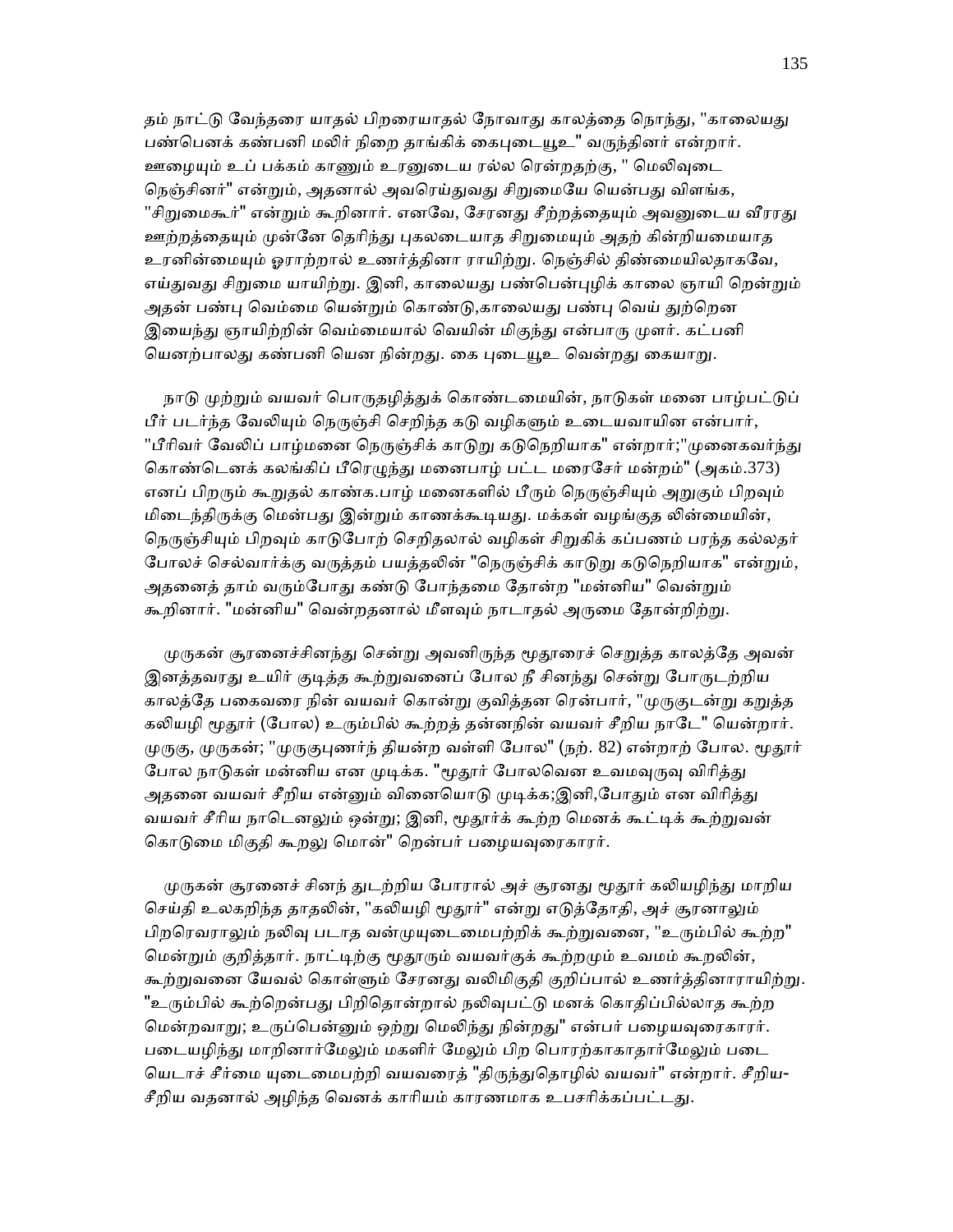காடு நிலந் தெரியாவண்ணம் பசுந் தழையும் முள்ளும் மண்டிமாவும் மாக்களும் இனிது வழங்காவாறு வருத்தம் செய்வது போல, நெருஞ்சியும் பச்சிலையும் முள்ளும் மண்டி மக்கள் இனிது நடந்து செல்ல வொண்ணாதபடி வருத்தும் இயல்பு கொண்டுள்ள திறத்தினை விதந்தோதிய சிறப்பால் இப் பாட்டிற்குக் "காடுறு கடுநெறி" யென்பது பெயராயிற்று. "நெருஞ்சியின் அடர்ச்சியை நெருஞ்சிக் காடெனக் கூறிய அடைச்சிறப்பால் இதற்குக் காடுறு கடுநெறி யென்று பெயராயிற்று" என்பர் பழையவுரைகாரர்.

இதுகாறும் கூறியது வேந்தே நீ சீறிய காடுகள் மக்கள் கண்பனி மலிர் நிறைதாங்கி, வலமின் றம்ம, காலையது பண்பெனக் கைபுடையூஉ மெலிவுடை நெஞ்சினராய்ச் சிறுமை கூர, நெருஞ்சிக் காடுறு கடுநெறி யாக மன்னிய; பண்டு அறியுநர் அவற்றின் செழுவளம் நினைப்பின், தேர்பரந்த புலம் ஏர்பரவா நலமும், களிறாடிய புலம் நாஞ்சி லாடா நலமும் மத்து ரறியமனை இன்னியம் இமிழா நலமும் நெஞ்சிற் றோன்றி நோதக வரும். யான் நோகு என்பதாம். இனிப் பழையவுரைகாரர் "நின் வயவர் சீறிய நாடு அவ் வயவர் சீறுதற்கு முன்பு இருக்கும்படி சொல்லின்,தேர்பரந்த புலம் ஏர் பரவா,களிறாடிய புலம் நாஞ்சிலாடா, மத்து ரறியமனை இன்னியம் இமிழா, அவ்வாறு வளவியது இப்பொழுது காடுறு கடுநெறியை யுடைத்தாகாநின்றது; அதன் செழுவளத்தைப் பண்டு நற்கறியுநர் நினைப்பின் நோதக வரும்; நோவேன் யான் என மாறிக்கூட்டி வினைமுடிவு செய்க" வென்பர்.

இதன்கண் நின் வயவர் சீறிய நாடு இவ்வாறு அழிந்த தென எடுத்துச் செலவினை மேலிட்டுக் கூறினமையால் வஞ்சித்துறைப் பாடாணாயிற்று; தேர் பரந்த என்பது முதலாக மூன்றடி வஞ்சியடியாக வந்தமையால் வஞ்சித்தூக்கு மாயிற்று; ஆங்கு என்பது அடிமுதற் கூன். "சீர்கூ னாதல் நேரடிக் குரித்தே" (தொல். செய். 69) என்பவாகலின், நேரடி முதற்கண் வந்தது.

இப் பாட்டால் சேரனது வென்றிச் சிறப்புக் கூறியவாறாயிற்று. -----------

## **3.7.** ெதாடர்ந்த குவைள.

27.

சிதைந்தது மன்றநீ சிவந்தனை நோக்கலின் தொடர்ந்த குவளைத் தூநெறி யடைச்சி அலர்ந்த வாம்ப லகமᾊ ைவயர் சுரியலஞ் சென்னிப் பூஞ்செய் கண்ணி அாிய லார்ைகய ாினிᾐகூ ᾊயவர் 5 துறைநணி மருத மேறித் தெறுமார் எல்வைள மகளிர் ெதள்விளி யிைசப்பிற் பழனக் காவிற் பசுமயி லாலும் பொய்கை வாயிற் புனல்பொரு புதவின் நெய்தன் மரபி னிரைகட் செறுவின்  $10$ வல்வா யுருளி கதுமென மண்ட அள்ளற் பட்டுத் துள்ளுபு துரப்ப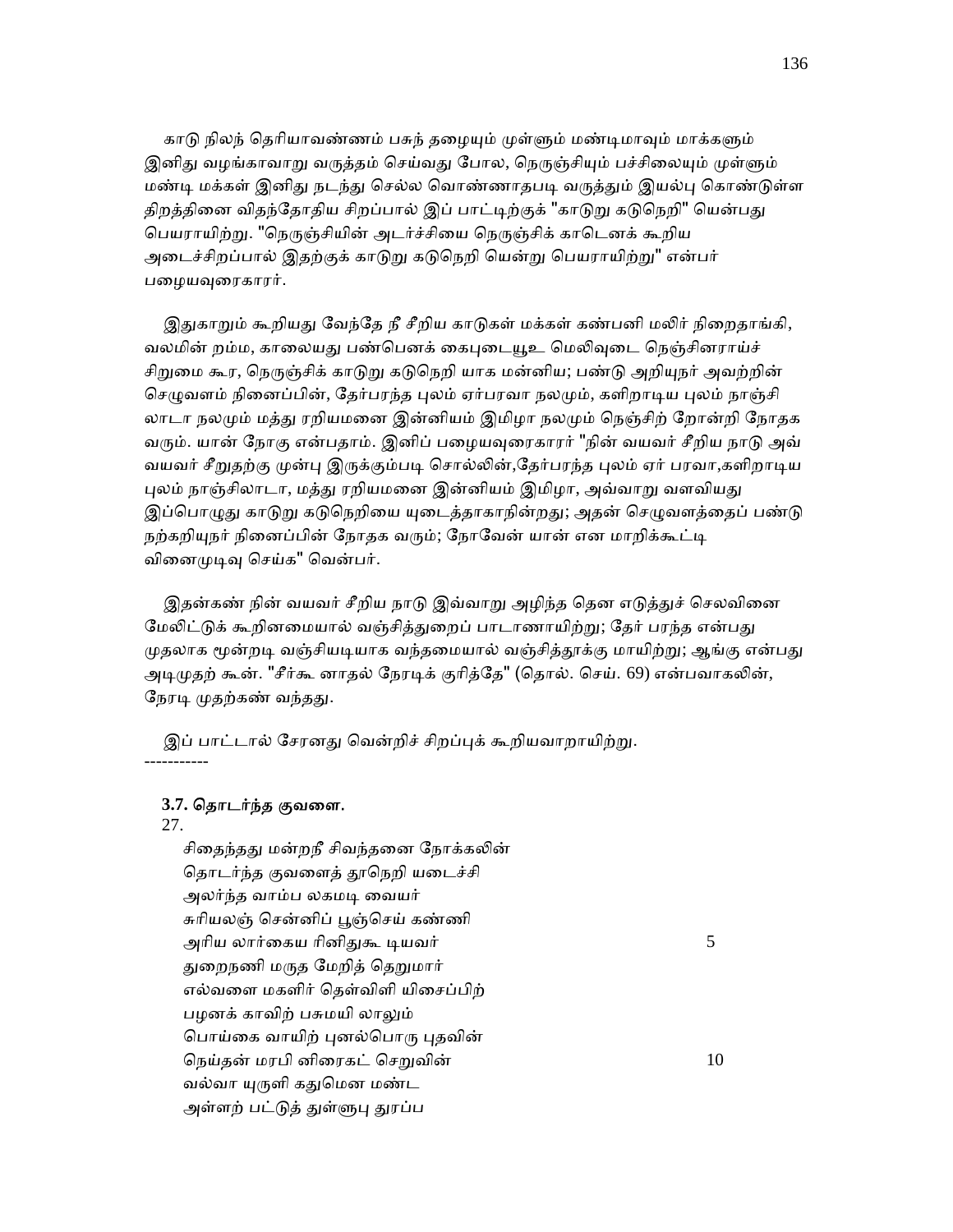நல்லெருது முயலு மளறுபோகு விழுமத்து சாகாட் டாளர் கம்பலை யல்லது ᾘச லறியா நன்னாட் 15 ᾊயாண ரறாஅக் காமᾞ கவிேன.

துறை: செந்துறைப் பாடாண் பாட்டு வண்ணம்: ஒᾨகுவண்ணம் தூக்கு: செந்தூக்கு ெபயர்: ெதாடர்ந்த குவைள

 உைர: எல் வைள மகளிர்-விளங்குகின்ற வைளயிைன யணிந்த இள மகளிர்; தொடர்ந்த குவளைத் தூநெறி அடைச்சி- இடையறவின்றித் தொடர்ந்து மலரும் குவளையின் முழுப் பூவைச் சேர்த்து; அலர்ந்த ஆம்பல் அக மடிவையர்- ஆம்பலின் மலர்ந்த பூக்களை அவற்றின் இடையே அகப்படத் தொடுத்த தழையினை யுடுத்து; சுரியல் அம் சென்னிப் பூஞ் செய் கண்ணி அரியல் ஆர் கையர்- சுரிந்த தலைமயிரிற் பூவாற் றொடுக்கப்பட்ட கண்ணி யணிந்து கள்ளுண்ணும் இயல்பினரான; இனிது கூடு இயவர்-இசை இனிது கூட விசைக்கும் இயவர் தங்கியிருக்கும்; துறை நணி மருதம் ஏறி-நீர்த்துறைக்கண் ணிற்கும் மருத மரத்தின்மேல் ஏறி; தெறுமார்-நெற்கதிர்களை மேயும் புட்களை யோப்புதற்காக; தெள் விளி இசைப்பின்-தெளிந்த தம் விளிக்குரலை யெடுத்து இசைப்பாராயின்; பழனக் காவில் பசு மயில் ஆலும் (கம்பலையும்) -வயலருகே யுள்ள பொழில்களில் தங்கும் பசிய மயில்கள் அம் மகளி ரிசைக் கொப்ப ஆடுதலா லெழும் ஆரவாரமும்; பொய்கை வாயில் புனல் பொரு புதவின்-பொய்கையின் வாயிலிடத்தே யமைந்து புனலால் தாக்கப்படும் கதவின் கசி கால்களிற் பூக்கும்; நெய்தல் மரபின் நிரைகள் செறுவின்- நெய்தற் பூவை யூதும் முறைமையினை யுடையவாய் நிரை நிரையா யிரைத் துச் செல்லும் வண்டினம் நிறைந்த நன்செய்ப் புலத்திற்செல்லும்; வல் வாய் உருளி-பண்டியின் வலிய வாயையுடைய உருளையானது; அள்ளற் பட்டுக் கதுமென மண்ட- சேற்றின்கண் இறங்கிச் சட்டென அழுந்தி விடுதலால்; சாகாட்டாளர்-அப் பண்டியைச் செலுத்துவோர்; துள்ளுபு துரப்ப-துள்ளி யுரப்பி எருதுகளைச் செலுத்த; நல் லெருது முயலும் அளறு போகு விழுமத்துக் கம்பலை யல்லது- நல்லெருதுகள் முயன்று ஈர்த்துச் சேற்றினின்று கழிந் தேகும் வருத்தத்திடைப் பிறக்கும் ஆர வாரமு மல்லᾐ; ᾘசல் அறியா நன்னாட்ᾌ - ேவேற ேபாராரவாரம் ேகட்டறியாத நல்ல நாட்டின்; யாணர் அறாஅக் காமரு கவின்- புது வருவாய் குன்றாத விருப்பம் பொருந்திய அழகானது; நீ சிவந்தனை நோக்கலின்-நீ வெகுண்டு சீறிப் பார்த்ததனால்; மன்ற சிதைந்தது-தெளிவாகச் சிதைந் தழிவதாயிற்று; காண் எ-று.

எல்வளைமகளிர் மடிவையராய்த் தெறுமார் மருத மேறி இசைப்பின் என இயைக்க. ஆண்டு முழுதும் தொடர்ந்து மலரும் இயல்பிற் றாதலின், குவளையைத் "தொடர்ந்த குவளை" யென்றார். இனி, குவளையின் தூநெறிகள் சாம்பி யுதிர்ந்தவழிப் புதியன தொடுத்து இடையறவின்றி யஃது இருக்குமாறு செய்தலின் இவ்வாறு கூறினா ரென்றும், தொடுப் போர் தொடர்புறுத்தத் தொடரும் குவளையைத் தொடர்ந்த குவளை யென்றா ரென்றும் கூறுவர். இனிப் பழையவுரைகாரர், "ஆண்டுகள் தோறும் இட்டு ஆக்க வேண்டாது தொண்டு (பண்டு) இட்டதே யீடாக எவ்வாண்டிற்கும் தொடர்ந்து வரும்" என்றும், "இச் சிறப்பானே இதற்குத் தொடர்ந்த குவளை யென்று பெயராயிற்"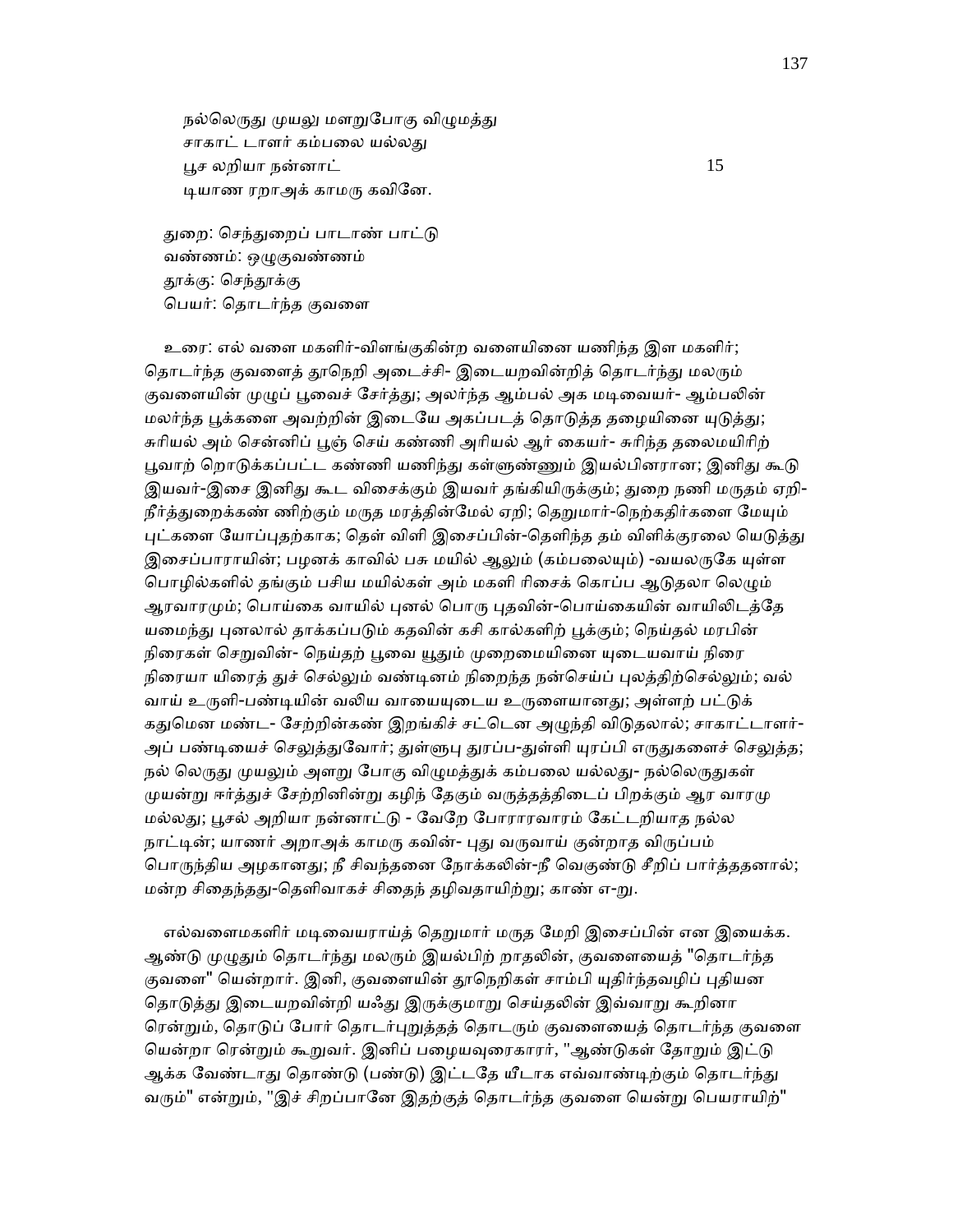றென்றும் கூறுவர். புறவித ழொடித்த முழுப்பூவைத் தூநெறி யென்றார். குவளை, செங்கழு நீருமாம். குவளையும் ஆம்பலும் பைந்ழையும் விரவித் தொடுக்கப்படும் தழை யுடையில் ஆம்பற் பூவை இடையிட்டு ஏனையவற்றை அதனைச் சூழத் தொடுத்த தழை யுடை ஈண்டு "ஆம்ப லக மடிவை" யெனப் பட்டது. இவ்வாறன்றிப் பல்வகைப் பூக்களையும் வண்ணம் மாறுபடத் தொடுக்கப்படுவது பகைத் தழை யெனப்பட்டது; இருவகையும் ஒருங்கமையத் தொடுப்பது முண்டு. அதனை "அம்பகை மடிவைக் குறுந்தொடி மகளிர்" (அகம். 226) என்று சான்றோர் கூறுதல் காண்க. இனி, டாக்டர் உ.வே.சாமிநாதைய ரவர்கள் "அலர்ந்த வாம்ப லம்பகை மடிவையர்" என்று பாடங் கொள்ளினும் பொருந்து மெனக் கூறுவர்; குவளையும் ஆம்பலும் பிறவும் விரவித் தொடுக்கப்படுதலின், "குவளைத் தூநெறி யடைச்சி, அலர்ந்த ஆம்பல் அகம்படத் தொடுத்த மடிவையர்" என்றார். அடைச்சி யென்னும் வினையெச்சத்தை அகம் என்புழித் தொக்குநின்ற வினையொடு முடிக்க. குவளையும் தழையுடைக்கண் விரவித் தொடுக்கப்படுதலை, "குவளைக் கூம்பவிழ் முழுநெறி புரள்வரு மல்குல்" (புறம் 116) என்று சான்றோர் கூறுதலா லறிக. இனி, குவளைத் தூநெறியைக் கூந்தலில் அடைச்சி யென்று கொண்டு பொருள் கூறுவாருமுளர்.

இயவர் தம் சென்னியிற் கண்ணி சூடலும் கள்ளுண்டலும் உடையராதலின், "சுரியலஞ் சென்னிப் பூஞ்செய் கண்ணி அரியலார் கையர்" என்றார். தலைமயிர் சுருண்டிருத்தல்பற்றிச்; "சுரியலஞ் சென்னி" யென்றும், பொற்பூவாற் செய்யப்பட்ட கண்ணி யன்றென்பதற்குப் "பூஞ்செய் கண்ணி" யென்றும் கிளந் தோதினார். இசையைக் கேள்வியொடு (சுருதி) கூட்டிக் கேட்டார்க்கு இன்ப முண்டாகப் பாடுதலின், "இனிது கூடியவர்" என்றார். இவர் உழவரினத்து இயவர். இவர், தாம் நீர்த்துறையிடத்து நிற்கும் பொழிலகத்தே யுறைபவராதலின்,அத் துறை "இயவர் துறை" எனக் கிழமை கூறப்பட்டது.

நெற்கதிரை மேயும் மயிலினத்தை இவ் விளமகளிர் ஓப்பியவழி, அவை சென்று துறை யருகிருக்கும் மருத மரத்தில் தங்குதலின், இவர்கள் அம் மருதத்தி லேறி அவற்றை யோப்புவா ராயினர். "செந்நெலுண்ட பைந்தோட்டு மஞ்ஞை, செறிவளை மகளி ரோப்பலின் பறந்தெழுந்து, துறைநணி மருதத் திறுக்கு மூதூர்": (புறம். 344) என்று பிறரும் கூறுவர். வளையணிந்த மகளி ரெனவே இளையராதல் பெற்றாம். கவணும் தட்டையும் பிறவும் கொண்டு புட்களை யோப்பும் திறம் இலராதலின், இம் மகளிர் தம் குரலெடுத்து விளித்தும் இசைத்தும் பாடினரென்றும், அப் பாட்டிசைதானும் இயவரது இயவொலி போறல் கண்ட மயில், அவ் வொலிக் கேற்ப ஆடுதல் செய்ததே யன்றி, நீங்கிற் றன்று; அதனைக் காண்போர் செய்யும் ஆரவாரத்தை, "பழனக் காவில் பசுமயிலாலும் கம்பலை" யென்றார். இனி, பழையவுரைகாரர் "மகளிர் தெறுமார் இசைப்பின், காவிற் பசு மயில் ஆலும் என்றது, வயலிற் புகுந்து உழக்காதிருத்தற்பொருட்டு அவ்வயற் புள் ளோப்பும் உழவர் மகளிர், அதனைக் கடிய வேண்டித் தெள் விளி யெடுப்பின், இயவர் இயங்களின் ஒலி கேட்ட பழக்கத்தானே தன்னைக் கடிகின்ற ஒலியையும் அவற்றின் ஒலியாகக் கருதி மயில் ஆலு மென்றவாறு" என்பர். மயில் ஆலும் கம்பலை, அளறு போகும் விழுமத்துக் கம்பலை யல்லது பூசலறியா நன்னாடு என இயையும்.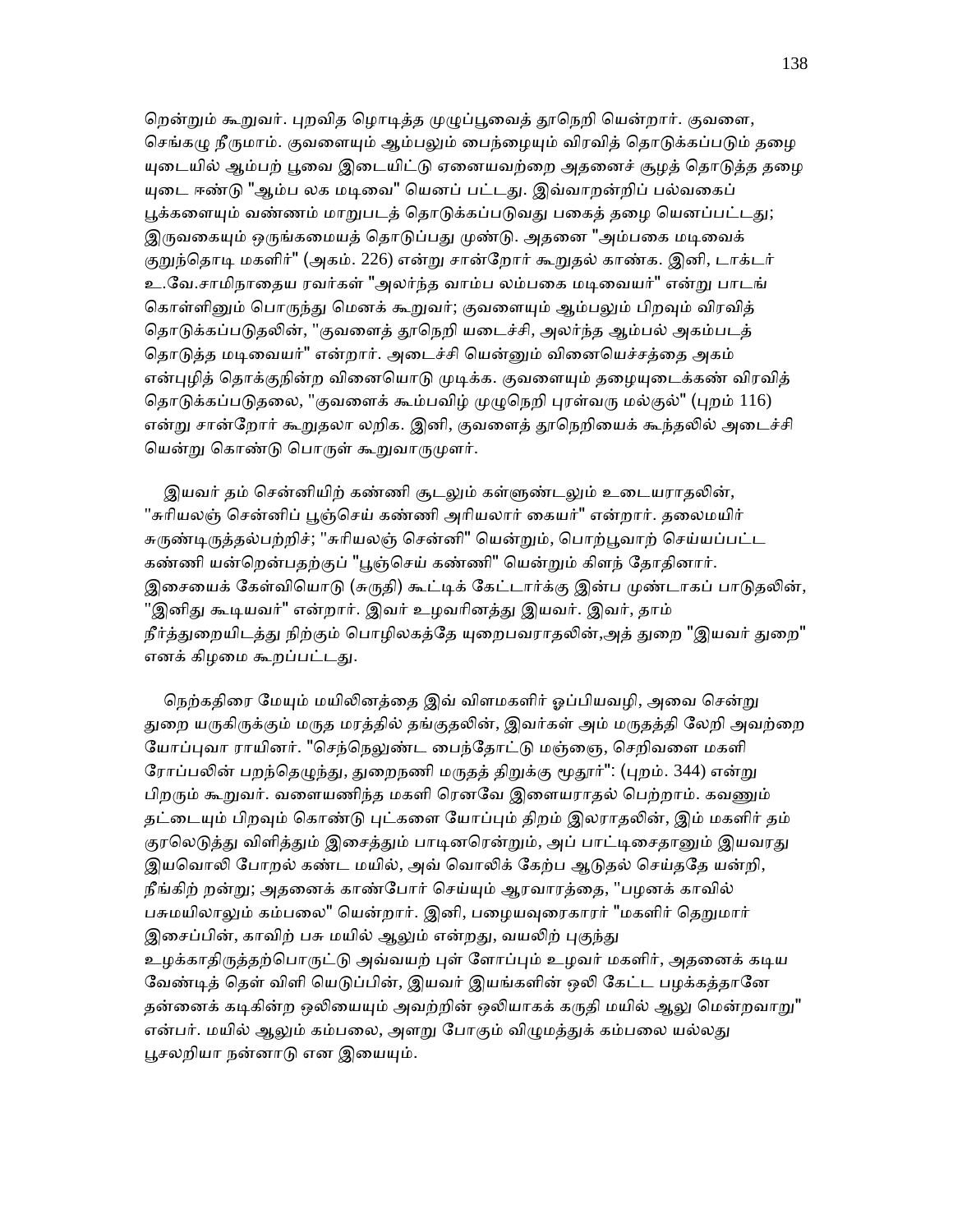பொய்கையிடத்து மிக்க நீர் கழிவது குறித்துச் செய்துள்ள வழியினை, " வாயில்" என்றும், மிக்குற்று விரைந்து நீங்கும் நீரைத் தடுத்தற் பொருட்டு அவ் வாயிலில் நிறுத்த கதவு நீரால் தாக்குண்டு எதிர்த்து நிற்கும் இயைபு தோன்ற, "புனல்பொரு புதவின்" என்றும், அதன்வழிப் பொசிந்தோடு நீரால் மருங்குள்ள வயல்களிலும் கால்களிலும் நெய்தல்கள் நிரம்பப் பூத்திருத்தலால் அவற்றின் தாதூதி முரலுதல் கள்ளுண் வண்டிற்கு முறைமையாயிற் றென்பர், "நெய்தல் மரபின் நிரை கள்" என்றார். வயலின்கண் எழும் கம்பலையைக் கூறுவார், வண்டினம் கூட்டம் கூட்டமாய் நிரைத்துச் சென்று தேனை யுண்டல் பற்றி, அவற்றை "நிரைகள்" ளென்றார். இனி, இரவெல்லாம் தாமரை முதலிய பூக்களில் துஞ்சிய வண்டினம், விடியலில் எழுந்து போந்து தேனுண்ணுமாறு மலரும் மரபிற்றாகிய நெய்தலின் புதுத்தேனை நாடியுண்டலை மரபாக வுடைமைபற்றி, வண்டினத்தை இவ்வாறு கூறினா ரெனினும் அமையும். "வைகறை மலரும் நெய்தல்" (ஐங். 188) எனப் பிறரும் கூறுப. பழையவுரைகாரர், "நெய்தல் மரபின் நிரைகட் செறு என்றது, இடையறாது பூக்கும் மரபினையும் வண்டினையுமுடைய செறு" என்றும் கள்ளென்பது வண்டென்றும் கூறுவர்

வண்டு மூசும் செறுவின்கட் புக்கதும் சாகாட்டின் ஆழி, சட்டெனச் சேற்றிற் புதைந்து விடுதலால், "கதுமென மண்ட" என்றார். எனவே, செறுவும் ஆழ வுழப்பட்டுச் சேறு மிகப் பொருந்தியிருத்தல் பெற்றாம். அவ்வாறு ஆழ்தற்கேற்ற திண்மையும் வன்மையும் ஆழிக்கு உண்மை தோன்ற "வல்வா யுருளி" என்றார். உருளி, ஆழி, உருளியானது அள்ளற்பட்டுக் கதுமென மண்டலும், சாகாட்டினை யீர்த் தேகும் எருது மாட்டாமையால் திருகலிட்டு மயங்குதலால், அம் மயக்கந் தீர்தற் பொருட்டுச் சாகாட்டாளர் துள்ளிக் குதித்துப் பேரிரைச்சலிட்டு அவ் வெருதுகளை யூக்கித் தூண்டுதலின் "துள்ளுபு துரப்ப" என்றும், மாட்டாது மடங்கிப் படுக்கும் ஏனை வலியில்லாத எருதுகளைப் போலாது தம் வன்மை முழுதும் செலுத்தி மூக்கொற்றியும் தாளூன்றியும் அள்ளற் சேற்றினின்றும் நீங்க வலிக்கும் முயற்சி நலமுடைமையின், "நல்லெருது" என்றும், அளற்றின் நீங்கிக் கழியப் போகுமிடத்துச் சிறிது தாழ்ப்பினும் முன்போல் ஆழப் புதையுமென்பது கருதிப் பேராரவாரம் செய்தூக்கிச் செலுத்தலால், "அளறு போகு விழுமத்துச் சாகாட்டாளர் கம்பலை" என்றும் கூறினார். கம்பலை நிகழ்தற்கு விழுமம் இடமாயினும், நிகழ்த்துவோர் இவரென்றற்க்குச் சாகாட்டாளரை யெடுத் தோதினார். விழுமம், துன்பம். "அள்ளல் தங்கிய பகடுறு விழுமம், கள்ளார் களமர் பெயர்க்கும் ஆர்ப்பே" (மதுரை. 259-60) என்று பிற சான்றோரும் கூறுதல் காண்க.

அந் நன்னாட்டில் மக்களிடையே பகையும் நொதுமலும் அச்சமும் இன்மையின், அவை காரணமாகப் பிறக்கும் போர்ப்பூசல் இல்லை யென்பார், "சாகாட்டாளர் கம்பலை யல்லது பூசலறியா நன்னாடு" என்றார். இறந்ததுதழுவிய வெச்சவும்மை விகாரத்தாற் றொக்கது. இன்ன நன்னாட்டில் நாளும் புது வருவாய் நிலவுவதால் எந்நிலத்தவரும் விரும்பும் ஏற்றமும் அழகும் இதன்பால் உளவாயின என்பார், " யாணர் அறாஅக்காமரு கவின்" என்றும், தன்னைத் தெறுமார் மகளி ரெடுத்த தெள்விளி கேட்டு ஆலும் பசு மயில்போல, இந் நாட்டவர் நின் போர்ப் பூசல் கேட்டுப் பணிந்து திறை செலுத்தி, அருள் பெறாது கெட்டன ரென்பார், "சிதைந்தது மன்றநீ சிவந்தனை நோக்கலின்" என்றும் கூறினார். "சிவந்தனை நோக்கலின்" என்றது குட்டுவனது சினத்தின் கடுமை தோற்றி நின்றது. பகைவர் நாட்டழிவின் மிகுதிநோக்கி, "சிதைந்தது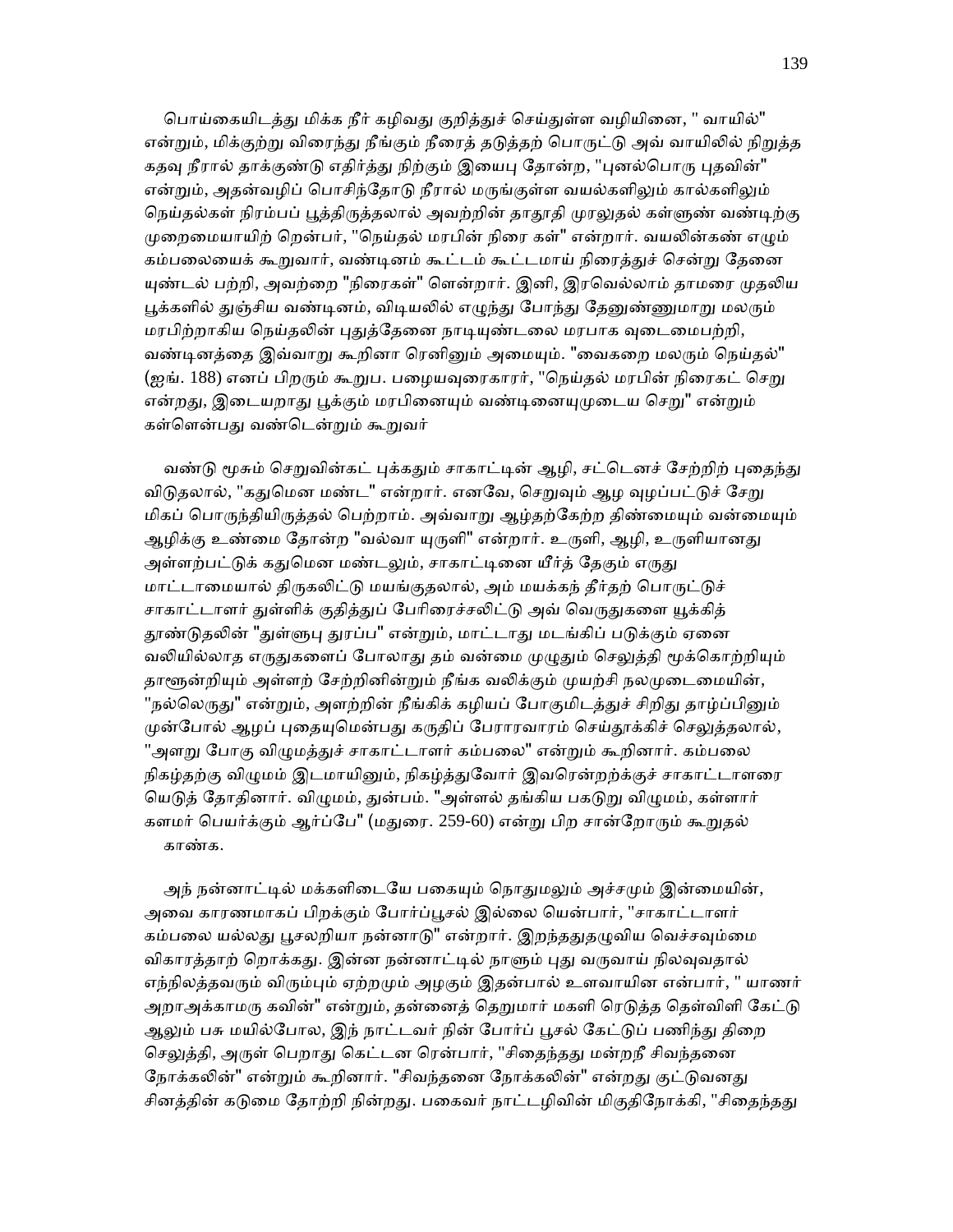மன்ற" என்றார். "துள்ளுபு துரப்ப வென்றது, சாகாட்டாளர் துள்ளித் துரக்கையாலே என்றும், அளறு போகு...வருத்த மென்றும்" பழையவுரைகாரர் கூறுவர்.

இதுகாறும் கூறியது, பழனக் காவில் பசு மயில் ஆலும் கம்பலையே யன்றிச் செறுவின்கட் சாகாட்டாளர் கம்பலையு மல்லது வேறு பூசலறியாத நன்னாட்டுக் காமரு கவின், நீ சிவந்தனை நோக்கலின் சிதைந்தது மன்ற என்பதாம். பழையவுரையும், "நன்னாட்டுக் கவின் நீ சிவந்தனை நோக்கலின் சிதைந்தது என வினைமுடிவு செய்க" என்றது. வழங்கியன் மருங்கின் வகைபட நிலைஇப், பரவலும் புகழ்ச்சியும் கருதிய பாங்கினும் (தொல். பொ. 82) என்பதனால் இஃது அரசனைப் புகழ்தற்கண் வந்த பாடாண்பாட்டாய்ச் செந்துறைப் பாடாண் பாட்டாயிற்று.

இதனாற் சொல்லியது அவன் வென்றிச் சிறப்புக் கூறியவாறாயிற்று. --------------------

## 3.8. உருத்துவரு மலிர்நிறை.

 28 திருவுடைத் தம்ம பெருவிறற் பகைவர் பைங்கண் யானைப் புணர்நிரை துமிய உரந்துரந் தெறிந்த கறையடிக் கழற்காற் கடுமா மறவர் கதழ்தொடை மறப்ப இளையினிது தந்து விளைவுமுட் டுறாது $5$ புலம்பா வுறையு ணீதொழி லாற்றலின் விடுநிலக் கரம்பை விடரளை நிறையக் கோடை நீடக் குன்றம் புல்லென அருவி யற்ற பெருவிறற் காலையும் நிவந்துகரை யிழிதரு நனந்தலைப் பேரியாற்றுச்  $10$ சீருடை வியன்புலம் வாய்பரந்து மிகீஇயர் உவலை சூடி யுருத்துவரு மலிர்நிறைச் செந்நீர்ப் பூச லல்லது வெம்மை யரிதுநின் னகன்றலை நாடே.

துறை: நாடு வாழ்த்து. வண்ணமும் தூக்கும் அது. பெயர்: உருத்துவரு மலிர்நிறை.

உரை: கோடை நீட - வேனிற்காலம் நீட்டித்தலால்; குன்றம் புல்லென - குன்றுகள் பொலிவிழந்து தோன்ற; அருவி அற்ற பெரு வறற் காலையும் - அருவிகள் நீர் வற்றி யுலர்ந்த பெரிய வறட்சிக் காலத்தும்; கரை நிவந்து இழி தரு நனந்தலைப் பேரியாற்று -கரை யளவும் உயர்ந்து நீர் பெருகி வழிந் திழியும் அகன்ற இடத்தையுடைய பேரியாறு பாயும்; சீருடை வியன் புலம் - சிறப்புப்பொருந்திய அகன்ற புலத்தில்; விடு நிலக் கரம்பை விடரளை நிறைய - விலங்கினங்கள் புல் மேய்தல் வேண்டி விடப்பட்ட கரம்பு நிலத்தில் உண்டாகிய வெடிப்புக்களில் நீர் நிறைந்து தேக்குமாறு; வாய் பரந்து மிகீஇயர் - இடந்தொறும் பரந்து மிகுதல் வேண்டி; உவலை சூடி - தழைகளைச் சுமந்து; உருத்துவரும் மலிர் நிறை - சினமுற்று வருவது போல ஒலிட்டு மிக்குவரும் பேரியாற்று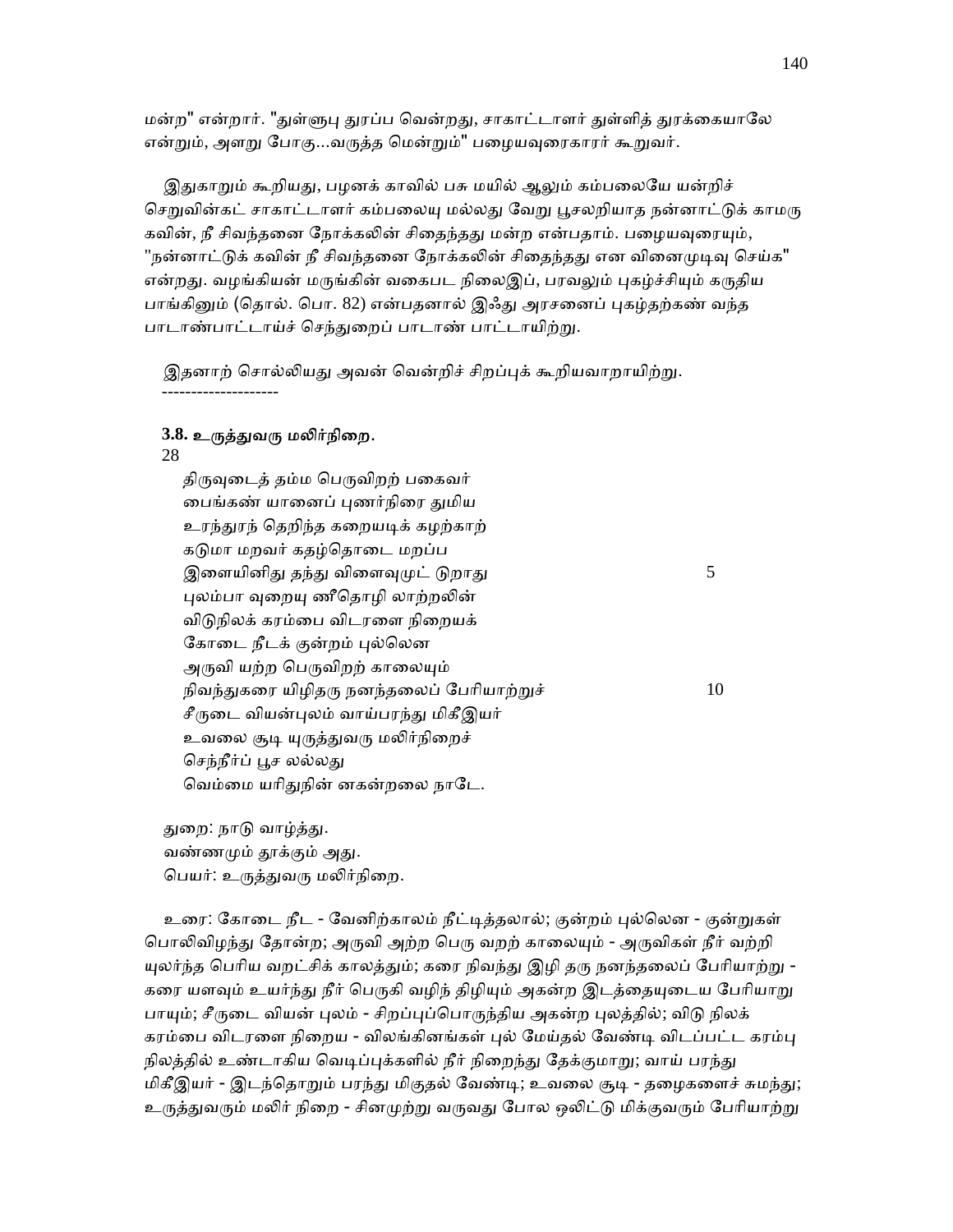வெள்ளத்தின்; செந்நீர்ப் பூசல் அல்லது - சிவந்த நீரின் ஆரவார மல்லது; நின் அகன்றலை நாடு வெம்மை அரிது - நினது அகன்ற இடத்தையுடைய நாட்டிடத்தே வேறே உயிர்கட்குக் கொடுமை செய்யும் போர்ப் பூசல் என்பது இல்லை; (இதற்குக் காரணந்தான் யாதோ வெனின்) பெரு விறல் பகைவர் - மிக்க வலிபடைத்த பகைவருடைய; பைங்கண் யானைப் புணர் நிரை துமிய - பசிய கண்ணையுடைய யானை கலந்த படை வரிசை கெடுமாறு; உரம் துரந் தெறிந்த - தமது வலியைச் செலுத்தி யெறிந்த; கறை யடிக் கழற்கால் கடுமா மறவர் - குருதிக் கறை படிந்த கழற் காலும் கடுமாப்போலும் விரைந்த செலவுமுடைய வீரர்; கதழ் தொடை மறப்ப - மிக்க விசையுடன் செலுத்தும் தமது விற்றொழிலை மறக்கும்படியாக; இளை இனிது தந்து-காவற் றொழிலை இனிது செய்து; விளைவு முட்டுறாது - விளை நலம் குன்றாதாக; புலம்பா வுறையுள் தொழில் - அவ் வீரர் தமக்குரியவரைப் பிரிந்துறைதலின்றி அவரோடு கூடி இனிதிருக்கும் செயலை; ஆற்றிலின் - நீ நின் நாடுகாத்தற் றொழிலால் எய்து விக்கின்றா யாகலான்; திரு வுடைத்து - நினது நாடு மிக்க திருவினை யுடைத்து எ-று.

நின் அகன்றலை நாடு, செந்நீர்ப் பூச வல்லது வெம்மை யரிது; அதற்குக் காரண மென்னையெனின், நீ தொழி லாற்றலின்; நின்னாடு திருவுடைத்து என இயையும். அம்ம, உரையசை. அருமை, இன்மை குறித்துநின்றது.

வேந்தர்க்குப் பெருமை தருவது அவருடைய அறிவு ஆண்மை பொருள்களே யன்றிப் படையுமாதலின், அப்படைப் பெருமை தோன்ற, "பெருவிரற் பகைவர் பைங்கண் யானைப் புணர் நிரை" யென்றார். "யானை யுடைய படை காண்டல்முன் னினிதே" (இனியது 40) எந்பது பற்றி யானைப்படை விதந்து கூறப்பட்டது. யானைகள் இயல்பாகவே தம்மில் ஒருங்கே அணிவகுத்துச் செல்லும் இயல்பின வாதலின், அவற்றைப் "புணர்நிரை" யென்றார். அப் படையினைப் பொருது சிதைப்ப தென்பது மிக்க வன்மை யுடையார்க்கே இயலுவதா மென்பது எய்த, "துமிய" என்றும், துமிக்கு மிடத்தும், வீரர் தமது வன்மை முழுதும் செலுத்திப் பொருவர் என்பார், " உரம் துரந்து எறிந்த" என்றும் கூறினார். வில் வீரரது வென்றி மாண்பு அவரது அகன்றுயர்ந்த மார்பின் வன்மையைப் பொறுத்திருத்தலால் உரத்தை யெடுத் தோதினா ரென்றுமாம். துமிந்தவற்றின் குருதி வெள்ளத்தில் நின்ரு பொருதலால், அவருடைய காலடி குருதிக்கறை படிதலின் "கறையடி" யெனப்பட்டது. பழையவுரைகாரரும் " கறையடி யென்றது குருதிக் கறையினையடைய அடியென்றவா" ரென்பர். கடுமா, விரைந்த செல்லும் இயல்பினவாகிய விலங்குகள். கடுமாப் போலும் விரைந்து செல்லும் இயல்பில்வழி யானைப் போரில் வென்றி பெறல் அரிதாதலின், "கடுமா மறவர்" என்றார்; "கடுமாப் பார்க்கும் கல்லா வொருவன்" ( புறம்.189) என்புழிப் போல, இனி, கடுமாவைக் குதிரை யென்று கொண்டு, கடுமா மறவ ரென்றது, குதிரைமேல் வீரரை யெனக் கூறுவாரு முண்டு.

இவ்வாறு போர் கிடைத்தவழிப் பேராண்மை காட்டிப் பொருது வென்றி மேம்பட்ட வீரர் அது கிடையாமல் மடிந்திருக்கும் திறம் கூறலுற்று, மிக்க விரைவொடு செல்லும் அம்பு தொடுக்கும் விற்றிறத்தை அவர் மறந்தனர் என்பார் "கதழ் தொடை மறப்ப" என்றும், அதற்குக் காரணம் குட்டுவன் நாடு காவலை நன்கு ஆற்றியதும் வேண்டும் பொருள் இனிது விளைந்ததுமே யென்பார், "இளை யினிது தந்" தென்றும், "விளைவு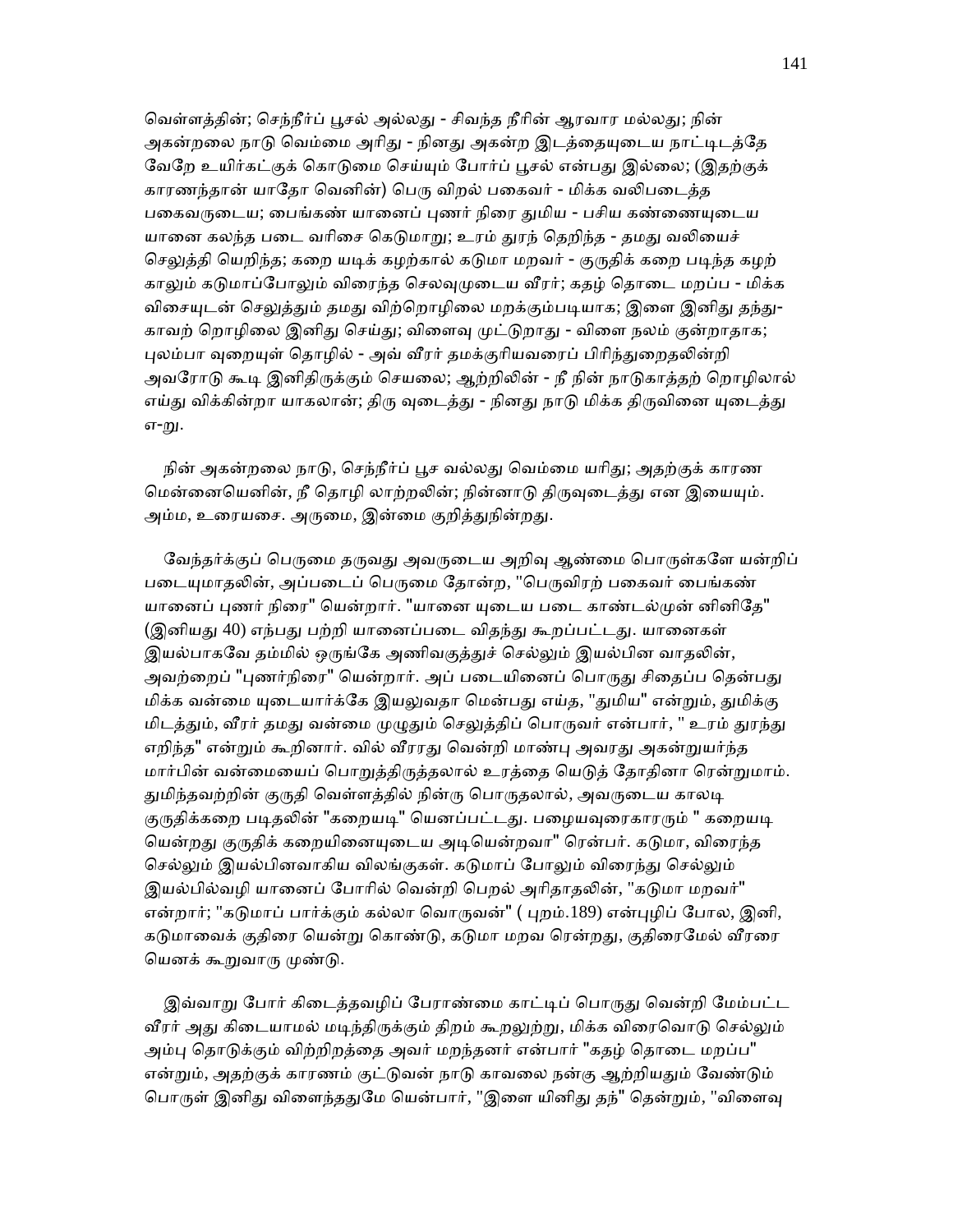முட்டுறாது" என்றும் கூறினார். பழைய வுரைகாரரும், "மறவர் கதழ் தொடை மறப்ப் இளை யினிது தந்து என்றது, நின் வீரர் போரில்லாமையால் விரைந்து அம்பு தொடுத்தலை மறக்கும்படி நாடு காவலை இனிதாகத் தந்தென்றவா" றென்பர். இளை, காவல். முட்டுறாது என்றது முட்டுறாதாக என்றவாறு; "விளைவில் முட்டுறாமல் எனத் திரிக்க" வென்பர் பழையவுரைகாரர். இவ்வாற்றால் வினைவயிற் பிரிவும் பொருள்வயிற் பிரிவும் ஆண்மக்கள்பால் இன்மையின், மனைவாழ்க்கையில் தனித்திருந்து வருந்தும் பிரிவு இலாதாதலின், "புலம்பா வுறையுள் தொழில்" உளதாயிற்று. இதற் கேதுவாய அரசாட்சி நலத்தை யாப்புற வுணர்த்தற்பொருட்டு, "இளையினி தந்" தென்றதனையே "நீ ஆற்றலின்" என்று மீட்டும் கூறினார்.

இனி, அவன் காவற் சிறப்பைக் கட்டுரைக்கலுற்ற ஆசிரியர், நீர் நலத்தை விரித் தோதுமாற்றால் விளக்குகின்றார். மாரிக்கண் உண்ட நீரைக் கோடைக்கண் அருவி வாயிலாக வுமிழும் வாய்ப்பினையுடைய குன்றம், அக் கோடை நீட எங்கும் பெருவறங் கூருமிடத்து, உயர்ச்சியால் குளிர்ந்து பசுந்தழை போர்த்து அழகு திகழ விளங்கும் பொலி விழந்து புல்லென் றாதலின், "கோடை நீடக் குன்றம் புல்லென" என்றும், எனவே, அக்காலத்து அருவிகளும் நீர் வற்றி விடுதலின், "அருவி யற்ற பெருவறற் காலையும்" என்றும் கூறினார். பழையவுரைகாரர், கோடை நீடுகையாலே குன்றம் புல்லெனும்படி அருவியற்ற காலையும் எனக் கூட்டி யுரைக்க வென்பர். இக்காலத்தும் குட்டுவன் நாட்டில் பேரியாறு கரை புரண்டோடும் மிக்க நீருடையதா மென்பார், "நிவந்து கரை யிழிதரும் நனந்தலைப் பேரியாறு" என்றார். யாற்றுநீர் பாயும் பக்கத்தே கிடப்பது விளைபுலத்துக்குச் சிறப்பாதல் பற்றி, "சீருடை வியன்புல" மென்றார்.

கோடையிலும் மிக்க நீர் பெருகு மென்றலின், அது பாயுமிடத்துக் கோடையால் உலர்ந்து வெடித்துக் கரம்பாய்க் கிடக்கும் புலங்களெல்லாம் அவ் வெடிப்பு நிறைய நீர் நிரம்பித் தேக்கும் என்பார், "விடுநிலக் கரம்பை விடரளை நிறைய" என்றார். நீர் இனிது ஏறமாட்டாமையின் வேளாண்மைக்குப் பயன்படாது புல் வகை வளர்ந்து விலங்குகள் மேயுமாறு விடப்பட்ட கரம்பு நிலத்தை ''விடுநிலக் கரம்பை'' என்றார். வேளாண்மைக்குப் பயன்படாக் கரம்பாயினும், விலங்குகள் மேய்தற்குப் பயன்படுதல் குறிக்கற்பாற்று. இதனால், ஏறமாட்டாத மேட்டுப் பாங்கரினும் நீரேறி நிரம்புமாறு கோடையிலும் பேரியாறு நீர் பெருகிப் பாயுமென்பது கருத்தாயிற்று. "கரம்பை விடரளை நிறைய வென்றது, முன்பு நீரேறாத காம்பை வயல்களில் கமர்வாய் நீர் நிறைய வென்றவா" றென்பர் பழையவுரைகாரர்.

வேறே பொருவா ரின்மையின் குட்டுவன் நாட்டொடு போர் செய்தற் கெழுந்தது போலப் பேரியாற்று நீர் வருகிற தென்பார், "வாய் பரந்து மிகீஇயர்" என்றார். வாய் பரந்து மிகீஇயர் உரு்துக் கரை யிழிதரும் நனந்தலைப் பேரியாற்று மலிர்நிறைச் செந்நீர் என மாறிக் கூட்டுக என்பர் பழையவைரைகாரர். வாய், இடம். யாற்றுநீர் எவ்வாயும் பரந்து மிகுதல் வேண்டிப் பெருகிற் றென்றவாறாம். பெருகி மிக்கு வரும் செம்புனல் பொருவது குறித்துவரும் மள்ளர்போல வருகிற தென்பார், "உவலை சூடி யுருத்துவரு மலிர்நிறை" யென்றார். உவலை, தழைகள். கண்ணியும் மாலையும் சூடி வரும் மள்ளர் போல வெள்ளம் உவலை சூடிவந்த தென்பதாம்; இளங்கோவடிகள் இப் பேரியாற்று நீரைக் கூறலுற்றவிடத்து, "கோங்கம் வேங்கை தூங்கிணர்க் கொன்றை, நாகந் திலக நறுங்கா ழார, முதிர்பூம் பரப்பி னொழுகுபுன லொளித்து, மதுகரஞிமிறொடு வண்டினம்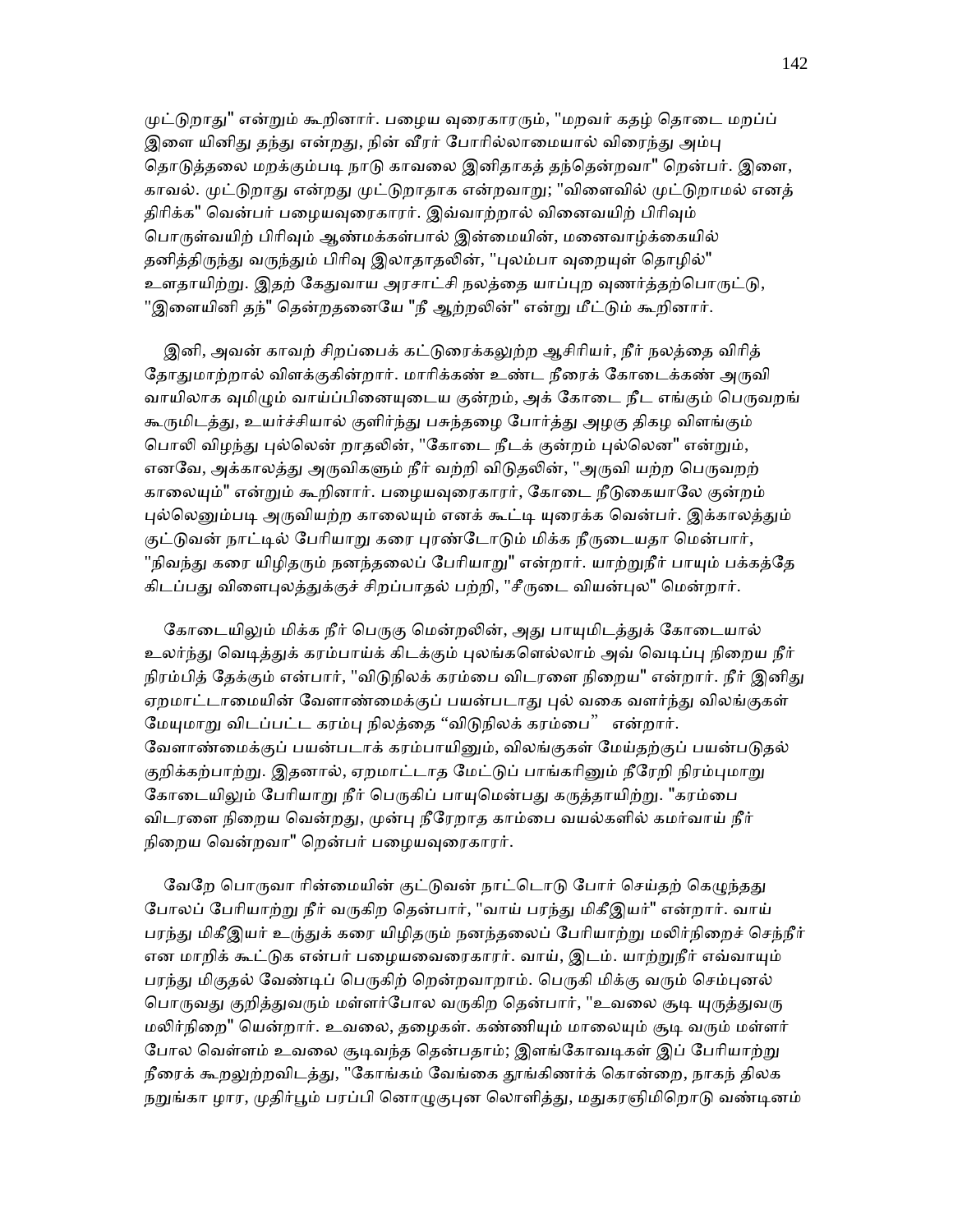பாட, நெடியோன் மார்பி லாரம் போன்று, பெருமலை விலங்கிய பேரியாறு" (சிலப். 25: 17-22) என்பது காண்க. இனிப் பழையவுரைகாரர், "உவலை சூடி யுருத்துவரு மலிர் நிறை யென்றது, தழைகளைச் சூடித் தோற்றிவரும் வெள்ள மென்றவா" றென்றும், "தன்னை வயல் பொறுக்குமாறு காணவென்று போர் வேட்டு வருவாரைப்போலு மென்று கூறிய இச் சிறப்பானே இதற்கு உருத்துவரு மலிர்நிறை யென்று பெயராயிற்று" என்றும் கூறுவர்.

மலிர் நிறை கலங்கிச் சிவந்து தோன்றலின், புதுநீர்ப் பெருக்கைச் செந்நீர் என்றும், அதுதானும் மடைகளை யுடைக்துக் கெடுக்காவண்ணம் மடை யமைக்துச் செறுக்தும், காலிற் போக்கியும் வயலிடைப் பரப்பியும் உழவர் செய்யும் பூசல் மிக்கு நிற்றலின், "செந்நீர்ப் பூசல்" என்றும் அப் பெருக்கின் தண்மையால் மழையின்மை காரணமாகப் பிறந்த வெயில் வெம்மையும் பிறவும் நின்னுடைய பரந்த நாட்டிடத்துக் காண்ப தரிது என்பது தோன்ற, செந்நீர்ப் பூச லல்லது வெம்மை யரிது நின் னகன்றலை நாடென்றும், இவ்வாற்றால் சேரனது நாடு ஏனை நாட்டவர் யாவரும் நயத்தற்குரிய வளம் வாய்ந்திருக்கிற தென்பார், " திருவுடைத் தம்ம" வென்றும் கூறினார்.

இதனால் அவன் நாடுகாத்தற் சிறப்புக் கூறியவாறாயிற்று.

இதுகாறும் கூறியது, மறவர் கதழ் தொடை மறப்ப, இளை இனிது தந்து விளைவு முட்டுறாது புலம்பா வுறையுள் தொழில் நீ ஆற்றலின், பெருவறற் காலையும், விடரளை நிறைய, புலம் வாய் பரந்து மிகீஇயர் உருத்துவரு பேரியாற்று மலிர்நிறைச் செந்நீர்ப் பூசலல்லது நின் அகன்றலை நாடு வெம்மை யரிது; இவ்வகையால் நின் நாடு திருவுடைத்து என்பதாம்; இனிப் பழையவுரைகாரர், "பெருவறற் காலையும் நின் னகன்றலை நாடு புலம்பா வுறையுட் டொழில் நீ ஆற்றலின் திருவுடைத்து எனக்கூட்டி வினைமுடிவு செய்க" என்பர்.

இப்பாட்டு முற்றும் சேரன் தனது நாடு காக்கும் சிறப்பே கூறி நிற்றலின், இது நாடு வாழ்தாய<u>ிற்ற</u>ு.

----------------------

## **3.9.** ெவண்ைக மகளிர்.

### 29

அவலெறிந்த வுலக்கை வாழைச் சேர்த்தி வளைக்கை மகளிர் வள்ளை கொய்யும் ᾙடந்ைத ெநல்ᾢன் விைளவயற் பரந்த தடந்தா ணாைர யிாிய வயிைரக் கொழுமீ னார்கைய மரந்தொறுங் குழாஅலின்  $5$ வெண்கை மகளிர் வெண்குரு கோப்பும் அழியா விழவி னிழியாத் திவவின் வயிாிய மாக்கள் பண்ணைமத் ெதழீஇ மன்ற நண்ணி மறுகுசிறை பாடும் அதன்கண் வைப்பி னாடும னளிய  $10$ விரவுவேறு கோலமொடு குருதி வேட்ட மயிர்புதை மாக்கண் கடிய கழற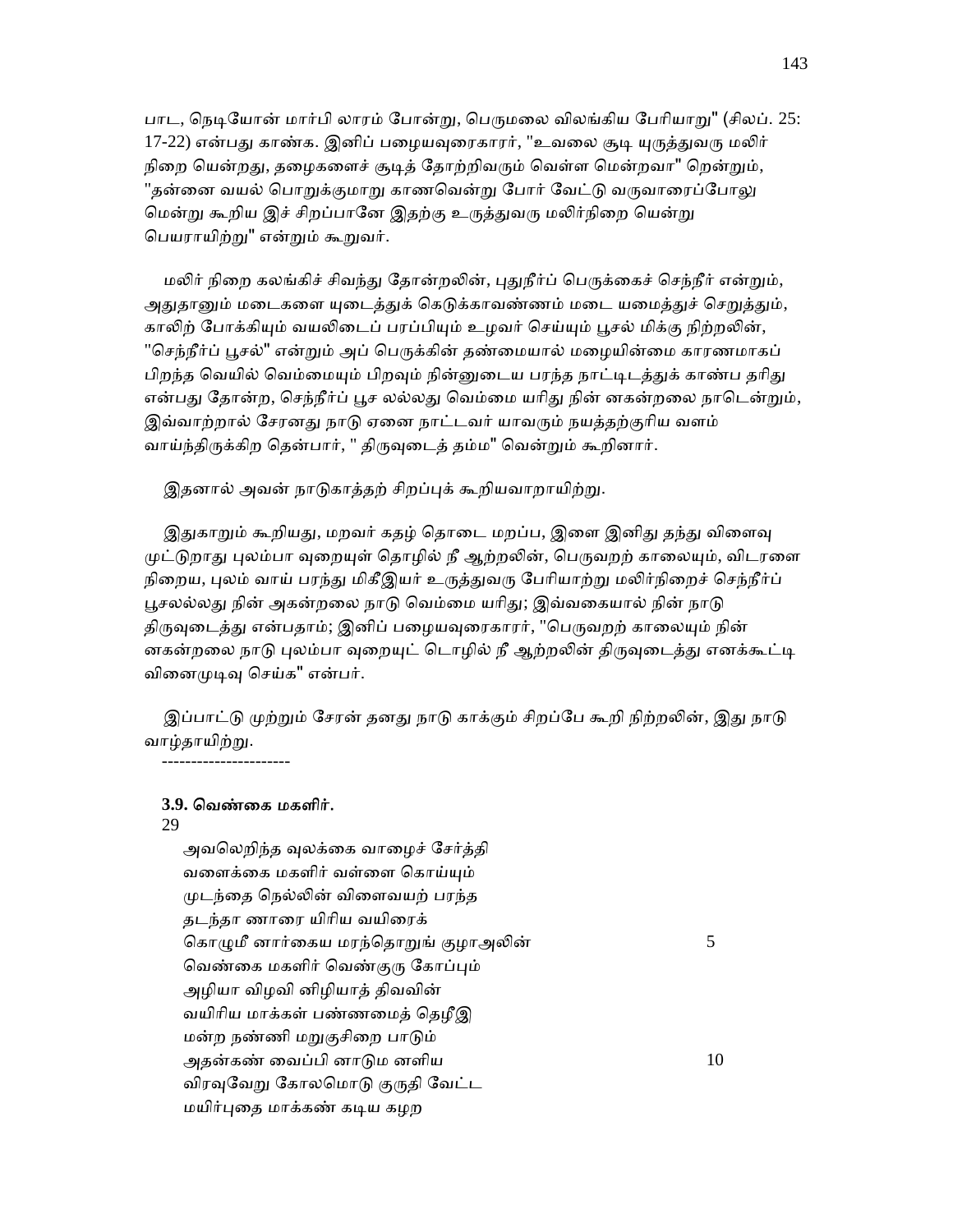அமர்ேகா ேணாிகந் தாெரயில் கடக்கும் பெரும்பல் யானைக் குட்டுவன் வரம்பி றானை பரவா வூங்கே.  $15$ 

துறை: வஞ்சித்துறைப் பாடாண் பாட்டு. வண்ணமும் காக்கும் அகு. ெபயர்: ெவண்ைக மகளிர்

உரை: வேறு விரவு கூலமொடு - வேறு வேறாக விரவிய பல கூலங்களுடன்; குருதி வேட்ட மயிர் புதை மாக்கண் - குருதிப் பலி யூட்டிய வட்டமான மயிர் மறையும்படியாகப் போர்த்த கரிய கண்ணமைந்த முழவானது; கடிய கழற -சேணிடத்தே யிருந்து கேட்டார்க்கு அச்ச முண்டாகுமாறு முழங்க; அமர் கோள் நேர் இகந்து - பகைவர் போரில் நேர்படுதலை யஞ்சாது முன்னேறிச் சென்று; ஆர் எயில் கடக்கும் பெரும் பல் யானைக் குட்டுவன்- அவரது அரிய மதிலைக் கடக்கும் பெரிய பல யானைகளையுடைய குட்டுவனுடைய; வரம்பில் தானை பரவா வூங்கு -எல்லையில்லாத தானைகள் சென்று பரந்தழிப்பதன் முன்னே; அவ லெறிந்த உலக்கை வாழைச் சேர்த்தி - அவலிடித்த உலக்கையை வாழை மரத்தில் சார்த்தி விட்டு; வளைக்கை மகளிர் வள்ளை கொய்யும் - வளையணிந்த இள மகளிர் வள்ளையினது பூவைப் பறிக்கும்; முடந்தை நெல்லின் விளை வயல் - விளைந்து தலைசாய்ந்து கிடக்கும் நெல் வயலிடத்தே; பரந்த தடந்தாள் நாரை இரிய - பரந்து நின்றுமேயும் பெரிய கால்களையுடைய நாரைகள் அவ் வயல்களினின்றும் நீங்க; அயிரைக் கொழுமீன் ஆர்கைய - அயிரையாகிய கொழுவிய மீன்களை யுண்பவையான கொக்கு முதலிய குருகுகள்; மரந்தொறும் குழாஅலின் - வயலருகே நிற்கும் மரங்கள்தோறும் கூடியிருத்தலால்; வெண்கை மகளிர் வெண் குருகு ஒப்பும் - வளை யணியாத மிக்க இளம் பெண்கள் வெள்ளிய சிறு பறவைகளை யோப்பித் திரியும்; அழியா விழவின் -இடையறாத விழாக்களை யுடைமையால்; இழியாத் திவவின் வயிரிய மாக்கள்-குறற மில்லாத திவவு யாழினையுடைய வயிரியர்; பண்ணமத் தெழீஇ- அவ் வியாழைப் பண்ணொடு பொருந்த வெழுப்பி; மன்றம் நண்ணி-ஊர் மன்றத்தை யடைந்து; மறுகு சிறை பாடும்- மறுகுகளின் சிறைக்கண்ணே நின்று பாடிச் செல்லும்; அகன்கண் வைப்பின் நாடு-அகன்ற இடத்தையுடைய ஊர்கள் பொருந்திய நாடுகளா யிருந்தன; அளிய மன்-இப்பொழுது அவை அழிந்து கண்டார் இரங்கத்தக்க நிலையை யடைந்தன, காண் எ-று

நெற்கதிரைப் பிசைந்தெடுத்த பசிய நெல்லைக் குற்றி அவலெடுப்பது விளையாடும் பருவத்து இளமகளிர்க்கு இன்றும் இயல்பாயிருத்தலின், அவலெறிந்த வுலக்கையை விதந்தோதினார். நெல் வயலருகே வாழைகள் நிற்றலின், அவற்றைச் சார்ந்தவிடத்தில் விளையாடும் மகளிர் அவலெறிந்த வுலக்கையை வாழைமரத்திற் சார்த்திவிட்டு வயற்குட் புகுந்து ஆங்கு மலர்ந்திருக்கும் வள்ளைப்பூவைப் பறிக்கும் செயலை, "அவலெறிந்த வுலக்கை வாழை சேர்த்தி, வளைக்கை மகளிர் வள்ளை கொய்யும்" என்றார். "வளைக்கை மகளிர்" எனவே, விளையாடும் பருவத்து இளமகளிர் என்பது பெறப்படும். நென்மணியின் கனத்தைத் தாங்கமாட்டாது தாள் சாய்ந்து வளைந்து கிடக்கும் நெல்லை, "முடந்தை நெல்" என்றார். மடம் உடையாளை மடந்தை யெனல் போல. "முடந்தை நெல்லின் கழையமல் கழனி" (பதிற். 32) என்று பிறரும் கூறுதல்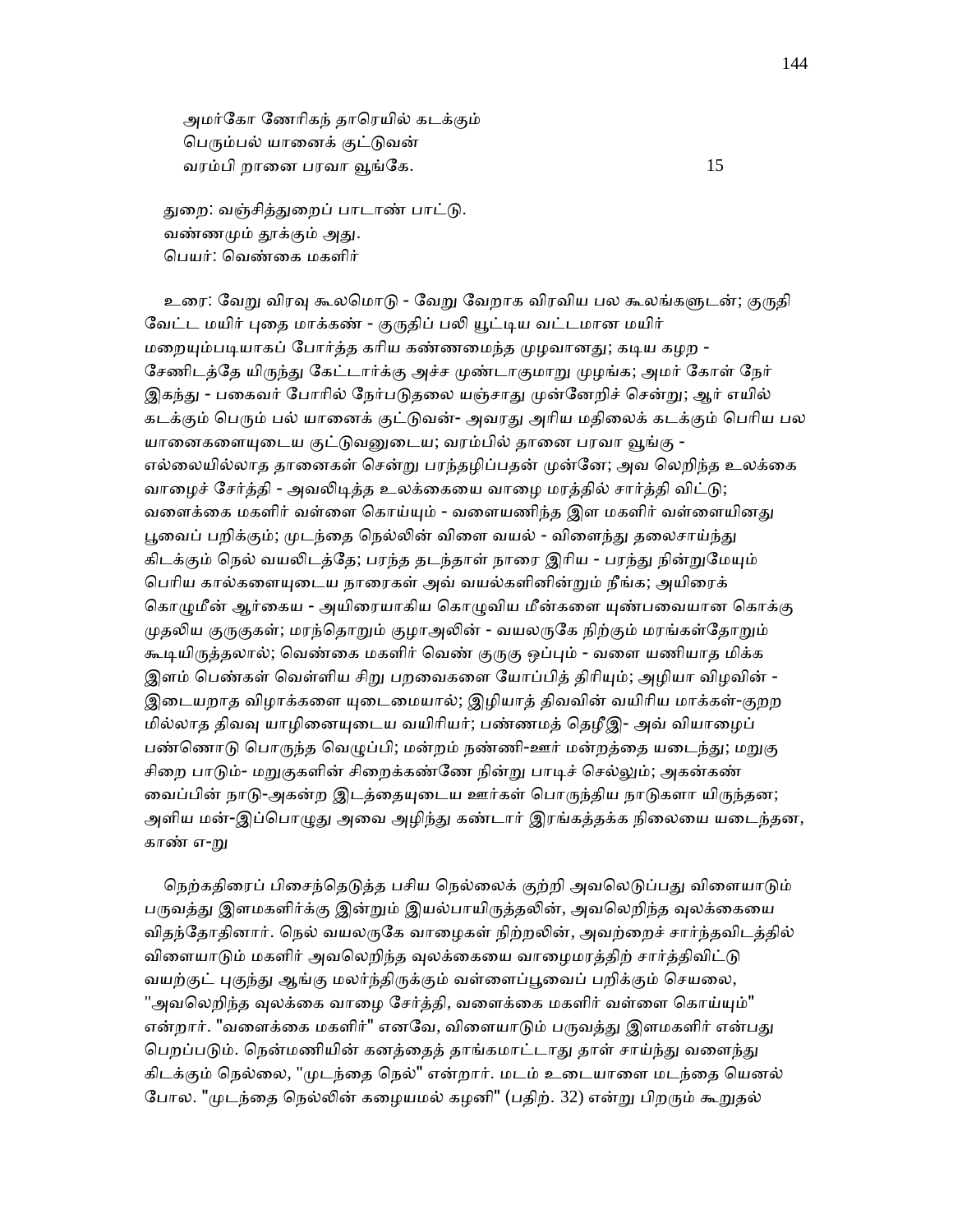காண்க. நெல்விளையும் வயலில் நீர் இடையறாது நிற்றலின் பல்வகை மீன்களும் வாழ்தல்பற்றி, அவற்றைக் கவர்ந் துண்பது குறித்து நாரை முதலிய குருகுகள் வயல் முழுதும் பரந்து நின்று மேயுமாறு தன்ற, "விளைவயற் பரந்த தடந்தாள் நாரை" யென்றார். மகளிர் வள்ளை கொய்தற்காக வயற்குட் புக்கதும், நாரை யினம் அஞ்சி நீங்குதலின், "நாரை பிரிய" என்றும், வாய்த்தலையினும் வரம்புகளினும் நின்று அயிரை முதலிய மீன்களை யுண்ணும் கொக்கும் புதாவும் உள்ளலும் பிறவும் அருகே நிற்கும் மருதினும் மாவினும் காஞ்சியினும் குழீஇயிருத்தலின், "அயிரைக் கொழுமீன் ஆர்கைய மரந்தொறும் குழாஅலின்" என்றார் குழுவலின் எனற்பாலது "குழாஅலின்" என வந்தது. ஏனைய அன்னங்களும் நீர்க்கோழிகளு மாகியவற்றை வளையணியும் பருவத்தரல்லாத மிக்க இளைய மகளிர் துரத்தி யோப்புவ ரென்பார், "வெண்கை மகளிர் வெண்குரு கோப்பும்" என்றார். கொய்யு மென்னும் பெயரெச்சம் வயலென்னும் பெயர்கொண்டது. வெண்குரு கோப்பும் நாடு, மறுகு சிறைபாடும் நாடு என இயையும். வெண்கை, வளை யணியாத கை; வெறிதாய இடத்தை வெளில் என்பது போல, வளை யணியாத வெறுங்கை வெண்கை யெனப்பட்டது. வெறிதாய இள மகளிரின் மென்கையை "வெண்கை" யென்றும், அதனையுடைய சிறு மகளிரை "வெண்கை மகளிர்" என்றும் சிறப்பித்ததனால், இப் பாட்டு வெண்கை மகளிர் எனப் பெயர் பெறுவதாயிற்று. பழையவுரைகாரர், வெண்கை யென்றதற்கு, "வெண் சங் கணிந்த கை யென்பாரு முளர்" ; இனி, அடுகை முதலாகிய தொழில் செய்யாத கை யென்பாரு முளர்" என்றும்,"முடந்தை நெல் லென்றது கதிர்க் கனத்தாலே வளைந்து முடமான நெல் லென்றவாறு; முடந்தை யென்பது பெயர்த்திரிசொல்; இனிப் பழ வழக்கென்பது ெமான்ᾠ" என்ᾠம் கூᾠவர்.

நாடோறும் மண விழாவும் பிறவிழாவும் இடையறவின்றி நிகழ்தலால், "அழியா விழ" வென்றார். திவவையுடைய யாழ் திவவு எனப்பட்டது; ஆகுபெயர். பழையவுரைகாரரும் இவ்வாறே கூறுவர். யாழிற்கு இழிவு செயற்பாட்டிலும் இசை நயத்திலும் குற்றமுடைமை யாதலின், குற்றமில்லாத யாழை "இழியாத் திவவு" என்றார். விழாக் காலத்து வழங்கப்படும் சோற்றை நச்சி வயிரியர் கூட்டம் நிறைந்திருக்குமாறு தோன்ற, விழாவினை விதந்து வயிரிய மாக்களின் உண்மையை யெடுத்தோதினார். "பேரூர்ச், சாறுகழி வழிநாள் சோறுநசை யுறாது, வேறுபுல முன்னிய விரகறி பொருந" (பொருந. 1-3) என முடத் தாமக் கண்ணியார் மொழிவதனால் இவ்வுண்மை துணியப்படும். இவர்கள், மன்றம் புகுந்து யாழைப் பண்ணமைத்து இசையை யெழுப்பி, மறுகுகளின் சிறையிடத்தே நின்று பாடுதலின், "பண்ணமைத்தெழீஇ, மன்றம் நண்ணி மறுகுசிறை பாᾌம்" என்றார்.

நல்ல பரப்பும் செறிந்த வூர்களுமுடைய நாடாதல் தோன்ற, "அகன்கண் வைப்பின் நாடு" என்றார். வைப்பு, ஊர். அச் சிறப்பழிந்து, காண்போ ருள்ளத்தே இரக்கம் தோன்றத்தக்க பாழ்நிலை யெய்திற் றென்பதுபட நிற்றலின், மன் ஒழியிசை.

பலவேறு கூலங்களைக் கொண்டு முரசிற்குக் குருதிப் பலியூட்டி வழிபட்டுப் போர் முழக்கம் செய்வது மரபாதலால், விரவு வேறு கூலமொடு குருதி வேட்ட மாக்கண்" என்றார். கண்ணையுடைய முரசு "கண்" ணெனப்பட்டது. கொல்லேற் றுரிவையின் மயிர் சீவாது அகத்தே அம் மயிர் மறையும்படியாகப் போர்த்த முரசு என்றற்கு, "மயிர் புதை மாக்கண்" என்றார். முரசின் முழக்கம், கேட்கும் பகைவர் உள்ளத்தே அச்சம்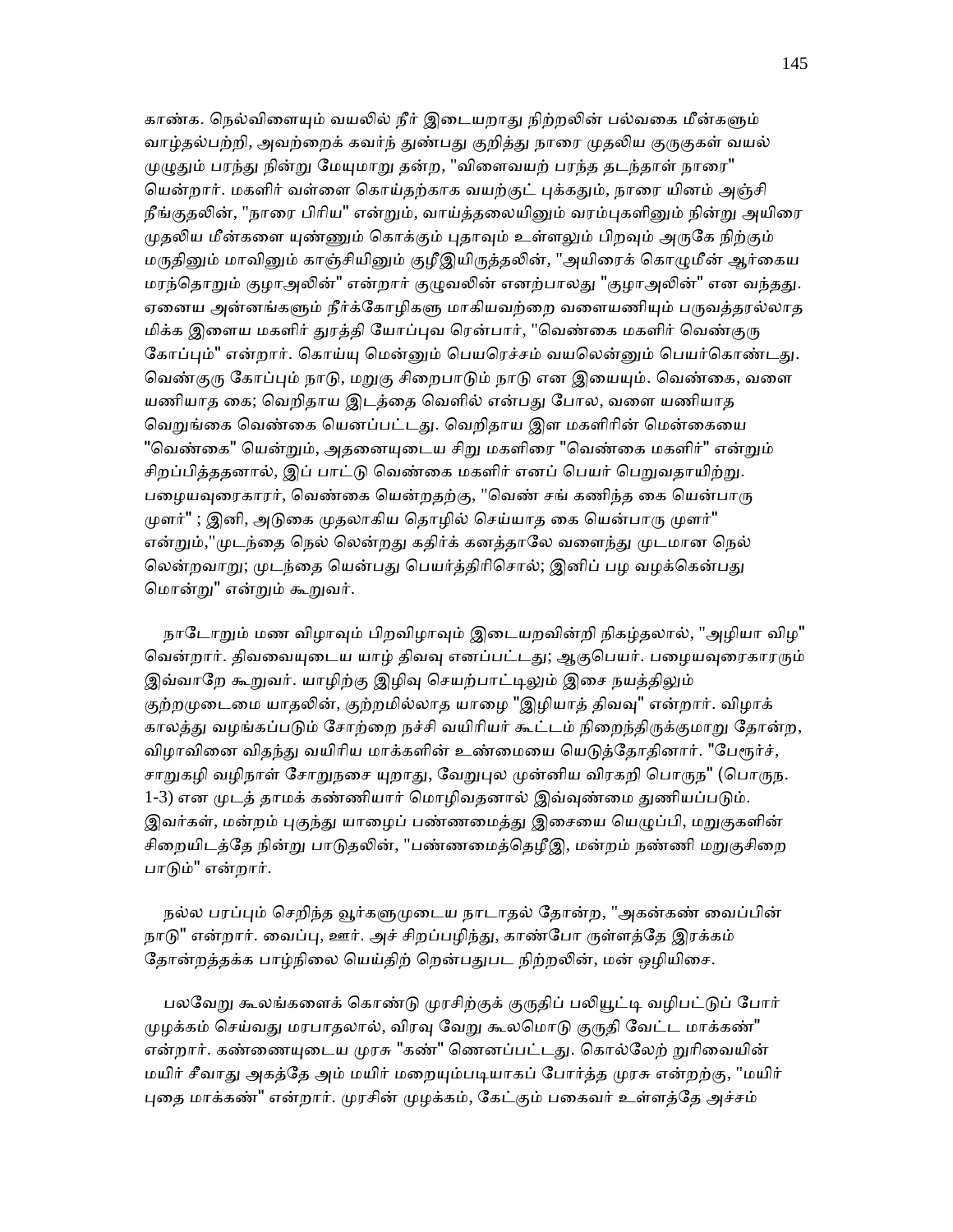பயந்து, பணிந்து திறை பகராதவழிக் கொன்று குவிப்பேனெனும் வேந்தனது குறிப்பை வெளிப்படுத்தலின், "கடிய கழற" என்றார். இவ்வாறு கழறவும் கேளாது போர் நேரும் பகைவர் செய்யும் போரினைப் பொருள் செய்யாது எளிதில் மலைந்து அவர்தம் காவல் மிக்க அரணைக் கைப்பற்றலின், "அமர்கோள் நேரிகந்து ஆரெயில் கடக்கும்" என்றும், அவ்வாறு கைப்பற்றும் குட்டுவனது தானைப் பெருமையை, "பெரும்பல் யானைக் குட்டுவன் வரம்பில் தானை" யென்றும் கூறினார். எனவே, பகைவர் தானை வரம்புடைய தென்றும், அதுவே அப்பகைவரழிவுக்கு ஏதுவாயிற் றென்றும் உணர்த்தியவாறாம். பரந்ᾐ ெசன்ᾠ பைகவைர ெவன்ᾠ அவர்தம் வளம் சிறந்த நாட்டை யழித்த தென்பார், "பரவா வூங்" கென்றும், பரவியபின், அந்நாடு அழிவுற்றுக் கிடக்கும் நிலையைக் கூற நினைக்கின், உள்ளத்தே அந்நாட்ட தழிவு அளியைப் பிறப்பித்துச் சொல்லெழாவாறு செய்தலின், "அளியமன்" என்றும் கூறினார்.

இதுகாறும் கூறியது, வளைக்கை மகளிர் அவலெறிந்த உலக்கையை வாழையிற் சேர்த்தி, வள்ளைப் பூவைக் கொய்யும் நெல்வயற்கண், பரந்துமேயும் நாரை யிரிய, கொழுமீ னார்கைய மரந்தொறும் குழாஅலின், வெண்கை மகளிர் வெண்குரு கோப்புவதும், வயிரிய மாக்கள் பண்ணமைத் தெழீஇ மன்றம் நண்ணி மறுகு சிறை பாடுவதுமாகிய அகன்கண் வைப்பின் நாடுகளாய் இருந்தன, மாக்கண் கடிய கழற, ஆரெயில் கடக்கும் குட்டுவன் தானை பரவா வூங்கு; இப்போது அளிய மன் என்பதாம். இனிப் பழையவுரைகாரர், குட்டுவன் வரம்பில் தானை பரந்த இப்பொழுது அழிந்து கிடக்கின்ற இந் நாடுகள், குட்டுவன் வரம்பில் தானை பரவா வூங்கு முடந்தை நெல்லின் விளைவயற் பரந்த நாரையிரிய, வெண்கை மகளிர் வெண்குரு கோப்புதலை யுடைய வாய், அழியாத விழவினையும், இழியாத திவவினையு முடையவாய், வயிரிய மாக்கள் எழீஇ, மன்றம் நண்ணி மறுகு சிறை பாடும், இப்பெற்றிப்பட்ட சிறப்பையுடைய அகன்கண் வைப்பின் நாடு இப் பெற்றியெல்லா மிழந்து கண்டார்க்கு அளித்தலையுடைய என வினைமுடிவு செய்க" என்பர்.

இதனால் குட்டுவனது வென்றிச் சிறப்பு கூறியவாறாயிற்று.

வரம்பில் தானை பரவா வூங்கென எடுத்துச் செலவினை மேலிட்டுக் கூறினமையால், இப்பாட்டு வஞ்சித்துறைப் பாடாணாயிற்று. ---------

## **3.10.** ᾗகன்ற வாயம்

30

 மணிக்கலத் தன்ன மாயிதழ் ெநய்தற் பாசடைப் பனிக்கழி துழைஇப் புன்னை வாலிணர்ப் படுசினைக் குருகிறை கொள்ளும் அல்குᾠ கான ேலாங்குமண லைடகைர 5 தாழடும்பு மலைந்த புணரிவளை ஞரல இலங்குநீர் முத்தமொடு வார்துகி ரெடுக்கும் தண்கடற் படப்பை மென்பா லனவும் காந்தளங் கண்ணிக் கொலைவில் வேட்டுவர் செங்கோட் டாமா னூனொடு காட்ட  $10$ மதனுடை வேழத்து வெண்கோடு கொண்டு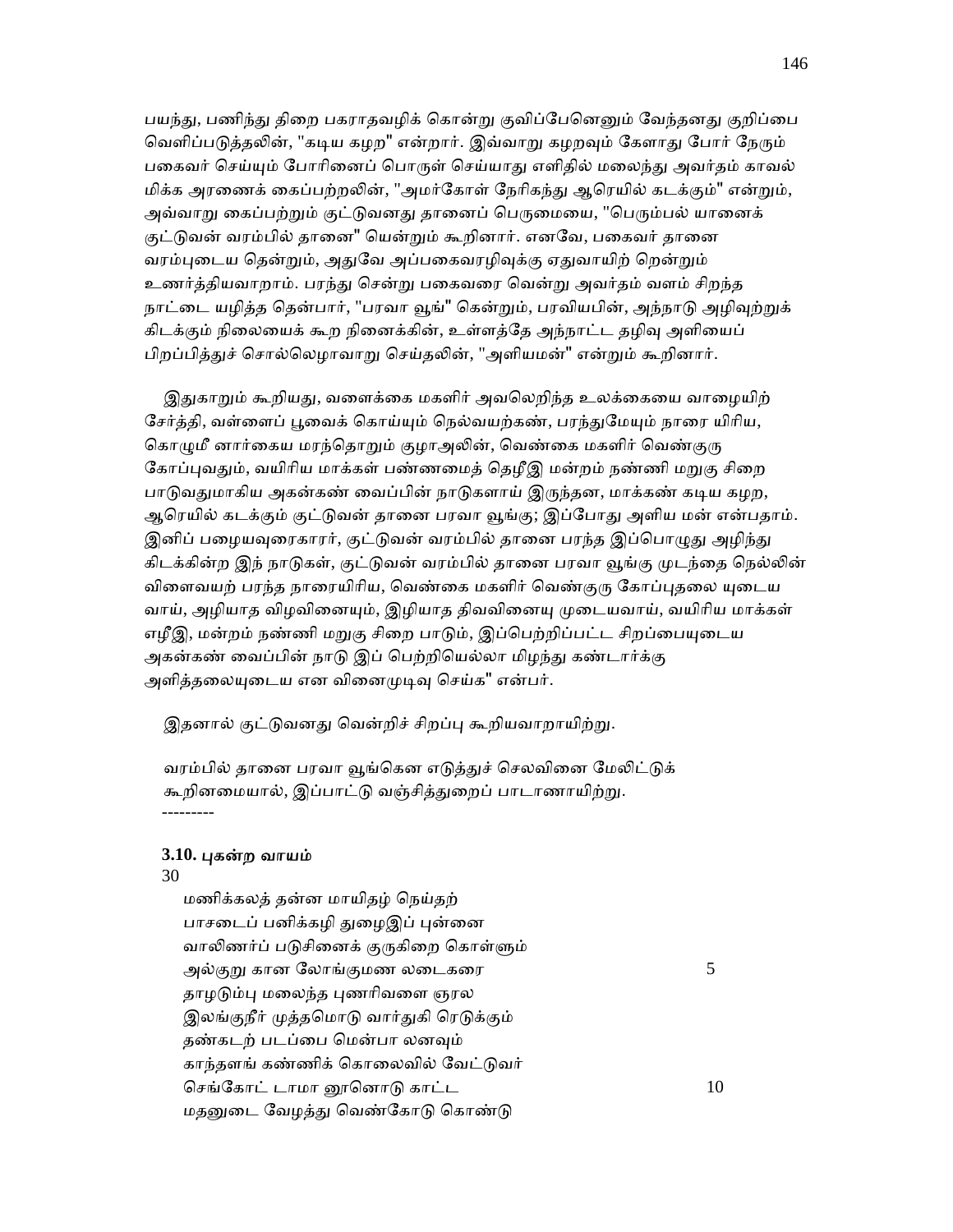| பொன்னுடை நியமத்துப் பிழிநொடை கொடுக்கும்    |    |
|--------------------------------------------|----|
| குன்றுதலை மணந்த புன்புல வைப்பும்           |    |
| கால மன்றியுங் கரும்பறுத் தொழியா            |    |
| தரிகா லவித்துப் பலபூ விழவிற்               | 15 |
| றேம்பாய் மருத முதல்படக் கொன்று             |    |
| வெண்டலைச் செம்புனல் பரந்துவாய் மிகுக்கும்  |    |
| பலசூழ் பதப்பர் பரியவெள் ளத்துச்            |    |
| சிறைகொள் பூசலிற் புகன்ற வாயம்              |    |
| முழவிமிழ் மூதூர் விழவுக்காணூஉப் பெயரும்    | 20 |
| செழும்பல் வைப்பிற் பழனப் பாலும்            |    |
| ஏன லுழவர் வரகுமீ திட்ட                     |    |
| கான்மிகு குளவிய வன்புசே ரிருக்கை           |    |
| மென்றினை நுவணை முறைமுறை பகுக்கும்          |    |
| புன்புலந் தழீஇய புறவணி வைப்பும்            | 25 |
| பல்பூஞ் செம்மற் காடுபய மாறி                |    |
| அரக்கத் தன்ன நுண்மணற் கோடுகொண்             |    |
| டொண்ணுதன் மகளிர் கழலொடு மறுகும்            |    |
| விண்ணுயர்ந் தோங்கிய கடற்றவும் பிறவும்      |    |
| பணைகெழு வேந்தரும் வேளிரு மொன்றுமொழிந்து    | 30 |
| கடலவுங் காட்டவு மரண்வலியார் நடுங்க         |    |
| முரண்மிகு கடுங்குரல் விசும்படை பதிரக்      |    |
| கடுஞ்சினங் கடாஅய் முழங்கு மந்திரத்         |    |
| தருந்திறன் மரபிற் கடவுட் பேணியர்           |    |
| உயர்ந்தோ னேந்திய வரும்பெறற் பிண்டம்        | 35 |
| கருங்கட் பேய்மகள் கைபுடையூஉ நடுங்க         |    |
| நெய்த்தோர் தூஉய நிறைமகி ழிரும்பலி          |    |
| எறும்பு மூசா விறும்பூது மரபிற்             |    |
| கடுங்கட் காக்கையொடு பருந்திருந் தார        |    |
| ஓடாப் பூட்கை யொண்பொறிக் கழற்காற்           | 40 |
| பெருஞ்சமந் ததைந்த செருப்புகன் மறவர்        |    |
| உருமுநில னதிர்க்குங் குரலொடு கொளைபுணர்ந்து |    |
| பெருஞ்சோ றுகுத்தற் கெறியும்                |    |
| கடுஞ்சின வேந்தேநின் றழங்குகுரன் முரசே.     |    |
|                                            |    |

துறை: பெருஞ்சோற்று நிலை. வண்ணமும் தூக்கும் அது. ெபயர்: ᾗகன்ற வாயம்.

1-8. இணர்ததை.......................பாலனவும்

உரை: இணர் ததை ஞாழல் கரை கெழு பெருந் துறை பூங்கொத்துக்கள் கொய்யப்பட்டுச் சிதறிக் கிடக்கும் ஞாழல்கள் நின்ற கரை பொருந்திய பெரிய நீர்த்துறை யாகிய; மா இதழ் நெய்தல் - கரிய இதழ்களையுடைய நெய்தலின்; பாசடை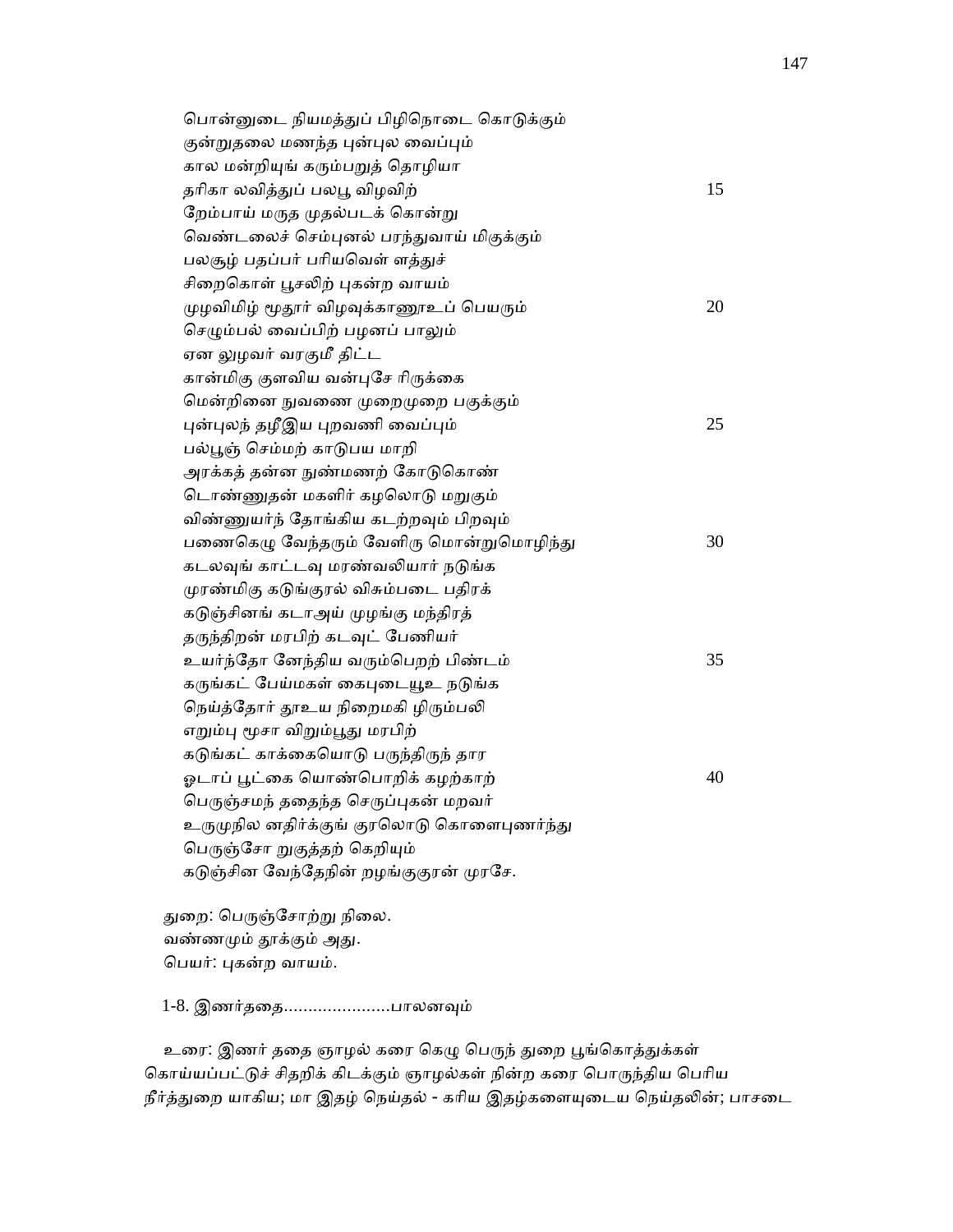மணிக்கலததன்ன பனிக் கழி - பசிய இைலகள் நிைறந்த நீலமணியாற் ெசய்த கலம்போன்ற குளிர்ந்த கழிக்கண்; துழைஇ – மீன் வேட்ட மாடி; புன்னை வாலிணர்ப் படுசினை - புன்னையின் வாலிய இணர் செறிந்த கிளைகளிடத்தே; குருகு இறை கொள்ளும்- மீனுண் குருகுகள் தங்கும்; அல்குறு கானல் ஒங்கு மணல் அடைகரை-மக்கள் சென்று தங்குதற்குரிய கானற்சோலையின் உயர்ந்த மணலடைந்த கரையில்; தாழ் அடும்பு மலைந்த புணரி வளை ஞரல- தாழ்ந்திருக்கும் அடும்பங் கொடியை யலைத்த திரையால் ஒதுக்கப்பட்ட சங்கு கிடந் தொலிக்க; இலங்கு நீர் முத்தமொடு வார் துகிர் எடுக்கும்-விளங்குகின்ற கடல் முத்துடனே நீண்ட பவளக் கொடிகளை அங்கு வாழ்வோர் எடுத்துக் கொள்ளும்; தண் கடற் படப்பை மென்பா லனவும்-குளிர்ந்த கடற்பாங்கான நெய்தல் நிலமும் எ-று.

ஞாழற் பூக்களை வளை யணிந்த மகளிர் விருப்பத்தோடு கொய் தணிந்து கொள்ப வாதலின், இணர் கொய்யப்பட்டுச் சிதைவுற்றுத் தோன்றுவது பற்றி, " இணர் ததை ஞாழல்" என்றார். மகளிர் கூடி விளையாட்டயரும் பெருமையுடைமை கோன்ற, "பெருந்துறை" யென்றும், அதன் கரைக்கண்ணே ஞாழல் நிற்குமாறு விளங்க, " ஞாழல் கரைகெழு பெருந்துறை" யென்றும் கூறினார். பெருந்துறையாகிய பனிக்கழியென இயையும். நெய்தற்பூ நீலமணி போல்வதாகலின், அது நிறைந்த பனிக்கழியை "மணிக்கலத் தன்ன நெய்தற் பாசடைப் பனிக்கழி" யென்றார். பழையவுரைகாரரும், "மணிக்கலமென்றது நீல மணியாலே செய்த பாத்திர" மென்றும், "மணிக்கலத் தன்ன கழி யெனக் கூட்டி, நெய்தற்பூவின் கருமையானும், அதன் பாசடைக் கருமையானும் மணிக் கலம் போன்ற கழியென வுரைக்க" வென்று கூறுவர்.

கழியிடத்தே மீன் தேடி யுண்டு பசி தீர்ந்த குருகுகள் பூவுந் தளிரும் செறிந்து குளிர்ந்த நிழல் பரப்பி நிற்கும் புன்னைக் கிளையில் தங்கி யினிதிருக்கு மென்பார் " பனிக்கமி துழைஇப் புன்னை வாலிணர்ப் படுசினைக் குருகிறை கொள்ளும்" என்றும், ஏனை மாவும் மக்களும் இனிது தங்குதற்கும் இஃது இனிய இடமாம் என்பார், "அல்குறு கானல்" என்றும் சுட்டினார். இதனாற் பயன், இந்நிலத்து வாழ்வார் தம் முயற்சி பழுதுறாது வேண்டுவன பெற்று இனிதிருக்குமாறு தெரி\*ப்பதாவது.

கடற் கானற்சோலை, ஓங்கு மணலடை கரைக்கண் உள தென்பது விளங்க, "கானல் ஓங்கு மணலடை கரை" யெனப்பட்டது. அக் கரையிடத்தே தாழ வளர்ந்திருக்கும் அடும்பினை யலைத்துவரும் திரைகள் கடலகத் திருந்து வளைகளைக் கொணர்ந் தெறிதலின், அவற்றின் முழக்கமும் கானலிடத்தே யுளதாயிற்றென்பார், "தாழடும்பு மலைந்த புணரிவளைஞரல" வென்றார். தனது வரவுகண்டு தாழ்ந்த அடும்பினை மலைந்த திரையாதலின், தன்னகத்தே வாழ்ந்த சங்கு அலற கரையிடத்தே அதனை எறிவதாயிற் றென ஒரு நயந் தோன்றுமாறு காண்க. "கான லென்றது தன்னிடத்து வந்து இரை கொள்ளுதற்குக் குருகு தங்கி வாழும் கான" லென்றும், "புணரி வளை ஞரல வென்றது, கடல் கொண்டு வந்த சங்கு திரையிலே துவண்ட வருத்தத்தாலே ஈனுகைக்கு மெய் வருந்திக் கதற வன்றவா" றென்றும் பழையவுரைகாரர் கூறுவர். வளை யலறக் கேட்டு ஓடிப்போந்து அதன் முத்தை யெடுப்பவர் அவ் வளையுடனே யெறியப்படும் பவளத்தையும் எடுத்துக்கொள்வ ரென்பார், "இலங்குநீர் முத்தமொடு வார்துகி ரெடுக்கும்" என்றார். முத்தெடுக்க வந்தவர், அதனோடு பவளமும் எளிதிற் கொள்வரென இதனால் கடல் வளம் கூறியவாறு. எடுப்பாரது வினை, இடத்தின்மேனின்றது; இனி,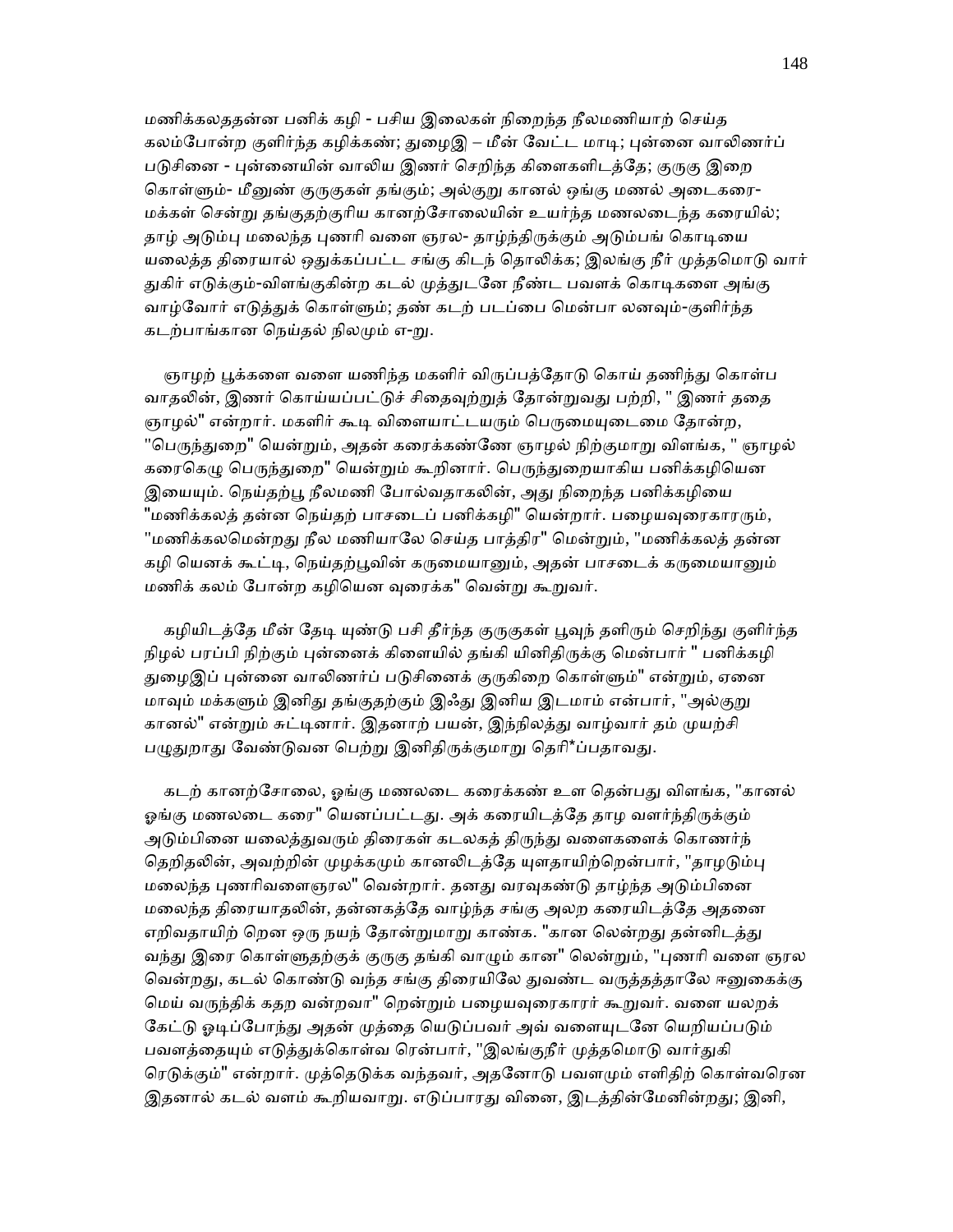எடுக்குமென்பது செயப்படுவினைப் பொருளதெனினும் அமையும். பழைய வுரைகாரர் "முத்தமொடு வார்துகி ரெடுக்கு மென்றது, கரை நின் றோரில் வளைநரவக் கேட்டார் அம் முத்தெடுக்க வென்று வந்து முத்தை யன்றி அதனோடு பவளத்தையும் எடுக்கும் என்றவா" றென்பர். குறிஞ்சி முல்லைகளை வன்பா லென்றும், மருத நெய்தல்களை ெமன்பா ெலன்ᾠம் வழங்குப வாதᾢன், இந் ெநய்தற்பகுதிைய "தண்கடற் படப்ைப மென் பாலன" என்றார். இது நெய்தல் கூறிற்று.

9-13. காந்தளங்...............ைவப்ᾗம்.

உரை: காந்தளங் கண்ணிக் கொலை வில் வேட்டுவர் - காந்தட் பூவால் தொடுக்கப்பட்ட கண்ணியினையும் கொலை புரியும் வில்லினையுமுடைய வேட்டுவர் கொணர்ந்த; செங்கோட்டு ஆமான் ஊனோடு - செவ்விய கொம்பினையுடைய ஆ மாவின் இறைச்சியுடனே; காட்ட மதனுடை வேழத்து வெண்கோடு கொண்டு -காட்டிடத்து வாழ்வனவாகிய வலியுடைய களிற்றி யானையின் கோட்டைப் பெற்றுக்கொண்டு; பிழி நொடை கொடுக்கும் - அவற்றின் விலைக் கீடாக வடித்த கள்ளைக் கொடுக்கும்; பொன்னுடை நியமத்து - பொன்னையுடைய கடைத்தெரு வமைந்த; குன்று தலை மணந்த புன்புல வைப்பும் - குன்றுகள் நெருங்கியுள்ள புன்புலமாகிய நிலப்பகுதியிலுள்ள வூர்களும் எ-று.

இப் புன்புல வைப்புக் குறிஞ்சியைச் சார்ந்து கிடத்தலானும், பூக்கள் வந்த நிலத்தின் பயத்த வாதலானும் "காந்தளங் கண்ணி" கூறப்பட்டது. இனி, குறவராதலின், அவர்க் கேற்ப இதனைக் கூறினா ரெனினுமாம். வேட்டுவர் தாம் வேட்டமாடிய ஆமானின் <u>ஊனு</u>ம் வேழத்தின் வெண் கோடும் கொணர்ந்தமையின் அவற்றைச் சேரக் கூறினார். வேட்டத்தின் அருமைப்பாடு தோன்ற, "செங்கோட் டாமா" னென்றும், "மதனுடை வேழ" மென்றும் சிறப்பித்தார். ஊனின் சுவையும் வெண் கோட்டின் வன்மையும் தோன்ற இவ்வாறு கூறின ரென்பாரு முளர்.

இனி, இப் புன்புல வைப்பின் செல்வச்சிறப்புக் கூறுவார், இங்கேயுள்ள கடைத்தெருவைப் "பொன்னுடை நியமம்" என்றும், இங்குள்ளார் வேட்டுவர்க்குப் பொன்னைத் தந்து அவர் கொணரும் ஊனும் வேழ வெண் கோடும் பெறுதலே யன்றி, அவ் வேட்டுவர் விரும்பும் தேறலை விலைப்பொருளாகத் தருகின்றன ரென்றற்கு, "பொன்னுடை நியமத்துப் பிழி கொடை கொடுக்கும்" என்றார். "பொன்னுடை நியம" மென்றது, பொன்னைக் கொடுத்து வேண்டுவன பெறுந் திறம் சுட்டி நிற்கிறது; உயிர்க்கொலை புரியும் வேட்டுவ ராதலின், பெறுதற்கரிய பொன்னுடைய நியமம் புக்கும் பொன்னைப் பெறாது வடித்த கள்ளினையே விரும்புவா ராயினர் என அவரது செயற்புன்மையை யுணர்த்தியவாறாகக் கோடலுமொன்று. இது முல்லையும் குறிஞ்சியும் சார்ந்த புன்புல வைப்பின்இயல்பு கூறிற்று. புன்புல வைப்பில் வாழ்வார் வினை அவ் வைப்பின்மேனின்றது.

14-21. காலமன்றியும்................பழனப்பாலும்.

உரை: தேம்பாய் மருதம் முதல் படக் கொன்று - தேன் பாயும் மருத மரத்தை அடியோடே சாய்த்து; வெண்டலைச் செம் புனல் பரந்து - வெள்ளிய நுரை சுமந்து வரும் சிவந்த புது வெள்ளம் பரந்து வர; மிகுக்கும் வாய் பல சூழ் பதப்பர் – அது மிக்கு வரும்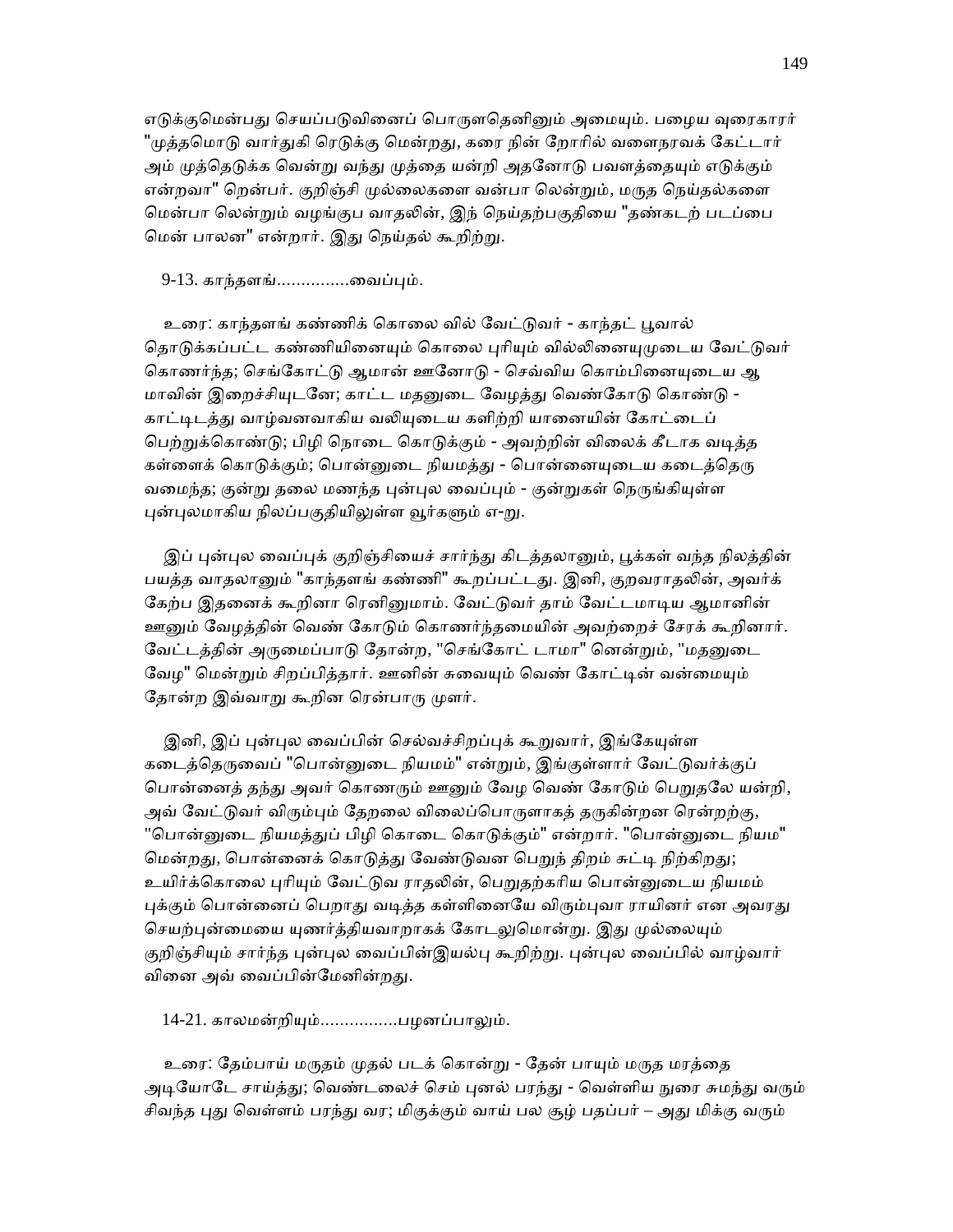இடங்களில் அணையாக இடப்படும் பல வைக்கோற் புரிகள் சூழக் கட்டிய மணற் கரிசைகள்; பரிய - கரைந்து கெட, வெள்ளத்துச் சிறை கொள் பூசலிற் புகன்ற ஆயம் -அவ் வெள்ளத்தை அணையிட்டுத் தடுப்பார் செய்யும் ஆரவாரத்தில் விருப்புற்ற மக்கட் கூட்டம்; முழவு இமிழ் மூதூர் விழவுக் காணூஉப் பெயரும் - முழவு முழங்கும் பழைதாகிய வூரிடத்து நிகழும் திரு விழாக் கண்டு மீண்டு செல்லும்; செழும் பல் வைப்பின் - செழுமையான பலவாகிய ஊர்களையும்; கால மன்றியும - காலமல்லாத காலத்தும்; கரும்பறுத்து ஒழியாது அரி கால் அவித்து - விளைந்து முதிர்ந்த கரும்பினை யறுத்திக்கொள்வதோ டொழியாது அதன் அரி காலையும் அகழ்ந்து சிதைத்து; பல பூ விழவின் - அவ்விடத்தே மலரும் பல்வகைப் பூக்களைக்கொண்டு எடுக்கும் விழா வினையுமுடைய; பழனப் பாலும் - மருத நிலப் பகுதியும் எ-று

பல பூ விழவினையும், செழும் பல் வைப்பினையுமுடைய பழனப் பாலும் என இயையும். பழையவுரைகாரர், "பல பூ விழவினையுடைய வைப்பு எனக் கூட்டுக" ெவன்பர்.

"நீர் வளம் இடையறாமையின், காலமல்லாக காலக்கும் கரும்பு முற்றி விளைவதும் அறுக்கப்படுவதும் உண்டென்பார், "காலமன்றியும் கரும் பறுத் தொழியாது" என்றார். கரும்பறுத்த அரி காலும் விளைந்து முற்றுதலினாலும், கரும்பின் பாத்தியில் பல்வகைப் பூக்கள் மலர்தலினாலும், அப்பூக்களின் பன்மை மிகுவது குறித்து, அரி காலை முற்றவும் சிதைத்தன ரென்பார், "அரிகா லவித்து" என்றார். அவித்து என்னும் வினையெச்சத்தைப் பல பூக்கொண்டெடுக்கும் விழலின் எனத் தொக்கு நிற்கும் எடுக்கும் என்னும் வினையொடு முடிக்க. கரும்பின் பாத்தியிற் பல்வகைப் பூக்களும் மலரு மென்பதை, "வயலே நெல்லின் வேலி நீடிய கரும்பின், பாத்திப் பன்மலர்ப் பூத்ததும் பின்று" (புறம் 386) என்று பிறரும் கூறுதலாலறிக. பல்வகைப் பூக்களைக்கொண்டெடுக்கும் விழா இந்திர விழா வென வறிக. "இந்திர விழவிற் பூவி னன்ன" (ஐங். 62) எனச் சான்றோர் கூறுதல் காண்க. இவ் விழா மென்புலத்தவர்க் குரியது.

நிரம்பப் பூத்துத் தேன் சொரிய நின்ற மருத மரம் என்பார், "தேம் பாய் மருத" மென்றும், வந்த வெள்ளம் அதனை அடியோடே சாய்த்துக் கெடுத்த தென்றற்கு "முதல்படக் கொன்று" என்றும் கூறினார். புதுப்புனல் செந்நிறங் கொண்டு நுரைத்து வருமாதலின், அவ்வியல்பு தோன்ற, "வெண்டலைச் செம்புனல்" என்றார். பரந் தென் புழி வர என ஒரு சொல் வருவிக்க. பழையவுரைகாரர் "புனல் பரந் தென்றதனைப் பரக்க ெவனத் திாிக்க" ெவன்பர். வாய் மிகுக்கும் என்பதைன மிகுக்கும் வாய் என மாறுக. நீர்ப்பெருக்கின் வேகத்தால் ஆழமாக அறுக்கப்பட்ட இடங்களில் அப் பெருக்கைத் தடுத்து அணையிடுவார் வைக்கோற் பிரிகளைக்கொண்டு மணற்கோட்டை யமைத்து அணையாக நிறுத்துப வாதலின், அவற்றைப் "பல சூழ் பதப்பர்" என்றார். பழையவுரைகாரரும் "பலசூழ் பதப்ப ரென்றது, பல பிரியாலும் சூழப்பட்ட மணற்கோட்டை யென்றவா" றென்பர். இக் கோட்டையைக் கரிசை யென்றலும் வழக்கு. இம் மணற் கரிசைகளையும் இச் செம்புனல் கரைத் தொழித்தலின் மக்கட் கூட்டம் பேராரவாரத்துடன் மிக வுயரமும் திண்மையும் அமைந்த அணைசெய் தமைத்து நீரைத் தடுத்து வென்றி கண்ட இன்பத்தால் அதனை மேலும் விரும்பிப் பலராய்க் கூடி அணையை மிதித்து வன்மை செய்து மகிழும் நலம் இனிது விளங்க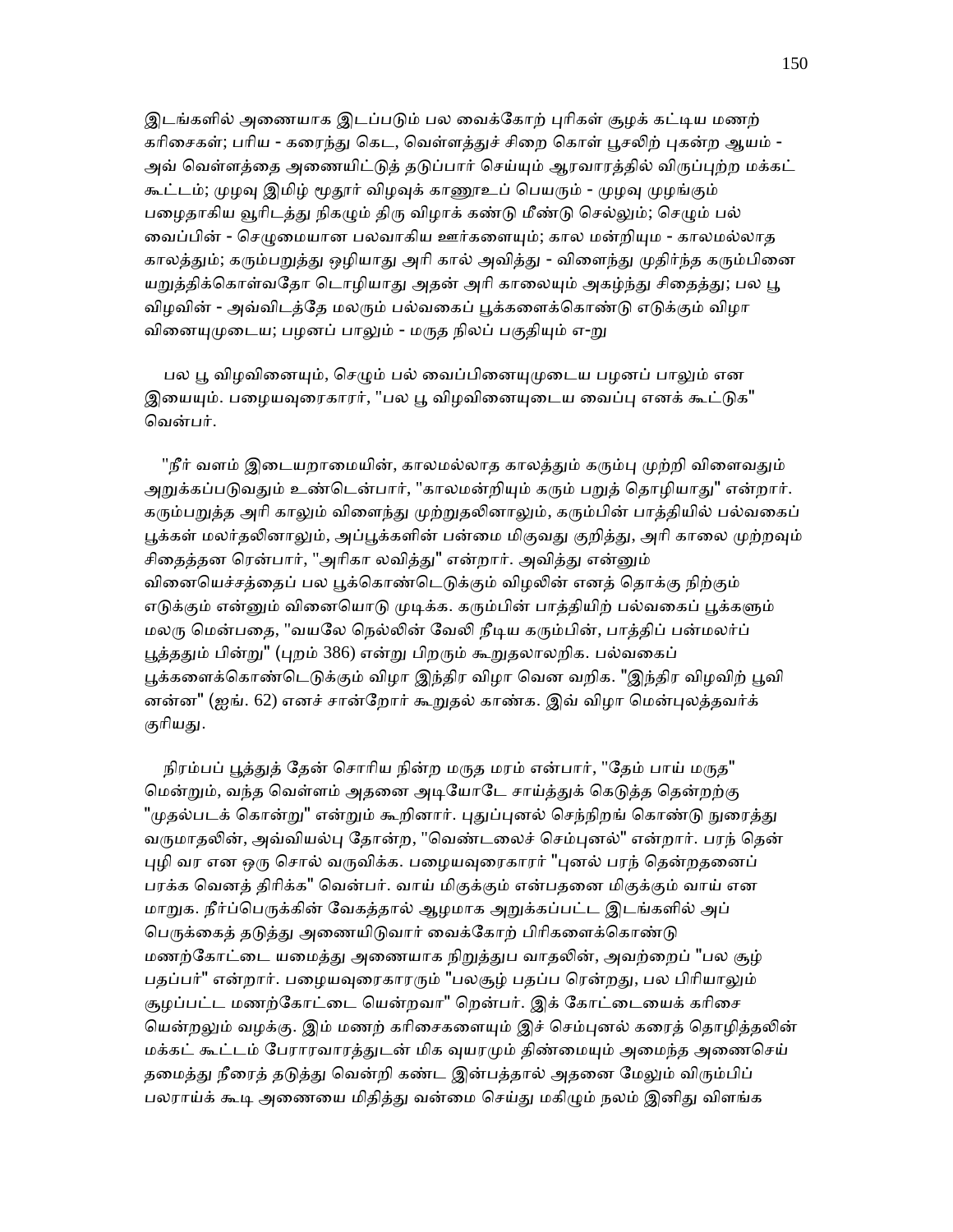"சிறைகொள் பூசலிற் புகன்ற ஆயம்" என்றார். பெரும்படை திரண்டு வரும் பகைவர் தானைப் பெருக்கை எதிரூன்றி நின்று தடுத்துப் பற்றிச் சிறை செய்து வென்றி பெற்று மகிழும் தானை வீரர் கூட்டம் மேலும் அச் செயலையே விரும்புதல் போல, நீர்ப் பெருக்கைச் சிறை செய்யும் மக்கட் கூட்டத்தைச் சிறப்பித்துக் கூறிய நயத்தால் இப் பாட்டிற்குப் புகன்ற வாயம் என்பது பெயராயிற்று. பழையவுரைகாரர், "புகன்ற ஆய மென்றது, முன்பு மணலணைக்கு நில்லாத பெருவெள்ளத்தினை அணைசெய்து முடித்த விருப்பத்தையுடைய ஆய மென்றவா" றென்றும், "இச் சிறப்புப்பற்றி இதற்குப் புகன்ற வாயமென்று பெயராயிற்" றென்றும் கூறுவர்.

வெண்டலைச் செம்புனலை அணை நிறுவிச் சிறை செய்து மகிழ்ந்த மக்கட் கூட்டம், நாட்டின் மூதூர்க்கண் நிகழும் திருவிழாவுக்குச் சென்று அதனைக் கண்டு திரும்புங்கால், மூதூர்க் காட்சியும் திருவிழாச் சிறப்பும் பேசிக்கொண்டு ஆரவாரத்தோடு பெயர்தலின், அதனையும் இதனோடியைத்து, மூதூர் விழவுக் காணூஉப் பெயரும் " என்றார். மூதூர் என்பது பெரிய வூர்; வைப்பு, சீறூர்கள். சீறூரவர் பேரூர்களில் நிகமும் விழாக் காணச் செல்வது மரபு.

22-5. ஏனலுழவர்............................வைப்பும்

உரை: ஏனல் உழவர் - தினைக் கொல்லையை யுழுது பயிர் செய்யும் குன்றவர்; வரகு மீதிட்ட - வரகினது வைக்கோலை மேலே வேயப்பட்ட; கான்மிகு குளவிய அன்பு சேர் இருக்கை மணமிக்க காட்டு மல்லிகை வளரும் அன்பு பொருந்திய மனைகளில்; மென்றினை நுவணை முறை முறை பகுக்கும் - மெல்லிய தினைமாவை வரும் விருந்தினர்க்கு முறை முறையாக அளித்துண்ணும்; புன்புலம் தழீஇய புறவணி வைப்பும்-புன்செய் நிலங்களைத் தழுவிக் கிடக்கும் முல்லை நிலத்தை யணித்தாகவுடைய குறிஞ்சிப் பகுதியும் எ-று.

மருத நிலத் துழவர்க்கு நெல்போலக் குறிஞ்சி நிலத்தவர்க்குத்தினையே சிறந்ததாகலின், அவர்களை "ஏன லுழவர்" என்றும், அவர் இருக்கும் வீடுகட்கு வரகின் வைக்கோலைக் கூரையாக வேய்வதும், மனைகளில் காட்டு மல்லிகை வளர்ப்பதும் இயல்பாதலின், "வரகு மீதிட்ட கான்மிகு குளவிய இருக்கை" யென்றும் கூறினார். கான், மணம். வில்லும் அம்பும் கொண்டு விலங்குகளை வேட்டையாடும் வன்கண்மை யுடையாராயினும், குன்றவருடைய மனைகளில் அன்பும் அறமும் குன்றாது பொருந்தியிருக்கும் திறத்தை, "அன்புசேர் இருக்கை" யென்றார். இனி, இதனை வன்பசேர் இருக்கை யென்று கொள்ளின், குன்றில் வாழும் விலங்குகளாலும் பிறவற்றாலும் சிதைவுறாத வன்மை பொருந்திய இருக்கை யென்று கொள்க. தினை நுவணை-தினைமா; இது தன்னை யுண்டாரை வேறெதுவும் உண்ண விரும்பாதவாறு பண்ணும் சுவையும் கருப்புக் கட்டியைப் பொடிசெய்து கொழித்தெடுத்த நுண்ணிய பூழி போலும் தோற்றமும் உடைய தென்பார், "விசையங் கொழித்த பூழியன்ன, உண்ணுநர்த் தடுத்த நுண்ணிடி நுவணை" (மலைபடு. 444-5) என்று சான்றோர் கூறுதல்காண்க. என லுழவர் தம் அன்பு சேர் இருக்கைக் கண்ணிருந்து ஆற்றும் மனையறம் கூறுவார், வரும் விருந்தினர்க்கு அவர் தகுதி யறிந்து முறை பிறழாமல் தினைமாவைப் பகுத் துண்பர் என்றற்கு," மென்றினை நுவணை முறைமுறை பகுக்கும்" என்றார். புன்புலம், புன்செய்.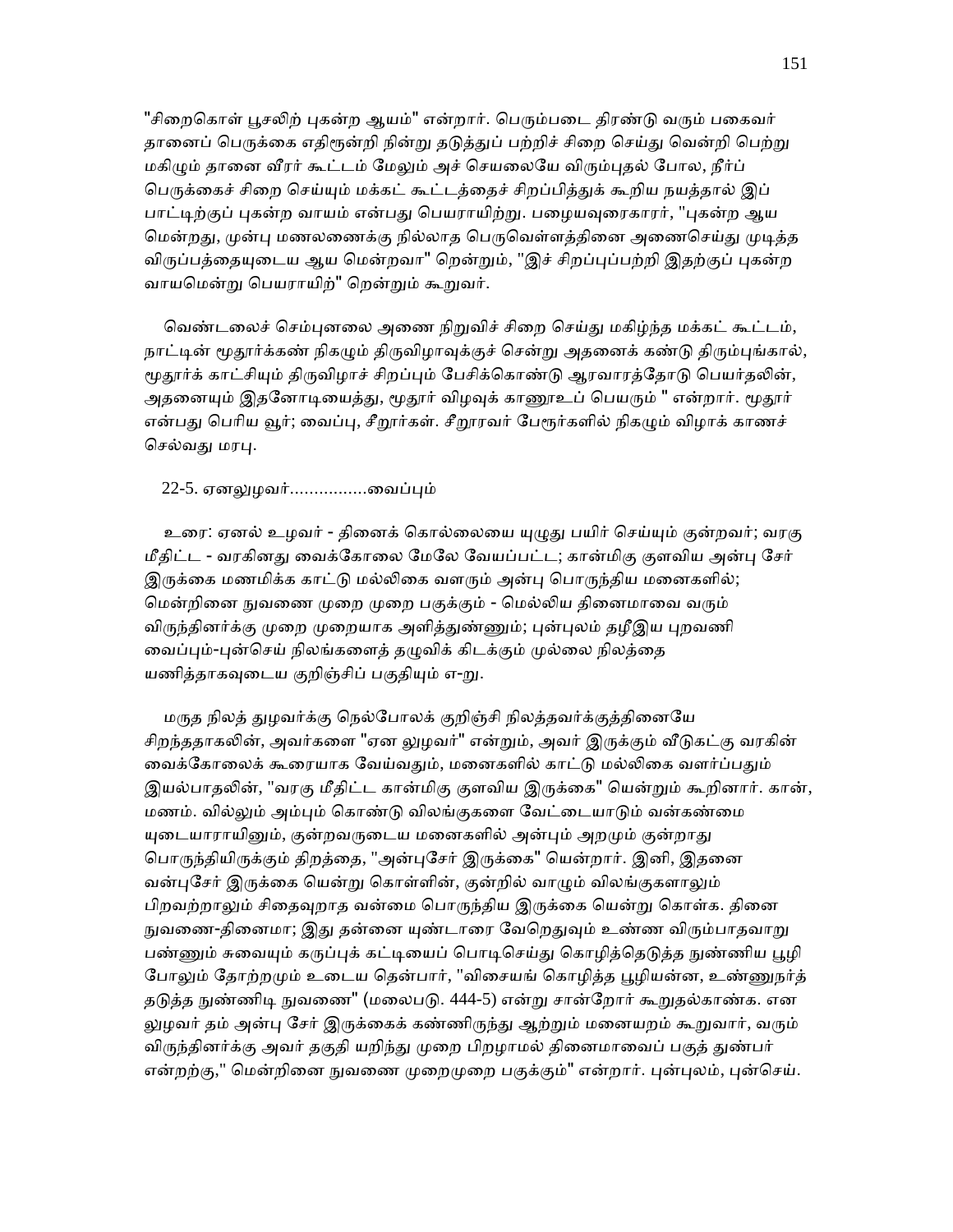புறவு, முல்லைக்காடு. வைப்பென்றது, ஈண்டு வைப்புக்களையுடைய நிலப்பகுதி குறித்து நின்றது. இது குறிஞ்சியின் இயல்பு கூறிற்று.

26-29. பல்பூஞ்................பிறவும்.

உரை: பல்பூஞ் செம்மற் காடு-பல்வகைப் பூக்களும் உதிர்ந்து வாடிக் கிடத்தலையுடைய காடுகள்; பயம் மாறி-பயன்படும் தன்மை திரிந்து; அரக்கத்தன்ன நுண்மணற் கோடு கொண்டு-செவ்வரக்குப் போன்ற நுண்ணிய மணல் பொருந்திய மட்குன்றுகளைக் கொண்டு; ஒண்ணுதல் மகளிர் கழலொடு மறுகும்-ஒள்ளிய நுதலையுடைய மகளிர் காலிற் செருப்பணிந்து திரியும்; விண்ணுயர்ந் தோங்கிய கடற்றவும் பிறவும்-வானுற வோங்கிய மரங்கள் செறிந்த காடும் காடு சார்ந்த பகுதியும் எ-று

காடு பயமாறி, அரக்கத் தன்ன கோடு கொண்டு, மகளிர் திரியும் கடற்ற என்றும், விண்ணுயர்ந் தோங்கிய கடற்ற என்றும் இயையும். முல்லைக் காடுகள் தழையும் பூவும் உதிர்ந்து வெறு நிலமே தோன்ற நிற்கும் காட்சியை, "காடு பய மாறி" யென்றார். தழை முதலியனவின்றி நிற்கும் கோடும் அரக்குப்போற் சிவந்து நுண்மணல் பரந்து தோன்றுதலின், அரக்கத் தன்ன நுண்மணற் கோடுகொண்டு" என்றும், அந்நிலத்தே இயங்கும் மகளிர் காலிற் செருப்பணிந்து இருப்பதை இன்றும் காணலாமாதலின், "மகளிர் கழலொடு மறுகும்" என்றும் கூறினார். கழல், ஈண்டுச் செருப்பு. "கழலிற் செந்தாமரை யடிகள் புல்லி" (சீவக 1648) என்புழிக் கழல் என்றதற்கு, நச்சினார்க்கினியர் செருப்பெனப் பொருள் கூறியிருப்பது காண்க. இனிக் கழலென்றது, கழற்சிக்காய் என்றும் கூறுப. இனிப் பழையவுரைகாரர், மணற்கோடு கொண்டென்றது, மணற்கோட்டைக் கழலாடுதற் கிடமாகக்கொண் டென்றவாறென்றும், இனிக் கழலென்றதனைக் கழலையுடைய தலைமகன் காலாக்கி அக் காலொடு தலைமகளிர் புணர்ந்து உடன்போ மென்பாரு முளரென்றும் கூறுவர். விண்ணுயர்ந் தோங்கிய கடறென்றது, வானளாவ வுயர்ந்த மரங்கள் செறிந்த காட்டை யுணர்த்திநின்றது. காட்டின் பயமாறிய பகுதியும் பயம் பொருந்திய பகுதியும், அக்காடு சார்ந்த பகுதியுமாகிய முல்லைப் புறவு முற்றும் அகப்பட "கடற்றவும் பிறவும்" என்றார். "பிறவு மென்றது அவ்வா றொரு நிலமாகச் சொல்லப்படாத பல நிலப் பண்புமுடைய இடங்களு மென்றவா" றென்று பழையவுரைகாரர் கூறுவர். இதுகாறும் கூறிய நிலப்பகுதிகளி ெலல்லாம் அங்கு வாழ்ேவார் விைனைய அவற்றின்ேமேலற்றிக் கூறியதற்குப் பழையவுரைகாரர், "முன்பு எண்ணி நின்ற நிலங்களெல்லாம் ஆகுபெயரான் அந்நிலத்து வாழ்வார் மேலனவாகக் கொள்க" என்று கூறுகின்றார்.

30-39.பணைகெழு............பருந்திருந்தார.

உரை: பணை கெழு வேந்தரும் வேளிரும் - முரசினையுடைய முடியுடைய வேந்தரும் குறுநில மன்னரும்; ஒன்று மொழிந்து - தம்முட்கூடி ஒரு காரியமே செய்வதாகத் துணிந்து; கடலவும் காட்டவும் அரண் வலியார் நடுங்க - கடலிடத்தும் காட்டிடத் தவுமாகிய அரண்களைக் கொண்டும் வலியிலராய் நடுக்க மெய்துமாறு; முரண்மிகு கடுங்குரல் விசும்பு அடைபு அதிர - மாறுபாடு மிக்க போரினைப் புலப்படுத்தும் முரசினது கடிய முழக்கமானது சென்று விசும்பக மெல்லாம் எதிரொலித்து முழங்க; கடுஞ் சினம் கடாஅய் - மறவர்பால் மிக்க சினத்தை யெழுப்பி; முழங்கும் மந்திரத்து.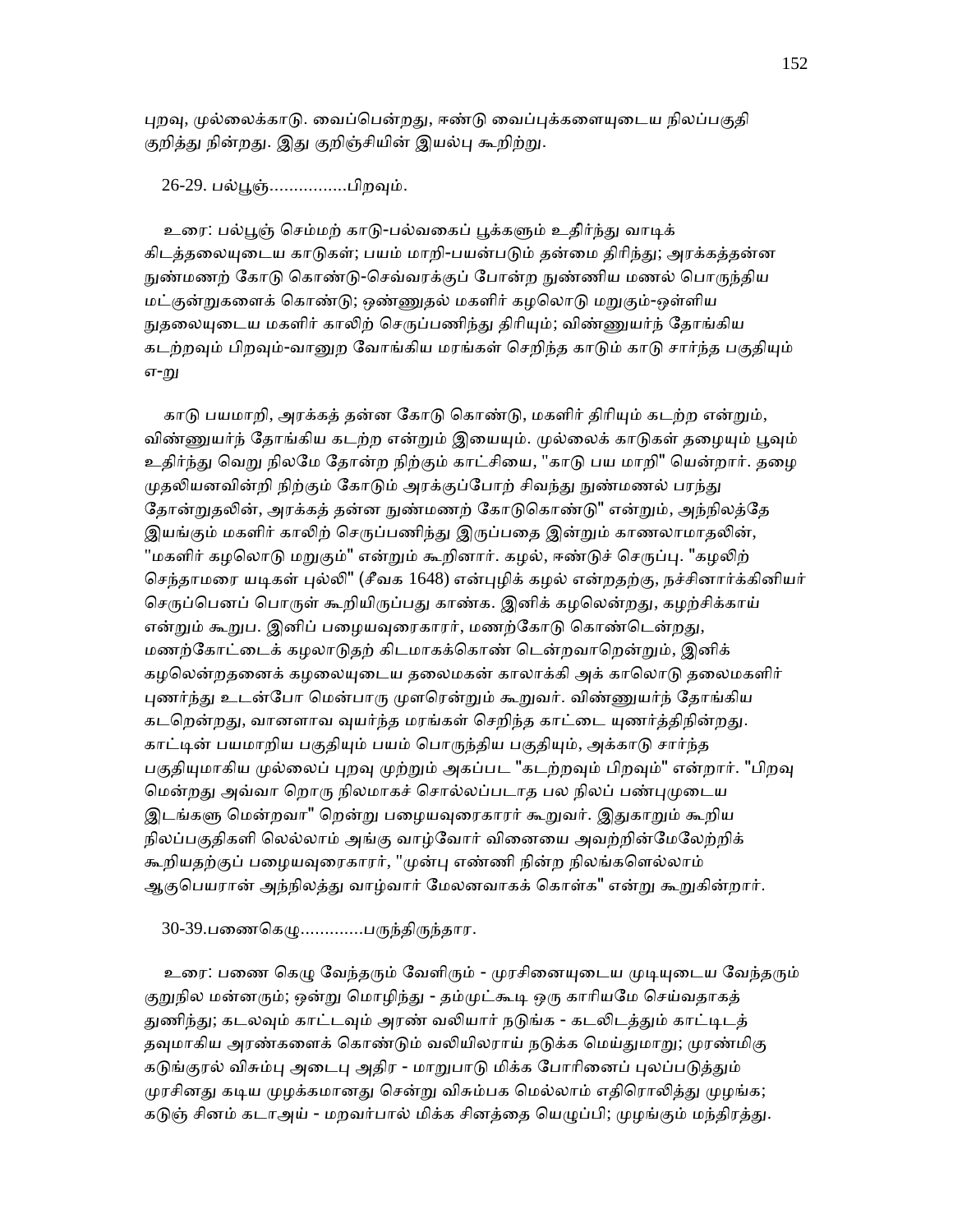முழங்குகின்ற மந்திர வொலியால்; அருந் திறல் மரபின் கடவுட் பேணியர் - அரிய திறல் படைத்த முறைமை யினையுடைய முரசுறை கடவுளை வழிபடுவானாய்; உயர்ந்தோன் ஏந்திய அரும பெறல் பிண்டம் - வழிபாட்டினைச் செய்வோனாகிய உயர்ந்தோன் படைத்த பெறுதற்கரிய பலியினை; கருங்கண் பேய் மகள் கைபுடையூஉ நடுங்க -பெரிய கண்களையுடைய பேய்மகள் தீண்டுதற் கஞ்சிக் கைகளைப் புடைத்துக்கொண்டு நடுங்க; நெய்த்தோர் தூய நிறை மகிழ் இரும் பலி - குருதி தூவிய நிறைந்த கள்ளொடு கூடிய பெரிய அப் பலியானது; எறும்பு மூசா இறும்பூது மரபின் - எறும்பும் மொய்க்காத வியப்புத்தரும் முறைமையினை யுடைத்தாகவும்; கருங்கண் காக்கையொடு பருந்து இருந்து ஆர - தூவப்பட்ட அப் பலியினைக் கரிய கண்களையுடைய காக்கையுடனே பருந்துகள் இருந்துண்ணுமாறு எ-று.

இது வெற்றி வாய்த்தற்பொருட்டு முரசுறை கடவுட்குப் பரவுக் கடன் ஆற்றும் திறம் கூறுகிறது. முரசுடைச் செல்வராதலின், முடி வேந்தரைப் "பணைகெழு வேந்தர்" என்றார். அவர் பாண்டியரும் சோழருமெனக் கொள்க. வேளி ரென்றது, அவ்விருவர்க்கும் துணையாய் வரும் குறுநில மன்னரை என்க. அவருள் ஒருவர் கருதியதே ஏனை யாவரும் துணிந் தொழுகின ரென்றற்கு "ஒன்று மொழிந்" தென்றார். பழைய வுரைகாரர், "ஒன்றுமொழிந் தென்றது, ஒருவர் துணிந்ததே காரியமாக அனைவரும் துணிந்து சொல்லி யென்றவா" றென்பர். பாண்டி வேந்தர்க்கு மூன்று பக்கத்திற் கடல் அரணாகவும், சோழர்க்குக் கிழக்கிற் கடலரணாகவும், ஏனைப் பகுதிகளில் காடு அரணாகவும் இருந்தமையின், "கடலவும், காட்டவும் அரண்" என்றும், கடலும் காடும் பேரரண்களாக விருப்பவும், அவ் வாற்றாலும் மனத்திண்மை பெறாது நெஞ்சுகலங்கி யஞ்சின ரென்பது தோன்ற, "அரண் வலியார் நடுங்க" என்றும் கூறினார்.

சேரனது போர்வன்மை குறித்துரைத்துக்கும் முரசு முழக்கினை "முரண்மிகு கடுங்குரல்" என்றும், அம் முழக்கம் வானத்தே சென்று எதிரொலித் ததிர்வது விளங்க,"விசும்படைபு அதிர" என்றும் விதந்தோதினார். இது முரசுறை கடவுட்குப் பலியிடுவோர் செய்யும் முரசு முழக்காகும்.

முரசுறை கடவுட்குப் பலியிட்டு மந்திரம் கூறுவோன் அதனை யோதுதற்குரிய உயர்வுடைய னாதலின் அவனை "உயர்ந்தோன்" என்றும், முரசுறையும் கடவுளின் வெற்றி பயக்கும் சிறப்பினை, "அருந்திறல் மரபின் கடவுள்" என்றும், அவ் வழிபாட்டிடத்தே யோதப்படும் மந்திரம், மானதம், மந்தம், உரை யென்ற மூவகையுள் உரையால் முழக்கியோதப்படும் வகையினைச் சார்ந்த தாதலின், "முழங்கு மந்திரம்" என்றும், அம் மந்திர முழக்கம், கேட்கும் வீர ருள்ளத்தே பகைவர்பால் மிக்க சினத்தை யெழுப்பும் இயல்பிற் றென்பார் போல, "கடுஞ்சினங் கடாஅய், முழங்கும் மந்திர" மென்றும் கூறினார். மந்திரத் தென்புழி, ஆனுருபு தொக்கது. மந்திரத்தால் கடவுட்குப் பரவுக் கடனாற்றும் உயர்ந்தோன், அக் கடவுட்காக்கிய பலியினைப் பிறர் பெறற்காகா தென்பார், "அரும்பெறற் பிண்டம்" என்றும், அது குருதி விரவிக் கள்ளுடனே கொடுக்கப்படுமாறு தோன்ற, "நெய்த்தோர் தூஉய நிறைமகி ழிரும்பவி" யென்றும், அதனால், பேய்மகள் அதனைப் பெறமாட்டாமையின், அஞ்சி நடுங்கின ளென்பார், "கருங்கட் பேய்மகள் கைபுடையூஉ நடுங்க" வென்றும் அப் பலியினை முரசுறை கடவுள் என்று கொண்டதற்குச் சான்றாக, எறும்பும் அதனை மூசாதென்றும் கூறினார்.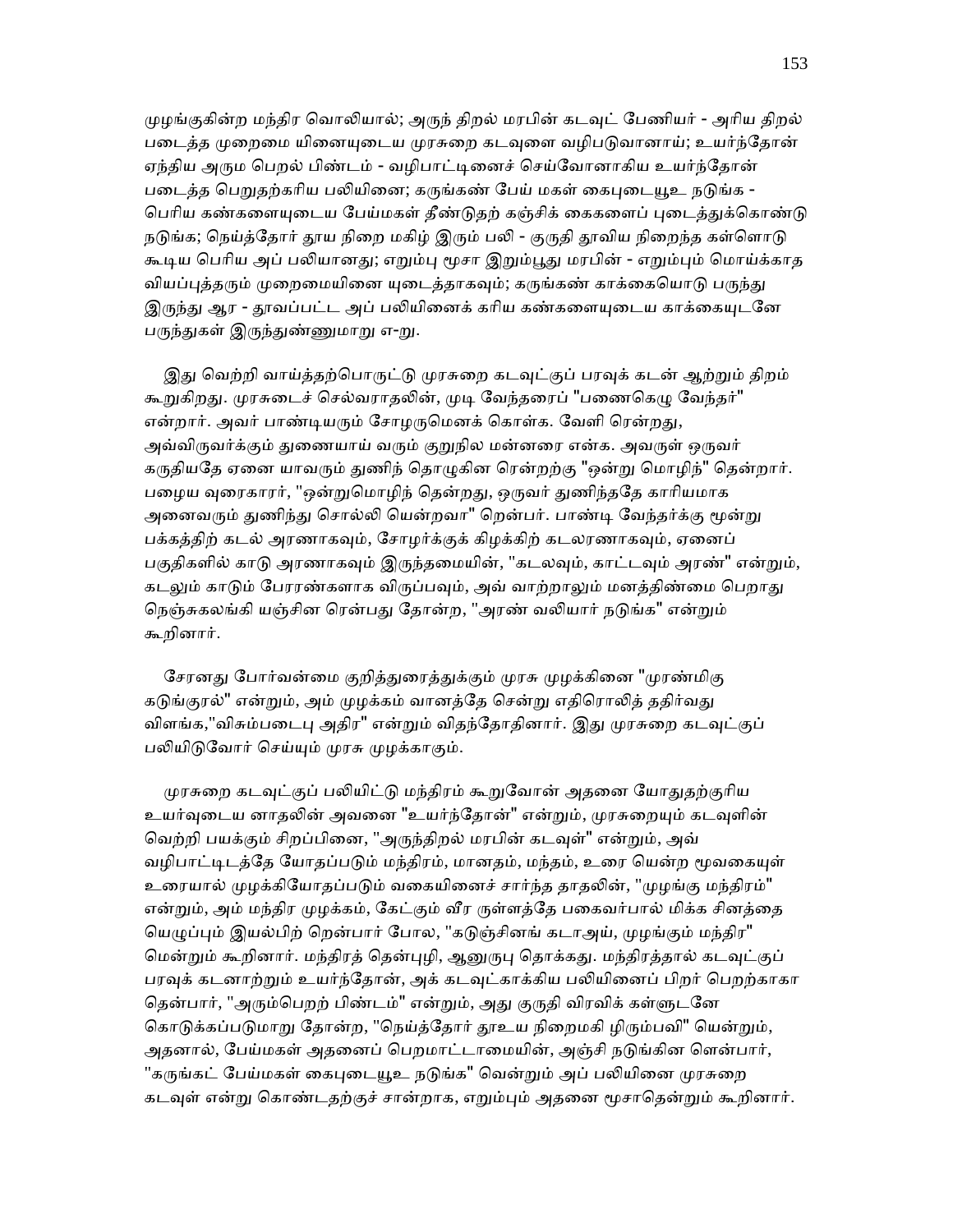இஃதொரு வியப் பாகலின், "இறும்பூது மரபின்" என்றார். பேய் மகளும் எறும்பும் பெறலாகாப் பெருமை யுடைத்தாயினும், இப் பலி காக்கைக்கும் பருந்திற்கும் இடப்படும் என்பார்,"கருங்கட் காக்கையொடு பருந்திருந் தார" என்றார். காக்கையை ஒடுக்கொடுத் துயர்த்தியது, அது பருந்துபோல் தனித் துண்ணாது தன்னினத்தை யழைத்து அவற்றோ டிருந்துண்ணும் உயர் செய்கை யுடையதாதலால் என அறிக. இப் பகுதிக்கண், "முழங்கு மந்திர மென்றது, முழங்க வுச்சரிக்கப்படும் மந்திர மென்றவா" றென்றும், "மந்திரத்தா னென வுருபு விரித்து அதனைப் பேணிய ரென்பதனோடு முடிக்க" வென்றும், "கடவு ளென்றது முரசுறை கடவுளை" யென்றும், "கருங்கட் பேய்மகள் கைபுடையூஉ நடுங்க, உயர்ந்தோனேந்திய அரும்பெறற் பிண்டம், எறும்பு மூசா விறும்பூது மரபின், நெய்த்தோர் தூய நிறைமகி ழிரும்பலி, கருங்கட் காக்கையொடு பருந் திருந் தார வெனக் கூட்டுக" வென்றும்,"இறும்போது மரபிற் பலியென மாறிக் கூட்டுக"வென்றும்,"பேய்களும் எறும்புகளும் அஞ்சிச் செல்லாத பலிகளைக் காக்கையொடு பருந்திருந் தார வென்றது, அம் முரசுறை கடவுள் தன் னாணையால் தன் பலிகளை மேல் தன்னருளாலே போர் வென்றி விளைவது அறிவித்தற்கு நிமித்தமாகக் காக்கையும் பருந்தும் இருந்து ஆர வென்றவா" றென்றும், "இவ்விடத்துக்குப் பிறவாறு கூட்டி யுரைப்பாரு முள" ரென்றும் கூறுவர் பழையவுரைகாரர். "கடுஞ்சினங் கடாஅய் என்ற எச்சத்தைப் பழையவுரைகாரர், எறியும் (வரி. 43) முரசு என்பதனோடு முடிப்பர்.

40-44. ஓடா...........முரசே.

உரை: கடுஞ்சின வேந்தே-மிக்க சினமுடைய வேந்தே; ஓடாப் பூட்கை-பகைவர்க்குப் பிறக்கிடாத மேற்கோளும்; ஒண்பொறிக் கழற்கால்-ஒள்ளிய பொறிகள் பொறித்த கழலணிந்த அடியுமுடைய; பெருஞ் சமம் ததைந்த-பெரிய போரிடத்தே பகைவர் செய்யும் போரினைச் சிதைத்துக் கெடுத்த; செருப்புகல் மறவர;-போர்த் தொழிலை விரும்பும் வீரர்; நிலன் அதிர்க்கும் உருமுக் குரலொடு-நிலத்தை யதிரப்பண்ணும் இடி போலும் தம் குரலுடனே; கொளை புணர்ந்து-இசை விருந்திற் கலந்து; பெருஞ் சோறு உகுத்தற்கு-சோற்றுணவாகிய பெரிய விருந்துண்பித்தற்காக; நின் தழங்கு குரல் முரசு எறியும்-நினது முழங்குகின்ற கொடை முரசம் எறியப்படுகின்றது எ-று.

பெருஞ் சமம் ததைந்த செருவைப் புகலும் மறவ ரெனப் புகழ்கின்றாராகலின், அதற்குரிய அவர்தம் பண்பினை "ஓடாப் பூட்கை யொண்பொறிக் கழற்கால்" என்பதனால் உணர்த்தினார். பொறி, தொழிற்பாடு. தாங்கள் செய்த போர்த்தொழிலின் வெற்றித் திறத்தைக் கழலில் பொறித்தலும் மரபாதலின், அப் பொறிகளை ஈண்டு ஒண்பொறி யென்றா ரெனினு மமையும். "ஒண்பொறிக் கழற்கால்" (பதிற். 34) என்பதற்குப் பழையவுரைகாரர் கூறுவதனால், இம் மரபுண்மை அறியப்படும். உருமு நிலன் அதிர்க்கும் குரல் என்பதனை, நில னதிர்க்கும் உருமுக் குரல் என மாறுக. பழையவுரைகாரர்,"மறவர் குரலெனக் கூட்டுக" வென்றும், "ஆகுபெயரான் உருமு நில னதிர்க்கும் குரலோடு ஒத்த மறவர் குரலை உருமு நில னதிர்க்கும் குரல் என்றானாகக் கொள்க" வென்பர். மறவர் குரலுக்கு உருமுக்குரலை யுவமம் கூறியது, அவரது முரண்மிகு மறத்தைக் குறித்துநின்றது. பெருஞ் சமம் ததைத்த வீரர்க்கு இசை விருந்தும் பெருஞ்சோற்று விருந்தும் செய்தல் வேந்தர்க்கு இயல் பாதலின், அவ்வியல்புபற்றி, எறியப்படும் முரசினை ஈண்டு எடுத்தோதினார். இப் பெருஞ்சோற்று நிலை, "முதியர்ப்